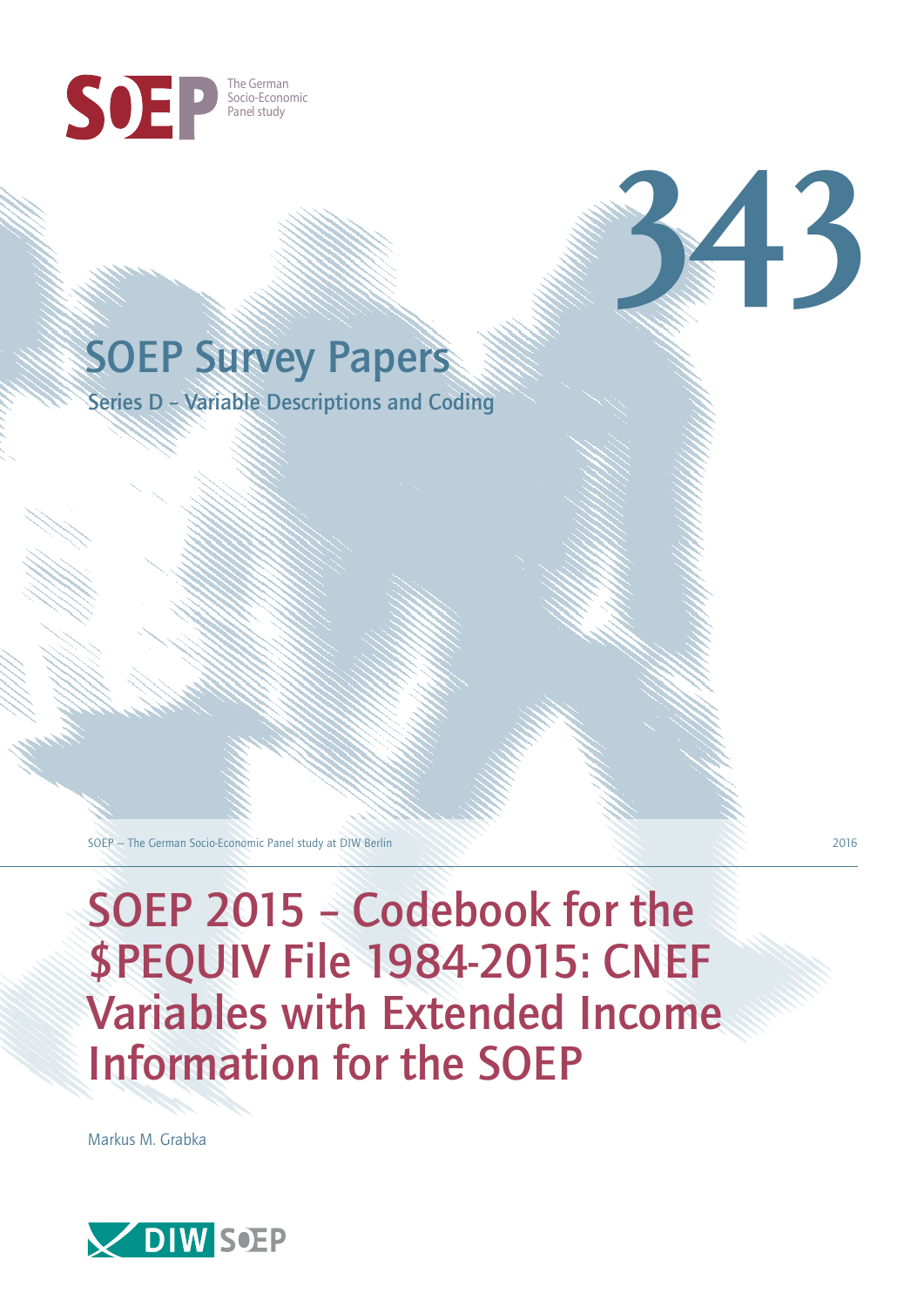Running since 1984, the German Socio-Economic Panel study (SOEP) is a wide-ranging representative longitudinal study of private households, located at the German Institute for Economic Research, DIW Berlin.

The aim of the SOEP Survey Papers Series is to thoroughly document the survey's data collection and data processing. The SOEP Survey Papers is comprised of the following series:

- Series A Survey Instruments (Erhebungsinstrumente)
- Series B Survey Reports (Methodenberichte)
- Series C Data Documentation (Datendokumentationen)
- Series D Variable Descriptions and Coding
- Series E SOEPmonitors
- Series F SOEP Newsletters
- Series G General Issues and Teaching Materials

The SOEP Survey Papers are available at http://www.diw.de/soepsurveypapers

### Editors:

Dr. Jan Goebel, DIW Berlin Prof. Dr. Martin Kroh, DIW Berlin and Humboldt Universität Berlin Prof. Dr. Carsten Schröder, DIW Berlin and Freie Universität Berlin Prof. Dr. Jürgen Schupp, DIW Berlin and Freie Universität Berlin

Please cite this paper as follows:

Markus M. Grabka. 2016. SOEP 2015 – Codebook for the \$PEQUIV File 1984-2015: CNEF Variables with Extended Income Information for the SOEP. SOEP Survey Papers 343: Series D. Berlin: DIW/SOEP



This work is licensed under a [Creative Commons Attribution-ShareAlike 4.0 International License.](http://creativecommons.org/licenses/by-sa/4.0/)  © 2016 by SOEP ISSN: 2193-5580 (online) DIW Berlin German Socio-Economic Panel (SOEP) Mohrenstr. 58 10117 Berlin Germany [soeppapers@diw.de](mailto:soeppapers@diw.de)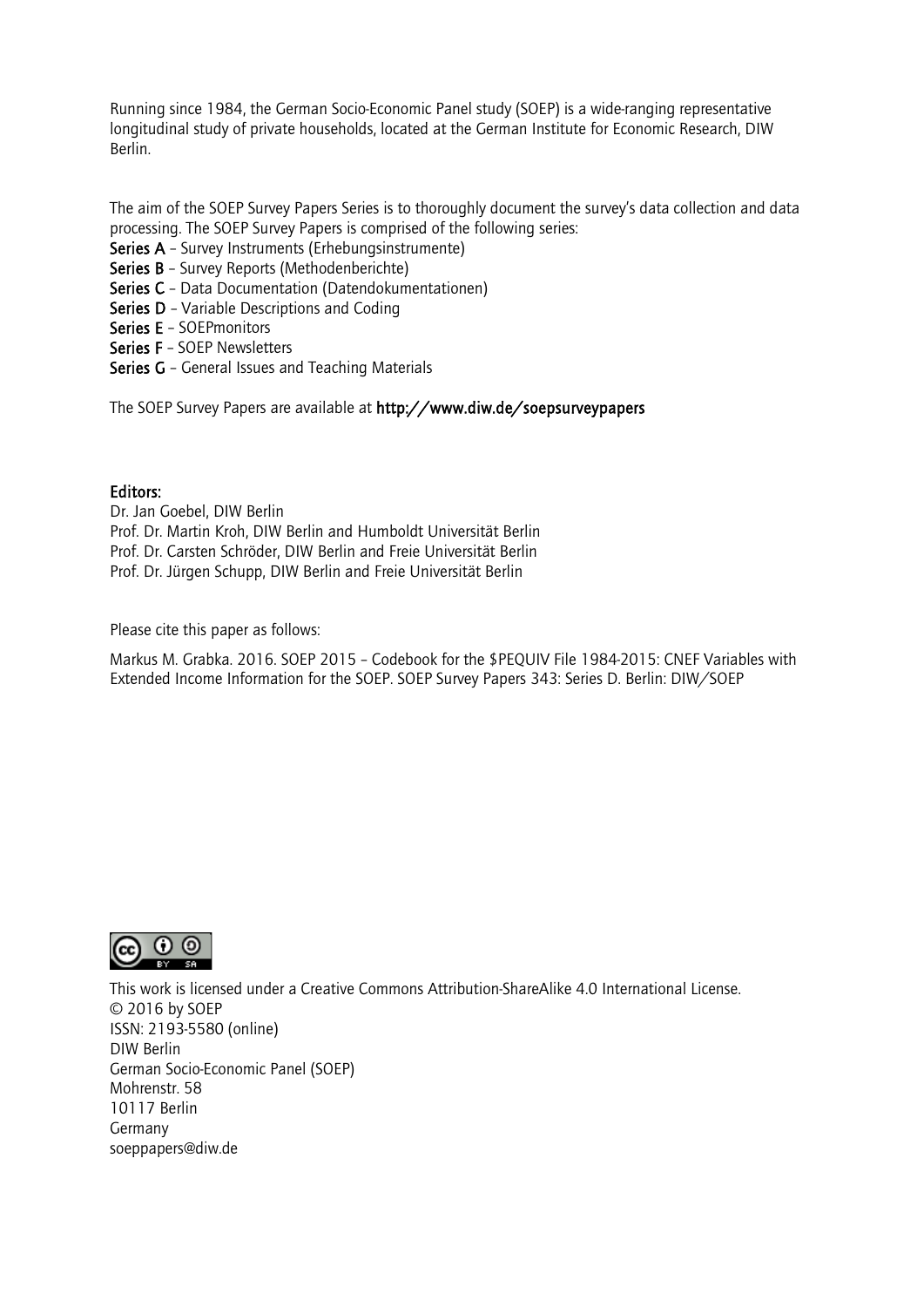# SOEP 2015 – Codebook for the \$PEQUIV File 1984-2015: CNEF Variables with Extended Income Information for the SOEP

**Markus M. Grabka**

*2016*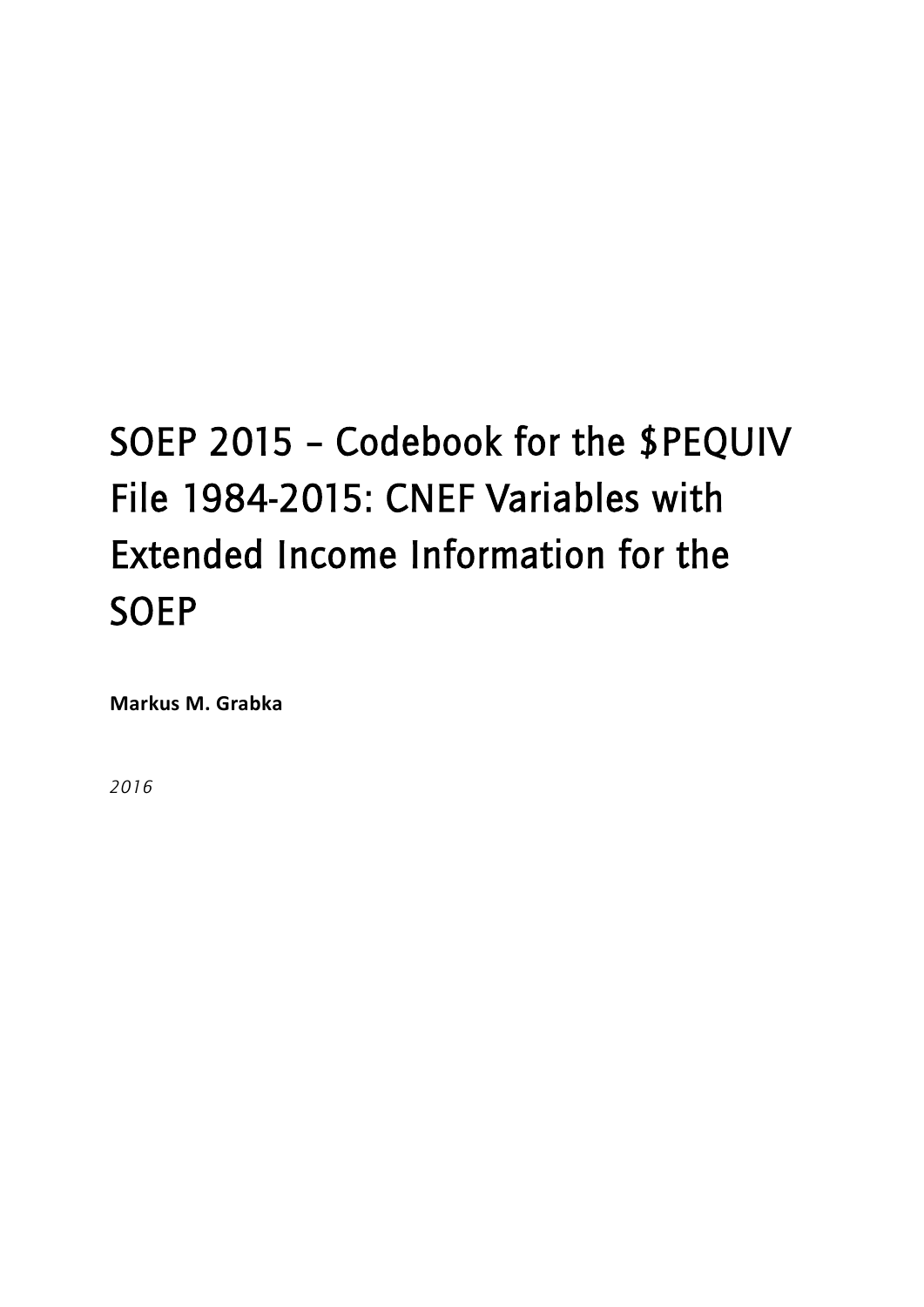## **Preface**

The \$PEQUV-File is based on the Cross-National Equivalent File (CNEF) with extended income information for the SOEP. This file comprises not only the aggregated income figures provided in the CNEF but also further single income components.

The CNEF is a joint effort of researchers and staff affiliated with State Ohio University, the DIW Berlin, the University of Essex, Statistics Canada, the Melbourne Institute of Applied Economics and Social Research (MI), the Korea Labor Institute and the Swiss Foundation for research in Social Sciences (FORS) funded by the National Institute on Aging and by the DIW Berlin. For extensive documentation of the CNEF cf. https://cnef.ehe.osu.edu/ or: Joachim R. Frick, Stephen P. Jenkins, Dean R. Lillard, Oliver Lipps, and Mark Wooden (2007): The Cross-National Equivalent File (CNEF) and its Member Country Household Panel Studies. In: Schmollers Jahrbuch (Journal of Applied Social Science Studies), 127(4) , p. 627-654.

#### **General notes:**

- In contrast to the original CNEF-data which is based on the 95% scientific use file of SOEP, the \$PEQUIV-files include the full 100%-sample.
- The 2016 release of the \$PEQUIV-files has been updated to include the 2015 (wave BF) SOEP data.
- Population for \$PEQUIV is made up by all members of households who were successfully interviewed (i.e., persons with \$NETTO-codes 10 to 39 in the file PPFAD and \$HNETTO-code 1 in the file HPFAD).
- For longitudinal consistency, all \$PEQUIV income variables are consistently expressed in EURO (1 Euro = 1,95583 DM) independent of the currency used in the underlying survey instruments.
- Income data is missing for Sample C in 1990 and 1991 (first 2 waves of East German sample).

An important distinction from the original CNEF data, is that the \$PEQUIV-files have been extended to also cover all single income components considered in the aggregated annual income figures of the CNEF. In principle, these single income components correspond to the originally surveyed information (which is stored in the \$P, \$PKAL and \$H files, respectively) with some important amendments:

• Income variables are harmonized with respect to the periodicity, i.e. they give annual income (as of the previous calendar year). Components which are asked at monthly level have been multiplied by the number of months with receipt of the respective income (eventually, this implies imputation of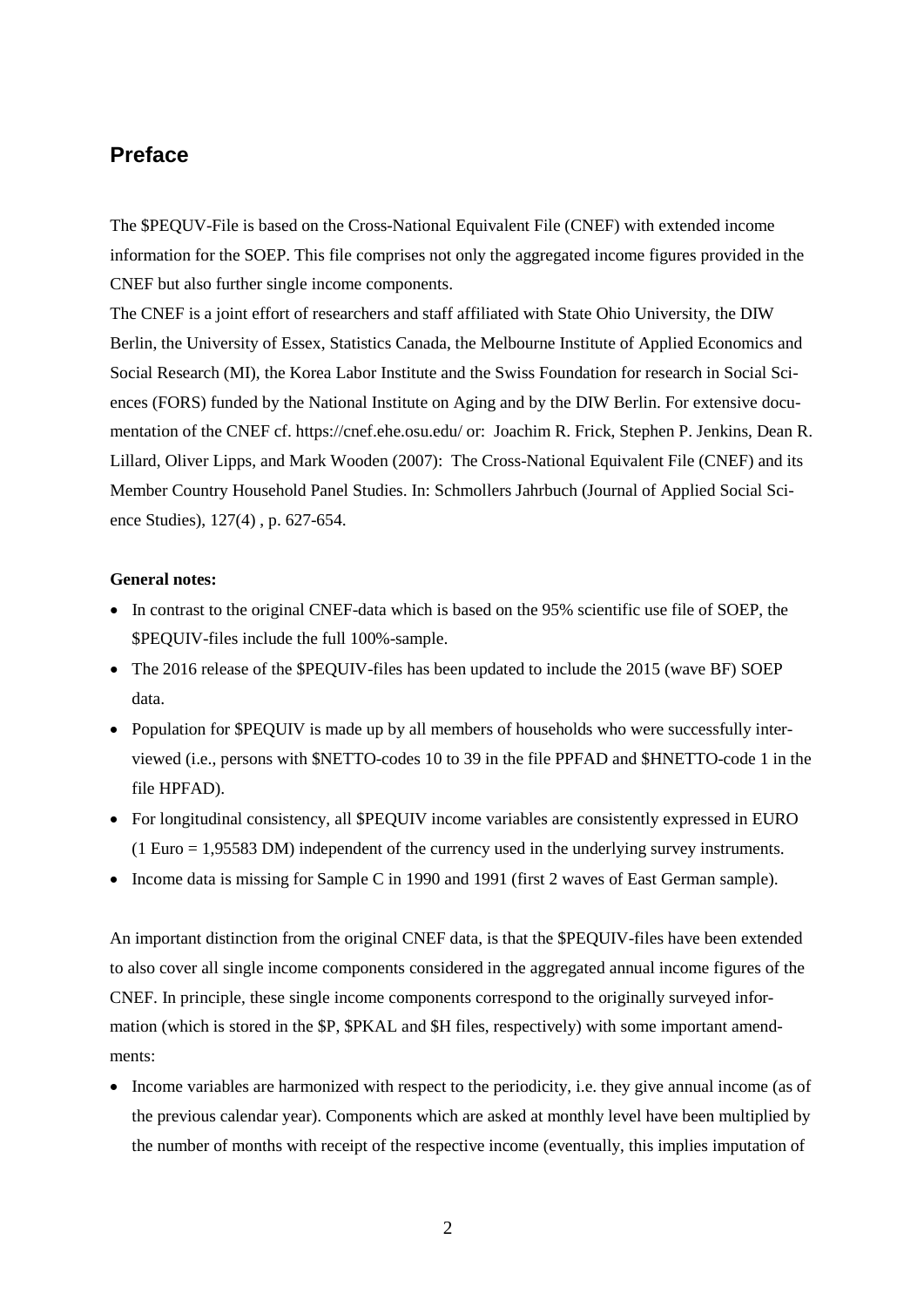missing number of months in the originally surveyed data as well as a longitudinally verified correction of implausible values).

- Any missing income information due to item-non response has been imputed according to the longitudinal and cross-sectional imputation procedures described in: Frick, J.R. and Grabka, M.M. (2005): Item-Non-Response on Income Questions in Panel surveys: Incidence, Imputation and the Impact on the Income Distribution. Allgemeines Statistisches Archiv (AStA) 89, 49-61.
- Any missing income information due to partial unit non response (PUNR, non responding individuals in households with at least one successful interview) has been imputed according to the longitudinal and cross-sectional imputation procedures described in: Frick, J.R.; M.M. Grabka and O. Groh-Samberg (2010): Dealing with Incomplete Household Panel Data in Inequality Research. SOEP Papers on Multidisciplinary Panel Data Research at DIW Berlin, No. 290, Berlin (see: [http://www.diw.de/documents/publikationen/73/diw\\_01.c.354683.de/diw\\_sp0290.pdf](http://www.diw.de/documents/publikationen/73/diw_01.c.354683.de/diw_sp0290.pdf) forthcoming in Sociological Methods and Research) . Due to lacking detailed information about income receipt, only six income components have been imputed: individual labour income (I11110\$\$), social security pensions (I11108\$\$), unemployment benefits (IUNBY\$\$), maternity benefits (IMATY\$\$), student grants (ISTUY\$\$) and private transfers (IELSE\$\$). This information is also used to generate a more thorough measure for taxes and social contributions paid by private households.
- An imputation flag for each of these single income components has been specified. These flags take a value of 1 if item-non-response on the underlying income variable has been imputed and 0 otherwise.

General variable naming conventions for the \$PEQUIV-variables: (see variable list on page 4):

• Variable names are longitudinally consistent using a two-digit suffix – instead of a four-digit suffix used in the original CNEF-files – indicating the survey year (wave  $A = 84$ , wave  $B = 85$ , ..., wave  $BF = 15$ , \$\$ =84, 85, ..., 15).

Variable naming conventions for the single income components:

- Variable names related to income components at the individual level start with the prefix "I", e.g., Christmas bonus is given in variable IXMAS\$\$.
- The prefix "F" indicates the imputation flag, e.g. the flag variable for rental income (RENTY\$\$) is given by FRENTY\$\$.

For further information please contact: **Markus M. Grabka (mgrabka@diw.de)**.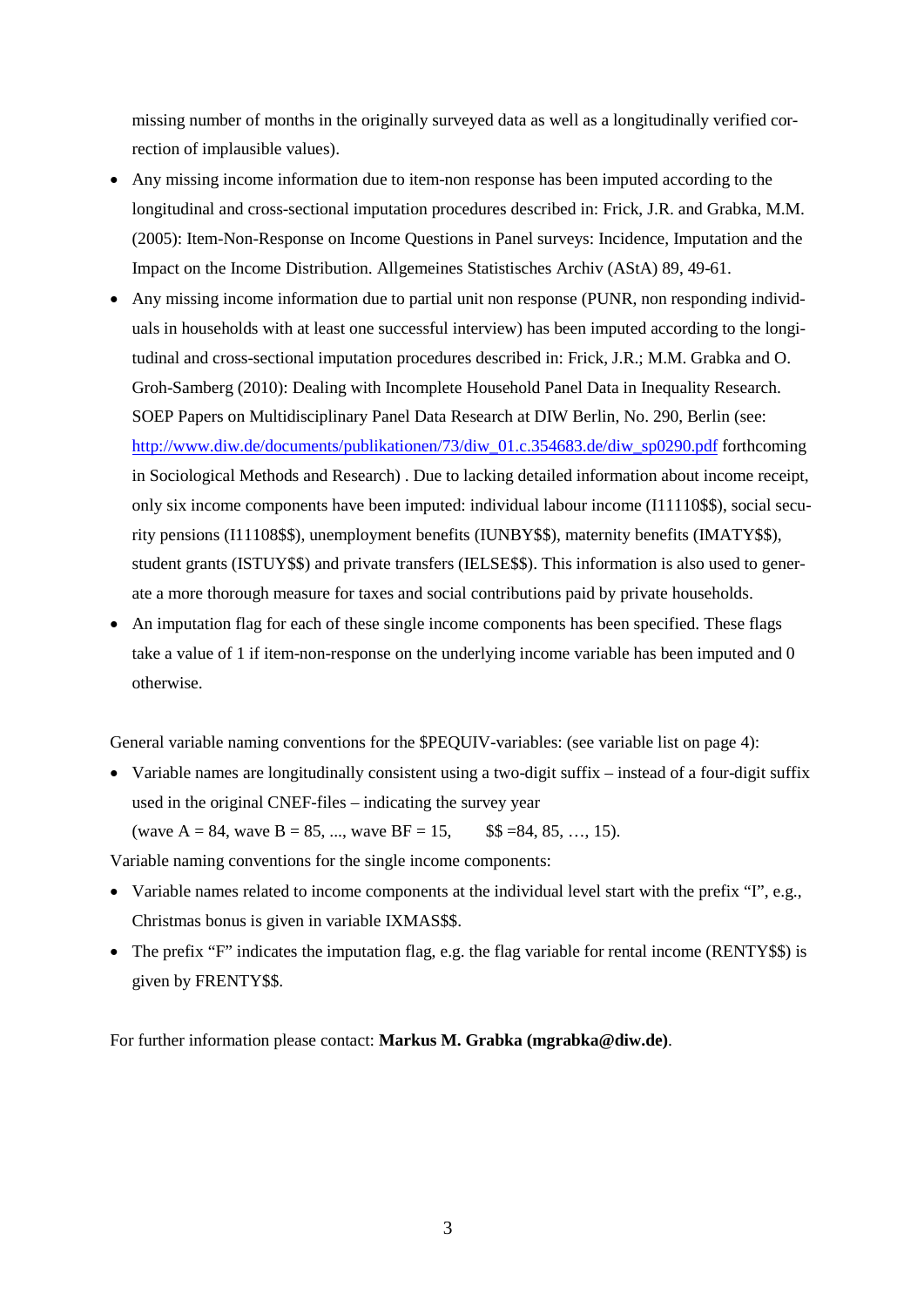### **Variables in the cross-sectional \$PEQUIV Files**

| Label                                         | <b>Variable List Page</b> |    |
|-----------------------------------------------|---------------------------|----|
| <b>Identifiers:</b>                           |                           |    |
| Unique Person Number                          | X11101LL                  | 10 |
| Household Identification Number               | X11102\$\$                | 11 |
| Individual in Household at Survey             | X11103\$\$                | 12 |
| Sub-sample Identifier                         | X11104LL                  | 13 |
| Person in Household Interviewed               | X11105\$\$                | 15 |
| Demographics :                                |                           |    |
| Age of Individual                             | D11101\$\$                | 16 |
| Sex of Individual                             | D11102LL                  | 17 |
| Race of Household Head                        | D11103\$\$                | 18 |
| Marital Status of Individual                  | D11104\$\$                | 19 |
| Relationship to Household Head                | D11105\$\$                | 20 |
| Number of Persons in Household                | D11106\$\$                | 21 |
| Number of Children in Household               | D11107\$\$                | 22 |
| Education With Respect to High School         | D11108\$\$                | 23 |
| Number of Years of Education                  | D11109\$\$                | 24 |
| Race of Individual                            | D11112LL                  | 25 |
| <b>Employment:</b>                            |                           |    |
| Annual Work Hours of Individual               | E11101\$\$                | 26 |
| Impute Annual Work Hours of Individual        | E11201\$\$                | 27 |
| <b>Employment Status of Individual</b>        | E11102\$\$                | 28 |
| Employment Level of Individual                | E11103\$\$                | 29 |
| Primary Activity of Individual                | E11104\$\$                | 30 |
| Occupation of Individual                      | E11105\$\$                | 31 |
| 1 Digit Industry Code of Individual           | E11106\$\$                | 32 |
| 2 Digit Industry Code of Individual           | E11107\$\$                | 33 |
| <b>Equivalence scale inputs:</b>              |                           |    |
| Number HH members age 0-14                    | H11101\$\$                | 35 |
| Number HH members age 15-18                   | H11102\$\$                | 35 |
| Number HH members age 0-1                     | H11103\$\$                | 35 |
| Number HH members age 2-4                     | H11104\$\$                | 35 |
| Number HH members age 5-7                     | H11105\$\$                | 35 |
| Number HH members age 8-10                    | H11106\$\$                | 35 |
| Number HH members age 11-12                   | H11107\$\$                | 35 |
| Number HH members age 13-15                   | H11108\$\$                | 35 |
| Number HH members age 16-18                   | H11109\$\$                | 35 |
| Number HH members age 19+ or 16-18 and indep. | H11110\$\$                | 35 |
| Indicator - Wife/spouse in Household          | H11112\$\$                | 37 |
| <b>Equivalence Weight algorithms:</b>         |                           |    |
| <b>OECD</b> Equivalence Weight                |                           | 38 |
| Modified OECD Equivalence Weight              |                           | 38 |
| Other Equivalence Weights                     |                           | 38 |
| <b>Location:</b>                              |                           |    |
| Area of Residence                             | L11101\$\$                | 39 |
| Region of Residence                           | L11102\$\$                | 40 |
| <b>Macro-level Variables:</b>                 |                           |    |
| <b>Consumer Price Index</b>                   | Y11101\$\$                | 41 |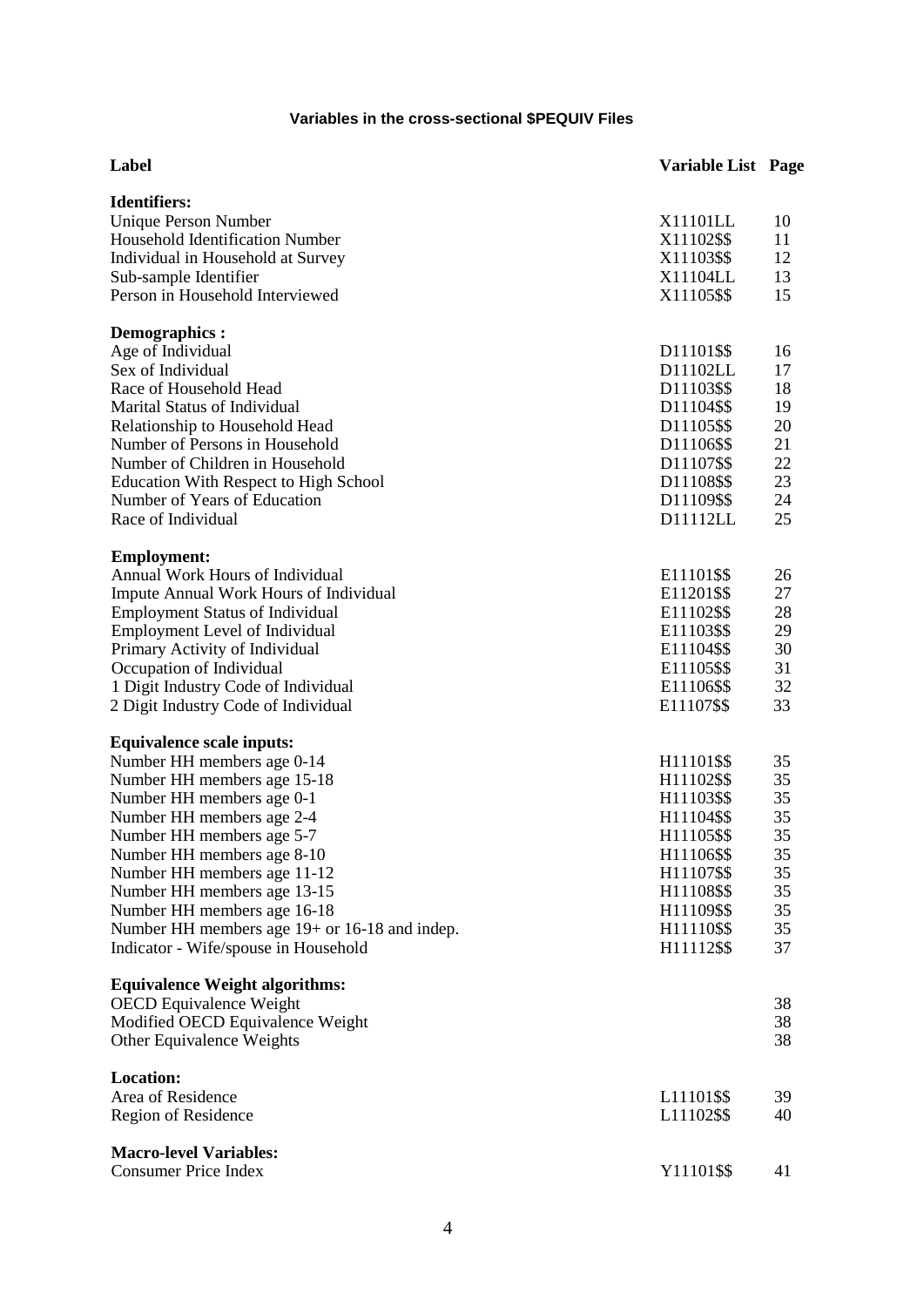| Label | <b>Variable List Page</b> |  |
|-------|---------------------------|--|
|       |                           |  |

| <b>Aggregated Income variables:</b>                                  |                  |    |
|----------------------------------------------------------------------|------------------|----|
| Household Pre-Government Income                                      | I11101\$\$       | 42 |
| Household Post-Government Income                                     | I11102\$\$       | 43 |
| Household Labor Income                                               | I11103\$\$       | 44 |
| Household Asset Income                                               | I11104\$\$       | 45 |
| Household Imputed Rental Value                                       | I11105\$\$       | 46 |
| <b>Household Private Transfers</b>                                   | I11106\$\$       | 47 |
| <b>Household Public Transfers</b>                                    | I11107\$\$       | 48 |
| <b>Household Social Security Pensions</b>                            | I11108\$\$       | 49 |
| <b>Total Household Taxes</b>                                         | I11109\$\$       | 50 |
| <b>Individual Labor Earnings</b>                                     | I11110\$\$       | 51 |
| <b>Household Federal Taxes</b>                                       | I11111\$\$       | 52 |
| Household Social Security Taxes                                      | I11112\$\$       | 53 |
| Household Post-Government Income (TAXSIM)                            | I11113\$\$       | 54 |
| <b>Total Household Taxes (TAXSIM)</b>                                | I11114\$\$       | 54 |
| Household State Taxes (TAXSIM)                                       | I11115\$\$       | 54 |
| Household Federal Taxes (TAXSIM)                                     | I11116\$\$       | 54 |
| Household Private Retirement Income                                  | I11117\$\$       | 55 |
| Household Windfall Income                                            | I11118\$\$       | 56 |
|                                                                      |                  |    |
| Imputation flag: Share of imputed Household Pre-Government Income    | I11201\$\$       | 57 |
| Imputation flag: Share of imputed Household Post-Government Income   | I11202\$\$       | 58 |
| Imputation flag: Share of imputed Household Labor                    | I11203\$\$       | 59 |
| Imputation flag: Share of imputed Household Asset Income             | I11204\$\$       | 60 |
| Imputation flag: Household Imputed Rental Value                      | I11205\$\$       | 61 |
| Imputation flag: Share of imputed Household Private Transfers        | I11206\$\$       | 62 |
| Imputation flag: Share of imputed Household Public Transfers         | I11207\$\$       | 63 |
| Imputation flag: Share of imputed Household Social Security Pensions | I11208\$\$       | 64 |
| <b>Imputation flag: Total Household Taxes</b>                        | I11209\$\$       | 65 |
| Imputation flag: Share of imputed Individual Labor Earnings          | I11210\$\$       | 66 |
| Imputation flag: Share of imputed Private Retirement Income          | I11217\$\$       | 67 |
| Imputation flag: Household Windfall Income                           | I11218\$\$       | 68 |
|                                                                      |                  |    |
| Single income components at the household level:                     |                  |    |
| Income from rental and leasing                                       | RENTY\$\$        | 69 |
| Operation, maintenance costs                                         | OPERY\$\$        | 70 |
| Interest, dividend income                                            | DIVDY\$\$        | 71 |
| Child allowance                                                      | CHSPT\$\$        | 72 |
| Housing benefit                                                      | HOUSE\$\$        | 73 |
| Nursing allowances                                                   | NURSH\$\$        | 74 |
| Social assistance                                                    | SUBST\$\$        | 75 |
| Social assistance for special circumstances                          | SPHLP\$\$        | 76 |
| Social assistance for elderly                                        | SSOLD\$\$        | 77 |
| Unemployment benefit II                                              | ALG2\$\$         | 78 |
| Housing support for owner-occupiers                                  | HSUP\$\$         | 79 |
| Losses from renting and leasing                                      | LOSSR\$\$        | 80 |
| Losses from capital investment                                       | LOSSC\$\$        | 81 |
| Additional child benefit                                             | ADCHB\$\$        | 82 |
| Child care subsidy                                                   | <b>CHSUB\$\$</b> | 83 |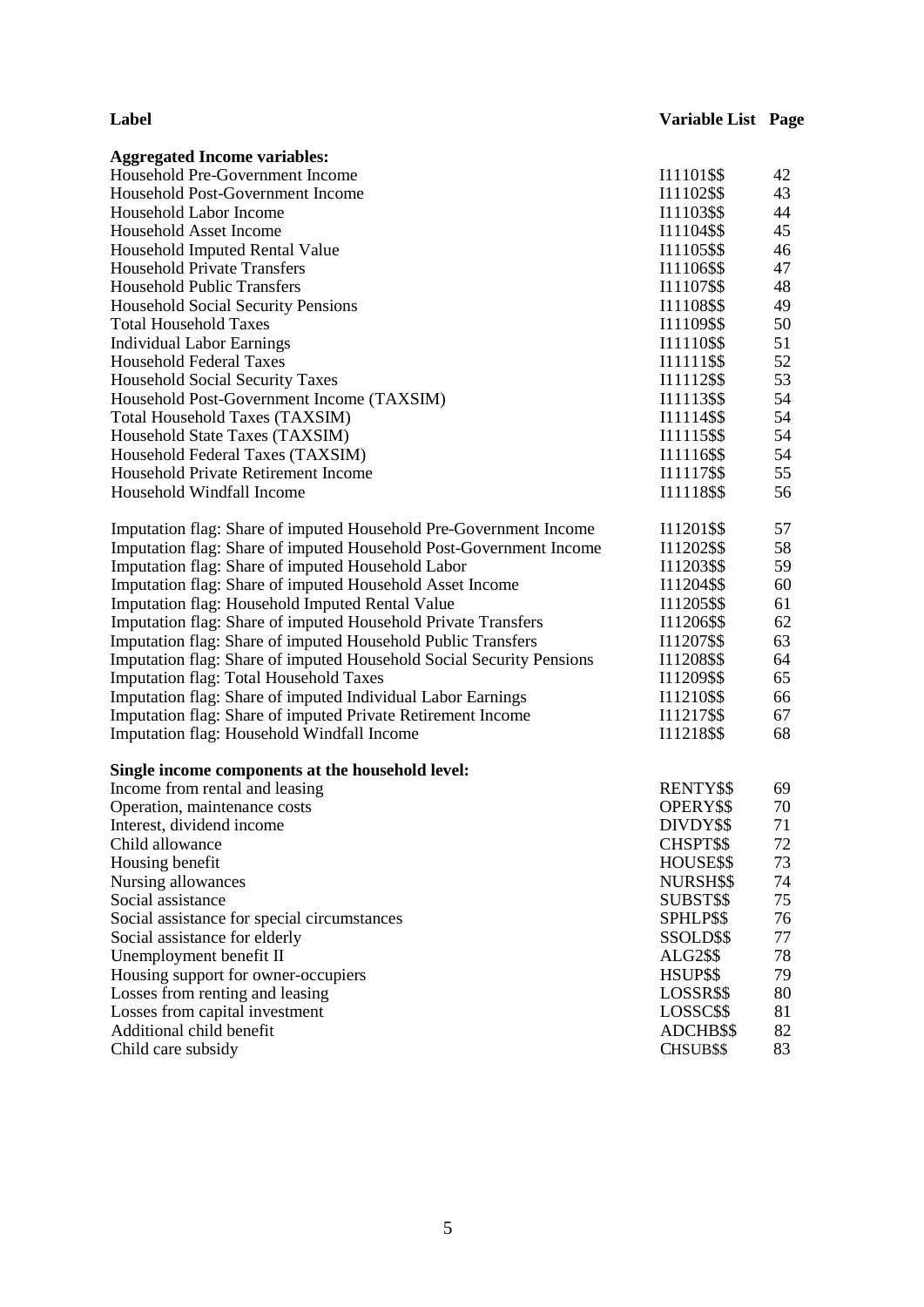| Label                                                                            | <b>Variable List Page</b>     |            |
|----------------------------------------------------------------------------------|-------------------------------|------------|
| Imputation flag: Income from rental and leasing                                  | FRENTY\$\$                    | 84         |
| Imputation flag: Operation, maintenance costs                                    | FOPERY\$\$                    | 85         |
| Imputation flag: Interest, dividend income                                       | FDIVDY\$\$                    | 86         |
| Imputation flag: Child allowance                                                 | FCHSPT\$\$                    | 87         |
| Imputation flag: Housing benefit                                                 | FHOUSE\$\$                    | 88         |
| <b>Imputation flag: Nursing allowances</b>                                       | <b>FNURSH\$\$</b>             | 89         |
| <b>Imputation flag: Social assistance</b>                                        | FSUBST\$\$                    | 90         |
| Imputation flag: Social assistance for spec. circumst.                           | FSPHLP\$\$                    | 91         |
| Imputation flag: Social assistance for elderly                                   | FSSOLD\$\$                    | 92         |
| Imputation flag: Unemployment benefit II                                         | <b>FALG2\$\$</b>              | 93         |
| Imputation flag: Housing support for owner-occupiers                             | FHSUP\$\$                     | 94         |
| Imputation flag: Losses from renting and leasing                                 | FLOSSR\$\$                    | 95         |
| Imputation flag: Losses from capital investment                                  | FLOSSC\$\$                    | 96         |
| Imputation flag: Additional child benefit                                        | FADCHB\$\$                    | 97         |
| Imputation flag: Child care subsidy                                              | FCHSUB\$\$                    | 98         |
| Single income components at the individual level:<br>Wages, Salary from main job | $IJOB1$ \$\$                  | 99         |
| Income from secondary employment                                                 | <b>IJOB2\$\$</b>              | 100        |
| Income from self-employment                                                      | ISELF\$\$                     | 101        |
| Combined old-age, disability, etc. pensions                                      | IOLDY\$\$                     | 102        |
| Combined widows and orphans pension                                              | <b>IWIDY\$\$</b>              | 103        |
| Combined company pension                                                         | ICOMP\$\$                     | 104        |
| Combined private pension                                                         | <b>IPRVP\$\$</b>              | 105        |
| Unemployment benefit                                                             | <b>IUNBY\$\$</b>              | 106        |
| Unemployment assistance                                                          | IUNAY\$\$                     | 107        |
| Subsistence allowance                                                            | <b>ISUBY\$\$</b>              | 108        |
| Old-age transition benefit                                                       | <b>IERET\$\$</b>              | 109        |
| Maternity benefit                                                                | IMATY\$\$                     | 110        |
| Student grants                                                                   | ISTUY\$\$                     | 111        |
| Military community service pay                                                   | IMILT\$\$                     | 112        |
| Alimony                                                                          | IALIM\$\$                     | 113        |
| Advance child maintenance payment                                                | IACHM\$\$                     | 114        |
| Child support, caregiver alimony                                                 | ICHSU\$\$                     | 115        |
| Divorce alimony, during separation                                               | ISPOU\$\$                     | 116        |
| Private Transfers received                                                       | IELSE\$\$                     | 117        |
| 13th monthly salary                                                              | <b>I13LY\$\$</b>              | 118        |
| 14th monthly salary                                                              | <b>I14LY\$\$</b>              | 119        |
| Christmas bonus                                                                  | IXMAS\$\$                     | 120        |
| Vacation bonus                                                                   | <b>IHOLYSS</b>                | 121        |
| Profit-sharing                                                                   | IGRAY\$\$                     | 122        |
| Other bonuses                                                                    | IOTHY\$\$                     | 123        |
| Commuting expenses, travel grant                                                 | <b>ITRAY\$\$</b>              | 124        |
| Indemnity payments                                                               | <b>IDEMY\$\$</b>              | 125        |
| Statutory pension insurance                                                      | <b>IGRV1\$\$</b>              | 126        |
| Social miners insurance pension                                                  | <b>ISMP1\$\$</b>              | 127        |
| Civil servant pension                                                            | <b>ICIV1\$\$</b>              | 128        |
| War victim pension                                                               | <b>IWAR1\$\$</b>              | 129        |
| <b>Farmer Pension</b>                                                            | <b>IAGR1\$\$</b>              | 130        |
| Statutory accident insurance pension                                             | <b>IGUV1\$\$</b>              | 131<br>132 |
| Supplementary benefits for civil servants                                        | <b>IVBL1\$\$</b><br>ICOM1\$\$ | 133        |
| Company pension<br>Private pension                                               | <b>IPRV1\$\$</b>              | 134        |
| Riester pension plan                                                             | <b>IRIE1\$\$</b>              | 135        |
| Other pension                                                                    | <b>ISON1\$\$</b>              | 136        |
|                                                                                  |                               |            |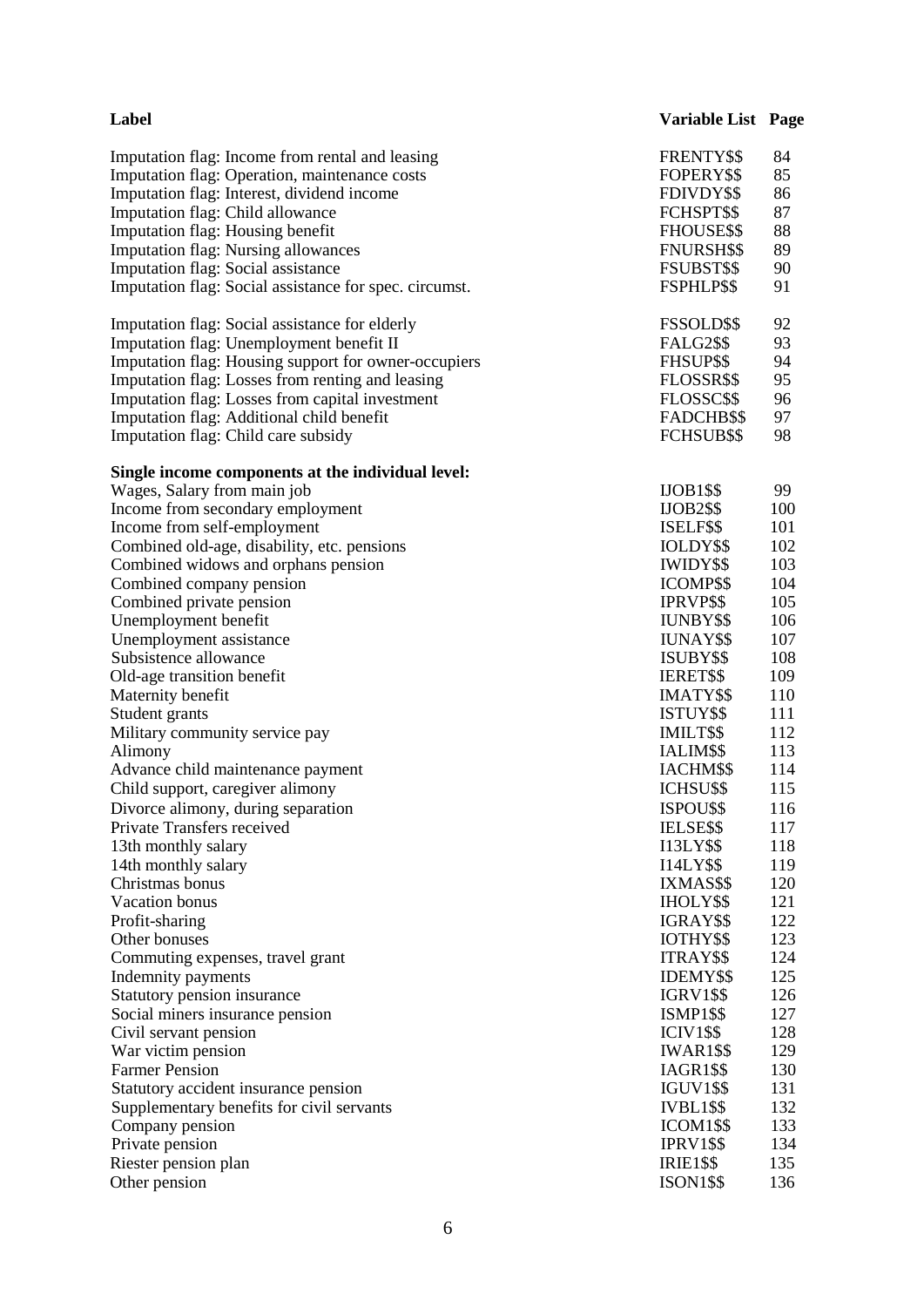| <b>IGRV2\$\$</b>                                                                                            | 137        |
|-------------------------------------------------------------------------------------------------------------|------------|
| Widows and orphans stat. pension insurance                                                                  |            |
| Widows / orphans social miners insurance pens.<br><b>ISMP2\$\$</b>                                          | 138        |
| <b>ICIV2\$\$</b><br>Widows / orphans civil servant pension                                                  | 139        |
| Widows / orphans war victim pension<br><b>IWAR2\$\$</b>                                                     | 140        |
| Widows / orphans farmer pension<br><b>IAGR2\$\$</b>                                                         | 141        |
| <b>IGUV2\$\$</b><br>Widows / orphans statutory accident insurance                                           | 142        |
| Widows / orphans supplement. benefits<br><b>IVBL2\$\$</b>                                                   | 143        |
| Widows / orphans company pension<br>ICOM2\$\$                                                               | 144        |
| Widows / orphans private pension<br><b>IPRV2\$\$</b>                                                        | 145        |
| Widows Riester pension plan'<br><b>IRIE2\$\$</b>                                                            | 146        |
| Other / orphans widows pension<br><b>ISON2\$\$</b>                                                          | 147        |
| <b>FJOB1\$\$</b><br>Imputation flag: Wages, Salary from main job                                            | 148        |
| <b>FJOB2\$\$</b><br>Imputation flag: Income from secondary job                                              | 149        |
| Imputation flag: Income from self-employment<br>FSELF\$\$                                                   | 150        |
| Imputation flag: Unemployment benefit<br>FUNBY\$\$                                                          | 151        |
| Imputation flag: Old-age, civil servants pens.<br>FOLDY\$\$                                                 | 152        |
| Imputation flag: Widows / orphans pension<br><b>FWIDY\$\$</b>                                               | 153        |
| Imputation flag: Combined company pension<br>FCOMP\$\$                                                      | 154        |
| Imputation flag: Combined private pension<br>FPRVP\$\$                                                      | 155        |
| Imputation flag: Unemployment assistance<br>FUNAY\$\$                                                       | 156        |
| Imputation flag: Subsistence allowance<br>FSUBY\$\$                                                         | 157        |
| Imputation flag: Old-age transition benefit<br>FERET\$\$<br>Imputation flag: Maternity benefit<br>FMATY\$\$ | 158<br>159 |
| <b>Imputation flag: Student grants</b><br>FSTUY\$\$                                                         | 160        |
| Imputation flag: Military community service pay<br><b>FMILT\$\$</b>                                         | 161        |
| <b>Imputation flag: Alimony</b><br>FALIM\$\$                                                                | 162        |
| Imputation flag: Advance child maintenance payment<br>FACHM\$\$                                             | 163        |
| Imputation flag: Child support, caregiver alimony<br>FCHSU\$\$                                              | 164        |
| Imputation flag: Divorce alimony, during separation<br>FSPOU\$\$                                            | 165        |
| FELSE\$\$<br><b>Imputation flag: Private Transfers received</b>                                             | 166        |
| Imputation flag: 13th monthly salary<br>F13LY\$\$                                                           | 167        |
| Imputation flag: 14th monthly salary<br>F14LY\$\$                                                           | 168        |
| Imputation flag: Christmas bonus<br>FXMAS\$\$                                                               | 169        |
| Imputation flag: Vacation bonus<br>FHOLY\$\$                                                                | 170        |
| <b>Imputation flag: Profit-sharing</b><br>FGRAY\$\$                                                         | 171        |
| Imputation flag: Other bonuses<br>FOTHY\$\$                                                                 | 172        |
| Imputation flag: Commuting, travel grant<br>FTRAY\$\$                                                       | 173        |
| Imputation flag: Indemnity<br>FDEMY\$\$                                                                     | 174        |
| Imputation flag: Statutory pension insurance<br><b>FGRV1\$\$</b>                                            | 175        |
| Imputation flag: Widows stat. pension insurance<br><b>FGRV2\$\$</b>                                         | 176        |
| <b>Medical/health:</b>                                                                                      |            |
| Whether spent night in hospital in last year<br>M11101\$\$                                                  | 177        |
| Number of nights (days) spent in hospital<br>M11102\$\$                                                     | 178        |
| Whether had accident that required hospital<br>M11103\$\$                                                   | 179        |
| Frequency of sports or exercise<br>M11104\$\$                                                               | 180        |
| Have had stroke<br>M11105\$\$                                                                               | 181        |
| M11106\$\$<br>Have or had high blood pressure/hypertension<br>Have or had diabetes                          | 182        |
| M11107\$\$<br>M11108\$\$<br>Have or had cancer                                                              | 183<br>184 |
| M11109\$\$<br>Have or had psychiatric problems                                                              | 185        |
| Have or had arthritis<br>M11110\$\$                                                                         | 186        |
| Have or had angina or heart condition<br>M11111\$\$                                                         | 187        |
| Have or had asthma or breathing difficulties<br>M11112\$\$                                                  | 188        |
| M11113\$\$<br>Have trouble climbing stairs                                                                  | 189        |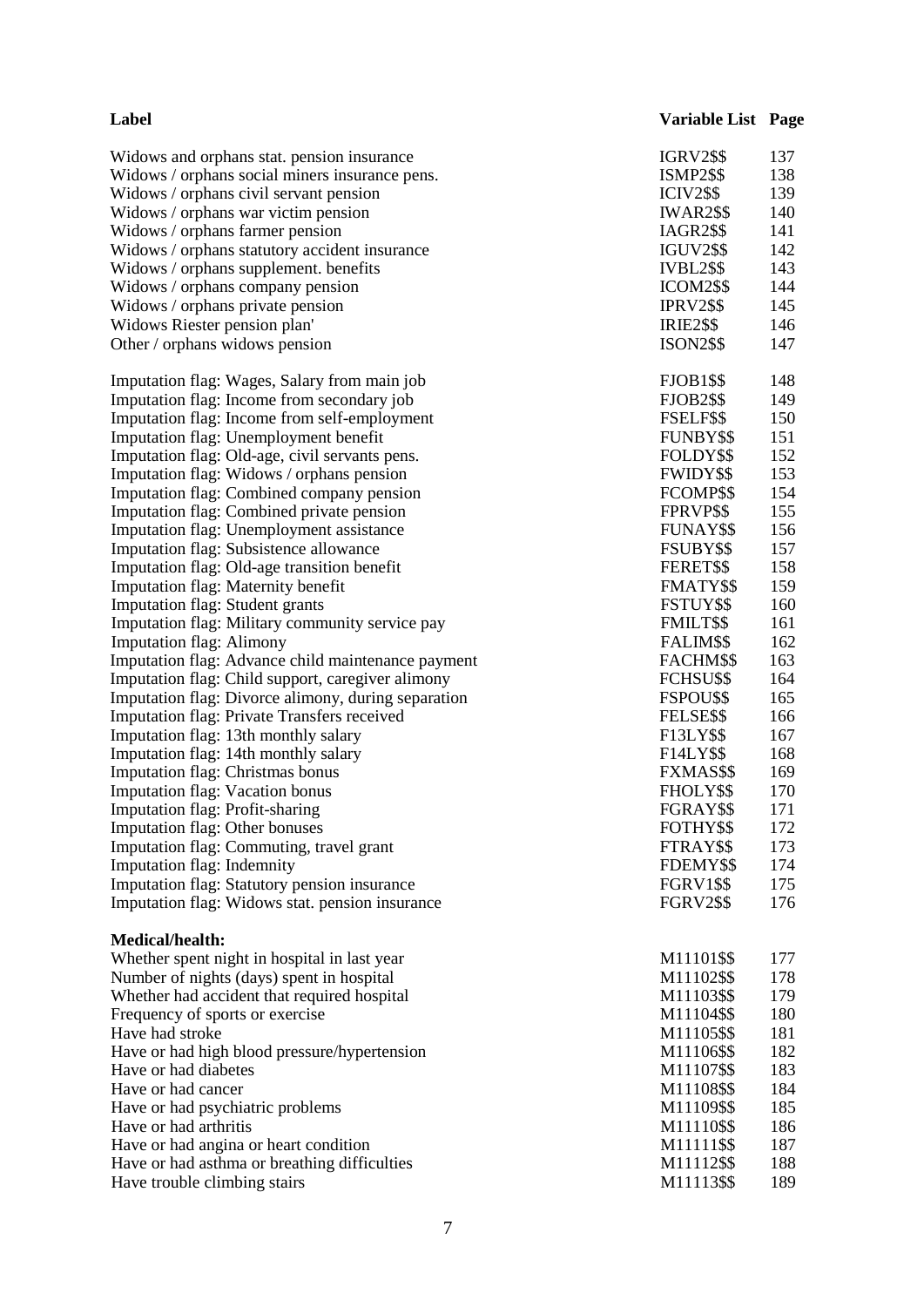| Label                                                                  | <b>Variable List Page</b> |     |
|------------------------------------------------------------------------|---------------------------|-----|
| Have trouble with bath                                                 | M11114\$\$                | 190 |
| Have trouble dressing                                                  | M11115\$\$                | 191 |
| Have trouble getting out of bed                                        | M11116\$\$                | 192 |
| Have trouble shopping                                                  | M11117\$\$                | 193 |
| Have trouble walking                                                   | M11118\$\$                | 194 |
| Have trouble doing housework                                           | M11119\$\$                | 195 |
| Have trouble bending, lifting, stooping                                | M11120\$\$                | 196 |
| Health limits vigorous physical activities                             | M11121\$\$                | 197 |
| Height (in meters)                                                     | M11122\$\$                | 198 |
| Weight (in kilos)                                                      | M11123\$\$                | 199 |
| Disability Status of Individual                                        | M11124\$\$                | 200 |
| Subjective Satisfaction with Health                                    | M11125\$\$                | 201 |
| <b>Self-Rated Health Status</b>                                        | M11126\$\$                | 202 |
| Number of doctor visits in previous year                               | M11127\$\$                | 203 |
| <b>Psychological information:-</b>                                     |                           |     |
| Overall life satisfaction                                              | P11101\$\$                | 204 |
| Weights:                                                               |                           |     |
| Individuals Cross-sectional Weight – without $1st$ wave of a subsample | W11101\$\$                | 205 |
| Household Weight                                                       | W11102\$\$                | 206 |
| Longitudinal Weight - Respondent Individuals                           | W11103\$\$                | 207 |
| Population Factor for W11101\$\$                                       | W11104\$\$                | 208 |
| Cross-sectional Weight – all samples                                   | W11105\$\$                | 209 |
| Cross-sectional Weight - Enumerated Individuals                        | W11107\$\$                | 210 |
| Longitudinal Weight - Enumerated Individuals                           | W11108\$\$                | 210 |
| Population Factor for W11103\$\$                                       | W11109\$\$                | 210 |
| Population Factor for W11107\$\$                                       | W11110\$\$                | 210 |
| Population Factor for W11108\$\$                                       | W11111\$\$                | 210 |
| <b>References:</b>                                                     |                           | 211 |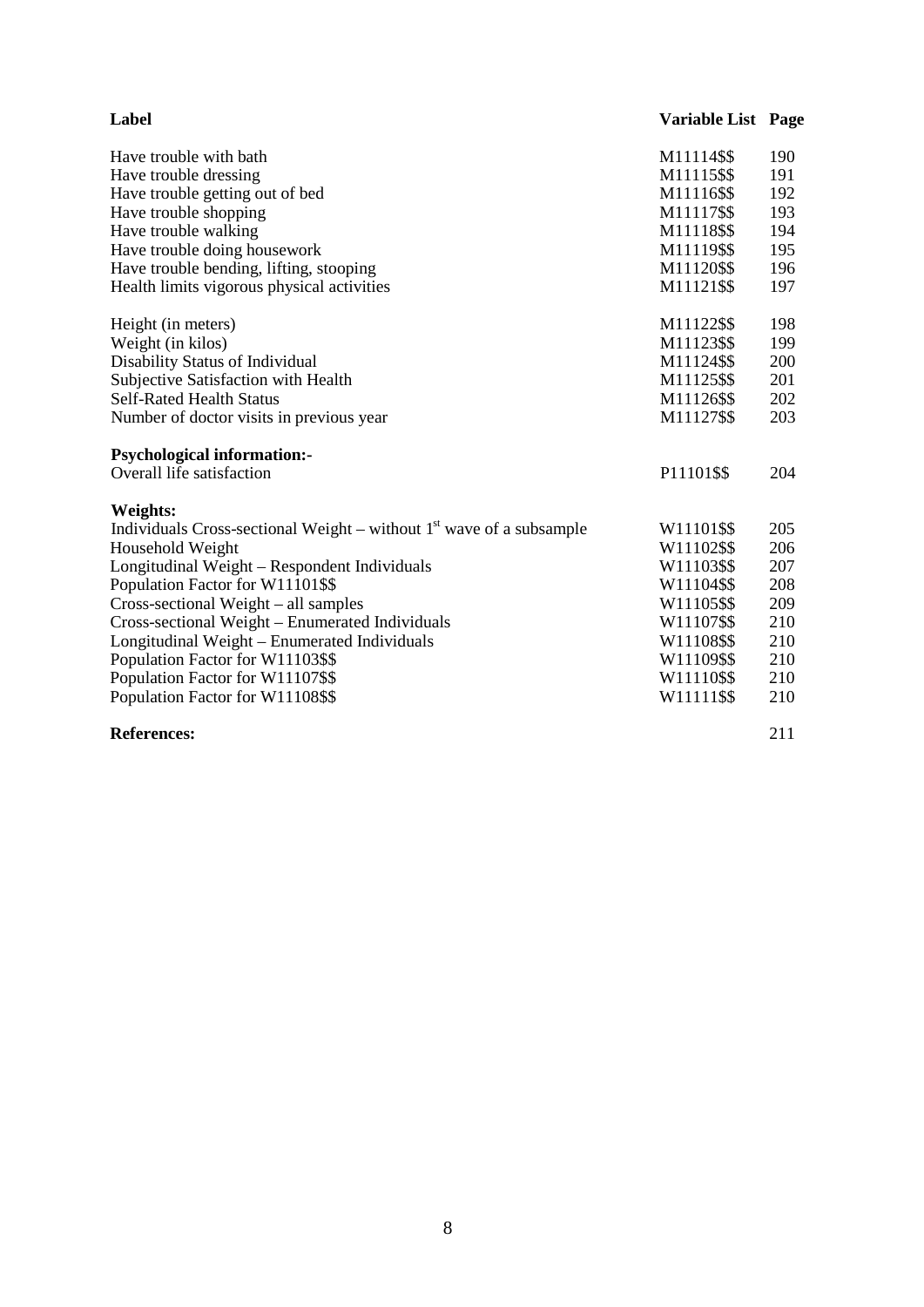## **Using the \$PEQUIV File Codebook**

| Variable Name I11110\$\$   |                                                                                     | Name of Variable in the \$PEQUIV-File                                                                                                                                                                                                |
|----------------------------|-------------------------------------------------------------------------------------|--------------------------------------------------------------------------------------------------------------------------------------------------------------------------------------------------------------------------------------|
| <b>Variable Label</b>      | Labor Earnings of Individual                                                        |                                                                                                                                                                                                                                      |
| <b>Unit of Observation</b> | Individual / Household / Year                                                       |                                                                                                                                                                                                                                      |
| <b>Period</b>              | Annual                                                                              | <b>Periodicity</b>                                                                                                                                                                                                                   |
|                            |                                                                                     | <b>Description of Variable Content</b>                                                                                                                                                                                               |
| <b>Description</b>         | This variable represents the labor earnings of each individual in the<br>household. |                                                                                                                                                                                                                                      |
| <b>Method</b>              | <b>Description of Variable Creation</b>                                             |                                                                                                                                                                                                                                      |
|                            | from bonuses, overtime, and profit-sharing.                                         | Labor earnings include wages and salary from all employment including<br>training, primary and secondary jobs, and self-employment, plus income                                                                                      |
|                            |                                                                                     | Specifically labor earnings is the sum of income from primary job, secondary<br>job, self-employment, 13th month pay, 14th month pay, Christmas bonus<br>pay, holiday bonus pay, miscellaneous bonus pay, and profit-sharing income. |
| Format                     |                                                                                     | Variable Format in the \$PEQUIV-File                                                                                                                                                                                                 |
|                            | Not formatted.<br>This variable is in current year EURO.                            |                                                                                                                                                                                                                                      |
| <b>Algorithm</b>           | $I14LY$ \$\$ + IXMAS\$\$ + IHOLY\$\$ + IGRAY\$\$ + IOTHY\$\$                        | $I11110$ \$\$ = $IJOB1$ \$\$ + $IJOB2$ \$\$ + $ISELF$ \$\$ + $IMILT$ \$\$ + $I13LY$ \$\$ +                                                                                                                                           |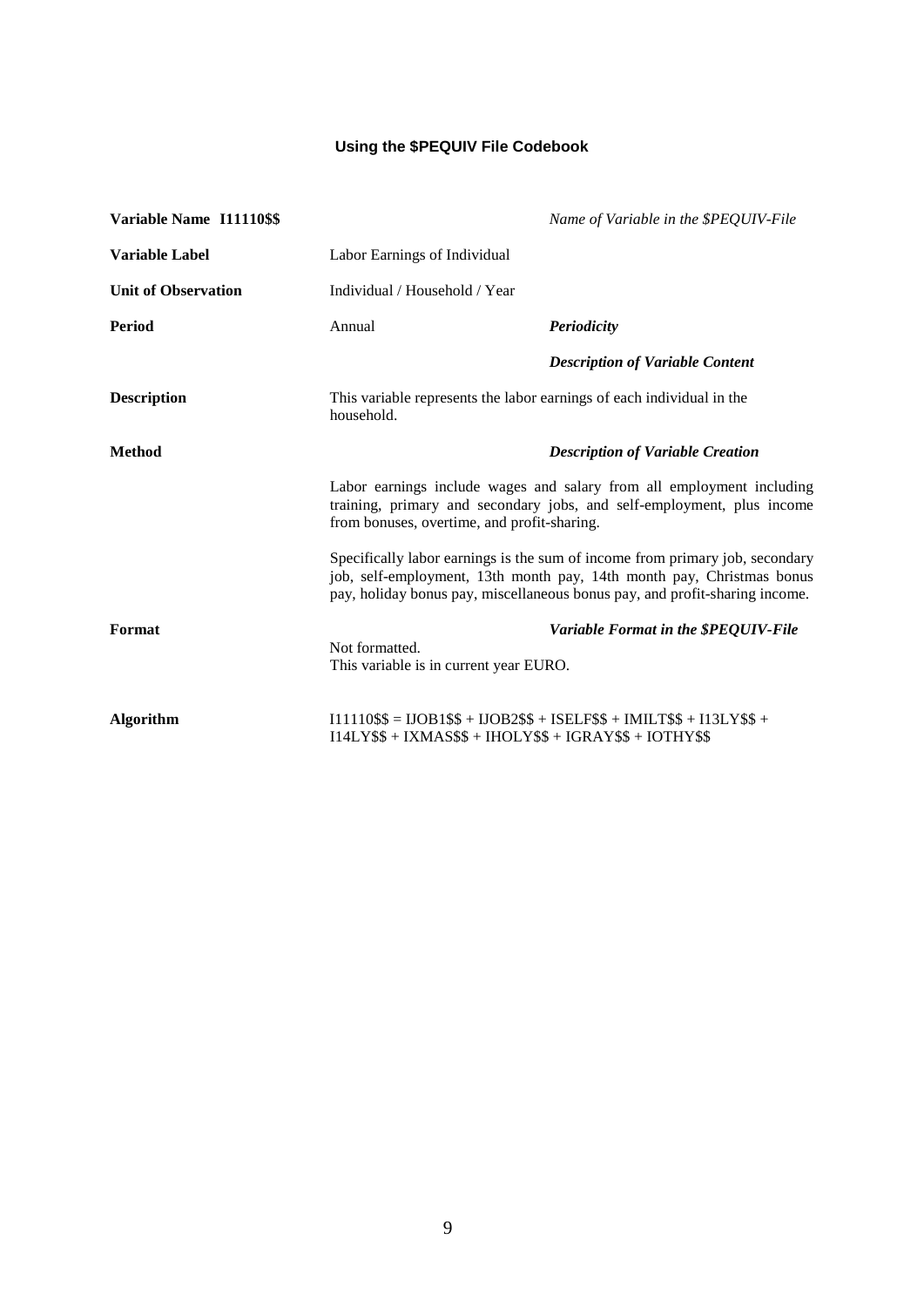| <b>Variable Name</b>       | X11101LL                                                                                       |
|----------------------------|------------------------------------------------------------------------------------------------|
| <b>Variable Label</b>      | Unique Person Number                                                                           |
| <b>Unit of Observation</b> | Individual                                                                                     |
| <b>Description</b>         | This variable provides unique identification for each individual ever surveyed in the<br>SOEP. |
| <b>Method</b>              | Transcribed variable.                                                                          |
| Format                     | N/A                                                                                            |
|                            | The original survey variables provided below can be found in the file PPFAD.                   |
| <b>Algorithm</b>           | $X11101LL = PERSNR$                                                                            |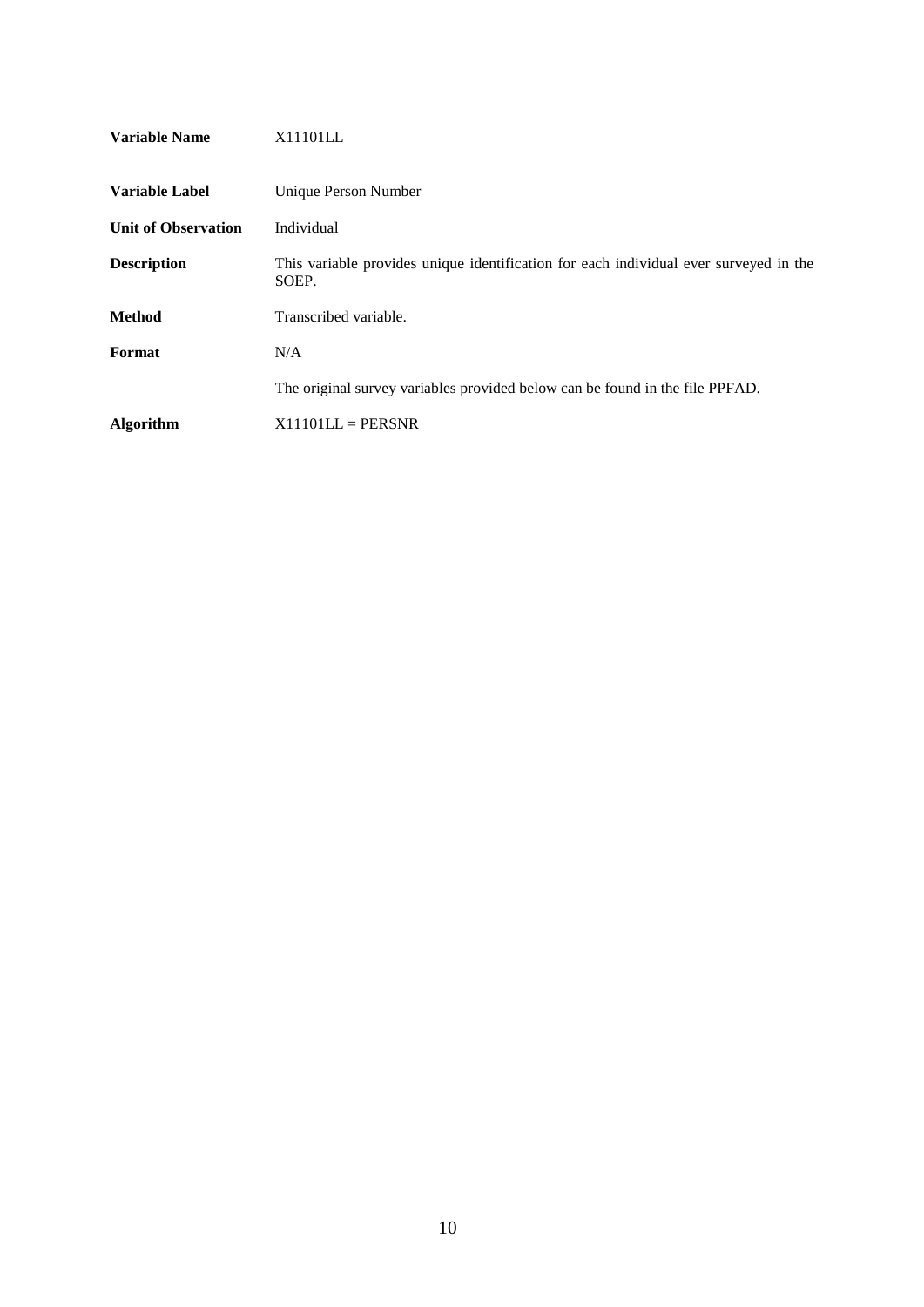| <b>Variable Name</b>       | X11102\$\$                                                                                                                                                        |  |
|----------------------------|-------------------------------------------------------------------------------------------------------------------------------------------------------------------|--|
| Variable Label             | Household Identification Number                                                                                                                                   |  |
| <b>Unit of Observation</b> | Household                                                                                                                                                         |  |
| <b>Description</b>         | This variable links individuals to the households they were living in at the time of the<br>interview. The SOEP provides yearly household identification numbers. |  |
| <b>Method</b>              | Transcribed variable.                                                                                                                                             |  |
| Format                     | N/A                                                                                                                                                               |  |
|                            | The original survey variables provided below can be found in the files HPFAD.                                                                                     |  |
| <b>Algorithm</b>           | $X11102$ \$\$ = Yhhnr<br>$(Y = a, b, \ldots)$                                                                                                                     |  |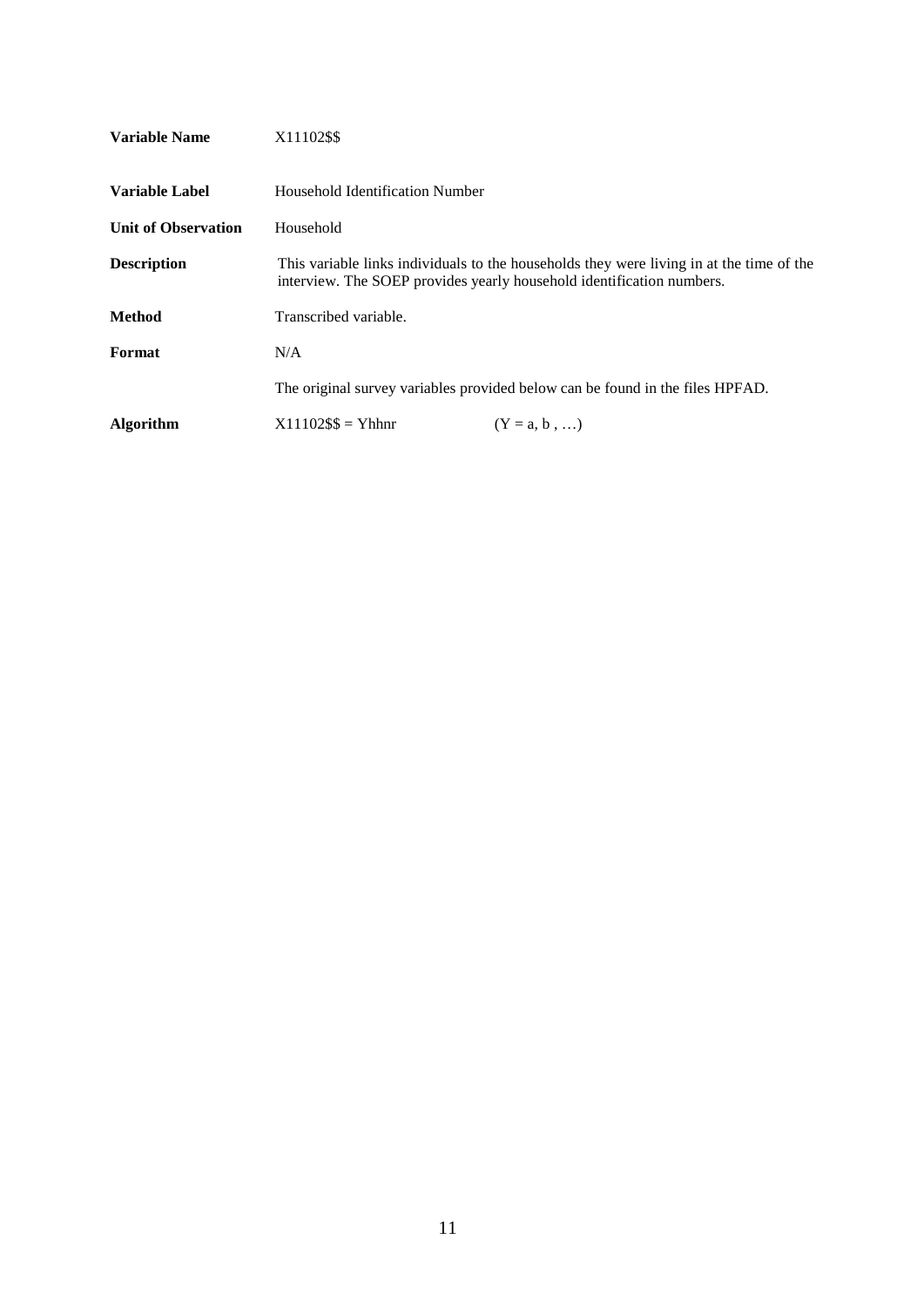| <b>Variable Name</b>       | X11103\$\$                                                                                                                                                           |                                                    |
|----------------------------|----------------------------------------------------------------------------------------------------------------------------------------------------------------------|----------------------------------------------------|
| <b>Variable Label</b>      | Individual in Household at Survey                                                                                                                                    |                                                    |
| <b>Unit of Observation</b> | Individual                                                                                                                                                           |                                                    |
| <b>Description</b>         | Indicates whether an individual was living in the household at the time of the inter-<br>view regardless of whether the individual responded to interview questions. |                                                    |
| Method                     | Individuals who are members of a surveyed household are given a 1. Individuals who<br>moved out of a SOEP household, died, or went abroad are given a 0.             |                                                    |
| Format                     | $0 = No$<br>$1 = Yes$                                                                                                                                                |                                                    |
|                            | The original survey variables provided below can be found in the file HPFAD.                                                                                         |                                                    |
| Algorithm                  | If Ynetto $> = 10 \& Y$ netto < 40 and Yhnetto=1                                                                                                                     | then $X11103$ \$\$ = 1<br>else $X11103$ \$\$ $= 0$ |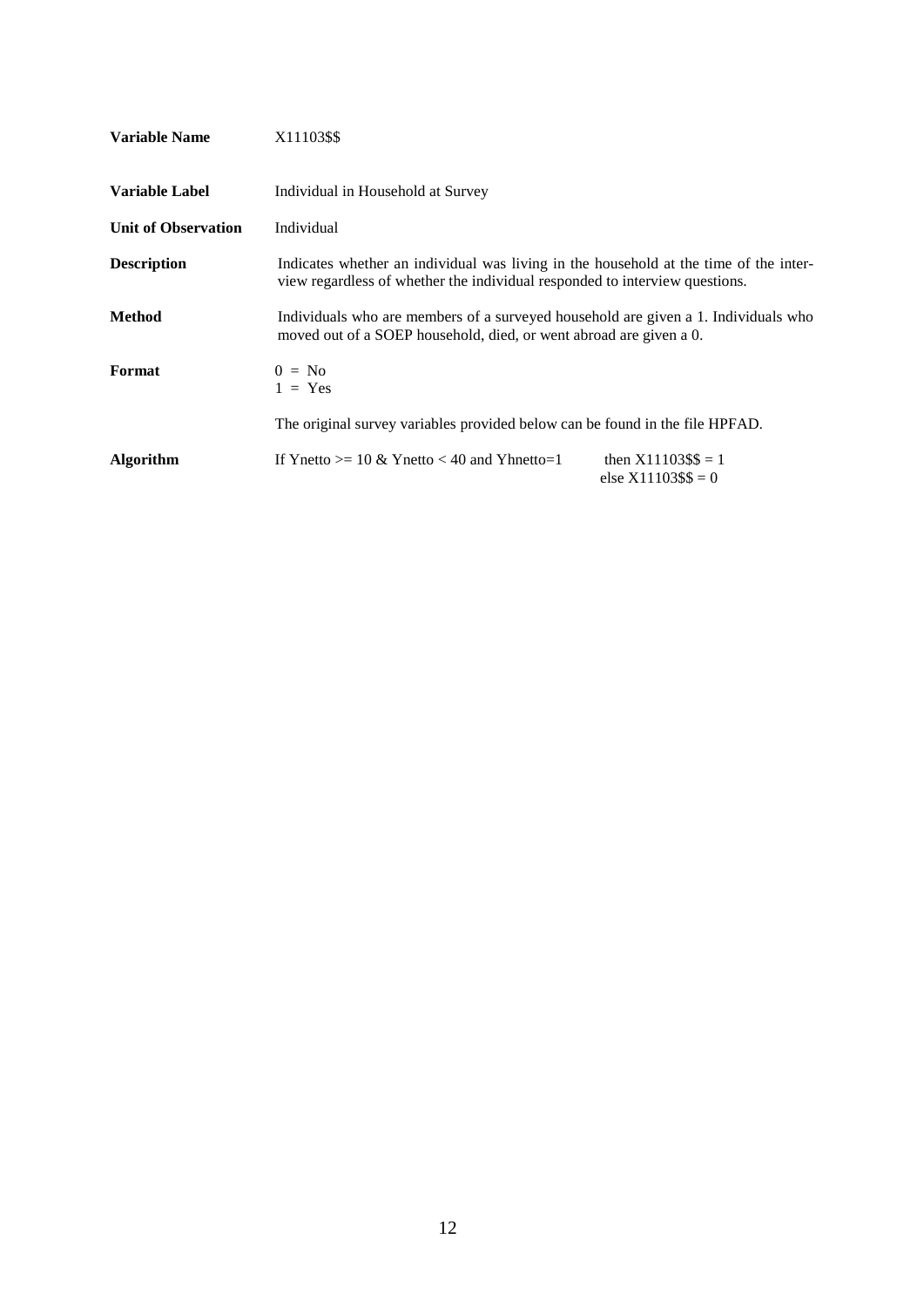| <b>Variable Name</b>       | X11104LL                                                                                                                                                                                                                                                                                                                                                                                                                                                                                                                                                                                                                                                                                                                                                                                                                                                                                                                                                                                                                                                                                                                                                                                                                                                                                                                                                                                                                                                                                                                                                                                                                                                                                                                                                                                                                                                                                                                                                                                                                                                                                                                                                                                                                                                                                                                                                                                                                                                                          |  |  |
|----------------------------|-----------------------------------------------------------------------------------------------------------------------------------------------------------------------------------------------------------------------------------------------------------------------------------------------------------------------------------------------------------------------------------------------------------------------------------------------------------------------------------------------------------------------------------------------------------------------------------------------------------------------------------------------------------------------------------------------------------------------------------------------------------------------------------------------------------------------------------------------------------------------------------------------------------------------------------------------------------------------------------------------------------------------------------------------------------------------------------------------------------------------------------------------------------------------------------------------------------------------------------------------------------------------------------------------------------------------------------------------------------------------------------------------------------------------------------------------------------------------------------------------------------------------------------------------------------------------------------------------------------------------------------------------------------------------------------------------------------------------------------------------------------------------------------------------------------------------------------------------------------------------------------------------------------------------------------------------------------------------------------------------------------------------------------------------------------------------------------------------------------------------------------------------------------------------------------------------------------------------------------------------------------------------------------------------------------------------------------------------------------------------------------------------------------------------------------------------------------------------------------|--|--|
| Variable Label             | Sub-sample Identifier                                                                                                                                                                                                                                                                                                                                                                                                                                                                                                                                                                                                                                                                                                                                                                                                                                                                                                                                                                                                                                                                                                                                                                                                                                                                                                                                                                                                                                                                                                                                                                                                                                                                                                                                                                                                                                                                                                                                                                                                                                                                                                                                                                                                                                                                                                                                                                                                                                                             |  |  |
| <b>Unit of Observation</b> | Individual                                                                                                                                                                                                                                                                                                                                                                                                                                                                                                                                                                                                                                                                                                                                                                                                                                                                                                                                                                                                                                                                                                                                                                                                                                                                                                                                                                                                                                                                                                                                                                                                                                                                                                                                                                                                                                                                                                                                                                                                                                                                                                                                                                                                                                                                                                                                                                                                                                                                        |  |  |
| <b>Description</b>         | This variable indicates from which sub sample an individual in the SOEP drawn.                                                                                                                                                                                                                                                                                                                                                                                                                                                                                                                                                                                                                                                                                                                                                                                                                                                                                                                                                                                                                                                                                                                                                                                                                                                                                                                                                                                                                                                                                                                                                                                                                                                                                                                                                                                                                                                                                                                                                                                                                                                                                                                                                                                                                                                                                                                                                                                                    |  |  |
| <b>Method</b>              | The SOEP contains seven different samples.<br>Sample A consists of the residents of West Germany originally surveyed in 1984.<br>1)<br>Sample B consists of a sample of foreign guest-workers of Italian, Spanish, Turk-<br>2)<br>ish, Yugoslavian, and Greek nationality also surveyed in 1984. The 1,400 for-<br>eign households in this original oversample were selected based on the nationali-<br>ty of the head of household. Foreigners who are not Italian, Spanish, Turkish,<br>Yugoslavian, or Greek are included with the Germans in Sample A.<br>Sample C represents population of Germans residing in the former East Germans<br>3)<br>states in 1990.<br>Sample D surveyed in 1994/95 represents the population of households with at<br>4)<br>least household member who immigrated to Germany after 1984.<br>Sample E is a supplemental random sample that represents the population of<br>5)<br>Germany in 1998.<br>Sample F is an additional supplemental random sample that represents the popu-<br>6)<br>lation of Germany in 2000.<br>Sample G surveyed in 2002 is the so-called "high-income sample". Sampling cri-<br>7)<br>teria was a monthly disposable household income of more than 7.500 DM in<br>2001. Sample G represents about 7,3% individuals in private households with the<br>highest income.<br>Sample H is an additional supplemental random sample that represents the popu-<br>8)<br>lation of Germany in 2006.<br>Sample I is an additional supplemental random sample that represents the popula-<br>9)<br>tion of Germany in 2009. Since 2012 (SOEPv28) Sample I is no longer part of<br>SOEP, but it is part of the SOEP-Innovation Sample (SOEP-IS)<br>10) Sample J is an additional supplemental random sample that represents the popu-<br>lation of Germany in 2011.<br>11) Sample K is an additional supplemental random sample that represents the popu-<br>lation of Germany in 2012.<br>12) Sample L1 is a sample of families with children born 2007-2010 drawn in 2010.<br>13) Sample L2 is a sample of low income families, large families or single parent<br>households drawn in 2010<br>14) Sample L3 is a sample of large families and single parent households drawn in<br>2011<br>15) Sample M1 is an additional supplemental of migrants who migrate to Germany<br>between 1995-2010 drawn in 2013.<br>16) Sample M2 is an additional supplemental of migrants who migrate to Germany<br>after 2009 drawn in 2015. |  |  |
| Format                     | $21 =$ Sample A<br>$22 =$ Sample B<br>$23 =$ Sample C<br>$24 =$ Sample D<br>$25 =$ Sample E<br>$26 =$ Sample F<br>$27 =$ Sample G<br>$28 =$ Sample H<br>$29 =$ Sample I<br>$30 =$ Sample J<br>$31 =$ Sample K<br>$32 =$ Sample L1<br>$33 =$ Sample L2<br>$34 =$ Sample L3<br>$35 =$ Sample M1<br>$36 =$ Sample M2<br>The original survey variables provided below can be found in the file PPFAD.                                                                                                                                                                                                                                                                                                                                                                                                                                                                                                                                                                                                                                                                                                                                                                                                                                                                                                                                                                                                                                                                                                                                                                                                                                                                                                                                                                                                                                                                                                                                                                                                                                                                                                                                                                                                                                                                                                                                                                                                                                                                                 |  |  |
| <b>Algorithm</b>           | if psample = 1 then $X11104LL = 21$<br>else if psample = 2 then $X11104LL = 22$<br>else if psample = 3 then $X11104LL = 23$<br>else if psample = 4 then $X11104LL = 24$<br>else if psample = 5 then $X11104LL = 25$                                                                                                                                                                                                                                                                                                                                                                                                                                                                                                                                                                                                                                                                                                                                                                                                                                                                                                                                                                                                                                                                                                                                                                                                                                                                                                                                                                                                                                                                                                                                                                                                                                                                                                                                                                                                                                                                                                                                                                                                                                                                                                                                                                                                                                                               |  |  |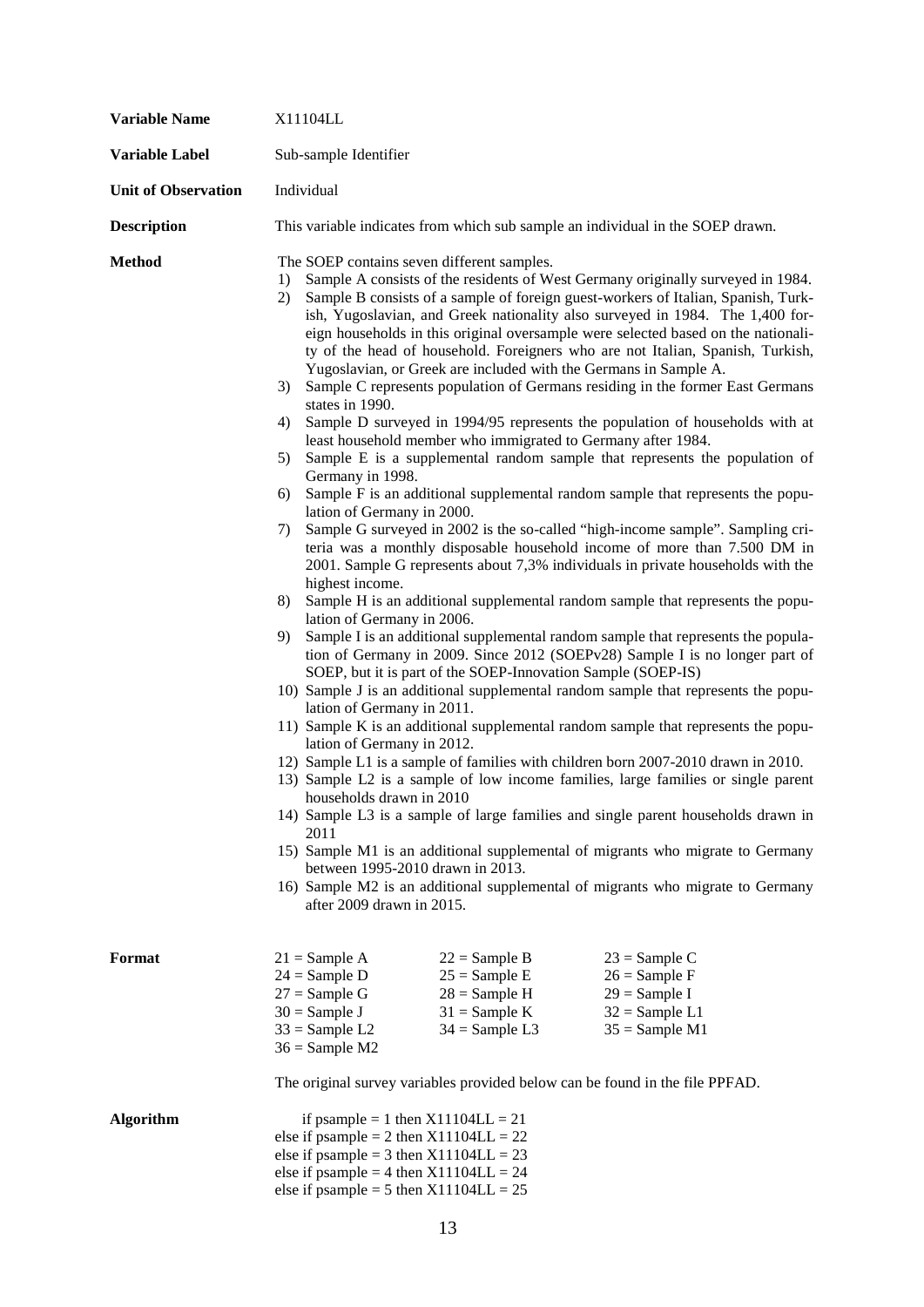| else if psample = 6 then $X11104LL = 26$    |
|---------------------------------------------|
| else if psample = 7 then $X11104LL = 27$    |
| else if psample = 8 then $X11104LL = 28$    |
| else if psample = 9 then $X11104LL = 29$    |
| else if psample = 10 then $X11104LL = 30$   |
| else if psample = 11 then $X11104LL = 31$   |
| else if psample = $12$ then $X11104LL = 32$ |
| else if psample = 13 then $X11104LL = 33$   |
| else if psample = $14$ then $X11104LL = 34$ |
| else if psample = 15 then $X11104LL = 35$   |
| else if psample = 16 then $X11104LL = 36$   |
|                                             |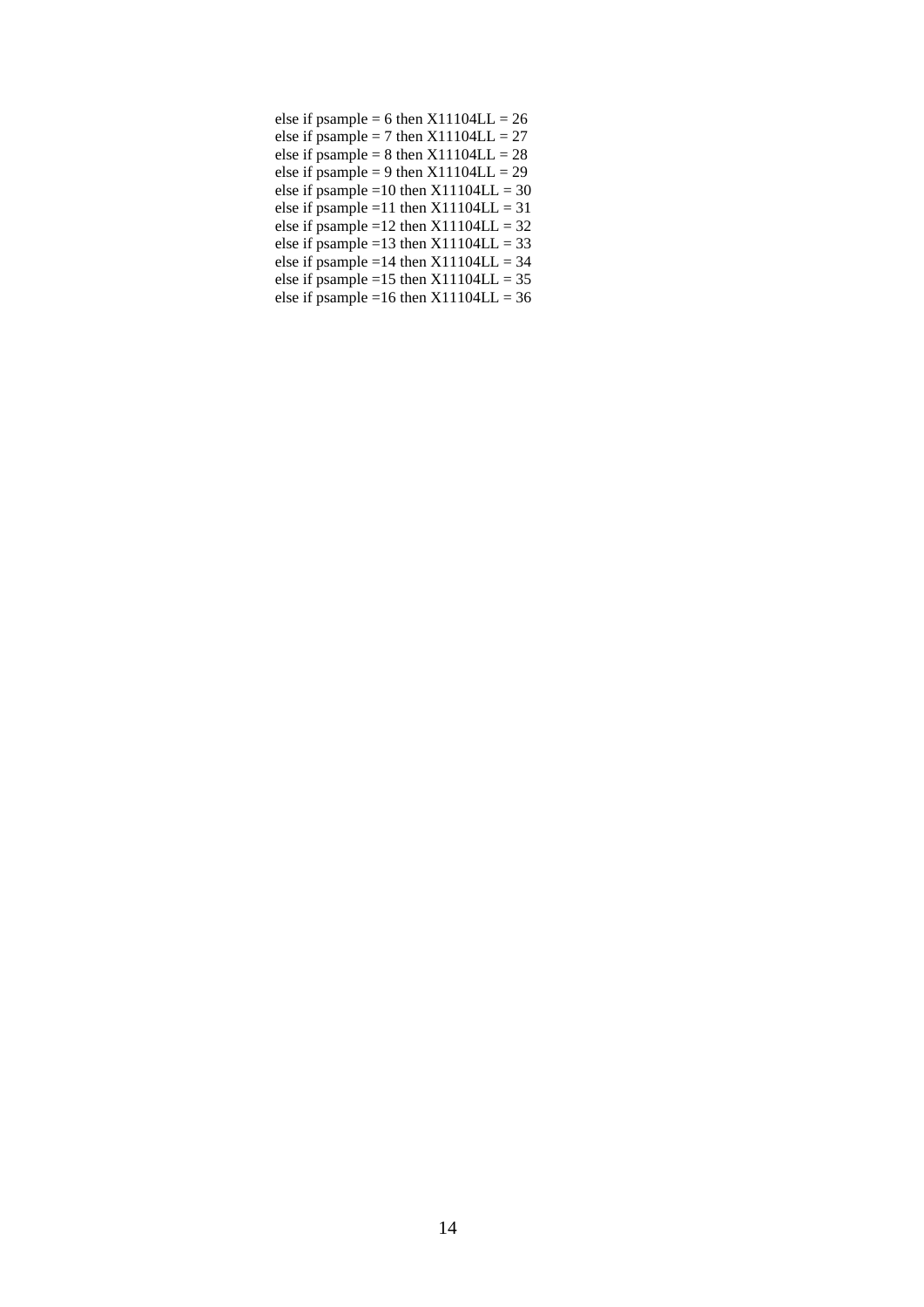| <b>Variable Name</b>       | X11105\$\$                                                                                                                                                |
|----------------------------|-----------------------------------------------------------------------------------------------------------------------------------------------------------|
| <b>Variable Label</b>      | Indicator of Whether Person in Household was Interviewed                                                                                                  |
| <b>Unit of Observation</b> | Individual                                                                                                                                                |
| <b>Description</b>         | Indicates whether an individual present in the household provided interview respons-<br>es. Children in the household are counted as interviewed persons. |
| Method                     | Individuals in the household 16 years of age and older who are members of a sur-<br>veyed household reject to give an interview are given a 0.            |
| Format                     | $0 = Didn't provide information$<br>$1 =$ Provided information                                                                                            |
|                            | The original survey variables provided below can be found in the file PPFAD.<br>This algorithm omits individuals with survey non-responses.               |
| <b>Algorithm</b>           | If Ynetto >= 10 & Ynetto < 30 then $X11105$ \$\$ = 1;<br>else $X11105$ \$\$ = 0;                                                                          |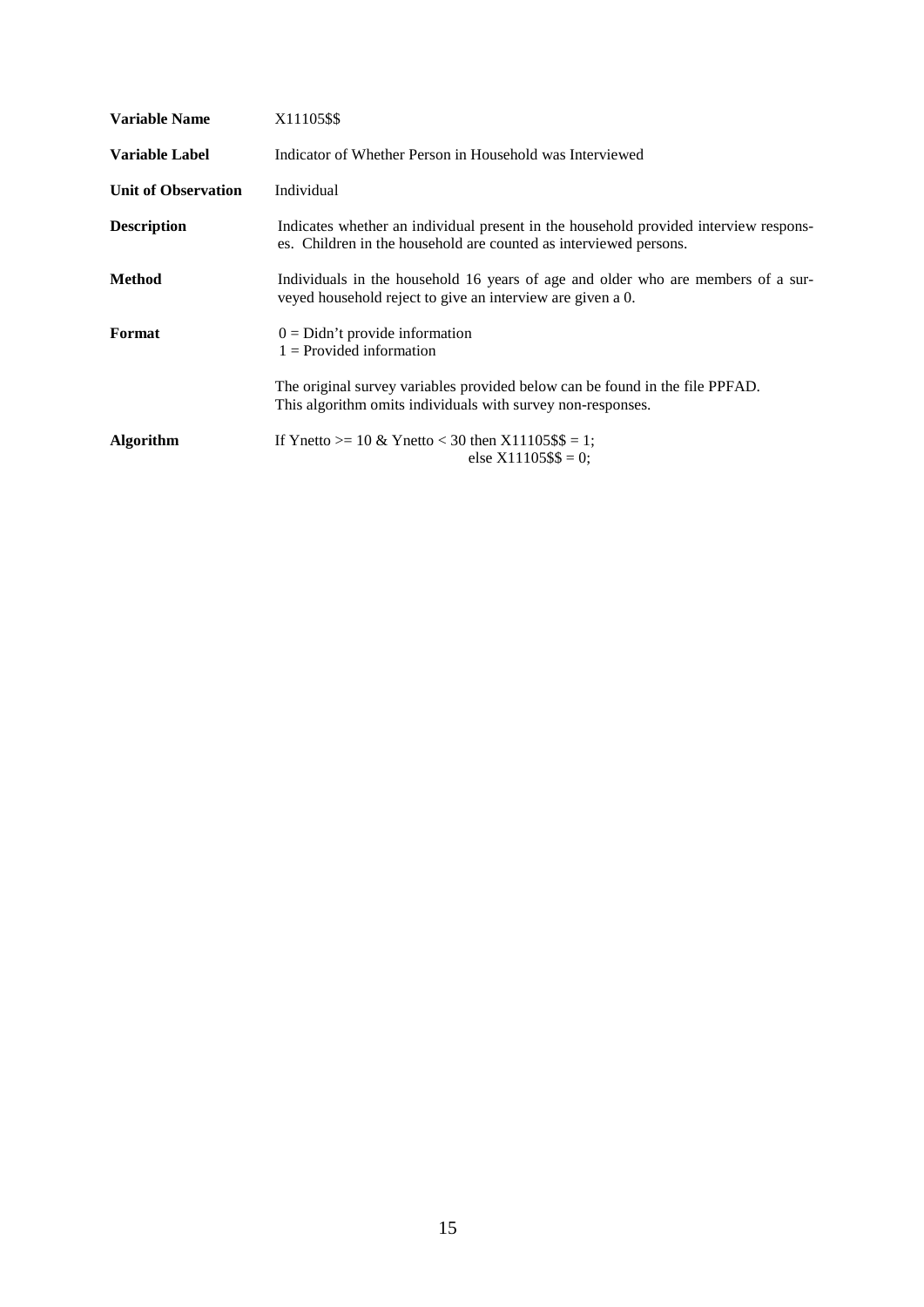| <b>Variable Name</b>       | D11101\$\$                                                                                                                                                           |  |
|----------------------------|----------------------------------------------------------------------------------------------------------------------------------------------------------------------|--|
| Variable Label             | Age of Individual                                                                                                                                                    |  |
| <b>Unit of Observation</b> | Individual                                                                                                                                                           |  |
| <b>Description</b>         | Indicates the age of the individual in years.                                                                                                                        |  |
| Method                     | The SOEP records the birth date (GEBJAHR) of each individual. The current age of<br>an individual is created by subtracting the year of birth from the current year. |  |
| Format                     | $-1$ = Item non-response<br>$0 =$ Newborn up to first birthday                                                                                                       |  |
|                            | The value of this variable ranges from 0 to $105$ .                                                                                                                  |  |
|                            | The original survey variables provided below can be found in the file PPFAD. This<br>algorithm omits individuals with survey non-responses.                          |  |
| Algorithm                  | $D11101$ \$\$ = 19\$\$ - GEBJAHR<br>$($$=84-99)$<br>$(\$$=00$<br>$D11101$ \$\$ = 20\$\$ - GEBJAHR                                                                    |  |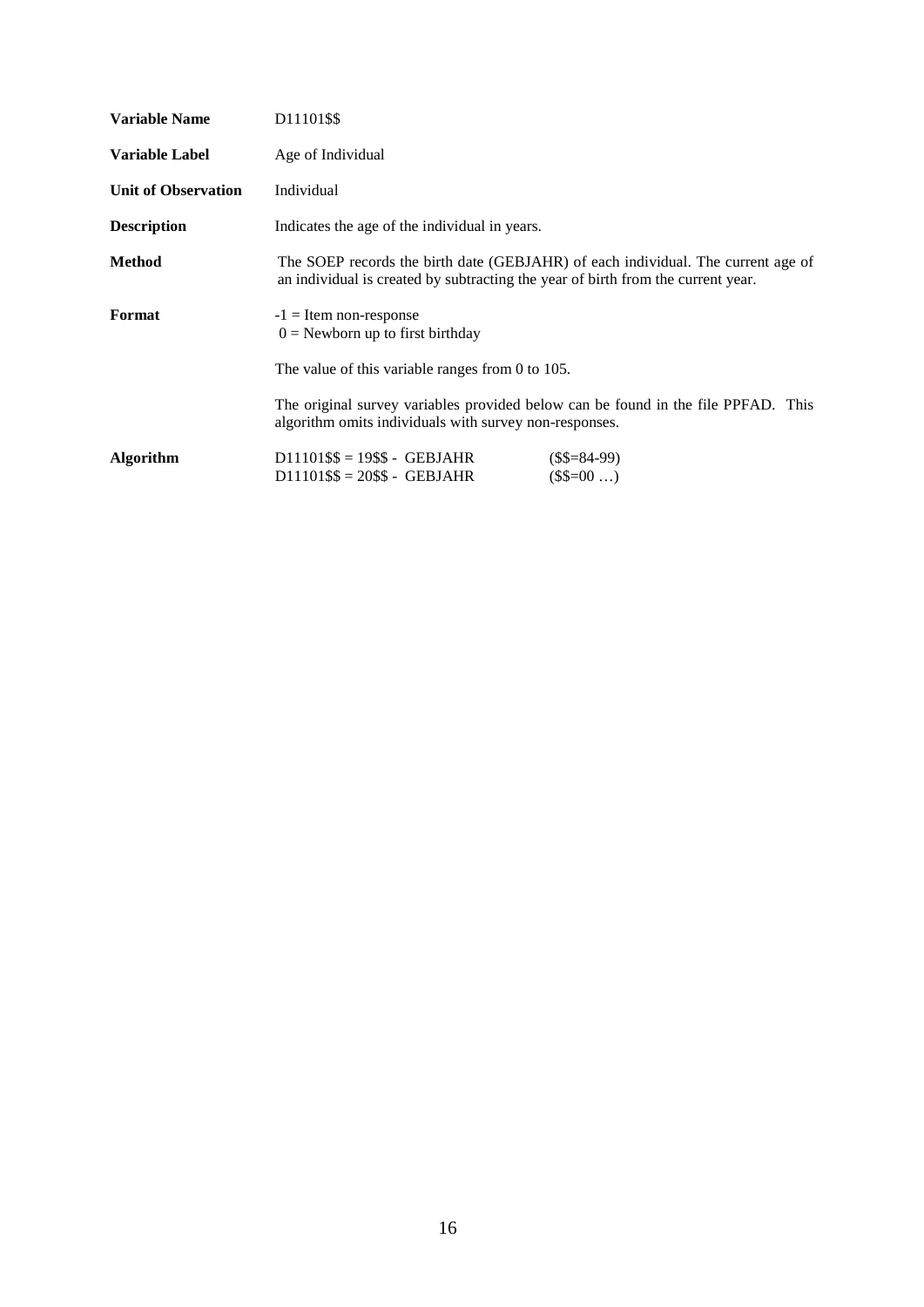| <b>Variable Name</b>       | D11102LL                                                                                                                                                                                                                       |
|----------------------------|--------------------------------------------------------------------------------------------------------------------------------------------------------------------------------------------------------------------------------|
| <b>Variable Label</b>      | Gender of Individual                                                                                                                                                                                                           |
| <b>Unit of Observation</b> | Individual                                                                                                                                                                                                                     |
| <b>Description</b>         | Indicates the gender of the individual.                                                                                                                                                                                        |
| Method                     | The SOEP records the gender (SEX) of each individual. This information is acquired<br>once and is not obtained in subsequent years.                                                                                            |
|                            | Gender is constant through time and therefore does not have a yearly suffix. This var-<br>iable is missing for the few cases where information about gender was not reported<br>and inferences about gender could not be made. |
| Format                     | $-1$ = Item non-response<br>$1 = Male$<br>$2$ = Female                                                                                                                                                                         |
|                            | The original survey variables provided below can be found in the file PPFAD. This<br>algorithm omits individuals with survey non-responses.                                                                                    |
| Algorithm                  | if SEX ne -1 then $D11102LL = SEX$                                                                                                                                                                                             |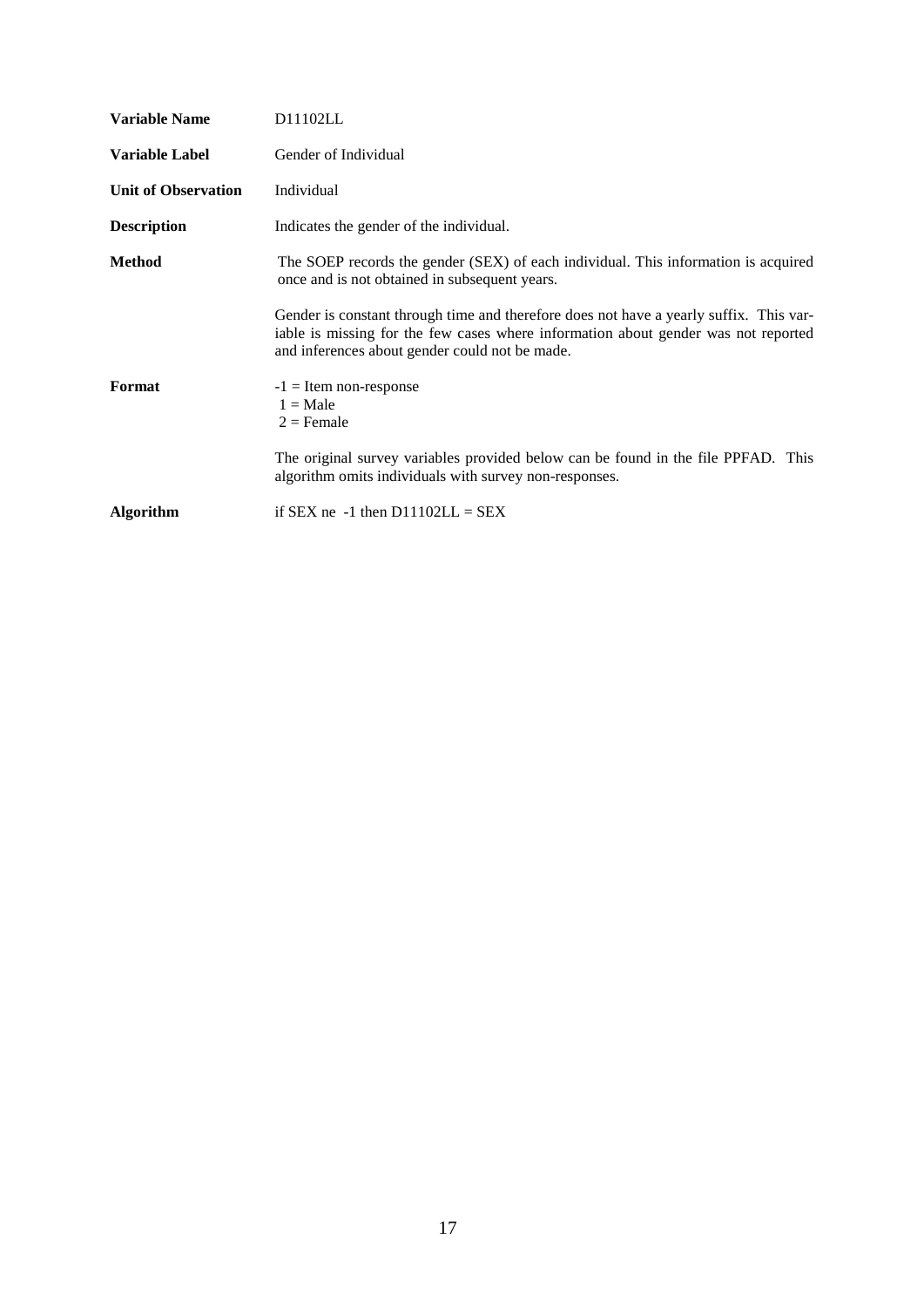| <b>Variable Name</b>  | D11103\$\$                                                                                                                                                                                                                                                                                                                               |
|-----------------------|------------------------------------------------------------------------------------------------------------------------------------------------------------------------------------------------------------------------------------------------------------------------------------------------------------------------------------------|
| <b>Variable Label</b> | Race of Household Head                                                                                                                                                                                                                                                                                                                   |
| Unit of Observation   | Individual                                                                                                                                                                                                                                                                                                                               |
| Description           | Indicates the race of the interviewed head of household.                                                                                                                                                                                                                                                                                 |
| Method                | Race is not available in the SOEP.                                                                                                                                                                                                                                                                                                       |
|                       | However, to separate Germans from non-Germans use the variables about<br>nationality (NATION\$\$) which can be found in the \$PGEN-files or<br>$\circ$<br>the information about whether a person was born in Germany (GERMBORN) or<br>$\circ$<br>the country of origin (CORIGIN) whereas both can be found in the PPFAD-file.<br>$\circ$ |
| Format                | $-1 =$ no information available                                                                                                                                                                                                                                                                                                          |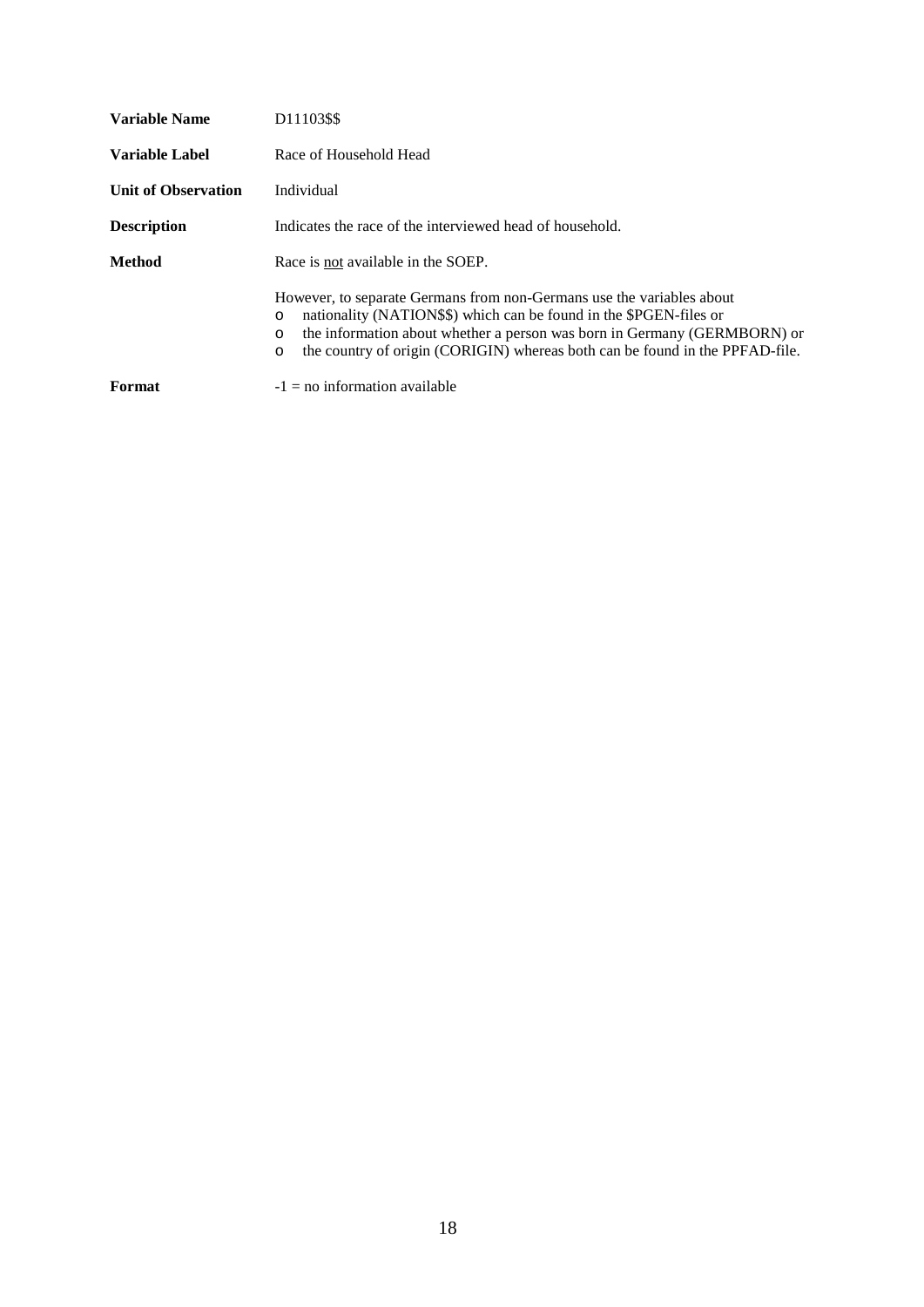| <b>Variable Name</b>       | D11104\$\$                                                                                                                                                                                                                                                                          |  |
|----------------------------|-------------------------------------------------------------------------------------------------------------------------------------------------------------------------------------------------------------------------------------------------------------------------------------|--|
| <b>Variable Label</b>      | Marital Status of Individual                                                                                                                                                                                                                                                        |  |
| <b>Unit of Observation</b> | Individual                                                                                                                                                                                                                                                                          |  |
| <b>Description</b>         | This variable indicates the marital status in the current survey year of all individuals<br>in the household 16 years of age and older.                                                                                                                                             |  |
| <b>Method</b>              | The married category represents individuals who are legally married and individuals<br>who are living with a partner. Married non-German "guest workers" whose spouses<br>remained in their native countries are given a code of 6 or 7 depending on their ages.                    |  |
| Format                     | $-1 = N/A - Child / Item non-response$<br>$1 =$ Married / Living with a Partner<br>$2 =$ Single<br>$3$ = Widowed<br>$4 = Divorced$<br>$5 =$ Separated (Legally Married)                                                                                                             |  |
|                            | The original survey variables provided below can be found in the file _PGEN. This<br>algorithm omits individuals with survey non-responses.                                                                                                                                         |  |
|                            | Equivalent Data File Variable Definitions: $D11101$ = Age of Individual                                                                                                                                                                                                             |  |
| <b>Algorithm</b>           | if D11101\$\$ ge 16 then do<br>Yfamstd = $1,6,7$ then D11104\$\$ = 1<br>if<br>else if Yfamstd = 2,8 then D11104\$\$ = 5<br>else if Yfamst $d = 3$<br>then $D11104$ \$\$ = 2<br>else if Yfamst $d = 4$<br>then $D11104$ \$\$ = 4<br>else if Yfamst $d = 5$<br>then $D11104$ \$\$ = 3 |  |
|                            | end<br>if D11101\$\$ lt 16 then D11104\$\$ = -1<br>if X11104LL=36 & i=32 then D11104\$\$ = -5 not collected for Sample M2 in 2015                                                                                                                                                   |  |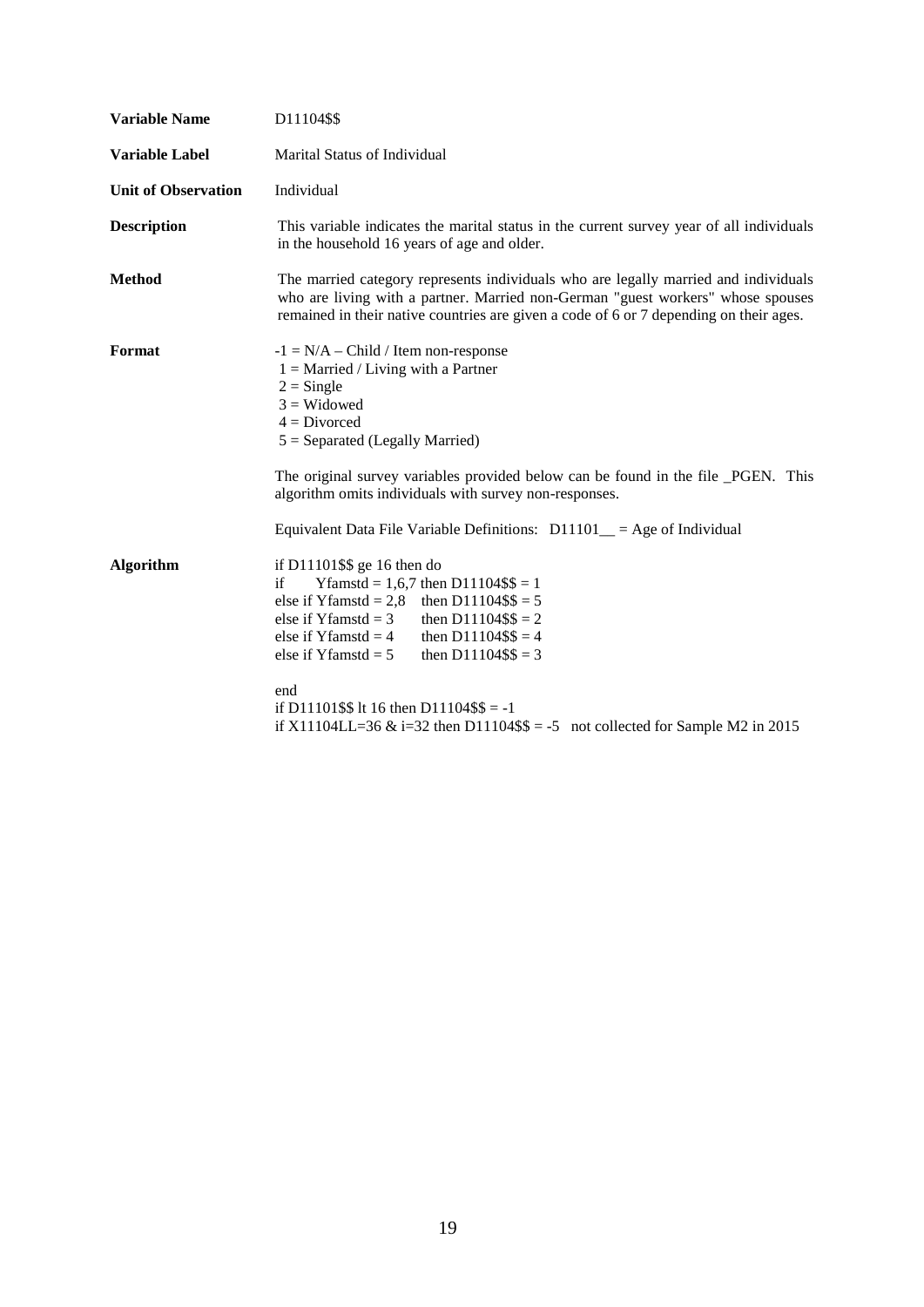| <b>Variable Name</b>       | D11105\$\$                                                                                                                                                                                                                                                                                                                                                                                                          |                                                                                                                            |                                                                       |
|----------------------------|---------------------------------------------------------------------------------------------------------------------------------------------------------------------------------------------------------------------------------------------------------------------------------------------------------------------------------------------------------------------------------------------------------------------|----------------------------------------------------------------------------------------------------------------------------|-----------------------------------------------------------------------|
| Variable Label             | Relationship to Household Head                                                                                                                                                                                                                                                                                                                                                                                      |                                                                                                                            |                                                                       |
| <b>Unit of Observation</b> | Individual                                                                                                                                                                                                                                                                                                                                                                                                          |                                                                                                                            |                                                                       |
| <b>Description</b>         | This variable indicates the individual's relationship to the current survey year's head<br>of household.                                                                                                                                                                                                                                                                                                            |                                                                                                                            |                                                                       |
| <b>Method</b>              | The relation to head variable is created by collapsing the SOEP relationship to head<br>variable into 5 categories. These categories include spouses, life-partners, children,<br>foster children, siblings, parents, in-laws, grandchildren, other relatives, and unrelated<br>persons. Since 2012 (wave 29) the original SOEP variable collects more detailed in-<br>formation about family relationships.        |                                                                                                                            |                                                                       |
| Format                     | $-1$ = Item non-response<br>$1 = Head$<br>$2 =$ Partner<br>$3 = Child$<br>$4 =$ Relative<br>$5 = \text{Non-relative}$<br>The original survey variables provided below can be found in the file _PBRUTTO.<br>This algorithm omits individuals with survey non-responses.                                                                                                                                             |                                                                                                                            |                                                                       |
| Algorithm                  | if i ge 1 and I le 28 then do;<br>if Ystell = 0 then $D11105$ \$\$ = 1<br>else if Ystell = $1,2,13$<br>else if Ystell = $3$ or 4<br>else if Ystell = 5, 6, 7, 8, 9, 10<br>else if Ystell = $11, 12, 13$<br>else<br>end;<br>if i ge 29 then do;<br>if Ystell = $0$<br>else if Ystell in $(11, 12, 13)$<br>else if Ystell in (21,22,23,24)<br>else if Ystell in (25,26,31,36,41,42,43,61,62,63,64) then D11105\$\$ =4 | then $D11105$ \$\$ = 2<br>then $D11105$ \$\$ = 3<br>then $D11105$ \$\$ = 4<br>then $D11105$ \$\$ = 5<br>$D11104$ \$\$ = -1 | then $D11105$ \$\$ =1<br>then D11105\$\$ = 2<br>then $D11105$ \$\$ =3 |
|                            | else if Ystell in (27,32,33,35,45,51,52,71)<br>else<br>end;                                                                                                                                                                                                                                                                                                                                                         |                                                                                                                            | then $D11105$ \$\$ =5<br>$D11105$ \$\$ =-1                            |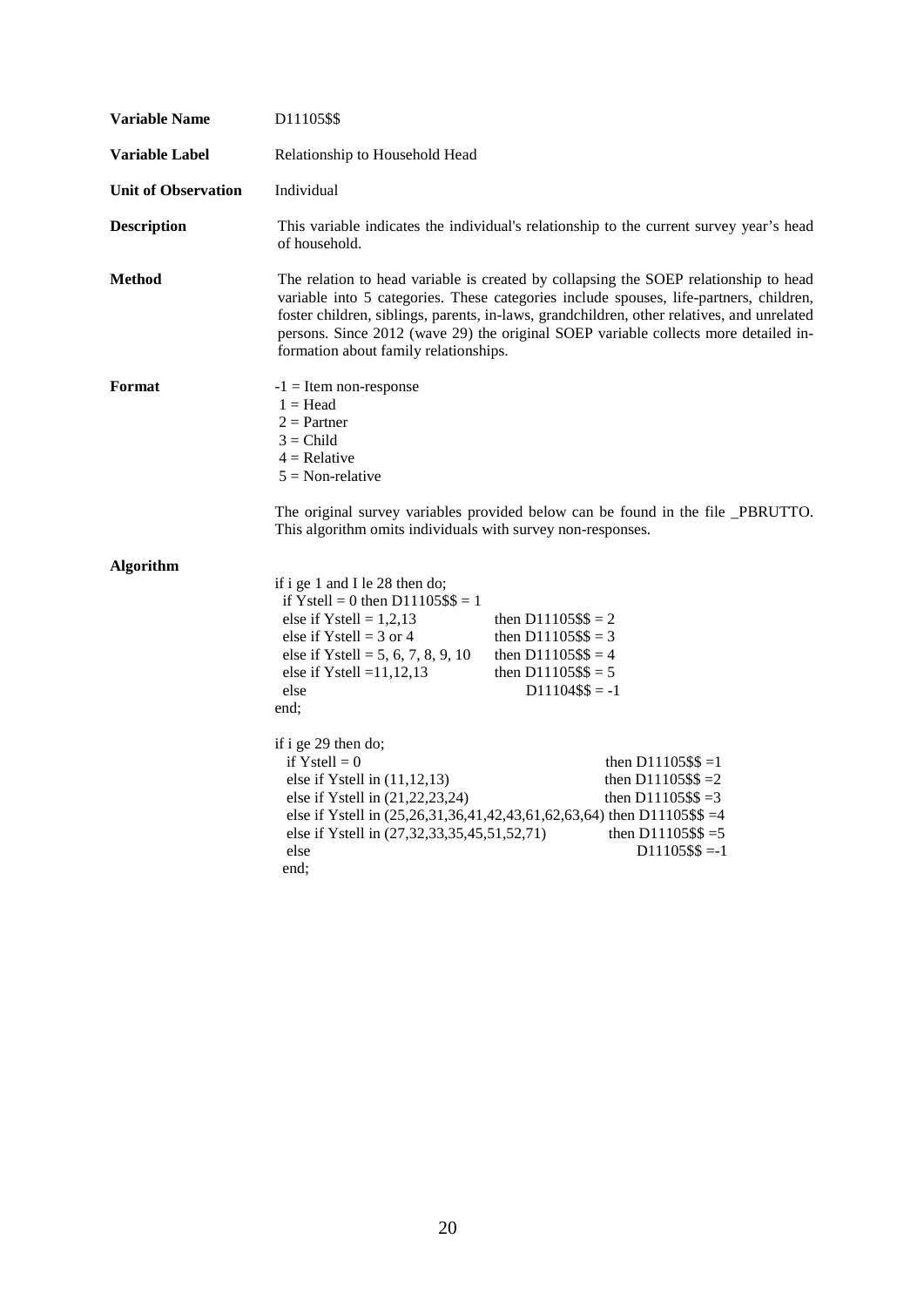| Variable Name              | D11106\$\$                                                                                                                                     |
|----------------------------|------------------------------------------------------------------------------------------------------------------------------------------------|
| Variable Label             | Number of Persons in Household                                                                                                                 |
| <b>Unit of Observation</b> | Household                                                                                                                                      |
| <b>Description</b>         | Indicates the number of persons in the household at the time of the interview.                                                                 |
| <b>Method</b>              | This information is obtained from the household head or another household member<br>who knows about the household's composition.               |
| Format                     | $-1$ = Item non-response<br>The value of this variable ranges from 1 to 17.                                                                    |
|                            | The original survey variables provided below can be found in the file _HBRUTTO.<br>This algorithm omits individuals with survey non-responses. |
| <b>Algorithm</b>           | $D11106$ \$\$ = Yhhgr                                                                                                                          |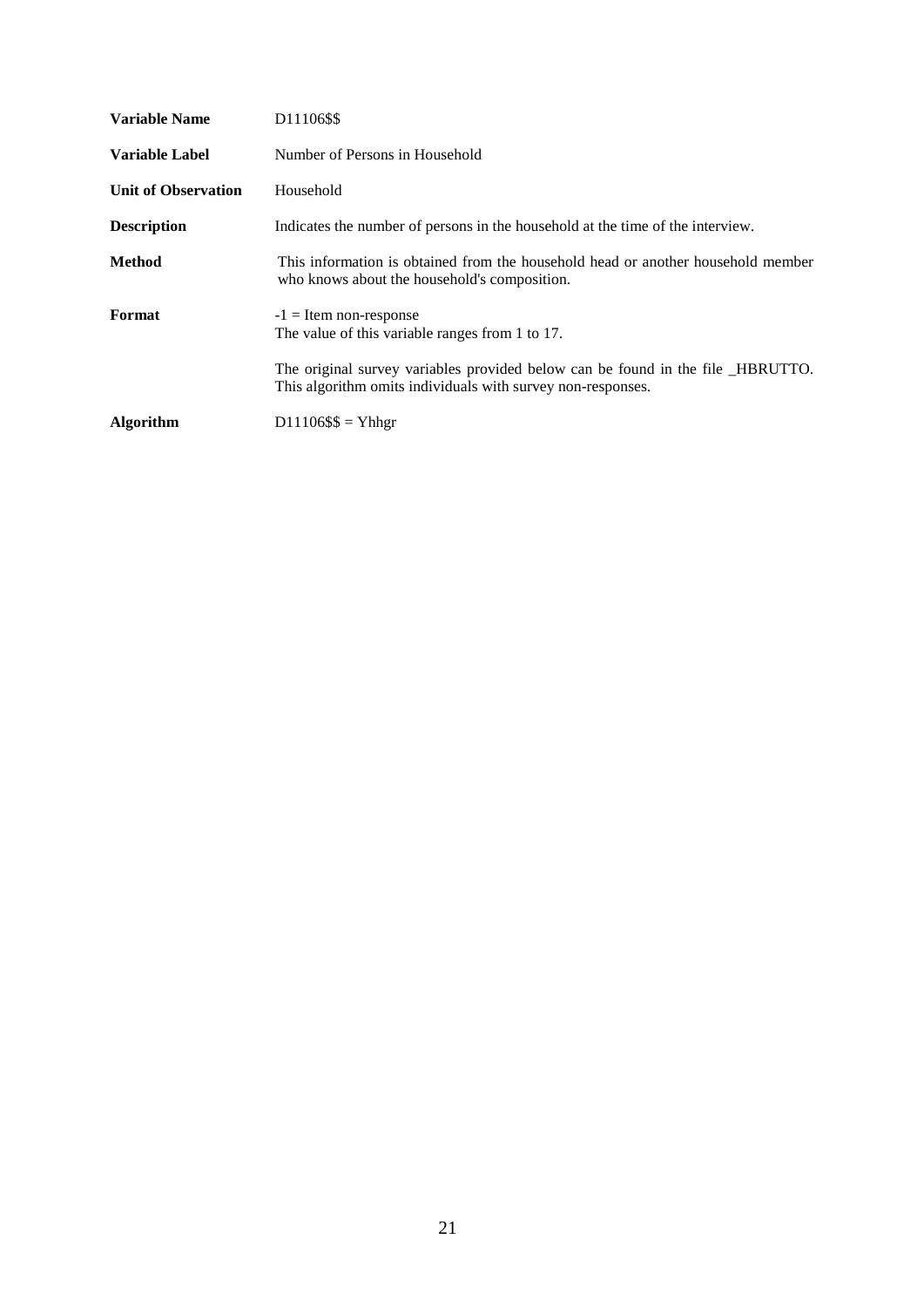| <b>Variable Name</b>       | D11107\$\$                                                                                                                                                                                                                                                                                                   |
|----------------------------|--------------------------------------------------------------------------------------------------------------------------------------------------------------------------------------------------------------------------------------------------------------------------------------------------------------|
| <b>Variable Label</b>      | Number of Children in Household                                                                                                                                                                                                                                                                              |
| <b>Unit of Observation</b> | Household                                                                                                                                                                                                                                                                                                    |
| <b>Description</b>         | Indicates the number of persons in the household under age of 18 at the time of the<br>interview.                                                                                                                                                                                                            |
| Method                     | This variable is created by computing the number of individuals in the household<br>under the age of 18.                                                                                                                                                                                                     |
| Format                     | $-1$ = Item non-response<br>The value of this variable ranges from $0$ to $10$ .<br>The original survey variables provided below can be found in the file \$PPFAD. This<br>algorithm omits individuals with survey non-responses.<br>Equivalent Data File Variable Definitions: $D11101$ = Age of Individual |
| <b>Algorithm</b>           | if age \\$\$ ge 0 and age \\$\$ le 17 then sum kids $\$ =1<br>if age $\$ = and $\$ netto in (20, 21, 22, 23) then sumkids $\$ = 1<br>$D11107$ \$\$ = sum of (sumkids\$\$) in the household                                                                                                                   |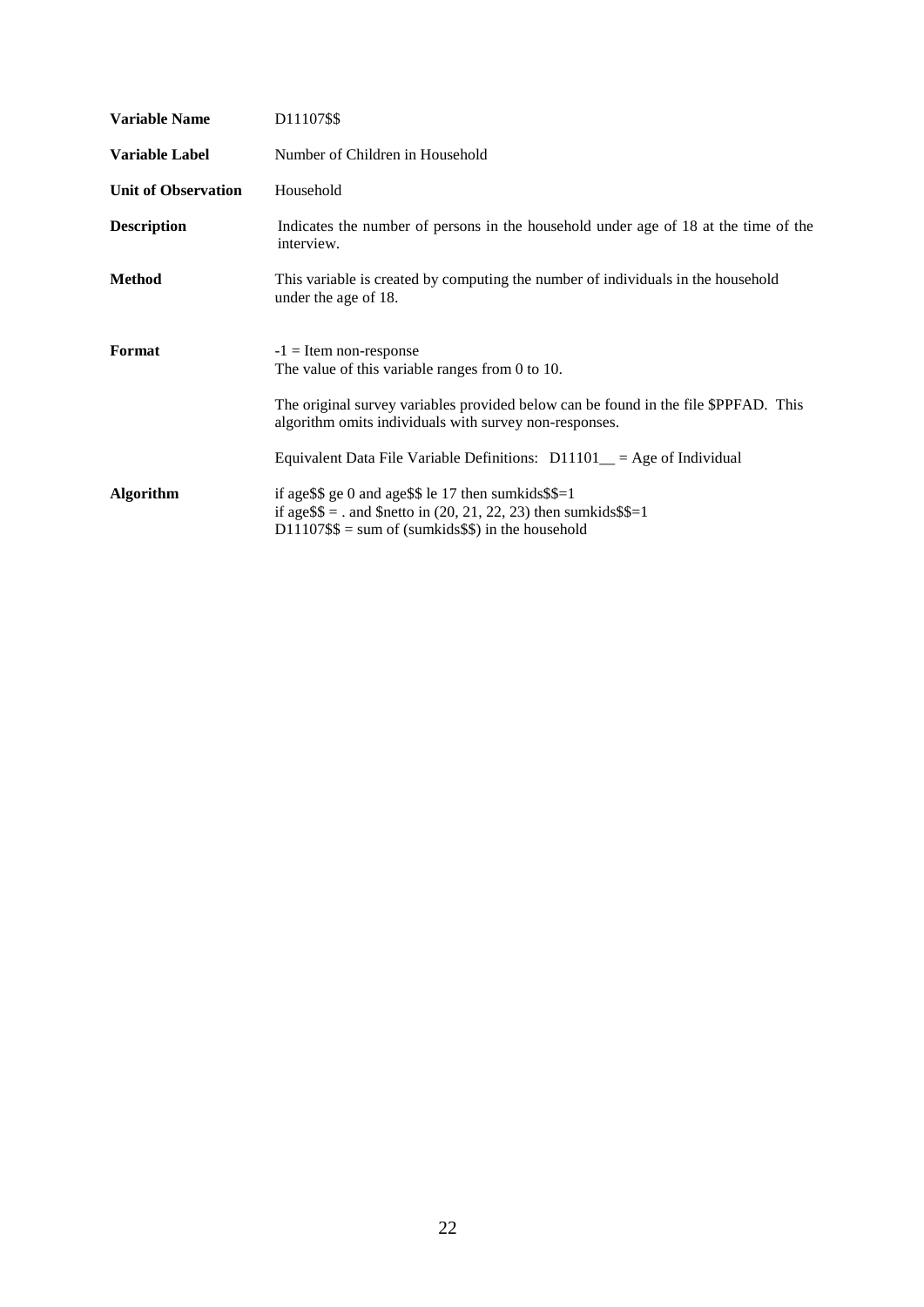| <b>Variable Name</b>       | D11108\$\$                                                                                                                                                                                                                                                                                                                                   |                                                                                                                                                                                                                                                                                                    |
|----------------------------|----------------------------------------------------------------------------------------------------------------------------------------------------------------------------------------------------------------------------------------------------------------------------------------------------------------------------------------------|----------------------------------------------------------------------------------------------------------------------------------------------------------------------------------------------------------------------------------------------------------------------------------------------------|
| <b>Variable Label</b>      | <b>Education With Respect to High School</b>                                                                                                                                                                                                                                                                                                 |                                                                                                                                                                                                                                                                                                    |
| <b>Unit of Observation</b> | Individual                                                                                                                                                                                                                                                                                                                                   |                                                                                                                                                                                                                                                                                                    |
| <b>Description</b>         | This variable indicates the highest level of education (less than high school, complet-<br>ed high school, or more than high school) of all individuals in the household 16 years<br>of age and older.                                                                                                                                       |                                                                                                                                                                                                                                                                                                    |
| <b>Method</b>              | This variable is coded as follows:                                                                                                                                                                                                                                                                                                           |                                                                                                                                                                                                                                                                                                    |
|                            | Less than $=$<br><b>High School</b>                                                                                                                                                                                                                                                                                                          | Intermediate secondary school (Realschule)<br>Lower secondary school (Hauptschule)<br>Other<br>None                                                                                                                                                                                                |
|                            | $High School =$                                                                                                                                                                                                                                                                                                                              | Upper secondary school degree giving access to university studies<br>(Abitur)<br>Certificate of aptitude for specialized short-course higher education<br>(Fachhochschulreife)<br>Apprenticeship (Lehre)<br>Specialized vocational school (Berufsfachschule)                                       |
|                            | More than $=$<br><b>High School</b>                                                                                                                                                                                                                                                                                                          | School of health care (Schule des Gesundheitswesens)<br>Specialized college of higher education, post-secondary technical<br>(Fachhochschule)<br>College<br>Technical university usually requiring practical training as part of<br>the studies (Technische Universität)<br>Civil service training |
| Format                     | $1 =$ Less than High School<br>$2 = High School$<br>$3 =$ More than High School                                                                                                                                                                                                                                                              | $-1 = N/A - Child / Item non-response$<br>The original survey variables provided below can be found in the file _PGEN. This<br>algorithm omits individuals with survey non-responses.<br>Equivalent Data File Variable Definitions: $D11101$ = Age of Individual                                   |
| <b>Algorithm</b>           | if Ypsbil=. $B$ then Ypsbil=0;<br>if $Ypbbil01 = .B$<br>if $Y$ pbbil $02 = B$<br>if Ypsbil in $(1,2,5,6)$<br>if Ypsbil in $(3,4)$<br>if Ypbbila in $(3)$<br>if Ypbbila in $(4)$<br>if Ypbbilo in $(1)$<br>if Ypbbilo in $(2,3,4)$<br>if Ypbbil01 in $(1,2,4)$<br>if Ypbbil $01$ in $(3,5)$<br>if Ypbbil02 in $(1,2,3)$<br>if D11108\$\$ lt 0 | then $Y$ pbbil $01=0$ ;<br>then $Y$ pbbil $02=0$ ;<br>then $D11108$ \$\$=1;<br>then D11108\$\$=2;<br>then D11108\$\$=2;<br>then D11108\$\$=3;<br>then D11108\$\$=2;<br>then $D11108$ \$\$=3;<br>then D11108\$\$=2;<br>then $D11108$ \$\$=3;<br>then D11108\$\$=3;<br>then D11108\$\$=.M;           |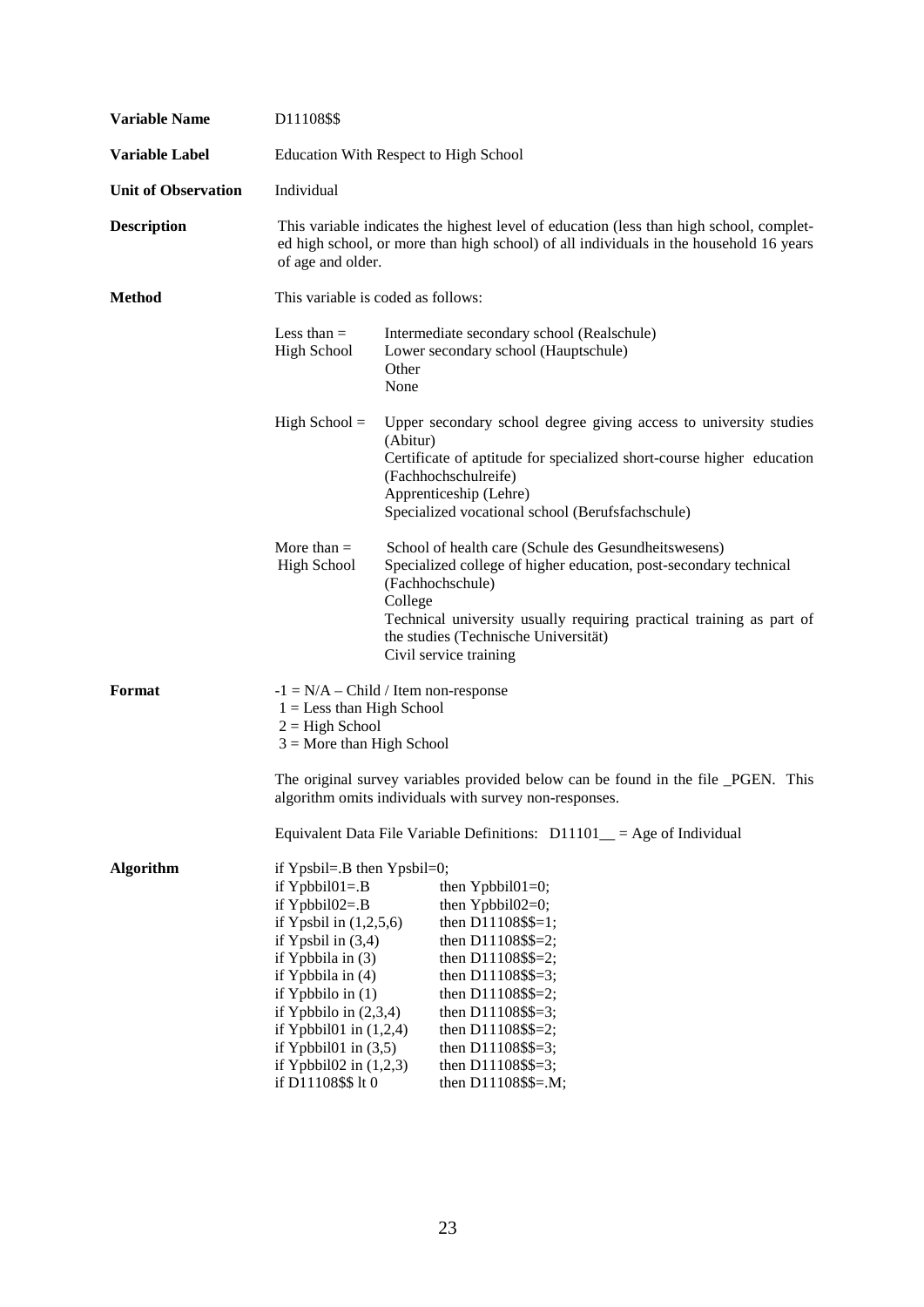| <b>Variable Name</b>       | D11109\$\$                                                                                                                                                                                                                                                                                                                                                                                                                                                                                                                                                                     |
|----------------------------|--------------------------------------------------------------------------------------------------------------------------------------------------------------------------------------------------------------------------------------------------------------------------------------------------------------------------------------------------------------------------------------------------------------------------------------------------------------------------------------------------------------------------------------------------------------------------------|
| <b>Variable Label</b>      | Number of Years of Education                                                                                                                                                                                                                                                                                                                                                                                                                                                                                                                                                   |
| <b>Unit of Observation</b> | Individual                                                                                                                                                                                                                                                                                                                                                                                                                                                                                                                                                                     |
| <b>Description</b>         | This variable indicates the number of years of education completed at the time survey<br>for all individuals in the household 16 years of age and older.                                                                                                                                                                                                                                                                                                                                                                                                                       |
| <b>Method</b>              | Individuals with a school leaving degree are assigned a minimum of between 9 and 12<br>years of education. Individuals with a vocational degree are assigned an additional 2<br>to 3.5 years of education. Individuals who attended a technical college are assigned<br>an additional 4 years of education. If an individual received a vocational college de-<br>gree or attended a university outside of the FRG then the individual is assigned a total<br>of 18 or 19 years of education. For more information about the construction of this<br>variable see Couch, 1994. |
| Format                     | $-1 = N/A - Child / Item non-response$<br>The value of this variable ranges from 7 to 18.                                                                                                                                                                                                                                                                                                                                                                                                                                                                                      |
|                            | The original survey variables provided below can be found in the file _PGEN. This<br>algorithm omits individuals with survey non-responses.                                                                                                                                                                                                                                                                                                                                                                                                                                    |
| <b>Algorithm</b>           | if Ybilzeit=.B then $D11109$ \$\$=0;<br>else $D11109$ \$\$ = Ybilzeit;<br>else $D11109$ \$\$=-1;                                                                                                                                                                                                                                                                                                                                                                                                                                                                               |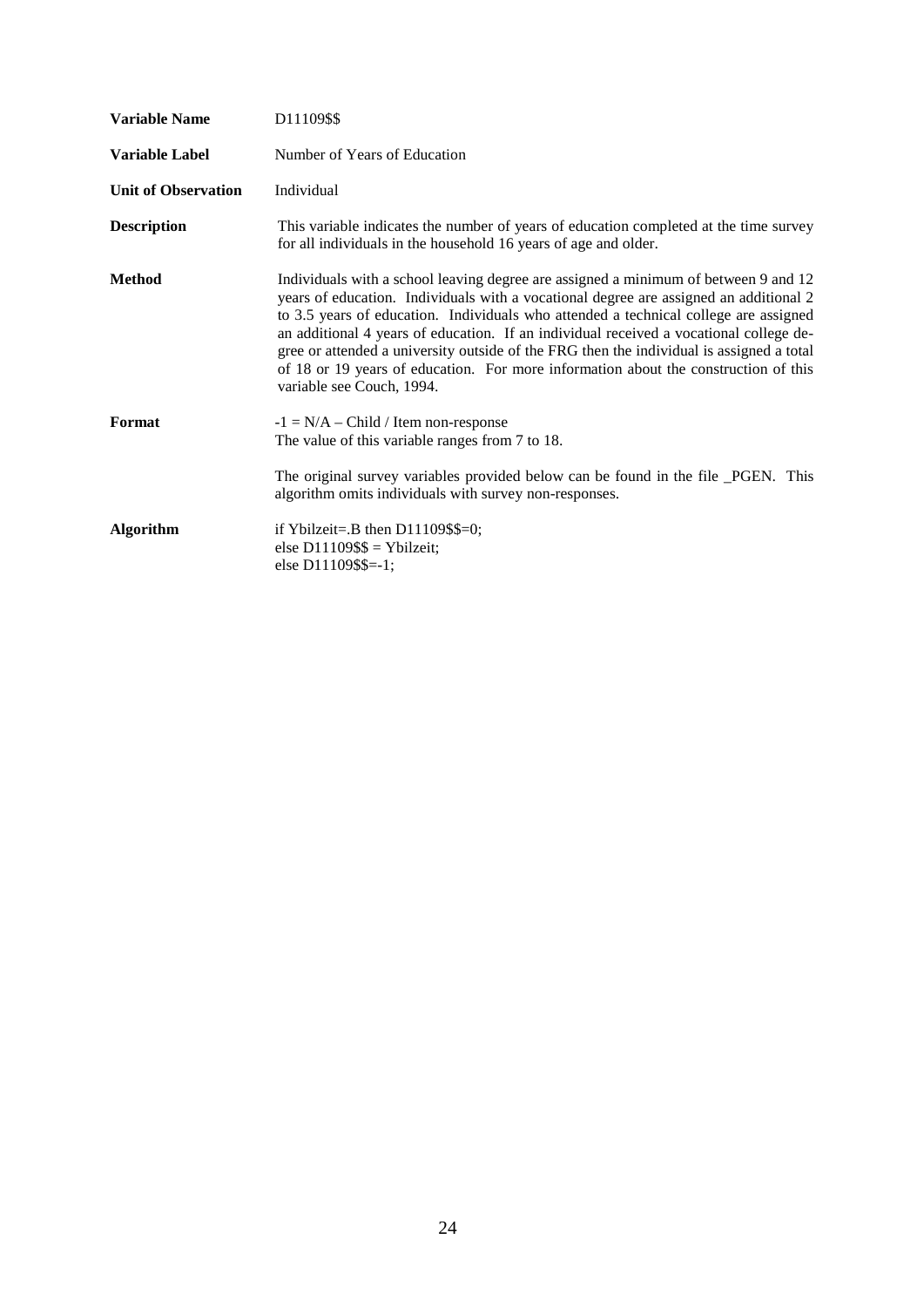| Variable Name              | D11112LL                                                |
|----------------------------|---------------------------------------------------------|
| Variable Label             | Race of individual                                      |
| <b>Unit of Observation</b> | Individual                                              |
| <b>Description</b>         | Indicates the race of each individual in the household. |
| <b>Method</b>              | Race is not available in the SOEP.                      |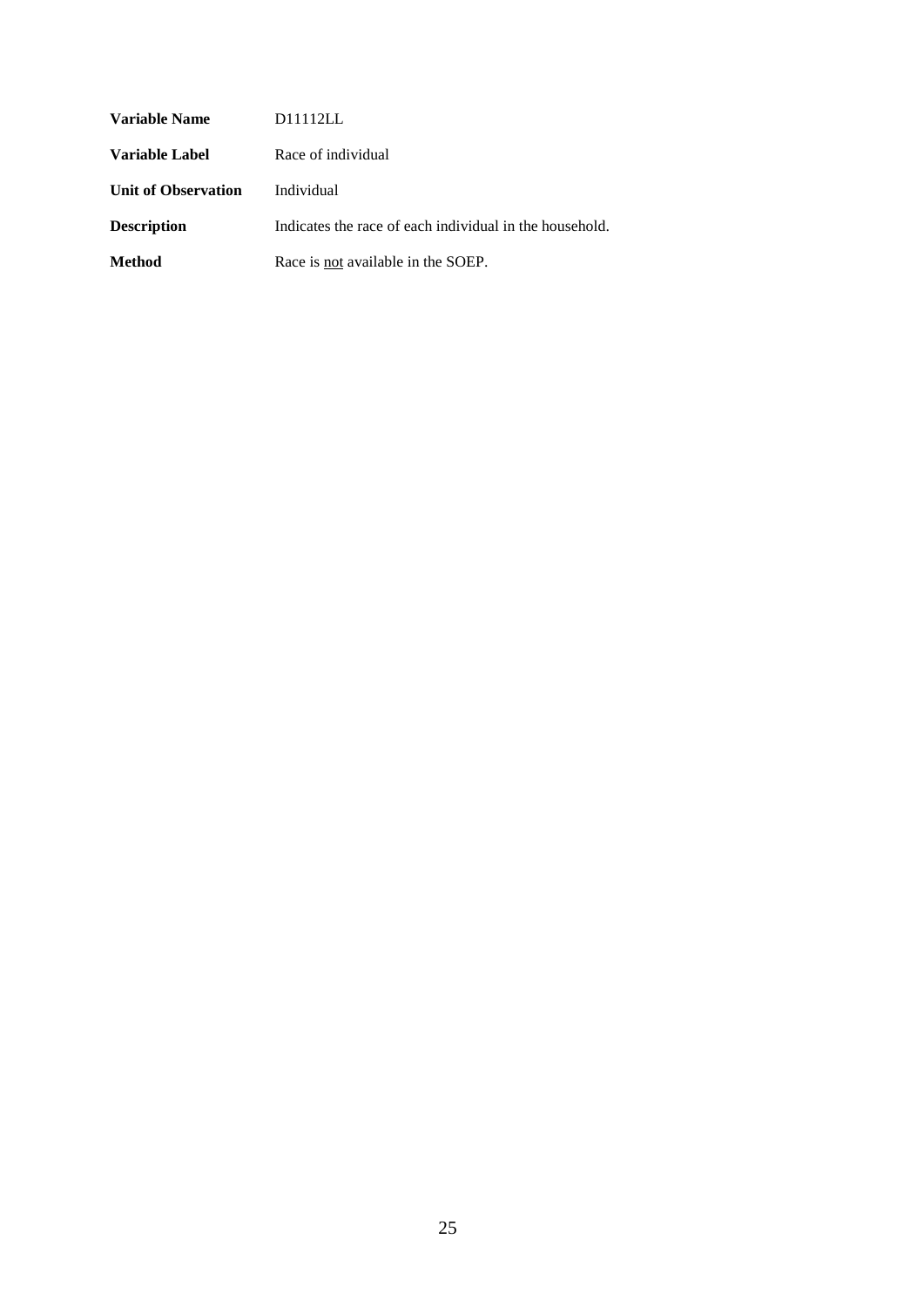| <b>Variable Name</b>       | E11101\$\$                                                                                                                                                                                                                                                                                                                                                                                                                                                                                                                                                                                         |
|----------------------------|----------------------------------------------------------------------------------------------------------------------------------------------------------------------------------------------------------------------------------------------------------------------------------------------------------------------------------------------------------------------------------------------------------------------------------------------------------------------------------------------------------------------------------------------------------------------------------------------------|
| Variable Label             | Annual Work Hours of Individual                                                                                                                                                                                                                                                                                                                                                                                                                                                                                                                                                                    |
| <b>Unit of Observation</b> | Individual                                                                                                                                                                                                                                                                                                                                                                                                                                                                                                                                                                                         |
| <b>Description</b>         | This variable reports annual hours worked in the previous year for all individuals in<br>the household 16 years of age and older.                                                                                                                                                                                                                                                                                                                                                                                                                                                                  |
| <b>Method</b>              | There is no direct report of annual work hours in the SOEP. This variable was con-<br>structed using information on employment status in the survey year, average number<br>of hours worked per week, and the number of months worked in the previous year<br>(reported in the activity calendar).                                                                                                                                                                                                                                                                                                 |
|                            | Annual hours worked in the previous year is calculated by adding together the esti-<br>mated annual hours of full-time, part-time (including marginal employed), vocational<br>training and short-time work. Annual hours of work in each of these four states is cal-<br>culated by multiplying the average number of hours worked per week by the number<br>of months worked in each of these three states for the previous year and by 4.33 (the<br>average number of weeks per month). No correction for vacation or diseases has been<br>made.                                                |
|                            | When the state indicated in the employment status variable matches the state recorded<br>in the monthly calendar file we use the reported average number of hours worked per<br>week as our measure of weekly hours worked.                                                                                                                                                                                                                                                                                                                                                                        |
|                            | When the state indicated in the employment status variable does not match the state<br>recorded in the monthly calendar file we use an imputed weekly hours value as our<br>measure of weekly hours worked. The imputed values are based on a regression of<br>reported log average weekly work hours separately for full-time, part-time, marginal<br>or irregular, short-time and currently not employed individuals. Covariates are age,<br>age squared, sex, dummy variable for children in the household, marital status, region<br>(east or west Germany) and two education dummy variables. |
|                            | There are still some cases where no annual work hours but individual labor income<br>(I11110\$\$) can be observed. This finding can be explained by e.g. individuals who<br>took maternity leave or did National Service.                                                                                                                                                                                                                                                                                                                                                                          |
| Format                     | $-1 = N/A - Child$<br>$0 = Not$ employed in the previous year<br>The value of this variable ranges from 1 to 7457.                                                                                                                                                                                                                                                                                                                                                                                                                                                                                 |
|                            | The original survey variables provided below can be found in the file P. This algo-<br>rithm omits individuals with survey non-responses.                                                                                                                                                                                                                                                                                                                                                                                                                                                          |
|                            | Equivalent Data File Variable Definitions: $D11101$ = Age of Individual                                                                                                                                                                                                                                                                                                                                                                                                                                                                                                                            |
| <b>Algorithm</b>           | if D11101\$\$ ge 16 then E11101\$\$=annual work hours imputation<br>else E11101\$\$=0<br>if $x11104LL = 35$ & i=30 then E11101\$\$=-5 not collect for M1 in 2013<br>if $x11104LL = 36$ & i=32 then E11101\$\$=-5 not collect for M2 in 2015                                                                                                                                                                                                                                                                                                                                                        |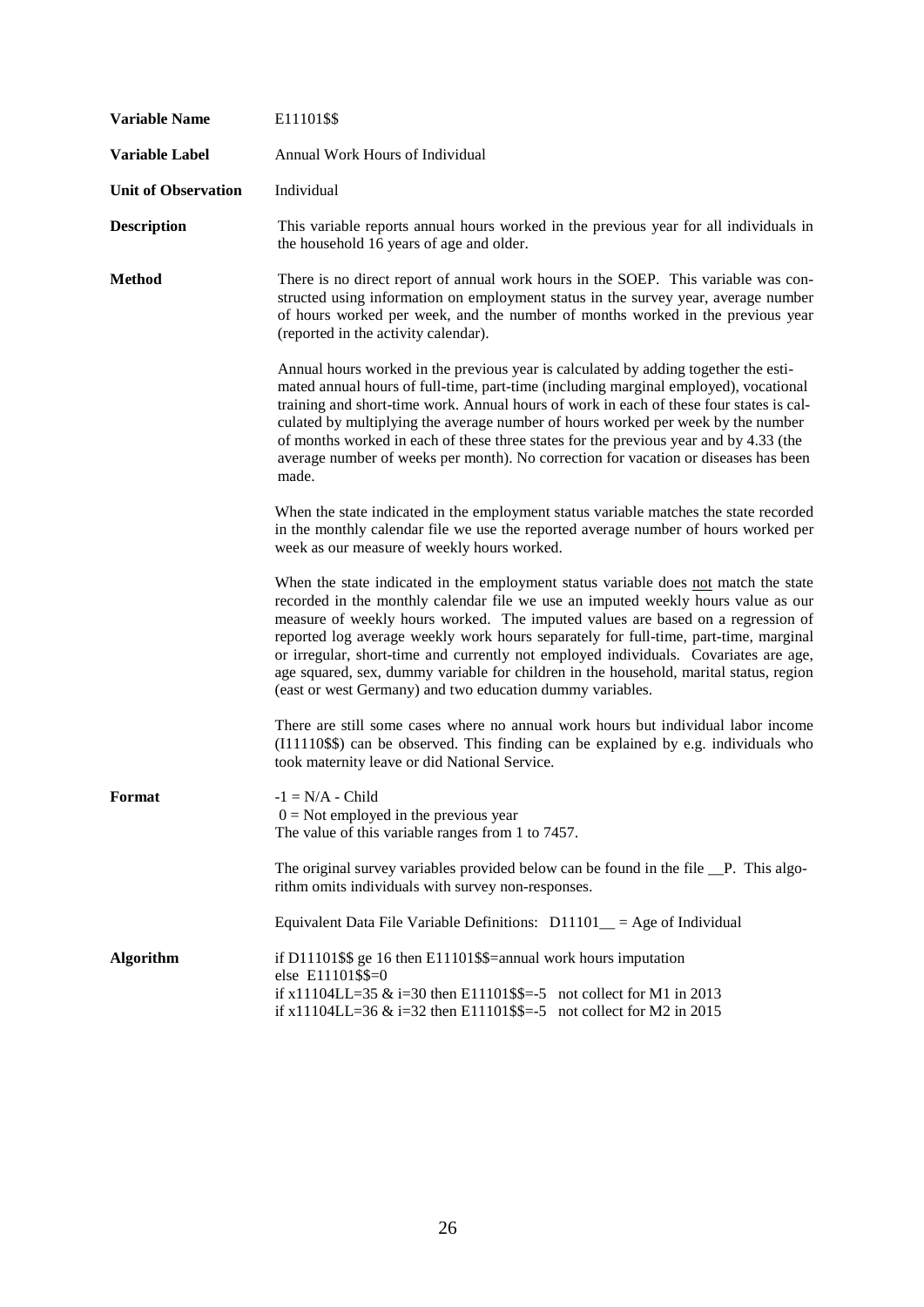| Variable Name              | E11201\$\$                                                 |
|----------------------------|------------------------------------------------------------|
| Variable Label             | Annual Work Hours of Individual Imputed                    |
| <b>Unit of Observation</b> | Individual                                                 |
| <b>Description</b>         | This variable indicates whether annual hours were imputed. |
| <b>Method</b>              | This information is not available in the SOEP.             |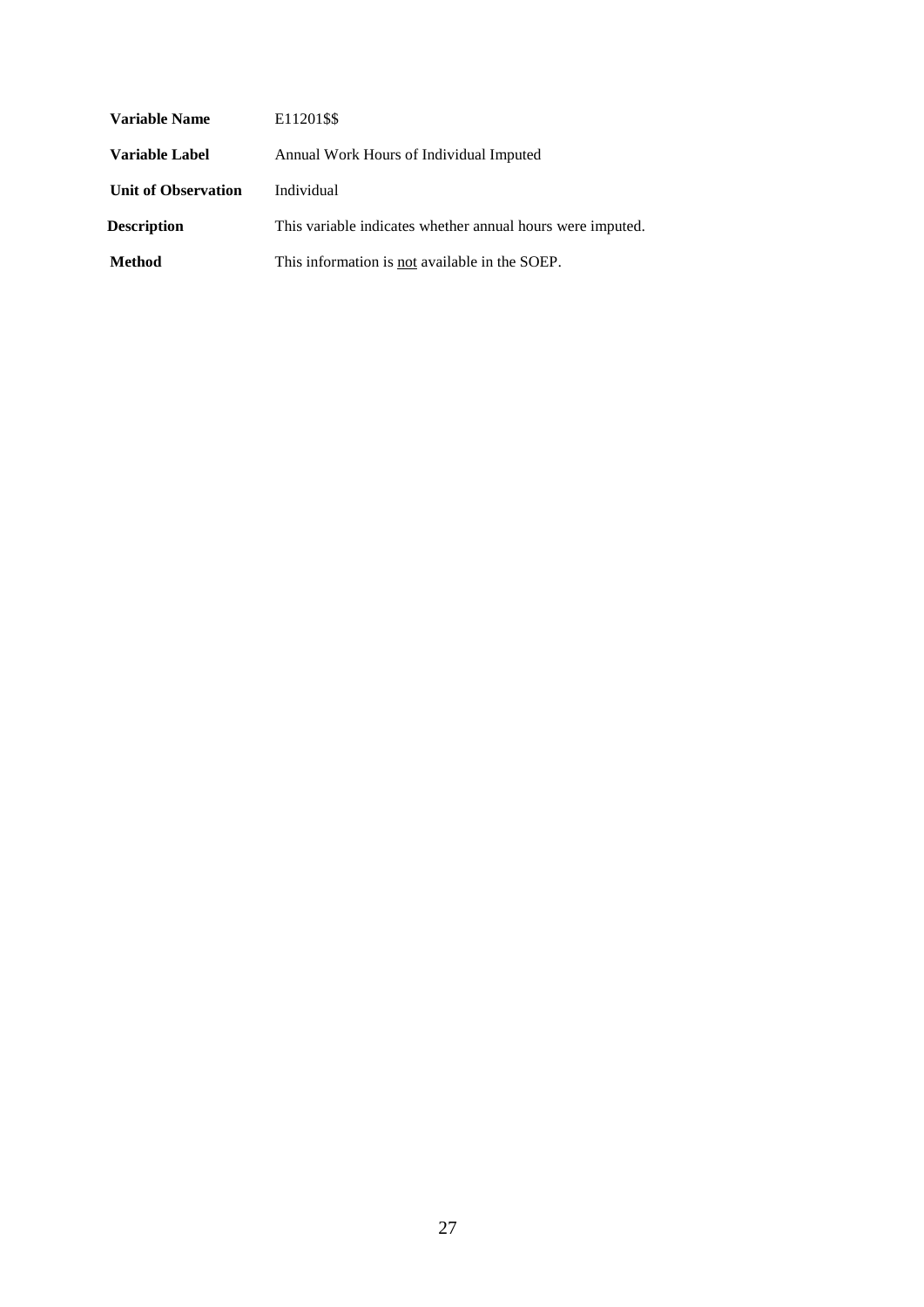| E11102\$\$                                                                                                                                                                                                                                                                                                          |  |  |
|---------------------------------------------------------------------------------------------------------------------------------------------------------------------------------------------------------------------------------------------------------------------------------------------------------------------|--|--|
| <b>Employment Status of Individual</b>                                                                                                                                                                                                                                                                              |  |  |
| Individual                                                                                                                                                                                                                                                                                                          |  |  |
| This variable indicates employment status in the previous year for all individuals in<br>the household 16 years of age and older.                                                                                                                                                                                   |  |  |
| If the individual had positive wages in the previous year and worked at least 52 hours<br>then the individual was employed. Otherwise, the individual was not employed.                                                                                                                                             |  |  |
| $-1 = N/A$ - Child<br>$0 = Not$ Employed<br>$1 =$ Employed                                                                                                                                                                                                                                                          |  |  |
| This algorithm omits individuals with survey non-responses.                                                                                                                                                                                                                                                         |  |  |
| Equivalent Data File Variable Definitions:<br>$D11101$ <sub>--</sub> = Age of Individual<br>$E11101$ = Annual Work Hours of Individual<br>$I11110$ = Individual Labor Earnings                                                                                                                                      |  |  |
| if $D11101$ \$\$ ge 16 then do<br>if I11110\$\$ gt 0 and E11101\$\$ ge 52 then E11102\$\$=1<br>else E11102\$\$=0<br>end<br>if D11101\$\$ lt 16 then E11102\$\$=-1<br>if $x11104LL = 35$ & i=30 then E11102\$\$=-5 not collect for M1 in 2013<br>if x11104LL=36 & i=32 then E11102\$\$=-5 not collect for M2 in 2015 |  |  |
|                                                                                                                                                                                                                                                                                                                     |  |  |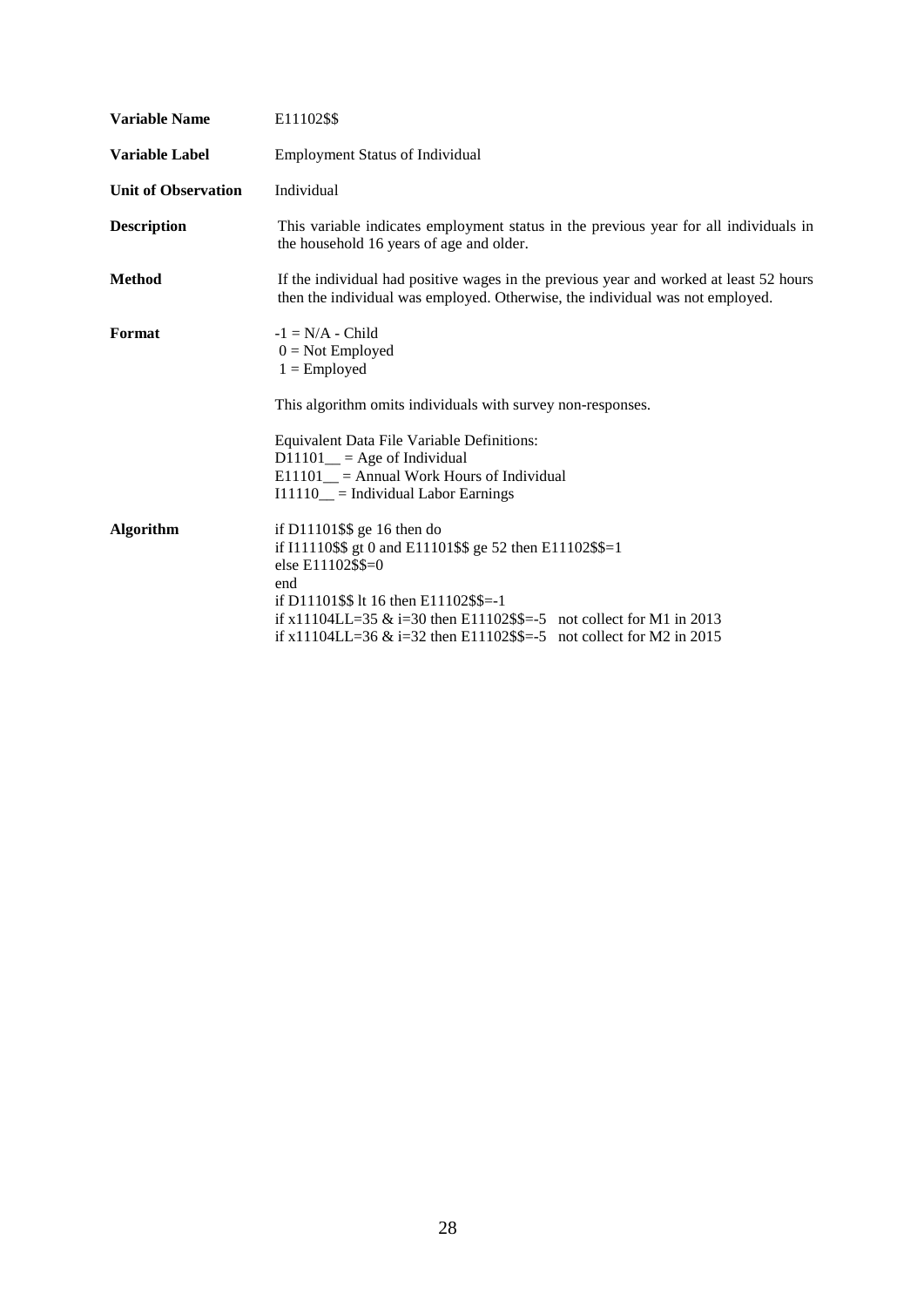| <b>Variable Name</b>       | E11103\$\$                                                                                                                                                                                                                                                                                                                                                                                                        |  |  |
|----------------------------|-------------------------------------------------------------------------------------------------------------------------------------------------------------------------------------------------------------------------------------------------------------------------------------------------------------------------------------------------------------------------------------------------------------------|--|--|
| <b>Variable Label</b>      | Employment Level of Individual                                                                                                                                                                                                                                                                                                                                                                                    |  |  |
| <b>Unit of Observation</b> | Individual                                                                                                                                                                                                                                                                                                                                                                                                        |  |  |
| <b>Description</b>         | This variable indicates whether any individual in the household 16 years of age and<br>older worked full-time, part-time, or not at all in the previous year.                                                                                                                                                                                                                                                     |  |  |
| <b>Method</b>              | If the individual had positive wages and worked at least 1,820 hours last year (35)<br>hours per week on average), then the individual was employed full-time. If the indi-<br>vidual had positive wages and worked at least 52 hours but less than 1,820 hours last<br>year, then the individual was employed part-time. Otherwise, the individual was not<br>working                                            |  |  |
| Format                     | $-1 = N/A$ - Child<br>$1 = Full Time$<br>$2 = Part Time$<br>$3 = Not Working$                                                                                                                                                                                                                                                                                                                                     |  |  |
|                            | This algorithm omits individuals with survey non-responses.                                                                                                                                                                                                                                                                                                                                                       |  |  |
|                            | Equivalent Data File Variable Definitions:<br>$D11101$ <sub>--</sub> = Age of Individual<br>$E11101$ = Annual Work Hours of Individual<br>$E11102$ <sub>--</sub> Employment Status of Individual                                                                                                                                                                                                                  |  |  |
| <b>Algorithm</b>           | if $D11101$ \$\$ ge 16 then do<br>if $E11102$ \$\$=1 then do<br>if E11101\$\$ ge 1,820 then E11103\$\$=1<br>else if E11101\$\$ ge 52 and E11101\$\$ lt 1,820 then E11103\$\$=2<br>end<br>if E11102\$\$=0 then E11103\$\$=3<br>end<br>if D11101\$\$ lt 16 then E11103\$\$=.-1<br>if x11104LL=35 & i=30 then E11103\$\$=-5 not collect for M1 in 2013<br>if $x11104LL = 36 \& \text{ i} = 32 \text{ then } E11103\$ |  |  |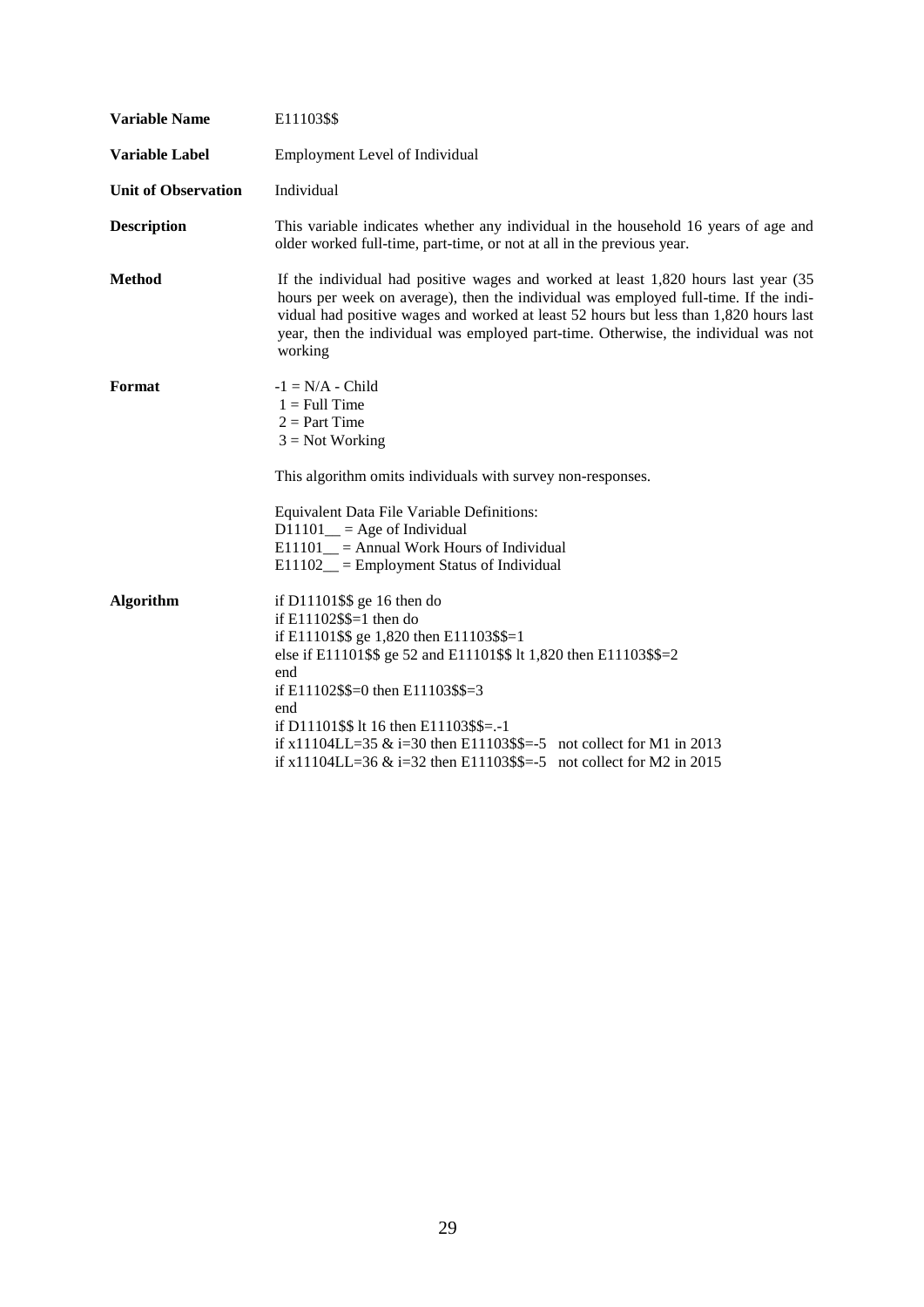| <b>Variable Name</b>       | E11104\$\$                                                                                                                                                                                                                                                                                                                                                                                                                                                                                                                                                                                                                                                                                                          |  |
|----------------------------|---------------------------------------------------------------------------------------------------------------------------------------------------------------------------------------------------------------------------------------------------------------------------------------------------------------------------------------------------------------------------------------------------------------------------------------------------------------------------------------------------------------------------------------------------------------------------------------------------------------------------------------------------------------------------------------------------------------------|--|
| <b>Variable Label</b>      | Primary Activity of Individual                                                                                                                                                                                                                                                                                                                                                                                                                                                                                                                                                                                                                                                                                      |  |
| <b>Unit of Observation</b> | Individual                                                                                                                                                                                                                                                                                                                                                                                                                                                                                                                                                                                                                                                                                                          |  |
| <b>Description</b>         | This variable indicates primary activity at the time of the survey for all individuals in<br>the household 16 years of age and older.                                                                                                                                                                                                                                                                                                                                                                                                                                                                                                                                                                               |  |
| <b>Method</b>              | This variable is based on the individual's self-reported employment status at the time<br>of the interview.<br>If the individual reported being full-time, part-time, or marginally employed, having<br>short-time work, performing military/civilian service, on maternity leave, or being<br>engaged in in-company training then the individual is considered to be working now.<br>If the individual reported not being employed or being unemployed then the individu-<br>al is considered to be not working now.<br>Unemployed is not a category in the recoded variable because in the original data in-<br>dividuals were able to choose unemployed as their employment status in 1984<br>through 1990 only. |  |
| Format                     | $-1 = N/A - Child$<br>$-2$ = Item-non response<br>$1 =$ Working Now<br>$2 = Not Working Now$<br>The original survey variables provided below can be found in the file _P. This algo-<br>rithm omits individuals with survey non-responses.                                                                                                                                                                                                                                                                                                                                                                                                                                                                          |  |
|                            | Equivalent Data File Variable Definitions: $D11101$ = Age of Individual                                                                                                                                                                                                                                                                                                                                                                                                                                                                                                                                                                                                                                             |  |
| <b>Algorithm</b>           |                                                                                                                                                                                                                                                                                                                                                                                                                                                                                                                                                                                                                                                                                                                     |  |
| 1984-1990:                 | if D11101\$\$ ge 16 or psample= $3$ then do<br>if VAR=1, 2, 3, 4 then E11104\$\$=1<br>else if VAR=5, 6 or 7 then E11104\$\$=2<br>else E11104\$\$=-2<br>end<br>else E11104\$\$=-1<br>(VAR=ap08, bp16, cp16, dp12, ep12, fp10, gp12, zp16, \$\$=84-90)                                                                                                                                                                                                                                                                                                                                                                                                                                                                |  |
| 1991-1995:                 | if D11101\$\$ ge 16 then do<br>if VAR=1, 2, 3, 4, 5, or 6 then E11104\$\$=1<br>else if VAR=7, 8 or 9 then E11104\$\$=2<br>else E11104\$\$=-2<br>end<br>else E11104\$\$=-1<br>$(VAR = hp15, ip15, ip15, kp25, lp21, $$=91-95)$                                                                                                                                                                                                                                                                                                                                                                                                                                                                                       |  |
| since 1996:                | if D11101\$\$ ge 16 then do<br>if VAR=1, 2, 3, 4, 8 then E11104\$\$=1<br>else if VAR=5, 6, 7, 9 then E11104\$\$=2<br>else E11104\$\$=-2<br>end<br>else E11104\$\$=-1                                                                                                                                                                                                                                                                                                                                                                                                                                                                                                                                                |  |
|                            | (VAR=mp15, np11, op09, pp10, qp10, rp12, sp15, tp34, up09, vp10, wp07, xp13, yp19,<br>zp09, bap09,bbp09,bcp11,bdp18,bep12,bfp32<br>$$$=96$                                                                                                                                                                                                                                                                                                                                                                                                                                                                                                                                                                          |  |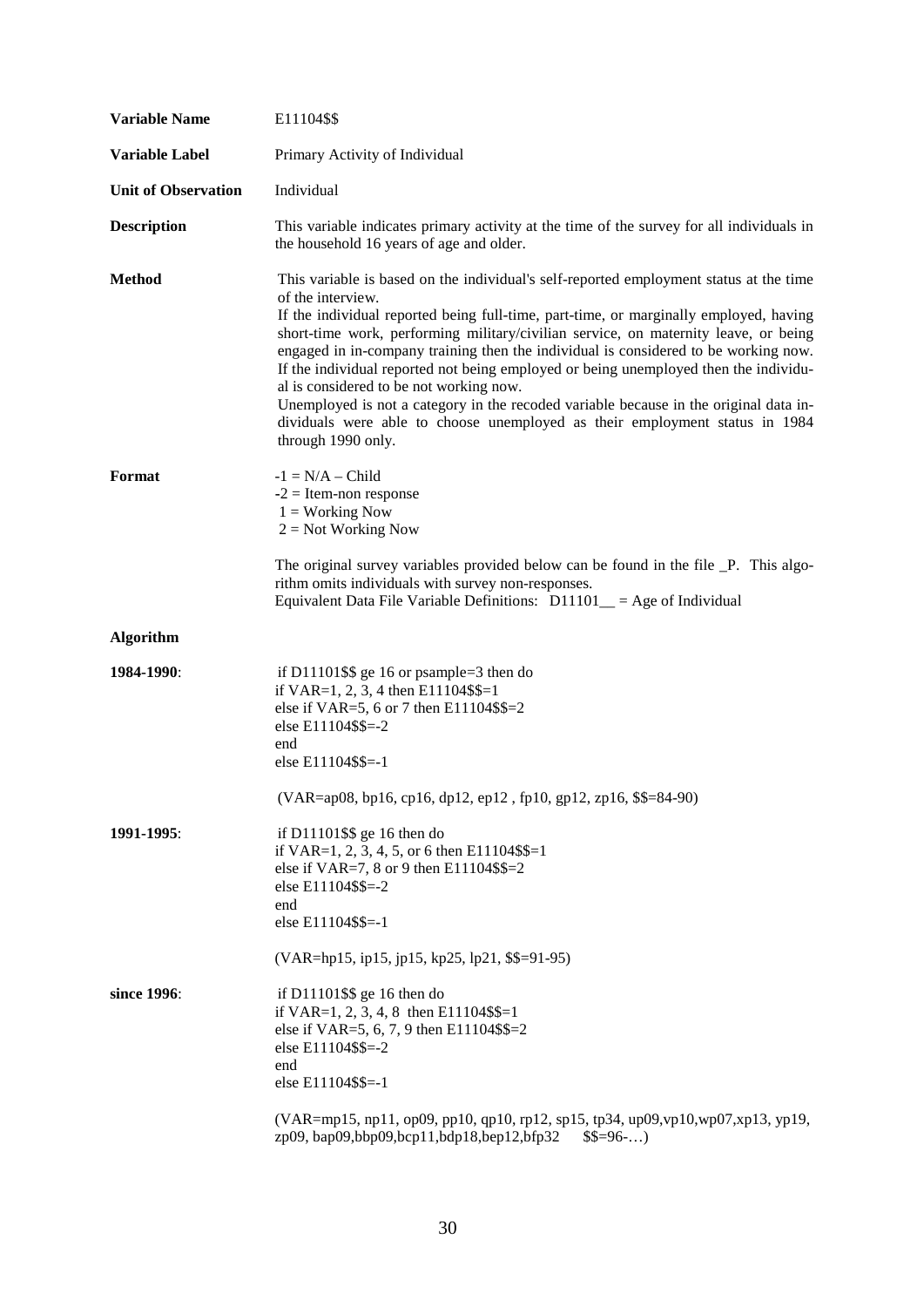| <b>Variable Name</b>       | E11105\$\$                                                                                                                                                                                                                                                                                                               |  |  |
|----------------------------|--------------------------------------------------------------------------------------------------------------------------------------------------------------------------------------------------------------------------------------------------------------------------------------------------------------------------|--|--|
| <b>Variable Label</b>      | Occupation of Individual                                                                                                                                                                                                                                                                                                 |  |  |
| <b>Unit of Observation</b> | Individual                                                                                                                                                                                                                                                                                                               |  |  |
| <b>Description</b>         | This variable indicates occupation at the time of the survey for all individuals in the<br>household 16 years of age and older.                                                                                                                                                                                          |  |  |
| <b>Method</b>              | This variable is based on the individual's self-reported occupation at the time of the<br>interview given by ISCO-88 occupation code (IS88\$\$ = International standard classi-<br>fication of occupations). Occupation is coded as not applicable for individuals who<br>were not working at the time of the interview. |  |  |
| Format                     | $-1 = N/A - Child$<br>$-2$ = Item Non-response<br>A documentation for all other values of the ISCO-88 information (IS88\$\$ is a varia-<br>ble with four digits) can be found at: http://www.ilo.org                                                                                                                     |  |  |
|                            | The original survey variables provided below can be found in the file _PGEN. This<br>algorithm omits individuals with survey non-responses. Equivalent Data File Variable<br>Definitions: $E11104$ \$\$ = Primary Activity of Individual                                                                                 |  |  |
| <b>Algorithm</b>           | if $X11103$ \$\$ = 1 then do<br>if E11104\$\$ in $(5,6,7,8)$ then E11105\$\$=0;<br>else if E11104\$\$ in $(1,2,3,4)$ and is88\$\$ le 0 then E11105\$\$=-1;<br>else if E11104\$\$ in (1,2,3,4) and is88\$\$ gt 0 then E11105\$\$=IS88\$\$;<br>else E11105\$\$=-2;<br>end;                                                 |  |  |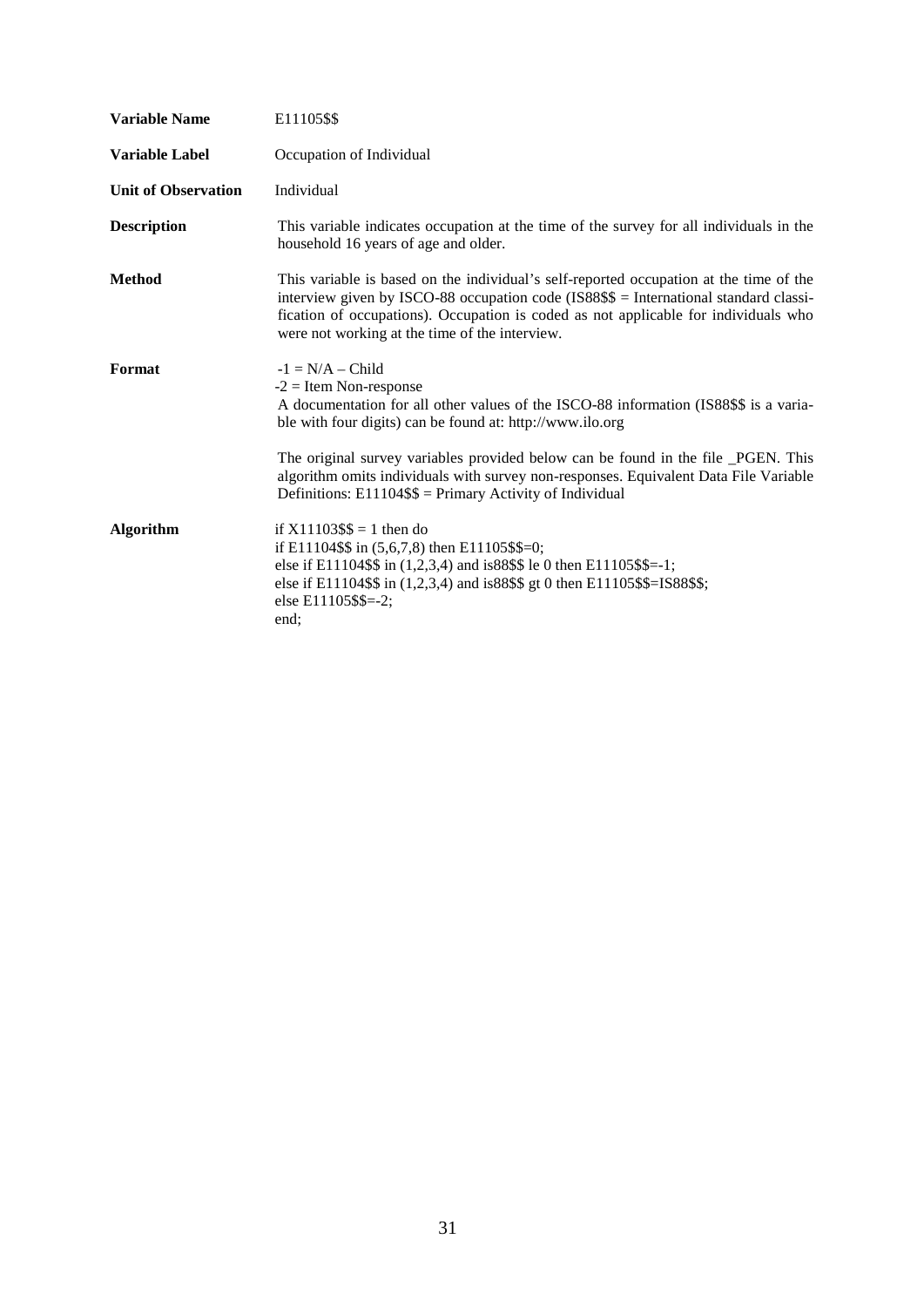| <b>Variable Name</b>       | E11106\$\$                                                                                                                                                                                                                                                                                                                                                                                                                                                                                                                                                                                                                                                                                                                                                                                                                                                                                                                                  |  |  |
|----------------------------|---------------------------------------------------------------------------------------------------------------------------------------------------------------------------------------------------------------------------------------------------------------------------------------------------------------------------------------------------------------------------------------------------------------------------------------------------------------------------------------------------------------------------------------------------------------------------------------------------------------------------------------------------------------------------------------------------------------------------------------------------------------------------------------------------------------------------------------------------------------------------------------------------------------------------------------------|--|--|
| <b>Variable Label</b>      | 1 Digit Industry of Individual                                                                                                                                                                                                                                                                                                                                                                                                                                                                                                                                                                                                                                                                                                                                                                                                                                                                                                              |  |  |
| <b>Unit of Observation</b> | Individual                                                                                                                                                                                                                                                                                                                                                                                                                                                                                                                                                                                                                                                                                                                                                                                                                                                                                                                                  |  |  |
| <b>Description</b>         | This variable indicates industry in which each individual in the household 16 years of<br>age and older is employed at the time of the survey.                                                                                                                                                                                                                                                                                                                                                                                                                                                                                                                                                                                                                                                                                                                                                                                              |  |  |
| <b>Method</b>              | This variable is based on the individual's self-reported industry of occupation at the<br>time of the interview. This variable is created by collapsing the SOEP industry varia-<br>ble into 10 broad categories. Industry is coded as not applicable for individuals who<br>were not working at the time of the interview.                                                                                                                                                                                                                                                                                                                                                                                                                                                                                                                                                                                                                 |  |  |
| Format                     | $-1 = N/A - Child / Item Non-response$<br>$0 = Not Applicable$<br>$1 =$ Agriculture<br>$2 = Energy$<br>$3 =$ Mining<br>$4 =$ Manufacturing<br>$5 =$ Construction<br>$6 = Trade$<br>$7 = Transport$<br>$8 = Bank/Insurance$<br>$9 =$ Services<br>$10 = Other$<br>The original survey variables provided below (NACE\$\$) can be found in the file<br>_PGEN. This algorithm omits individuals with survey non-responses.                                                                                                                                                                                                                                                                                                                                                                                                                                                                                                                      |  |  |
| <b>Algorithm</b>           | Equivalent Data File Variable Definitions: E11104\$\$ = Primary Activity of Individual<br>if $X11103$ \$\$ = 1 then do<br>E11104\$\$ in $(5,6,7,8)$ then E11106\$\$=0;<br>if<br>else if E11104\$\$ in $(1,2,3,4)$ and nace\$\$ le 0 then E11106\$\$=-1;<br>else if E11104\$\$ in $(1,2,3,4)$ and nace\$\$ gt 0 then do;<br>if nace $\$ in (1,2,5) then E11106\$\$=1;<br>if nace $\$ in (40,41) then E11106\$\$=2;<br>if nace $\$ in (10,11,12,13,14) then E11106 $\$ =3;<br>if nace\$\$ in (15,16,17,18,19,20,21,22,23,24,25,26,27,28,30,31,32,33<br>,37,96,97,100) then E11106\$\$=4;<br>if nace \$\$ in $(29,34,35,36,45)$ then E11106\$\$=5;<br>if nace $\$ in (50,51,52,55) then E11106 $\$ =6;<br>if nace $\$ in (60,61,62,63,64) then E11106 $\$ =7;<br>if nace \$\$ in $(65, 66, 67)$ then E11106\$\$=8;<br>if nace \$\$ in (70,71,72,73,74,75,80,85,90,91,92,93,95,98,99) then E11106\$\$=9;<br>end;<br>else E11106\$\$=-2;<br>end; |  |  |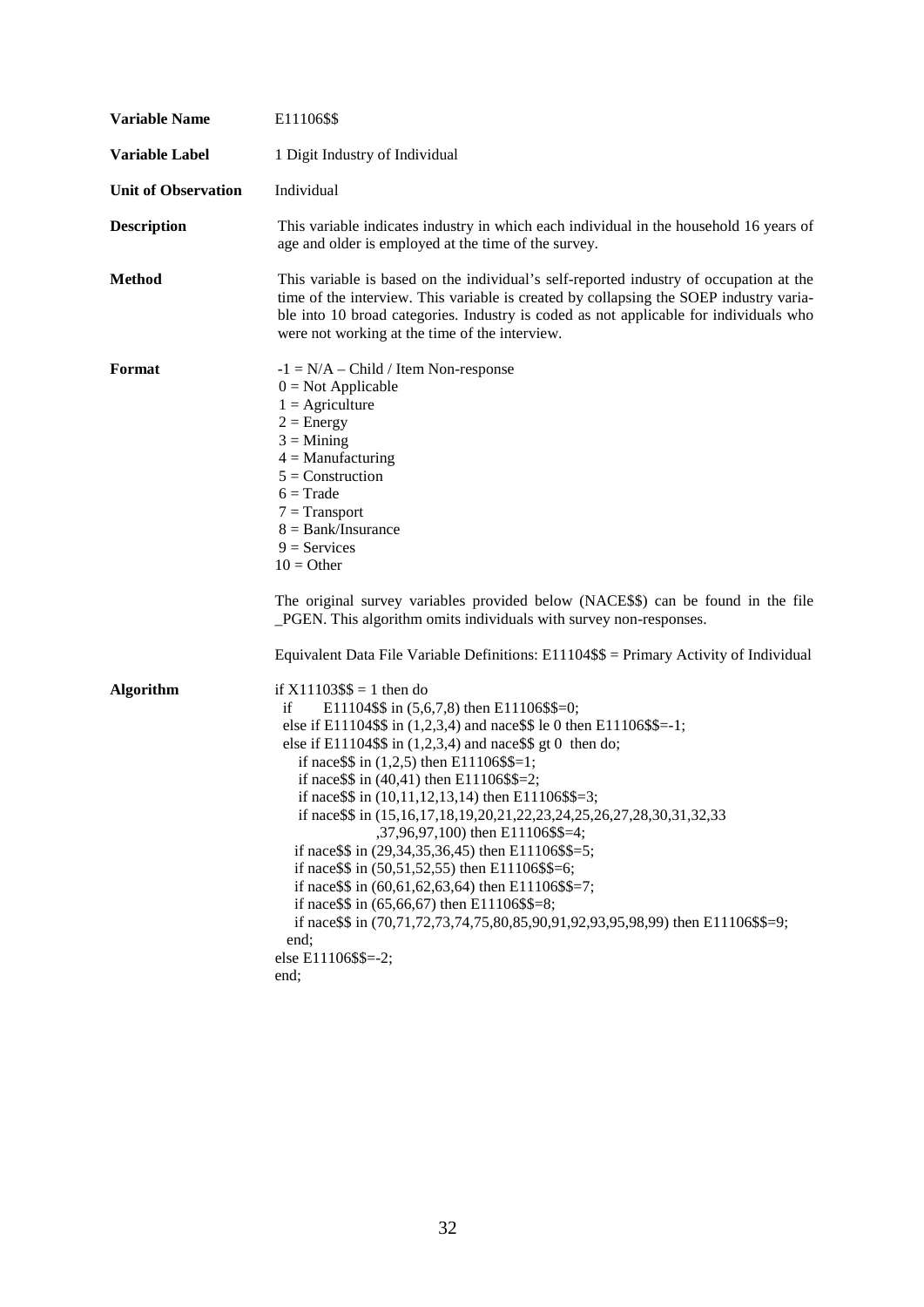| <b>Variable Name</b>       | E11107\$\$                                                                                                                                                                                                                            |                                                 |  |  |
|----------------------------|---------------------------------------------------------------------------------------------------------------------------------------------------------------------------------------------------------------------------------------|-------------------------------------------------|--|--|
| Variable Label             | 2 Digit Industry of Individual                                                                                                                                                                                                        |                                                 |  |  |
| <b>Unit of Observation</b> | Individual                                                                                                                                                                                                                            |                                                 |  |  |
| <b>Description</b>         | This variable indicates industry in which each individual in the household 16 years of<br>age and older is employed at the time of the survey.                                                                                        |                                                 |  |  |
| <b>Method</b>              | This variable is based on the individual's self-reported industry of occupation at the<br>time of the interview (NACE\$\$). Industry is coded as not applicable for individuals<br>who were not working at the time of the interview. |                                                 |  |  |
| Format                     | $-1 = N/A - Child / Item Non-response$                                                                                                                                                                                                |                                                 |  |  |
|                            | $-2$ = Survey Non-response                                                                                                                                                                                                            |                                                 |  |  |
|                            | $0 = Not Applicable$                                                                                                                                                                                                                  | 18 = Retail                                     |  |  |
|                            | $1 = Agric., Forestry$                                                                                                                                                                                                                | 19 = Train System                               |  |  |
|                            | $2=$ Fisheries                                                                                                                                                                                                                        | 20 = Postal System                              |  |  |
|                            | $3 = Energy/Water$<br>$4 =$ Mining                                                                                                                                                                                                    | $21 =$ Other Trans.                             |  |  |
|                            | $5$ = Chemicals                                                                                                                                                                                                                       | 22= Financial Inst<br>$23 =$ Insurance          |  |  |
|                            | $6 =$ Synthetics                                                                                                                                                                                                                      | 24= Restaurants                                 |  |  |
|                            | $7 = Earth/Clay/Stone$                                                                                                                                                                                                                | $25$ = Service Indust                           |  |  |
|                            | $8 =$ Iron/Steel                                                                                                                                                                                                                      | $26 =$ Trash Removal                            |  |  |
|                            | 9 = Mechanical Eng                                                                                                                                                                                                                    | $27 =$ Educ./Sport                              |  |  |
|                            | $10 =$ Electrical Eng                                                                                                                                                                                                                 | $28 =$ Health Service                           |  |  |
|                            | $11 = Wood/Paper/Print$                                                                                                                                                                                                               | $29 =$ Legal Services                           |  |  |
|                            | $12 = \text{Clothing/Text}$                                                                                                                                                                                                           | $30 =$ Other Services                           |  |  |
|                            | 13 = Food Industry                                                                                                                                                                                                                    | $31 = \text{Volume}$ . Church                   |  |  |
|                            | 14= Construction                                                                                                                                                                                                                      | $32$ = Priv. Househld                           |  |  |
|                            | 15 = Constr. Relate<br>16= Wholesale                                                                                                                                                                                                  | $33$ = Public Administration                    |  |  |
|                            | $17 =$ Trading Agents                                                                                                                                                                                                                 | $34 = Social Security$<br>99 = Not attributable |  |  |
|                            | The original survey variables provided below (NACE\$\$) can be found in the file<br>_PGEN. This algorithm omits individuals with survey non-responses.                                                                                |                                                 |  |  |
|                            | Equivalent Data File Variable Definitions: $E11104$ \$\$ = Primary Activity of Individual                                                                                                                                             |                                                 |  |  |
| <b>Algorithm</b>           | if $X11103$ \$\$ = 1 then do                                                                                                                                                                                                          |                                                 |  |  |
|                            | if E11104\$\$ in $(5,6,7,8)$ then E11107\$\$=0;                                                                                                                                                                                       |                                                 |  |  |
|                            | else if E11104\$\$ in (1,2,3,4) and NACE\$\$ le 0 then E11107\$\$=-1;                                                                                                                                                                 |                                                 |  |  |
|                            | else if $E11104$ \$\$ in $(1,2,3,4)$ and NACE\$\$ gt 0 then do;<br>if Nace $\$ in $(1,2)$                                                                                                                                             | then E11107\$\$=1;                              |  |  |
|                            | if Nace $$ \$ {in} (5)                                                                                                                                                                                                                | then E11107\$\$=2;                              |  |  |
|                            | if Nace $\$ in (40,41)                                                                                                                                                                                                                | then E11107\$\$=3;                              |  |  |
|                            | if Nace \$\$ in (10,11,12,13,14)                                                                                                                                                                                                      | then E11107\$\$=4;                              |  |  |
|                            | if Nace $\$ in (23,24)                                                                                                                                                                                                                | then E11107\$\$=5;                              |  |  |
|                            | if Nace $$ \$ in (25)                                                                                                                                                                                                                 | then E11107\$\$=6;                              |  |  |
|                            | if Nace $\$ in (26)                                                                                                                                                                                                                   | then E11107\$\$=7;                              |  |  |
|                            | if Nace $\$ in $(27,28)$                                                                                                                                                                                                              | then $E11107$ \$\$=8;                           |  |  |
|                            | if Nace \$\$ in (29,30,33)                                                                                                                                                                                                            | then E11107\$\$=9;                              |  |  |
|                            | if Nace\$\$ in (31,32)                                                                                                                                                                                                                | then E11107\$\$=10;                             |  |  |
|                            | if Nace \$\$ in (20,21,22)                                                                                                                                                                                                            | then E11107\$\$=11;                             |  |  |
|                            | if Nace \$\$ in (17,18,19)<br>if Nace $$ \$ in (45)                                                                                                                                                                                   | then E11107\$\$=12;<br>then E11107\$\$=14;      |  |  |
|                            | if Nace $\$ in $(15,16)$                                                                                                                                                                                                              | then E11107\$\$=13;                             |  |  |
|                            | if Nace \$\$ in (34,35,36)                                                                                                                                                                                                            | then E11107\$\$=15;                             |  |  |
|                            | if Nace \$\$ in (50,51,52)                                                                                                                                                                                                            | then E11107\$\$=16;                             |  |  |
|                            | if Nace \$\$ in (60,61,62,63,64)                                                                                                                                                                                                      | then E11107\$\$=21;                             |  |  |
|                            | if Nace $\$ in (65)                                                                                                                                                                                                                   | then E11107\$\$=22;                             |  |  |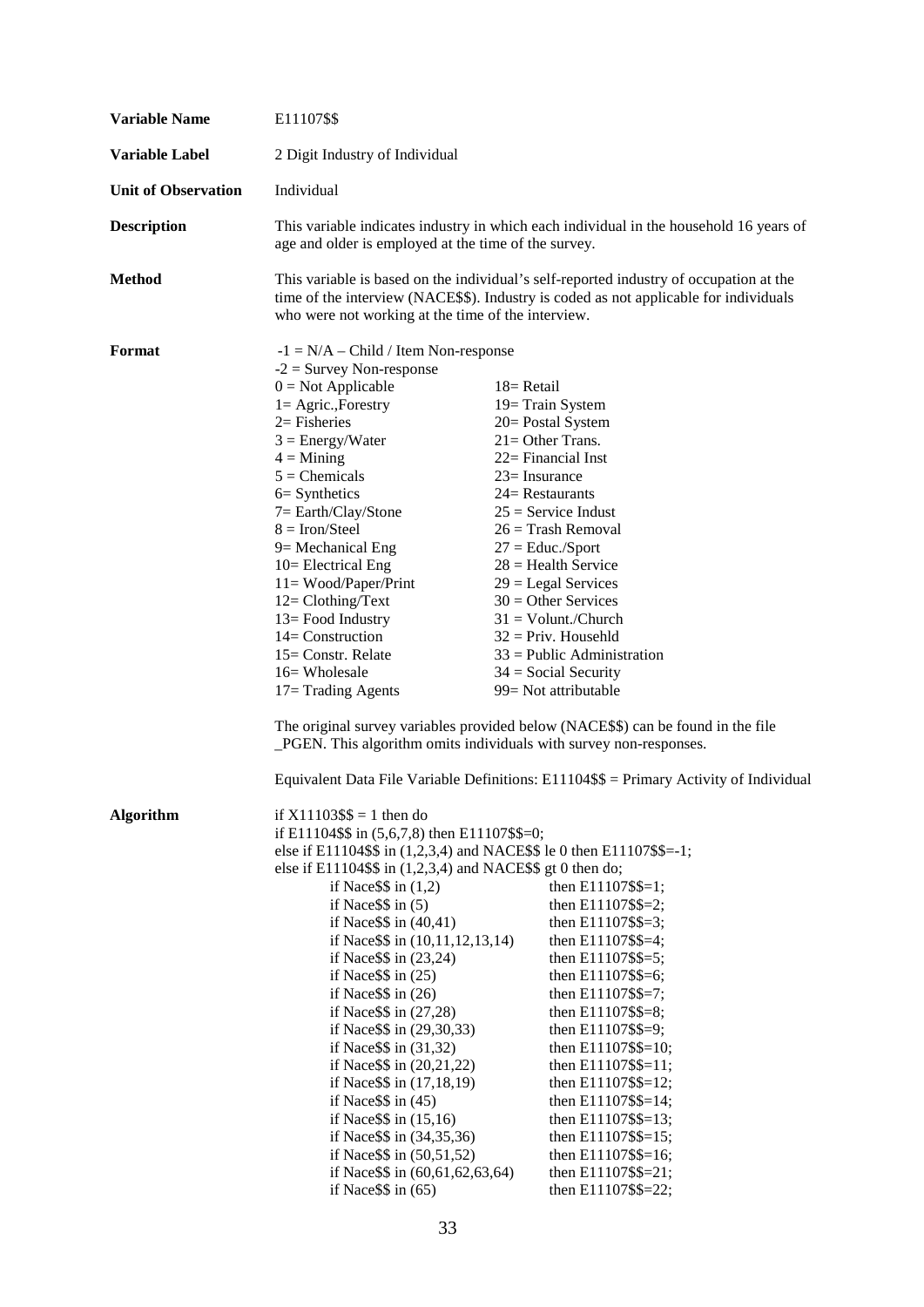| if Nace $\$ in $(66, 67)$                                | then E11107\$\$=23;    |
|----------------------------------------------------------|------------------------|
| if Nace $$ \$ in (55)                                    | then E11107\$\$=24;    |
| if Nace $\$ in (73,74)                                   | then E11107\$\$=25;    |
| if Nace $\$ in (37,95)                                   | then $E11107$ \$\$=26; |
| if Nace $\$ in (80,92)                                   | then $E11107$ \$\$=27; |
| if Nace $$ \$ in (85)                                    | then $E11107$ \$\$=28; |
| if NACE\$\$ in $(70,71,72,93,98,99)$ then E11107\$\$=30; |                        |
| if NACE $$$ in (91)                                      | then $E11107$ \$\$=31; |
| if NACE $$$ in (90)                                      | then $E11107$ \$\$=32; |
| if NACE $$$ in $(75)$                                    | then $E11107$ \$\$=33; |
| if NACE\$\$ in (96,97,100)                               | then E11107\$\$=99;    |
| end:                                                     |                        |
| else E11107\$\$=-2;                                      |                        |
| end                                                      |                        |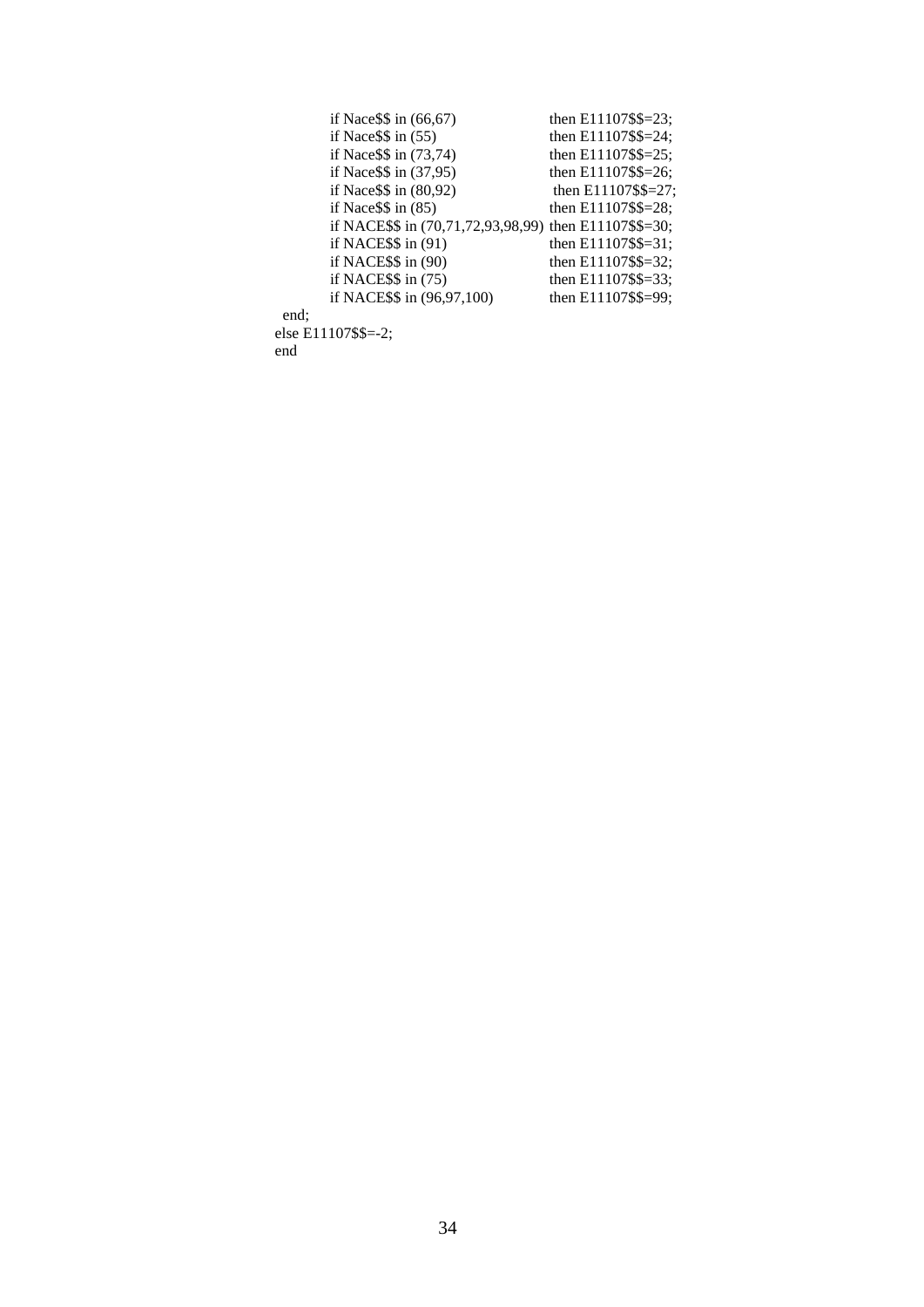| <b>Variable Name</b>       | H11101\$\$<br>Number of Household members age 0-14<br>H11102\$\$<br>Number of Household members age 15-18<br>H11103\$\$<br>Number of Household members age 0-1<br>H11104\$\$<br>Number of Household members age 2-4<br>H11105\$\$<br>Number of Household members age 5-7<br>H11106\$\$<br>Number of Household members age 8-10<br>H11107\$\$<br>Number of Household members age 11-12<br>H11108\$\$<br>Number of Household members age 13-15<br>H11109\$\$<br>Number of Household members age 16-18<br>H11110\$\$<br>Number of Household members age 19+ or 16-18 years old<br>and independent                                                                        |
|----------------------------|-----------------------------------------------------------------------------------------------------------------------------------------------------------------------------------------------------------------------------------------------------------------------------------------------------------------------------------------------------------------------------------------------------------------------------------------------------------------------------------------------------------------------------------------------------------------------------------------------------------------------------------------------------------------------|
| <b>Unit of Observation</b> | Household                                                                                                                                                                                                                                                                                                                                                                                                                                                                                                                                                                                                                                                             |
| <b>Description</b>         | These variables indicate the number of household members in the given age category<br>living in the household at the time of the interview.                                                                                                                                                                                                                                                                                                                                                                                                                                                                                                                           |
|                            | H11109\$\$ includes 16-18 year old youth who has not completed his or her Abitur and<br>unmarried and living with a parent or married and separated and living with a parent.<br>H11110\$\$ includes 16-18 year old youth who have completed Abitur or is in college,<br>but exclude the head and the spouse. Only "residual" adults are counted in this varia-<br>ble.                                                                                                                                                                                                                                                                                               |
| <b>Method</b>              | These variables are the simple count of all individuals in the household whose age is<br>in the listed category.                                                                                                                                                                                                                                                                                                                                                                                                                                                                                                                                                      |
| Format                     | The value of this variable ranges from 0 to 20.                                                                                                                                                                                                                                                                                                                                                                                                                                                                                                                                                                                                                       |
|                            | The original survey variables provided below can be found in the file _P. This algo-<br>rithm omits individuals with survey non-responses.                                                                                                                                                                                                                                                                                                                                                                                                                                                                                                                            |
| <b>Algorithm</b>           | *First collapse variables for waves m-o;                                                                                                                                                                                                                                                                                                                                                                                                                                                                                                                                                                                                                              |
|                            | * CREATE AGE GROUP VARIABLE *;<br>array $ak101$ {*}<br>age\$\$;<br>array $ak102$ {*}<br>marst\$\$;<br>array $ak105$ {*}<br>$hrel$ \$;<br>array age14 $\{\star\}$<br>$age14$ \$\$;<br>$array$ $age15_18*$ $age18$$ ;<br>$array$ chld018 $\{\star\}$ chld18\$\$;<br>$array \text{ arge0_1}$ agel\$\$;<br>$array age2_4[*\ast]$ $age4$$\ast$;$<br>$array age5_7$ age $-7$ age $7$ \$\$;<br>$array \text{ arges}\_10\{\star\}$ age10\$\$;<br>array age $11\_12\{$ $^*$ $\}$<br>$age12$ \$\$;<br>array age13_15 $\{\star\}$<br>$age15$ \$\$;<br>array age16_18 $\{\star\}$<br>$age16$ \$\$;<br>$array$ adults $\{\star\}$<br>adult\$\$;<br>array $psbil$ $*$ }<br>\$psbil; |
|                            | do $i = 1$ to $dim(\text{ad}101)$ ;<br>if $ad101\{i\} = 1$ then do;<br>$age14{i} = 0; age15_18{i} = 0; ch1d018{i} = 0; age0_1{i} = 0; age2_4{i} = 0; age5_7{i} = 0;$<br>$age8_10[i] = 0; age11_12[i] = 0;$<br>$age13_15[i] = 0; age16_18[i] = 0; adults[i] = 0;$<br>if $0 \leq \text{ak}101\{\text{i}\} < 14$ then age14 $\{\text{i}\}$<br>$= 1i$<br>if $14 \leq ak101\{i\} < 19$ then age15_18{i} = 1;<br>chld018{i} = $sum(age14[i], age15_18[i])$ ;                                                                                                                                                                                                                |
|                            | *** Code up indicators for McClements scale ***;;                                                                                                                                                                                                                                                                                                                                                                                                                                                                                                                                                                                                                     |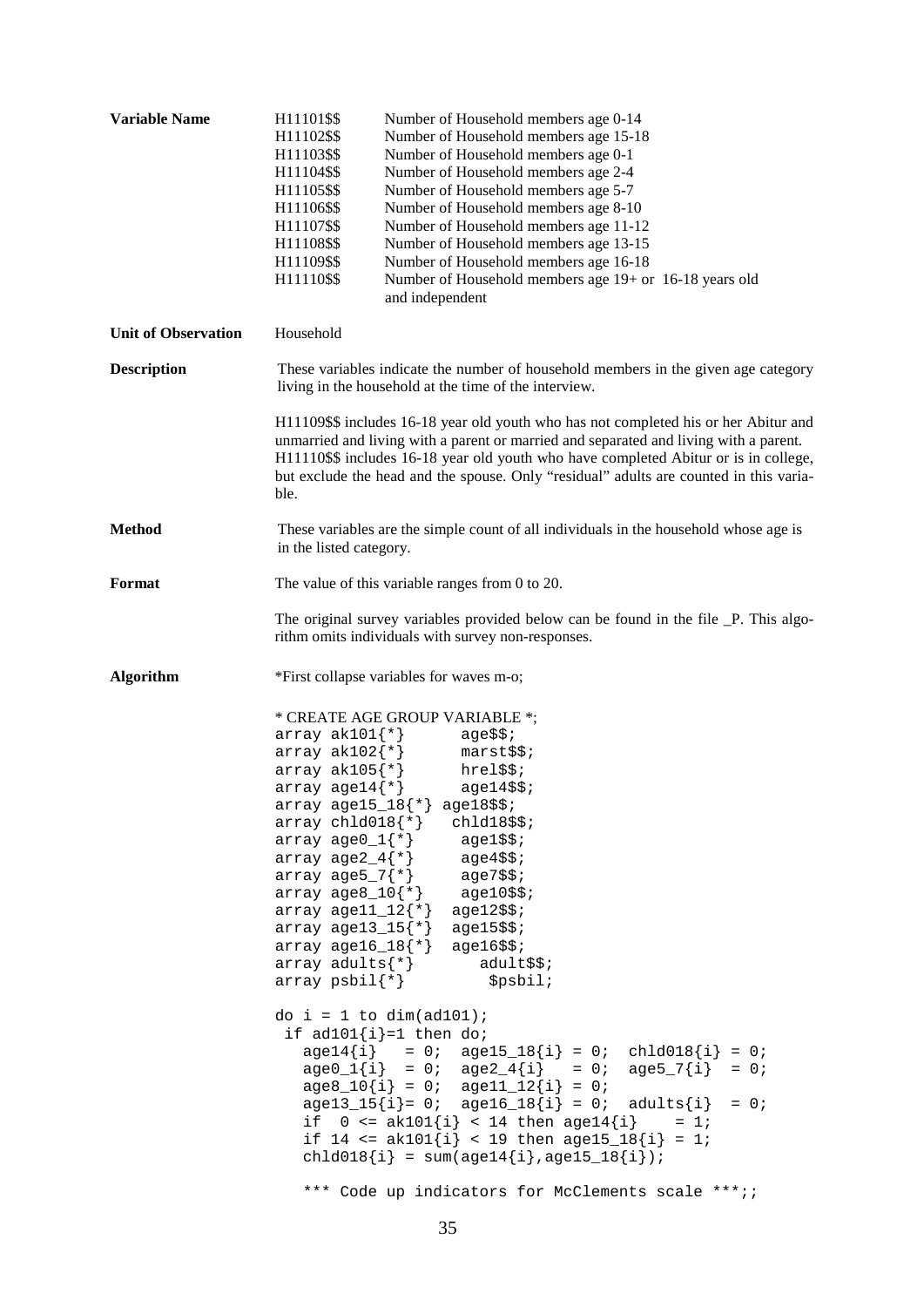```
if 0 \leq \alpha k101{i} < 2 then \alpha qe0_1{i} = 1;<br>if 2 \leq \alpha k101{i} < 5 then \alpha qe2_1{i} = 1;
    if 2 \leq a k 101{i} < 5 then a g e 2 4{i} = 1;<br>if 5 \leq a k 101{i} < 8 then a g e 5 7{i} = 1;if 5 \leq \alpha k 101 \{i\} < 8 then age 5 - 7 \{i\}if 8 \leq \text{ak}101\{i\} < 11 then \text{age8\_10}\{i\} = 1;
    if 11 <= ak101\{i\} < 13 then age11_12\{i\} = 1;
    if 13 \leq a k 101{i} < 16 then aqe13_15{i} = 1;<br>if 19 \leq a k 101{i} then adults{i} = 1;
                                 then adults\{i\} = 1;
  if 16 \leq \text{age}\{i\} \leq 19 then do;
     age16_18[i]=1;if ak102{i} = 1 | psbil{i} in (3,4) then age16_18{i} = 0;<br>if ak105{i} in (1.2) then
     if ak105\{i\} in (1,2)age16_18[i]=0; end; 
    if age16_18[i]=0 & (16&lt;=age[i] < 19) then adults[i]=1;
    if age{i} lt 0 then adults{i}=1;
    if ak105{i} in (1,2) then adults{i}=0;
    if ak102{i}=1 & (16 <= age{i} < 19) then adults{i}=0;
    if age16_18\{i\} = 1 then adults\{i\} = 0;
 end;
end;
```
\*\*\* All variables are then summed by household id number (X11102\$\$)\*\*\*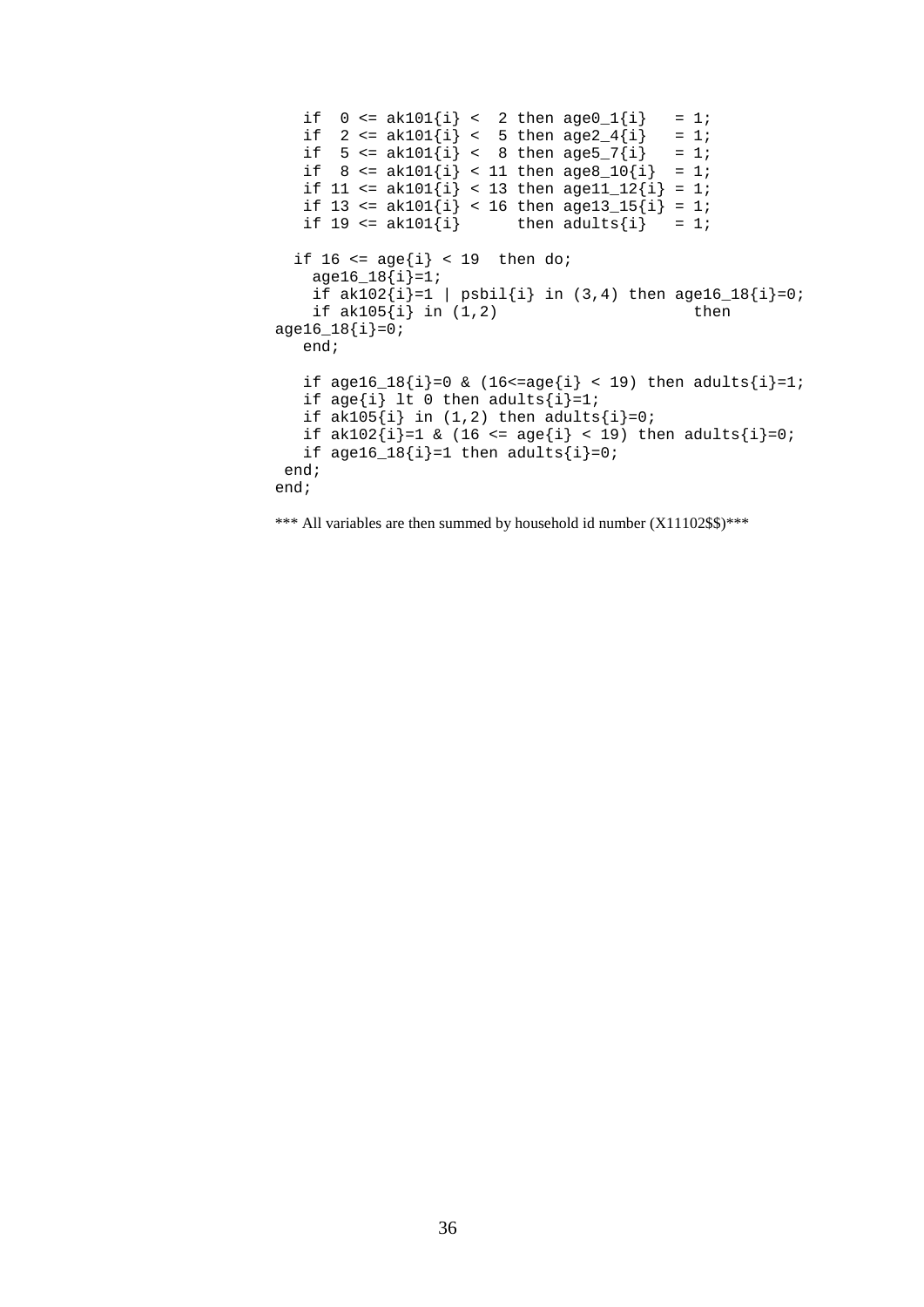| <b>Variable Names</b>      | H <sub>11112</sub> \$\$                                                                                                                                               |
|----------------------------|-----------------------------------------------------------------------------------------------------------------------------------------------------------------------|
| Variable Label             | Indicator – Wife / spouse is in Household                                                                                                                             |
| <b>Unit of Observation</b> | Household                                                                                                                                                             |
| <b>Description</b>         | These variables indicate the presence of a "wife or spouse" in the household.                                                                                         |
| Method                     | These variables are simple indicator variables that a person who is a "wife/spouse" is<br>present in a given year.                                                    |
| Format                     | $0 = Not present$<br>$1 =$ Present<br>The variables provided below can be found in the \$PEQUIV files. This algorithm<br>omits individuals with survey non-responses. |
| <b>Algorithm</b>           | if $X11103\$<br>$H11112$ \$\$=0;<br>if D11105\$\$=2 then $H11112$ \$\$=1;<br>end;                                                                                     |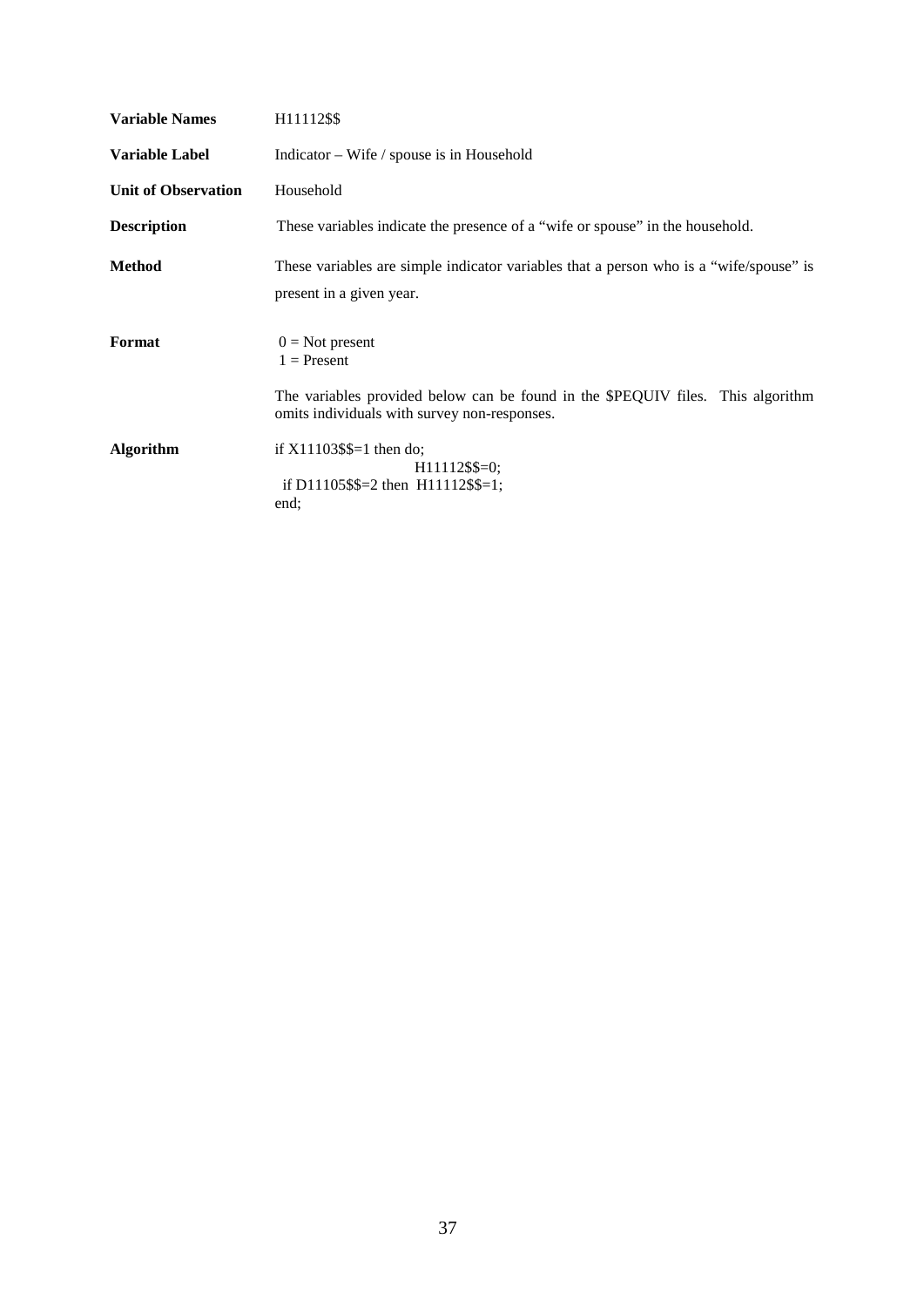The following algorithms allow users to take Equivalent file variables and construct equivalence weights commonly used in various countries. To obtain equivalent household income, divide the equivalence scale weight into the household income variable. Here we present three typical example of equivalence weights:

| <b>Equivalence scale</b>   | <b>OECD Equivalence Weights</b>                                                                                                                                                                                                                                                                                                                                                                                                                                                                                                                                                                                                                                       |  |
|----------------------------|-----------------------------------------------------------------------------------------------------------------------------------------------------------------------------------------------------------------------------------------------------------------------------------------------------------------------------------------------------------------------------------------------------------------------------------------------------------------------------------------------------------------------------------------------------------------------------------------------------------------------------------------------------------------------|--|
| <b>Unit of Observation</b> | Household                                                                                                                                                                                                                                                                                                                                                                                                                                                                                                                                                                                                                                                             |  |
| <b>Description</b>         | Scale used by Organization for Economic Cooperation and Development (1982)                                                                                                                                                                                                                                                                                                                                                                                                                                                                                                                                                                                            |  |
| <b>Method</b>              | Sets a single adult to be 1.0, each additional adult to be 0.7, and each child to be 0.5.                                                                                                                                                                                                                                                                                                                                                                                                                                                                                                                                                                             |  |
| Algorithm                  | NEWVAR\$\$=(1.0+0.7*(D11106\$\$-H11101\$\$-1)+0.5*H11101\$\$);                                                                                                                                                                                                                                                                                                                                                                                                                                                                                                                                                                                                        |  |
|                            |                                                                                                                                                                                                                                                                                                                                                                                                                                                                                                                                                                                                                                                                       |  |
| <b>Equivalence scale</b>   | <b>Modified OECD Equivalence Weights</b>                                                                                                                                                                                                                                                                                                                                                                                                                                                                                                                                                                                                                              |  |
| <b>Unit of Observation</b> | Household                                                                                                                                                                                                                                                                                                                                                                                                                                                                                                                                                                                                                                                             |  |
| <b>Description</b>         | Scale used by Organization for Economic Cooperation and Development (1982), see<br>also Hagenaars et al. (1994).                                                                                                                                                                                                                                                                                                                                                                                                                                                                                                                                                      |  |
| <b>Method</b>              | Sets a single adult to be 1.0, each additional adult to be 0.5, and each child to be 0.3.                                                                                                                                                                                                                                                                                                                                                                                                                                                                                                                                                                             |  |
| <b>Algorithm</b>           | NEWVAR\$\$=(1.0+0.5*(D11106\$\$-H11101\$\$-1)+0.3*H11101\$\$);                                                                                                                                                                                                                                                                                                                                                                                                                                                                                                                                                                                                        |  |
| <b>Equivalence scale</b>   | <b>Other Equivalence Weights</b><br>(e.g. Square root of the Household size)                                                                                                                                                                                                                                                                                                                                                                                                                                                                                                                                                                                          |  |
| <b>Unit of Observation</b> | Household                                                                                                                                                                                                                                                                                                                                                                                                                                                                                                                                                                                                                                                             |  |
| <b>Description</b>         | Household equivalence weight based upon a single international scale.                                                                                                                                                                                                                                                                                                                                                                                                                                                                                                                                                                                                 |  |
| <b>Method</b>              | The weight is based upon a scale developed in Buhmann et al. (1988). The scale is<br>characterized by the following equation: $EI = D/Se$                                                                                                                                                                                                                                                                                                                                                                                                                                                                                                                             |  |
|                            | Where equivalent income (El) equals total disposable household income (D) divided<br>by household size (S) raised to the power (e). The parameter (e) represents the elastic-<br>ity of the scale rate with respect to household size. Recent international studies on in-<br>come inequality and poverty sponsored by the OECD (e.g., Forster 1990; Atkinson et<br>al. 1994), and the Statistical Office of the European Commission (Hagenaars et al.<br>1994) and the Ruggles (1990) study of the United States use this type of exponential<br>equivalence scale. We adopt a value of a equal to 0.5, which is most commonly used<br>in international comparisons. |  |
| <b>Algorithm</b>           | NEWVAR\$\$=D11106\$\$**0.5;                                                                                                                                                                                                                                                                                                                                                                                                                                                                                                                                                                                                                                           |  |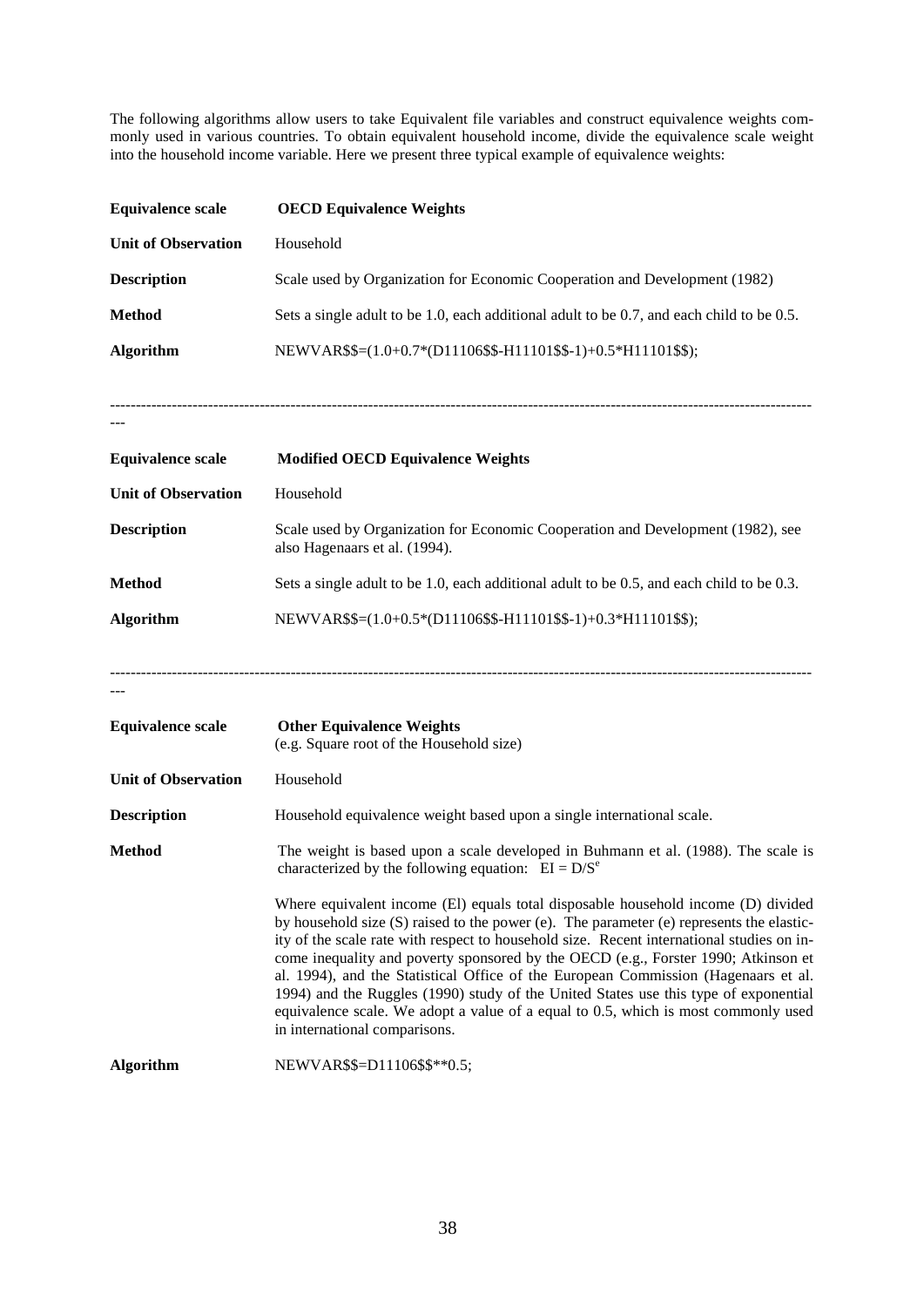| <b>Variable Name</b>       | L <sub>11101</sub> \$\$                                                                                                                                                                                                                                                                                                                                                                                                                                                                                                                                                                                                                                                                                                                                                                                                                                                                                                                                                                                                                                                                                                                                                                                                                                                                                              |
|----------------------------|----------------------------------------------------------------------------------------------------------------------------------------------------------------------------------------------------------------------------------------------------------------------------------------------------------------------------------------------------------------------------------------------------------------------------------------------------------------------------------------------------------------------------------------------------------------------------------------------------------------------------------------------------------------------------------------------------------------------------------------------------------------------------------------------------------------------------------------------------------------------------------------------------------------------------------------------------------------------------------------------------------------------------------------------------------------------------------------------------------------------------------------------------------------------------------------------------------------------------------------------------------------------------------------------------------------------|
| <b>Variable Label</b>      | <b>State of Residence</b>                                                                                                                                                                                                                                                                                                                                                                                                                                                                                                                                                                                                                                                                                                                                                                                                                                                                                                                                                                                                                                                                                                                                                                                                                                                                                            |
| <b>Unit of Observation</b> | Household                                                                                                                                                                                                                                                                                                                                                                                                                                                                                                                                                                                                                                                                                                                                                                                                                                                                                                                                                                                                                                                                                                                                                                                                                                                                                                            |
| <b>Description</b>         | This variable indicates the German federal state in which the household was located<br>at the time of the survey                                                                                                                                                                                                                                                                                                                                                                                                                                                                                                                                                                                                                                                                                                                                                                                                                                                                                                                                                                                                                                                                                                                                                                                                     |
| <b>Method</b>              | N/A                                                                                                                                                                                                                                                                                                                                                                                                                                                                                                                                                                                                                                                                                                                                                                                                                                                                                                                                                                                                                                                                                                                                                                                                                                                                                                                  |
| Format                     | $-1$ = Item non-response<br>$1 = Schleswig-Holstein$<br>$2 =$ Hamburg<br>$3 =$ Lower Saxony<br>$4 = B$ remen<br>$5 = North-Rhine-Westfalia$<br>$6$ = Hessen<br>$7 =$ Rheinland-Pfalz<br>$8 =$ Baden-Wuerttemberg<br>$9 = Bavaria$<br>$10 =$ Saarland<br>$11 = Berlin$<br>$12 = Brandenburg$<br>$13 = Mecklenburg-Vorpommern$<br>$14 =$ Saxony<br>$15 =$ Saxony-Anhalt<br>$16 = Thuringia$<br>These states can be collapsed into regions. From 1984 through 1989 three regions can<br>be defined to include the following states:<br>North: Schleswig-Holstein (1), Hamburg (2), Lower-Saxony (3), Bremen (4),<br>Berlin $(11)$<br>South: Hessen (6), Baden-Wuerttemberg (8), Bavaria (9)<br>West: North-Rhine-Westfalia (5), Rheinland-Pfalz (7), Saarland (10)<br>From 1990 to present four regions can be defined to include the following states:<br>North: Schleswig-Holstein (1), Hamburg (2), Lower-Saxony (3), Bremen (4)<br>South: Hessen (6), Baden-Wuerttemberg (8), Bavaria (9)<br>West: North-Rhine-Westfalia (5), Rheinland-Pfalz (7), Saarland (10)<br>East: Berlin (11), Brandenburg (12) Mecklenburg-Vorpommern (13),<br>Saxony (14), Saxony-Anhalt (15), Thueringen (16),<br>This algorithm omits individuals with survey non-responses.<br>Original variables below can be found in _HBRUTTO files |
| <b>Algorithm</b>           | L11101\$\$=Ybula                                                                                                                                                                                                                                                                                                                                                                                                                                                                                                                                                                                                                                                                                                                                                                                                                                                                                                                                                                                                                                                                                                                                                                                                                                                                                                     |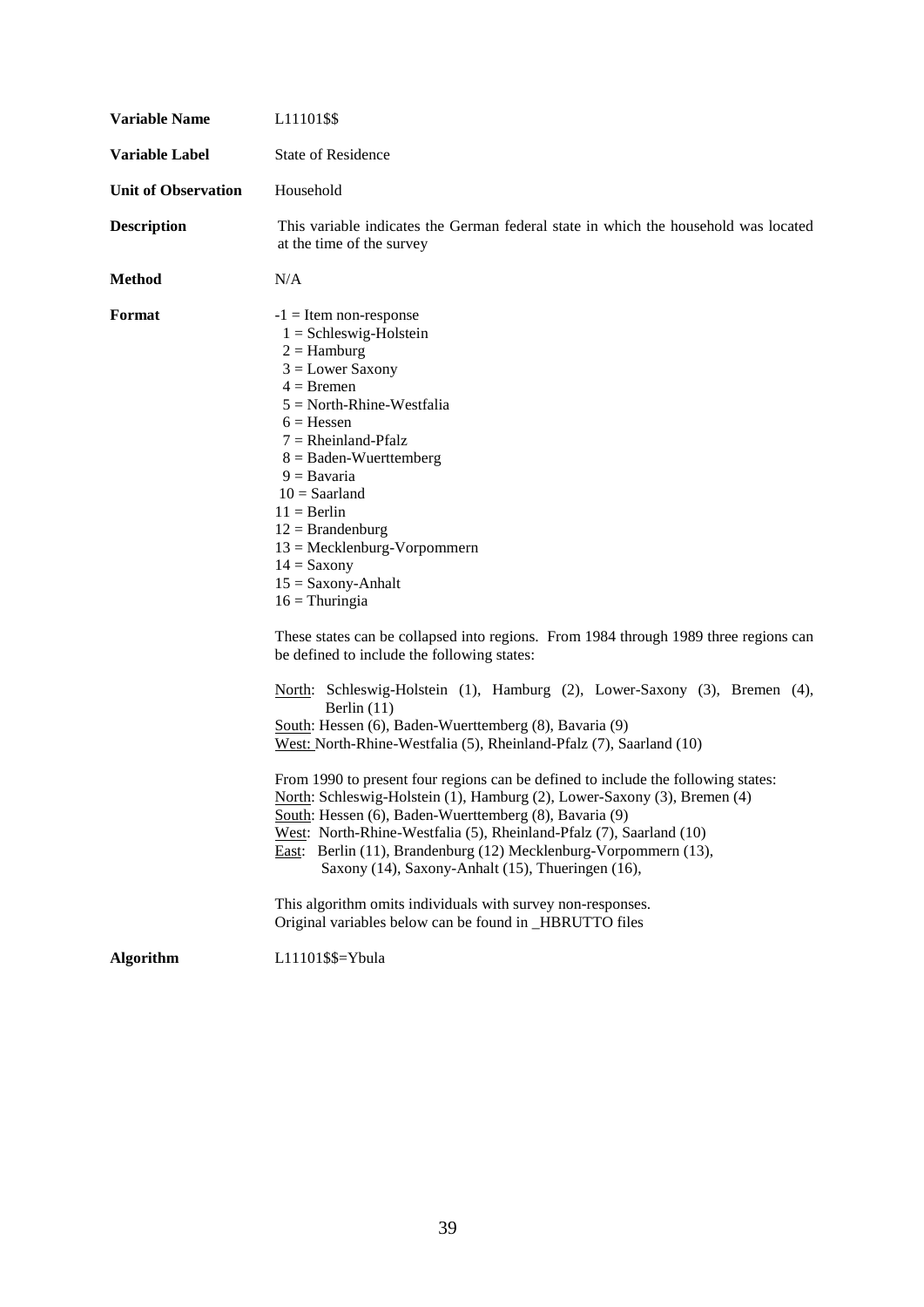| <b>Variable Name</b>       | L <sub>11102</sub> \$\$                                                                                                   |
|----------------------------|---------------------------------------------------------------------------------------------------------------------------|
| <b>Variable Label</b>      | Region of Residence                                                                                                       |
| <b>Unit of Observation</b> | Household                                                                                                                 |
| Description                | This variable indicates whether the household was located in the former East or West<br>Germany at the time of the survey |
| Method                     | N/A                                                                                                                       |
| Format                     | $-1$ = Item non-response<br>$1 =$ West Germany<br>$2 =$ East Germany                                                      |
|                            | This algorithm omits individuals with survey non-responses.                                                               |
|                            | Original variables below can be found in _HBRUTTO files                                                                   |
| Algorithm                  | $L11102$ \$\$=1<br>$($\$=\$4-90)$<br>$L11102$ \$\$= $Y$ sampreg<br>$(\$$=90, )$                                           |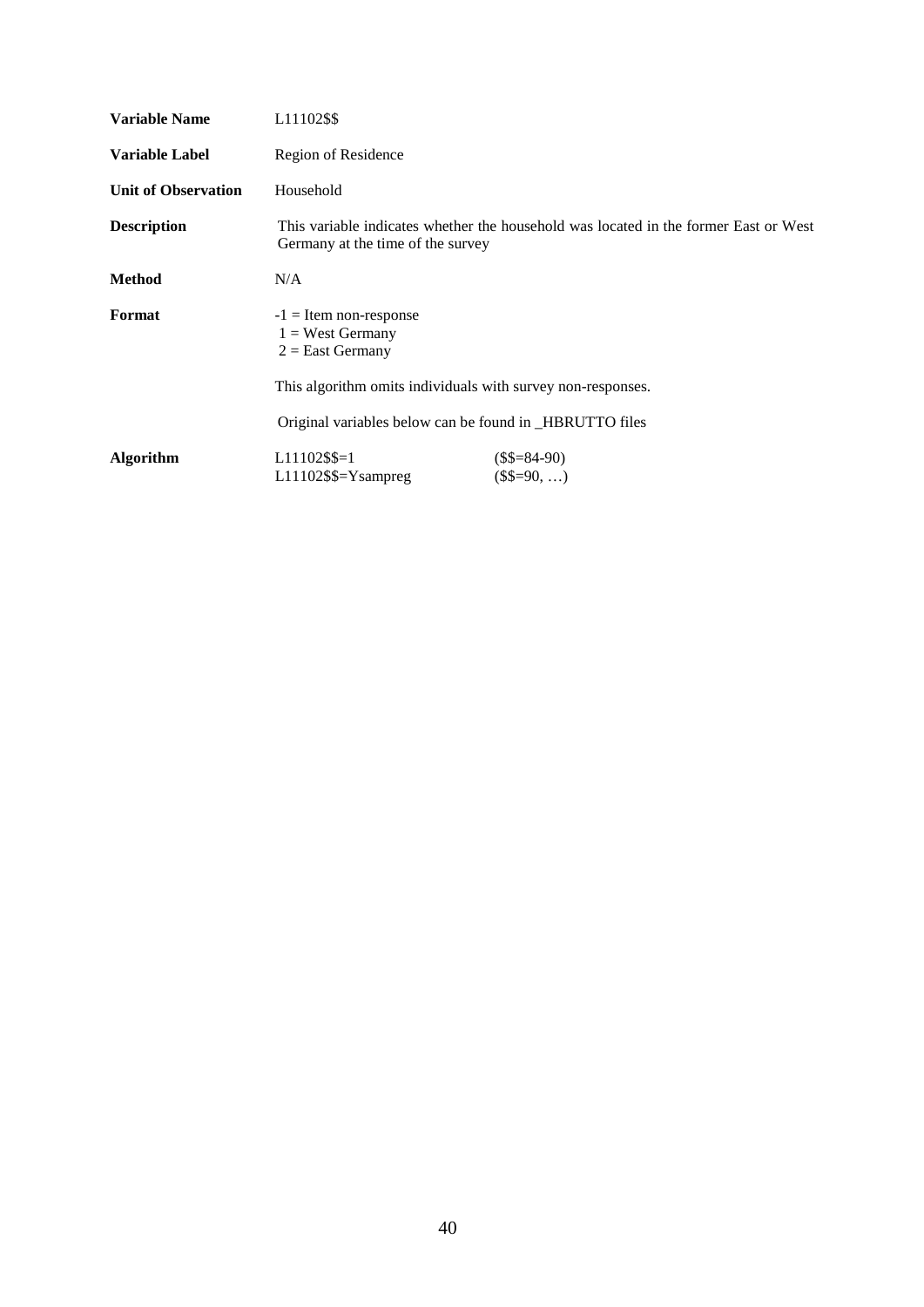| Y11101\$\$                                                                                                                                                                                                                                                                                                                                                                                                                                                                                                                                                                                                                                                                                                                                                                                                                                                                                                                                                                                                                                                                                                                                                                                                                                                                                     |
|------------------------------------------------------------------------------------------------------------------------------------------------------------------------------------------------------------------------------------------------------------------------------------------------------------------------------------------------------------------------------------------------------------------------------------------------------------------------------------------------------------------------------------------------------------------------------------------------------------------------------------------------------------------------------------------------------------------------------------------------------------------------------------------------------------------------------------------------------------------------------------------------------------------------------------------------------------------------------------------------------------------------------------------------------------------------------------------------------------------------------------------------------------------------------------------------------------------------------------------------------------------------------------------------|
| <b>Consumer Price Index</b>                                                                                                                                                                                                                                                                                                                                                                                                                                                                                                                                                                                                                                                                                                                                                                                                                                                                                                                                                                                                                                                                                                                                                                                                                                                                    |
| Year                                                                                                                                                                                                                                                                                                                                                                                                                                                                                                                                                                                                                                                                                                                                                                                                                                                                                                                                                                                                                                                                                                                                                                                                                                                                                           |
| This variable provides consumer price indices necessary to convert current Euro<br>amounts into constant Euro amounts. The base income year is 2010 (survey year<br>2006).                                                                                                                                                                                                                                                                                                                                                                                                                                                                                                                                                                                                                                                                                                                                                                                                                                                                                                                                                                                                                                                                                                                     |
| This value of this variable is derived from the "DESTATIS 2014, Preise. Ver-<br>braucherpreisindex für Deutschland. Lange Reihen ab 1948. Mai 2014."                                                                                                                                                                                                                                                                                                                                                                                                                                                                                                                                                                                                                                                                                                                                                                                                                                                                                                                                                                                                                                                                                                                                           |
| To convert 1985 household labor income into 1992 euro, for example, multiply 1985<br>household labor income by the ratio of the 1992 consumer price index to the 1985<br>consumer price index.                                                                                                                                                                                                                                                                                                                                                                                                                                                                                                                                                                                                                                                                                                                                                                                                                                                                                                                                                                                                                                                                                                 |
| Example: I1110385 * (Y1110192/Y1110185)                                                                                                                                                                                                                                                                                                                                                                                                                                                                                                                                                                                                                                                                                                                                                                                                                                                                                                                                                                                                                                                                                                                                                                                                                                                        |
| N/A                                                                                                                                                                                                                                                                                                                                                                                                                                                                                                                                                                                                                                                                                                                                                                                                                                                                                                                                                                                                                                                                                                                                                                                                                                                                                            |
| <b>Price Index for East German States</b><br><b>Price Index for West German States</b>                                                                                                                                                                                                                                                                                                                                                                                                                                                                                                                                                                                                                                                                                                                                                                                                                                                                                                                                                                                                                                                                                                                                                                                                         |
| 1984:<br>$Y1110184 = 61.7$<br>N/A<br>1985:<br>$Y1110185 = 63.3$<br>N/A<br>1986:<br>N/A<br>$Y1110186 = 64.6$<br>1987:<br>$Y1110187 = 64.5$<br>N/A<br>1988:<br>$Y1110188 = 64.6$<br>N/A<br>1989:<br>$Y1110189 = 65.4$<br>N/A<br>1990:<br>N/A<br>$Y1110190 = 67.3$<br>1991:<br>$Y1110191 = 69.1$<br>N/A<br>1992:<br>$Y1110192 = 71.6$<br>$Y1110192 = 60.8$<br>1993:<br>$Y1110193 = 68.9$<br>$Y1110193 = 74.5$<br>1994:<br>$Y1110194 = 77.1$<br>$Y1110194 = 76.2$<br>1995:<br>$Y1110195 = 79.2$<br>$Y1110195 = 79.0$<br>1996:<br>$Y1110196 = 80.5$<br>$Y1110196 = 80.5$<br>1997:<br>$Y1110197 = 81.5$<br>$Y1110197 = 82.0$<br>1998:<br>$Y1110198 = 83.1$<br>$Y1110198 = 83.9$<br>1999:<br>$Y1110199 = 83.8$<br>$Y1110199 = 84.8$<br>$Y1110100 = 84.4$<br>2000:<br>$Y1110100 = 85.1$<br><b>Price Index for German States</b><br>2001:<br>$Y1110101 = 85.7$<br>2002:<br>$Y1110102 = 87.4$<br>2003:<br>$Y1110103 = 88.6$<br>2004:<br>$Y1110104 = 89.6$<br>2005:<br>$Y1110105 = 91.0$<br>2006:<br>$Y1110106 = 92.5$<br>2007:<br>$Y1110107 = 93.9$<br>2008:<br>$Y1110108 = 96.1$<br>2009:<br>$Y1110109 = 98.6$<br>2010:<br>$Y1110110 = 98.9$<br>2011:<br>$Y1110111 = 100.0$<br>2012:<br>$Y1110112 = 102.1$<br>2013:<br>$Y1110113 = 104.1$<br>2014:<br>$Y1110114 = 105.7$<br>2015:<br>$Y1110115 = 106.6$ |
|                                                                                                                                                                                                                                                                                                                                                                                                                                                                                                                                                                                                                                                                                                                                                                                                                                                                                                                                                                                                                                                                                                                                                                                                                                                                                                |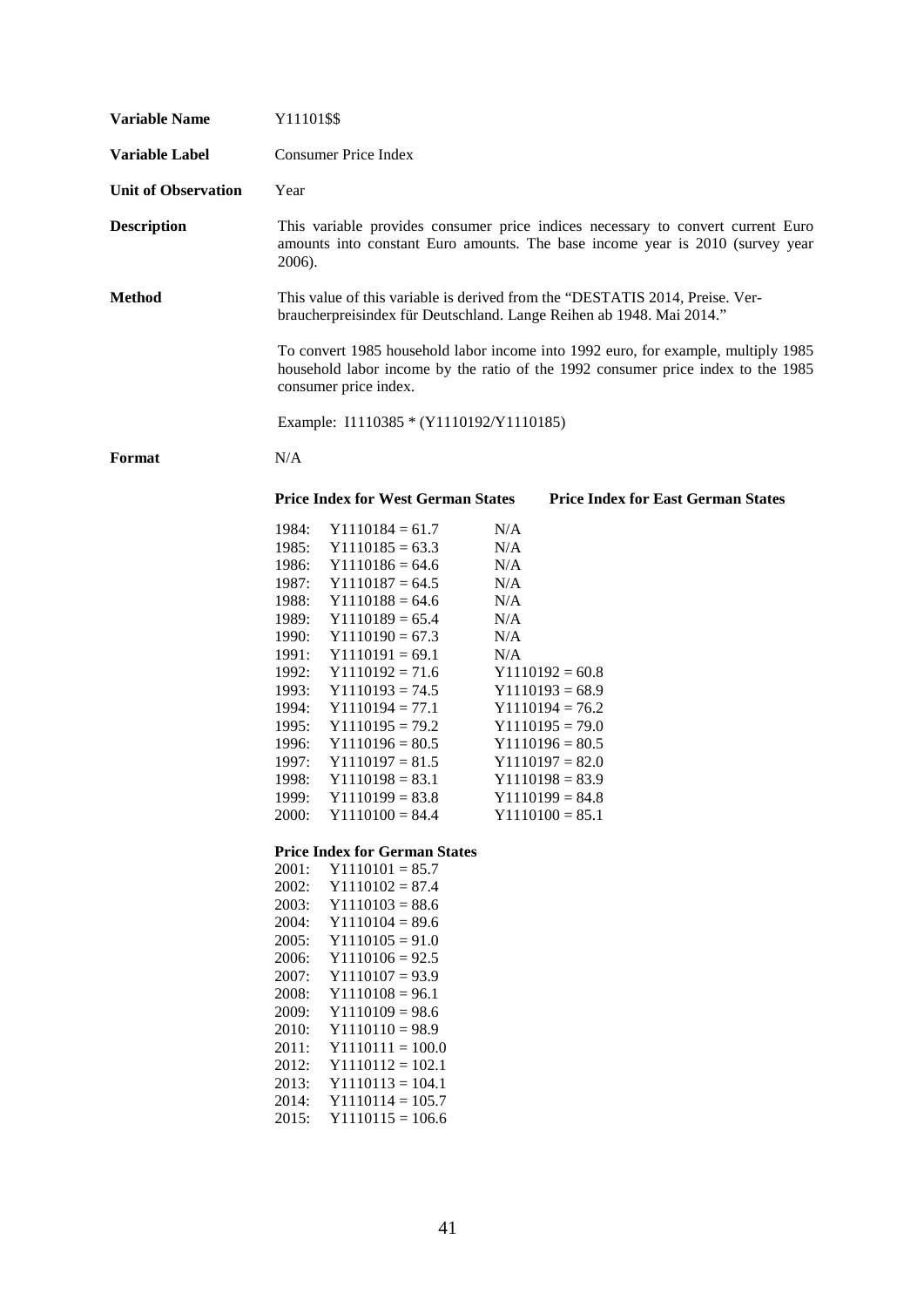| <b>Variable Name</b>       | 111101\$\$                                                                                                                                                                                                                                                                                                                                                                                                                                                                                       |
|----------------------------|--------------------------------------------------------------------------------------------------------------------------------------------------------------------------------------------------------------------------------------------------------------------------------------------------------------------------------------------------------------------------------------------------------------------------------------------------------------------------------------------------|
| <b>Variable Label</b>      | Household Pre-Government Income                                                                                                                                                                                                                                                                                                                                                                                                                                                                  |
| <b>Unit of Observation</b> | Household                                                                                                                                                                                                                                                                                                                                                                                                                                                                                        |
| <b>Period</b>              | Annual                                                                                                                                                                                                                                                                                                                                                                                                                                                                                           |
| <b>Description</b>         | This variable represents the combined income before taxes and government transfers<br>of all individuals in the household 16 years of age and older.                                                                                                                                                                                                                                                                                                                                             |
| <b>Method</b>              | This variable is the sum of total family income from labor earnings, asset flows,<br>private retirement income and private transfers. Labor earnings include wages and<br>salary from all employment including training, self-employment income, and bonus-<br>es, overtime, and profit-sharing. Asset flows include income from interest, dividends,<br>and rent. Private transfers include payments from individuals outside of the household<br>including alimony and child support payments. |
| Format                     | The value of this variable ranges from $0$ to $9,999,999$ .<br>This variable is in current year EURO.<br>This algorithm omits individuals with survey non-responses.<br>Equivalent Data File Variable Definitions:<br>$I11103$ = Household Labor Earnings<br>$I11104$ = Household Asset Income<br>$I11106$ = Household Private Transfers<br>$I11117$ = Household Private Retirement Income                                                                                                       |
| <b>Algorithm</b>           | $I11101$ \$\$ = $I11103$ \$\$ + $I11104$ \$\$ + $I11106$ \$\$ + $I11117$ \$\$                                                                                                                                                                                                                                                                                                                                                                                                                    |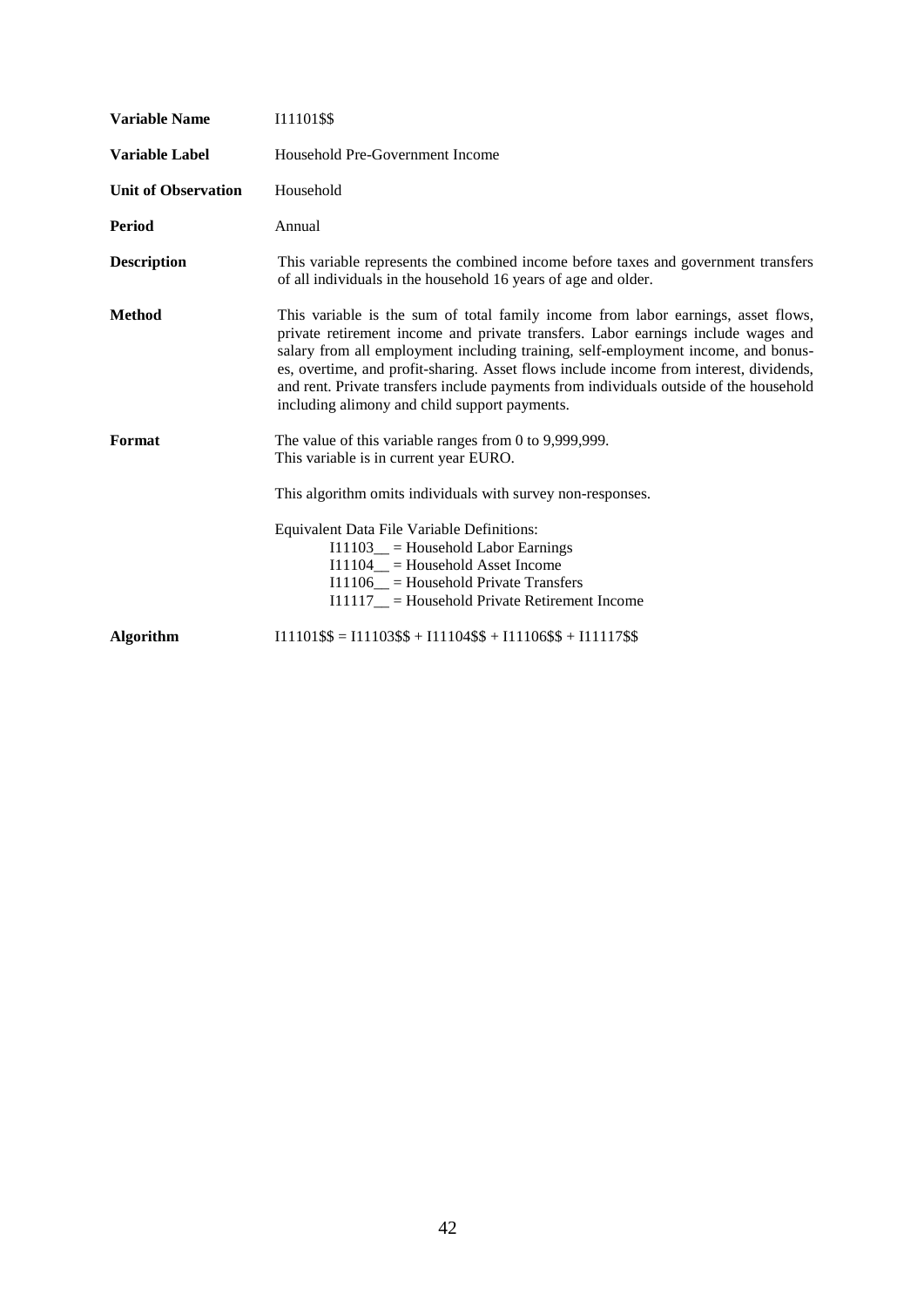| <b>Variable Name</b>       | I11102\$\$                                                                                                                                                                                                                                                                                                                                                                                                                                                                                                                                                                                                                                                                                                                                                                                                                                                                                                                                                                                                                                                                                                                                                                                                                                                                                                                                                      |
|----------------------------|-----------------------------------------------------------------------------------------------------------------------------------------------------------------------------------------------------------------------------------------------------------------------------------------------------------------------------------------------------------------------------------------------------------------------------------------------------------------------------------------------------------------------------------------------------------------------------------------------------------------------------------------------------------------------------------------------------------------------------------------------------------------------------------------------------------------------------------------------------------------------------------------------------------------------------------------------------------------------------------------------------------------------------------------------------------------------------------------------------------------------------------------------------------------------------------------------------------------------------------------------------------------------------------------------------------------------------------------------------------------|
| <b>Variable Label</b>      | Household Post-Government Income                                                                                                                                                                                                                                                                                                                                                                                                                                                                                                                                                                                                                                                                                                                                                                                                                                                                                                                                                                                                                                                                                                                                                                                                                                                                                                                                |
| <b>Unit of Observation</b> | Household                                                                                                                                                                                                                                                                                                                                                                                                                                                                                                                                                                                                                                                                                                                                                                                                                                                                                                                                                                                                                                                                                                                                                                                                                                                                                                                                                       |
| Period                     | Annual                                                                                                                                                                                                                                                                                                                                                                                                                                                                                                                                                                                                                                                                                                                                                                                                                                                                                                                                                                                                                                                                                                                                                                                                                                                                                                                                                          |
| <b>Description</b>         | This variable represents the combined income after taxes and government transfers in<br>the previous year of all individuals in the household.                                                                                                                                                                                                                                                                                                                                                                                                                                                                                                                                                                                                                                                                                                                                                                                                                                                                                                                                                                                                                                                                                                                                                                                                                  |
| <b>Method</b>              | This variable is the sum of total family income from labor earnings, asset flows,<br>private retirement income, private transfers, public transfers, and social security pen-<br>sions minus total family taxes. Labor earnings include wages and salary from all em-<br>ployment including training, self-employment income, bonuses, overtime, and profit-<br>sharing. Asset flows include income from interest, dividends, and rent. Private trans-<br>fers include payments from individuals outside of the household including alimony<br>and child support payments. Public transfers include housing allowances, child bene-<br>fits, subsistence assistance from the Social Welfare Authority, special circumstances<br>benefits from the Social Welfare Authority, government student assistance, maternity<br>benefits, unemployment benefits, unemployment assistance, and unemployment sub-<br>sistence allowance. Social security pensions include payments from old age, disabil-<br>ity, and widowhood pension schemes. The tax burdens provided here are based upon<br>updated and modified tax calculation routines developed by Schwarze. The tax bur-<br>den includes income taxes and payroll taxes (health, unemployment, retirement insur-<br>ance and nursing home insurance taxes). These routines are described in Schwarze<br>(1995). |
|                            | Household post-government income has no negative values.                                                                                                                                                                                                                                                                                                                                                                                                                                                                                                                                                                                                                                                                                                                                                                                                                                                                                                                                                                                                                                                                                                                                                                                                                                                                                                        |
| Format                     | The value of this variable ranges from 0 to 9,999,999.<br>This variable is in current year EURO.                                                                                                                                                                                                                                                                                                                                                                                                                                                                                                                                                                                                                                                                                                                                                                                                                                                                                                                                                                                                                                                                                                                                                                                                                                                                |
|                            | This algorithm omits individuals with survey non-responses.                                                                                                                                                                                                                                                                                                                                                                                                                                                                                                                                                                                                                                                                                                                                                                                                                                                                                                                                                                                                                                                                                                                                                                                                                                                                                                     |
|                            | Equivalent Data File Variable Definitions:<br>$I11103$ <sub>--</sub> Household Labor Earnings<br>$I11104$ <sub>—</sub> = Household Asset Income<br>$I11106$ = Household Private Transfers<br>$I11107$ <sub>--</sub> Household Public Transfers<br>I11108_ = Household Social Security Pensions<br>$I11109$ = Total Household Taxes<br>I11117_ = Household Private Retirement Income                                                                                                                                                                                                                                                                                                                                                                                                                                                                                                                                                                                                                                                                                                                                                                                                                                                                                                                                                                             |
| <b>Algorithm</b>           | $I11102$ \$\$ = $I11103$ \$\$ + $I11104$ \$\$ + $I11106$ \$\$ + $I11107$ \$\$ + $I11108$ \$\$ +<br>I11117\$\$ - I11109\$\$                                                                                                                                                                                                                                                                                                                                                                                                                                                                                                                                                                                                                                                                                                                                                                                                                                                                                                                                                                                                                                                                                                                                                                                                                                      |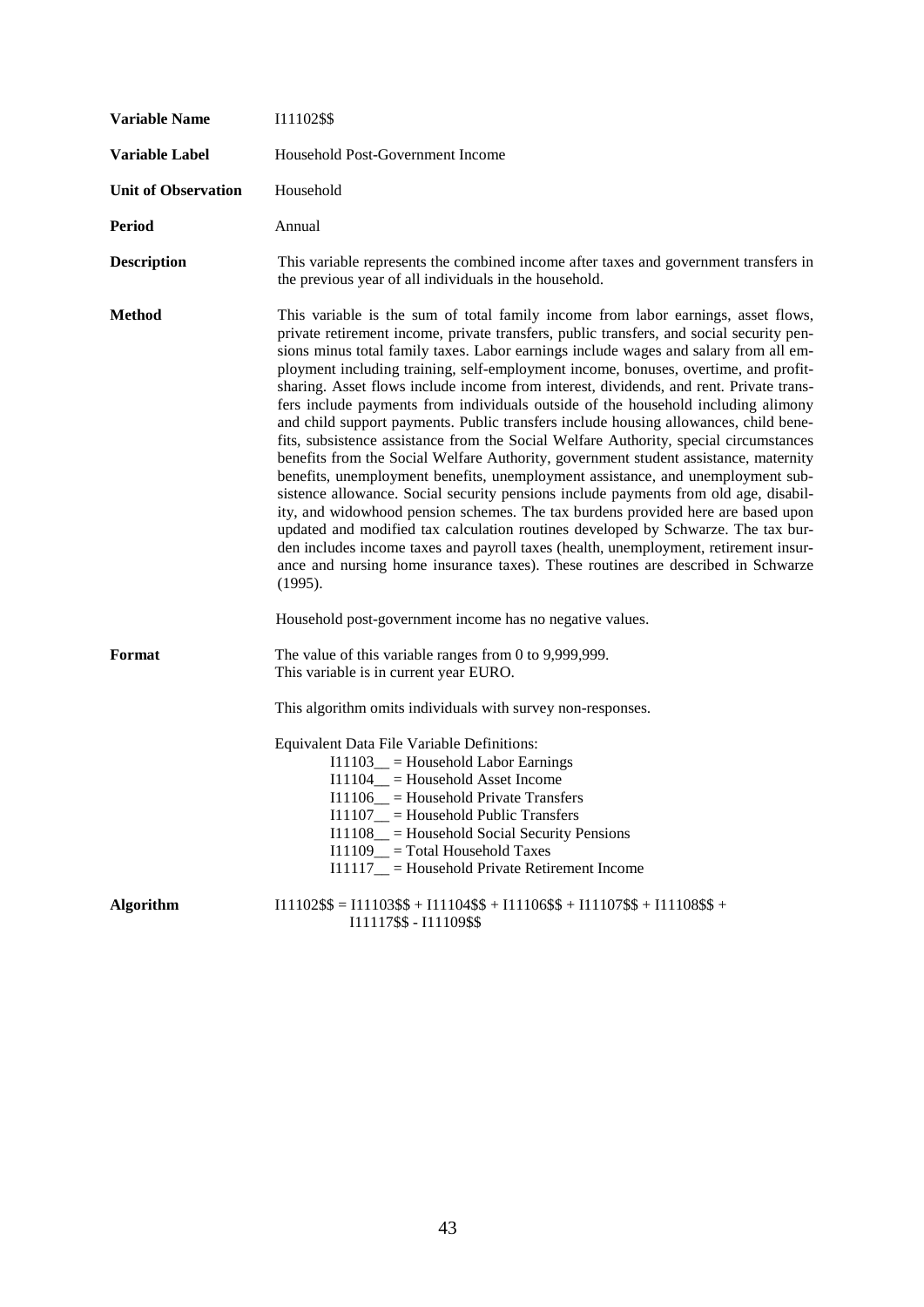| <b>Variable Name</b>       | 111103\$\$                                                                                                                                                                                                                                                                                                                                      |
|----------------------------|-------------------------------------------------------------------------------------------------------------------------------------------------------------------------------------------------------------------------------------------------------------------------------------------------------------------------------------------------|
| <b>Variable Label</b>      | Household Labor Income                                                                                                                                                                                                                                                                                                                          |
| <b>Unit of Observation</b> | Household                                                                                                                                                                                                                                                                                                                                       |
| <b>Period</b>              | Annual                                                                                                                                                                                                                                                                                                                                          |
| <b>Description</b>         | This variable represents the combined labor income of all individuals in the house-<br>hold 16 years of age and older.                                                                                                                                                                                                                          |
| <b>Method</b>              | Labor earnings include wages and salary from all employment including training,<br>primary and secondary jobs, and self-employment, plus income from bonuses, over-<br>time, and profit-sharing.                                                                                                                                                |
|                            | Specifically labor earnings is the sum of income from primary job, secondary job,<br>self-employment, service pay, 13th month pay, 14th month pay, Christmas bonus pay,<br>holiday bonus pay, miscellaneous bonus pay, and profit-sharing income. Since 1991<br>indemnity payments and commuting expenses or travel grants are also considered. |
| Format                     | The value of this variable ranges from 0 to 9,999,999.<br>This variable is in current year EURO.                                                                                                                                                                                                                                                |
|                            | This algorithm omits individuals with survey non-responses.                                                                                                                                                                                                                                                                                     |
|                            | Equivalent Data File Variable Definitions: I11110_ = Individual Labor Earnings                                                                                                                                                                                                                                                                  |
| <b>Algorithm</b>           | $111103$ \$\$ = sum of $111110$ \$\$ over all individuals in the household                                                                                                                                                                                                                                                                      |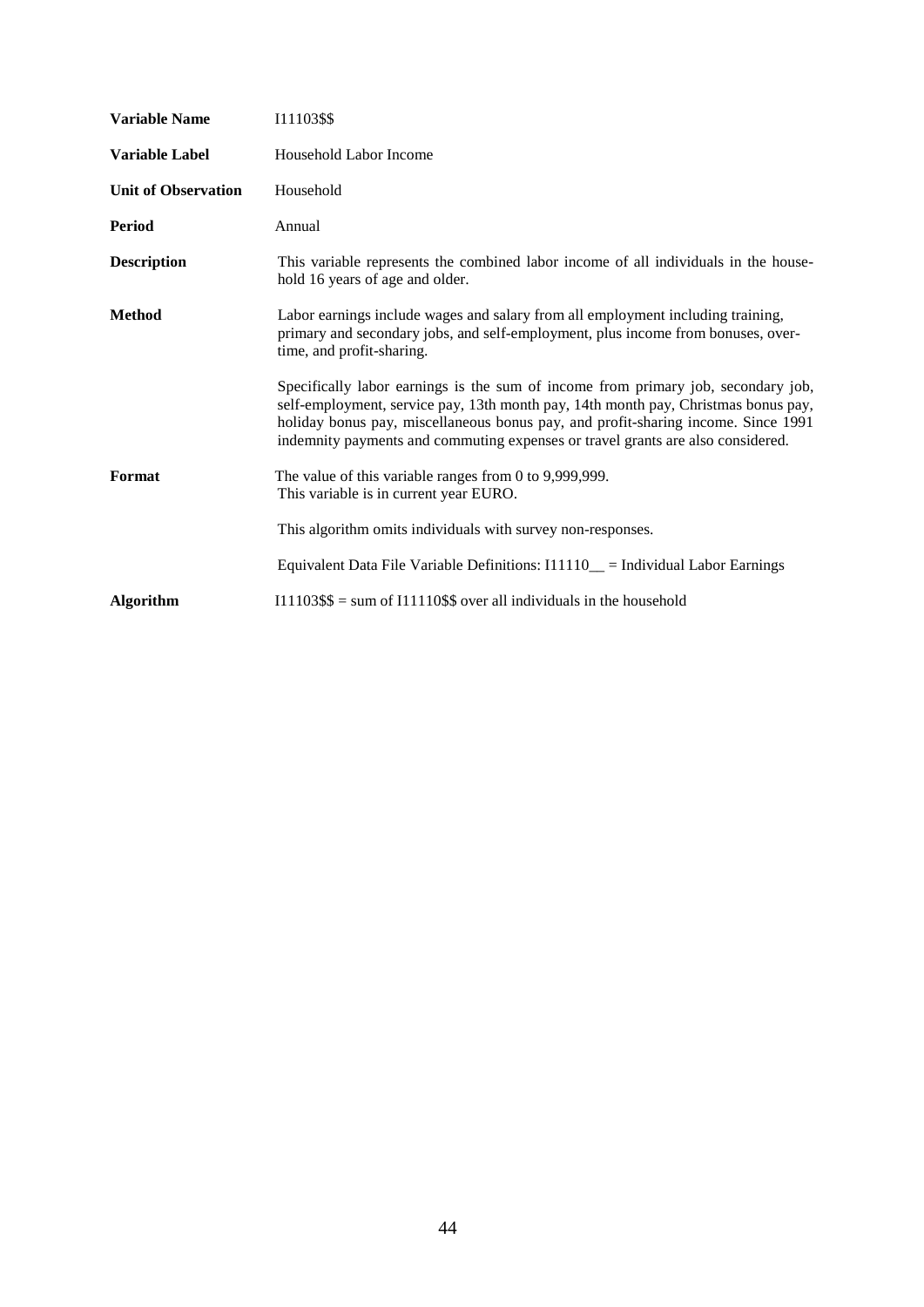| <b>Variable Name</b>       | I11104\$\$                                                                                                                                                                                                                                                                                                                                                                                                                                                                                                                                                                  |
|----------------------------|-----------------------------------------------------------------------------------------------------------------------------------------------------------------------------------------------------------------------------------------------------------------------------------------------------------------------------------------------------------------------------------------------------------------------------------------------------------------------------------------------------------------------------------------------------------------------------|
| <b>Variable Label</b>      | Household Asset Income                                                                                                                                                                                                                                                                                                                                                                                                                                                                                                                                                      |
| <b>Unit of Observation</b> | Household                                                                                                                                                                                                                                                                                                                                                                                                                                                                                                                                                                   |
| <b>Period</b>              | Annual                                                                                                                                                                                                                                                                                                                                                                                                                                                                                                                                                                      |
| <b>Description</b>         | This variable represents the household asset income reported by the head of the<br>household.                                                                                                                                                                                                                                                                                                                                                                                                                                                                               |
| <b>Method</b>              | Asset flows include income from interest, dividends, and rent.                                                                                                                                                                                                                                                                                                                                                                                                                                                                                                              |
|                            | After 1984 respondents who could not estimate their interest and dividend income di-<br>rectly were asked to select a range from a set of categories. Their choices were:<br>under 500 DM<br>500 to 2,000 DM<br>2,000 to 5,000 DM<br>5,000 to 10,000 DM<br>10,000 DM and over<br>Starting in year 2001 (wave R) an additional item was offered:                                                                                                                                                                                                                             |
|                            | 10,000 to 20,000 DM<br>20,000 DM and over                                                                                                                                                                                                                                                                                                                                                                                                                                                                                                                                   |
|                            | Since year 2002 (wave S) all items are asked for Euro:<br>under 250 Euro<br>250 to 1,000 Euro<br>1,000 to 2,500 Euro<br>2,500 to 5,000 Euro<br>5,000 to 10,000 Euro<br>10,000 Euro and over                                                                                                                                                                                                                                                                                                                                                                                 |
|                            | These respondents are assigned an interest and dividend amount based on uniformly<br>distributed random numbers within their income range.                                                                                                                                                                                                                                                                                                                                                                                                                                  |
|                            | Rental income is the amount of income from rent minus any operation and mainte-<br>nance costs. Negative rental incomes that result from operating costs in excess of in-<br>come from rental and leasing are not considered here but set to zero.                                                                                                                                                                                                                                                                                                                          |
|                            | In 1991 income from rent and operation and maintenance costs were not asked. If the<br>respondent was interviewed in 1990, 1991, and 1992 and reported having rental in-<br>come or operation and maintenance costs for 1990 and 1992, the average of the 1990<br>and 1992 values are assigned to 1991. If the respondent was interviewed in only two<br>of the years, one of the years being 1991, and reported having rental income or opera-<br>tion and maintenance costs, then rental income or operation and maintenance costs for<br>that year are assigned to 1991. |
| Format                     | The value of this variable ranges from 0 to 9,999,999.<br>This variable is in current year EURO.                                                                                                                                                                                                                                                                                                                                                                                                                                                                            |
|                            | The survey variables provided below are part of the \$PEQUIV-file.<br>This algorithm omits individuals with survey non-responses.                                                                                                                                                                                                                                                                                                                                                                                                                                           |
| <b>Algorithm</b>           | $I11104$ \$\$ = (RENTY\$\$ - OPERY\$\$) + DIVDY\$\$                                                                                                                                                                                                                                                                                                                                                                                                                                                                                                                         |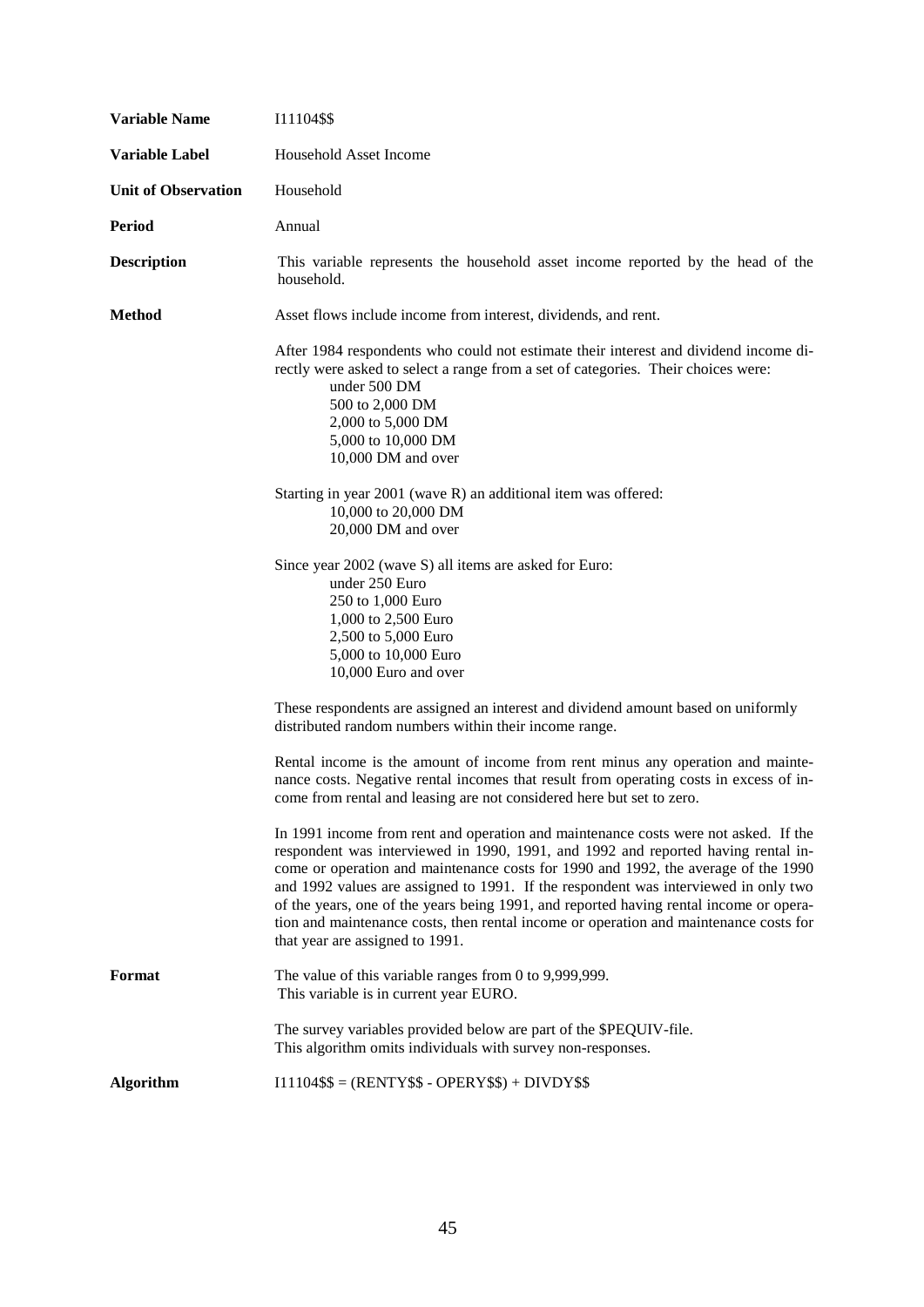| <b>Variable Name</b>       | 111105\$\$                                                                                                                                                                                                                                                                                                                                                                                                                                                                                                                                                                                                                                                                                                                                                                                                                                                                                                                                                                                                                                                                                                                                                                                                                                                                                                                                                                                                                                                                                                                                                                                                                                                                                                                                                                                                                                                                                                                                                                                                                                                                                                                                                                                                                                                                                                                                                                                                                                                                                                                                                                                                                                                                                                                                                                                                                                                                                                                                                                                                                                                                                                              |
|----------------------------|-------------------------------------------------------------------------------------------------------------------------------------------------------------------------------------------------------------------------------------------------------------------------------------------------------------------------------------------------------------------------------------------------------------------------------------------------------------------------------------------------------------------------------------------------------------------------------------------------------------------------------------------------------------------------------------------------------------------------------------------------------------------------------------------------------------------------------------------------------------------------------------------------------------------------------------------------------------------------------------------------------------------------------------------------------------------------------------------------------------------------------------------------------------------------------------------------------------------------------------------------------------------------------------------------------------------------------------------------------------------------------------------------------------------------------------------------------------------------------------------------------------------------------------------------------------------------------------------------------------------------------------------------------------------------------------------------------------------------------------------------------------------------------------------------------------------------------------------------------------------------------------------------------------------------------------------------------------------------------------------------------------------------------------------------------------------------------------------------------------------------------------------------------------------------------------------------------------------------------------------------------------------------------------------------------------------------------------------------------------------------------------------------------------------------------------------------------------------------------------------------------------------------------------------------------------------------------------------------------------------------------------------------------------------------------------------------------------------------------------------------------------------------------------------------------------------------------------------------------------------------------------------------------------------------------------------------------------------------------------------------------------------------------------------------------------------------------------------------------------------------|
| Variable Label             | Household Imputed Rental Value                                                                                                                                                                                                                                                                                                                                                                                                                                                                                                                                                                                                                                                                                                                                                                                                                                                                                                                                                                                                                                                                                                                                                                                                                                                                                                                                                                                                                                                                                                                                                                                                                                                                                                                                                                                                                                                                                                                                                                                                                                                                                                                                                                                                                                                                                                                                                                                                                                                                                                                                                                                                                                                                                                                                                                                                                                                                                                                                                                                                                                                                                          |
| <b>Unit of Observation</b> | Household                                                                                                                                                                                                                                                                                                                                                                                                                                                                                                                                                                                                                                                                                                                                                                                                                                                                                                                                                                                                                                                                                                                                                                                                                                                                                                                                                                                                                                                                                                                                                                                                                                                                                                                                                                                                                                                                                                                                                                                                                                                                                                                                                                                                                                                                                                                                                                                                                                                                                                                                                                                                                                                                                                                                                                                                                                                                                                                                                                                                                                                                                                               |
| <b>Period</b>              | Annual                                                                                                                                                                                                                                                                                                                                                                                                                                                                                                                                                                                                                                                                                                                                                                                                                                                                                                                                                                                                                                                                                                                                                                                                                                                                                                                                                                                                                                                                                                                                                                                                                                                                                                                                                                                                                                                                                                                                                                                                                                                                                                                                                                                                                                                                                                                                                                                                                                                                                                                                                                                                                                                                                                                                                                                                                                                                                                                                                                                                                                                                                                                  |
| <b>Description</b>         | This variable represents the imputed rental value of owner occupied housing and for<br>renters with below markets rent.                                                                                                                                                                                                                                                                                                                                                                                                                                                                                                                                                                                                                                                                                                                                                                                                                                                                                                                                                                                                                                                                                                                                                                                                                                                                                                                                                                                                                                                                                                                                                                                                                                                                                                                                                                                                                                                                                                                                                                                                                                                                                                                                                                                                                                                                                                                                                                                                                                                                                                                                                                                                                                                                                                                                                                                                                                                                                                                                                                                                 |
| <b>Method</b>              | The Imputed Rent (IR) information calculated for the German SOEP data is based on<br>the so called Opportunity Cost Approach. This approach at the micro level yields in-<br>formation equivalent to that given by the Market Value Approach used in National<br>account statistics for determining IR. After generating a fictitious market rent for<br>owner-occupiers, all owner related costs are deducted including operating and<br>maintenance costs, interest payments on mortgages, as well as property taxes (see<br>Yates 1994 / United Nations 1977).<br>In more detail, the implementation of the opportunity cost approach is used here in<br>the following way. Along the lines of Oaxaca (1973), we estimate an OLS (semilog)<br>regression model of gross rent in terms of square meters (not including heating) actu-<br>ally paid by main tenants in privately financed housing (without social housing and<br>households with reduced rent). Independent variables include indicators describing<br>the condition of the house, the year of construction, size of dwelling, length of occu-<br>pancy, community size and disposable income. Applying these regression coefficients<br>to the population of owner occupiers and individuals living in households with re-<br>duced rent such as employer provided flats, social housing or rent-free households.<br>The resulting estimate represents a gross value at market prices (without costs for<br>heating and warm water). For owner-occupiers owner-specific costs for taxation,<br>maintenance and operating costs as well as interest on mortgages were deducted<br>yielding a net value which can be interpreted as the appropriate income advantage of<br>owner-occupied housing. For rent-free households and persons living in households<br>with below market rents no further deductions have to be made.<br>Information on interest and mortgage payments for the previous year from homeown-<br>ers in SOEP serves as the basis for determining the level of interest payments. We as-<br>sume an annuity with constant payments based on 7% annual interest and a 1% prin-<br>cipal over the course of an average period of 30 years. In addition, we assume that<br>mortgage payments begin at the same time in which the household moves into its new<br>home. Thus, in the beginning of the repayment period interest payments clearly ex-<br>ceed the mortgage repayment. As times goes by, the share of the mortgage paid off<br>increases, leaving an increasing income advantage from IR. For example an average<br>interest burden of 3.29 $DM/m2$ per month is used for West Germany in 1988 and rises<br>to $5.52$ DM/ $m2$ per month in 1998. The average interest burden in East Germany was<br>slightly lower, at 4.14 DM/m <sup>2</sup> per month in 1998.<br>In case of owner related costs exceeding the income advantage (especially at the be-<br>ginning of the mortgage repayment period), IR is assigned a value of zero.<br>For further details see: Frick and Grabka (2001) and Frick and Grabka (2003): |
| Format                     | The value of this variable ranges from 0 to 9,999,999.<br>This variable is in current year EURO.                                                                                                                                                                                                                                                                                                                                                                                                                                                                                                                                                                                                                                                                                                                                                                                                                                                                                                                                                                                                                                                                                                                                                                                                                                                                                                                                                                                                                                                                                                                                                                                                                                                                                                                                                                                                                                                                                                                                                                                                                                                                                                                                                                                                                                                                                                                                                                                                                                                                                                                                                                                                                                                                                                                                                                                                                                                                                                                                                                                                                        |
| <b>Algorithm</b>           | N/a                                                                                                                                                                                                                                                                                                                                                                                                                                                                                                                                                                                                                                                                                                                                                                                                                                                                                                                                                                                                                                                                                                                                                                                                                                                                                                                                                                                                                                                                                                                                                                                                                                                                                                                                                                                                                                                                                                                                                                                                                                                                                                                                                                                                                                                                                                                                                                                                                                                                                                                                                                                                                                                                                                                                                                                                                                                                                                                                                                                                                                                                                                                     |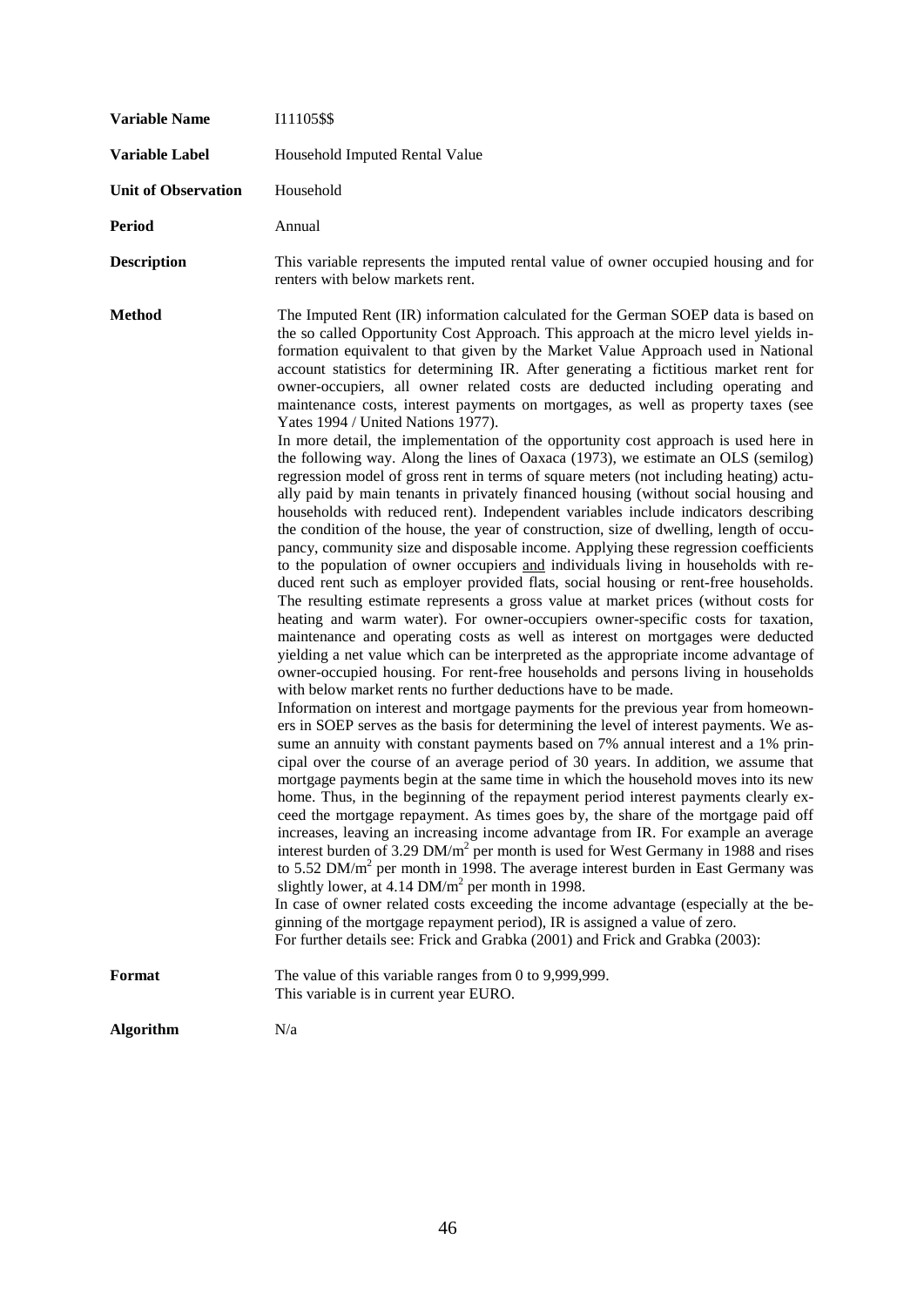| <b>Variable Name</b>       | 111106\$\$ xxx                                                                                                                                                                                                                                                                                                                                                                                                      |
|----------------------------|---------------------------------------------------------------------------------------------------------------------------------------------------------------------------------------------------------------------------------------------------------------------------------------------------------------------------------------------------------------------------------------------------------------------|
| <b>Variable Label</b>      | <b>Household Private Transfers</b>                                                                                                                                                                                                                                                                                                                                                                                  |
| <b>Unit of Observation</b> | Household                                                                                                                                                                                                                                                                                                                                                                                                           |
| <b>Period</b>              | Annual                                                                                                                                                                                                                                                                                                                                                                                                              |
| <b>Description</b>         | This variable represents the combined private transfers of all individuals in the house-<br>hold 16 years of age and older.                                                                                                                                                                                                                                                                                         |
| <b>Method</b>              | Private transfers consists of income received from persons outside of the interviewed<br>household. Starting in wave R an additional question identifies alimony separately<br>(variable \$p2o03 in SOEP file \$PKAL: $\$ = R, S, \dots$ ) and since 2010 advance child<br>maintenance payment (IACHM\$\$) is asked separately. The bulk of transfer is likely<br>to consist of alimony and child support payments. |
| Format                     | The value of this variable ranges from $0$ to 9,999,999.<br>This variable is in current year EURO.                                                                                                                                                                                                                                                                                                                  |
|                            | The survey variables provided below are part of the \$PEQUIV-file.<br>This algorithm omits individuals with survey non-responses.                                                                                                                                                                                                                                                                                   |
| <b>Algorithm</b>           | $I11106$ \$\$ = sum of (IALM\$\$ + IACHM\$\$ + ICHSU\$\$ + ISPOU\$\$ + IELSE\$\$) over<br>all individuals in the household                                                                                                                                                                                                                                                                                          |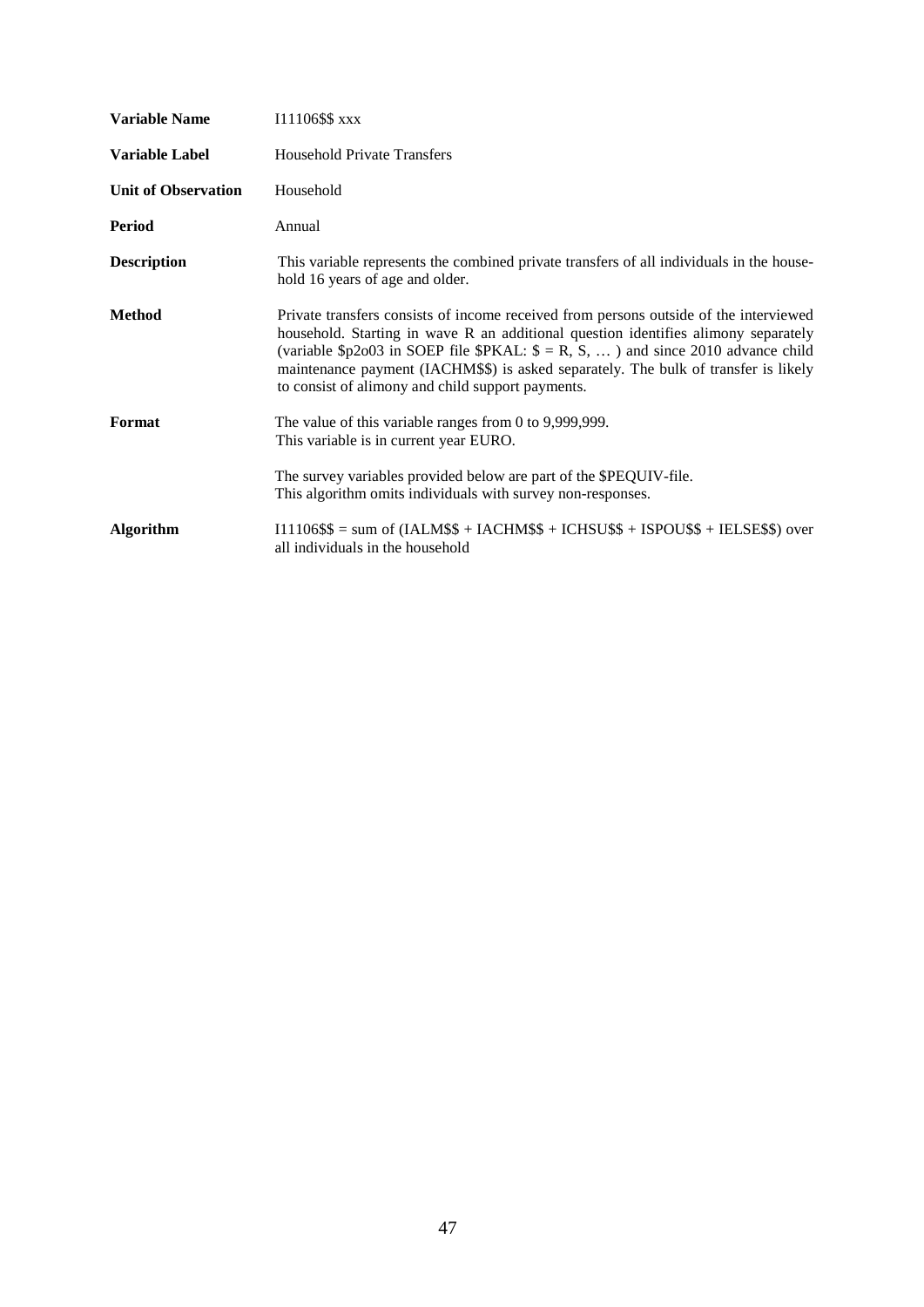| <b>Variable Name</b>       | 111107\$\$                                                                                                                                                                                                                                                                                                                                                                                                                                                                                                                                                                                                                                                                                                                                                                                                                                                                                                                                      |  |
|----------------------------|-------------------------------------------------------------------------------------------------------------------------------------------------------------------------------------------------------------------------------------------------------------------------------------------------------------------------------------------------------------------------------------------------------------------------------------------------------------------------------------------------------------------------------------------------------------------------------------------------------------------------------------------------------------------------------------------------------------------------------------------------------------------------------------------------------------------------------------------------------------------------------------------------------------------------------------------------|--|
| <b>Variable Label</b>      | <b>Household Public Transfers</b>                                                                                                                                                                                                                                                                                                                                                                                                                                                                                                                                                                                                                                                                                                                                                                                                                                                                                                               |  |
| <b>Unit of Observation</b> | Household                                                                                                                                                                                                                                                                                                                                                                                                                                                                                                                                                                                                                                                                                                                                                                                                                                                                                                                                       |  |
| <b>Period</b>              | Annual                                                                                                                                                                                                                                                                                                                                                                                                                                                                                                                                                                                                                                                                                                                                                                                                                                                                                                                                          |  |
| <b>Description</b>         | This variable represents the combined public transfers of all individuals in the house-<br>hold 16 years of age and older.                                                                                                                                                                                                                                                                                                                                                                                                                                                                                                                                                                                                                                                                                                                                                                                                                      |  |
| <b>Method</b>              | Public Transfers are the sum of individual public transfers -- student grants, maternity<br>benefits, unemployment benefits, unemployment assistance, subsistence allowance<br>and transition pay -- over all individuals in the household, plus household benefits --<br>housing allowances, child benefits, nursing care insurance, direct housing subsidy,<br>subsistence assistance, support for special circumstances, social assistance for elderly<br>and unemployment benefit II.                                                                                                                                                                                                                                                                                                                                                                                                                                                       |  |
|                            | In 1984 the amount of child benefits is not asked. Child benefits for this year were<br>imputed using information on the number of children in the household and the num-<br>ber of months the benefits were received.                                                                                                                                                                                                                                                                                                                                                                                                                                                                                                                                                                                                                                                                                                                          |  |
|                            | In 1992 through 1994 the amounts of subsistence assistance and special circumstanc-<br>es benefits are not asked. These values have been filled in with imputed values for to-<br>tal social welfare income. In 1995 through 2000 amounts of subsistence assistance<br>and special circumstances benefits are imputed using an algorithm developed by Peter<br>Krause (DIW) based on the benefits received in the present survey month.                                                                                                                                                                                                                                                                                                                                                                                                                                                                                                         |  |
|                            | Since 1996 nursing care insurance benefits are included in the sum. In 1996 German<br>law established direct housing subsidy payments. Starting in the 2000 survey a sepa-<br>rate question was asked about income from this source. Direct housing subsidy pay-<br>ments for respondents who bought homes between 1996 and 1999 were imputed us-<br>ing information about the year of construction, acquisition of ownership and number<br>of children in the household. In 2005 social assistance for elderly was asked the first<br>time. In 2006 unemployment benefit II was asked the first time and replaced unem-<br>ployment assistance. Since 2009 additional child benefit was asked the first time.<br>For survey year 2010 HH-public transfers does also include 2500 Euro car scrappage<br>scheme for households which acquired a new car in the previous year. Since 2014<br>child care subsidy was asked the first time in SOEP. |  |
| Format                     | The value of this variable ranges from 0 to 9,999,999.<br>This variable is in current year EURO.                                                                                                                                                                                                                                                                                                                                                                                                                                                                                                                                                                                                                                                                                                                                                                                                                                                |  |
|                            | The survey variables provided below are part of the \$PEQUIV-file.<br>This algorithm omits individuals with survey non-responses.                                                                                                                                                                                                                                                                                                                                                                                                                                                                                                                                                                                                                                                                                                                                                                                                               |  |
| <b>Algorithm</b><br>2010:  | $I11107$ \$\$ = [sum of (IUNBY\$\$ + IUNAY\$\$ + ISUBY\$\$ + IERET\$\$ + IMATY\$\$ +<br>ISTUY\$\$) over all individuals in the household $+$ HOUSE\$\$ +<br>$CHSPT$ \$\$ + NURSH\$\$ + SUBST\$\$ + SPHLP\$\$ + HSUP\$\$ +<br>SSOLD\$\$+ ALG2\$\$ + ADCHB\$\$ +CHSUB\$\$<br>$I11107$ \$\$ = $I11107$ \$\$ + 2500 if bah7101c=1                                                                                                                                                                                                                                                                                                                                                                                                                                                                                                                                                                                                                   |  |
|                            |                                                                                                                                                                                                                                                                                                                                                                                                                                                                                                                                                                                                                                                                                                                                                                                                                                                                                                                                                 |  |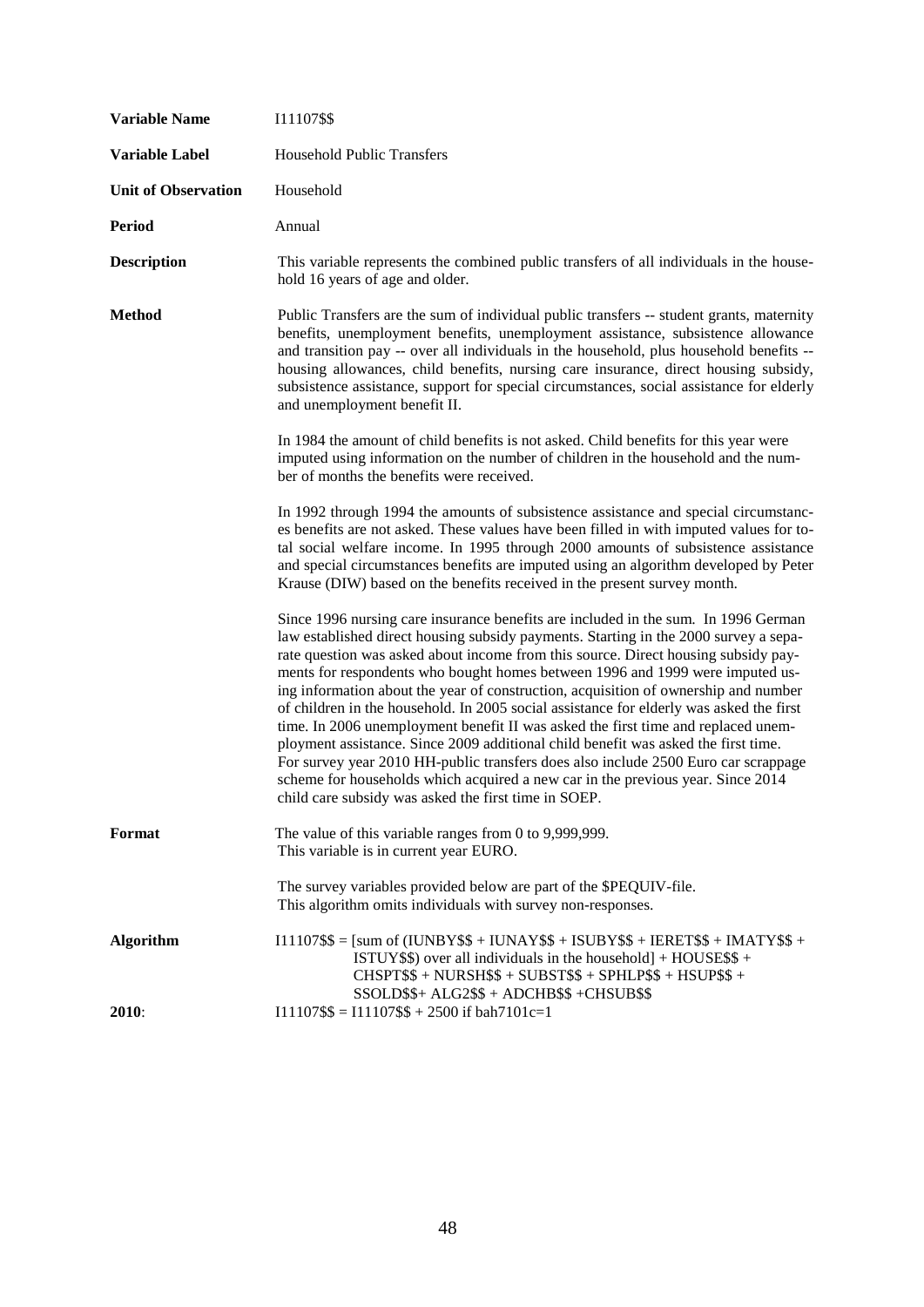| <b>Variable Name</b>       | 111108\$\$                                                                                                                                                                                                                                                                                                                                                 |  |
|----------------------------|------------------------------------------------------------------------------------------------------------------------------------------------------------------------------------------------------------------------------------------------------------------------------------------------------------------------------------------------------------|--|
| Variable Label             | Household Social Security Pensions                                                                                                                                                                                                                                                                                                                         |  |
| <b>Unit of Observation</b> | Household                                                                                                                                                                                                                                                                                                                                                  |  |
| <b>Period</b>              | Annual                                                                                                                                                                                                                                                                                                                                                     |  |
| <b>Description</b>         | This variable represents the combined social security pensions of all individuals in the<br>household 16 years of age and older.                                                                                                                                                                                                                           |  |
| <b>Method</b>              | Social security pensions are the sum of old-age, disability, and widowhood social<br>security pensions. This include payments of the German Pension Insurance (GRV),<br>Miner's social Insurance (Knappschaft), Civil Servant Pension (Beamtenpension),<br>War Victim Benefits (Kriegsopferversorgung), Farmer's Benefits and accident pen-<br>sion (GUV). |  |
|                            | In 1993 through 1994 pension income from East German pensions (\$p7902o and<br>\$p7912o) is assigned to other pension income.                                                                                                                                                                                                                              |  |
|                            | In case of partial unit-non responding households this information has been imputed.<br>For details see: Frick, Grabka & Groh-Samberg (2010).                                                                                                                                                                                                              |  |
| Format                     | The value of this variable ranges from 0 to 9,999,999.<br>This variable is in current year EURO.                                                                                                                                                                                                                                                           |  |
|                            | The survey variables provided below are part of the \$PEQUIV-file.<br>This algorithm omits individuals with survey non-responses.                                                                                                                                                                                                                          |  |
| <b>Algorithm</b>           |                                                                                                                                                                                                                                                                                                                                                            |  |
| 1984-1985:                 | $I11108$ \$\$ = sum of $(IOLDY$ \$\$ + IWIDY\$\$ + ICOMP\$\$ + IPRVP\$\$)<br>over all individuals in the household                                                                                                                                                                                                                                         |  |
| 2002:                      | $I11108$ \$\$ = sum of (IOLDY\$\$ + IWIDY\$\$) over all individuals in the household                                                                                                                                                                                                                                                                       |  |
| 1986-2001, since 2003:     | $111108$ \$\$ = sum of (igrv1\$\$ + igrv2\$\$ + ismp1\$\$ + ismp2\$\$ + iciv1\$\$ + iciv2\$\$ +<br>$iwar1$ \$\$ + $iwar2$ \$\$ + $iagr1$ \$\$ + $iagr2$ \$\$ + $iguv1$ \$\$ + $iguv2$ \$\$)<br>over all individuals in the household<br>$(\$$=86-01,03,)$                                                                                                  |  |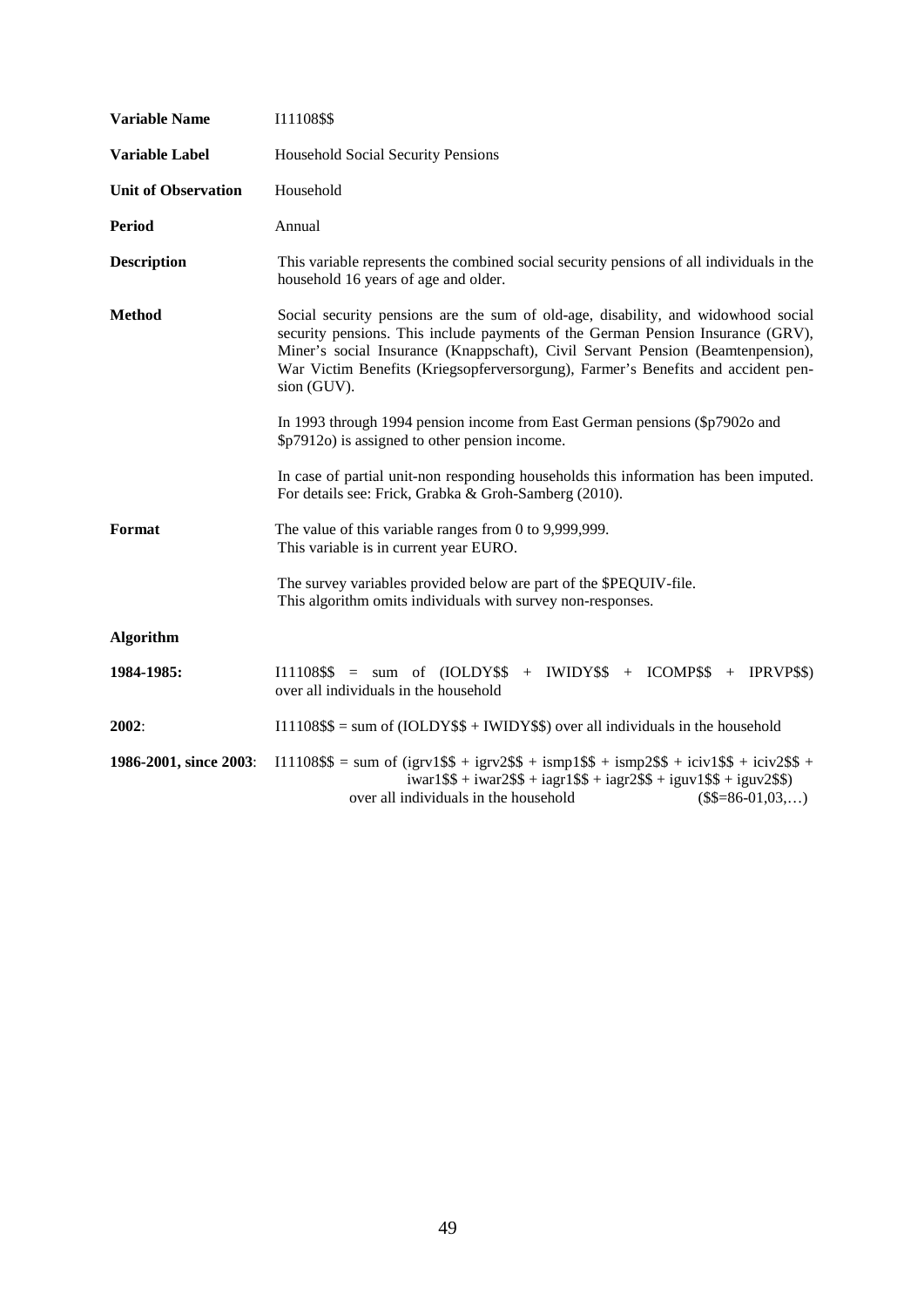| <b>Variable Name</b>       | I11109\$\$                                                                                                                                                                                                                                                                                                                                                                                                              |
|----------------------------|-------------------------------------------------------------------------------------------------------------------------------------------------------------------------------------------------------------------------------------------------------------------------------------------------------------------------------------------------------------------------------------------------------------------------|
| Variable Label             | <b>Total Household Taxes</b>                                                                                                                                                                                                                                                                                                                                                                                            |
| <b>Unit of Observation</b> | Household                                                                                                                                                                                                                                                                                                                                                                                                               |
| Period                     | Annual                                                                                                                                                                                                                                                                                                                                                                                                                  |
| <b>Description</b>         | This variable includes income taxes and payroll taxes (e.g. health, unemployment,<br>nursing home and retirement insurance taxes) of all individuals in the household 16<br>years of age and older.                                                                                                                                                                                                                     |
| Method                     | The tax estimates come from Schwarze (1995), the taxes are assigned on a household<br>basis. The estimated tax burdens include income taxes and payroll taxes (health, un-<br>employment, care and retirement insurance taxes). These routines are described in<br>Schwarze (1995). Since 1995 the solidarity surplus tax is also considered in the tax<br>estimates. No algorithms are provided for the tax estimates. |
| Format                     | The value of this variable ranges from 0 to 9,999,999.<br>This variable is in current year EURO.                                                                                                                                                                                                                                                                                                                        |
|                            | The survey variables provided below are part of the \$PEQUIV-file.                                                                                                                                                                                                                                                                                                                                                      |
| <b>Algorithm</b>           | $I11109$ \$\$ = $I11111$ \$\$ + $I11112$ \$\$                                                                                                                                                                                                                                                                                                                                                                           |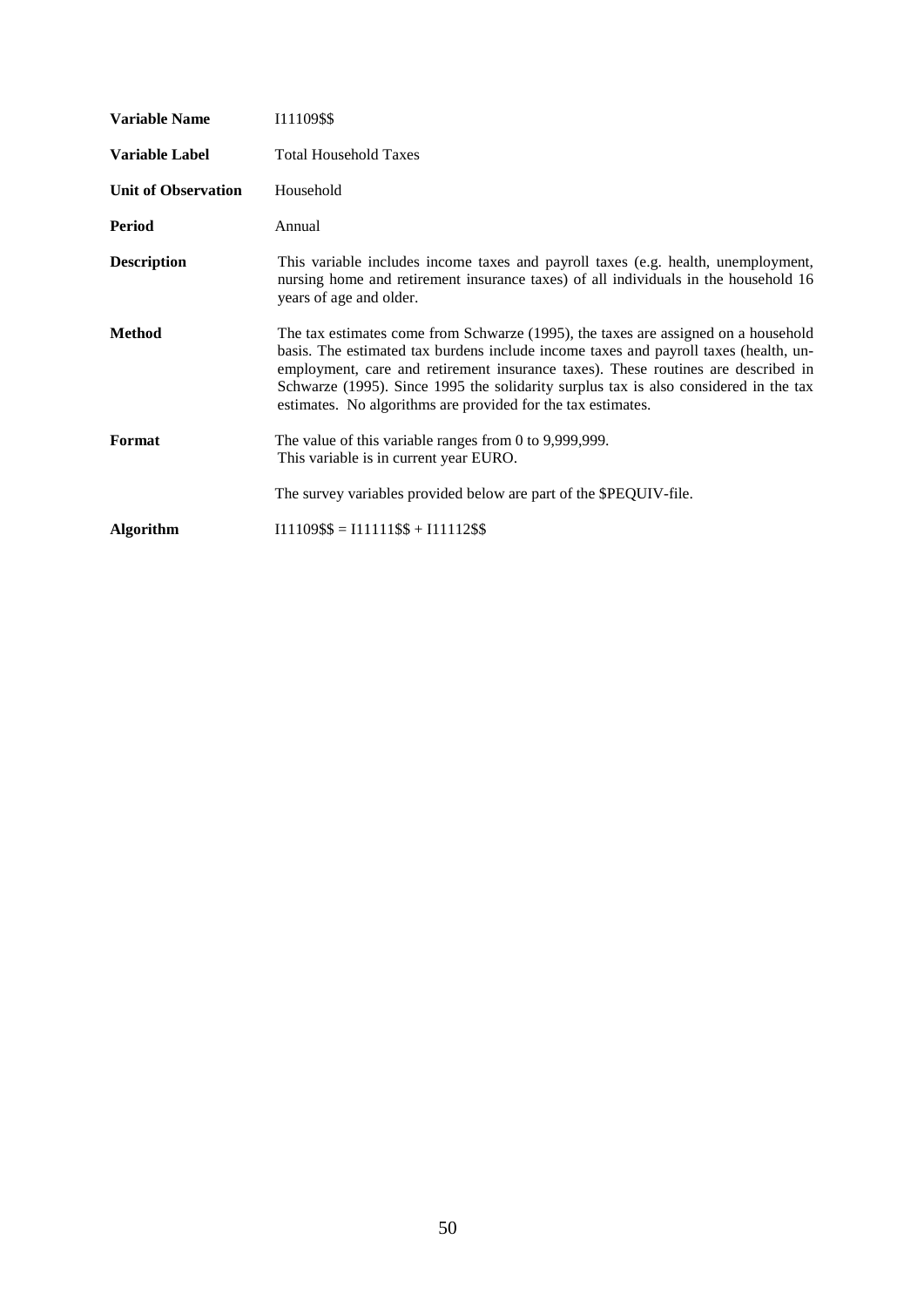| <b>Variable Name</b>       | 111110\$\$                                                                                                                                                                                                                                                                                                                                                                               |  |
|----------------------------|------------------------------------------------------------------------------------------------------------------------------------------------------------------------------------------------------------------------------------------------------------------------------------------------------------------------------------------------------------------------------------------|--|
| <b>Variable Label</b>      | <b>Individual Labor Earnings</b>                                                                                                                                                                                                                                                                                                                                                         |  |
| <b>Unit of Observation</b> | Individual                                                                                                                                                                                                                                                                                                                                                                               |  |
| Period                     | Annual                                                                                                                                                                                                                                                                                                                                                                                   |  |
| <b>Description</b>         | This variable represents the labor earnings of individuals in the household 16 years of<br>age and older.                                                                                                                                                                                                                                                                                |  |
| <b>Method</b>              | Labor earnings include wages and salary from all employment including training,<br>primary and secondary jobs, and self-employment, plus income from bonuses, over-<br>time, and profit-sharing.                                                                                                                                                                                         |  |
|                            | Specifically labor earnings is the sum of income from primary job, secondary job,<br>self-employment, 13th month pay, 14th month pay, Christmas bonus pay, holiday bo-<br>nus pay, miscellaneous bonus pay, and profit-sharing income.<br>Since 1991 indemnity payments, since 1996 military service payments and since 2006<br>commuting expenses or travel grants are also considered. |  |
|                            | In case of partial unit-non responding households this information has been imputed.<br>For details see: Frick, Grabka & Groh-Samberg (2010).                                                                                                                                                                                                                                            |  |
| <b>Format</b>              | The value of this variable ranges from $0$ to 9,999,999.<br>This variable is in current year EURO.                                                                                                                                                                                                                                                                                       |  |
|                            | The survey variables provided below are part of the \$PEQUIV-file.<br>This algorithm omits individuals with survey non-responses.                                                                                                                                                                                                                                                        |  |
| <b>Algorithm</b>           | $I11110$ \$\$ = $IJOB1$ \$\$ + $IJOB2$ \$\$ + $ISELF$ \$\$ + $IMILT$ \$\$ + $I13LY$ \$\$ + $I14LY$ \$\$ +<br>$IXMASS$ + HOLY$$ \$ + $IGRAY$$ \$ + $IOTHY$$ \$ + $IDEMY$$ \$ +<br>ITRAY\$\$                                                                                                                                                                                               |  |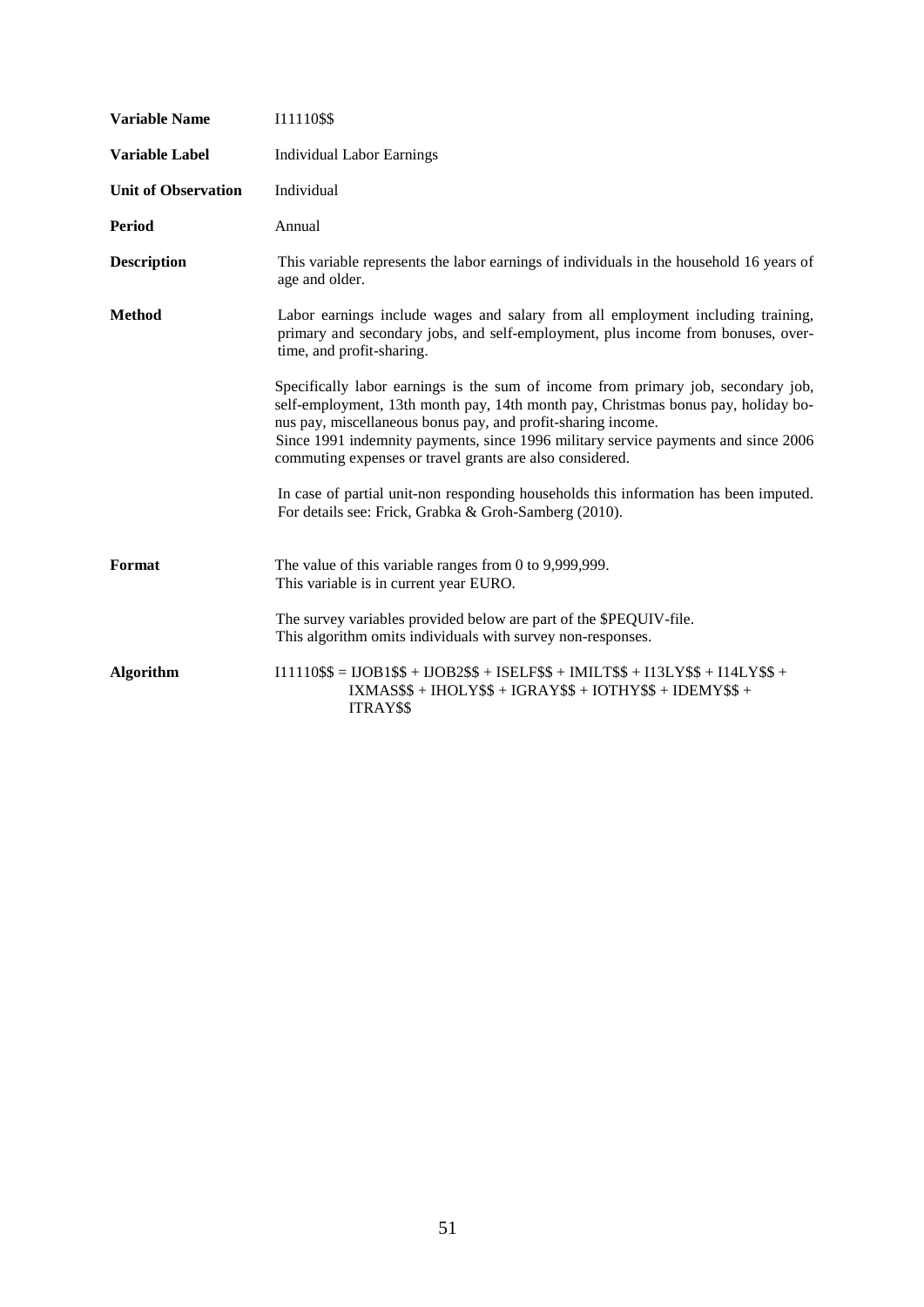| Variable Name              | 111111\$\$                                                                                                                                                                                                                                                                                                                                                                                                     |
|----------------------------|----------------------------------------------------------------------------------------------------------------------------------------------------------------------------------------------------------------------------------------------------------------------------------------------------------------------------------------------------------------------------------------------------------------|
| <b>Variable Label</b>      | <b>Household Federal Taxes</b>                                                                                                                                                                                                                                                                                                                                                                                 |
| <b>Unit of Observation</b> | Household                                                                                                                                                                                                                                                                                                                                                                                                      |
| Period                     | Annual                                                                                                                                                                                                                                                                                                                                                                                                         |
| <b>Description</b>         | This variable includes federal income taxes of all individuals in the household 16<br>years of age and older.                                                                                                                                                                                                                                                                                                  |
| Method                     | The tax estimates come from Schwarze (1995). Taxes are estimated for each tax unit<br>within the household and then summed over all tax units within the household to ar-<br>rive at a total household tax burden. The estimated tax burdens include federal income<br>taxes and solidarity surplus tax. These routines are described in Schwarze (1995). No<br>algorithms are provided for the tax estimates. |
| Format                     | The value of this variable ranges from 0 to $9,999,999$ .<br>This variable is in current year EURO.                                                                                                                                                                                                                                                                                                            |
| <b>Algorithm</b>           | N/a                                                                                                                                                                                                                                                                                                                                                                                                            |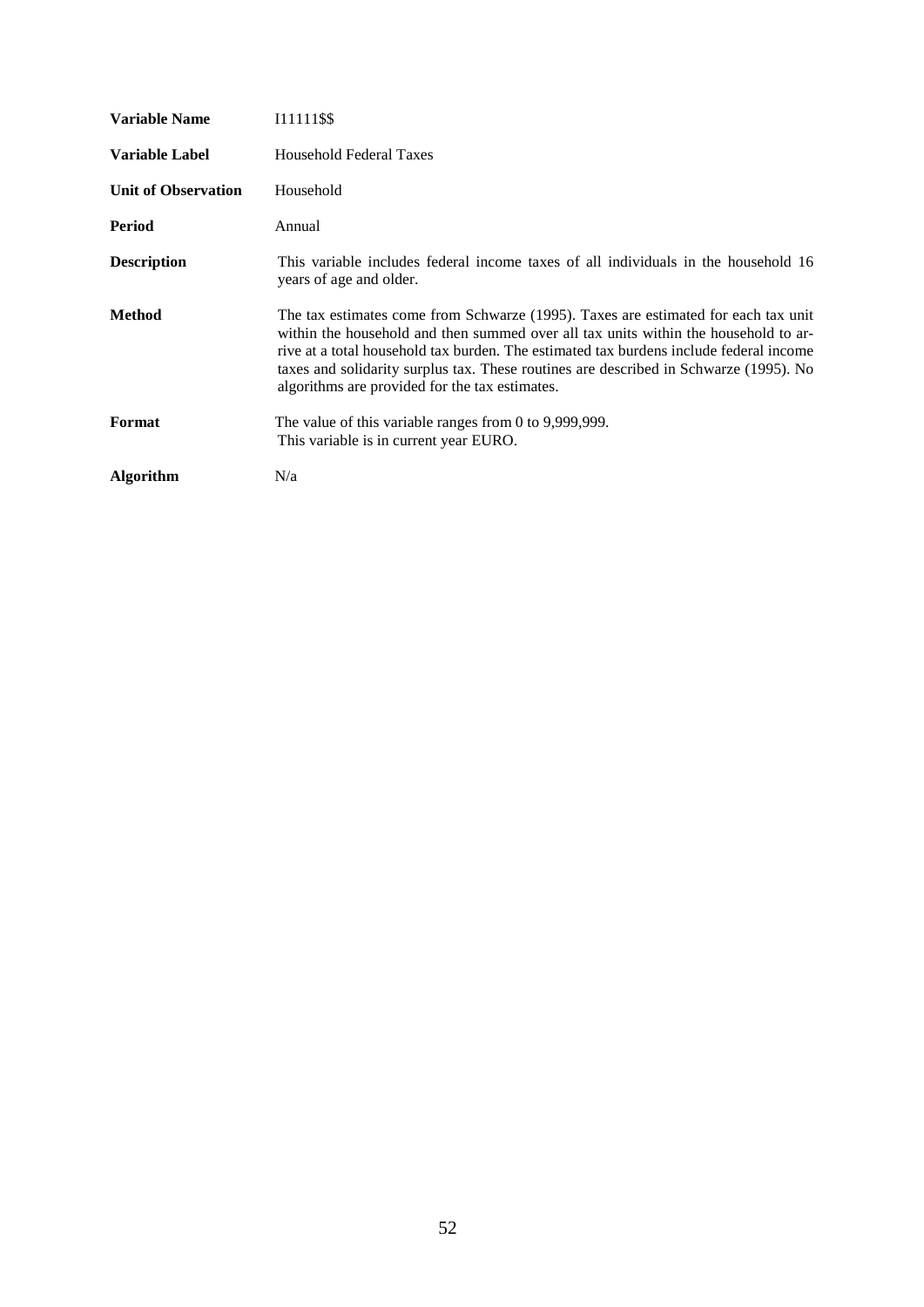| Variable Name              | 111112\$\$                                                                                                                                                                                                                                                                                                                                                                                                                                                       |
|----------------------------|------------------------------------------------------------------------------------------------------------------------------------------------------------------------------------------------------------------------------------------------------------------------------------------------------------------------------------------------------------------------------------------------------------------------------------------------------------------|
| Variable Label             | Household Social Security Taxes                                                                                                                                                                                                                                                                                                                                                                                                                                  |
| <b>Unit of Observation</b> | Household                                                                                                                                                                                                                                                                                                                                                                                                                                                        |
| Period                     | Annual                                                                                                                                                                                                                                                                                                                                                                                                                                                           |
| <b>Description</b>         | This variable includes social security taxes (payroll taxes) of all individuals in the<br>household 16 years of age and older.                                                                                                                                                                                                                                                                                                                                   |
| Method                     | The tax estimates come from Schwarze (1995). Taxes are estimated for each tax unit<br>within the household and then summed over all tax units within the household to ar-<br>rive at a total household tax burden. The estimated tax burdens include social security<br>taxes (e.g. health, unemployment, nursing home and retirement insurance taxes).<br>These routines are described in Schwarze (1995). No algorithms are provided for the<br>tax estimates. |
| Format                     | The value of this variable ranges from 0 to $9,999,999$ .<br>This variable is in current year EURO.                                                                                                                                                                                                                                                                                                                                                              |
| <b>Algorithm</b>           | N/a                                                                                                                                                                                                                                                                                                                                                                                                                                                              |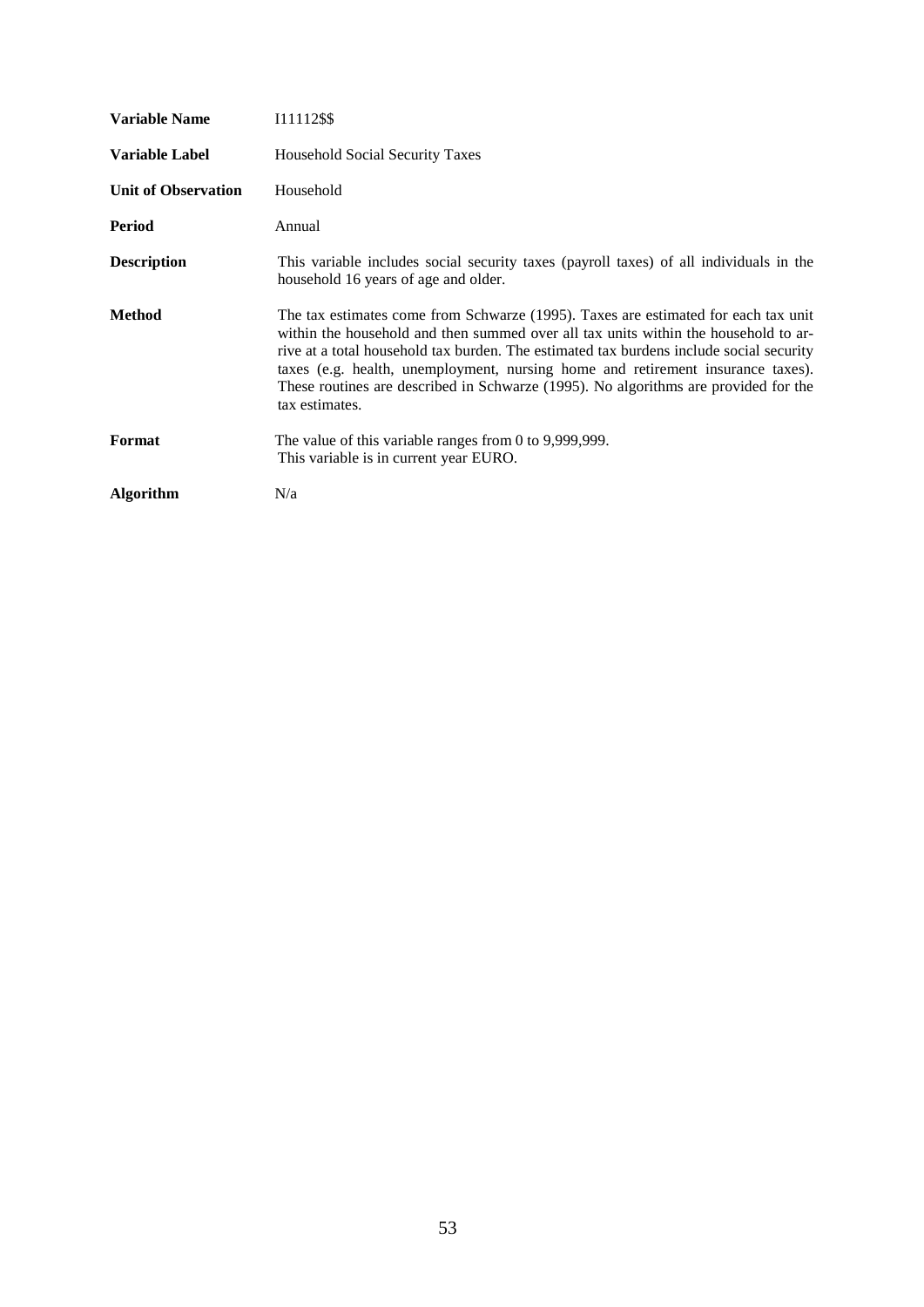| <b>Variable Name</b>       | I11113\$\$<br>I11114\$\$<br>I11115\$\$<br>I11116\$\$ | Household Post-Government Income (TAXSIM)<br>Total Household Taxes (TAXSIM)<br>Household State Taxes (TAXSIM)<br>Household Federal Taxes (TAXSIM)                                                                                            |
|----------------------------|------------------------------------------------------|----------------------------------------------------------------------------------------------------------------------------------------------------------------------------------------------------------------------------------------------|
| <b>Unit of Observation</b> | Household                                            |                                                                                                                                                                                                                                              |
| <b>Description</b>         |                                                      | This variable represents the combined income after taxes and government transfers,<br>the Total Household Taxes, the Household State Taxes and the Household Federal<br>Taxes of all individuals in the household 16 years of age and older. |
| <b>Method</b>              | ble in the SOEP.                                     | Income taxes and state taxes were not estimated for the SOEP using the National<br>Bureau of Economic Research (NBER) TAXSIM Model. This variable is not availa-                                                                             |
| Format                     | N/A                                                  |                                                                                                                                                                                                                                              |
| <b>Algorithm</b>           | N/a                                                  |                                                                                                                                                                                                                                              |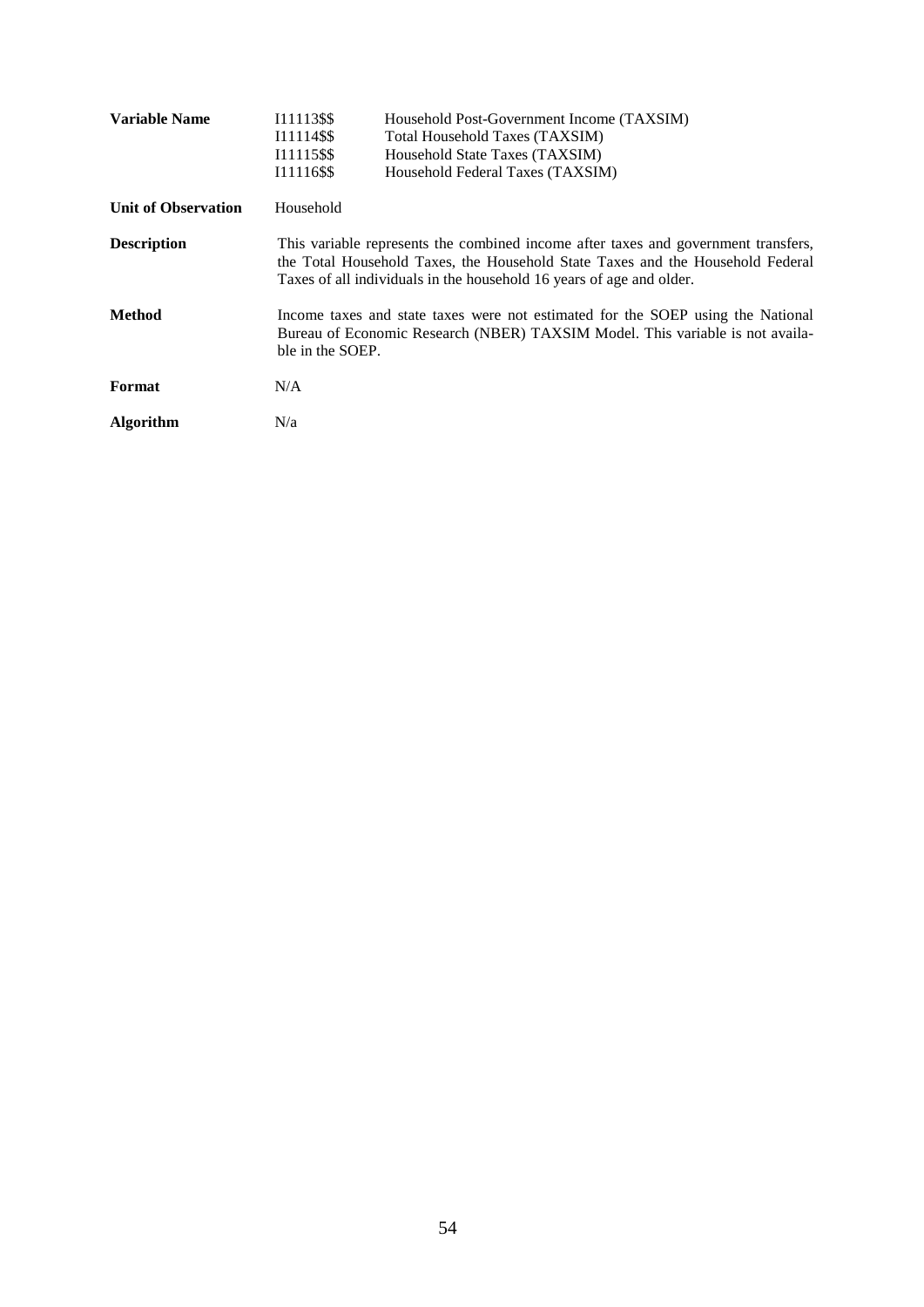| <b>Variable Name</b>       | 111117\$\$                                                                                                                                                                                                             |  |
|----------------------------|------------------------------------------------------------------------------------------------------------------------------------------------------------------------------------------------------------------------|--|
| <b>Variable Label</b>      | Household Private Retirement Income                                                                                                                                                                                    |  |
| <b>Unit of Observation</b> | Household                                                                                                                                                                                                              |  |
| <b>Period</b>              | Annual                                                                                                                                                                                                                 |  |
| <b>Description</b>         | This variable represents the combined retirement income from private sources of all<br>individuals in the household 16 years of age and older.                                                                         |  |
| <b>Method</b>              | Private pension income is the sum of supplementary civil servant pension income,<br>company pensions, private pensions and pension income from "other" sources. See<br>the algorithm for I11108\$\$.                   |  |
| Format                     | The value of this variable ranges from 0 to 9,999,999.<br>This variable is in current year EURO.                                                                                                                       |  |
|                            | The survey variables provided below are part of the \$PEQUIV-file.<br>This algorithm omits individuals with survey non-responses.<br>Note also that this information is not available in 1984 and 1985.                |  |
| <b>Algorithm</b>           |                                                                                                                                                                                                                        |  |
| 1984-1985:                 | N/a                                                                                                                                                                                                                    |  |
| 2002-2003:                 | $I11117$ \$\$ = sum of (ICOMP\$\$ + IPRVP\$\$) over all individuals in the household                                                                                                                                   |  |
| 1986-2001, 2004-2014:      | $($= 02-03)$<br>$111117$ \$\$ = sum of (ivbl1\$\$ + ivbl2\$\$ + icom1\$\$ + icom2\$\$ + iprv1\$\$ + iprv2\$\$ +<br>$\frac{1}{2}$ ison1\$\$ + ison2\$\$) over all individuals in the household<br>$($$=86-01, 04, -14)$ |  |
| 2015:                      | $111117$ \$\$ = sum of (ivbl1\$\$ + ivbl2\$\$ + icom1\$\$ + icom2\$\$ + iprv1\$\$ + iprv2\$\$ +<br>$\frac{1}{1}$ ison1\$\$ + ison2\$\$ + irie1\$\$ + irie2\$\$) over all individuals in the household<br>$($= 15,)$    |  |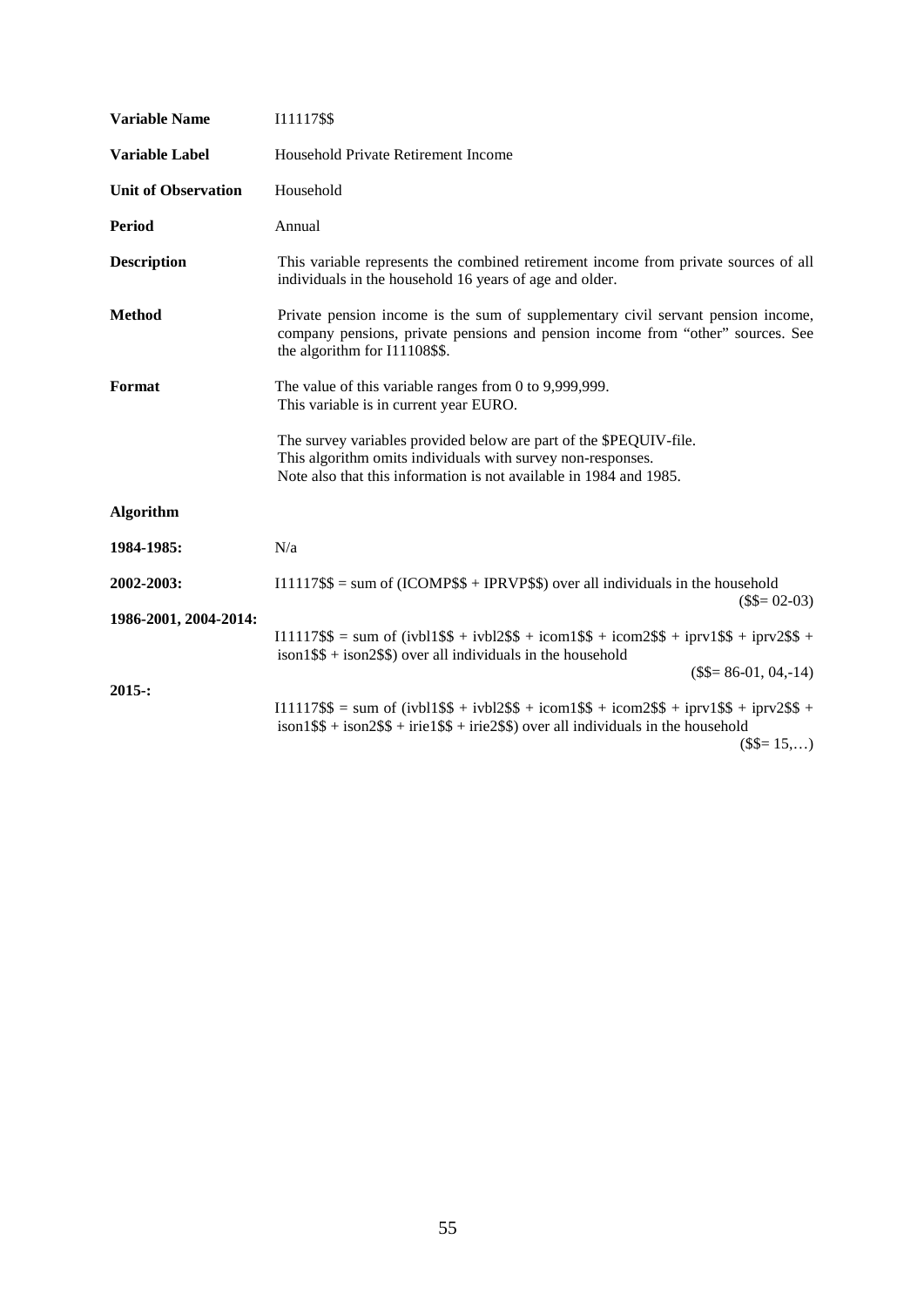| <b>Variable Name</b>       | 111118\$\$                                                                                                                                                                                                                                                               |
|----------------------------|--------------------------------------------------------------------------------------------------------------------------------------------------------------------------------------------------------------------------------------------------------------------------|
| <b>Variable Label</b>      | Household Windfall Income                                                                                                                                                                                                                                                |
| <b>Unit of Observation</b> | Household                                                                                                                                                                                                                                                                |
| <b>Period</b>              | Annual                                                                                                                                                                                                                                                                   |
| <b>Description</b>         | This variable represents the amount of total household windfall income of all individ-<br>uals in the household 16 years of age and older.                                                                                                                               |
| <b>Method</b>              | Windfall income consists of one-time transfers, winnings, inheritance and gifts of<br>money or items worth more than 5000 DM (wave Q-R), 2500 Euro (wave S-U) or<br>500 Euro (since wave V). It was asked the first time in wave Q (variable qh4505 in<br>SOEP file QH). |
| Format                     | The value of this variable ranges from $0$ to 9,999,999.<br>This variable is in current year EURO.                                                                                                                                                                       |
|                            | This algorithm omits individuals with survey non-responses.<br>The original survey variables provided below can be found in the file _H.                                                                                                                                 |
| <b>Algorithm</b>           | $I11118$ \$\$ = Ywind                                                                                                                                                                                                                                                    |
|                            | Windfall income variable list by survey year - each entry denoted in algorithm as<br>Ywind: QH4505 RH4505 SH4505 TH44 UH44 VH47 WH47 XH47 YH48 ZH48<br>BAH48 BBH48 BCH48 BDH48 BEH51 BFH47                                                                               |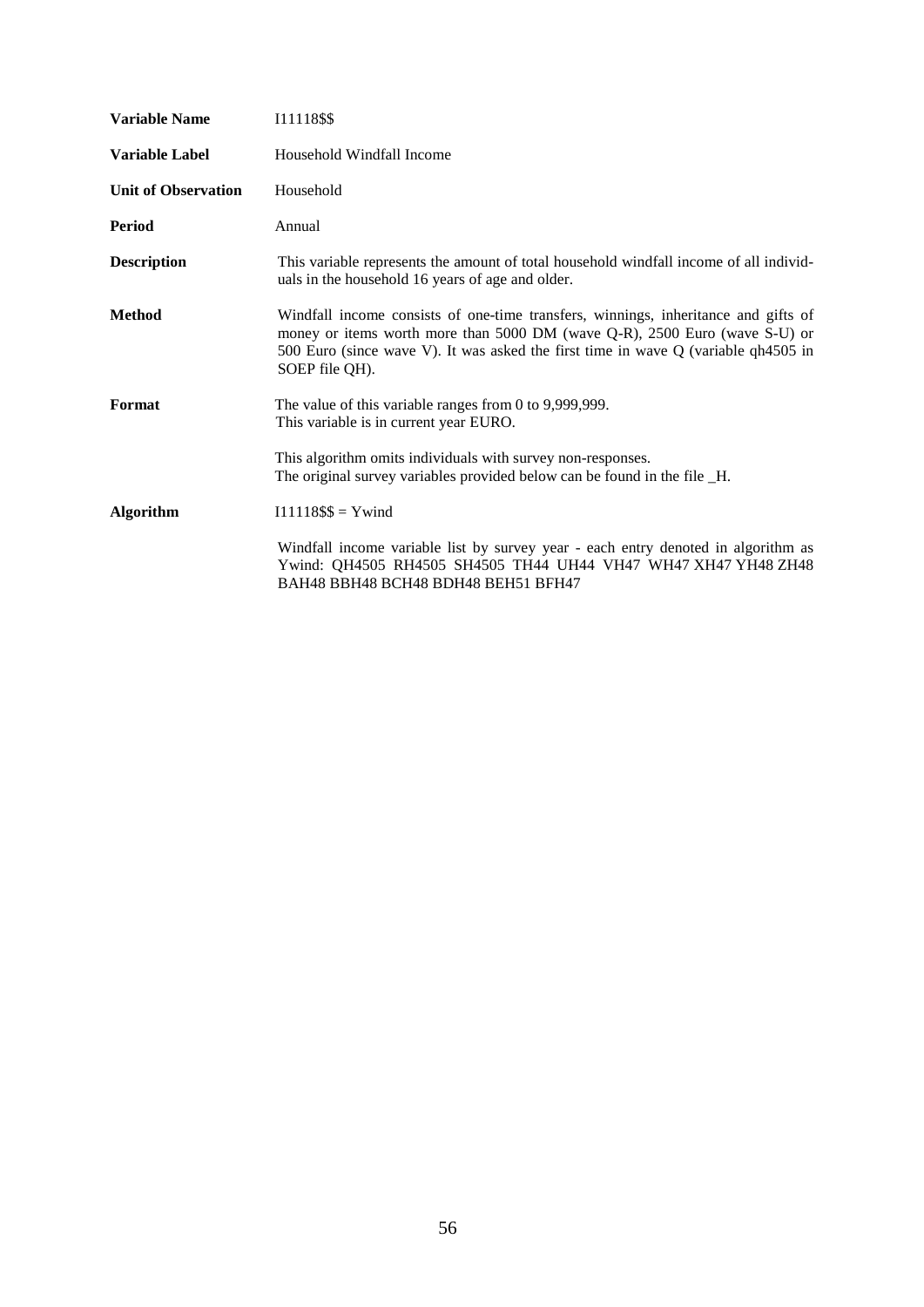| <b>Variable Name</b>       | 111201\$\$                                                                                                                                                                                                                                                                                                                                                                                                                                                     |  |
|----------------------------|----------------------------------------------------------------------------------------------------------------------------------------------------------------------------------------------------------------------------------------------------------------------------------------------------------------------------------------------------------------------------------------------------------------------------------------------------------------|--|
| <b>Variable Label</b>      | Share of imputed Household Pre-Government Income                                                                                                                                                                                                                                                                                                                                                                                                               |  |
| <b>Unit of Observation</b> | Household                                                                                                                                                                                                                                                                                                                                                                                                                                                      |  |
| <b>Description</b>         | This variable indicates the percentage share of income that has been imputed for<br>Household Pre-Government Income (I11101\$\$).<br>The predominant imputation technique used to fill in missing values is based on the<br>row and column imputation procedure developed by Little and Su (1989). In the case<br>of lacking longitudinal data purely cross-sectional imputation techniques are applied.<br>For further details, see: Grabka and Frick (2003). |  |
| <b>Method</b>              | In the original SOEP data there are three types of missing values. These missing<br>values can be interpreted as:<br>$-1 =$ no answer or do not know<br>$-2$ = does not apply<br>$-3$ = original value was deleted because it was found to be implausible                                                                                                                                                                                                      |  |
|                            | The imputation procedures was used to fill in missing values represented by -1 and -3<br>only.                                                                                                                                                                                                                                                                                                                                                                 |  |
| Format                     | $0 = Not$ Imputed<br>$1 =$ Fully Imputed                                                                                                                                                                                                                                                                                                                                                                                                                       |  |
|                            | This algorithm omits individuals with survey non-responses.                                                                                                                                                                                                                                                                                                                                                                                                    |  |
| <b>Algorithm</b>           | I11201\$\$= percentage share of income that has been imputed for I11101\$\$                                                                                                                                                                                                                                                                                                                                                                                    |  |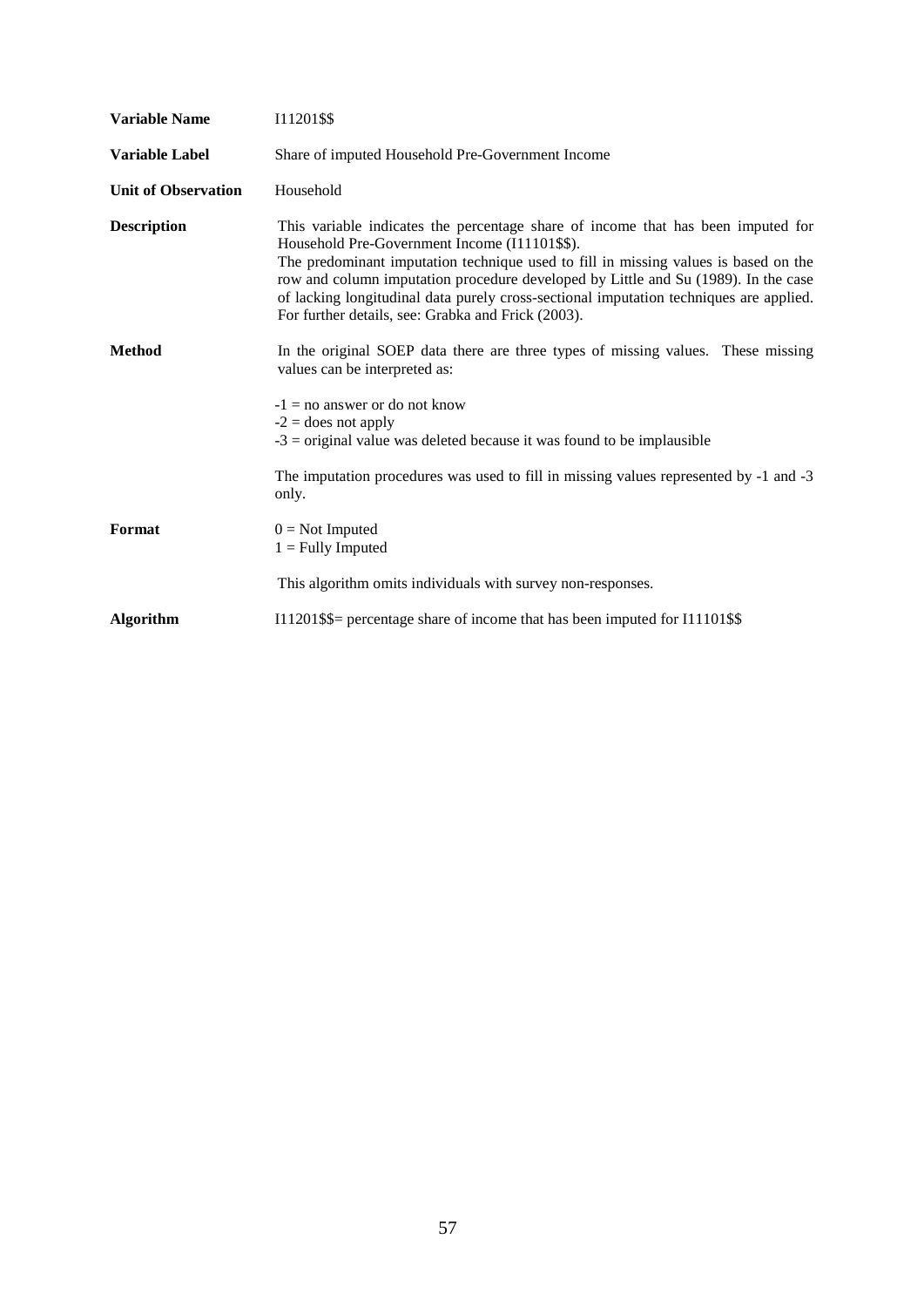| <b>Variable Name</b>       | I11202\$\$                                                                                                                                                                                                                                                                                                                                                                                                                                                      |
|----------------------------|-----------------------------------------------------------------------------------------------------------------------------------------------------------------------------------------------------------------------------------------------------------------------------------------------------------------------------------------------------------------------------------------------------------------------------------------------------------------|
| <b>Variable Label</b>      | Share of imputed Household Post-Government Income                                                                                                                                                                                                                                                                                                                                                                                                               |
| <b>Unit of Observation</b> | Household                                                                                                                                                                                                                                                                                                                                                                                                                                                       |
| <b>Description</b>         | This variable indicates the percentage share of income that has been imputed for<br>household post-government income (I11102\$\$).<br>The predominant imputation technique used to fill in missing values is based on the<br>row and column imputation procedure developed by Little and Su (1989). In the case<br>of lacking longitudinal data purely cross-sectional imputation techniques are applied.<br>For further details, see: Grabka and Frick (2003). |
| <b>Method</b>              | In the original SOEP data there are three types of missing values. These missing<br>values can be interpreted as:<br>$-1 =$ no answer or do not know<br>$-2$ = does not apply<br>$-3$ = original value was deleted because it was found to be implausible<br>The imputation procedures was used to fill in missing values represented by -1 and -3                                                                                                              |
| Format                     | only.<br>$0 = Not$ Imputed<br>$1 =$ Fully Imputed<br>This algorithm omits individuals with survey non-responses.                                                                                                                                                                                                                                                                                                                                                |
| <b>Algorithm</b>           | I11202\$\$= percentage share of income that has been imputed for I11102\$\$                                                                                                                                                                                                                                                                                                                                                                                     |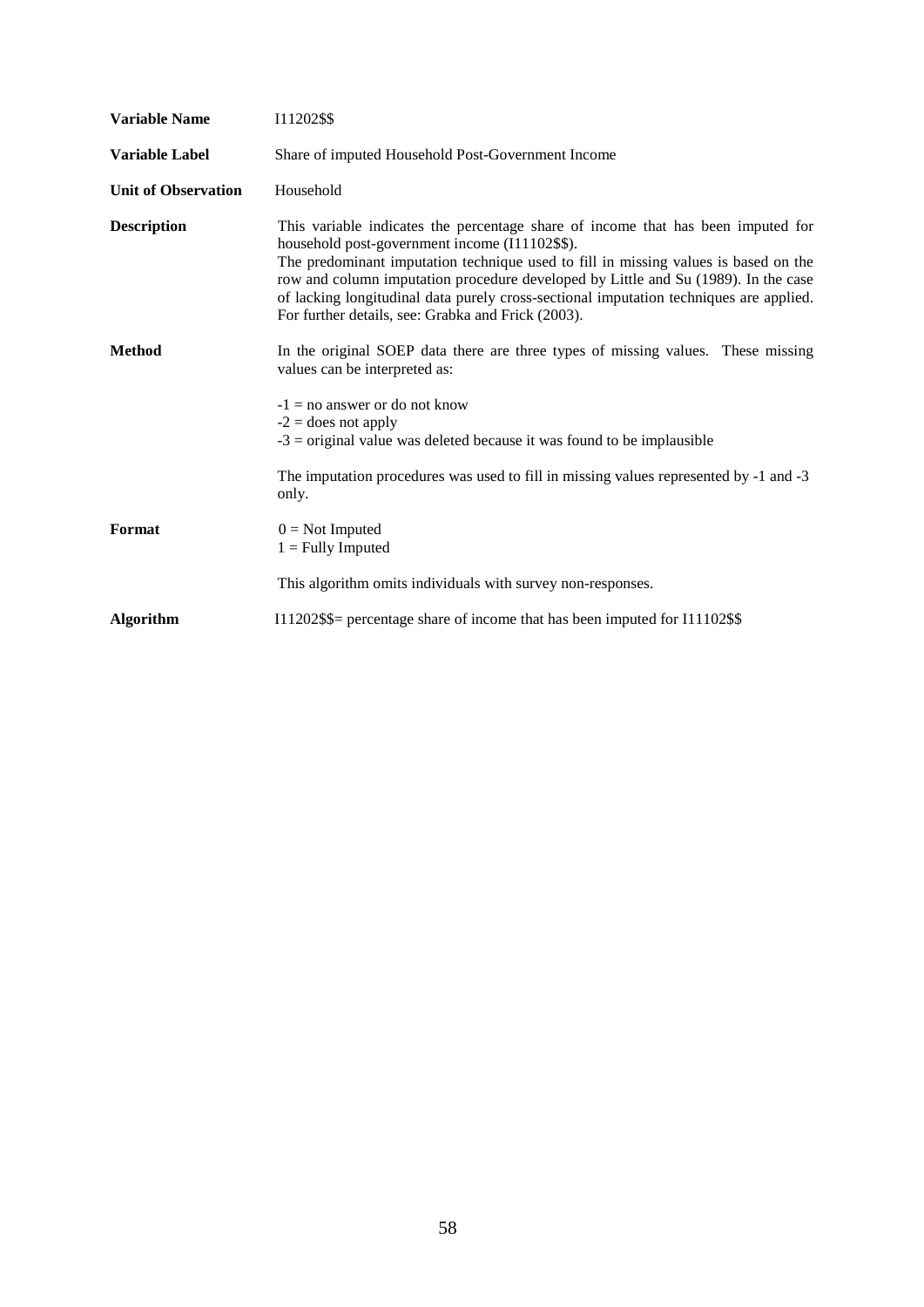| <b>Variable Name</b>       | 111203\$\$                                                                                                                                                                                                                                                                                                                                                                                                                                            |  |
|----------------------------|-------------------------------------------------------------------------------------------------------------------------------------------------------------------------------------------------------------------------------------------------------------------------------------------------------------------------------------------------------------------------------------------------------------------------------------------------------|--|
| <b>Variable Label</b>      | Share of imputed Household Labor Income                                                                                                                                                                                                                                                                                                                                                                                                               |  |
| <b>Unit of Observation</b> | Household                                                                                                                                                                                                                                                                                                                                                                                                                                             |  |
| <b>Description</b>         | This variable indicates the percentage share of income that has been imputed for<br>household labor income (I11103\$\$).<br>The predominant imputation technique used to fill in missing values is based on the<br>row and column imputation procedure developed by Little and Su (1989). In the case<br>of lacking longitudinal data purely cross-sectional imputation techniques are applied.<br>For further details, see: Grabka and Frick (2003). |  |
| <b>Method</b>              | In the original SOEP data there are three types of missing values. These missing<br>values can be interpreted as:<br>$-1 =$ no answer or do not know<br>$-2$ = does not apply<br>$-3$ = original value was deleted because it was found to be implausible<br>The imputation procedures was used to fill in missing values represented by $-1$ (.A)<br>and $-3$ ( $\Gamma$ ) only.                                                                     |  |
| Format                     | $0 = Not$ Imputed<br>$1 =$ Fully Imputed<br>This algorithm omits individuals with survey non-responses.                                                                                                                                                                                                                                                                                                                                               |  |
| <b>Algorithm</b>           | I11203\$\$= percentage share of income that has been imputed for I11103\$\$                                                                                                                                                                                                                                                                                                                                                                           |  |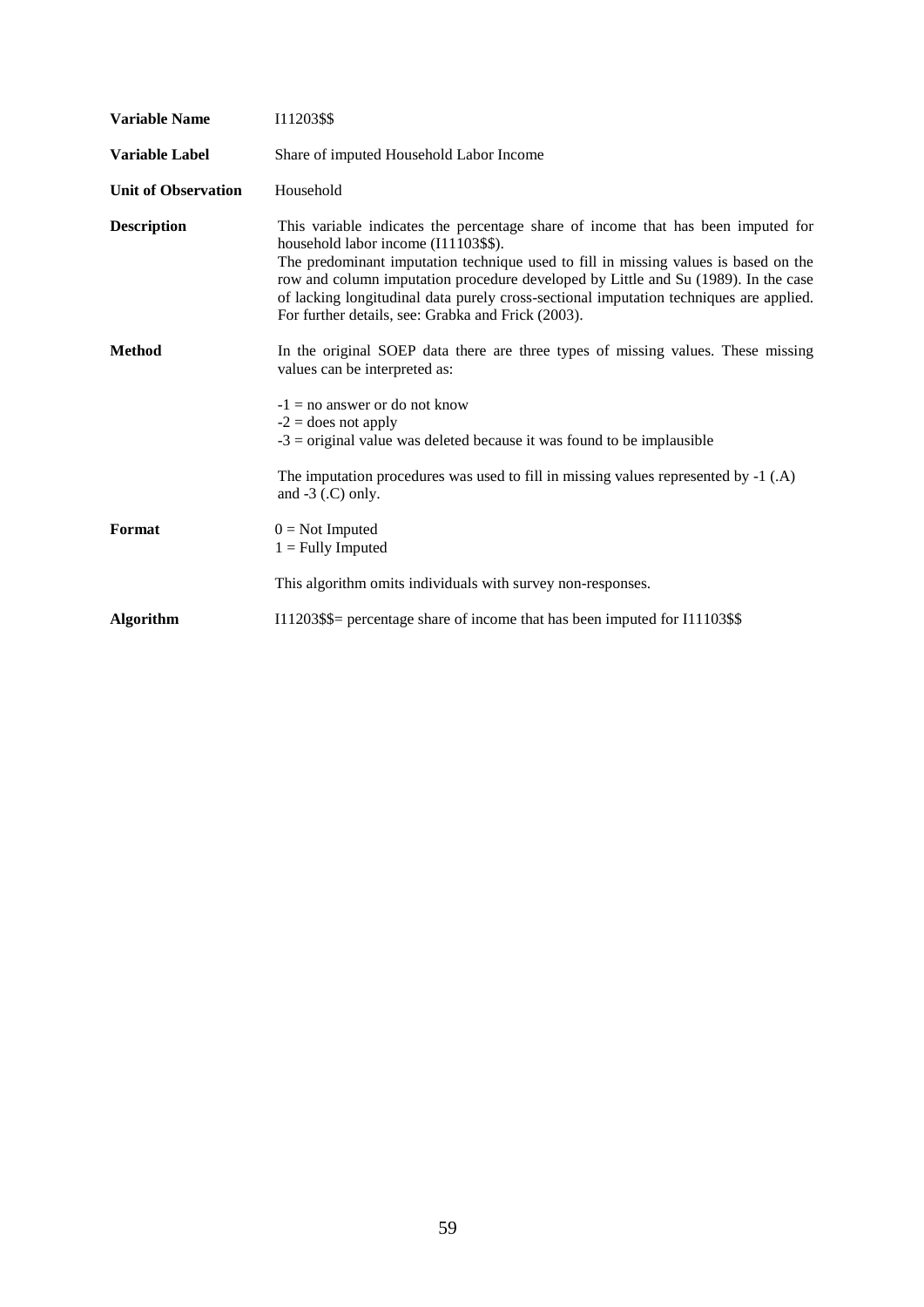| <b>Variable Name</b>       | 111204\$\$                                                                                                                                                                                                                                                                                                                                                                                                                                            |
|----------------------------|-------------------------------------------------------------------------------------------------------------------------------------------------------------------------------------------------------------------------------------------------------------------------------------------------------------------------------------------------------------------------------------------------------------------------------------------------------|
| <b>Variable Label</b>      | Share of imputed Household Asset Income                                                                                                                                                                                                                                                                                                                                                                                                               |
| <b>Unit of Observation</b> | Household                                                                                                                                                                                                                                                                                                                                                                                                                                             |
| <b>Description</b>         | This variable indicates the percentage share of income that has been imputed for<br>household asset income (I11104\$\$).<br>The predominant imputation technique used to fill in missing values is based on the<br>row and column imputation procedure developed by Little and Su (1989). In the case<br>of lacking longitudinal data purely cross-sectional imputation techniques are applied.<br>For further details, see: Grabka and Frick (2003). |
| <b>Method</b>              | In the original SOEP data there are three types of missing values. These missing<br>values can be interpreted as:                                                                                                                                                                                                                                                                                                                                     |
|                            | $-1 =$ no answer or do not know<br>$-2$ = does not apply<br>$-3$ = original value was deleted because it was found to be implausible                                                                                                                                                                                                                                                                                                                  |
|                            | The imputation procedures was used to fill in missing values represented by $-1$ (.A)<br>and $-3$ ( $\Gamma$ ) only.                                                                                                                                                                                                                                                                                                                                  |
| Format                     | $0 = Not$ Imputed<br>$1 =$ Fully Imputed                                                                                                                                                                                                                                                                                                                                                                                                              |
|                            | This algorithm omits individuals with survey non-responses.                                                                                                                                                                                                                                                                                                                                                                                           |
|                            | Equivalent Data File Variable Definitions: I11104_ = Household Asset Income                                                                                                                                                                                                                                                                                                                                                                           |
| <b>Algorithm</b>           | I11204\$\$= percentage share of income that has been imputed for I11104\$\$                                                                                                                                                                                                                                                                                                                                                                           |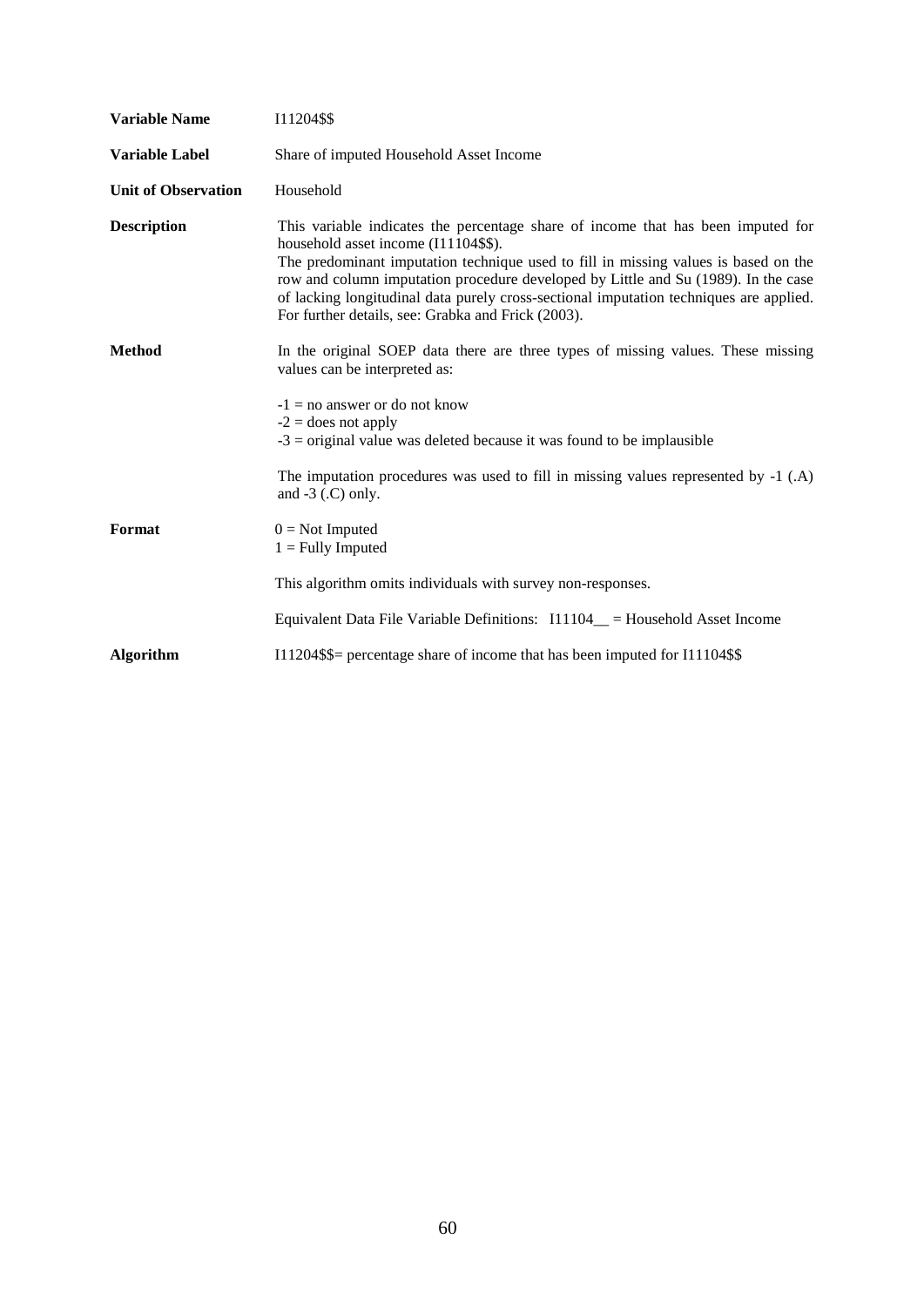| <b>Variable Name</b>       | 111205\$\$                                                                                                                                                                                                                                                                |
|----------------------------|---------------------------------------------------------------------------------------------------------------------------------------------------------------------------------------------------------------------------------------------------------------------------|
| Variable Label             | Impute Household Imputed Rental Value                                                                                                                                                                                                                                     |
| <b>Unit of Observation</b> | Household                                                                                                                                                                                                                                                                 |
| <b>Description</b>         | This variable indicates if the imputed rental value (I11105\$\$) has been imputed.                                                                                                                                                                                        |
| Method                     | Household imputed rental value is fully simulated in the SOEP. Thus this variable<br>indicates if household Imputed rental Value has been simulated and takes a value of 0<br>otherwise. For further details see: Frick and Grabka (2001) and Frick and Grabka<br>(2003). |
| Format                     | $0 = Not$ Imputed<br>$1 =$ Fully Imputed                                                                                                                                                                                                                                  |
|                            | This algorithm omits individuals with survey non-responses.                                                                                                                                                                                                               |
| <b>Algorithm</b>           | $111205$ \$\$= 1 if $111105$ \$\$ > 0, else $111205$ \$\$ = 0.                                                                                                                                                                                                            |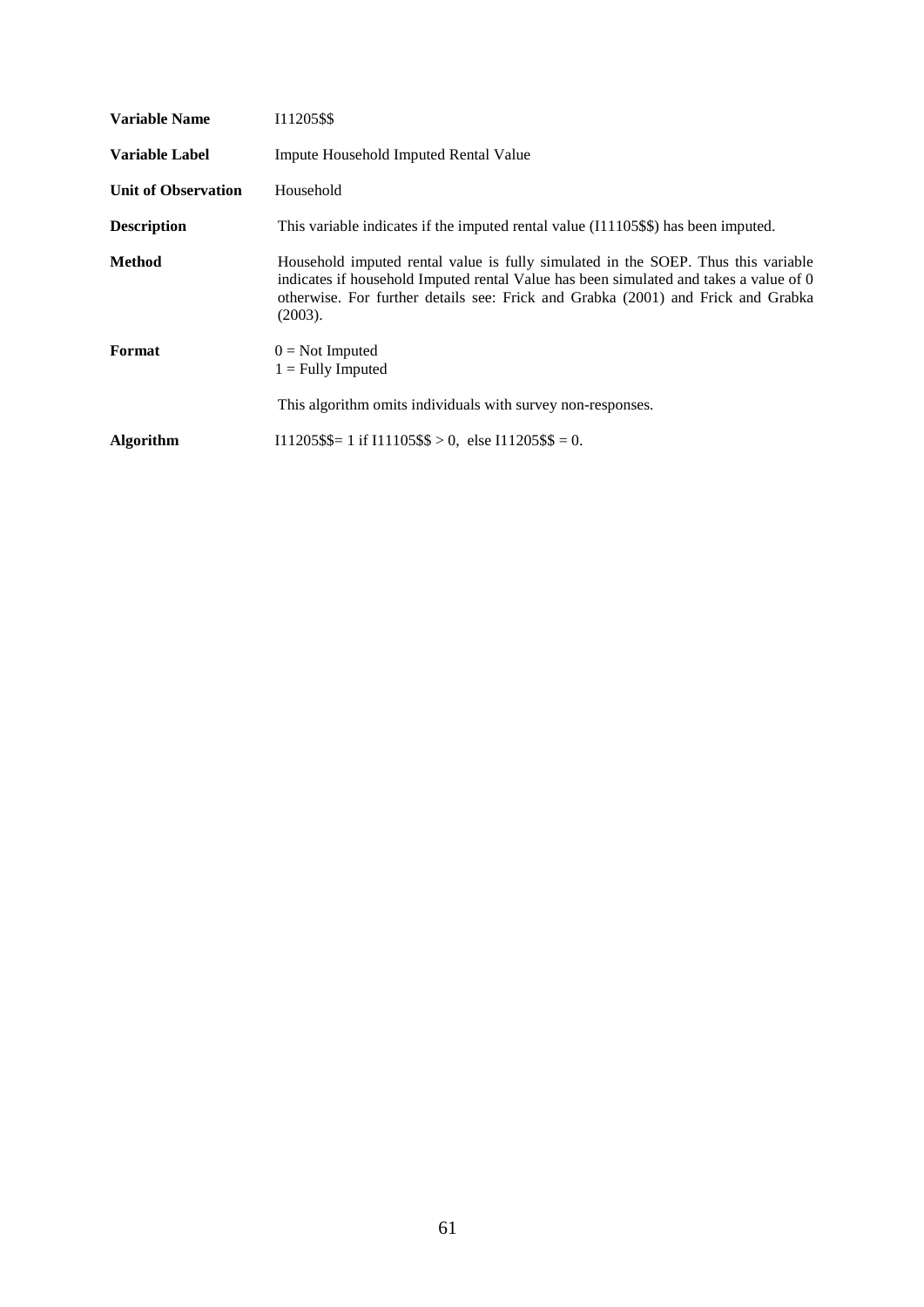| <b>Variable Name</b>       | 111206\$\$                                                                                                                                                                                                                                                                                                                                                                                                                                                 |
|----------------------------|------------------------------------------------------------------------------------------------------------------------------------------------------------------------------------------------------------------------------------------------------------------------------------------------------------------------------------------------------------------------------------------------------------------------------------------------------------|
| <b>Variable Label</b>      | Share of imputed Household Private Transfers                                                                                                                                                                                                                                                                                                                                                                                                               |
| <b>Unit of Observation</b> | Household                                                                                                                                                                                                                                                                                                                                                                                                                                                  |
| <b>Description</b>         | This variable indicates the percentage share of income that has been imputed for<br>household private transfers (I11106\$\$).<br>The predominant imputation technique used to fill in missing values is based on the<br>row and column imputation procedure developed by Little and Su (1989). In the case<br>of lacking longitudinal data purely cross-sectional imputation techniques are applied.<br>For further details, see: Grabka and Frick (2003). |
| <b>Method</b>              | In the original SOEP data there are three types of missing values. These missing<br>values can be interpreted as:<br>$-1 = no$ answer or do not know<br>$-2$ = does not apply<br>$-3$ = original value was deleted because it was found to be implausible<br>The imputation procedures was used to fill in missing values represented by -1 (.A)<br>and $-3$ (.C) only.                                                                                    |
| Format                     | $0 = Not$ Imputed<br>$1 =$ Fully Imputed<br>This algorithm omits individuals with survey non-responses.                                                                                                                                                                                                                                                                                                                                                    |
| <b>Algorithm</b>           | I11206\$\$= percentage share of income that has been imputed for I11106\$\$                                                                                                                                                                                                                                                                                                                                                                                |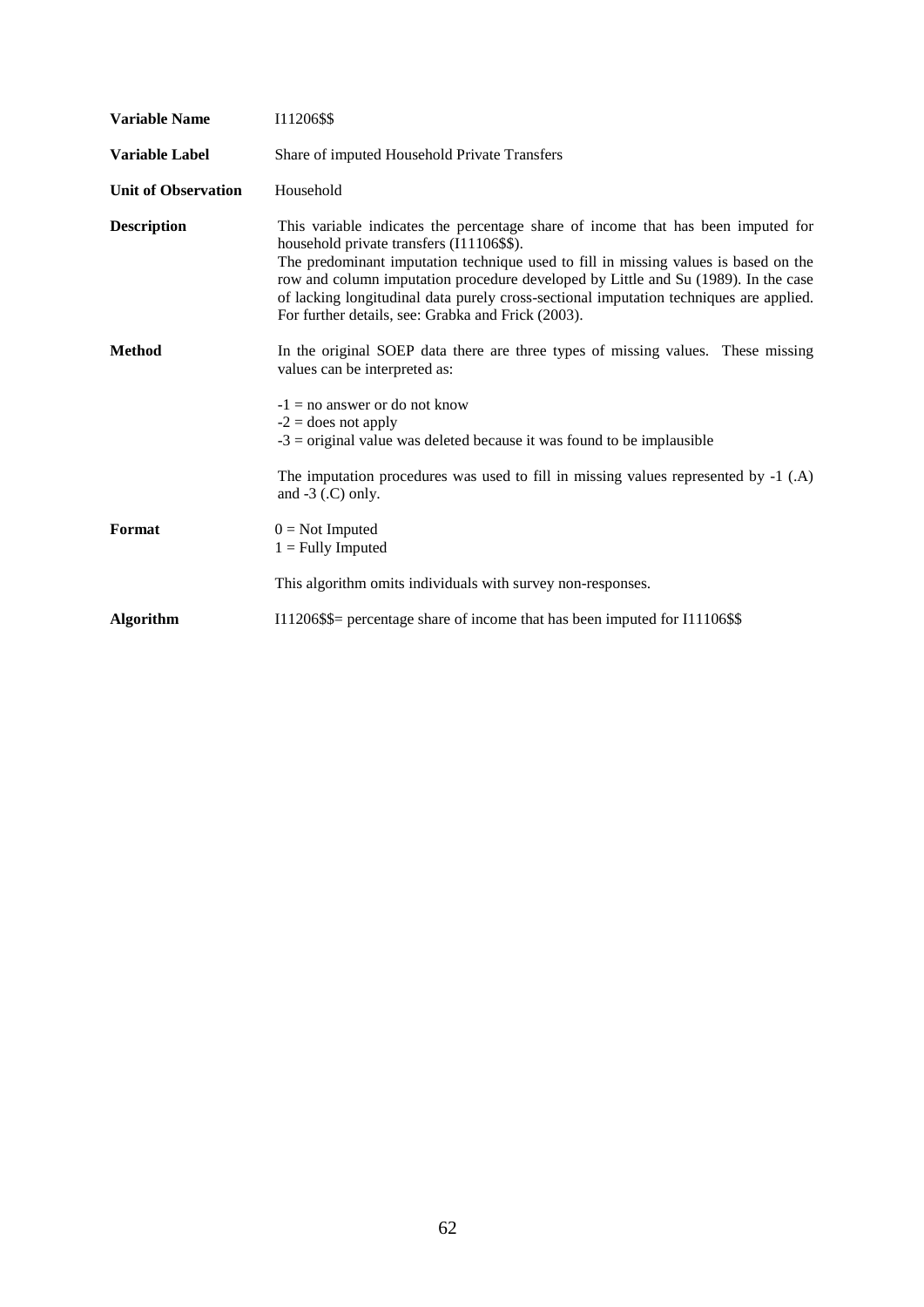| <b>Variable Name</b>       | 111207\$\$                                                                                                                                                                                                                                                                                                                                                                                                                                                |
|----------------------------|-----------------------------------------------------------------------------------------------------------------------------------------------------------------------------------------------------------------------------------------------------------------------------------------------------------------------------------------------------------------------------------------------------------------------------------------------------------|
| <b>Variable Label</b>      | Share of imputed Household Public Transfers                                                                                                                                                                                                                                                                                                                                                                                                               |
| <b>Unit of Observation</b> | Household                                                                                                                                                                                                                                                                                                                                                                                                                                                 |
| <b>Description</b>         | This variable indicates the percentage share of income that has been imputed for<br>household public transfers (I11107\$\$).<br>The predominant imputation technique used to fill in missing values is based on the<br>row and column imputation procedure developed by Little and Su (1989). In the case<br>of lacking longitudinal data purely cross-sectional imputation techniques are applied.<br>For further details, see: Grabka and Frick (2003). |
| <b>Method</b>              | In the original SOEP data there are three types of missing values. These missing<br>values can be interpreted as:<br>$-1 =$ no answer or do not know<br>$-2$ = does not apply<br>$-3$ = original value was deleted because it was found to be implausible<br>The imputation procedures was used to fill in missing values represented by $-1$ (.A)<br>and $-3$ (.C) only.                                                                                 |
| Format                     | $0 = Not$ Imputed<br>$1 =$ Fully Imputed<br>This algorithm omits individuals with survey non-responses.                                                                                                                                                                                                                                                                                                                                                   |
| <b>Algorithm</b>           | I11207\$\$= percentage share of income that has been imputed for I11107\$\$                                                                                                                                                                                                                                                                                                                                                                               |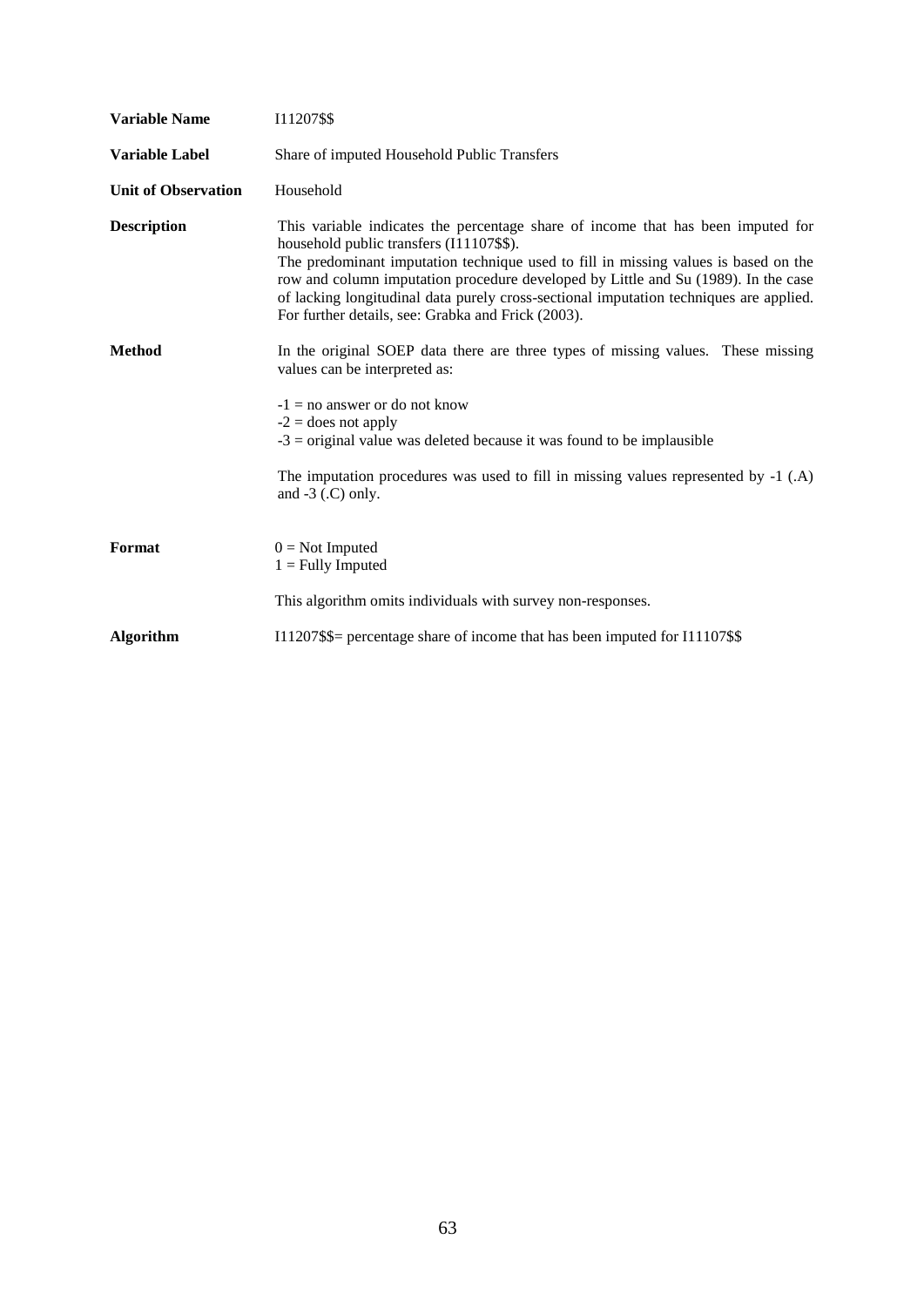| <b>Variable Name</b>       | 111208\$\$                                                                                                                                                                                                                                                                                                                                                                                                                                                        |
|----------------------------|-------------------------------------------------------------------------------------------------------------------------------------------------------------------------------------------------------------------------------------------------------------------------------------------------------------------------------------------------------------------------------------------------------------------------------------------------------------------|
| <b>Variable Label</b>      | Share of imputed Household Social Security Pensions                                                                                                                                                                                                                                                                                                                                                                                                               |
| <b>Unit of Observation</b> | Household                                                                                                                                                                                                                                                                                                                                                                                                                                                         |
| <b>Description</b>         | This variable indicates the percentage share of income that has been imputed for<br>household social security pensions (I11108\$\$).<br>The predominant imputation technique used to fill in missing values is based on the<br>row and column imputation procedure developed by Little and Su (1989). In the case<br>of lacking longitudinal data purely cross-sectional imputation techniques are applied.<br>For further details, see: Grabka and Frick (2003). |
| <b>Method</b>              | In the original SOEP data there are three types of missing values. These missing<br>values can be interpreted as:<br>$-1 =$ no answer or do not know<br>$-2$ = does not apply<br>$-3$ = original value was deleted because it was found to be implausible                                                                                                                                                                                                         |
|                            | The imputation procedures was used to fill in missing values represented by $-1$ (.A)<br>and $-3$ (.C) only.                                                                                                                                                                                                                                                                                                                                                      |
| Format                     | $0 = Not$ Imputed<br>$1 =$ Fully Imputed                                                                                                                                                                                                                                                                                                                                                                                                                          |
|                            | This algorithm omits individuals with survey non-responses.                                                                                                                                                                                                                                                                                                                                                                                                       |
| <b>Algorithm</b>           | I11208\$\$= percentage share of income that has been imputed for I11108\$\$                                                                                                                                                                                                                                                                                                                                                                                       |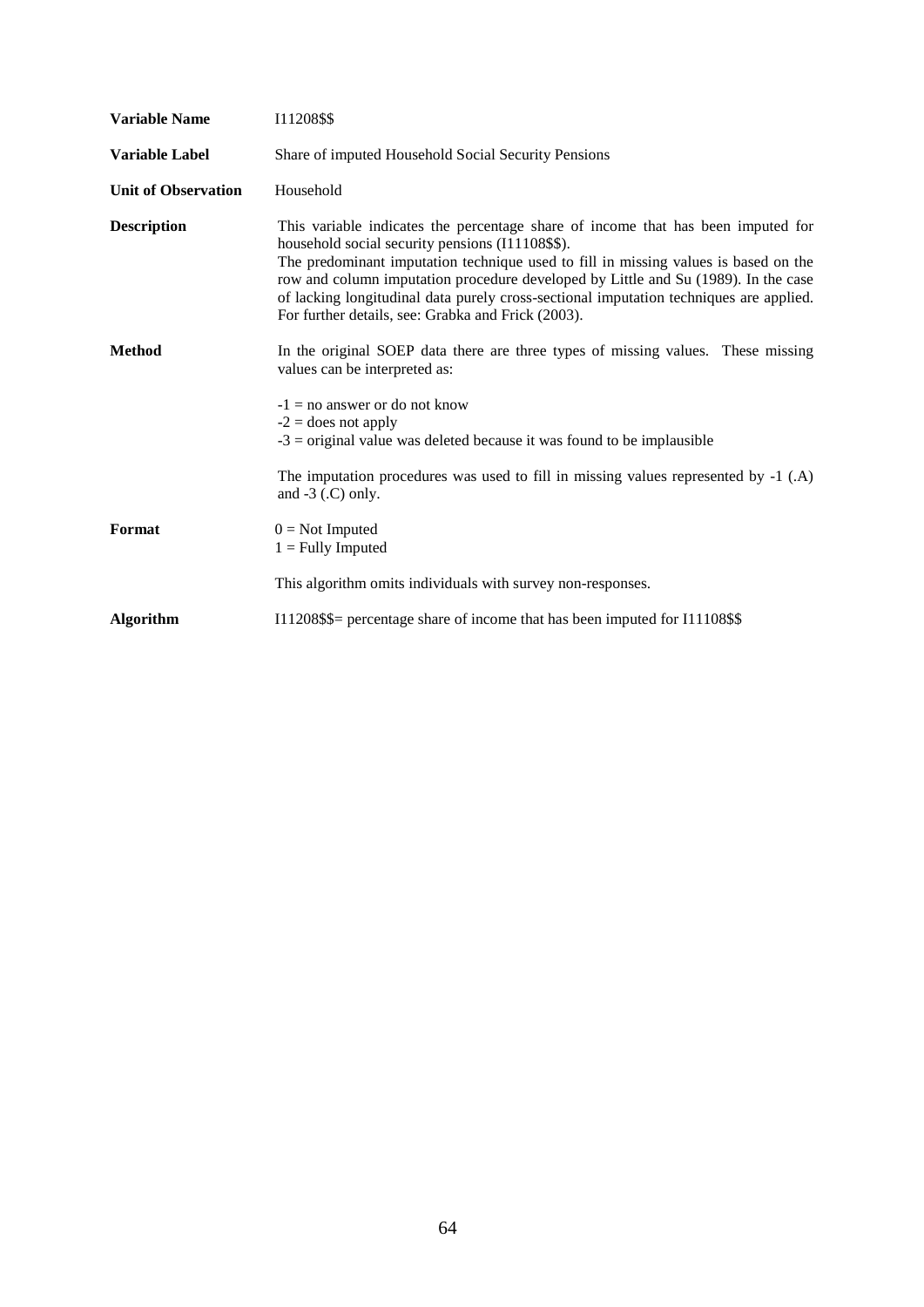| <b>Variable Name</b>       | 111209\$\$                                                                                                                                                           |
|----------------------------|----------------------------------------------------------------------------------------------------------------------------------------------------------------------|
| <b>Variable Label</b>      | <b>Impute Total Household Taxes</b>                                                                                                                                  |
| <b>Unit of Observation</b> | Household                                                                                                                                                            |
| <b>Description</b>         | Total household taxes are fully simulated in the SOEP. Thus this variable indicates if<br>total household taxes has been simulated and takes a value of 0 otherwise. |
| Format                     | $0 = Not$ Imputed<br>$1 =$ Fully Imputed                                                                                                                             |
|                            | This algorithm omits individuals with survey non-responses.                                                                                                          |
|                            | Equivalent Data File Variable Definitions: $111109$ = Total Household Taxes                                                                                          |
| <b>Algorithm</b>           | $111209$ \$\$= 1 if $111109$ \$\$ > 0, else $111209$ \$\$ = 0.                                                                                                       |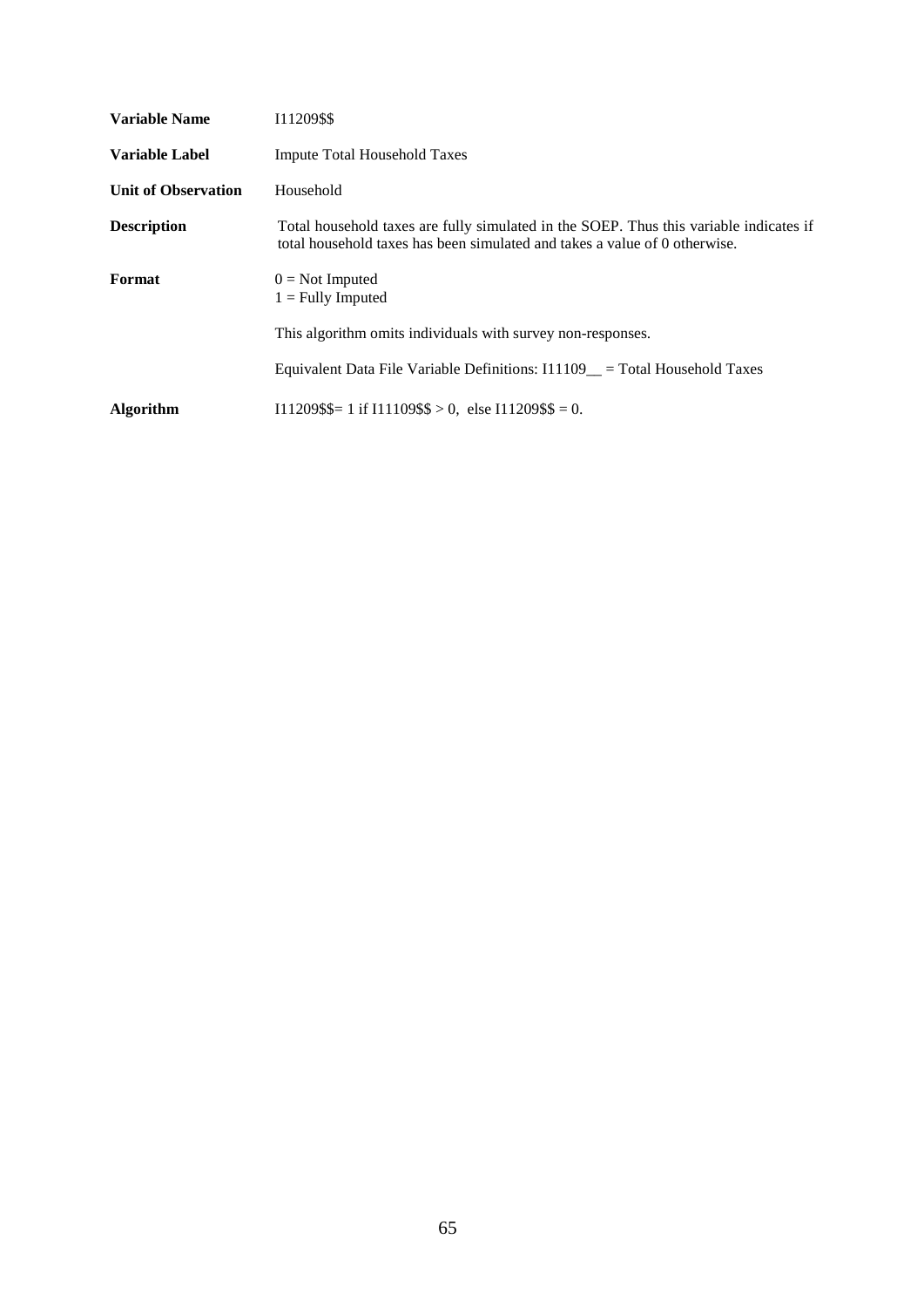| <b>Variable Name</b>                | 111210\$\$                                                                                                                                                                                                                                                                                                                                                                                                                                               |
|-------------------------------------|----------------------------------------------------------------------------------------------------------------------------------------------------------------------------------------------------------------------------------------------------------------------------------------------------------------------------------------------------------------------------------------------------------------------------------------------------------|
| <b>Variable Label</b>               | Share of imputed Individual Labor Earnings                                                                                                                                                                                                                                                                                                                                                                                                               |
| <b>Unit of Observation</b>          | Individual                                                                                                                                                                                                                                                                                                                                                                                                                                               |
| <b>Description</b><br><b>Method</b> | This variable indicates the percentage share of income that has been imputed for<br>individual labor earnings (I11110\$\$).<br>The predominant imputation technique used to fill in missing values is based on the<br>row and column imputation procedure developed by Little and Su (1989). In the case<br>of lacking longitudinal data purely cross-sectional imputation techniques are applied.<br>For further details, see: Grabka and Frick (2003). |
|                                     | In the original SOEP data there are three types of missing values. These missing<br>values can be interpreted as:<br>$-1 =$ no answer or do not know<br>$-2$ = does not apply<br>$-3$ = original value was deleted because it was found to be implausible<br>The imputation procedures was used to fill in missing values represented by $-1$ (.A)<br>and $-3$ (.C) only.                                                                                |
| Format                              | $0 = Not$ Imputed<br>$1 =$ Fully Imputed<br>This algorithm omits individuals with survey non-responses.                                                                                                                                                                                                                                                                                                                                                  |
| <b>Algorithm</b>                    | I11210\$\$= percentage share of income that has been imputed for I11110\$\$                                                                                                                                                                                                                                                                                                                                                                              |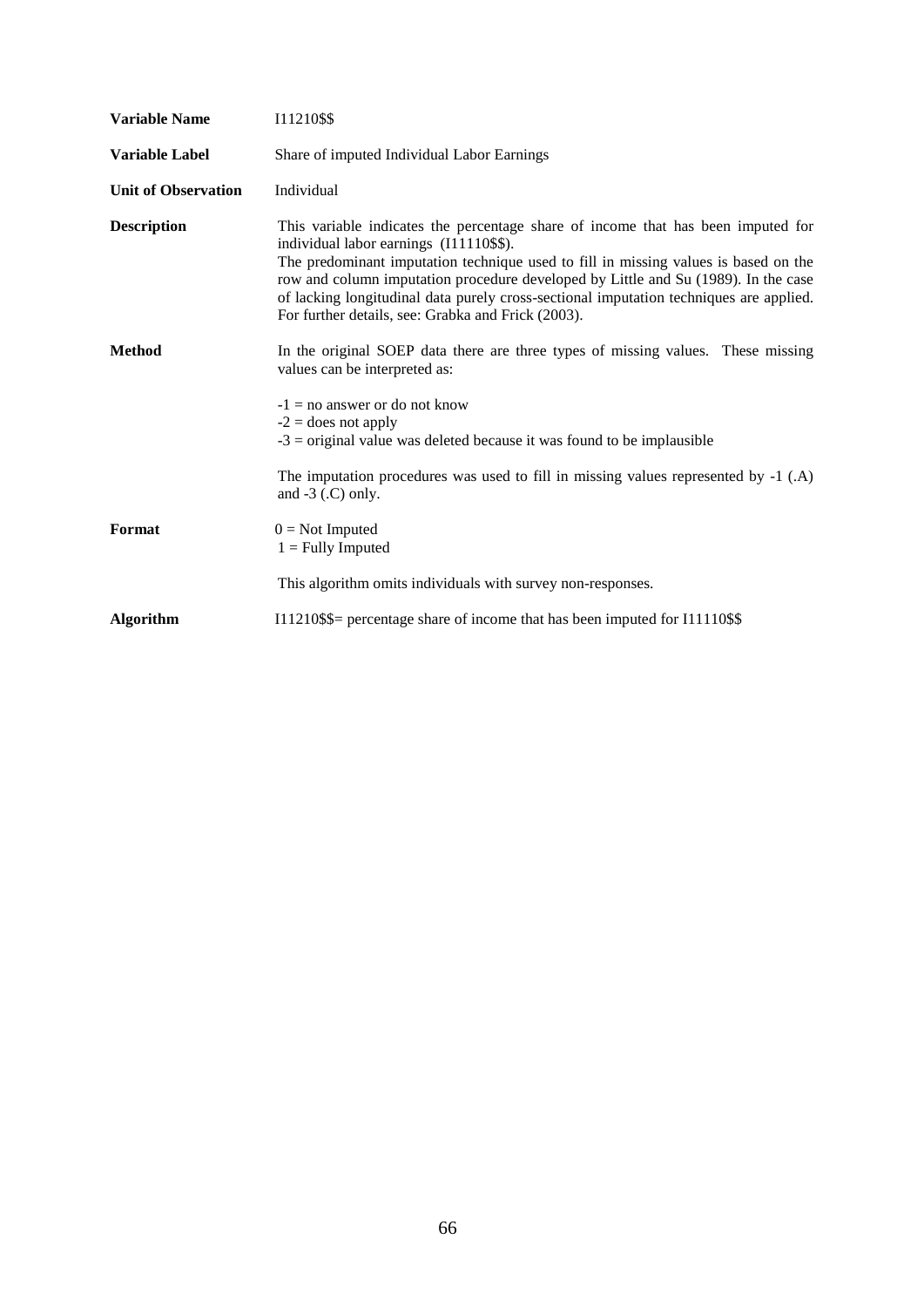| <b>Variable Name</b>       | 111217\$\$                                                                                                                                                                                                                                                                                                                                                                                                                                                        |
|----------------------------|-------------------------------------------------------------------------------------------------------------------------------------------------------------------------------------------------------------------------------------------------------------------------------------------------------------------------------------------------------------------------------------------------------------------------------------------------------------------|
| <b>Variable Label</b>      | Share of imputed Household Private Retirement Income                                                                                                                                                                                                                                                                                                                                                                                                              |
| <b>Unit of Observation</b> | Household                                                                                                                                                                                                                                                                                                                                                                                                                                                         |
| <b>Description</b>         | This variable indicates the percentage share of income that has been imputed for<br>household private retirement income (I11117\$\$).<br>The predominant imputation technique used to fill in missing values is based on the<br>row and column imputation procedure developed by Little and Su (1989). In the case<br>of lacking longitudinal data purely cross-sectional imputation techniques are applied.<br>For further details, see: Grabka and Frick (2003) |
| <b>Method</b>              | In the original SOEP data there are three types of missing values. These missing<br>values can be interpreted as:<br>$-1$ or $A =$<br>no answer or do not know<br>$-2$ or $.B =$<br>does not apply<br>$-3$ or $.C =$<br>original value was deleted because it was found to be implausible                                                                                                                                                                         |
| Format                     | The imputation procedures was used to fill in missing values represented by $-1$ (.A)<br>and $-3$ (.C) only.<br>$0 = Not$ Imputed<br>$1 =$ Fully Imputed                                                                                                                                                                                                                                                                                                          |
|                            | This algorithm omits individuals with survey non-responses.                                                                                                                                                                                                                                                                                                                                                                                                       |
| <b>Algorithm</b>           | I11217\$\$= percentage share of income that has been imputed for I11117\$\$                                                                                                                                                                                                                                                                                                                                                                                       |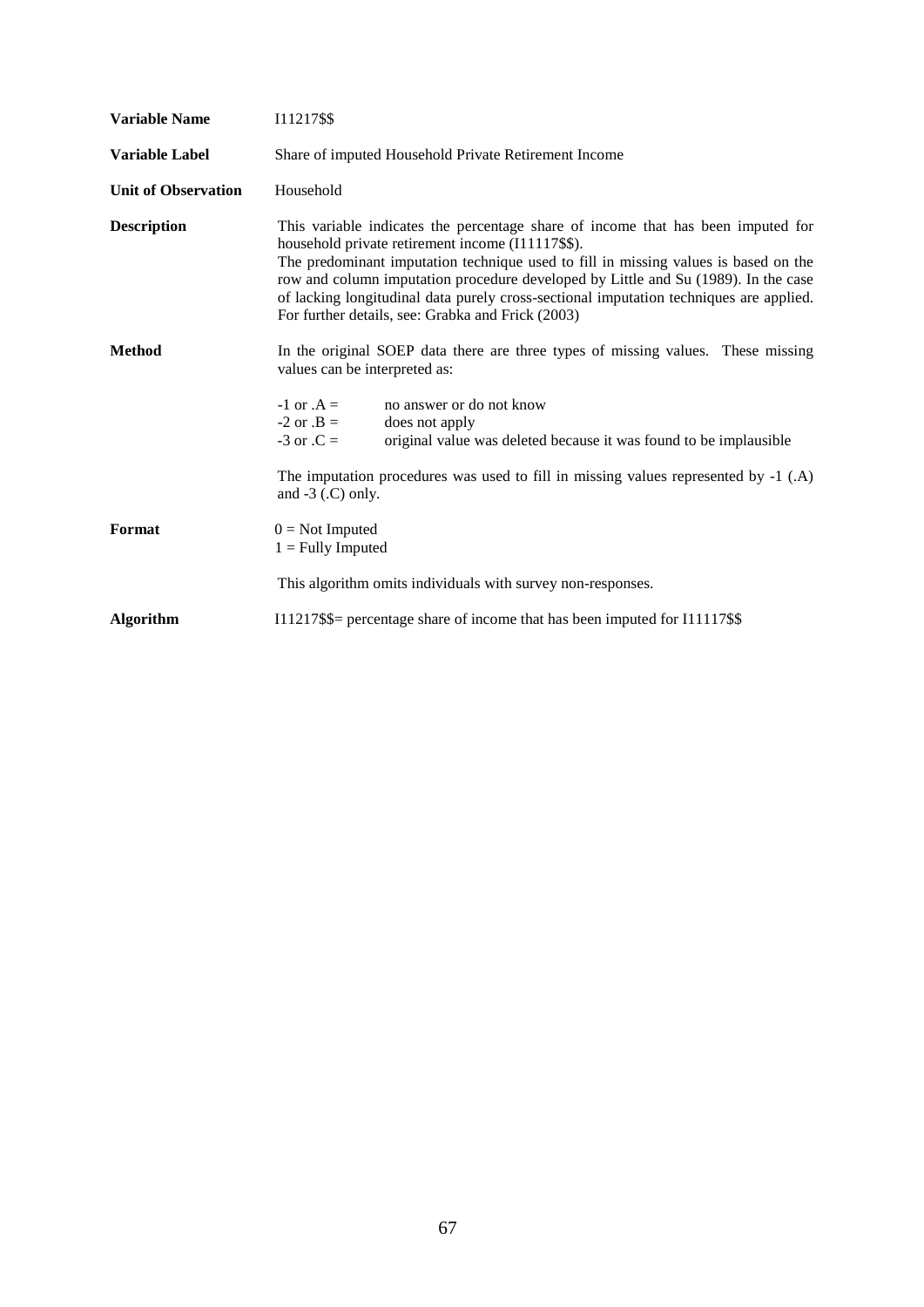| <b>Variable Name</b>       | 111218\$\$                                                                                                                                                                                                                                           |
|----------------------------|------------------------------------------------------------------------------------------------------------------------------------------------------------------------------------------------------------------------------------------------------|
| <b>Variable Label</b>      | Impute Household Windfall Income                                                                                                                                                                                                                     |
| <b>Unit of Observation</b> | Household                                                                                                                                                                                                                                            |
| <b>Description</b>         | This variable indicates if windfall income (I11118\$\$) has been imputed.<br>Item non response on windfall income has been imputed using the sample median in<br>the respective observation years. For further details, see: Grabka and Frick (2003) |
| <b>Method</b>              | In the original SOEP data there are three types of missing values. These missing<br>values can be interpreted as:                                                                                                                                    |
|                            | $-1$ or $A =$<br>no answer or do not know<br>$-2$ or $.B =$<br>does not apply<br>$-3$ or $\mathcal{C} =$<br>original value was deleted because it was found to be implausible                                                                        |
|                            | The imputation procedures was used to fill in missing values represented by $-1$ (.A)<br>and $-3$ (.C) only.                                                                                                                                         |
| Format                     | $0 = Not$ Imputed<br>$1 =$ Fully Imputed                                                                                                                                                                                                             |
|                            | This algorithm omits individuals with survey non-responses.                                                                                                                                                                                          |
| <b>Algorithm</b>           | N/a                                                                                                                                                                                                                                                  |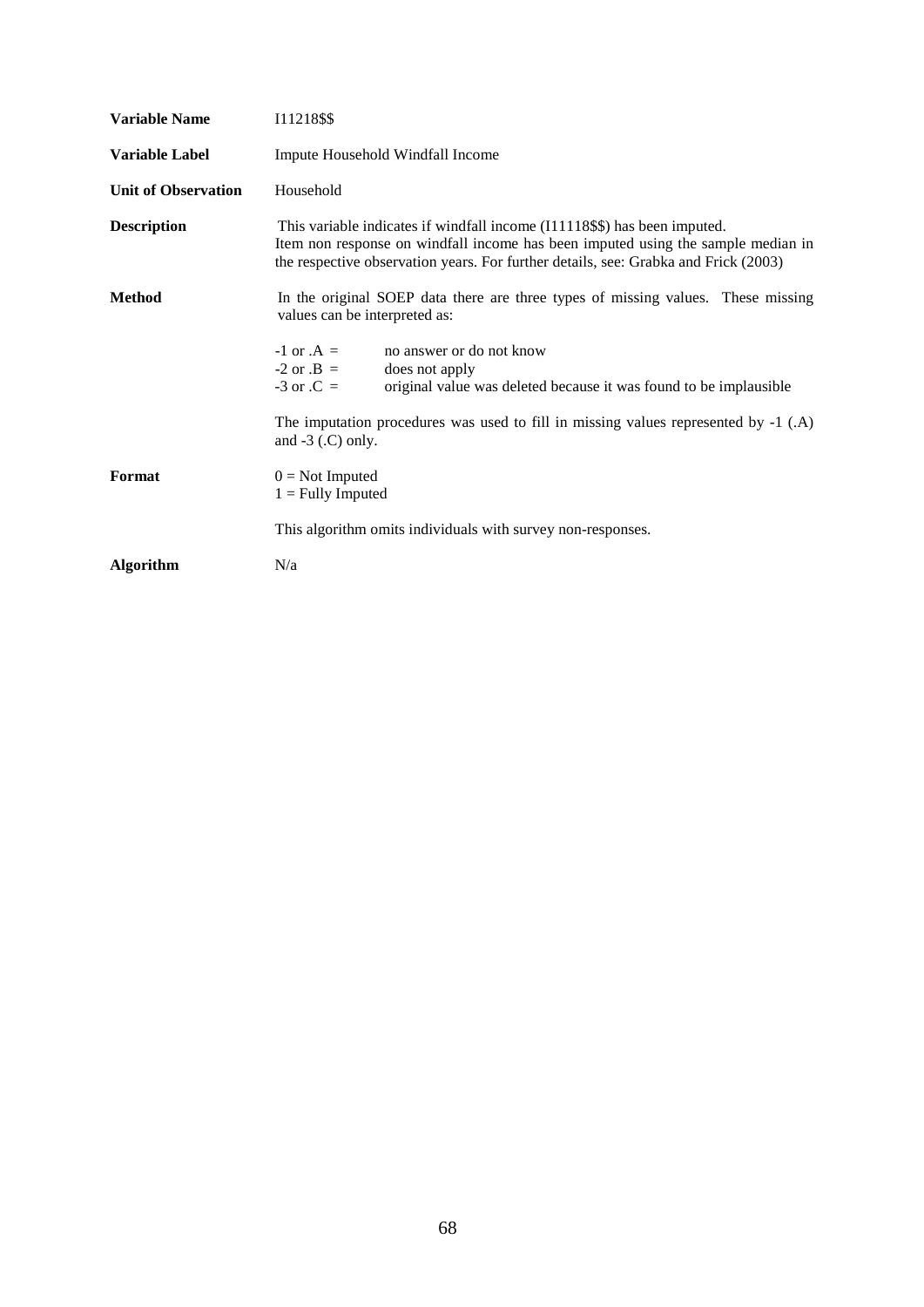| <b>Variable Name</b>       | RENTY\$\$                                                                                                                                                                                                                                                                                                                                                                                                                                                                                                                                                |
|----------------------------|----------------------------------------------------------------------------------------------------------------------------------------------------------------------------------------------------------------------------------------------------------------------------------------------------------------------------------------------------------------------------------------------------------------------------------------------------------------------------------------------------------------------------------------------------------|
| Variable Label             | Income from rental and leasing                                                                                                                                                                                                                                                                                                                                                                                                                                                                                                                           |
| <b>Unit of Observation</b> | Household                                                                                                                                                                                                                                                                                                                                                                                                                                                                                                                                                |
| <b>Period</b>              | Annual                                                                                                                                                                                                                                                                                                                                                                                                                                                                                                                                                   |
| <b>Description</b>         | This variable represents the household income from rental and leasing in the last year.                                                                                                                                                                                                                                                                                                                                                                                                                                                                  |
|                            | In 1991 income from rent were not asked. If the respondent was interviewed in 1990,<br>1991, and 1992 and reported having rental income for 1990 and 1992, the average of<br>the 1990 and 1992 values are assigned to 1991. If the respondent was interviewed in<br>only two of the years, one of the years being 1991, and reported having rental income,<br>then rental income for that year are assigned to 1991.                                                                                                                                     |
| <b>Method</b>              | Transcribed variable.                                                                                                                                                                                                                                                                                                                                                                                                                                                                                                                                    |
| <b>Format</b>              | The value of this variable ranges from 0 to 9,999,999.                                                                                                                                                                                                                                                                                                                                                                                                                                                                                                   |
|                            | This variable is in current year EURO.                                                                                                                                                                                                                                                                                                                                                                                                                                                                                                                   |
|                            | The original survey variables provided below can be found in the file _H.<br>This algorithm omits individuals with survey non-responses.                                                                                                                                                                                                                                                                                                                                                                                                                 |
| <b>Algorithm</b>           |                                                                                                                                                                                                                                                                                                                                                                                                                                                                                                                                                          |
|                            | array cm101{*} ah41 bh35 ch47 dh47 eh38 fh38 gh38 hhrenty ih41 jh41 kh41 lh41 nh41 nh41<br>oh41 ph41 qh41 rh41 sh41 th39 uh39 vh38 wh38 xh38 yh39 zh39 bah39<br>bbh39 bch39 bdh39 beh42 bfh38<br>*** imputed values due to item-non response ***<br>$array \text{ cm102}$ {*} xah41 xbh35 xch47 xdh47 xeh38 xfh38 xgh38 out xih41 xjh41 xkh41 xlh41<br>mh41 xnh41 xoh41 xph41 xqh41 xrh41 xsh41 xth39 xuh39 xvh38 xwh38<br>xxh38 xyh39 xzh39 xbah39 xbbh39 xbch39 xbdh39 xbeh42 xbfh38<br>array cm $103$ {*} temp1\$\$;<br>array cm $104$ {*} renty\$\$; |
|                            | $\text{do } i = 1 \text{ to } \text{dim}(\text{netto});$<br>cm103 $\{i\} =$ ;<br>if netto $\{i\}$ >= 10 & < 20 then do;<br>if cm102{1} It 0 then cm102{1} = 0;<br>if cm101{i} eq.A or cm101{i} eq.C then cm103{i}=cm102{i};<br>else if cm101 $\{i\}$ eq .B then cm103 $\{i\} = 0$ ;<br>else cm103{i}=cm101{i};<br>$cm104{i} = cm103{i};$<br>end:<br>else cm104 $\{i\}$ =-2;<br>end;                                                                                                                                                                      |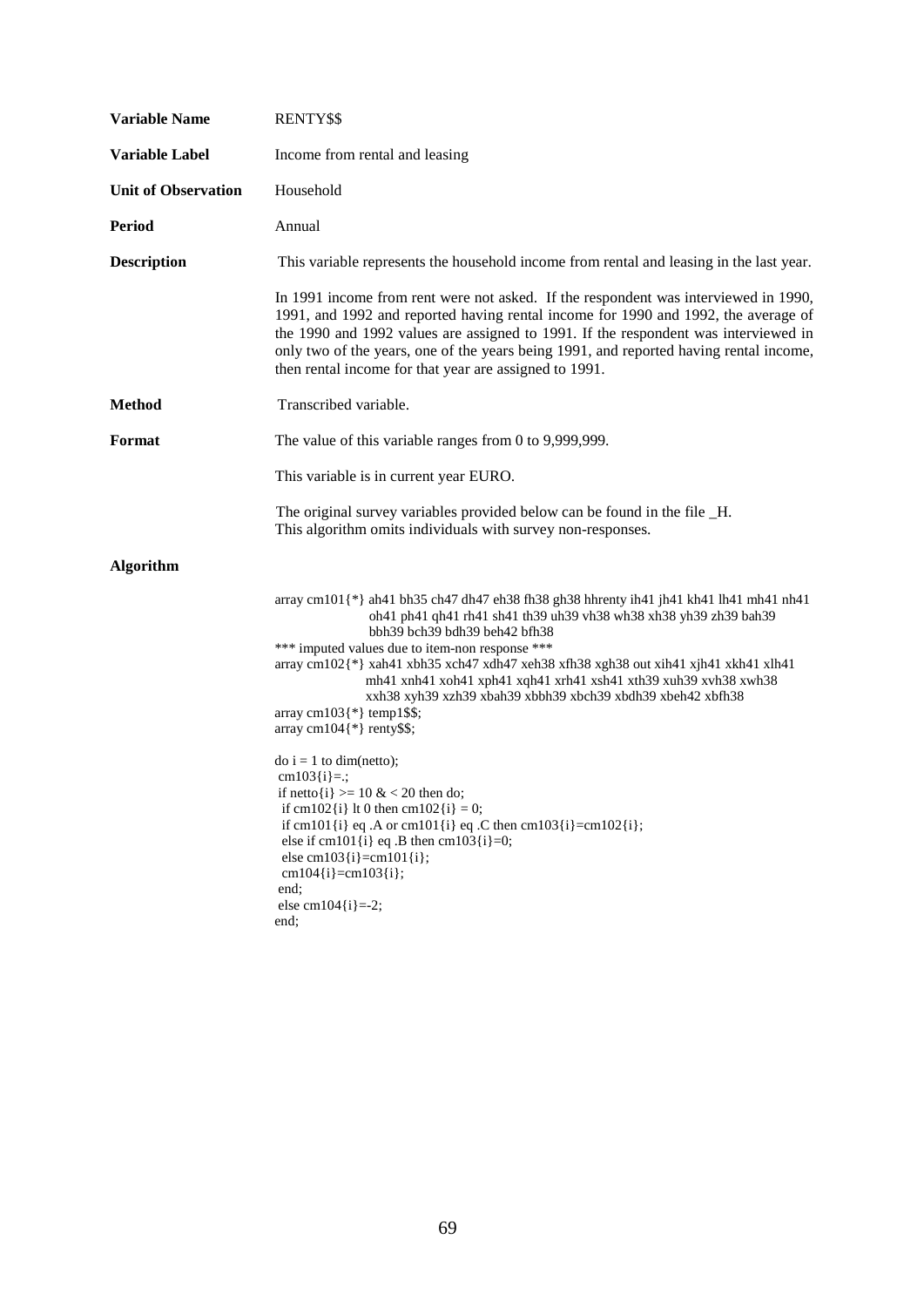| <b>Variable Name</b>       | OPERY\$\$                                                                                                                                                                                                                                                                                                                                                                                                                                                                                                                                                                                                                                                                    |
|----------------------------|------------------------------------------------------------------------------------------------------------------------------------------------------------------------------------------------------------------------------------------------------------------------------------------------------------------------------------------------------------------------------------------------------------------------------------------------------------------------------------------------------------------------------------------------------------------------------------------------------------------------------------------------------------------------------|
| <b>Variable Label</b>      | Operation, maintenance costs                                                                                                                                                                                                                                                                                                                                                                                                                                                                                                                                                                                                                                                 |
| <b>Unit of Observation</b> | Household                                                                                                                                                                                                                                                                                                                                                                                                                                                                                                                                                                                                                                                                    |
| <b>Period</b>              | Annual                                                                                                                                                                                                                                                                                                                                                                                                                                                                                                                                                                                                                                                                       |
| <b>Description</b>         | This variable represents the household operation and maintenance costs in the last<br>year.                                                                                                                                                                                                                                                                                                                                                                                                                                                                                                                                                                                  |
|                            | In 1991 operation and maintenance costs were not asked. If the respondent was inter-<br>viewed in 1990, 1991, and 1992 and reported having operation and maintenance costs<br>for 1990 and 1992, the average of the 1990 and 1992 values are assigned to 1991. If<br>the respondent was interviewed in only two of the years, one of the years being 1991,<br>and reported having operation and maintenance costs, then operation and maintenance<br>costs for that year are assigned to 1991.                                                                                                                                                                               |
| <b>Method</b>              | Transcribed variable.                                                                                                                                                                                                                                                                                                                                                                                                                                                                                                                                                                                                                                                        |
| Format                     | The value of this variable ranges from $0$ to $9,999,999$ .                                                                                                                                                                                                                                                                                                                                                                                                                                                                                                                                                                                                                  |
|                            | This variable is in current year EURO.                                                                                                                                                                                                                                                                                                                                                                                                                                                                                                                                                                                                                                       |
|                            | The original survey variables provided below can be found in the file _H.<br>This algorithm omits individuals with survey non-responses.                                                                                                                                                                                                                                                                                                                                                                                                                                                                                                                                     |
| <b>Algorithm</b>           |                                                                                                                                                                                                                                                                                                                                                                                                                                                                                                                                                                                                                                                                              |
|                            | array ct101{*} ah4201 bh3601 ch4801 dh4801 eh3901 fh3901 gh3901 hhopery ih4201 jh4201<br>kh4201 lh4201 mh4201 nh4201 oh4201 ph4201 qh4201 rh4201 sh4201 th4001<br>uh4001 vh3901 wh3901 xh3901 yh4001 zh4001 bah4001 bbh4001 bch4001<br>bdh4001 beh4301 bfh3901<br>*** imputed values due to item-non response ***<br>array ct102{*} xah4201 xbh3601 xch4801 xdh4801 xeh3901 xfh3901 xgh3901 out xih4201<br>xjh4201 xkh4201 xlh4201 xmh4201 xnh4201 xoh4201 xph4201 xqh4201<br>xrh4201 xsh4201 xth4001 xuh4001 xvh3901 xwh3901 xxh3901 xyh4001<br>xzh4001 xbah4001 xbbh4001 xbch4001 xbdh4001 xbeh4301 xbfh3901<br>array $ct103$ {*} temp\$\$<br>array $ct104$ {*} opery\$\$; |
|                            | $\phi$ i = 1 to dim(netto);<br>$ct103[i]=$ :<br>if netto $\{i\}$ >= 10 & < 20) then do;<br>if ct102{i} lt 0 then ct102{i}=0;<br>if ct101{i} eq .A or ct101{i} eq .C then ct103{i}=ct102{i};<br>else if ct101{i} eq .B then ct103{i}=0;<br>else ct103{i}=ct101{i};<br>$ct104[i] = ct103[i];$<br>end;<br>else ct104 $\{i\} = S$ ;<br>end;                                                                                                                                                                                                                                                                                                                                      |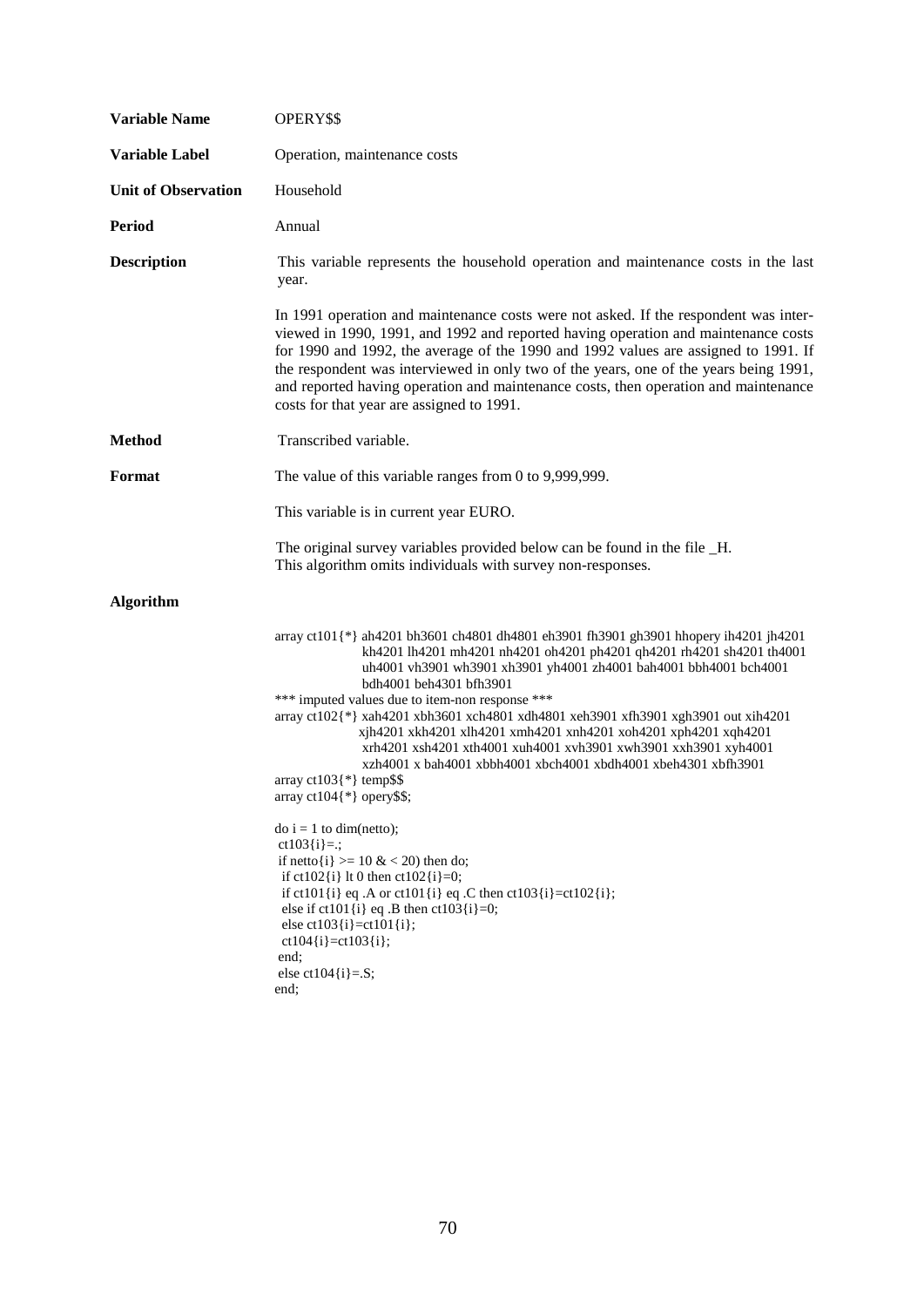|                            | <b>Variable Name</b><br>DIVDY\$\$                                                                                                                                                                                                                                                                                                                                                                                                                                                                                                                                                                                                                                                        |
|----------------------------|------------------------------------------------------------------------------------------------------------------------------------------------------------------------------------------------------------------------------------------------------------------------------------------------------------------------------------------------------------------------------------------------------------------------------------------------------------------------------------------------------------------------------------------------------------------------------------------------------------------------------------------------------------------------------------------|
| <b>Variable Label</b>      | Interest, dividend income                                                                                                                                                                                                                                                                                                                                                                                                                                                                                                                                                                                                                                                                |
| <b>Unit of Observation</b> | Household                                                                                                                                                                                                                                                                                                                                                                                                                                                                                                                                                                                                                                                                                |
| <b>Period</b>              | Annual                                                                                                                                                                                                                                                                                                                                                                                                                                                                                                                                                                                                                                                                                   |
| <b>Description</b>         | This variable represents the household income from interest and dividends in the last<br>year.                                                                                                                                                                                                                                                                                                                                                                                                                                                                                                                                                                                           |
| <b>Method</b>              | After 1984 respondents who could not estimate their interest and dividend income<br>directly were asked to select a range from a set of categories. Their choices were:<br>under 500 DM<br>500 to 2,000 DM<br>2,000 to 5,000 DM<br>5,000 to 10,000 DM<br>10,000 DM and over                                                                                                                                                                                                                                                                                                                                                                                                              |
|                            | Starting in year 2001 (wave R) an additional item was offered:<br>10,000 to 20,000 DM<br>20,000 DM and over                                                                                                                                                                                                                                                                                                                                                                                                                                                                                                                                                                              |
|                            | Since year 2002 (wave S) all items are asked for Euro:<br>under 250 Euro<br>250 to 1,000 Euro<br>1,000 to 2,500 Euro<br>2,500 to 5,000 Euro<br>5,000 to 10,000 Euro<br>10,000 Euro and over                                                                                                                                                                                                                                                                                                                                                                                                                                                                                              |
|                            | These respondents are assigned an interest and dividend amount based on uniformly<br>distributed random numbers within their income range.                                                                                                                                                                                                                                                                                                                                                                                                                                                                                                                                               |
| Format                     | The value of this variable ranges from 0 to 9,999,999.<br>This variable is in current year EURO.<br>The original survey variables provided below can be found in the file _H.<br>This algorithm omits individuals with survey non-responses.                                                                                                                                                                                                                                                                                                                                                                                                                                             |
| <b>Algorithm</b>           | array cx101{*} ah45 bh3801 ch5001 dh5001 eh4101 fh4101 gh4101 hh4701 ih4401 jh4401<br>kh4401 lh4401 mh4401 nh4401 oh4401 ph4401 qh4401 rh4401 sh4401 th4201<br>uh4201 vh4501 wh4501 xh4501 yh4601 zh4601 bah4601 bbh4601 bch4601<br>bdh4601 beh4901 bfh4501<br>*** imputed values due to item-non response ***<br>array cx102{*} xah45 xbh3801 xch5001 xdh5001 xeh4101 xfh4101 xgh4101 xhh4701 xih4401<br>xjh4401 xkh4401 xlh4401 xmh4401 xnh4401 xoh4401 xph4401 xqh4401<br>xrh4401 xsh4401 xth4201 xuh4201 xvh4501 xwh4501 xxh4501 xyh4601;<br>xzh4601 xbah4601 xbbh4601 xbch4601 xbdh4601 xbeh4901 xbfh4501<br>array $cx103$ {*} temp\$\$;<br>array $cx104$ <sup>[*]</sup> divdy\$\$; |
|                            | if ah45=.B then ah45=0;<br>$\phi$ i = 1 to dim(netto);<br>$cx103[i]=$ :<br>if netto $\{i\} \ge 10 \& 20$ then do;<br>if cx101{i} eq.A or cx101{i} eq.C then cx103{i}=cx102{i};<br>else cx103{i}=cx101{i}; cx104{i}=cx103{i}; end;<br>else $cx104[i]=2;$<br>end;                                                                                                                                                                                                                                                                                                                                                                                                                          |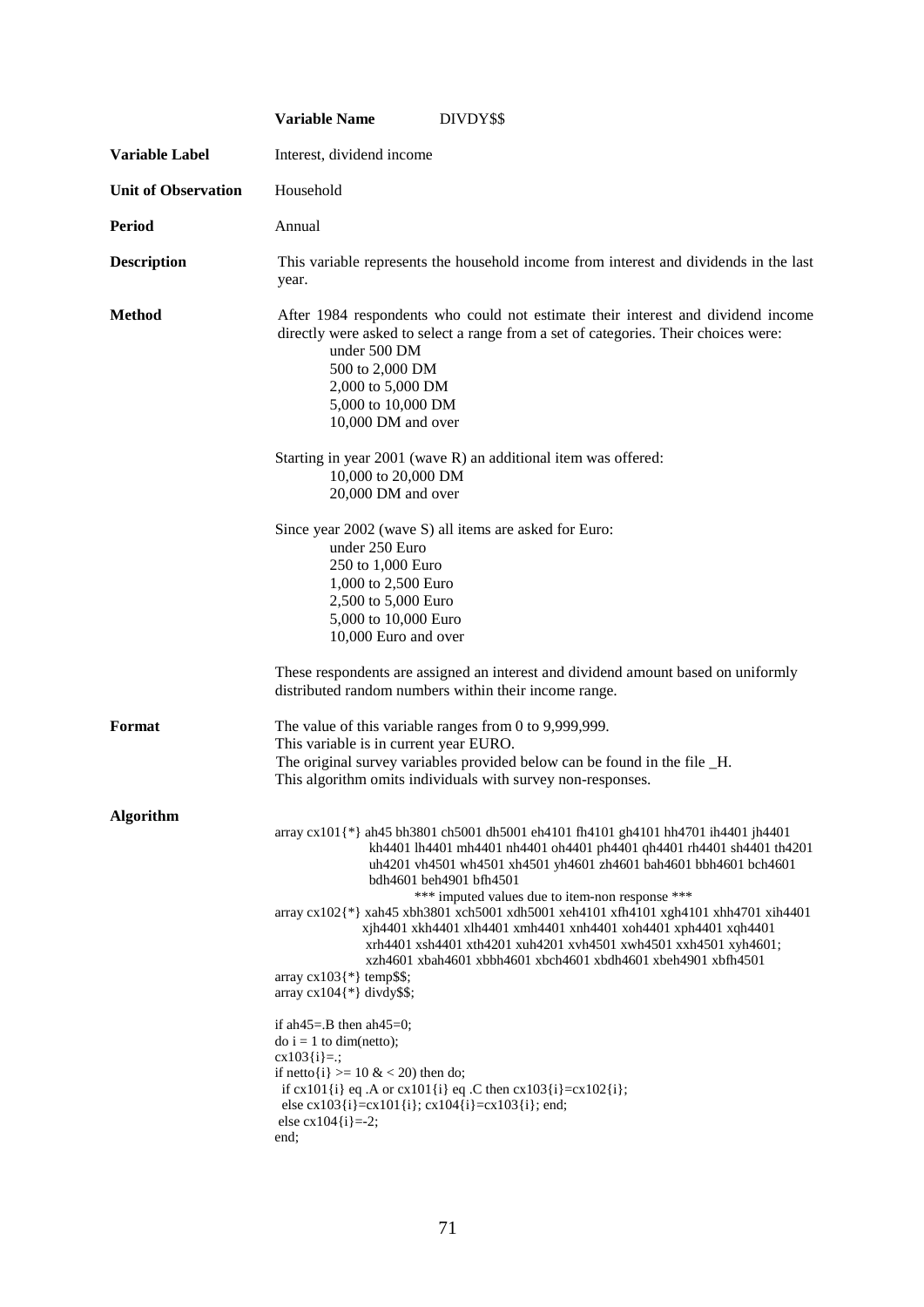| <b>Variable Name</b>       | CHSPT\$\$                                                                                                                                                                                                                                                                                                                                                                                                                                                                                                                                                                                                                                                                                                                                                                                                                                                                                                                                                                                                                                                                                                                                                                                                                                                                                                                                                                                                                                                                                                                                         |
|----------------------------|---------------------------------------------------------------------------------------------------------------------------------------------------------------------------------------------------------------------------------------------------------------------------------------------------------------------------------------------------------------------------------------------------------------------------------------------------------------------------------------------------------------------------------------------------------------------------------------------------------------------------------------------------------------------------------------------------------------------------------------------------------------------------------------------------------------------------------------------------------------------------------------------------------------------------------------------------------------------------------------------------------------------------------------------------------------------------------------------------------------------------------------------------------------------------------------------------------------------------------------------------------------------------------------------------------------------------------------------------------------------------------------------------------------------------------------------------------------------------------------------------------------------------------------------------|
| <b>Variable Label</b>      | Child allowance                                                                                                                                                                                                                                                                                                                                                                                                                                                                                                                                                                                                                                                                                                                                                                                                                                                                                                                                                                                                                                                                                                                                                                                                                                                                                                                                                                                                                                                                                                                                   |
| <b>Unit of Observation</b> | Household                                                                                                                                                                                                                                                                                                                                                                                                                                                                                                                                                                                                                                                                                                                                                                                                                                                                                                                                                                                                                                                                                                                                                                                                                                                                                                                                                                                                                                                                                                                                         |
| <b>Period</b>              | Annual                                                                                                                                                                                                                                                                                                                                                                                                                                                                                                                                                                                                                                                                                                                                                                                                                                                                                                                                                                                                                                                                                                                                                                                                                                                                                                                                                                                                                                                                                                                                            |
| <b>Description</b>         | This variable represents the household income from child allowances in the last year.                                                                                                                                                                                                                                                                                                                                                                                                                                                                                                                                                                                                                                                                                                                                                                                                                                                                                                                                                                                                                                                                                                                                                                                                                                                                                                                                                                                                                                                             |
| <b>Method</b>              | In 1984 questions related to this topic were not asked. Child benefits for this year<br>were imputed using information on the number of children in the household and the<br>number of months the benefits were received.<br>In 1985 to 2000 there was no information regarding the number of months the chil-<br>dren allowance was claimed. In all those cases 12 months of claim was supposed.<br>Since 2001 child allowances is the product of the number of months the children al-<br>lowance was claimed in the previous year and the average amount per month.                                                                                                                                                                                                                                                                                                                                                                                                                                                                                                                                                                                                                                                                                                                                                                                                                                                                                                                                                                            |
| Format                     | The value of this variable ranges from 0 to 999.999.<br>This variable is in current year EURO.<br>The original survey variables provided below can be found in the file _H.<br>This algorithm omits individuals with survey non-responses.                                                                                                                                                                                                                                                                                                                                                                                                                                                                                                                                                                                                                                                                                                                                                                                                                                                                                                                                                                                                                                                                                                                                                                                                                                                                                                        |
| <b>Algorithm</b>           |                                                                                                                                                                                                                                                                                                                                                                                                                                                                                                                                                                                                                                                                                                                                                                                                                                                                                                                                                                                                                                                                                                                                                                                                                                                                                                                                                                                                                                                                                                                                                   |
|                            | array dp101{*} out bh3303 ch4503 dh4503 eh3603 fh3603 gh3603 hh4503 ih4603 jh4603<br>kh4603 lh4603 mh4603 nh4603 oh4603 ph4603 qh50 rh4603 sh4603 th4503<br>uh4503 vh4803 wh4803 xh4803 yh4903 zh4903 bah4903 bbh4903 bch4903<br>bdh4903 beh5203 bfh4803<br>*** imputed values due to item-non response ***<br>array dp102{*} out xbh3303 xch4503 xdh4503 xeh3603 xfh3603 xgh3603 xhh4503 xih4603<br>xjh4603 xkh4603 xlh4603 xmh4603 xnh4603 xoh4603 xph4603 xqh50<br>xrh4603 xsh4603 xth4503 xuh4503 xvh4803 xwh4803 xxh4803 xyh4903<br>xzh4903 xbah4903 xbbh4903 x bch4903 xbdh4903 xbeh5203 xbfh4803<br>out out out out out out out out out<br>array dp104 $\{\ast\}$ temp\$\$;<br>sh4602 th4502 uh4502 vh4802 wh4802 xh4802 yh4902 zh4902 bah4902<br>bbh4902 bch4902 bdh4902 beh5202 bfh4802<br>array $dp105$ {*} chspt\$\$;<br>$\phi$ i = 1 to dim(netto);<br>$dp104[i]=$ :<br>if netto $\{i\} \ge 10 \& 20$ then do;<br>if dp102{i} lt 0 then dp102{i} = 0;<br>if dp103{i} lt 0 then dp103{i} = 0;<br>if dp106{i} = .A or dp106{i} = .C then dp106{i}=12;<br>if $dp106\{i\}$ in $(.B,.)$<br>then $dp106[i]=0;$<br>if dp101{i} = .A or dp101{i} = .C then dp104{i}=dp102{i};<br>else if $dp101(i)$ in $(B,.)$<br>then dp104 $\{i\} = 0$ ;<br>$dp104[i] = dp101[i];$<br>else<br>if $i=1$<br>then $dp105[i]=dp103[i];$<br>$*$ wave A $*$ ;<br>else if (i ge 2 and i le 17) then $dp105[i] = dp104[i]*12;$<br>$*$ wave B-O $*$ :<br>then dp105{i}=dp104{i}*dp106{i}; * wave R *;<br>else if $(i$ ge 18)<br>end;<br>else dp105 $\{i\}$ =-2; end; |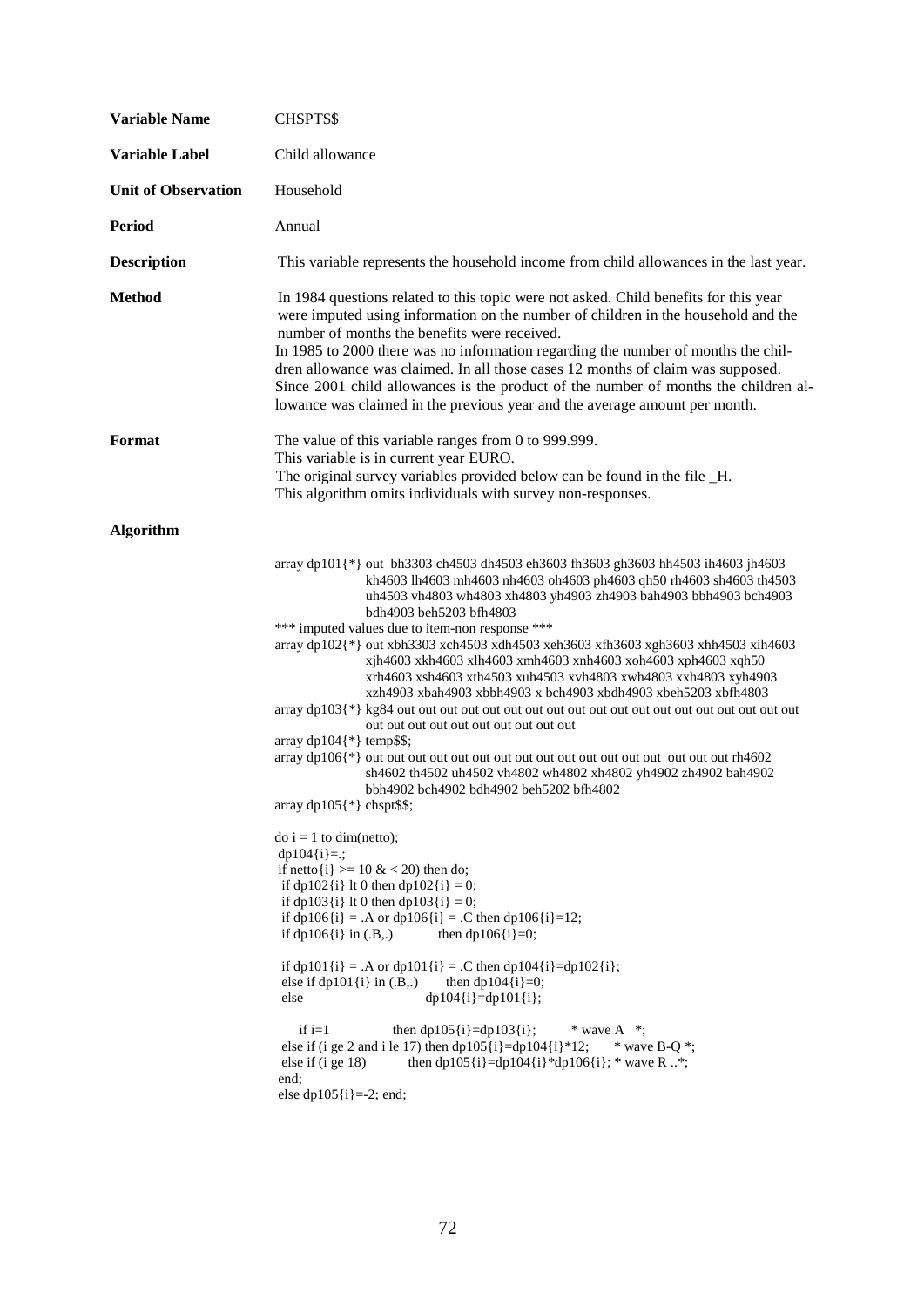| <b>Variable Name</b>       | HOUSE\$\$                                                                                                                                                                                                                                                                                                                                                                                                                                                                                                                                                                                                                                                                                                                                                                                                                                                                                                                                                           |
|----------------------------|---------------------------------------------------------------------------------------------------------------------------------------------------------------------------------------------------------------------------------------------------------------------------------------------------------------------------------------------------------------------------------------------------------------------------------------------------------------------------------------------------------------------------------------------------------------------------------------------------------------------------------------------------------------------------------------------------------------------------------------------------------------------------------------------------------------------------------------------------------------------------------------------------------------------------------------------------------------------|
| Variable Label             | Housing allowance                                                                                                                                                                                                                                                                                                                                                                                                                                                                                                                                                                                                                                                                                                                                                                                                                                                                                                                                                   |
| <b>Unit of Observation</b> | Household                                                                                                                                                                                                                                                                                                                                                                                                                                                                                                                                                                                                                                                                                                                                                                                                                                                                                                                                                           |
| <b>Period</b>              | Annual                                                                                                                                                                                                                                                                                                                                                                                                                                                                                                                                                                                                                                                                                                                                                                                                                                                                                                                                                              |
| <b>Description</b>         | This variable represents the household income from housing allowance in the last<br>year.                                                                                                                                                                                                                                                                                                                                                                                                                                                                                                                                                                                                                                                                                                                                                                                                                                                                           |
| <b>Method</b>              | Housing allowance is the product of the number of months that benefit was claimed in<br>the previous year and the average amount per month.                                                                                                                                                                                                                                                                                                                                                                                                                                                                                                                                                                                                                                                                                                                                                                                                                         |
| Format                     | The value of this variable ranges from 0 to 9,999,999.<br>This variable is in current year EURO.                                                                                                                                                                                                                                                                                                                                                                                                                                                                                                                                                                                                                                                                                                                                                                                                                                                                    |
|                            | The original survey variables provided below can be found in the file _H.<br>This algorithm omits individuals with survey non-responses.                                                                                                                                                                                                                                                                                                                                                                                                                                                                                                                                                                                                                                                                                                                                                                                                                            |
| <b>Algorithm</b>           |                                                                                                                                                                                                                                                                                                                                                                                                                                                                                                                                                                                                                                                                                                                                                                                                                                                                                                                                                                     |
|                            | array d1101{*} ah29 bh2802 ch4002 dh4002 eh3102 fh3102 gh3102 hh4002 ih4502 jh4502<br>kh4502 lh4502 mh4502 nh4502 oh4502 ph4502 qh47 rh4605 sh4605 th4505<br>uh4505 vh4805 wh4808 xh4808 yh4908 zh4911 bah4920 bbh4920 bch4920<br>bdh4920 beh5223 bfh4838<br>array d1102{*} ah30 bh2803 ch4003 dh4003 eh3103 fh3103 gh3103 hh4003 ih4503 jh4503<br>kh4503 lh4503 mh4503 nh4503 oh4503 ph4503 qh48 rh4606 sh4606 th4506<br>uh4506 vh4806 wh4809 xh4809 yh4909 zh4912 bah4921 bbh4921 bch4921<br>bdh4921 beh5224 bfh4839<br>*** imputed values due to item-non response ***<br>array dl103{*} xah30 xbh2803 xch4003 xdh4003 xeh3103 xfh3103 xgh3103 xhh4003 xih4503<br>xjh4503 xkh4503 xlh4503 xmh4503 xnh4503 xoh4503 xph4503 xqh48 rh4606<br>xsh4606 xth4506 xuh4506 xvh4806 xwh4809 xxh4809 xyh4909 xzh4912<br>xbah4921 xbbh4921 xbch4921 xbdh4920 xbeh5223 xbfh4839<br>array $dl104$ {*} temp\$\$4<br>array $dl105$ {*} temp\$\$;<br>array $dl106$ {*} house\$\$; |
|                            | $\phi$ i = 1 to dim(netto);<br>dl $104\{i\} =$ ;<br>dl $105$ {i}=.;<br>if dl103{i} lt 0 then dl103{i} = 0;<br>if dl101{i} = .A or dl101{i} = .C then dl101{i} = 10;<br>if netto $\{i\} \ge 10 \& 20$ then do;<br>if dl101{i} eq .B then dl104{i}=0;<br>else dl104 $\{i\}$ =dl101 $\{i\}$ ;<br>if dl102{i} eq .A or dl102{i} eq .C then do;<br>if dl101{i} le 0 and dl103{i} gt 0 then dl104{i}=12;<br>dl105 $\{i\}$ =dl103 $\{i\}$ ;<br>end:<br>else if dl102{i} eq .B then dl105{i}=0;<br>else dl105 $\{i\}$ =dl102 $\{i\}$ ;<br>dl106{i}=dl104{i}*dl105{i};<br>end;<br>else dl106 $\{i\}$ =-2;<br>end;                                                                                                                                                                                                                                                                                                                                                            |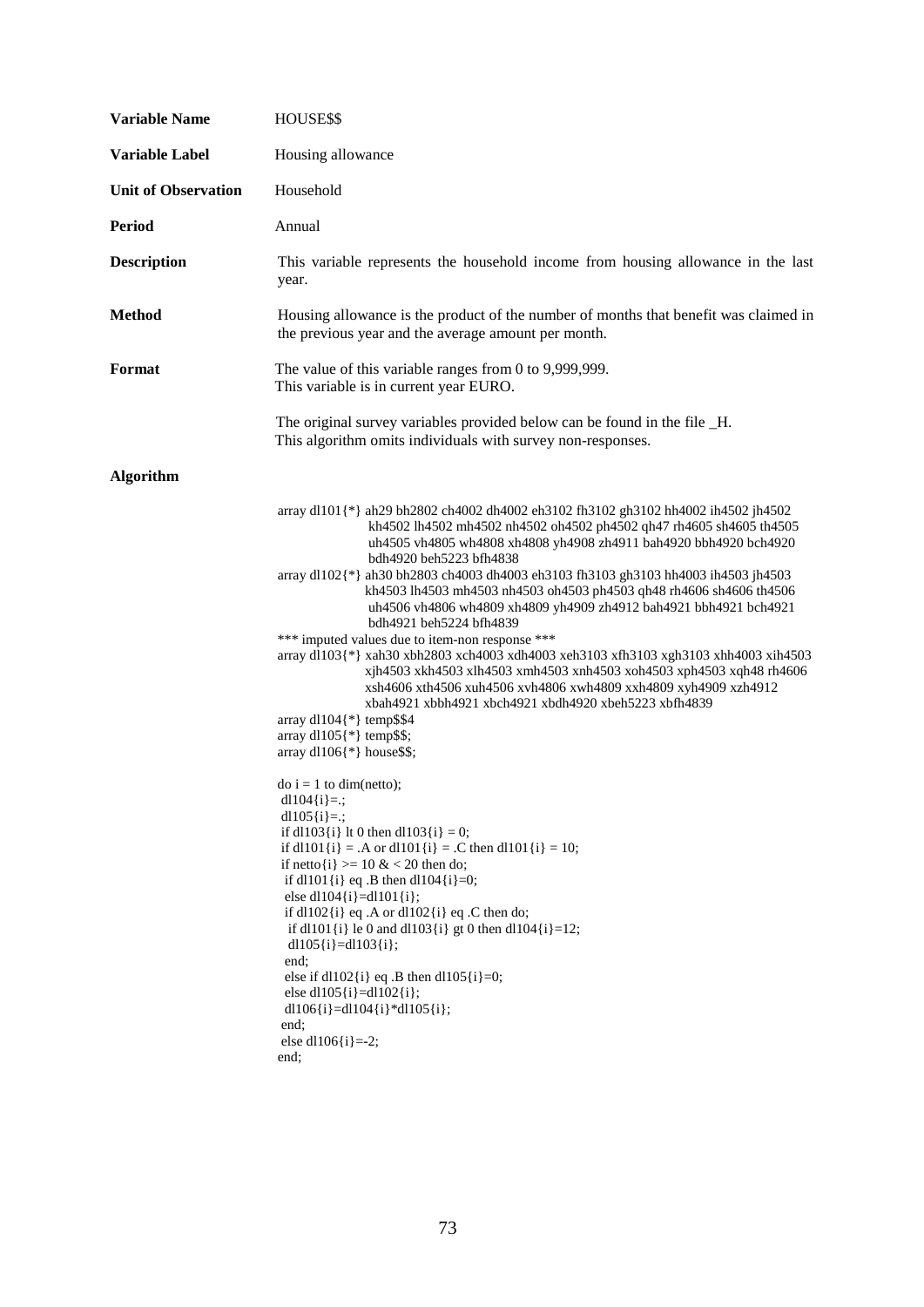| <b>Variable Name</b>       | NURSH\$\$                                                                                                                                                                                                                                                                                                                                                                                                                                                                                                                                                                                                                                                                                                                                                                                                                                                                                                                  |
|----------------------------|----------------------------------------------------------------------------------------------------------------------------------------------------------------------------------------------------------------------------------------------------------------------------------------------------------------------------------------------------------------------------------------------------------------------------------------------------------------------------------------------------------------------------------------------------------------------------------------------------------------------------------------------------------------------------------------------------------------------------------------------------------------------------------------------------------------------------------------------------------------------------------------------------------------------------|
| <b>Variable Label</b>      | Nursing allowances                                                                                                                                                                                                                                                                                                                                                                                                                                                                                                                                                                                                                                                                                                                                                                                                                                                                                                         |
| <b>Unit of Observation</b> | Household                                                                                                                                                                                                                                                                                                                                                                                                                                                                                                                                                                                                                                                                                                                                                                                                                                                                                                                  |
| Period                     | Annual                                                                                                                                                                                                                                                                                                                                                                                                                                                                                                                                                                                                                                                                                                                                                                                                                                                                                                                     |
| <b>Description</b>         | This variable represents the household income from nursing allowances. Nursing<br>allowances was introduced in the German welfare system in 1996. In 1996-2000<br>questions related to this topic were only asked for the month of the interview but not<br>for the previous year. Nursing allowances for the previous year was imputed using<br>this information. Since 2001 both the numbers of that benefit was claimed in the pre-<br>vious year and the average amount per month were asked.                                                                                                                                                                                                                                                                                                                                                                                                                          |
| Method                     | Nursing allowances is the product of the number of months that benefit was claimed<br>in the previous year and the average amount per month.                                                                                                                                                                                                                                                                                                                                                                                                                                                                                                                                                                                                                                                                                                                                                                               |
| Format                     | The value of this variable ranges from 0 to 999.999.<br>This variable is in current year EURO.                                                                                                                                                                                                                                                                                                                                                                                                                                                                                                                                                                                                                                                                                                                                                                                                                             |
|                            | The original survey variables provided below can be found in the file _H.<br>This algorithm omits individuals with survey non-responses.                                                                                                                                                                                                                                                                                                                                                                                                                                                                                                                                                                                                                                                                                                                                                                                   |
| Algorithm                  | $1984 - 2000$ : N/a<br>since $2001$ :                                                                                                                                                                                                                                                                                                                                                                                                                                                                                                                                                                                                                                                                                                                                                                                                                                                                                      |
|                            | array dzc101{*} rh4609 sh4609 th4509 uh4509 vh4809 wh4812 xh4812 yh4912 zh4915<br>bah4912 bbh4912 bch4912 bdh4912 beh5215 bfh4824<br>*** imputed values due to item-non response ***<br>array dzc102{*} xrh4609 xsh4609 xth4509 xuh4509 xvh4809 xwh4812 xxh4812 xyh4912<br>xzh4915 xbah4912 xbbh4912 xbch4912 xbdh4912 xbeh5215 xbfh4824<br>array dzc103{*} rh4608 sh4608 th4508 uh4508 vh4808 wh4811 xh4811 yh4911 zh4914<br>bah4911 bbh4911 bch4911 bdh4911 beh5214 bfh4823<br>array $dzc104$ {*} nursh\$\$;<br>$\text{do } i = 1 \text{ to } \text{dim}(\text{dzc101});$<br>if dzc103{i} eq .A or dzc103{i} = .C then dzc103{i} = 10;<br>if dzc101 $\{i\}$ eq. A or dzc101 $\{i\}$ eq. C then do;<br>if dzc102{i} gt 0 and dzc103{i} gt 0 then dzc104{i}=dzc102{i}*dzc103{i};<br>end:<br>else if $dzc101\{i\}$ eq. B then do;<br>$dzc104[i]=0;$<br>end:<br>else do:<br>$dzc104[i]=dzc101[i]*dzc103[i];$<br>end;<br>end: |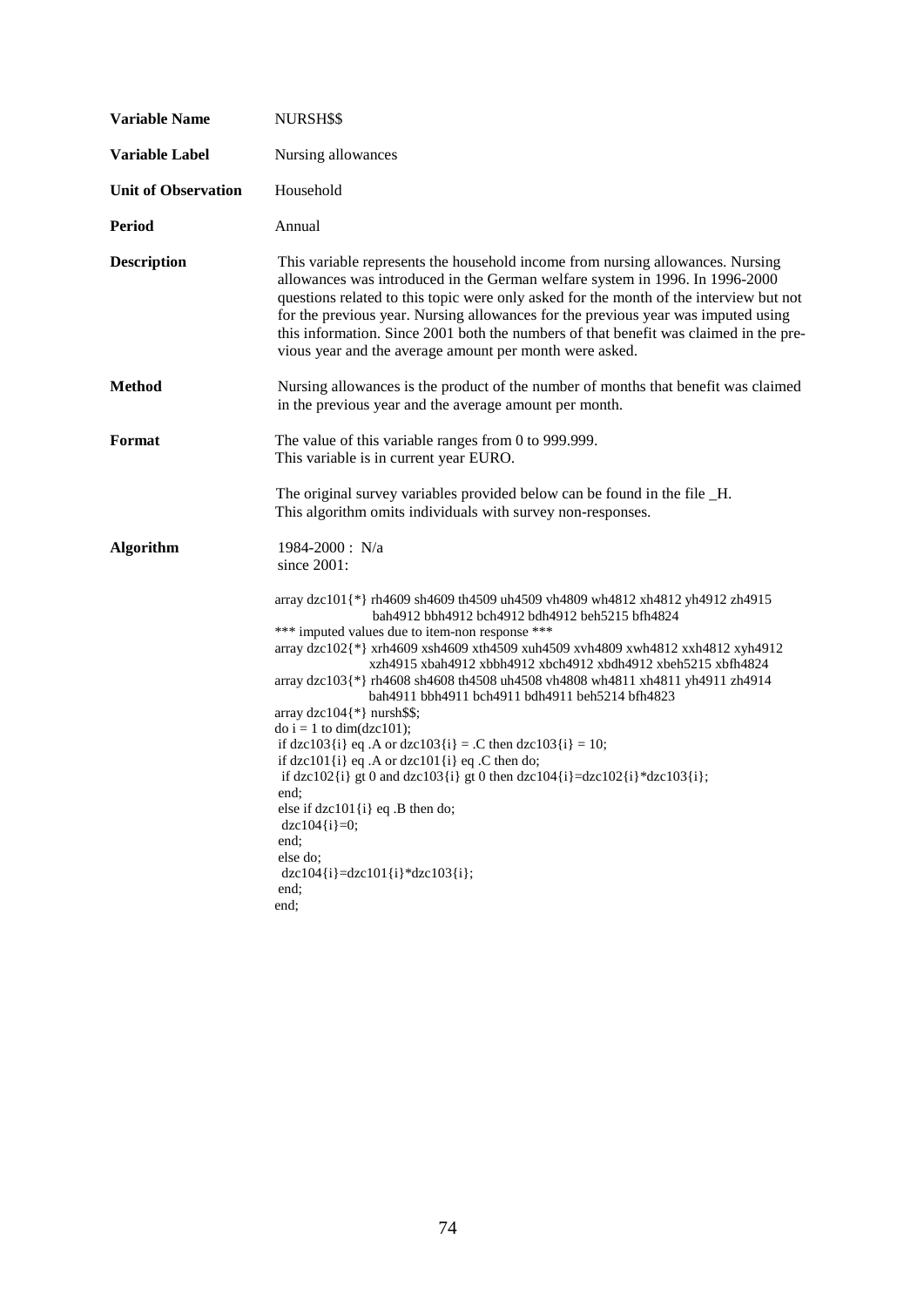| <b>Variable Name</b>       | SUBST\$\$                                                                                                                                                                                                                                                                                                                                                                                                                                                                                                                                                                                                                                                                                                                                                                                                                                                                                                                                                                                                                                        |
|----------------------------|--------------------------------------------------------------------------------------------------------------------------------------------------------------------------------------------------------------------------------------------------------------------------------------------------------------------------------------------------------------------------------------------------------------------------------------------------------------------------------------------------------------------------------------------------------------------------------------------------------------------------------------------------------------------------------------------------------------------------------------------------------------------------------------------------------------------------------------------------------------------------------------------------------------------------------------------------------------------------------------------------------------------------------------------------|
| <b>Variable Label</b>      | Social assistance                                                                                                                                                                                                                                                                                                                                                                                                                                                                                                                                                                                                                                                                                                                                                                                                                                                                                                                                                                                                                                |
| <b>Unit of Observation</b> | Household                                                                                                                                                                                                                                                                                                                                                                                                                                                                                                                                                                                                                                                                                                                                                                                                                                                                                                                                                                                                                                        |
| <b>Period</b>              | Annual                                                                                                                                                                                                                                                                                                                                                                                                                                                                                                                                                                                                                                                                                                                                                                                                                                                                                                                                                                                                                                           |
| <b>Description</b>         | This variable represents the household income from social assistance in the last year.                                                                                                                                                                                                                                                                                                                                                                                                                                                                                                                                                                                                                                                                                                                                                                                                                                                                                                                                                           |
| <b>Method</b>              | Social assistance is the product of the number of months that benefit was claimed in<br>the previous year and the average amount per month. In 1992 through 1994 the<br>amounts of subsistence assistance and special circumstances benefits were not asked.<br>These values have been filled in with imputed values for total social welfare income.<br>In 1995 through 2000 amounts of subsistence assistance and special circumstances<br>benefits are imputed using an algorithm developed by Peter Krause (DIW) based on<br>the benefits received in the present survey month. Since 2010 subsistence assistance<br>and special circumstances benefits were asked in one single item.                                                                                                                                                                                                                                                                                                                                                       |
| Format                     | The value of this variable ranges from 0 to 99.999.<br>This variable is in current year EURO.                                                                                                                                                                                                                                                                                                                                                                                                                                                                                                                                                                                                                                                                                                                                                                                                                                                                                                                                                    |
|                            | The original survey variables provided below can be found in the file _H.<br>This algorithm omits individuals with survey non-responses.                                                                                                                                                                                                                                                                                                                                                                                                                                                                                                                                                                                                                                                                                                                                                                                                                                                                                                         |
| <b>Algorithm</b>           |                                                                                                                                                                                                                                                                                                                                                                                                                                                                                                                                                                                                                                                                                                                                                                                                                                                                                                                                                                                                                                                  |
|                            | array dt101{*} ah34 bh3002 ch4202 dh4202 eh3302 fh3302 gh3302 hh4202 out out out out out<br>out out out rh4702 sh4702 th4602 uh4602 vh4902 wh4902 xh4902 yh5002<br>zh5002 bah4914 bbh4914 bch4914 bdh4914 beh5217 bfh4828<br>array dt102(*) ah35 bh3003 ch4203 dh4203 eh3303 fh3303 gh3303 hh4203 out out out out out<br>out out out rh4703 sh4703 th4603 uh4603 vh4903 wh4903 xh4903 yh5003<br>zh5003 bah4915 bbh4915 bch4915 bdh4915 beh5218 bfh4829<br>*** imputed values due to item-non response ***<br>array dt103{*} xah35 xbh3003 xch4203 xdh4203 xeh3303 xfh3303 xgh3303 xhh4203 out out<br>out out out out out out xrh4703 xsh4703 xth4603 xuh4603 xvh4903<br>xwh4903 xxh4903 xyh5003 xzh5003 xbah4915 xbbh4915 bch4915 xbdh4914<br>xbeh5217 xbfh4829<br>*** imputed values due to lacking information in the questionnaire ***<br>array dt104{*} out out out out out out out out sozye92 sozye93 sozye94 socast95 socast96<br>out<br>array $dt105$ {*} temp1\$\$<br>array $dt106$ {*} temp2\$\$;<br>array dt107 $\{\ast\}$ subst\$\$; |
|                            | $\text{do } i = 1 \text{ to } \text{dim}(\text{netto});$<br>$dt105[i]=:, dt106[i]=:,$<br>if netto $\{i\}$ >= 10 & < 20 then do;<br>if dt103{i} lt 0 then dt103{i}=0;<br>if $dt101\{i\}$ eq. B<br>then $dt105[i]=0$ ;<br>if dt101{i} in (.A,.C) then dt105{i}=12;<br>then $dt105{i}$ =dt101{i};<br>if $dt101\{i\}$ ge 0<br>if $dt102{i}$ eq .A or $dt102{i}$ eq .C then do;<br>if dt101{i} le 0 and dt103{i} gt 0 then dt105{i}=12;<br>$dt106[i]=dt103[i];$ end;<br>else if dt102{i} eq .B then dt106{i}=0;<br>else dt106{i}=dt102{i};<br>if i ge 9 and i le 17 then do;<br>if $dt104[i] =$ . then $dt104[i] = 0$ ; end;<br>if i ge 9 and i le 17 then $dt107{i}$ =dt104 ${i}$ ;<br>else dt107{i}=dt105{i}*dt106{i}; end;<br>else dt107{i}=-2; end;                                                                                                                                                                                                                                                                                               |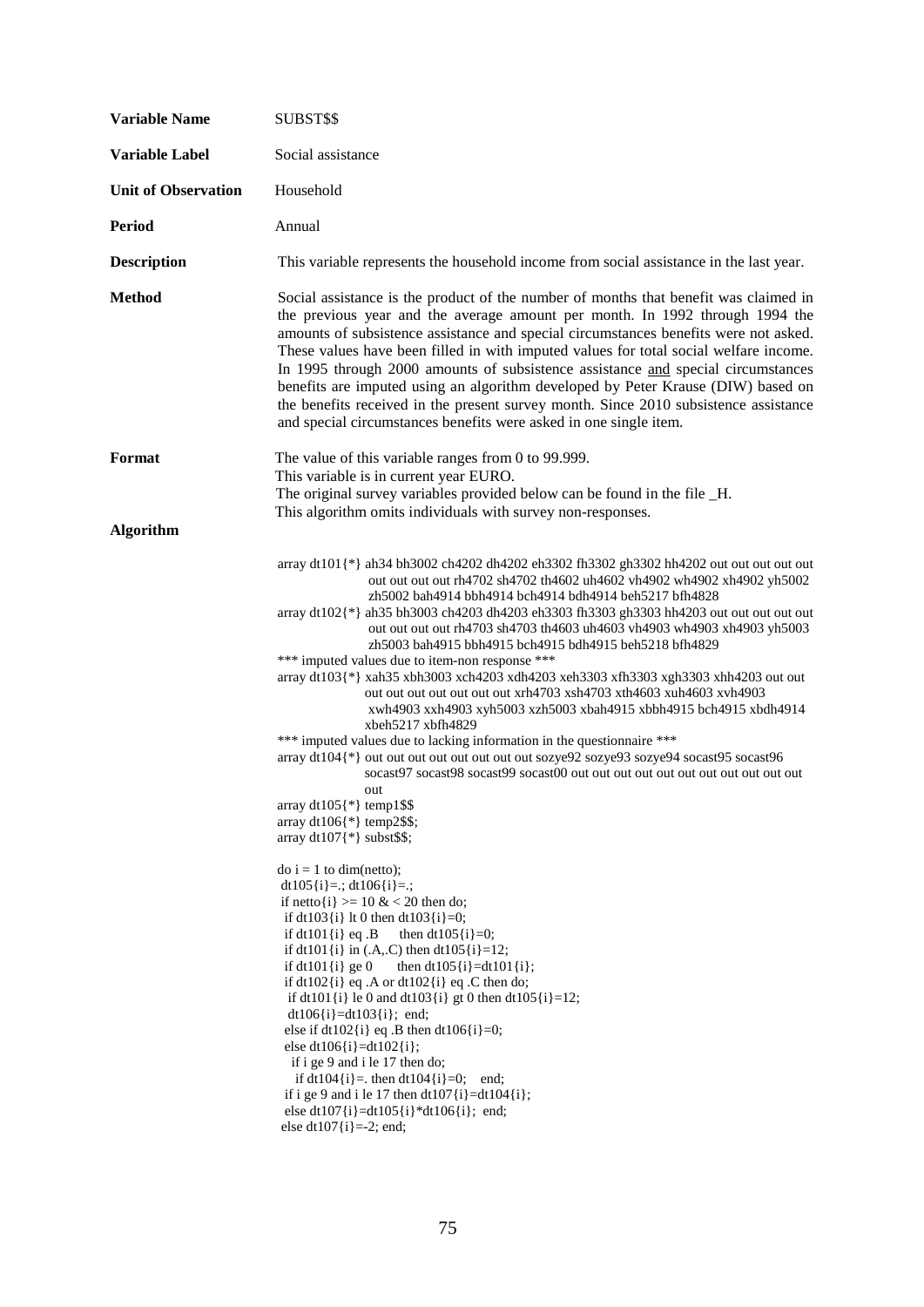| <b>Variable Name</b>       | SPHLP\$\$                                                                                                                                                                                                                                                                                                                                                                                                                                                                                                                                                                                                                                                                                                                                                                                                                                                                                                                                                                                                                                                                                                                                                                                                                                                                                                                                                                                                        |
|----------------------------|------------------------------------------------------------------------------------------------------------------------------------------------------------------------------------------------------------------------------------------------------------------------------------------------------------------------------------------------------------------------------------------------------------------------------------------------------------------------------------------------------------------------------------------------------------------------------------------------------------------------------------------------------------------------------------------------------------------------------------------------------------------------------------------------------------------------------------------------------------------------------------------------------------------------------------------------------------------------------------------------------------------------------------------------------------------------------------------------------------------------------------------------------------------------------------------------------------------------------------------------------------------------------------------------------------------------------------------------------------------------------------------------------------------|
| Variable Label             | Social assistance for special circumstances                                                                                                                                                                                                                                                                                                                                                                                                                                                                                                                                                                                                                                                                                                                                                                                                                                                                                                                                                                                                                                                                                                                                                                                                                                                                                                                                                                      |
| <b>Unit of Observation</b> | Household                                                                                                                                                                                                                                                                                                                                                                                                                                                                                                                                                                                                                                                                                                                                                                                                                                                                                                                                                                                                                                                                                                                                                                                                                                                                                                                                                                                                        |
| <b>Period</b>              | Annual                                                                                                                                                                                                                                                                                                                                                                                                                                                                                                                                                                                                                                                                                                                                                                                                                                                                                                                                                                                                                                                                                                                                                                                                                                                                                                                                                                                                           |
| <b>Description</b>         | This variable represents the household income from Social assistance for special<br>circumstances in the last year.                                                                                                                                                                                                                                                                                                                                                                                                                                                                                                                                                                                                                                                                                                                                                                                                                                                                                                                                                                                                                                                                                                                                                                                                                                                                                              |
| <b>Method</b>              | Social assistance for special circumstances is the product of the number of months<br>that benefit was claimed in the previous year and the average amount per month.<br>In 1992 through 2000 and since 2010 the amounts of special circumstances benefits<br>were not asked.                                                                                                                                                                                                                                                                                                                                                                                                                                                                                                                                                                                                                                                                                                                                                                                                                                                                                                                                                                                                                                                                                                                                    |
| Format                     | The value of this variable ranges from 0 to 99.999.<br>This variable is in current year EURO.                                                                                                                                                                                                                                                                                                                                                                                                                                                                                                                                                                                                                                                                                                                                                                                                                                                                                                                                                                                                                                                                                                                                                                                                                                                                                                                    |
|                            | The original survey variables provided below can be found in the file _H.<br>This algorithm omits individuals with survey non-responses.                                                                                                                                                                                                                                                                                                                                                                                                                                                                                                                                                                                                                                                                                                                                                                                                                                                                                                                                                                                                                                                                                                                                                                                                                                                                         |
| <b>Algorithm</b>           | array dx101{*} ah3601 bh3102 ch4302 dh4302 eh3402 fh3402 gh3402 hh4302 out out out out<br>out out out out rh4705 sh4705 th4605 uh4605 vh4908 wh4908 xh4908<br>yh5008 zh5008 out out out out out out<br>array dx102 $\{\ast\}$ ah37 bh3103 ch4303 dh4303 eh3403 fh3403 gh3403 hh4303 out out out out<br>out out out out rh4706 sh4706 th4606 uh4606 vh4909 wh4909 xh4909<br>yh5009 zh5009 out out out out out out<br>*** imputed values due to item-non response ***<br>array dx103{*} xah37 xbh3103 xch4303 xdh4303 xeh3403 xfh3403 xgh3403 xhh4303 out out<br>out out out out out out xrh4706 xsh4706 xth4606 xuh4606 xvh4909<br>xwh4909 xxh4909 xyh5009 xzh5009 out out out out out out<br>array $dx104$ <sup>(*)</sup> temp1\$\$;<br>array $dx105$ {*} temp2\$\$;<br>array $dx106$ {*} sphlp\$\$;<br>$\phi$ i = 1 to dim(netto);<br>$dx104[i]=$ :<br>$dx105[i]=$ :<br>if netto $\{i\} \ge 10 \& 20$ then do;<br>if $dx103(i)$ lt 0 then $dx103(i)=0$ ;<br>if $dx101$ {i} eq. B<br>then $dx104[i]=0$ ;<br>if $dx101(i)$ in (.A,.C) then $dx104(i)=10$ ;<br>if $dx101(i)$ ge 0<br>then $dx104{i}$ =dx101{i};<br>if $dx102$ {i} eq .A or $dx102$ {i} eq .C then do;<br>if dx101{i} le 0 and dx103{i} gt 0 then dx104{i}=12;<br>$dx105[i]=dx103[i];$<br>end:<br>else if $dx102$ {i} eq .B then $dx105$ {i}=0;<br>else $dx105[i]=dx102[i];$<br>$dx106[i]=dx104[i]*dx105[i];$<br>end:<br>else $dx106[i]=2;$<br>end; |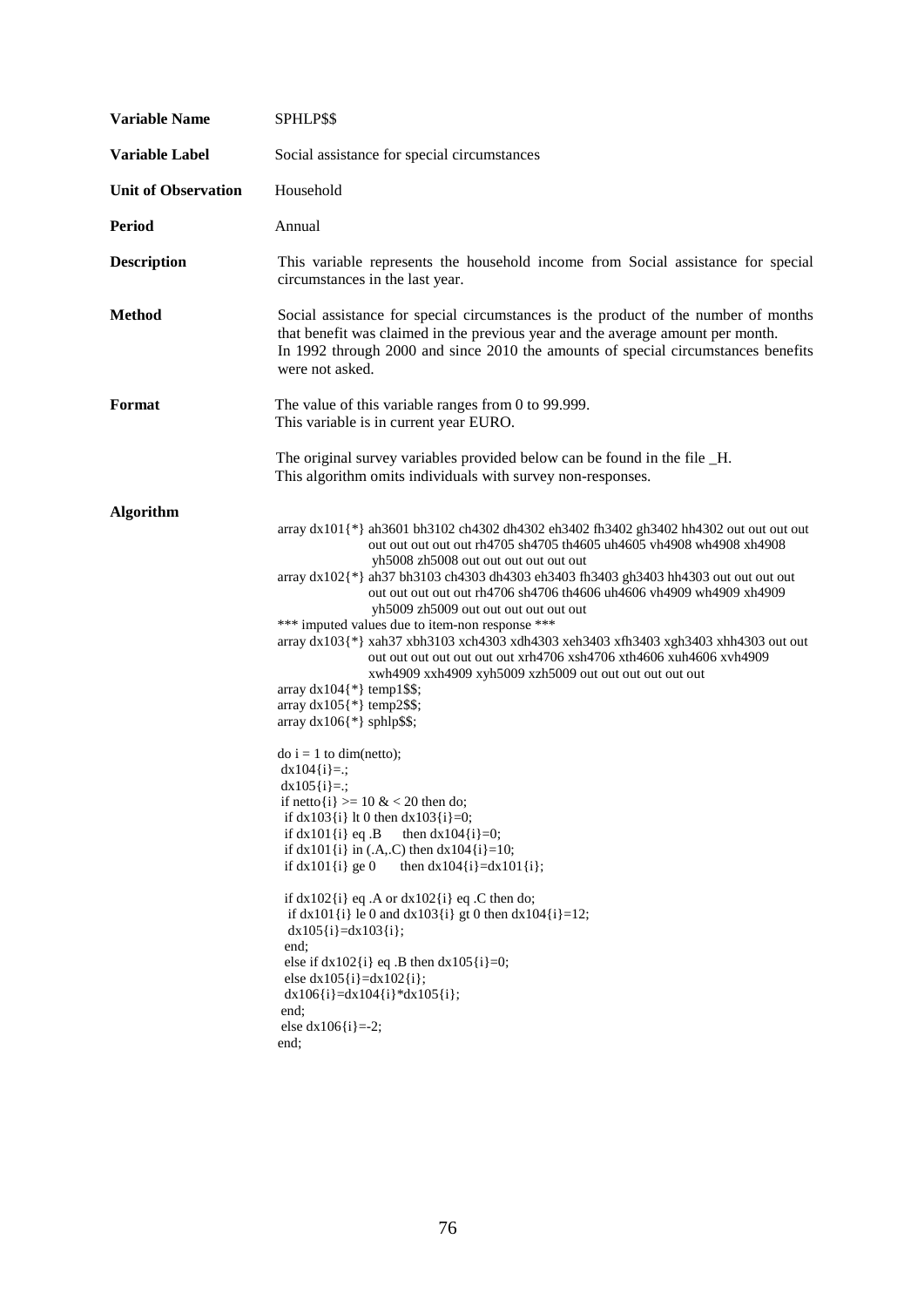| <b>Variable Name</b>       | SSOLD\$\$                                                                                                                                                                                                                                                                                                                                                                                                                                                                                                                                                                                                                                                                                                                                                                                                                                                                                                                                                                                                                                                      |
|----------------------------|----------------------------------------------------------------------------------------------------------------------------------------------------------------------------------------------------------------------------------------------------------------------------------------------------------------------------------------------------------------------------------------------------------------------------------------------------------------------------------------------------------------------------------------------------------------------------------------------------------------------------------------------------------------------------------------------------------------------------------------------------------------------------------------------------------------------------------------------------------------------------------------------------------------------------------------------------------------------------------------------------------------------------------------------------------------|
| <b>Variable Label</b>      | Social assistance for elderly (Grundsicherung im Alter)                                                                                                                                                                                                                                                                                                                                                                                                                                                                                                                                                                                                                                                                                                                                                                                                                                                                                                                                                                                                        |
| <b>Unit of Observation</b> | Household                                                                                                                                                                                                                                                                                                                                                                                                                                                                                                                                                                                                                                                                                                                                                                                                                                                                                                                                                                                                                                                      |
| <b>Period</b>              | Annual                                                                                                                                                                                                                                                                                                                                                                                                                                                                                                                                                                                                                                                                                                                                                                                                                                                                                                                                                                                                                                                         |
| <b>Description</b>         | This variable represents the household income from Social assistance for elderly in<br>the last year.                                                                                                                                                                                                                                                                                                                                                                                                                                                                                                                                                                                                                                                                                                                                                                                                                                                                                                                                                          |
| <b>Method</b>              | Social assistance for elderly is the product of the number of months that benefit was<br>claimed in the previous year and the average amount per month. It was asked the first<br>time in wave V (variable vh4906 in SOEP file VH).                                                                                                                                                                                                                                                                                                                                                                                                                                                                                                                                                                                                                                                                                                                                                                                                                            |
| Format                     | The value of this variable ranges from $0$ to 99.999.<br>This variable is in current year EURO.                                                                                                                                                                                                                                                                                                                                                                                                                                                                                                                                                                                                                                                                                                                                                                                                                                                                                                                                                                |
|                            | The original survey variables provided below can be found in the file _H.<br>This algorithm omits individuals with survey non-responses.                                                                                                                                                                                                                                                                                                                                                                                                                                                                                                                                                                                                                                                                                                                                                                                                                                                                                                                       |
| <b>Algorithm</b>           |                                                                                                                                                                                                                                                                                                                                                                                                                                                                                                                                                                                                                                                                                                                                                                                                                                                                                                                                                                                                                                                                |
|                            | array dy101{*} vh4905 wh4905 xh4905 yh5005 zh5005 bah4917 bbh4917 bch4917 bdh4917<br>beh5220 bfh4833<br>array dy102{*} vh4906 wh4906 xh4906 yh5006 zh5006 bah4918 bbh4918 bch4918 bdh4918<br>beh5221 bfh4834<br>array dy103{*} xvh4906 xwh4906 xxh4906 xyh5006 xzh5006 xbah4918 xbbh4918 xbch4918 x<br>xbdh4918 xbeh5221 x bfh4834<br>array $dy104$ {*} temp1\$\$;<br>array $dy105$ {*} temp2\$\$;<br>array $dy106$ {*} ssold\$\$;<br>$\text{do } i = 1 \text{ to } \text{dim}(\text{dy}101);$<br>$dy104[i]=$ ; $dy105[i]=$ ;<br>if aa $100\{i\}$ =1 then do;<br>if dy103{i} lt 0 then dy103{i}=0;<br>if $dy101\{i\}$ eq. B<br>then $dy104(i)=0;$<br>if dy101{i} in (.A,.C) then dy104{i}=11;<br>if $dy101(i)$ ge 0<br>then $dy104{i} = dy101{i}$ ;<br>if $dy102\{i\}$ in $(A, C)$ then do;<br>if dy101{i} le 0 and dy103{i} gt 0 then dy104{i}=11;<br>$dy105{i} = dy103{i};$<br>end;<br>else if dy102 $\{i\}$ eq. B then dy105 $\{i\} = 0$ ;<br>else dy $105\{i\}$ =dy $102\{i\}$ ;<br>$dy106[i]=dy104[i]*dy105[i];$<br>end;<br>else dy $106$ {i}=.S;<br>end; |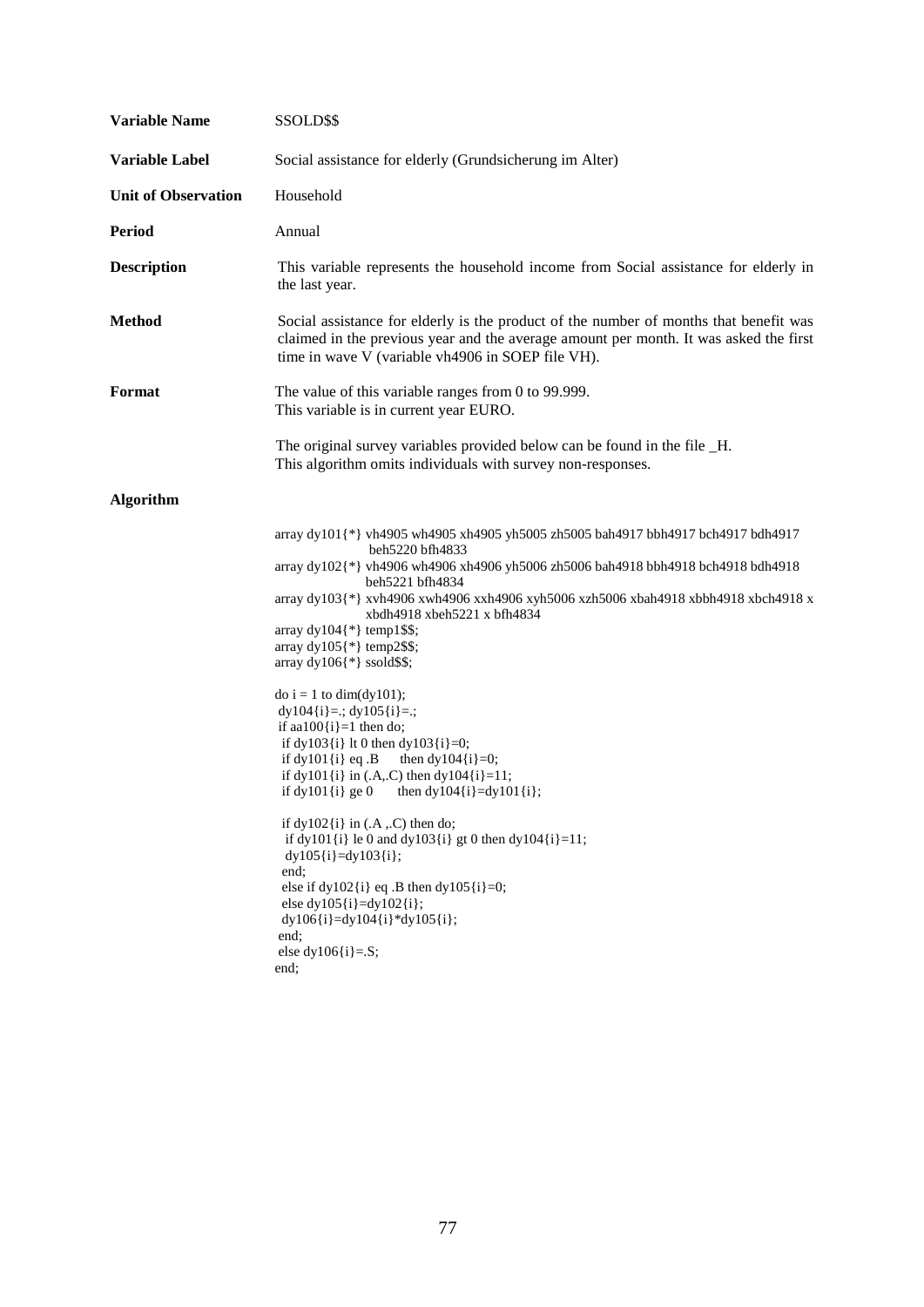| <b>Variable Name</b>       | <b>ALG2\$\$</b>                                                                                                                                                                                                                                                                                                                                                                                                                                                                                                                                                                                                                                                                                                                                                                                                                                                                                                                                                                                                                                                    |
|----------------------------|--------------------------------------------------------------------------------------------------------------------------------------------------------------------------------------------------------------------------------------------------------------------------------------------------------------------------------------------------------------------------------------------------------------------------------------------------------------------------------------------------------------------------------------------------------------------------------------------------------------------------------------------------------------------------------------------------------------------------------------------------------------------------------------------------------------------------------------------------------------------------------------------------------------------------------------------------------------------------------------------------------------------------------------------------------------------|
| <b>Variable Label</b>      | Unemployment benefit II                                                                                                                                                                                                                                                                                                                                                                                                                                                                                                                                                                                                                                                                                                                                                                                                                                                                                                                                                                                                                                            |
| <b>Unit of Observation</b> | Household                                                                                                                                                                                                                                                                                                                                                                                                                                                                                                                                                                                                                                                                                                                                                                                                                                                                                                                                                                                                                                                          |
| <b>Period</b>              | Annual                                                                                                                                                                                                                                                                                                                                                                                                                                                                                                                                                                                                                                                                                                                                                                                                                                                                                                                                                                                                                                                             |
| <b>Description</b>         | This variable represents the household income from unemployment benefit II includ-<br>ing social benefit in the last year.                                                                                                                                                                                                                                                                                                                                                                                                                                                                                                                                                                                                                                                                                                                                                                                                                                                                                                                                         |
| <b>Method</b>              | Unemployment benefit II is the product of the number of months that benefit was<br>claimed in the previous year and the average amount per month. It was asked the first<br>time in wave W (variable wh4806 in SOEP file WH).                                                                                                                                                                                                                                                                                                                                                                                                                                                                                                                                                                                                                                                                                                                                                                                                                                      |
| Format                     | The value of this variable ranges from 0 to 99.999.<br>This variable is in current year EURO.                                                                                                                                                                                                                                                                                                                                                                                                                                                                                                                                                                                                                                                                                                                                                                                                                                                                                                                                                                      |
|                            | The original survey variables provided below can be found in the file _H.<br>This algorithm omits individuals with survey non-responses.                                                                                                                                                                                                                                                                                                                                                                                                                                                                                                                                                                                                                                                                                                                                                                                                                                                                                                                           |
| <b>Algorithm</b>           | array ey101{*} wh4805 xh4805 yh4905 zh4908 bah4908 bbh4908 bch4908 bdh4908 beh5211<br>bfh4818<br>array ey102{*} wh4806 xh4806 yh4906 zh4909 bah4909 bbh4909 bch4909 bdh4909 beh5212<br>bfh4819<br>array ey103{*} xwh4806 xxh4806 xyh4906 xzh4909 xbah4909 xbbh4909 xbch4909 xbdh4909<br>$x$ beh $5212 x$ bfh $4819$<br>array ey $104$ {*} temp1\$\$;<br>array ey $105$ {*} temp2\$\$;<br>array ey $106$ {*} alg2\$\$;<br>do $i = 1$ to dim(ey101);<br>ey104 $\{i\} =$ ; ey105 $\{i\} =$ ;<br>if \$netto >= $10 \& 20$ then do;<br>if ey103 $\{i\}$ lt 0 then ey103 $\{i\} = 0$ ;<br>if ey $101\{i\}$ eq. B<br>then ey $104\{i\} = 0$ ;<br>if ey101 $\{i\}$ in (.A,.C) then ey104 $\{i\}$ =11;<br>if ey $101\{i\}$ ge 0<br>then ey $104\{i\}$ =ey $101\{i\}$ ;<br>if ey $102\{i\}$ in $(A, C)$ then do;<br>if ey101{i} le 0 and ey103{i} gt 0 then ey104{i}=11;<br>$ey105{i} = ey103{i};$<br>end:<br>else if ey $102$ {i} eq .B then ey $105$ {i}=0;<br>else ey $105\{i\}$ =ey $102\{i\}$ ;<br>$ey106(i)=ey104(i)*ey105(i);$<br>end:<br>else ey $106(i)=S;$<br>end; |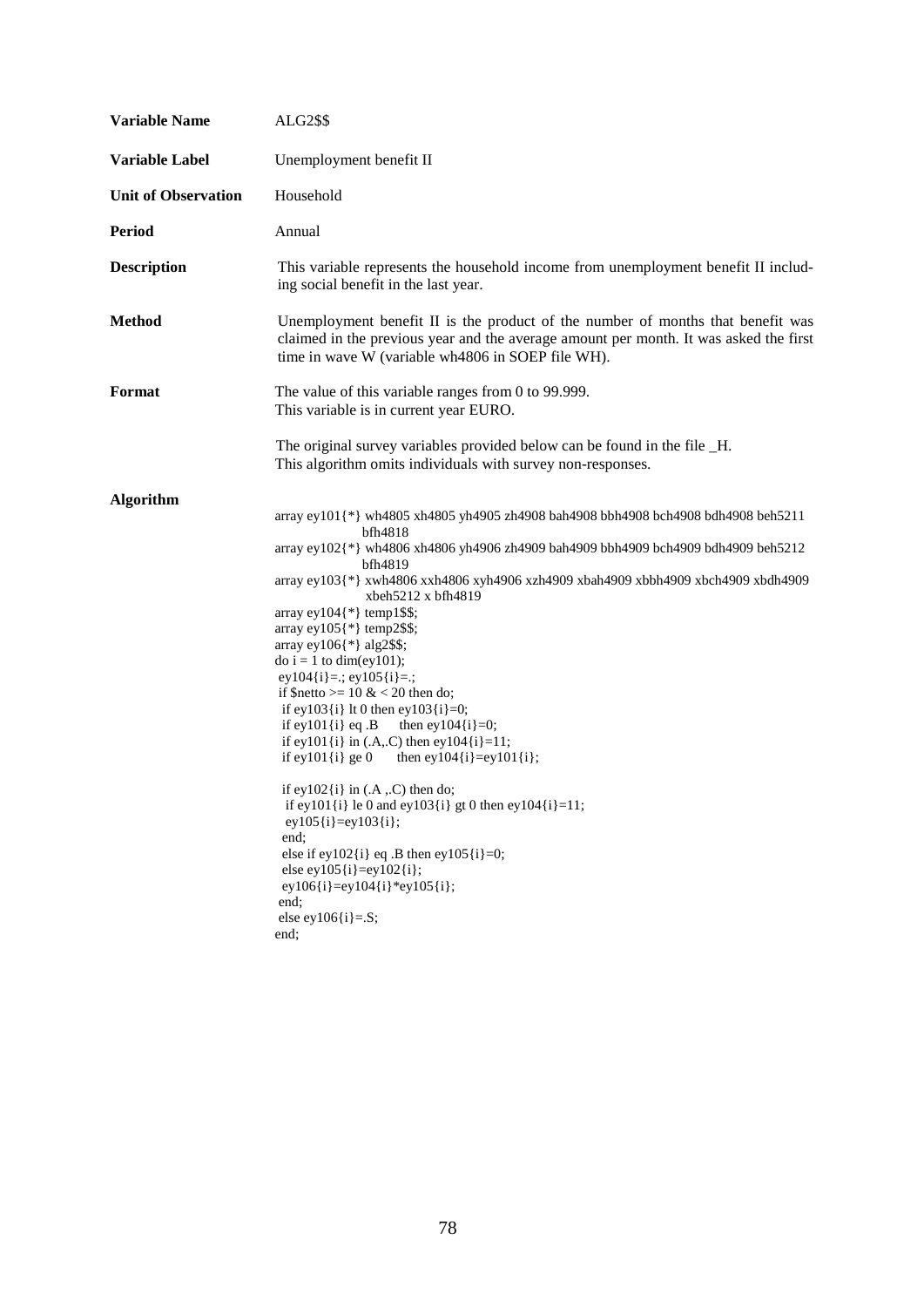| <b>Variable Name</b>       | HSUP\$\$                                                                                                                                                                                                                                                                                                                                                                                                                                                                                    |
|----------------------------|---------------------------------------------------------------------------------------------------------------------------------------------------------------------------------------------------------------------------------------------------------------------------------------------------------------------------------------------------------------------------------------------------------------------------------------------------------------------------------------------|
| Variable Label             | Housing support for owner-occupiers                                                                                                                                                                                                                                                                                                                                                                                                                                                         |
| <b>Unit of Observation</b> | Household                                                                                                                                                                                                                                                                                                                                                                                                                                                                                   |
| <b>Period</b>              | Annual                                                                                                                                                                                                                                                                                                                                                                                                                                                                                      |
| <b>Description</b>         | This variable represents the household income from direct housing support for owner-<br>occupiers in the last year.                                                                                                                                                                                                                                                                                                                                                                         |
| <b>Method</b>              | In 1996 German law established direct housing subsidy payments for owner-<br>occupiers. Starting in the 2000 survey a separate question was asked about income<br>from this source. Direct housing subsidy payments for respondents who bought<br>homes between 1996 and 1999 were imputed using information about the year of<br>construction, acquisition of ownership and number of children in the household. Since<br>2015 information about this income has been no longer collected. |
| <b>Format</b>              | The value of this variable ranges from 0 to 99.999.<br>This variable is in current year EURO.                                                                                                                                                                                                                                                                                                                                                                                               |
|                            | The original survey variables provided below can be found in the file _H.<br>This algorithm omits individuals with survey non-responses.                                                                                                                                                                                                                                                                                                                                                    |
| <b>Algorithm</b>           |                                                                                                                                                                                                                                                                                                                                                                                                                                                                                             |
|                            | array bzc101{*} misses misses misses misses misses misses misses misses misses misses misses<br>misses misses ms3904 ns3904 os3904 ps3904 qh3904 rh3904 sh3904 th3504<br>uh3504 vh3602 wh3602 xh3602 yh3702 zh3702 bah3702 bbh3702 bch3702<br>bdh3702 beh4002 out                                                                                                                                                                                                                           |
|                            | *** imputed values due to item-non response ***<br>$\alpha$ array bzc102 $\{\ast\}$ misses misses misses misses misses misses misses misses misses misses<br>misses misses xms3904 xns3904 xos3904 xps3904 xqh3904 xrh3904 xsh3904<br>xth3504 xuh3504 xvh3602 xwh3602 xxh3602 xyh3702 xzh3702 xbah3702<br>xbbh3702 xbch3702 xbdh3702 xbeh4002 out<br>array bzc103{*} temp1\$\$;<br>array bzc $106$ {*} hsup\$\$;                                                                            |
|                            | $\phi$ i = 1 to dim(netto);<br>$bzc103[i]=$ ;<br>if netto $\{i\}$ >= 10 & < 20 then do;<br>if bzc102{i} lt 0 then bzc102{i} = 0;<br>if bzc101{i} eq .A or bzc101{i} eq .C then bzc103{i}=bzc102{i};<br>else if $bzc101\{i\}$ eq. B<br>then $bzc103[i]=0;$<br>$bzc103{i} = bzc101{i};$<br>else<br>$bzc106[i]=bzc103[i];$<br>end;<br>else bzc106 $\{i\}$ =-2;<br>end;                                                                                                                         |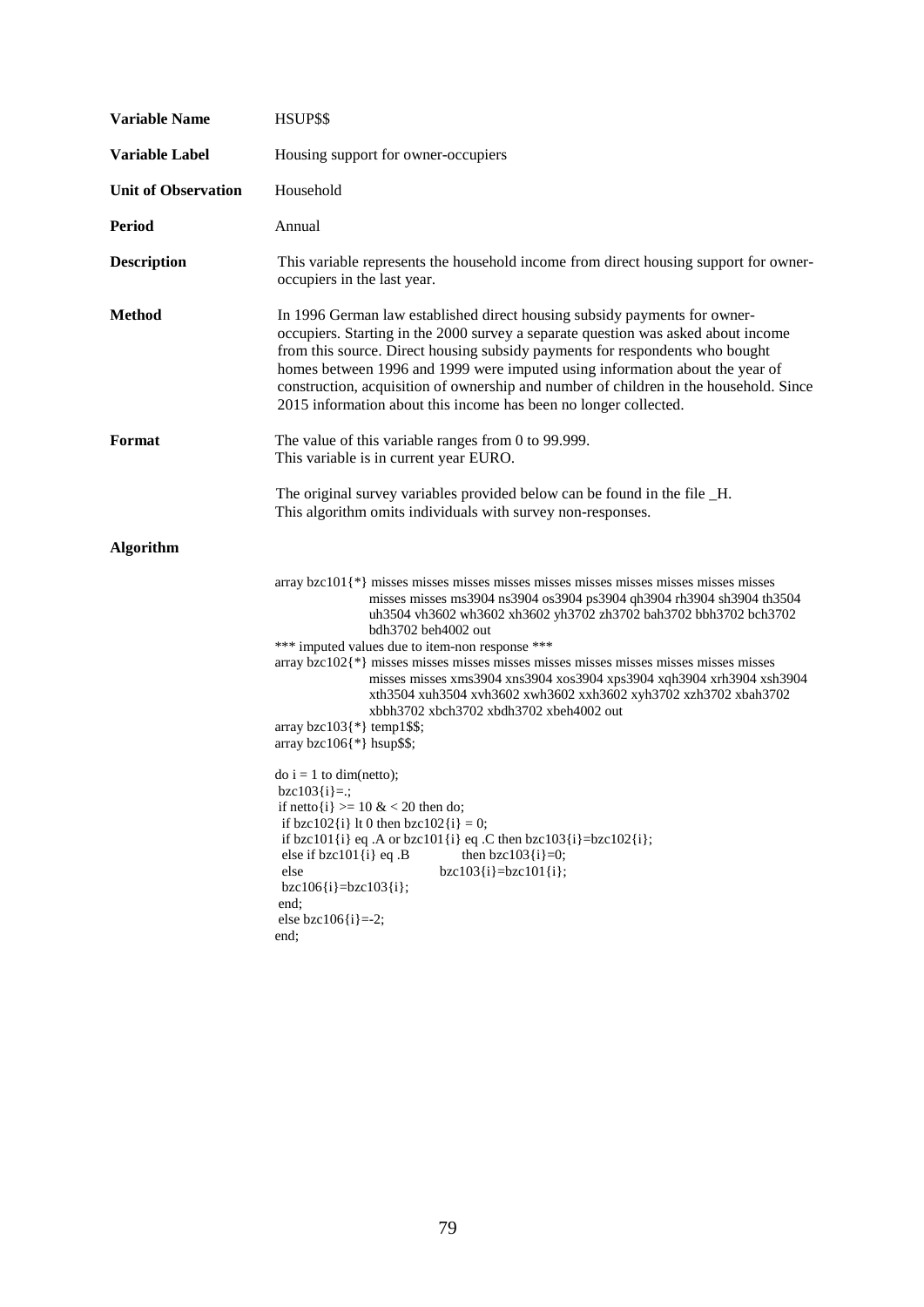| <b>Variable Name</b>       | LOSSR\$\$                                                                                                                                                                                                                                                                                                                               |
|----------------------------|-----------------------------------------------------------------------------------------------------------------------------------------------------------------------------------------------------------------------------------------------------------------------------------------------------------------------------------------|
| Variable Label             | Losses from renting and leasing                                                                                                                                                                                                                                                                                                         |
| <b>Unit of Observation</b> | Household                                                                                                                                                                                                                                                                                                                               |
| <b>Period</b>              | Annual                                                                                                                                                                                                                                                                                                                                  |
| <b>Description</b>         | This variable represents the household tax deductible costs or losses from renting and<br>leasing incurred in the last.                                                                                                                                                                                                                 |
| <b>Method</b>              | Transcribed variable.<br>It was asked the first time in wave V (variable vh4002 in SOEP file VH).                                                                                                                                                                                                                                       |
| Format                     | The value of this variable ranges from 0 to 99.999.<br>This variable is in current year EURO.                                                                                                                                                                                                                                           |
|                            | The original survey variables provided below can be found in the file _H.<br>This algorithm omits individuals with survey non-responses.                                                                                                                                                                                                |
| <b>Algorithm</b>           |                                                                                                                                                                                                                                                                                                                                         |
|                            | array cw101{*} vh4002 wh4002 xh4002 yh4102 zh4102 bah4102 bbh4102 bch4102 bdh4102<br>beh4402 bfh4002<br>array cw102{*} xvh4002 xwh4002 xxh4002 xyh4102 xzh4102 xbah4102 xbbh4102 xbch4102<br>xbdh4102 xbeh4402 xbfh4002<br>array $cw103$ {*} temp1\$\$;<br>array $cw104$ <sup>{*}</sup> lossr\$\$;                                      |
|                            | $\phi$ i = 1 to dim(netto);<br>$cw103[i]=$ :<br>if netto $\{i\}$ >= 10 & < 20 then do;<br>if $cw102{i}$ lt 0 then $cw102{i} = 0$ ;<br>if cw101{i}=.A or cw101{i}=.C then cw103{i}=cw102{i};<br>else if $cw101(i)=B$<br>then $cw103[i]=0;$<br>$cw103(i)=cw101(i);$<br>else<br>$cw104[i]=cw103[i];$<br>end:<br>else $cw104[i]=S;$<br>end: |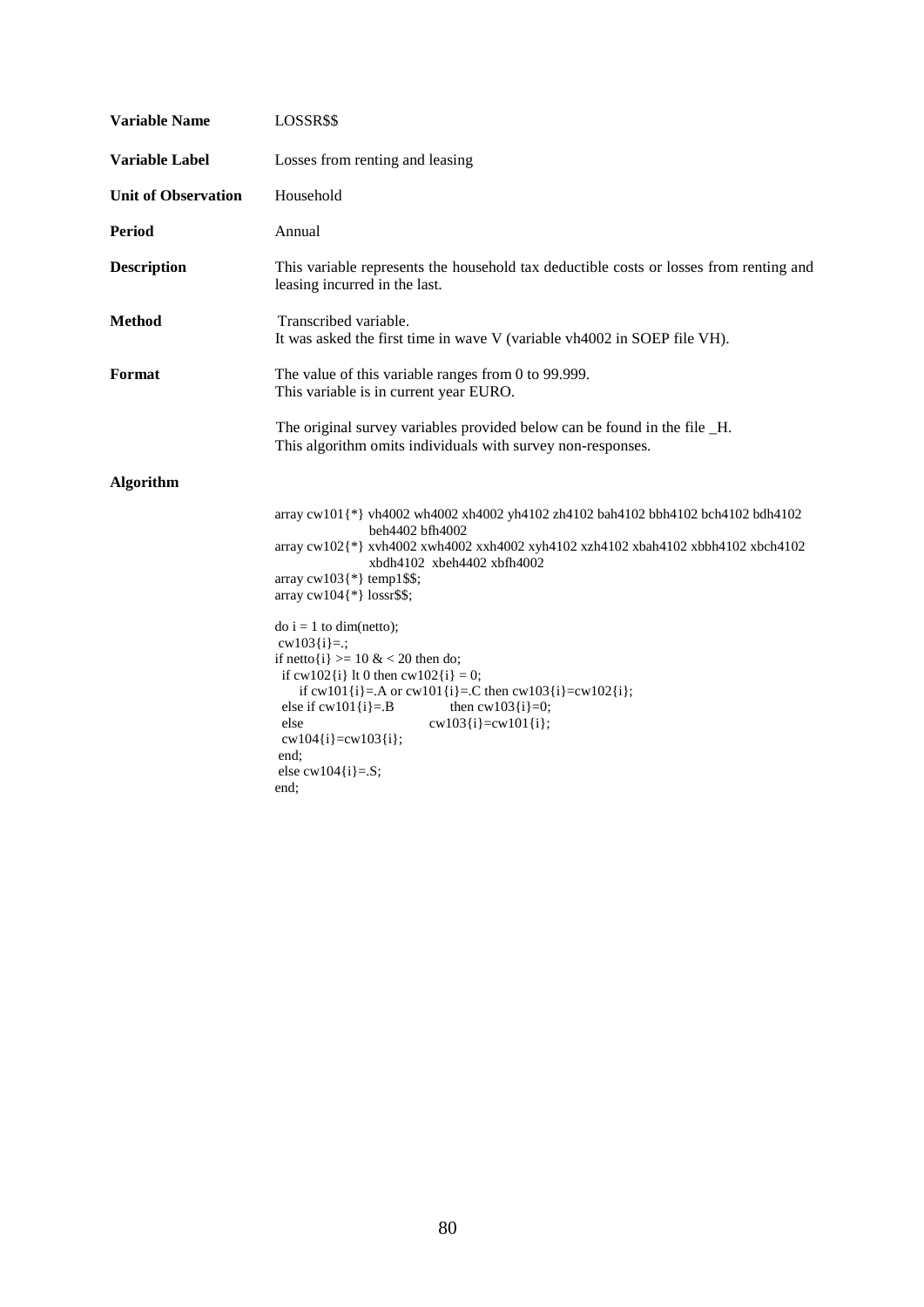| <b>Variable Name</b>       | LOSSC\$\$                                                                                                                                                                                                                                                                                                                                                                                                                                                                                                                                                                                                                       |
|----------------------------|---------------------------------------------------------------------------------------------------------------------------------------------------------------------------------------------------------------------------------------------------------------------------------------------------------------------------------------------------------------------------------------------------------------------------------------------------------------------------------------------------------------------------------------------------------------------------------------------------------------------------------|
| <b>Variable Label</b>      | Losses from capital investment                                                                                                                                                                                                                                                                                                                                                                                                                                                                                                                                                                                                  |
| <b>Unit of Observation</b> | Household                                                                                                                                                                                                                                                                                                                                                                                                                                                                                                                                                                                                                       |
| <b>Period</b>              | Annual                                                                                                                                                                                                                                                                                                                                                                                                                                                                                                                                                                                                                          |
| <b>Description</b>         | This variable represents the household losses from capital investment in the last year.                                                                                                                                                                                                                                                                                                                                                                                                                                                                                                                                         |
| <b>Method</b>              | Transcribed variable.<br>It was asked the first time in wave V (variable vh4409 in SOEP file VH).                                                                                                                                                                                                                                                                                                                                                                                                                                                                                                                               |
| Format                     | The value of this variable ranges from 0 to 99.999.<br>This variable is in current year EURO.                                                                                                                                                                                                                                                                                                                                                                                                                                                                                                                                   |
|                            | The original survey variables provided below can be found in the file _H.<br>This algorithm omits individuals with survey non-responses.                                                                                                                                                                                                                                                                                                                                                                                                                                                                                        |
| <b>Algorithm</b>           |                                                                                                                                                                                                                                                                                                                                                                                                                                                                                                                                                                                                                                 |
|                            | array cw201{*} vh4409 wh4409 xh4409 yh4509 zh4509 bah4509 bbh4509 bch4509 bdh4509<br>beh4809 bfh4409<br>array cw202{*} xvh4409 xwh4409 xxh4409 xyh4509 xzh4509 xbah4509 xbbh4509 xbch4509<br>xbdh4509 xbeh4809 xbfh4409<br>array $cw203$ {*} temp1\$\$;<br>array $cw204$ {*} losse\$\$;<br>$\phi$ i = 1 to dim(netto);<br>$cw203[i]=$ :<br>if netto $\{i\}$ >= 10 & < 20 then do;<br>if $cw202[i]$ lt 0 then $cw202[i] = 0$ ;<br>if cw201{i} in (.A,.C) then cw203{i}=cw202{i};<br>else if $cw201$ {i}=.B<br>then $cw203(i)=0$ ;<br>$cw203(i)=cw201(i);$<br>else<br>$cw204[i]=cw203[i];$<br>end:<br>else $cw204[i]=.S;$<br>end: |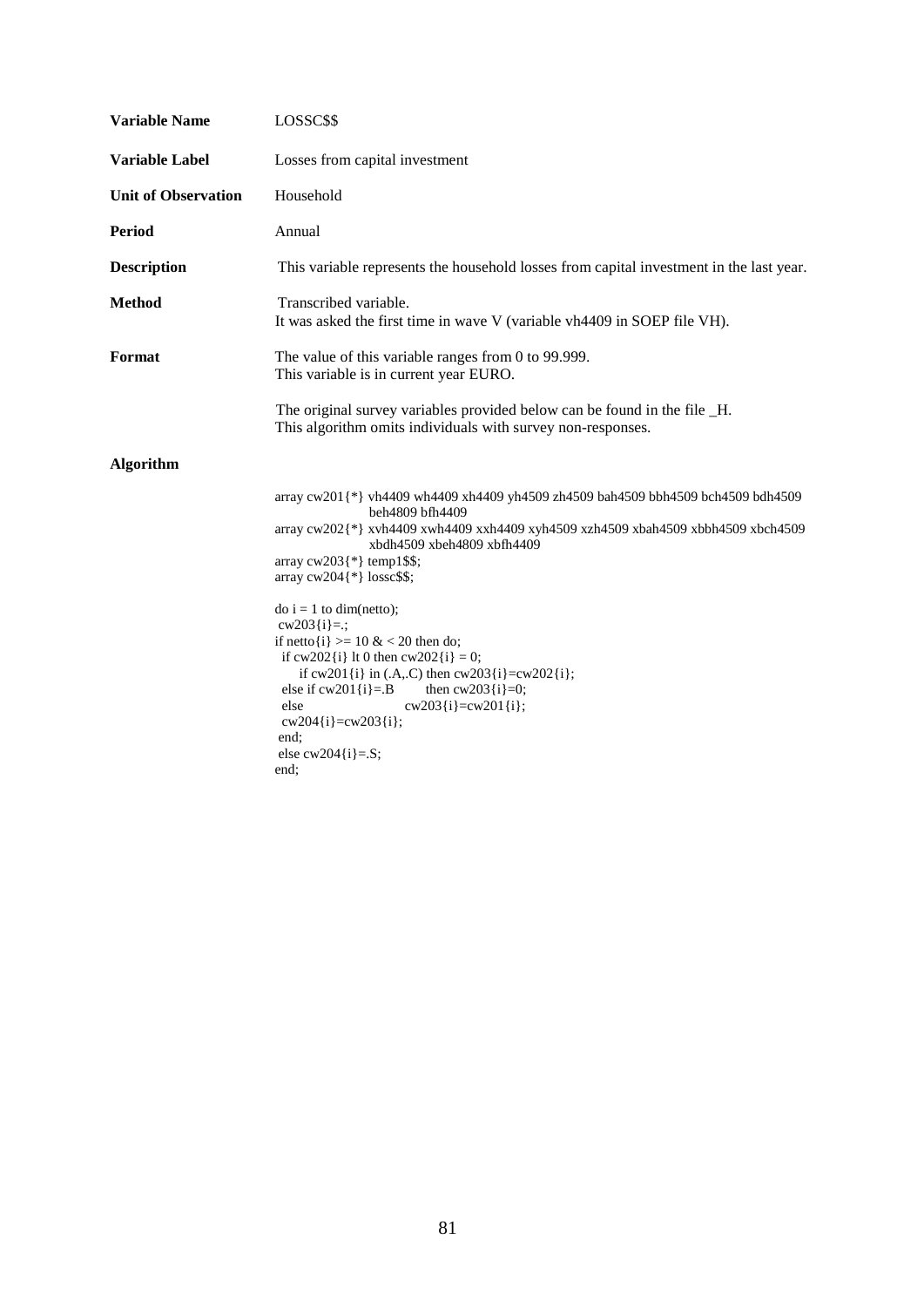| <b>Variable Name</b>       | ADCHB\$\$                                                                                                                                                                                                                                                                                                                                                |
|----------------------------|----------------------------------------------------------------------------------------------------------------------------------------------------------------------------------------------------------------------------------------------------------------------------------------------------------------------------------------------------------|
| <b>Variable Label</b>      | <b>Additional Child Benefit</b>                                                                                                                                                                                                                                                                                                                          |
| <b>Unit of Observation</b> | Household                                                                                                                                                                                                                                                                                                                                                |
| <b>Period</b>              | Annual                                                                                                                                                                                                                                                                                                                                                   |
| <b>Description</b>         | This variable represents the household income from additional child benefit in the last<br>year.                                                                                                                                                                                                                                                         |
| <b>Method</b>              | Transcribed variable.<br>It was asked the first time in wave Z (variable ZH4906 in SOEP file ZH).                                                                                                                                                                                                                                                        |
| Format                     | The value of this variable ranges from 0 to 99.999.<br>This variable is in current year EURO.                                                                                                                                                                                                                                                            |
|                            | The original survey variables provided below can be found in the file _H.<br>This algorithm omits individuals with survey non-responses.                                                                                                                                                                                                                 |
| Algorithm                  |                                                                                                                                                                                                                                                                                                                                                          |
|                            | array kp101{*} zh4906 bah4906 bbh4906 bch4906 bdh4906 beh5206 bfh4809<br>array kp103{*} zh4905 bah4905 bbh4905 bch4905 bdh4905 beh5205 bfh4808<br>array kp104{*} xzh4906 xbah4906 xbbh4906 xbch4906 xbdh4906 xbeh5206 xbfh4809<br>array kp105 $\{\ast\}$ adchb\$\$;                                                                                      |
|                            | $\text{do } i = 1 \text{ to } \text{dim}(\text{netto});$<br>if netto=1 then do;<br>$kp105[i]=0;$<br>if kp103{i} in $(B,.)$ then kp103{i}=0;<br>if kp103{i} in $(A, C)$ then kp103{i}=6;<br>if i ge 26 then do;<br>if kp101 $\{i\}$ gt 0<br>then kp105 $\{i\}$ =kp101 $\{i\}$ *kp103 $\{i\}$ ;<br>if kp101{i} in (.A,.C) then kp105{i}=kp104{i}*kp103{i}; |
|                            | end:<br>else kp105 $\{i\} = S$ ;<br>end;                                                                                                                                                                                                                                                                                                                 |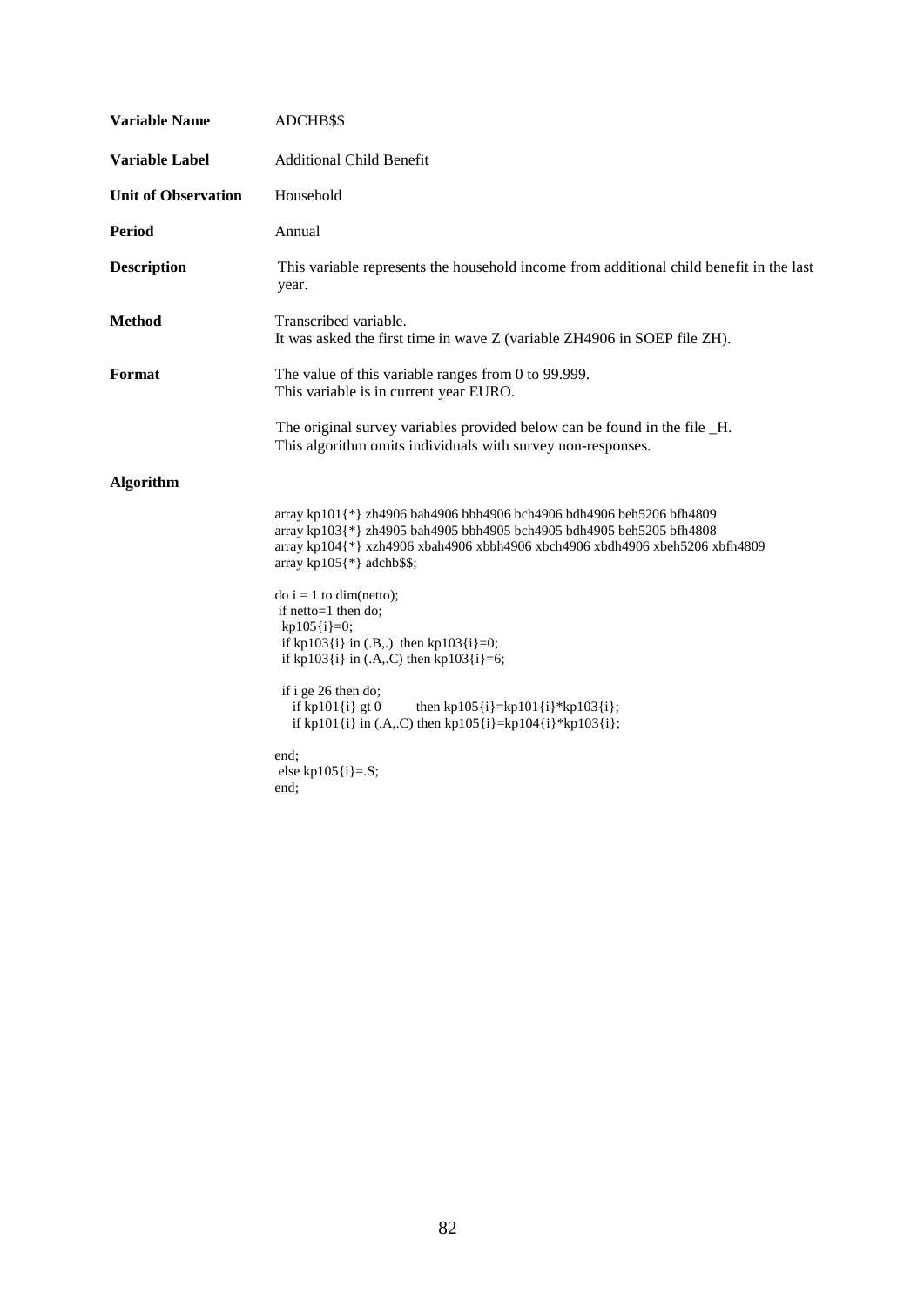| <b>Variable Name</b>       | <b>CHSUB\$\$</b>                                                                                                                                                                                                                                                                                                                                                                                                                                                                                                                                                                                                                                                                                                                                                                                                               |
|----------------------------|--------------------------------------------------------------------------------------------------------------------------------------------------------------------------------------------------------------------------------------------------------------------------------------------------------------------------------------------------------------------------------------------------------------------------------------------------------------------------------------------------------------------------------------------------------------------------------------------------------------------------------------------------------------------------------------------------------------------------------------------------------------------------------------------------------------------------------|
| <b>Variable Label</b>      | Child care subsidy                                                                                                                                                                                                                                                                                                                                                                                                                                                                                                                                                                                                                                                                                                                                                                                                             |
| <b>Unit of Observation</b> | Household                                                                                                                                                                                                                                                                                                                                                                                                                                                                                                                                                                                                                                                                                                                                                                                                                      |
| <b>Period</b>              | Annual                                                                                                                                                                                                                                                                                                                                                                                                                                                                                                                                                                                                                                                                                                                                                                                                                         |
| <b>Description</b>         | This variable represents the household income from child care subsidy in the last<br>year. In 1984-2013 this information was not asked.                                                                                                                                                                                                                                                                                                                                                                                                                                                                                                                                                                                                                                                                                        |
| <b>Method</b>              | Transcribed variable.<br>It was asked the first time in wave BE (variable BEH5209 in SOEP file BEH).                                                                                                                                                                                                                                                                                                                                                                                                                                                                                                                                                                                                                                                                                                                           |
| Format                     | The value of this variable ranges from 0 to 99.999.<br>This variable is in current year EURO.                                                                                                                                                                                                                                                                                                                                                                                                                                                                                                                                                                                                                                                                                                                                  |
|                            | The original survey variables provided below can be found in the file _H.<br>This algorithm omits individuals with survey non-responses.                                                                                                                                                                                                                                                                                                                                                                                                                                                                                                                                                                                                                                                                                       |
| <b>Algorithm</b>           | 1984-2013: N/a<br>since $2014$ :<br>array f101{*} beh5208 bfh4813<br>array f102{*} beh5209 bfh4814<br>array f103{*} xbeh5209 xbfh4814<br>array $f104$ {*} temp1<br>array $f105$ {*} temp2<br>array $f106$ {*} chsub14;<br>$\text{do } i = 1 \text{ to } \text{dim}(\text{netto});$<br>$f104[i]=$ ; $f105[i]=$ ;<br>if $f103\{i\}$ lt 0<br>then $f103(i) = 0$ ;<br>if f101 $\{i\}$ in (.A,.C) then f101 $\{i\} = 12$ ;<br>if netto $\{i\} = 1$ then do;<br>if $f101(i) = .B$ then $f104(i)=0$ ;<br>else $f104{i} =$<br>$f101\{i\};$<br>if $f102\{i\}$ in (.A,.C) then do;<br>if f101{i} le 0 and f103{i} gt 0 then f104{i}=12;<br>$f105[i]=f103[i];$<br>end;<br>else if $f102\{i\}$ eq. B then $f105\{i\} = 0$ ;<br>else $f105\{i\} = f102\{i\};$<br>$f106\{i\} = f104\{i\} * f105\{i\};$<br>end;<br>else $f106[i]=.S;$<br>end; |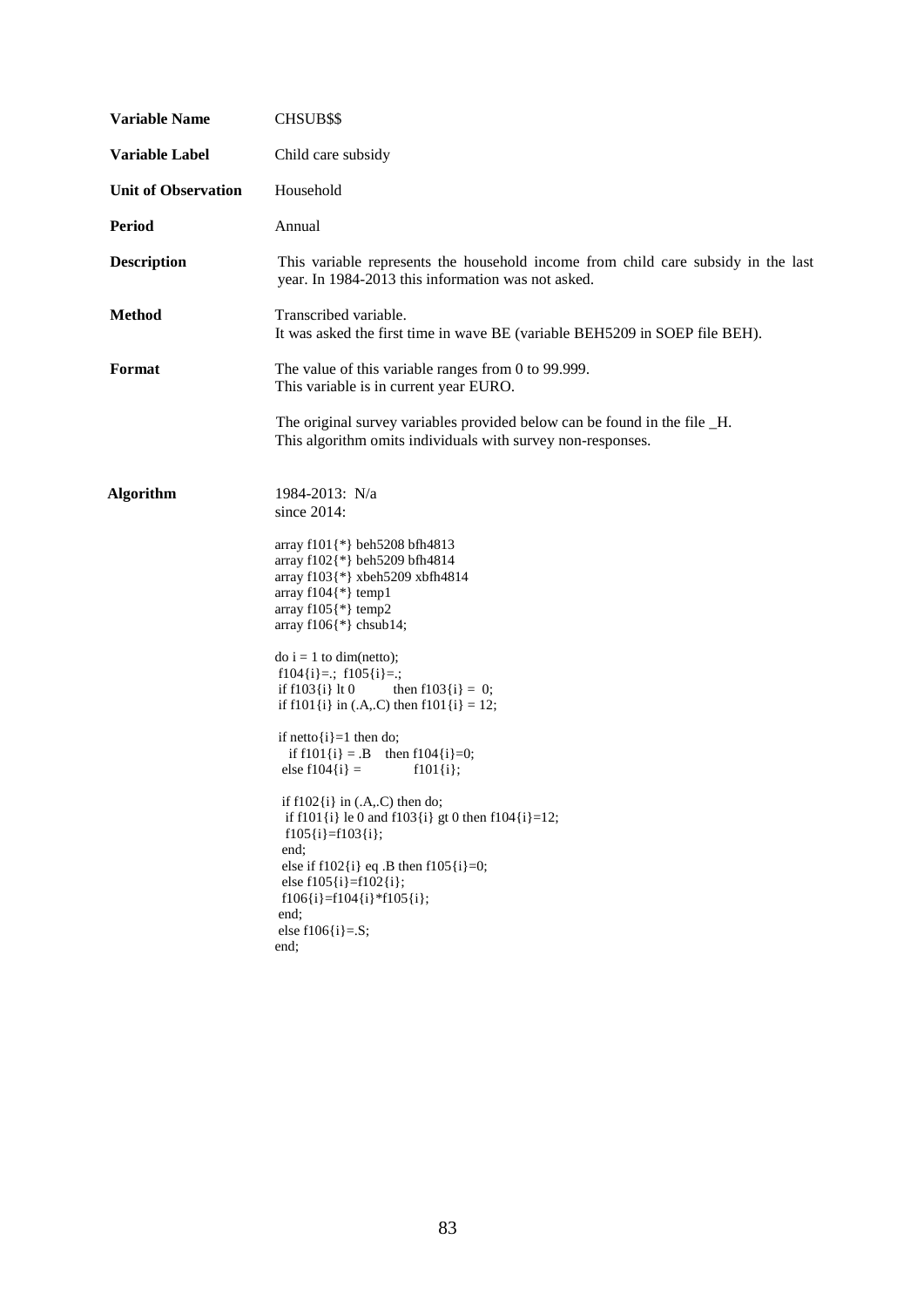| <b>Variable Name</b>       | FRENTY\$\$                                                                                                                                                                                                                                                                                                                                                                                                                |
|----------------------------|---------------------------------------------------------------------------------------------------------------------------------------------------------------------------------------------------------------------------------------------------------------------------------------------------------------------------------------------------------------------------------------------------------------------------|
| <b>Variable Label</b>      | Impute Income from rental and leasing                                                                                                                                                                                                                                                                                                                                                                                     |
| <b>Unit of Observation</b> | Household                                                                                                                                                                                                                                                                                                                                                                                                                 |
| <b>Description</b>         | This variable indicates if income from rental and leasing (RENTY\$\$) has been im-<br>puted.<br>The predominant imputation technique used to fill in missing values is based on the<br>row and column imputation procedure developed by Little and Su (1989). In the case<br>of lacking longitudinal data purely cross-sectional imputation techniques are applied.<br>For further details, see: Grabka and Frick (2003). |
| <b>Method</b>              | In the original SOEP data there are three types of missing values. These missing<br>values can be interpreted as:<br>$-1 =$ no answer or do not know<br>$-2$ = does not apply<br>$-3$ = original value was deleted because it was found to be implausible                                                                                                                                                                 |
|                            | The imputation procedures was used to fill in missing values represented by -1 (.A)<br>and $-3$ (.C) only.                                                                                                                                                                                                                                                                                                                |
| Format                     | $0 = Not$ Imputed<br>$1 =$ Fully Imputed                                                                                                                                                                                                                                                                                                                                                                                  |
|                            | This algorithm omits individuals with survey non-responses.                                                                                                                                                                                                                                                                                                                                                               |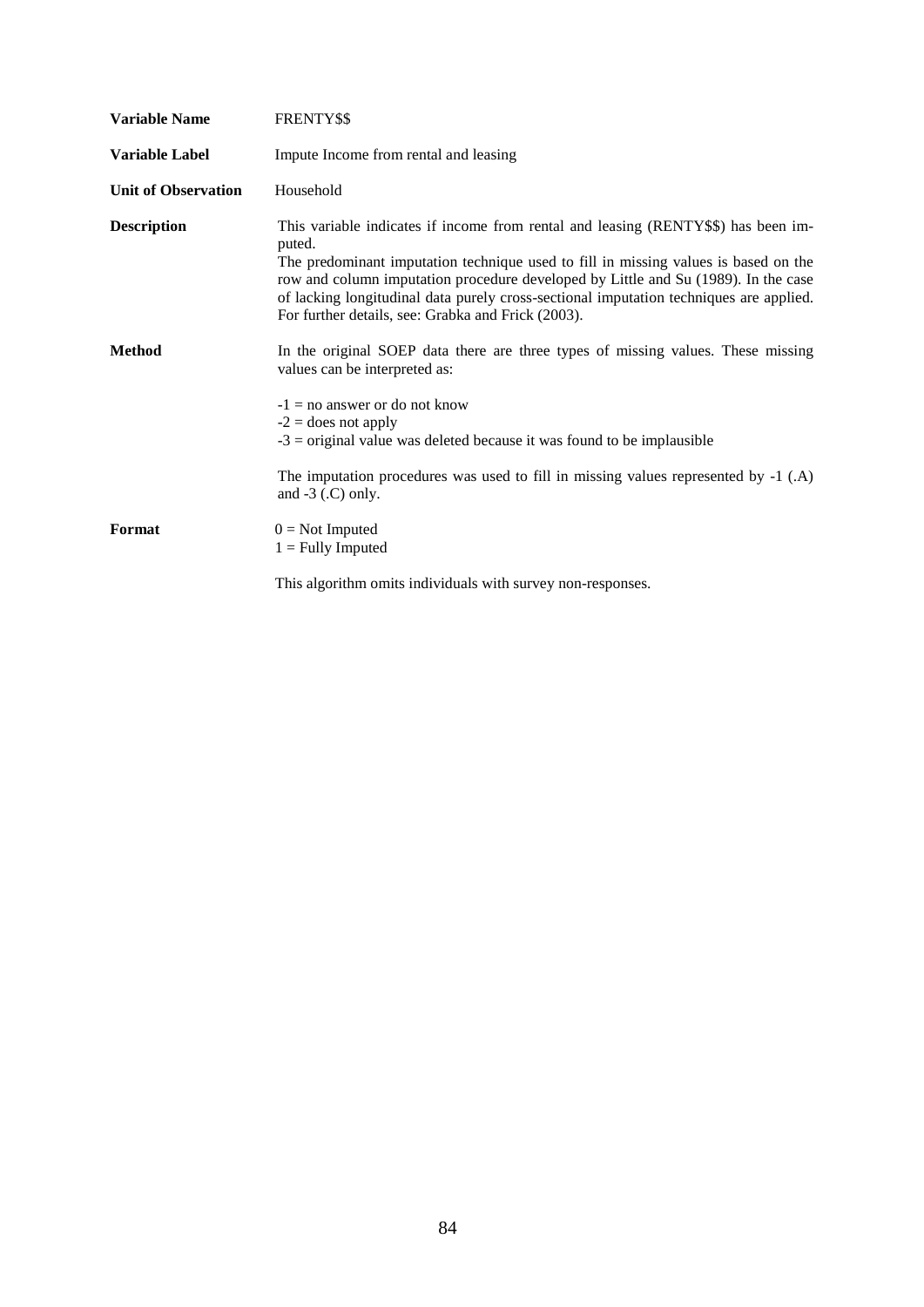| <b>Variable Name</b>       | FOPERY\$\$                                                                                                                                                                                                                                                                                                                                                                                                                |
|----------------------------|---------------------------------------------------------------------------------------------------------------------------------------------------------------------------------------------------------------------------------------------------------------------------------------------------------------------------------------------------------------------------------------------------------------------------|
| <b>Variable Label</b>      | Impute Operation, maintenance costs                                                                                                                                                                                                                                                                                                                                                                                       |
| <b>Unit of Observation</b> | Household                                                                                                                                                                                                                                                                                                                                                                                                                 |
| <b>Description</b>         | This variable indicates if operation or maintenance costs (OPERY\$\$) has been imput-<br>ed.<br>The predominant imputation technique used to fill in missing values is based on the<br>row and column imputation procedure developed by Little and Su (1989). In the case<br>of lacking longitudinal data purely cross-sectional imputation techniques are applied.<br>For further details, see: Grabka and Frick (2003). |
| <b>Method</b>              | In the original SOEP data there are three types of missing values. These missing<br>values can be interpreted as:<br>$-1 =$ no answer or do not know<br>$-2$ = does not apply<br>$-3$ = original value was deleted because it was found to be implausible                                                                                                                                                                 |
|                            | The imputation procedures was used to fill in missing values represented by -1 (.A)<br>and $-3$ (.C) only.                                                                                                                                                                                                                                                                                                                |
| Format                     | $0 = Not$ Imputed<br>$1 =$ Fully Imputed                                                                                                                                                                                                                                                                                                                                                                                  |
|                            | This algorithm omits individuals with survey non-responses.                                                                                                                                                                                                                                                                                                                                                               |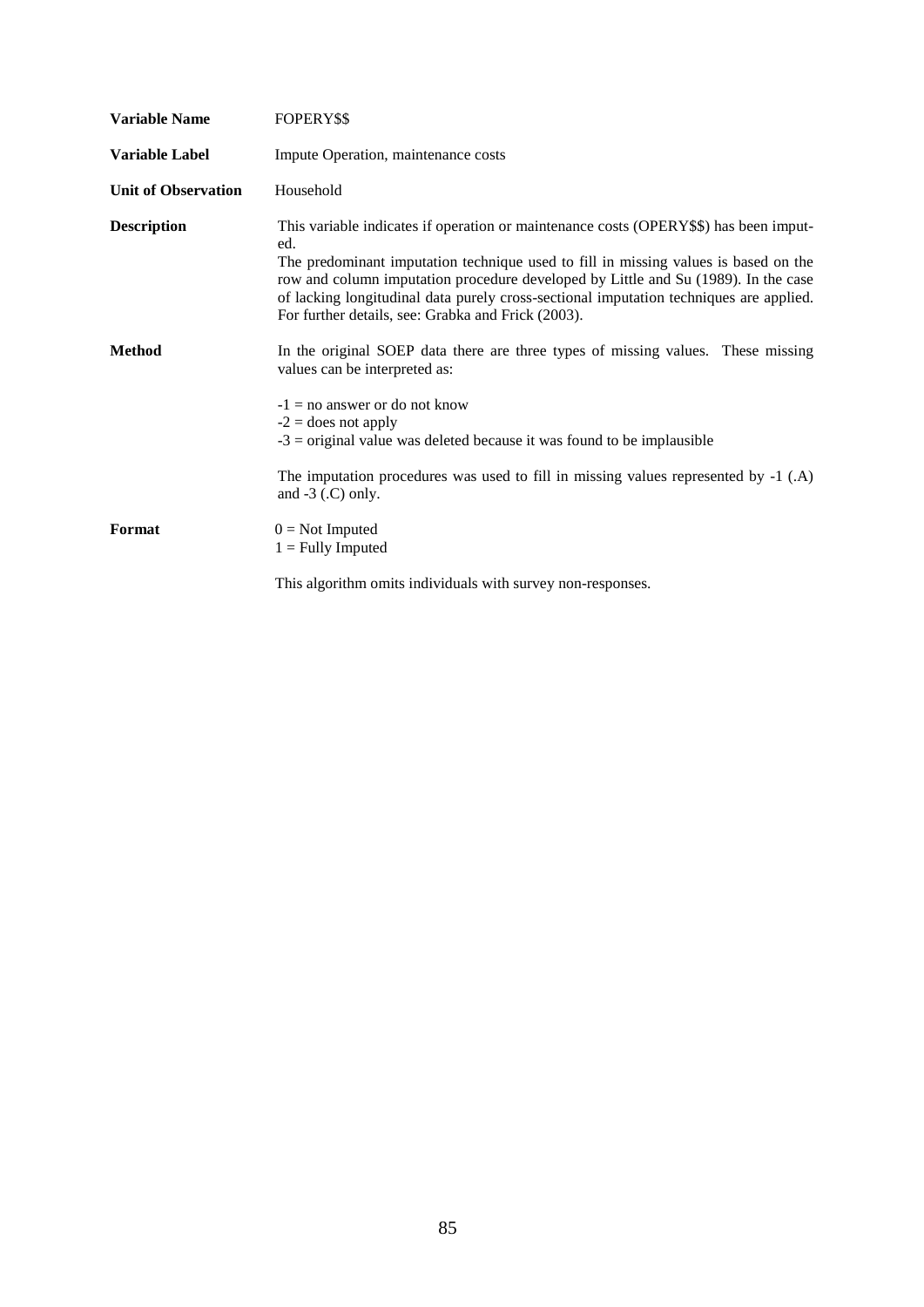| <b>Variable Name</b>       | FDIVDY\$\$                                                                                                                                                                                                                                                                                                                                                                                                                 |
|----------------------------|----------------------------------------------------------------------------------------------------------------------------------------------------------------------------------------------------------------------------------------------------------------------------------------------------------------------------------------------------------------------------------------------------------------------------|
| <b>Variable Label</b>      | Impute Interest, dividend income                                                                                                                                                                                                                                                                                                                                                                                           |
| <b>Unit of Observation</b> | Household                                                                                                                                                                                                                                                                                                                                                                                                                  |
| <b>Description</b>         | This variable indicates if income from interest or dividends (DIVDY\$\$) has been<br>imputed.<br>The predominant imputation technique used to fill in missing values is based on the<br>row and column imputation procedure developed by Little and Su (1989). In the case<br>of lacking longitudinal data purely cross-sectional imputation techniques are applied.<br>For further details, see: Grabka and Frick (2003). |
| <b>Method</b>              | In the original SOEP data there are three types of missing values. These missing<br>values can be interpreted as:<br>$-1 =$ no answer or do not know<br>$-2$ = does not apply<br>$-3$ = original value was deleted because it was found to be implausible                                                                                                                                                                  |
|                            | The imputation procedures was used to fill in missing values represented by $-1$ (.A)<br>and $-3$ (.C) only.                                                                                                                                                                                                                                                                                                               |
| Format                     | $0 = Not$ Imputed<br>$1 =$ Fully Imputed                                                                                                                                                                                                                                                                                                                                                                                   |
|                            | This algorithm omits individuals with survey non-responses.                                                                                                                                                                                                                                                                                                                                                                |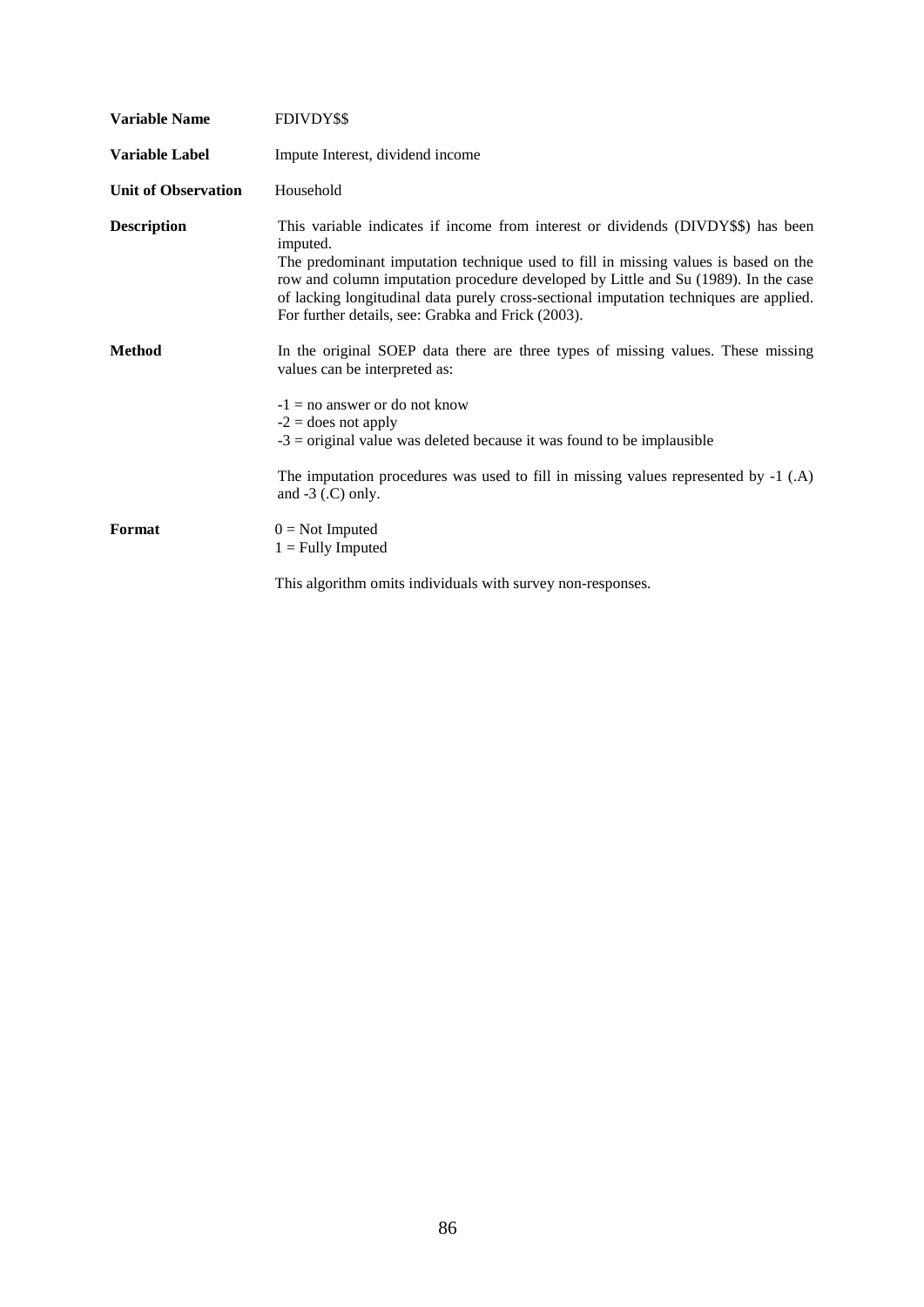| <b>Variable Name</b>       | FCHSPT\$\$                                                                                                                                                                                                                                                                                                                                                                                                              |
|----------------------------|-------------------------------------------------------------------------------------------------------------------------------------------------------------------------------------------------------------------------------------------------------------------------------------------------------------------------------------------------------------------------------------------------------------------------|
| <b>Variable Label</b>      | Impute Child allowance                                                                                                                                                                                                                                                                                                                                                                                                  |
| <b>Unit of Observation</b> | Household                                                                                                                                                                                                                                                                                                                                                                                                               |
| <b>Description</b>         | This variable indicates if income from child allowances (CHSPT\$\$) has been imput-<br>ed.<br>The predominant imputation technique used to fill in missing values is based on the<br>row and column imputation procedure developed by Little and Su (1989). In the case<br>of lacking longitudinal data purely cross-sectional imputation techniques are applied.<br>For further details, see: Grabka and Frick (2003). |
| <b>Method</b>              | In the original SOEP data there are three types of missing values. These missing<br>values can be interpreted as:<br>$-1 =$ no answer or do not know<br>$-2$ = does not apply<br>$-3$ = original value was deleted because it was found to be implausible                                                                                                                                                               |
|                            | The imputation procedures was used to fill in missing values represented by $-1$ (.A)<br>and $-3$ (.C) only.                                                                                                                                                                                                                                                                                                            |
| Format                     | $0 = Not$ Imputed<br>$1 =$ Fully Imputed                                                                                                                                                                                                                                                                                                                                                                                |
|                            | This algorithm omits individuals with survey non-responses.                                                                                                                                                                                                                                                                                                                                                             |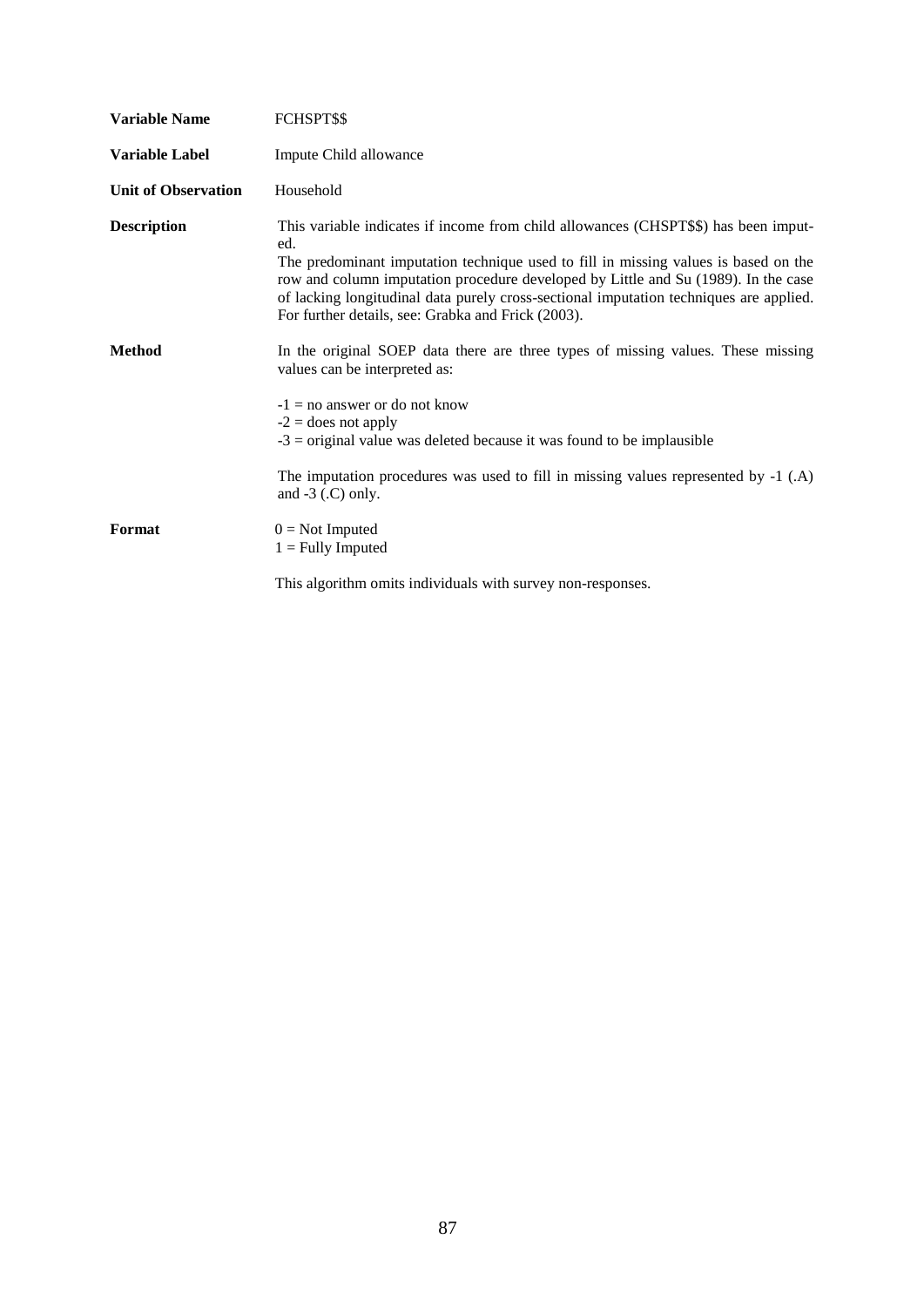| <b>Variable Name</b>       | FHOUSE\$\$                                                                                                                                                                                                                                                                                                                                                                                                        |
|----------------------------|-------------------------------------------------------------------------------------------------------------------------------------------------------------------------------------------------------------------------------------------------------------------------------------------------------------------------------------------------------------------------------------------------------------------|
| Variable Label             | Impute Housing benefit                                                                                                                                                                                                                                                                                                                                                                                            |
| <b>Unit of Observation</b> | Household                                                                                                                                                                                                                                                                                                                                                                                                         |
| <b>Description</b>         | This variable indicates if income from housing benefit (HOUSE\$\$) has been imputed.<br>The predominant imputation technique used to fill in missing values is based on the<br>row and column imputation procedure developed by Little and Su (1989). In the case<br>of lacking longitudinal data purely cross-sectional imputation techniques are applied.<br>For further details, see: Grabka and Frick (2003). |
| <b>Method</b>              | In the original SOEP data there are three types of missing values. These missing<br>values can be interpreted as:                                                                                                                                                                                                                                                                                                 |
|                            | $-1 =$ no answer or do not know<br>$-2$ = does not apply<br>$-3$ = original value was deleted because it was found to be implausible                                                                                                                                                                                                                                                                              |
|                            | The imputation procedures was used to fill in missing values represented by $-1$ (.A)<br>and $-3$ (.C) only.                                                                                                                                                                                                                                                                                                      |
| Format                     | $0 = Not$ Imputed<br>$1 =$ Fully Imputed                                                                                                                                                                                                                                                                                                                                                                          |
|                            | This algorithm omits individuals with survey non-responses.                                                                                                                                                                                                                                                                                                                                                       |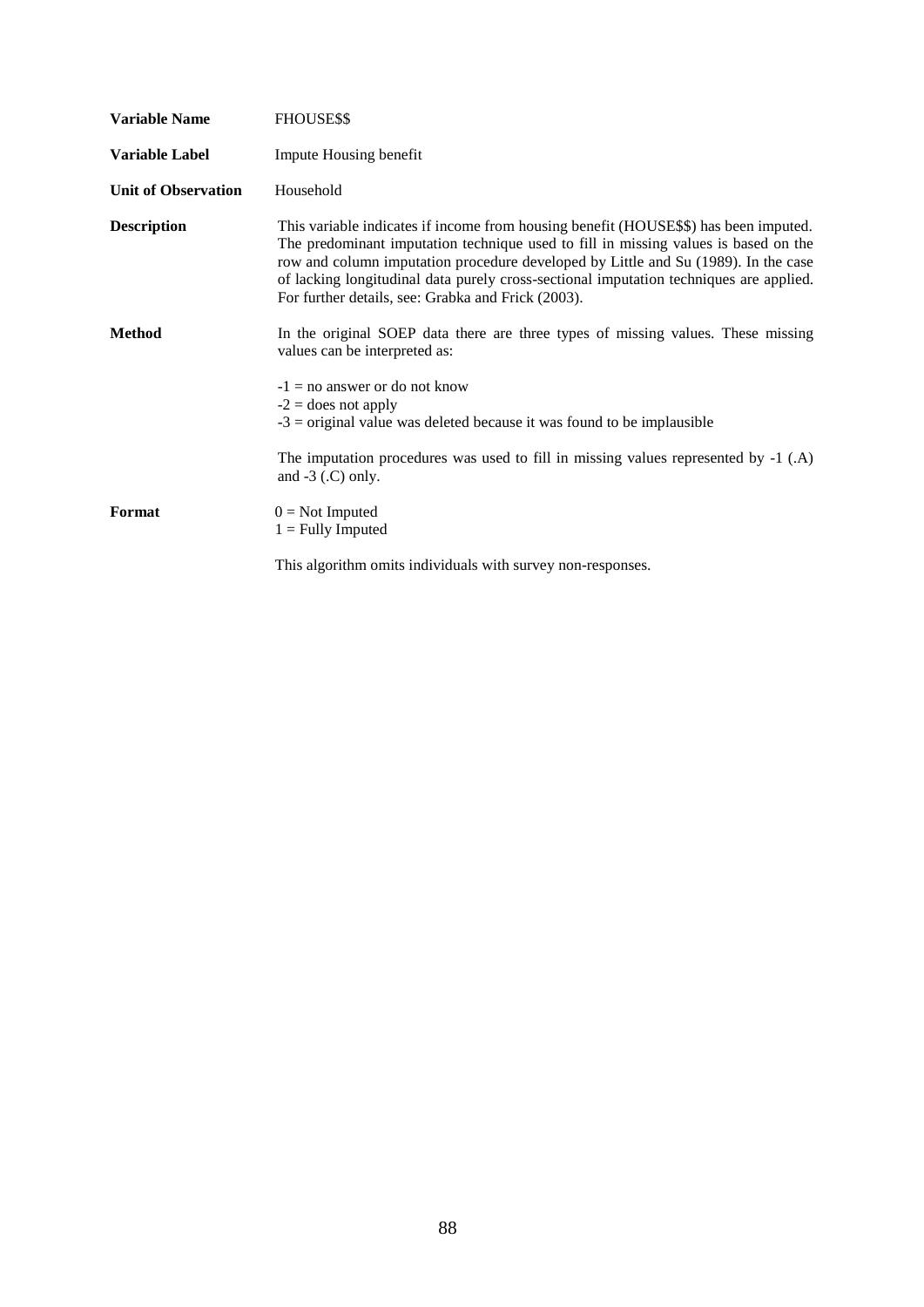| <b>Variable Name</b>       | <b>FNURSH\$\$</b>                                                                                                                                                                                                                                                                                                                                                                                                       |
|----------------------------|-------------------------------------------------------------------------------------------------------------------------------------------------------------------------------------------------------------------------------------------------------------------------------------------------------------------------------------------------------------------------------------------------------------------------|
| <b>Variable Label</b>      | <b>Impute Nursing allowances</b>                                                                                                                                                                                                                                                                                                                                                                                        |
| <b>Unit of Observation</b> | Household                                                                                                                                                                                                                                                                                                                                                                                                               |
| <b>Description</b>         | This variable indicates if income from nursing allowances (NURSH\$\$) has been<br>imputed.<br>The predominant imputation technique used to fill in missing values is based on the<br>row and column imputation procedure developed by Little and Su (1989). In the case<br>of lacking longitudinal data purely cross-sectional imputation techniques are applied.<br>For further details, see: Grabka and Frick (2003). |
| Method                     | In the original SOEP data there are three types of missing values. These missing<br>values can be interpreted as:                                                                                                                                                                                                                                                                                                       |
|                            | $-1 =$ no answer or do not know<br>$-2$ = does not apply<br>$-3$ = original value was deleted because it was found to be implausible                                                                                                                                                                                                                                                                                    |
|                            | The imputation procedures was used to fill in missing values represented by $-1$ (.A)<br>and $-3$ (.C) only.                                                                                                                                                                                                                                                                                                            |
| Format                     | $0 = Not$ Imputed<br>$1 =$ Fully Imputed                                                                                                                                                                                                                                                                                                                                                                                |
|                            | This algorithm omits individuals with survey non-responses.                                                                                                                                                                                                                                                                                                                                                             |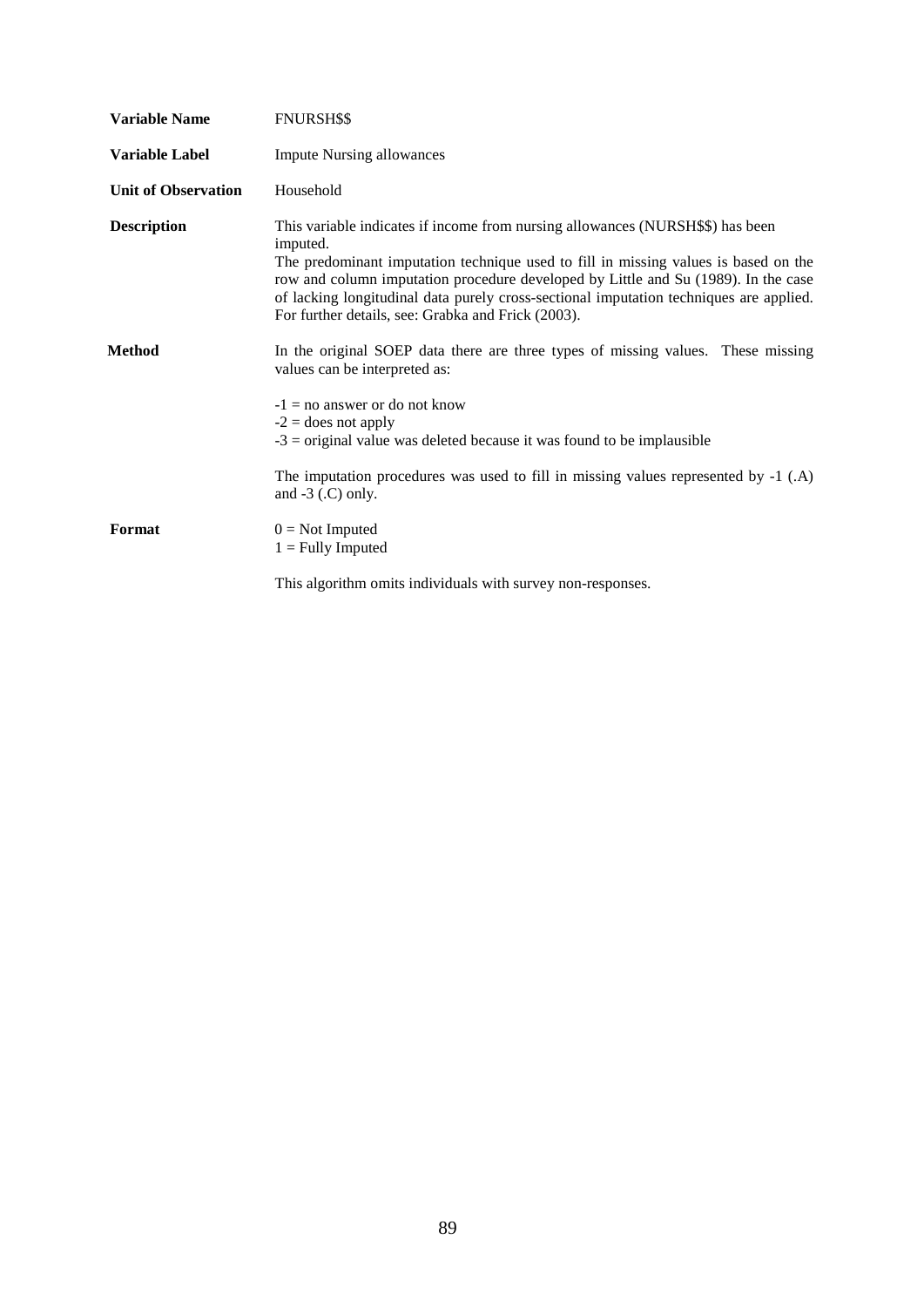| <b>Variable Name</b>       | FSUBST\$\$                                                                                                                                                                                                                                                                                                                                                                                                               |
|----------------------------|--------------------------------------------------------------------------------------------------------------------------------------------------------------------------------------------------------------------------------------------------------------------------------------------------------------------------------------------------------------------------------------------------------------------------|
| <b>Variable Label</b>      | Impute Social assistance                                                                                                                                                                                                                                                                                                                                                                                                 |
| <b>Unit of Observation</b> | Household                                                                                                                                                                                                                                                                                                                                                                                                                |
| <b>Description</b>         | This variable indicates if income from social assistance (SUBST\$\$) has been imput-<br>ed.<br>The predominant imputation technique used to fill in missing values is based on the<br>row and column imputation procedure developed by Little and Su (1989). In the case<br>of lacking longitudinal data purely cross-sectional imputation techniques are applied.<br>For further details, see: Grabka and Frick (2003). |
| <b>Method</b>              | In the original SOEP data there are three types of missing values. These missing<br>values can be interpreted as:<br>$-1 =$ no answer or do not know<br>$-2$ = does not apply<br>$-3$ = original value was deleted because it was found to be implausible                                                                                                                                                                |
|                            | The imputation procedures was used to fill in missing values represented by $-1$ (.A)<br>and $-3$ (.C) only.                                                                                                                                                                                                                                                                                                             |
| Format                     | $0 = Not$ Imputed<br>$1 =$ Fully Imputed                                                                                                                                                                                                                                                                                                                                                                                 |
|                            | This algorithm omits individuals with survey non-responses.                                                                                                                                                                                                                                                                                                                                                              |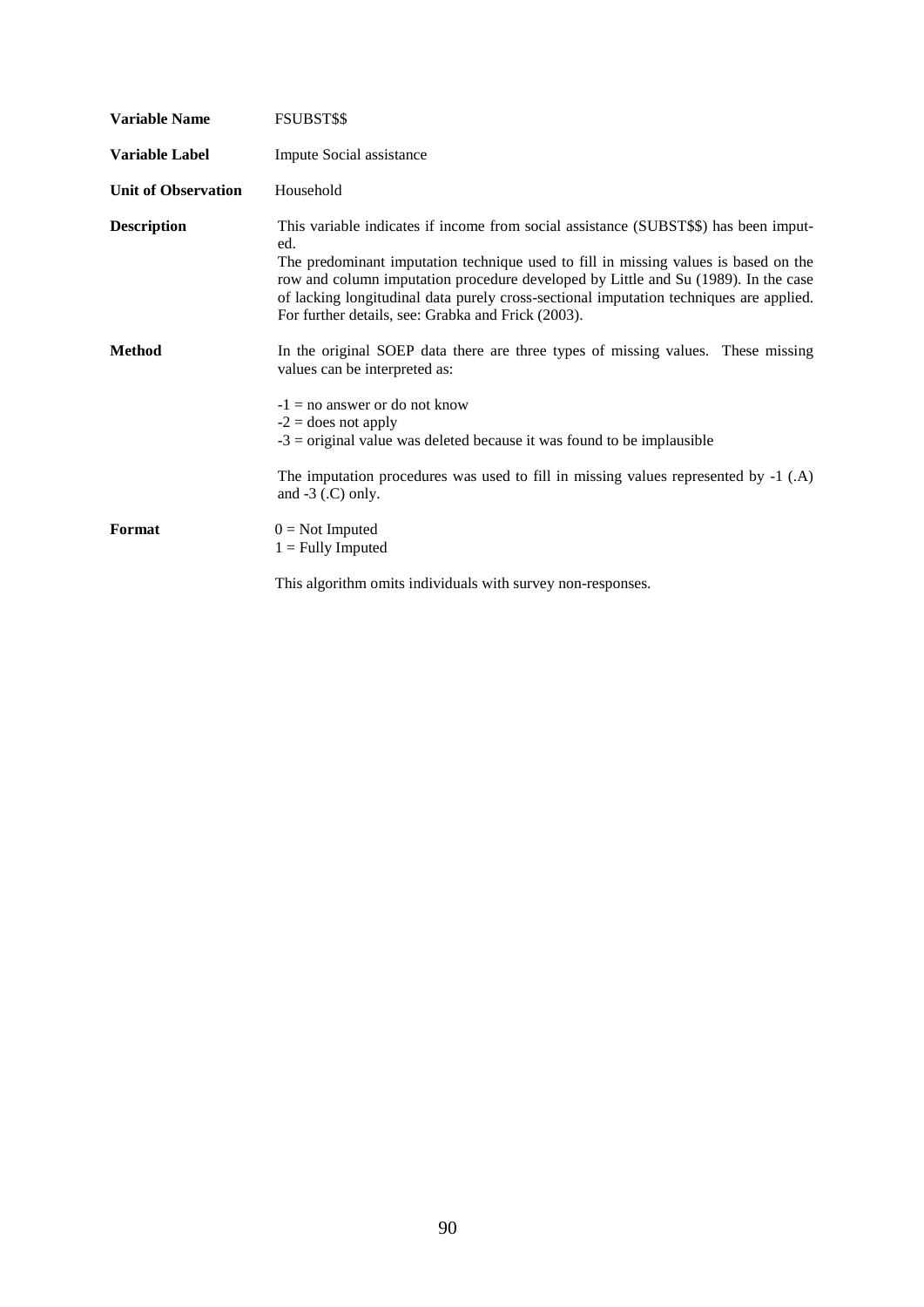| <b>Variable Name</b>       | <b>FSPHLP\$\$</b>                                                                                                                                                                                                                                                                                                                                                                                                                                |
|----------------------------|--------------------------------------------------------------------------------------------------------------------------------------------------------------------------------------------------------------------------------------------------------------------------------------------------------------------------------------------------------------------------------------------------------------------------------------------------|
| <b>Variable Label</b>      | Impute Social assistance for special circumstances                                                                                                                                                                                                                                                                                                                                                                                               |
| <b>Unit of Observation</b> | Household                                                                                                                                                                                                                                                                                                                                                                                                                                        |
| <b>Description</b>         | This variable indicates if income from social assistance for special circumstances<br>(SPHLP\$\$) has been imputed.<br>The predominant imputation technique used to fill in missing values is based on the<br>row and column imputation procedure developed by Little and Su (1989). In the case<br>of lacking longitudinal data purely cross-sectional imputation techniques are applied.<br>For further details, see: Grabka and Frick (2003). |
| <b>Method</b>              | In the original SOEP data there are three types of missing values. These missing<br>values can be interpreted as:<br>$-1 =$ no answer or do not know<br>$-2$ = does not apply                                                                                                                                                                                                                                                                    |
|                            | $-3$ = original value was deleted because it was found to be implausible<br>The imputation procedures was used to fill in missing values represented by $-1$ (.A)<br>and $-3$ (.C) only.                                                                                                                                                                                                                                                         |
| Format                     | $0 = Not$ Imputed<br>$1 =$ Fully Imputed                                                                                                                                                                                                                                                                                                                                                                                                         |
|                            | This algorithm omits individuals with survey non-responses.                                                                                                                                                                                                                                                                                                                                                                                      |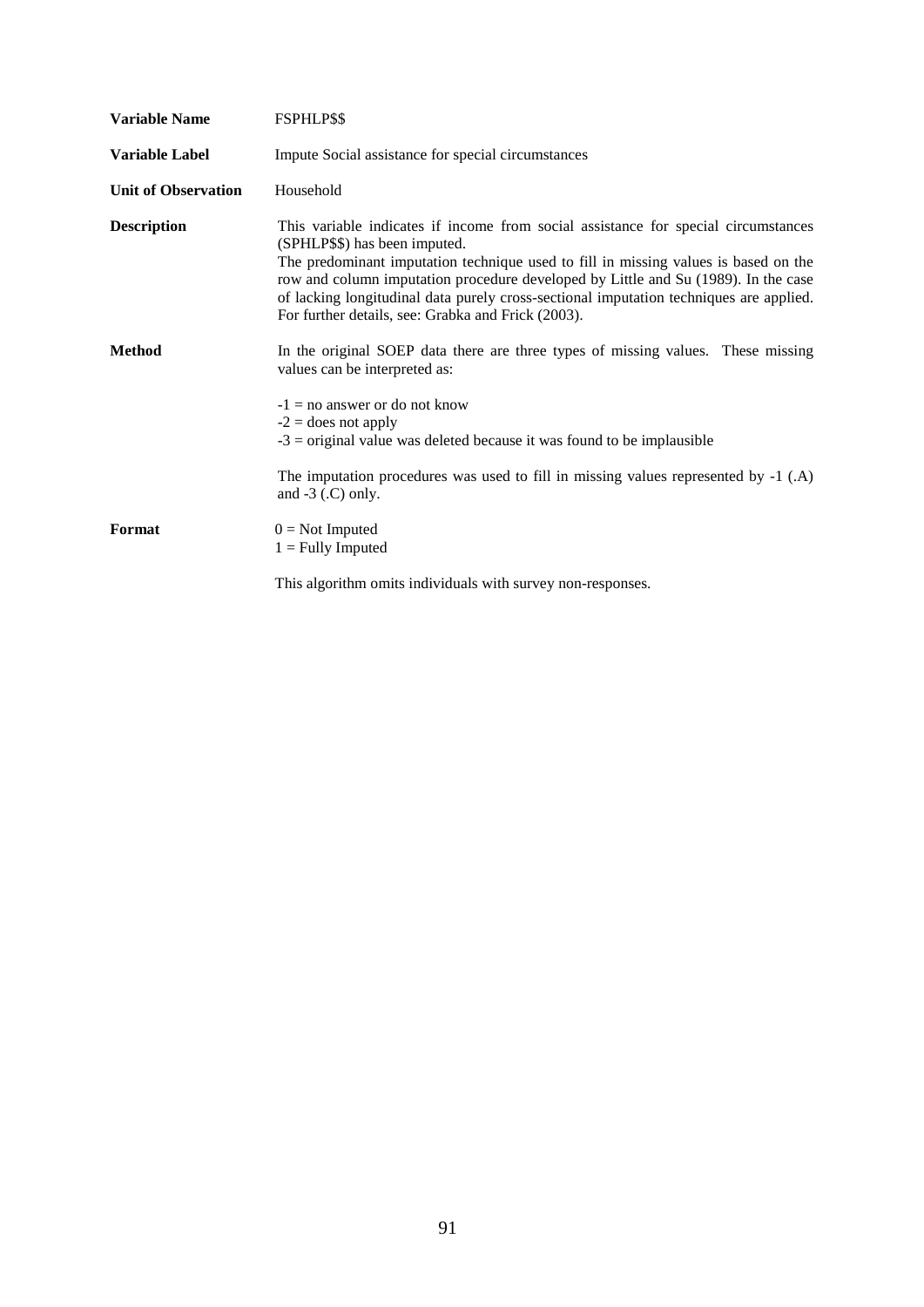| <b>Variable Name</b>       | <b>FSSOLD\$</b>                                                                                                                                                                                                                                                                                                                                                                                                                    |
|----------------------------|------------------------------------------------------------------------------------------------------------------------------------------------------------------------------------------------------------------------------------------------------------------------------------------------------------------------------------------------------------------------------------------------------------------------------------|
| <b>Variable Label</b>      | Impute Social assistance for elderly                                                                                                                                                                                                                                                                                                                                                                                               |
| <b>Unit of Observation</b> | Household                                                                                                                                                                                                                                                                                                                                                                                                                          |
| <b>Description</b>         | This variable indicates if income from social assistance for elderly (SSOLD\$\$) has<br>been imputed.<br>The predominant imputation technique used to fill in missing values is based on the<br>row and column imputation procedure developed by Little and Su (1989). In the case<br>of lacking longitudinal data purely cross-sectional imputation techniques are applied.<br>For further details, see: Grabka and Frick (2003). |
| <b>Method</b>              | In the original SOEP data there are three types of missing values. These missing<br>values can be interpreted as:<br>$-1 =$ no answer or do not know<br>$-2$ = does not apply<br>$-3$ = original value was deleted because it was found to be implausible                                                                                                                                                                          |
|                            | The imputation procedures was used to fill in missing values represented by -1 (.A)<br>and $-3$ (.C) only.                                                                                                                                                                                                                                                                                                                         |
| Format                     | $0 = Not$ Imputed<br>$1 =$ Fully Imputed                                                                                                                                                                                                                                                                                                                                                                                           |
|                            | This algorithm omits individuals with survey non-responses.                                                                                                                                                                                                                                                                                                                                                                        |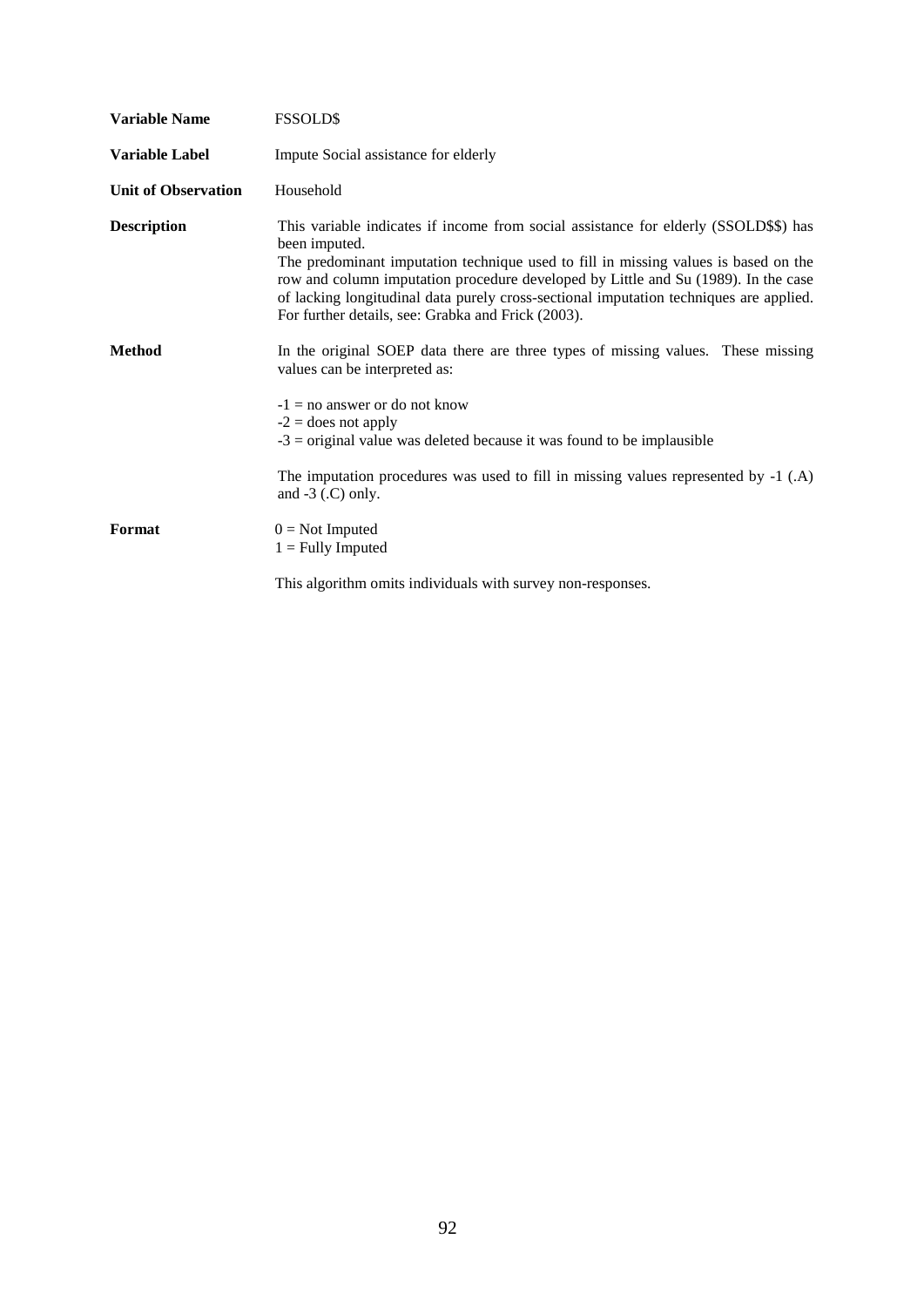| <b>Variable Name</b>       | <b>FALG2\$\$</b>                                                                                                                                                                                                                                                                                                                                                                                                            |
|----------------------------|-----------------------------------------------------------------------------------------------------------------------------------------------------------------------------------------------------------------------------------------------------------------------------------------------------------------------------------------------------------------------------------------------------------------------------|
| <b>Variable Label</b>      | Imputation flag: Unemployment benefit II                                                                                                                                                                                                                                                                                                                                                                                    |
| <b>Unit of Observation</b> | Household                                                                                                                                                                                                                                                                                                                                                                                                                   |
| <b>Description</b>         | This variable indicates if income from unemployment benefit II (ALG2\$\$) has been<br>imputed.<br>The predominant imputation technique used to fill in missing values is based on the<br>row and column imputation procedure developed by Little and Su (1989). In the case<br>of lacking longitudinal data purely cross-sectional imputation techniques are applied.<br>For further details, see: Grabka and Frick (2003). |
| <b>Method</b>              | In the original SOEP data there are three types of missing values. These missing<br>values can be interpreted as:<br>$-1 =$ no answer or do not know<br>$-2$ = does not apply<br>$-3$ = original value was deleted because it was found to be implausible                                                                                                                                                                   |
|                            | The imputation procedures was used to fill in missing values represented by $-1$ (.A)<br>and $-3$ (.C) only.                                                                                                                                                                                                                                                                                                                |
| Format                     | $0 = Not$ Imputed<br>$1 =$ Fully Imputed                                                                                                                                                                                                                                                                                                                                                                                    |
|                            | This algorithm omits individuals with survey non-responses.                                                                                                                                                                                                                                                                                                                                                                 |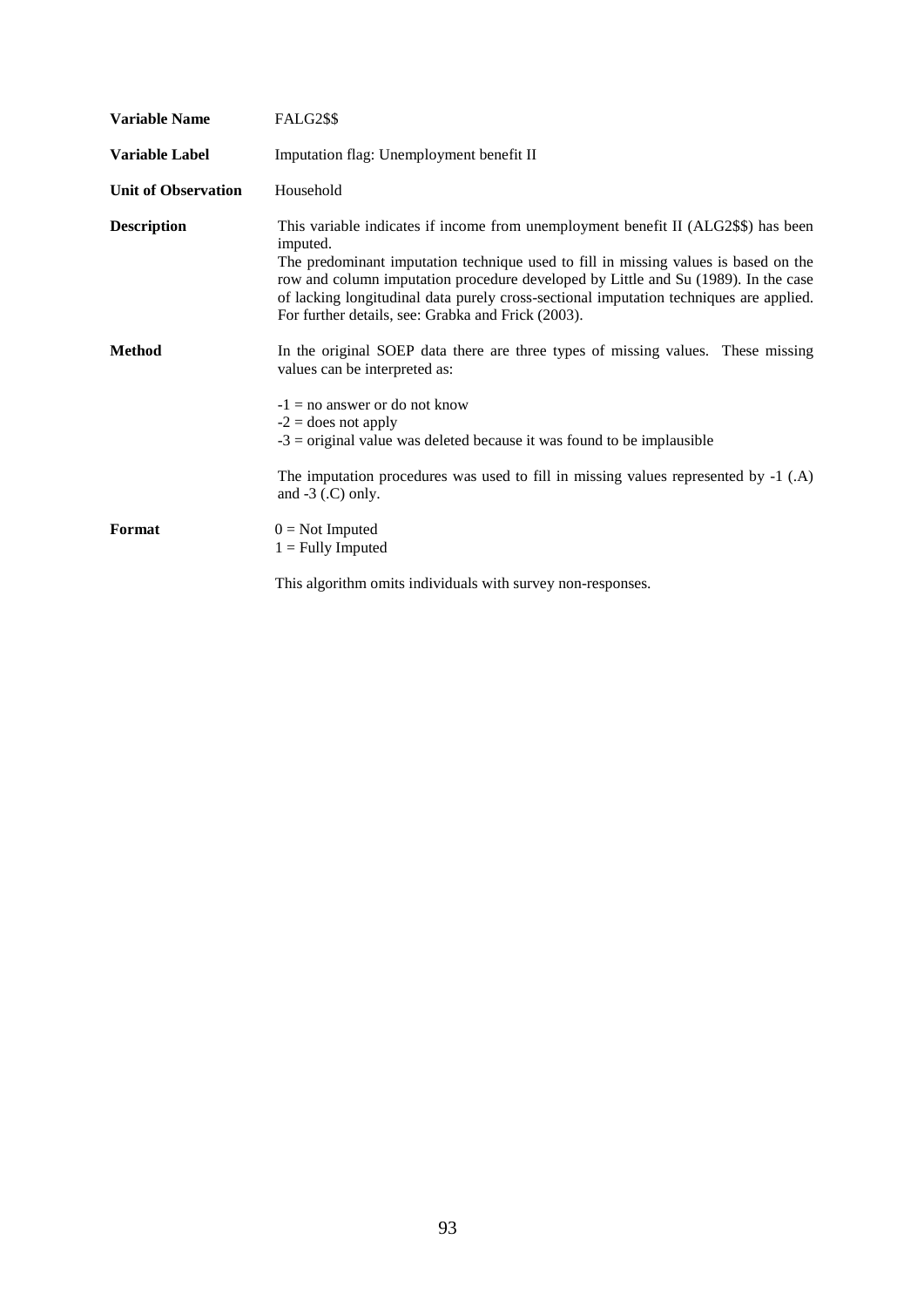| <b>Variable Name</b>       | FHSUP\$\$                                                                                                                                                                                                                                                                                                                                                                                                                               |
|----------------------------|-----------------------------------------------------------------------------------------------------------------------------------------------------------------------------------------------------------------------------------------------------------------------------------------------------------------------------------------------------------------------------------------------------------------------------------------|
| <b>Variable Label</b>      | Impute Housing support for owner-occupiers                                                                                                                                                                                                                                                                                                                                                                                              |
| <b>Unit of Observation</b> | Household                                                                                                                                                                                                                                                                                                                                                                                                                               |
| <b>Description</b>         | This variable indicates if income from housing support for owner-occupiers<br>(HSUP\$\$) has been imputed.<br>The predominant imputation technique used to fill in missing values is based on the<br>row and column imputation procedure developed by Little and Su (1989). In the case<br>of lacking longitudinal data purely cross-sectional imputation techniques are applied.<br>For further details, see: Grabka and Frick (2003). |
| <b>Method</b>              | In the original SOEP data there are three types of missing values. These missing<br>values can be interpreted as:<br>$-1 =$ no answer or do not know<br>$-2$ = does not apply<br>$-3$ = original value was deleted because it was found to be implausible                                                                                                                                                                               |
|                            | The imputation procedures was used to fill in missing values represented by $-1$ (.A)<br>and $-3$ (.C) only.                                                                                                                                                                                                                                                                                                                            |
| Format                     | $0 = Not$ Imputed<br>$1 =$ Fully Imputed                                                                                                                                                                                                                                                                                                                                                                                                |
|                            | This algorithm omits individuals with survey non-responses.                                                                                                                                                                                                                                                                                                                                                                             |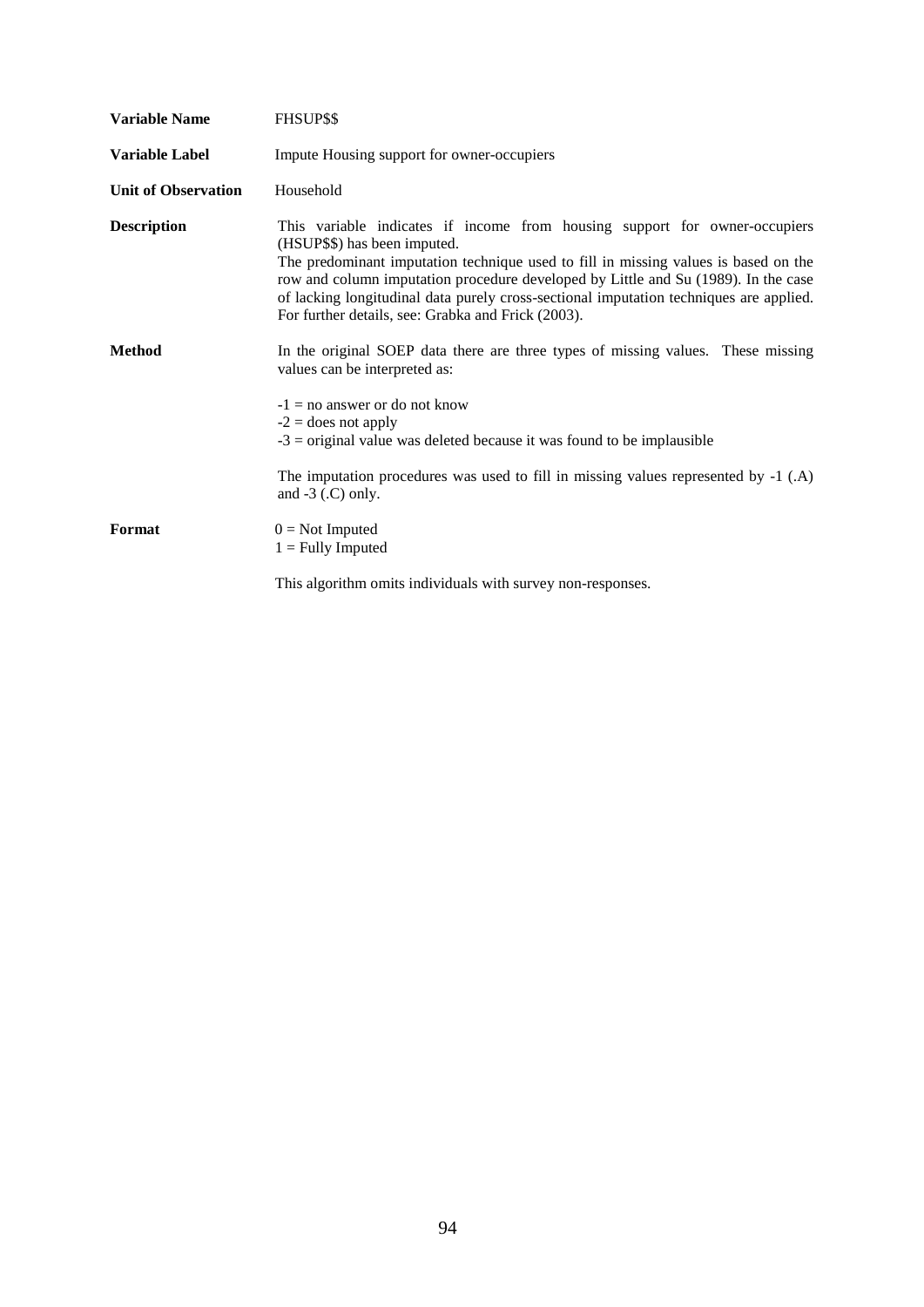| <b>Variable Name</b>       | FLOSSR\$\$                                                                                                                                                                                                                                                                                                                                                                                                                 |
|----------------------------|----------------------------------------------------------------------------------------------------------------------------------------------------------------------------------------------------------------------------------------------------------------------------------------------------------------------------------------------------------------------------------------------------------------------------|
| <b>Variable Label</b>      | Impute Losses from renting and leasing                                                                                                                                                                                                                                                                                                                                                                                     |
| <b>Unit of Observation</b> | Household                                                                                                                                                                                                                                                                                                                                                                                                                  |
| <b>Description</b>         | This variable indicates if losses from renting and leasing (LOSSR\$\$) has been imput-<br>ed.<br>The predominant imputation technique used to fill in missing values is based on the<br>row and column imputation procedure developed by Little and Su (1989). In the case<br>of lacking longitudinal data purely cross-sectional imputation techniques are applied.<br>For further details, see: Grabka and Frick (2003). |
| <b>Method</b>              | In the original SOEP data there are three types of missing values. These missing<br>values can be interpreted as:<br>$-1 =$ no answer or do not know<br>$-2$ = does not apply<br>$-3$ = original value was deleted because it was found to be implausible                                                                                                                                                                  |
|                            | The imputation procedures was used to fill in missing values represented by -1 (.A)<br>and $-3$ (.C) only.                                                                                                                                                                                                                                                                                                                 |
| Format                     | $0 = Not$ Imputed<br>$1 =$ Fully Imputed                                                                                                                                                                                                                                                                                                                                                                                   |
|                            | This algorithm omits individuals with survey non-responses.                                                                                                                                                                                                                                                                                                                                                                |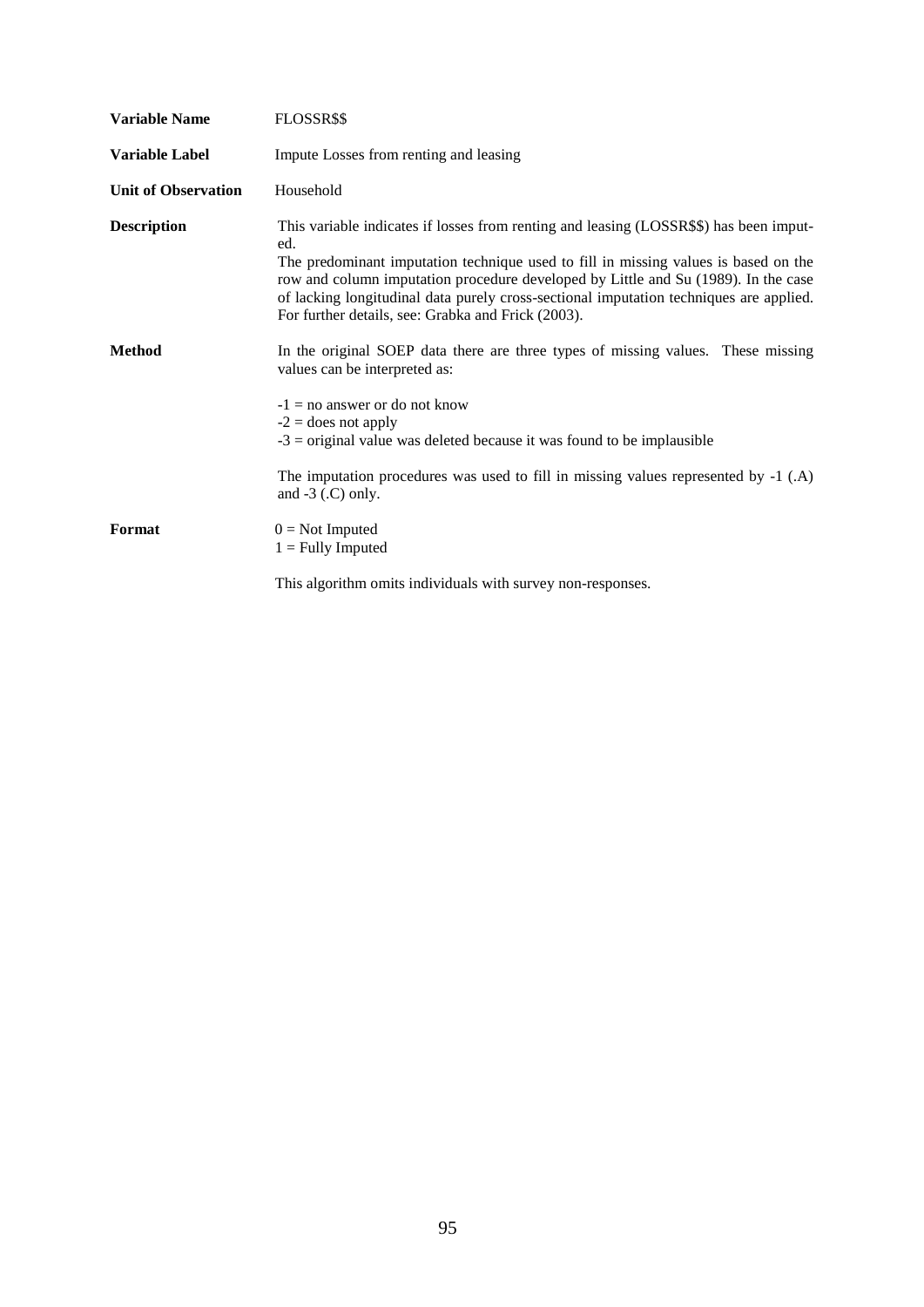| <b>Variable Name</b>       | FLOSSC\$\$                                                                                                                                                                                                                                                                                                                                                                                                                |
|----------------------------|---------------------------------------------------------------------------------------------------------------------------------------------------------------------------------------------------------------------------------------------------------------------------------------------------------------------------------------------------------------------------------------------------------------------------|
| <b>Variable Label</b>      | Impute Losses from capital investment                                                                                                                                                                                                                                                                                                                                                                                     |
| <b>Unit of Observation</b> | Household                                                                                                                                                                                                                                                                                                                                                                                                                 |
| <b>Description</b>         | This variable indicates if losses from capital investment (LOSSC\$\$) has been imput-<br>ed.<br>The predominant imputation technique used to fill in missing values is based on the<br>row and column imputation procedure developed by Little and Su (1989). In the case<br>of lacking longitudinal data purely cross-sectional imputation techniques are applied.<br>For further details, see: Grabka and Frick (2003). |
| <b>Method</b>              | In the original SOEP data there are three types of missing values. These missing<br>values can be interpreted as:<br>$-1 =$ no answer or do not know<br>$-2$ = does not apply<br>$-3$ = original value was deleted because it was found to be implausible                                                                                                                                                                 |
|                            | The imputation procedures was used to fill in missing values represented by -1 (.A)<br>and $-3$ (.C) only.                                                                                                                                                                                                                                                                                                                |
| Format                     | $0 = Not$ Imputed<br>$1 =$ Fully Imputed                                                                                                                                                                                                                                                                                                                                                                                  |
|                            | This algorithm omits individuals with survey non-responses.                                                                                                                                                                                                                                                                                                                                                               |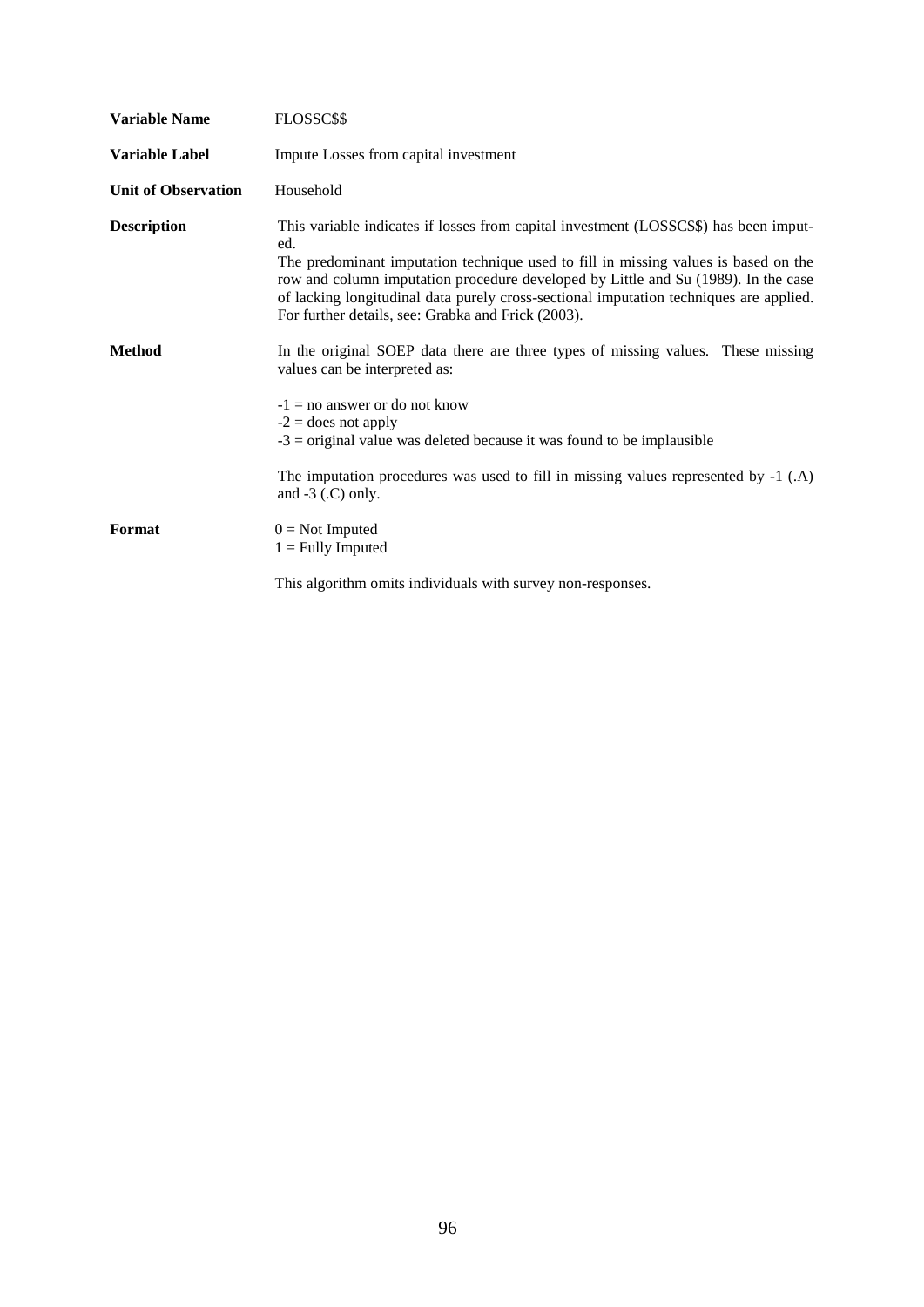| <b>Variable Name</b>       | FADCHB\$\$                                                                                                                                                                                                                                                                                                                                                                                                                                                                                                                                                                                                                                          |
|----------------------------|-----------------------------------------------------------------------------------------------------------------------------------------------------------------------------------------------------------------------------------------------------------------------------------------------------------------------------------------------------------------------------------------------------------------------------------------------------------------------------------------------------------------------------------------------------------------------------------------------------------------------------------------------------|
| <b>Variable Label</b>      | Impute additional child benefit                                                                                                                                                                                                                                                                                                                                                                                                                                                                                                                                                                                                                     |
| <b>Unit of Observation</b> | Household                                                                                                                                                                                                                                                                                                                                                                                                                                                                                                                                                                                                                                           |
| <b>Description</b>         | This variable indicates if income from additional child benefit (ADCHB\$\$) has been<br>imputed. In case of item-non-response this information is imputed by applying the<br>maximum available amount (140 $\epsilon$ per month per child).<br>In 2009 about 188 household stated that they received additional child benefit in the<br>previous year. However, after various sensitivity checks 159 households were set to<br>"-2". These households either did not receive any child benefit in the previous year –<br>which is a prerequisite for eligibility – nor had incomes which made the household el-<br>igible for that public transfer. |
| <b>Method</b>              | In the original SOEP data there are three types of missing values. These missing<br>values can be interpreted as:                                                                                                                                                                                                                                                                                                                                                                                                                                                                                                                                   |
|                            | $-1 =$ no answer or do not know<br>$-2$ = does not apply<br>$-3$ = original value was deleted because it was found to be implausible                                                                                                                                                                                                                                                                                                                                                                                                                                                                                                                |
|                            | The imputation procedures was used to fill in missing values represented by $-1$ (.A)<br>and $-3$ (.C) only.                                                                                                                                                                                                                                                                                                                                                                                                                                                                                                                                        |
| Format                     | $0 = Not$ Imputed<br>$1 =$ Fully Imputed                                                                                                                                                                                                                                                                                                                                                                                                                                                                                                                                                                                                            |
|                            | This algorithm omits individuals with survey non-responses.                                                                                                                                                                                                                                                                                                                                                                                                                                                                                                                                                                                         |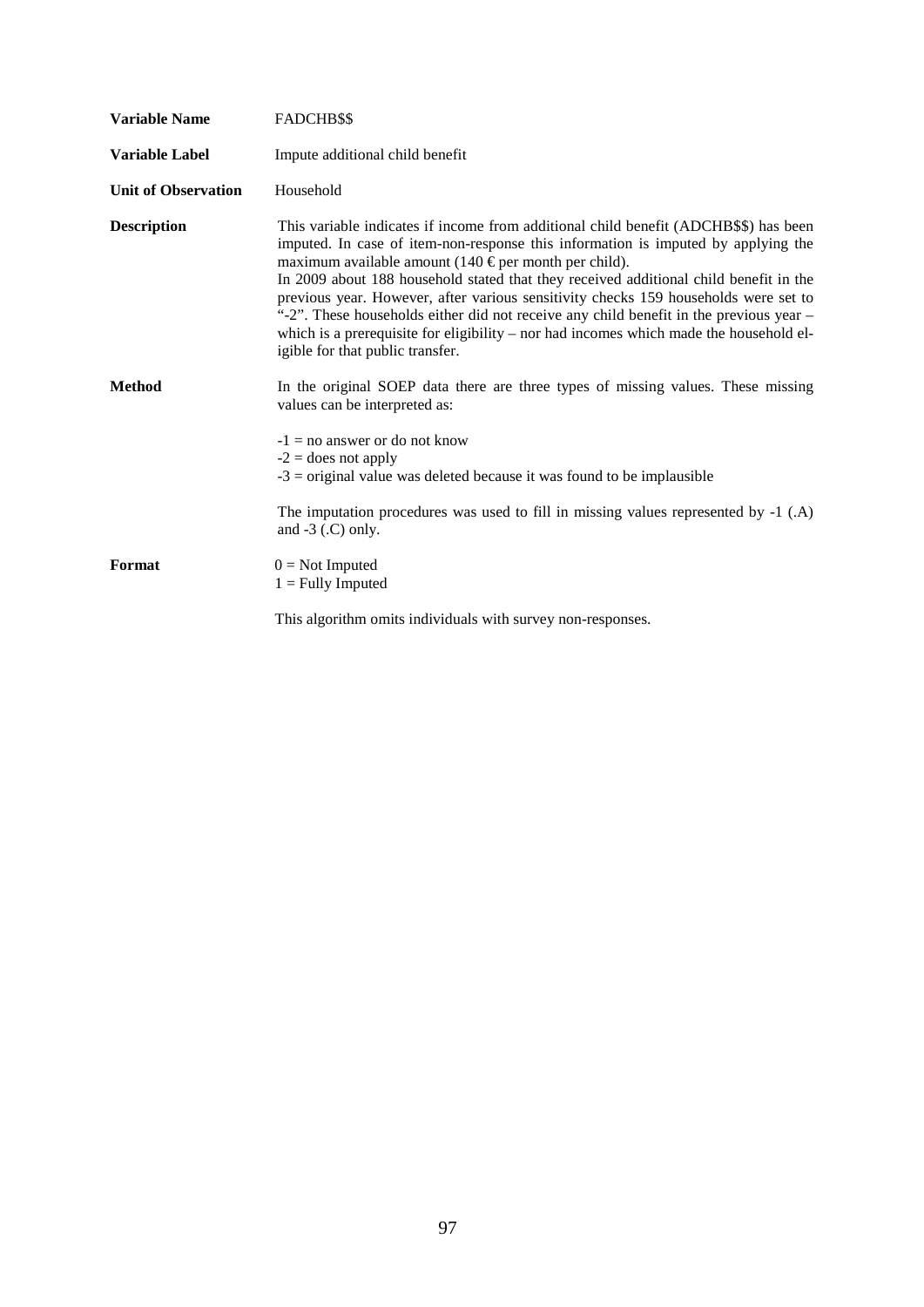| <b>Variable Name</b>       | FCHSUB\$\$                                                                                                                                                                                                                                                                                                                                                                                                      |
|----------------------------|-----------------------------------------------------------------------------------------------------------------------------------------------------------------------------------------------------------------------------------------------------------------------------------------------------------------------------------------------------------------------------------------------------------------|
| <b>Variable Label</b>      | Impute child subsidy                                                                                                                                                                                                                                                                                                                                                                                            |
| <b>Unit of Observation</b> | Household                                                                                                                                                                                                                                                                                                                                                                                                       |
| <b>Description</b>         | This variable indicates if income from child subsidy (CHSUB\$\$) has been imputed.<br>The predominant imputation technique used to fill in missing values is based on the<br>row and column imputation procedure developed by Little and Su (1989). In the case<br>of lacking longitudinal data purely cross-sectional imputation techniques are applied.<br>For further details, see: Grabka and Frick (2003). |
| <b>Method</b>              | In the original SOEP data there are three types of missing values. These missing<br>values can be interpreted as:                                                                                                                                                                                                                                                                                               |
|                            | $-1 =$ no answer or do not know<br>$-2$ = does not apply<br>$-3$ = original value was deleted because it was found to be implausible                                                                                                                                                                                                                                                                            |
|                            | The imputation procedures was used to fill in missing values represented by $-1$ (.A)<br>and $-3$ (.C) only.                                                                                                                                                                                                                                                                                                    |
| Format                     | $0 = Not$ Imputed<br>$1 =$ Fully Imputed                                                                                                                                                                                                                                                                                                                                                                        |
|                            | This algorithm omits individuals with survey non-responses.                                                                                                                                                                                                                                                                                                                                                     |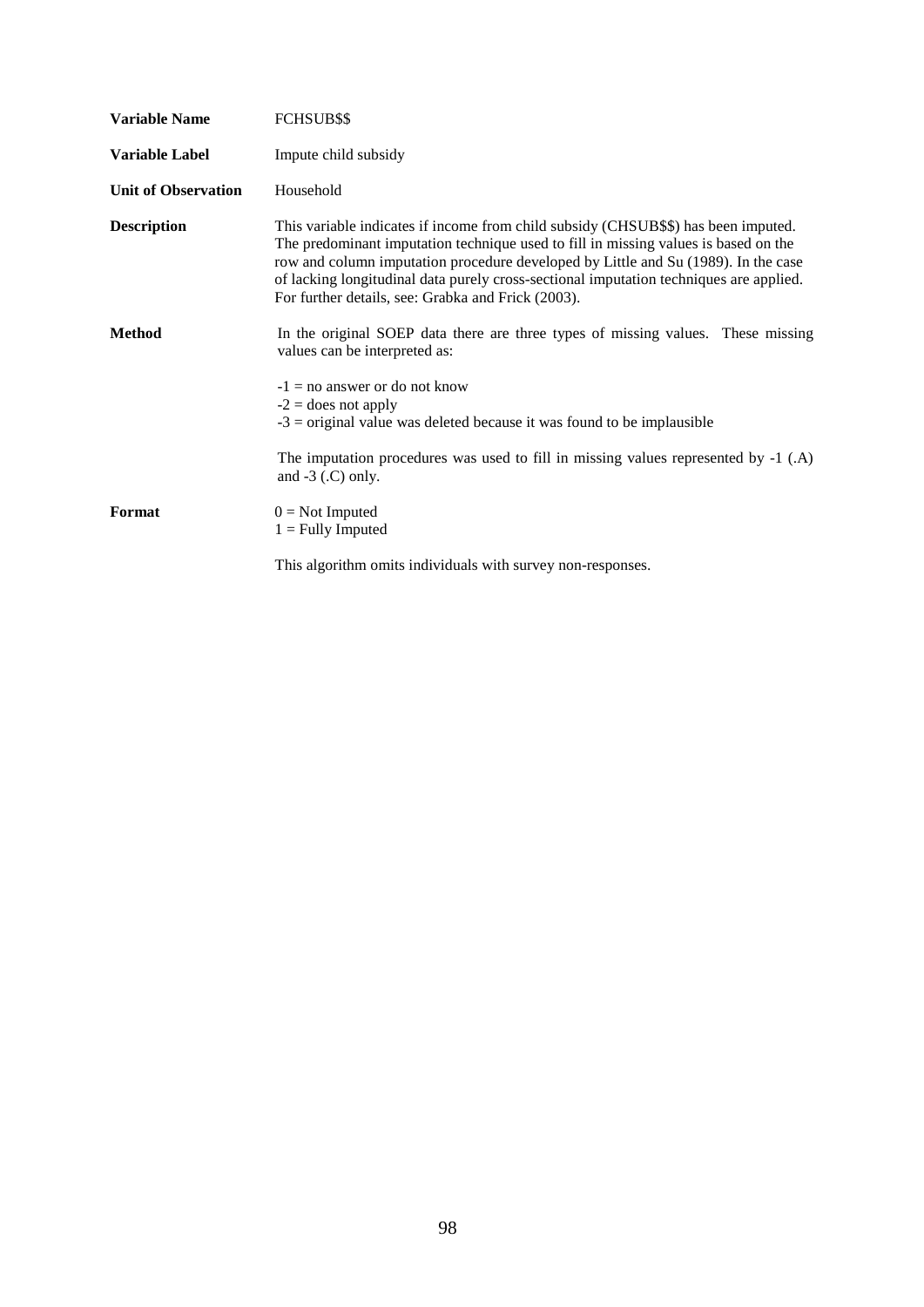| <b>Variable Name</b>       | $IJOB1$ \$\$                                                                                                                                                                                                                                                                |
|----------------------------|-----------------------------------------------------------------------------------------------------------------------------------------------------------------------------------------------------------------------------------------------------------------------------|
| Variable Label             | Wages, Salary from main job                                                                                                                                                                                                                                                 |
| <b>Unit of Observation</b> | Individual                                                                                                                                                                                                                                                                  |
| Period                     | Annual                                                                                                                                                                                                                                                                      |
| <b>Description</b>         | This variable represents wages or salary from main job of individuals in the household<br>16 years of age and older.                                                                                                                                                        |
| <b>Method</b>              | Wages or salary from main job is the product of the number of months that income<br>was received in the previous year and the average amount per month.<br>If the information about the number of months is missing, the sample mean of that<br>variable has been assigned. |
| Format                     | The value of this variable ranges from 0 to 999.999.<br>This variable is in current year EURO.                                                                                                                                                                              |
|                            | The original survey variables provided below can be found in the file _PKAL.<br>This algorithm omits individuals with survey non-responses.                                                                                                                                 |
| <b>Algorithm</b>           | $IOB1$$ = ($P2A02 * $P2A03)$                                                                                                                                                                                                                                                |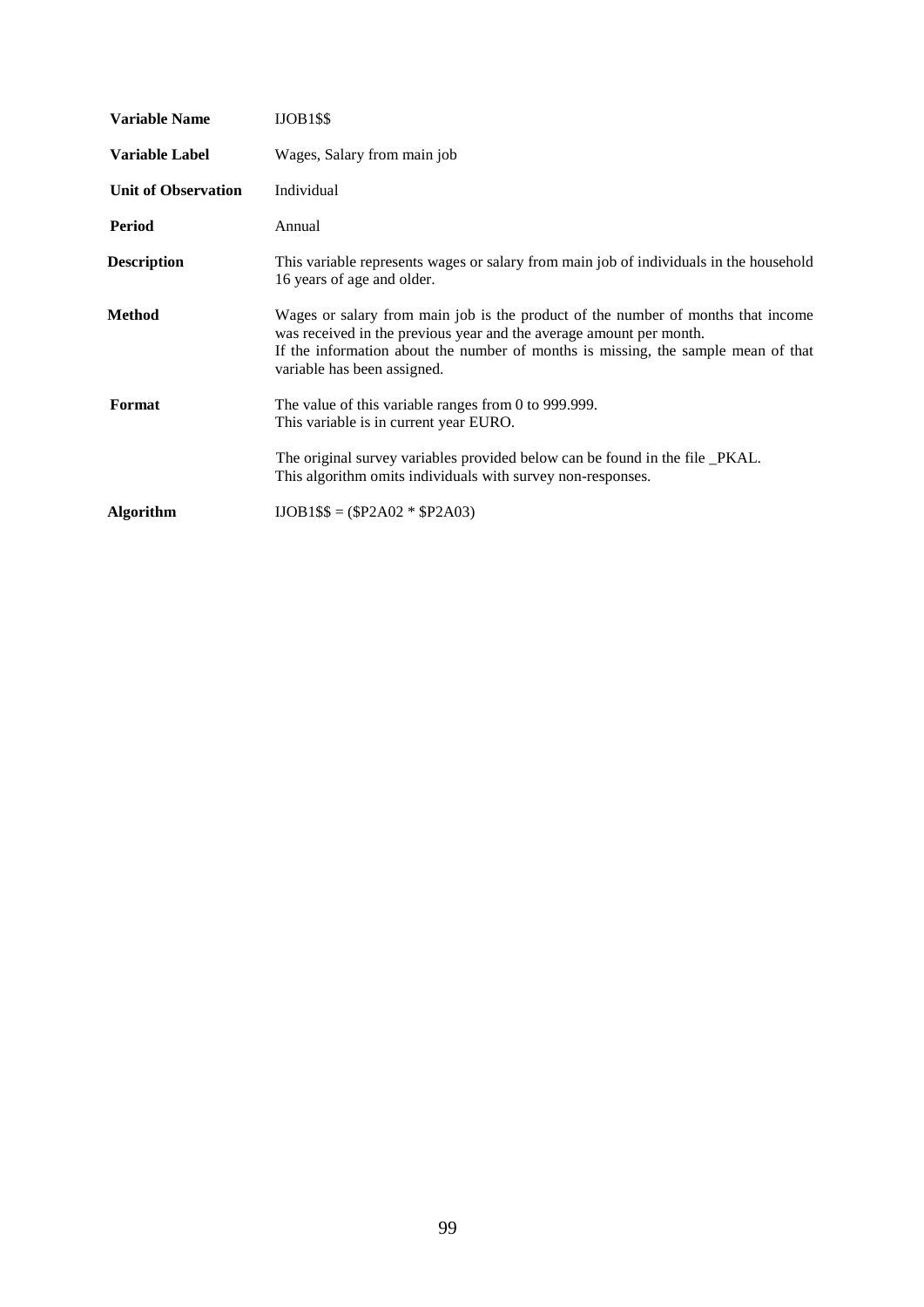| <b>Variable Name</b>       | <b>IJOB2\$\$</b>                                                                                                                                                                                                                                                               |
|----------------------------|--------------------------------------------------------------------------------------------------------------------------------------------------------------------------------------------------------------------------------------------------------------------------------|
| Variable Label             | Income from secondary employment                                                                                                                                                                                                                                               |
| <b>Unit of Observation</b> | Individual                                                                                                                                                                                                                                                                     |
| Period                     | Annual                                                                                                                                                                                                                                                                         |
| <b>Description</b>         | This variable represents income from secondary employment of individuals in the<br>household 16 years of age and older.                                                                                                                                                        |
| Method                     | Income from secondary employment is the product of the number of months that<br>income was received in the previous year and the average amount per month.<br>If the information about the number of months is missing, the sample mean of that<br>variable has been assigned. |
| Format                     | The value of this variable ranges from 0 to 999.999.<br>This variable is in current year EURO.                                                                                                                                                                                 |
|                            | The original survey variables provided below can be found in the file _PKAL.<br>This algorithm omits individuals with survey non-responses.                                                                                                                                    |
| <b>Algorithm</b>           | $IDDB2$ \$\$ = (\$P2C02 * \$P2C03)                                                                                                                                                                                                                                             |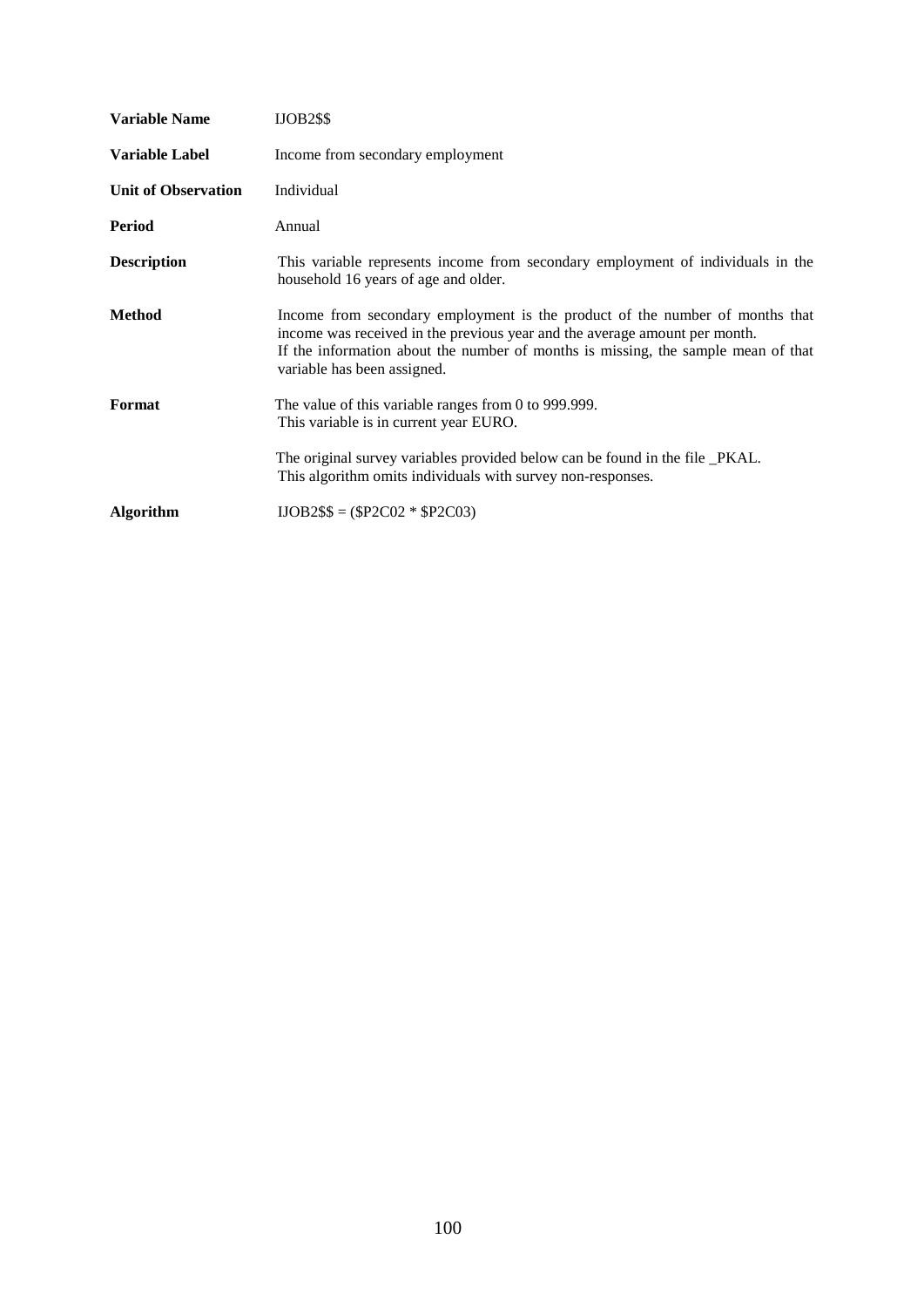| <b>Variable Label</b><br>Income from self-employment<br><b>Unit of Observation</b><br>Individual<br>Period<br>Annual<br><b>Description</b><br>hold 16 years of age and older.<br><b>Method</b><br>was received in the previous year and the average amount per month.<br>variable has been assigned.<br>Format<br>The value of this variable ranges from 0 to 999.999.<br>This variable is in current year EURO.<br>The original survey variables provided below can be found in the file _PKAL.<br>This algorithm omits individuals with survey non-responses.<br>$ISELFSS = (SP2B02 * SP2B03)$<br><b>Algorithm</b> | <b>Variable Name</b> | ISELF\$\$                                                                                                                                                           |
|----------------------------------------------------------------------------------------------------------------------------------------------------------------------------------------------------------------------------------------------------------------------------------------------------------------------------------------------------------------------------------------------------------------------------------------------------------------------------------------------------------------------------------------------------------------------------------------------------------------------|----------------------|---------------------------------------------------------------------------------------------------------------------------------------------------------------------|
|                                                                                                                                                                                                                                                                                                                                                                                                                                                                                                                                                                                                                      |                      |                                                                                                                                                                     |
|                                                                                                                                                                                                                                                                                                                                                                                                                                                                                                                                                                                                                      |                      |                                                                                                                                                                     |
|                                                                                                                                                                                                                                                                                                                                                                                                                                                                                                                                                                                                                      |                      |                                                                                                                                                                     |
|                                                                                                                                                                                                                                                                                                                                                                                                                                                                                                                                                                                                                      |                      | This variable represents income from self-employment of individuals in the house-                                                                                   |
|                                                                                                                                                                                                                                                                                                                                                                                                                                                                                                                                                                                                                      |                      | Income from self-employment is the product of the number of months that income<br>If the information about the number of months is missing, the sample mean of that |
|                                                                                                                                                                                                                                                                                                                                                                                                                                                                                                                                                                                                                      |                      |                                                                                                                                                                     |
|                                                                                                                                                                                                                                                                                                                                                                                                                                                                                                                                                                                                                      |                      |                                                                                                                                                                     |
|                                                                                                                                                                                                                                                                                                                                                                                                                                                                                                                                                                                                                      |                      |                                                                                                                                                                     |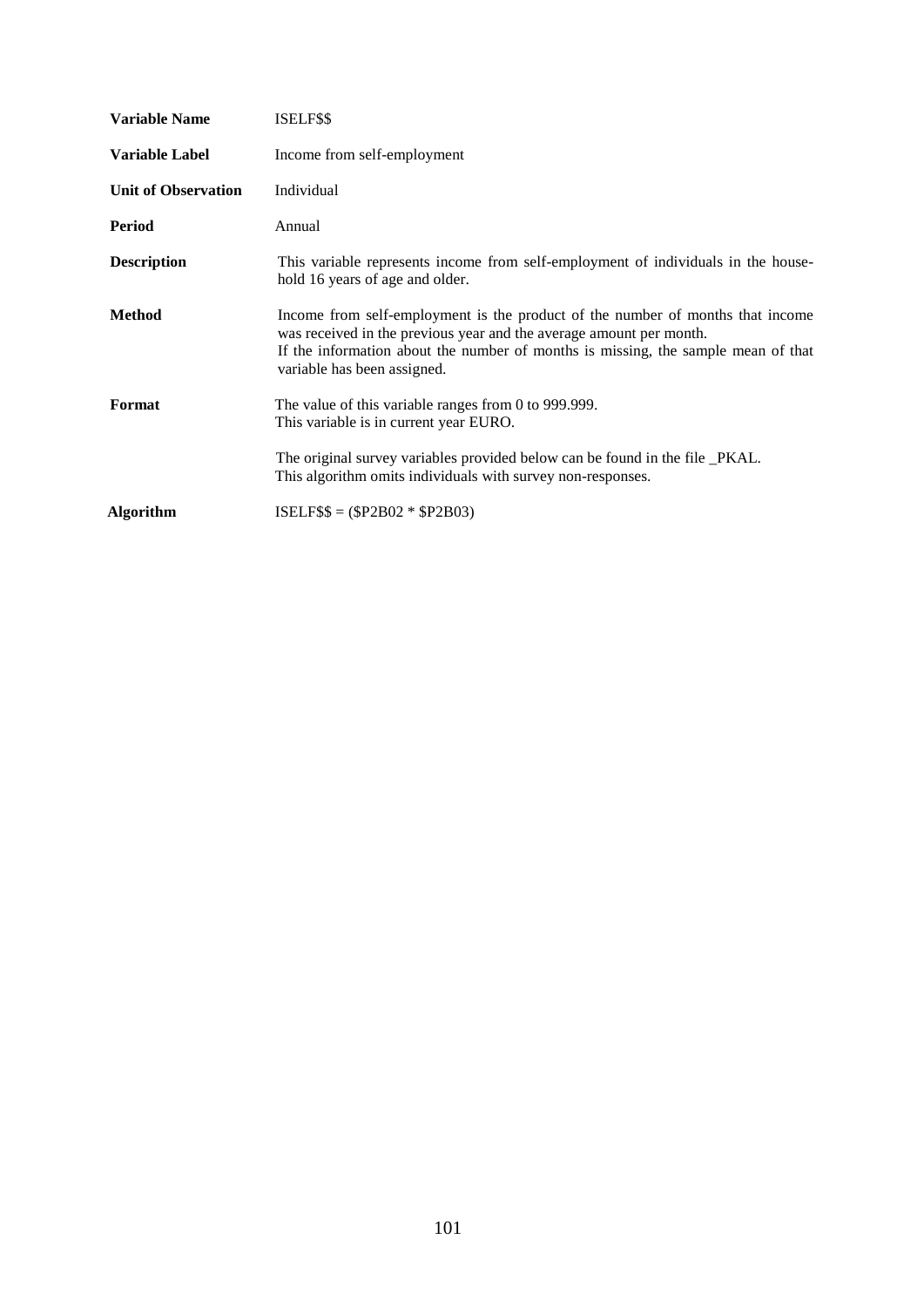| <b>Variable Name</b>       | IOLDY\$\$                                                                                                                                                                                                                                                                                                                                                                                       |
|----------------------------|-------------------------------------------------------------------------------------------------------------------------------------------------------------------------------------------------------------------------------------------------------------------------------------------------------------------------------------------------------------------------------------------------|
| Variable Label             | Combined old-age, disability and civil servants pensions                                                                                                                                                                                                                                                                                                                                        |
| <b>Unit of Observation</b> | Individual                                                                                                                                                                                                                                                                                                                                                                                      |
| <b>Period</b>              | Annual                                                                                                                                                                                                                                                                                                                                                                                          |
| <b>Description</b>         | This variable represents income from combined old-age, disability and civil servants<br>pensions of individuals in the household 16 years of age and older.<br>In 2002 and 2003 separate questions regarding income from private or company pen-<br>sion were asked. Thus these incomes components are not included in old-age, disabil-<br>ity and civil servants pensions in the those years. |
| <b>Method</b>              | Income from combined old-age, disability and civil servants pensions is the product<br>of the number of months that income was received in the previous year and the aver-<br>age amount per month.<br>If the information about the number of months is missing, the sample mean of that<br>variable has been assigned.                                                                         |
| Format                     | The value of this variable ranges from 0 to 999.999.<br>This variable is in current year EURO.                                                                                                                                                                                                                                                                                                  |
|                            | The original survey variables provided below can be found in the file _PKAL.<br>This algorithm omits individuals with survey non-responses.                                                                                                                                                                                                                                                     |
| Algorithm                  | $IOLDY$ \$\$ = (\$P2D02 * \$P2D03)                                                                                                                                                                                                                                                                                                                                                              |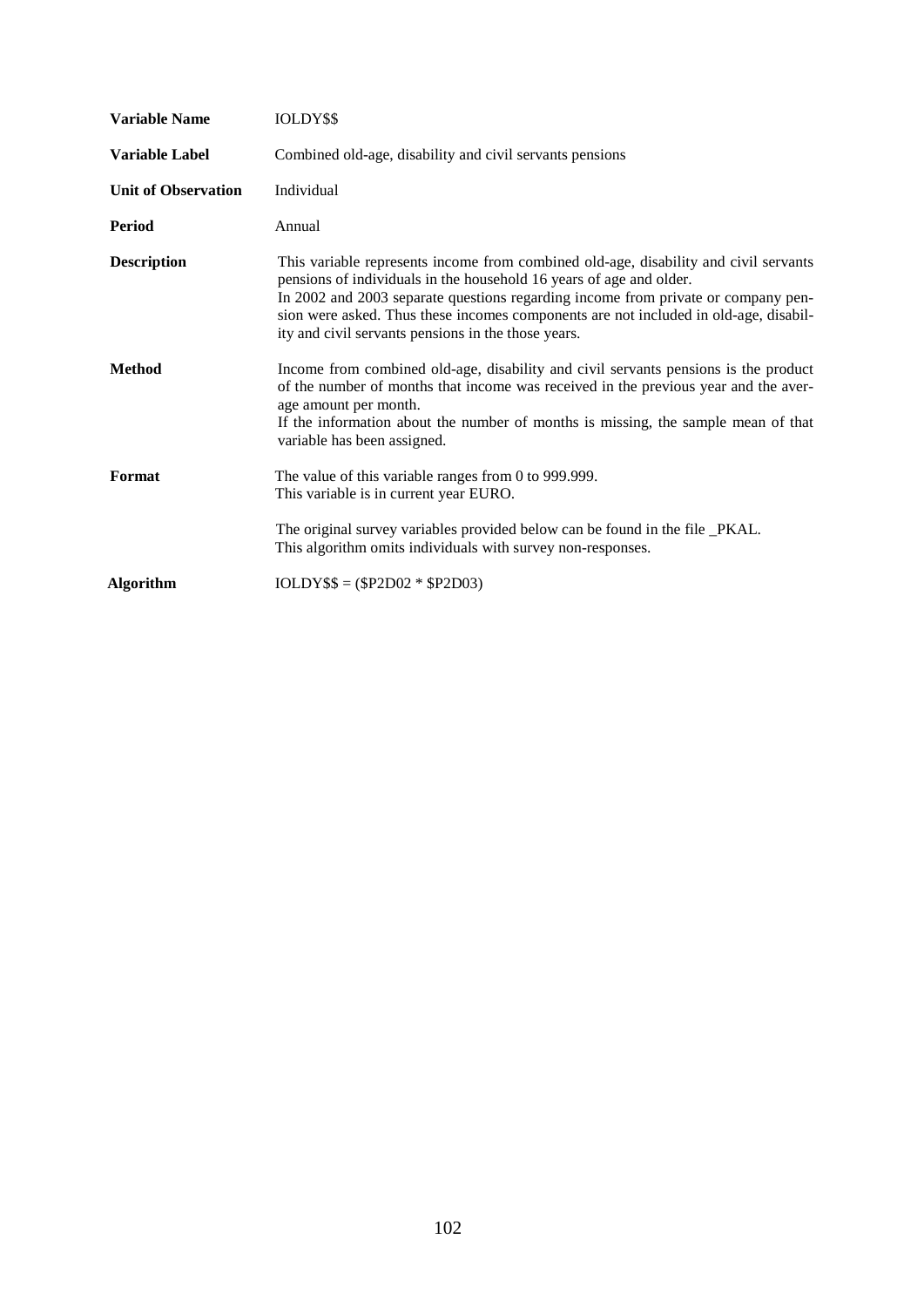| <b>Variable Name</b>       | <b>IWIDY\$\$</b>                                                                                                                                                                                                                                                                                                                                      |
|----------------------------|-------------------------------------------------------------------------------------------------------------------------------------------------------------------------------------------------------------------------------------------------------------------------------------------------------------------------------------------------------|
| <b>Variable Label</b>      | Combined widows and orphans pension                                                                                                                                                                                                                                                                                                                   |
| <b>Unit of Observation</b> | Individual                                                                                                                                                                                                                                                                                                                                            |
| Period                     | Annual                                                                                                                                                                                                                                                                                                                                                |
| <b>Description</b>         | This variable represents income from combined widows and orphans pension of<br>individuals in the household 16 years of age and older.<br>In 2002 and 2003 separate questions regarding income from private or company pen-<br>sion were asked. Thus these incomes components are not included in widows and or-<br>phans pension in the those years. |
| <b>Method</b>              | Income from combined widows and orphans pension is the product of the number of<br>months that income was received in the previous year and the average amount per<br>month.<br>If the information about the number of months is missing, the sample mean of that<br>variable has been assigned.                                                      |
| Format                     | The value of this variable ranges from 0 to 999.999.<br>This variable is in current year EURO.                                                                                                                                                                                                                                                        |
|                            | The original survey variables provided below can be found in the file _PKAL.<br>This algorithm omits individuals with survey non-responses.                                                                                                                                                                                                           |
| <b>Algorithm</b>           | $IWIDY$ \$\$ = (\$P2E02 * \$P2E03)                                                                                                                                                                                                                                                                                                                    |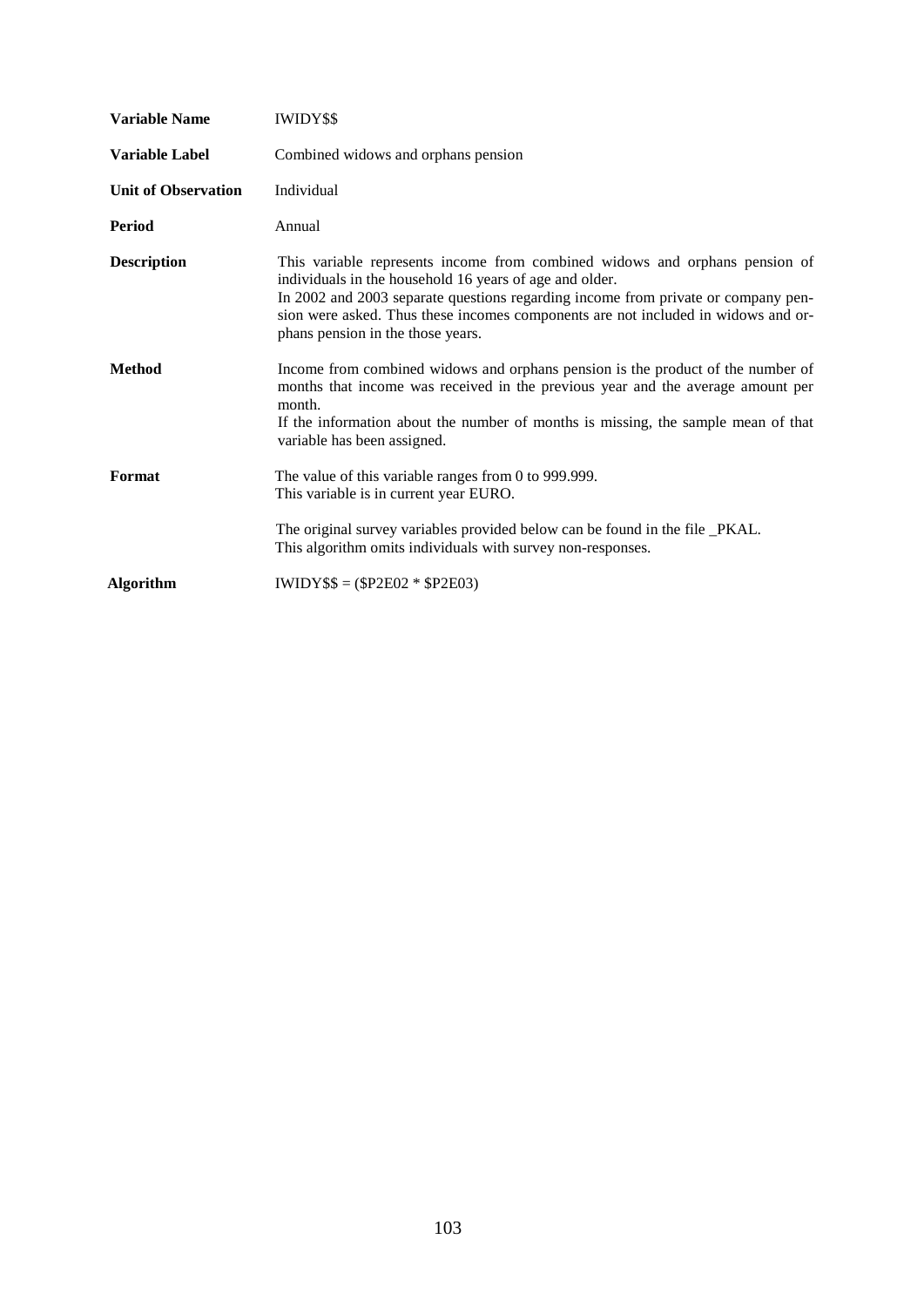| <b>Variable Name</b>       | <b>ICOMP\$\$</b>                                                                                                                                                                                                                                                                                                                                    |                        |
|----------------------------|-----------------------------------------------------------------------------------------------------------------------------------------------------------------------------------------------------------------------------------------------------------------------------------------------------------------------------------------------------|------------------------|
| <b>Variable Label</b>      | Combined company pension (surviving dependants c.p.)                                                                                                                                                                                                                                                                                                |                        |
| <b>Unit of Observation</b> | Individual                                                                                                                                                                                                                                                                                                                                          |                        |
| Period                     | Annual                                                                                                                                                                                                                                                                                                                                              |                        |
| <b>Description</b>         | This variable represents income from combined company pension of individuals in<br>the household 16 years of age and older. In 1984-2001 and since 2004 specific ques-<br>tions related to this topic were not asked. Thus these income component is included in<br>old-age, disability and civil servants pensions (IOLDY\$\$) in the those years. |                        |
| <b>Method</b>              | Income from combined company pension is the product of the number of months that<br>income was received in the previous year and the average amount per month.<br>If the information about the number of months is missing, the sample mean of that<br>variable has been assigned.                                                                  |                        |
| Format                     | The value of this variable ranges from 0 to 999.999.<br>This variable is in current year EURO.                                                                                                                                                                                                                                                      |                        |
|                            | The original survey variables provided below can be found in the file _PKAL.<br>This algorithm omits individuals with survey non-responses.                                                                                                                                                                                                         |                        |
| <b>Algorithm</b>           | 1984-2001: N/a<br>2002-2003: ICOMP\$\$ = $(\$P2P02 * \$P2P03)$<br>since $2004$ : N/a                                                                                                                                                                                                                                                                | $($=02 - 03, $ = S-T)$ |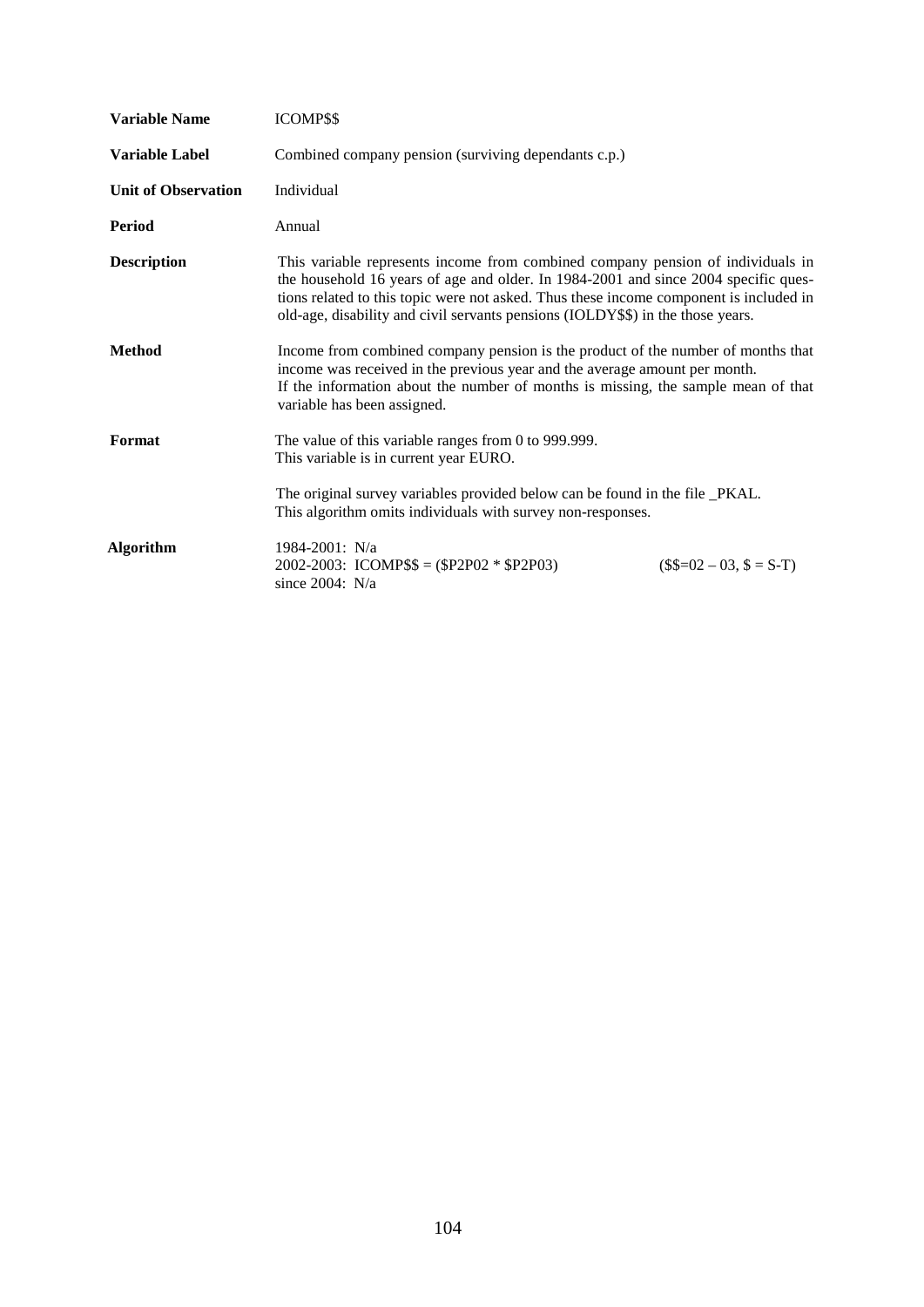| <b>Variable Name</b>       | IPRVP\$\$                                                                                                                                                                                                                                                                                                                                          |                        |
|----------------------------|----------------------------------------------------------------------------------------------------------------------------------------------------------------------------------------------------------------------------------------------------------------------------------------------------------------------------------------------------|------------------------|
| <b>Variable Label</b>      | Combined private pension (old-age, accident, disability)                                                                                                                                                                                                                                                                                           |                        |
| <b>Unit of Observation</b> | Individual                                                                                                                                                                                                                                                                                                                                         |                        |
| Period                     | Annual                                                                                                                                                                                                                                                                                                                                             |                        |
| <b>Description</b>         | This variable represents income from combined private pension of individuals in the<br>household 16 years of age and older. In 1984-2001 and since 2004 specific questions<br>related to this topic were not asked. Thus these income component is included in old-<br>age, disability and civil servants pensions (IOLDY\$\$) in the those years. |                        |
| <b>Method</b>              | Income from combined private pension is the product of the number of months that<br>income was received in the previous year and the average amount per month.<br>If the information about the number of months is missing, the sample mean of that<br>variable has been assigned.                                                                 |                        |
| Format                     | The value of this variable ranges from 0 to 999.999.<br>This variable is in current year EURO.                                                                                                                                                                                                                                                     |                        |
|                            | The original survey variables provided below can be found in the file _PKAL.<br>This algorithm omits individuals with survey non-responses.                                                                                                                                                                                                        |                        |
| <b>Algorithm</b>           | 1984-2001: N/a<br>2002-2003: IPRVP\$\$ = $(\$P2Q02 * \$P2Q03)$<br>since $2004$ : N/a                                                                                                                                                                                                                                                               | $($=02 - 03, $ = S-T)$ |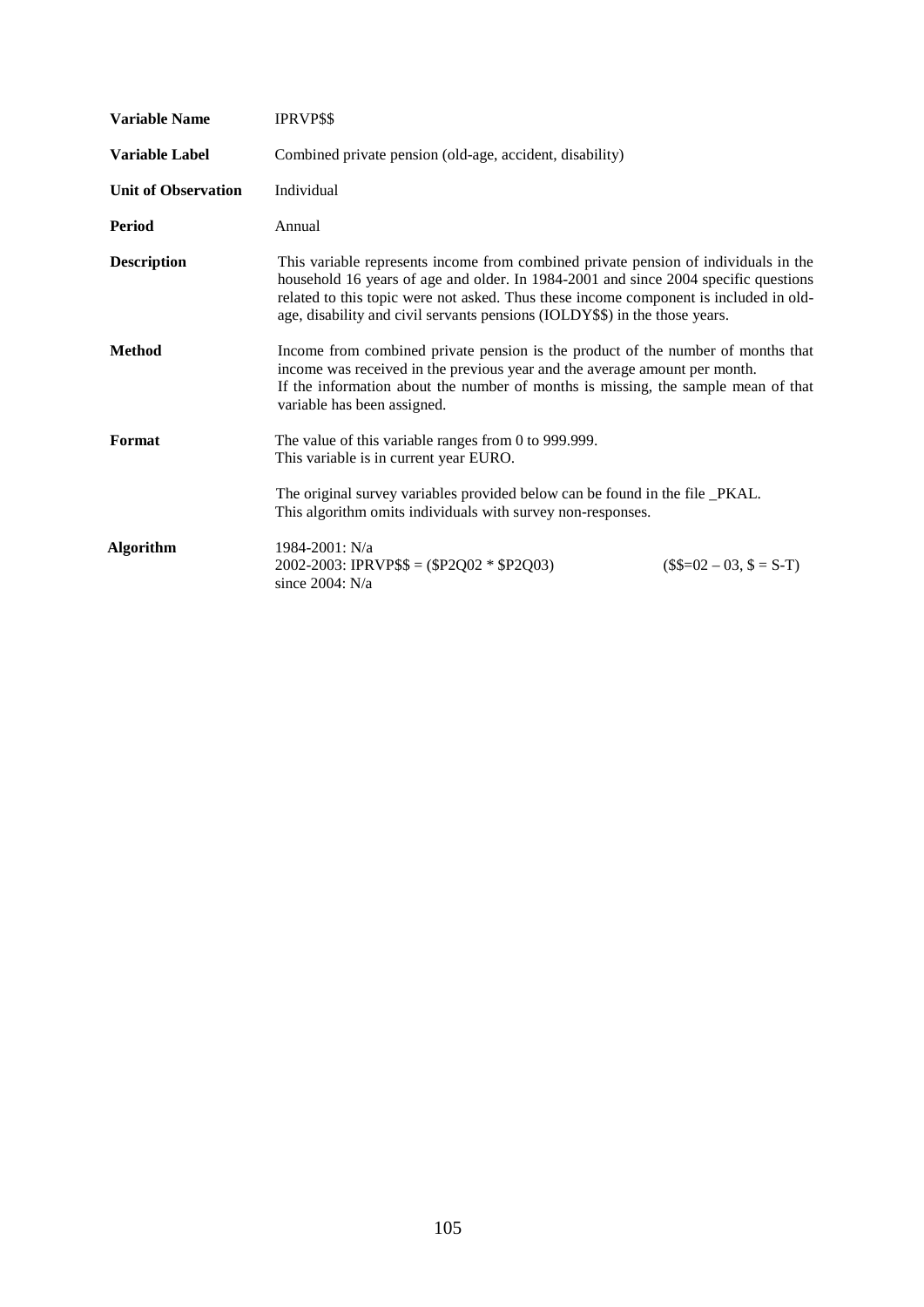| Variable Name              | <b>IUNBY\$\$</b>                                                                                                                                                                                                                                                                                                                                                                                                                |
|----------------------------|---------------------------------------------------------------------------------------------------------------------------------------------------------------------------------------------------------------------------------------------------------------------------------------------------------------------------------------------------------------------------------------------------------------------------------|
| <b>Variable Label</b>      | Unemployment benefit                                                                                                                                                                                                                                                                                                                                                                                                            |
| <b>Unit of Observation</b> | Individual                                                                                                                                                                                                                                                                                                                                                                                                                      |
| Period                     | Annual                                                                                                                                                                                                                                                                                                                                                                                                                          |
| <b>Description</b>         | This variable represents income from unemployment benefit of individuals in the<br>household 16 years of age and older.                                                                                                                                                                                                                                                                                                         |
| <b>Method</b>              | Income from unemployment benefit is the product of the number of months that<br>income was received in the previous year and the average amount per month.<br>If the information about the number of months is missing, the sample mean of that<br>variable has been assigned.<br>In case of partial unit-non responding households this information has been imputed.<br>For details see: Frick, Grabka & Groh-Samberg (2010). |
| Format                     | The value of this variable ranges from 0 to 999.999.<br>This variable is in current year EURO.                                                                                                                                                                                                                                                                                                                                  |
|                            | The original survey variables provided below can be found in the file _PKAL.<br>This algorithm omits individuals with survey non-responses.                                                                                                                                                                                                                                                                                     |
| Algorithm                  | $IUNBY$ \$\$ = (\$P2F02 * \$P2F03)                                                                                                                                                                                                                                                                                                                                                                                              |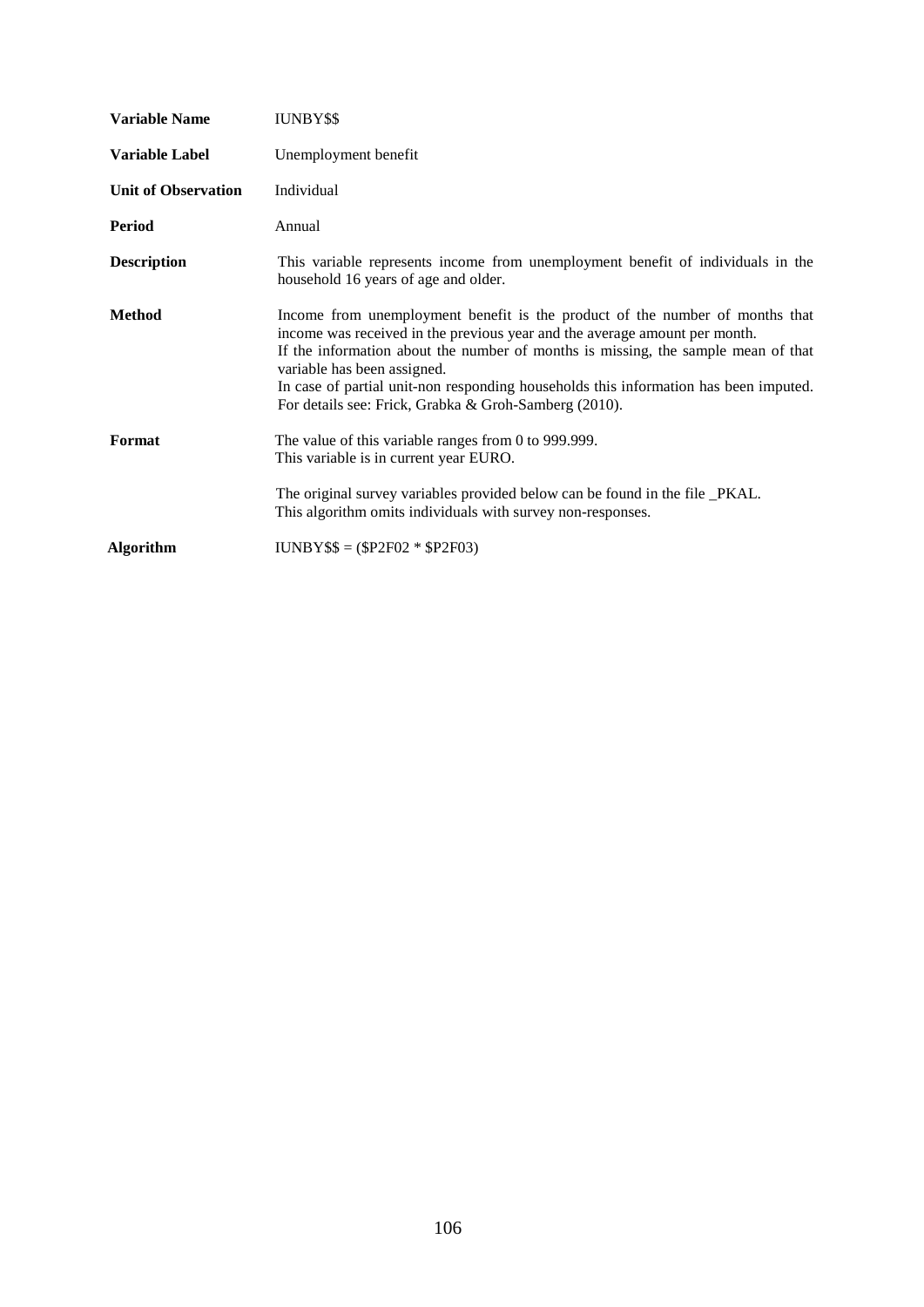| <b>Variable Name</b>       | IUNAY\$\$                                                                                                                                                                                                                                                                         |
|----------------------------|-----------------------------------------------------------------------------------------------------------------------------------------------------------------------------------------------------------------------------------------------------------------------------------|
| <b>Variable Label</b>      | Unemployment assistance                                                                                                                                                                                                                                                           |
| <b>Unit of Observation</b> | Individual                                                                                                                                                                                                                                                                        |
| <b>Period</b>              | Annual                                                                                                                                                                                                                                                                            |
| <b>Description</b>         | This variable represents income from unemployment assistance of individuals in the<br>household 16 years of age and older. In 2006 this information is no longer relevant,<br>given that unemployment assistance has been replaced by unemployment benefit II<br>$(ALG2$ \$\$ $)$ |
| <b>Method</b>              | Income from unemployment assistance is the product of the number of months that<br>income was received in the previous year and the average amount per month.<br>If the information about the number of months is missing, the sample mean of that<br>variable has been assigned. |
| Format                     | The value of this variable ranges from 0 to 999.999.<br>This variable is in current year EURO.                                                                                                                                                                                    |
|                            | The original survey variables provided below can be found in the file _PKAL.<br>This algorithm omits individuals with survey non-responses.                                                                                                                                       |
| <b>Algorithm</b>           | $IUNAY$ \$\$ = (\$P2G02 * \$P2G03)<br>1984-2005:<br>since 2006:<br>N/a                                                                                                                                                                                                            |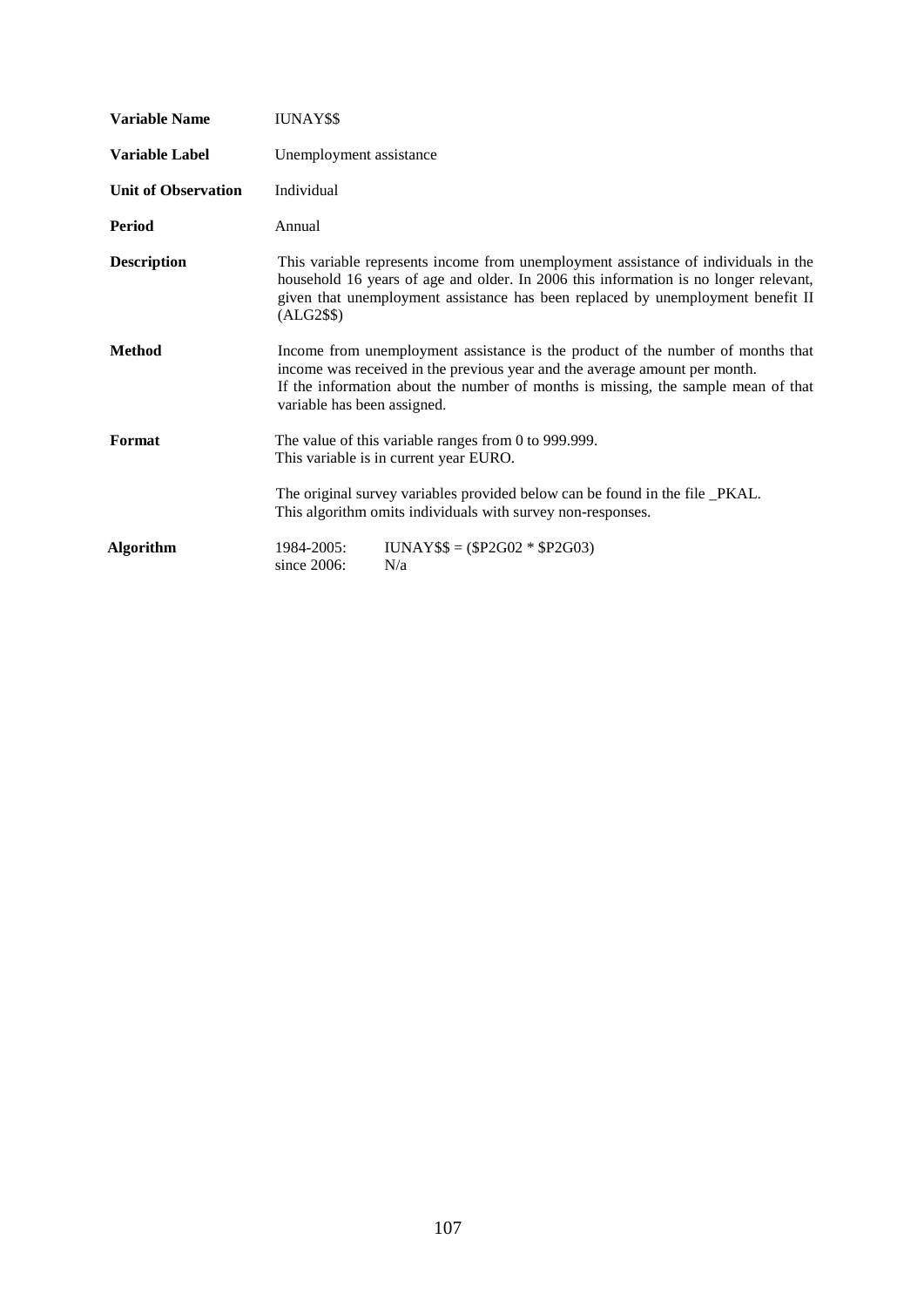| <b>Variable Name</b>       | ISUBY\$\$                                                                                                                                                                                                                                                                       |
|----------------------------|---------------------------------------------------------------------------------------------------------------------------------------------------------------------------------------------------------------------------------------------------------------------------------|
| <b>Variable Label</b>      | Subsistence allowance                                                                                                                                                                                                                                                           |
| <b>Unit of Observation</b> | Individual                                                                                                                                                                                                                                                                      |
| Period                     | Annual                                                                                                                                                                                                                                                                          |
| <b>Description</b>         | This variable represents income from subsistence allowance of individuals in the<br>household 16 years of age and older. In 2015 information about this income has no<br>longer been collected.                                                                                 |
| <b>Method</b>              | Income from subsistence allowance is the product of the number of months that<br>income was received in the previous year and the average amount per month.<br>If the information about the number of months is missing, the sample mean of that<br>variable has been assigned. |
| Format                     | The value of this variable ranges from 0 to 999.999.<br>This variable is in current year EURO.                                                                                                                                                                                  |
|                            | The original survey variables provided below can be found in the file _PKAL.<br>This algorithm omits individuals with survey non-responses.                                                                                                                                     |
| Algorithm                  | $ISUBY$ \$\$ = (\$P2H02 * \$P2H03)<br>since $2015$ :<br>N/a                                                                                                                                                                                                                     |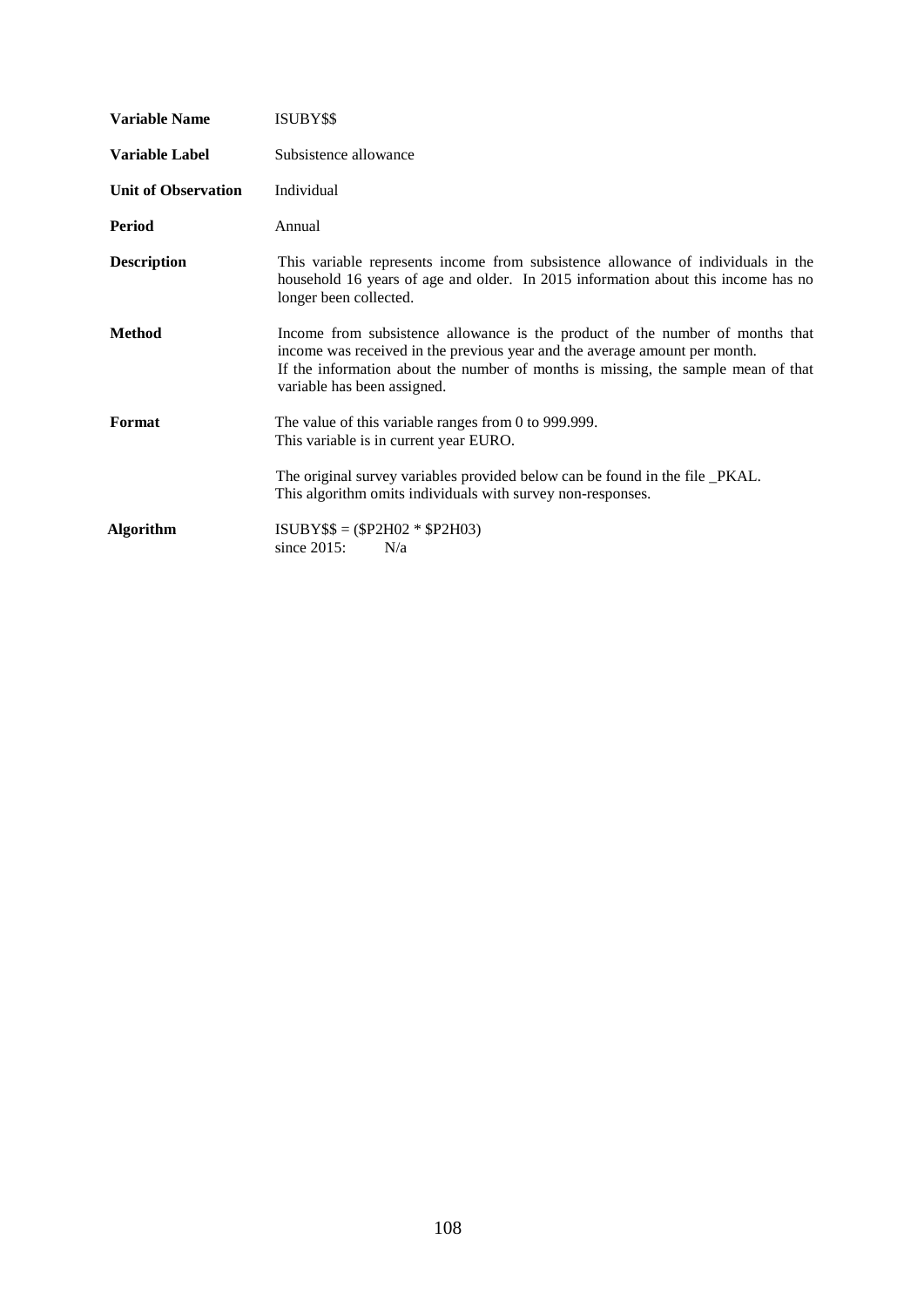| <b>Variable Name</b>       | <b>IERET\$\$</b>                                                                                                                                                                                                                                                                     |
|----------------------------|--------------------------------------------------------------------------------------------------------------------------------------------------------------------------------------------------------------------------------------------------------------------------------------|
| <b>Variable Label</b>      | Old-age transition benefit                                                                                                                                                                                                                                                           |
| <b>Unit of Observation</b> | Individual                                                                                                                                                                                                                                                                           |
| <b>Period</b>              | Annual                                                                                                                                                                                                                                                                               |
| <b>Description</b>         | This variable represents income from old-age transition benefit of individuals in the<br>household 16 years of age and older. In 1984-1995 and since 2002 questions related<br>to this topic were not asked.                                                                         |
| <b>Method</b>              | Income from old-age transition benefit is the product of the number of months that<br>income was received in the previous year and the average amount per month.<br>If the information about the number of months is missing, the sample mean of that<br>variable has been assigned. |
| Format                     | The value of this variable ranges from 0 to 999.999.<br>This variable is in current year EURO.                                                                                                                                                                                       |
|                            | The original survey variables provided below can be found in the file _PKAL.<br>This algorithm omits individuals with survey non-responses.                                                                                                                                          |
| <b>Algorithm</b>           | 1984-1995: N/a<br>$1996-2001$ : IERET\$\$ = (\$P2I02 * \$P2I03)<br>$($=96-01, $=M, N, , R)$<br>since $2002$ : N/a                                                                                                                                                                    |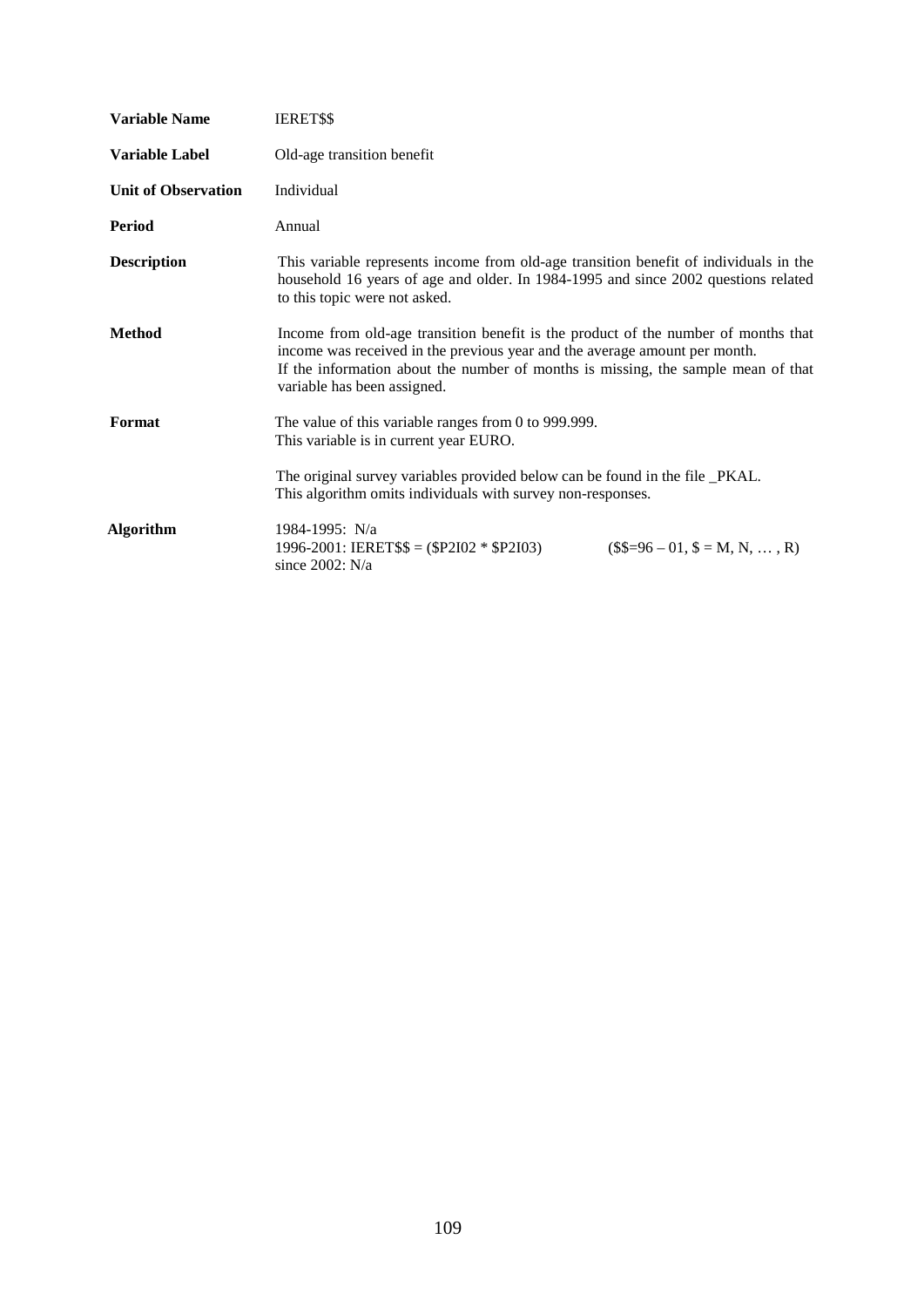| <b>Variable Name</b>       | IMATY\$\$                                                                                                                                                                                                                                                                                                                                                                                                                    |
|----------------------------|------------------------------------------------------------------------------------------------------------------------------------------------------------------------------------------------------------------------------------------------------------------------------------------------------------------------------------------------------------------------------------------------------------------------------|
| <b>Variable Label</b>      | Maternity benefit                                                                                                                                                                                                                                                                                                                                                                                                            |
| <b>Unit of Observation</b> | Individual                                                                                                                                                                                                                                                                                                                                                                                                                   |
| Period                     | Annual                                                                                                                                                                                                                                                                                                                                                                                                                       |
| <b>Description</b>         | This variable represents income from maternity benefit of individuals in the household<br>16 years of age and older.                                                                                                                                                                                                                                                                                                         |
| <b>Method</b>              | Income from maternity benefit is the product of the number of months that income<br>was received in the previous year and the average amount per month.<br>If the information about the number of months is missing, the sample mean of that<br>variable has been assigned.<br>In case of partial unit-non responding households this information has been imputed.<br>For details see: Frick, Grabka & Groh-Samberg (2010). |
| Format                     | The value of this variable ranges from 0 to 999.999.<br>This variable is in current year EURO.                                                                                                                                                                                                                                                                                                                               |
|                            | The original survey variables provided below can be found in the file _PKAL.<br>This algorithm omits individuals with survey non-responses.                                                                                                                                                                                                                                                                                  |
| <b>Algorithm</b>           | $IMATY$ \$\$ = (\$P2J02 * \$P2J03)                                                                                                                                                                                                                                                                                                                                                                                           |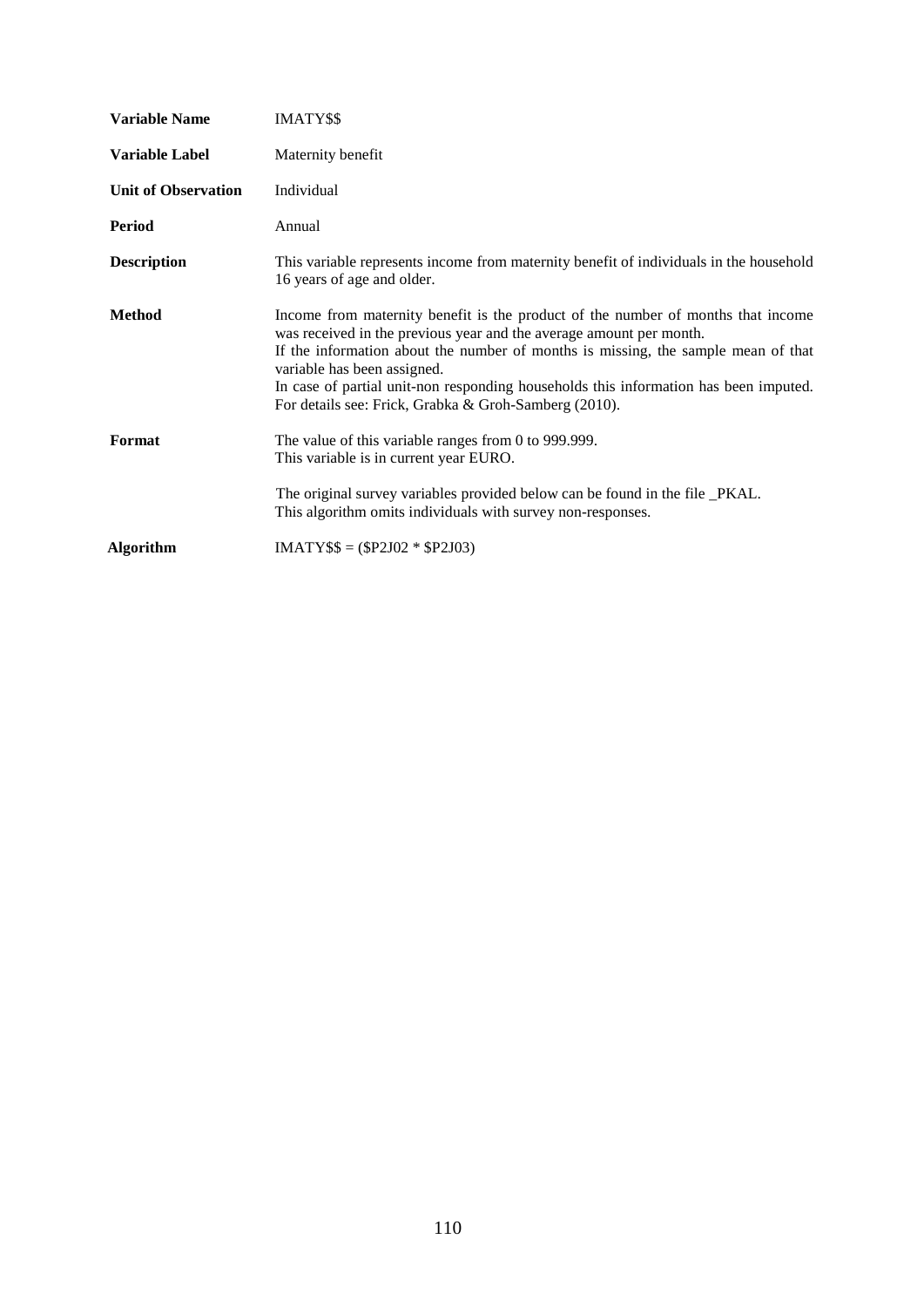| <b>Variable Name</b>       | ISTUY\$\$                                                                                                                                                                                                                                                                                                                                                                                                                 |
|----------------------------|---------------------------------------------------------------------------------------------------------------------------------------------------------------------------------------------------------------------------------------------------------------------------------------------------------------------------------------------------------------------------------------------------------------------------|
| <b>Variable Label</b>      | Student grants                                                                                                                                                                                                                                                                                                                                                                                                            |
| <b>Unit of Observation</b> | Individual                                                                                                                                                                                                                                                                                                                                                                                                                |
| Period                     | Annual                                                                                                                                                                                                                                                                                                                                                                                                                    |
| <b>Description</b>         | This variable represents income from student grants of individuals in the household<br>16 years of age and older.                                                                                                                                                                                                                                                                                                         |
| <b>Method</b>              | Income from student grants is the product of the number of months that income was<br>received in the previous year and the average amount per month.<br>If the information about the number of months is missing, the sample mean of that<br>variable has been assigned.<br>In case of partial unit-non responding households this information has been imputed.<br>For details see: Frick, Grabka & Groh-Samberg (2010). |
| Format                     | The value of this variable ranges from 0 to 999.999.<br>This variable is in current year EURO.                                                                                                                                                                                                                                                                                                                            |
|                            | The original survey variables provided below can be found in the file _PKAL.<br>This algorithm omits individuals with survey non-responses.                                                                                                                                                                                                                                                                               |
| <b>Algorithm</b>           | $ISTUY$ \$\$ = (\$P2K02 * \$P2K03)                                                                                                                                                                                                                                                                                                                                                                                        |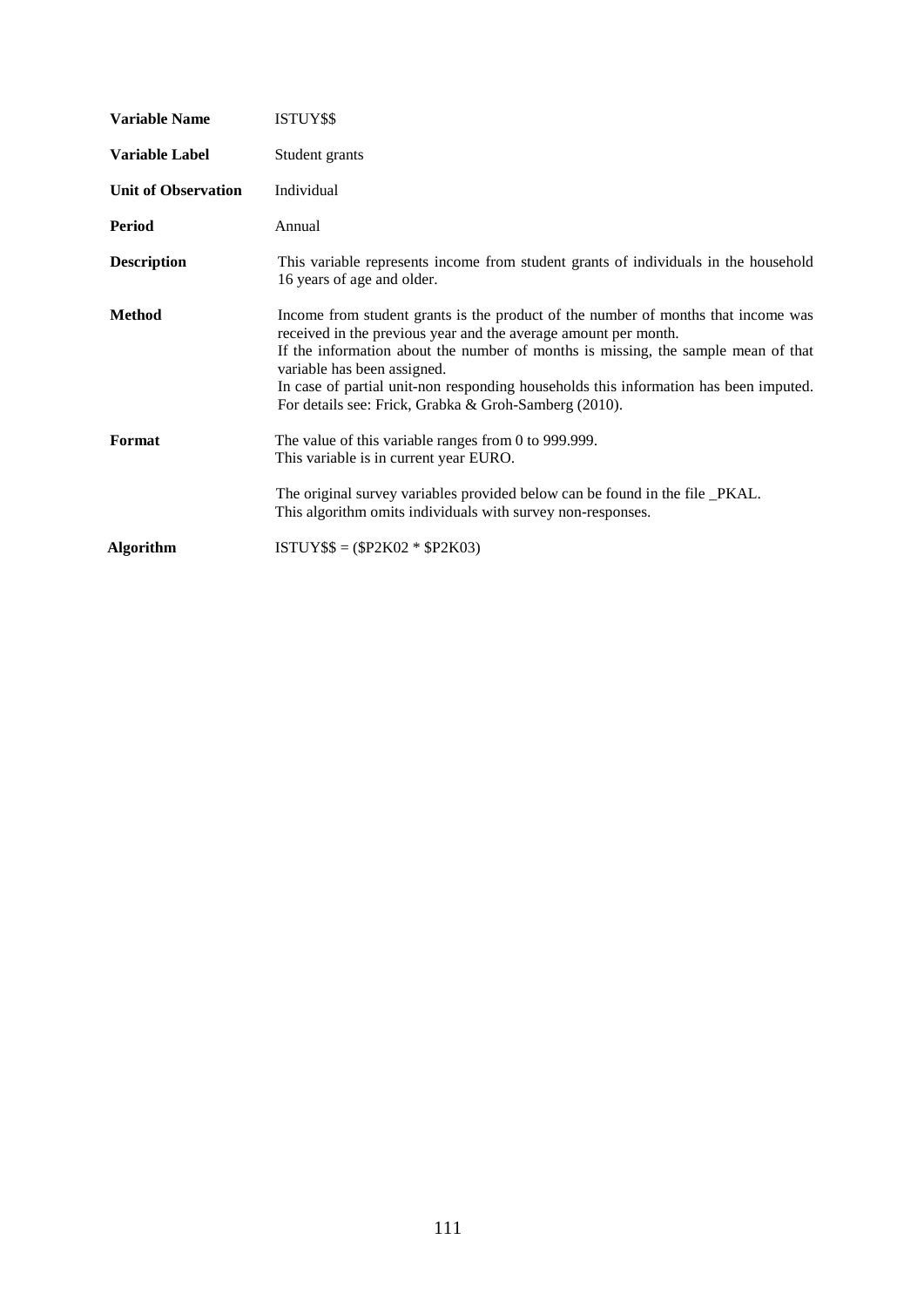| <b>Variable Name</b>       | IMILT\$\$                                                                                                                                                                                                                                                                                |
|----------------------------|------------------------------------------------------------------------------------------------------------------------------------------------------------------------------------------------------------------------------------------------------------------------------------------|
| Variable Label             | Military community service pay                                                                                                                                                                                                                                                           |
| <b>Unit of Observation</b> | Individual                                                                                                                                                                                                                                                                               |
| <b>Period</b>              | Annual                                                                                                                                                                                                                                                                                   |
| <b>Description</b>         | This variable represents income from military community service pay of individuals<br>in the household 16 years of age and older. In 1984-1995 questions related to this top-<br>ic were not asked. Since 2015 information about this income has no longer been col-<br>lected.          |
| <b>Method</b>              | Income from military community service pay is the product of the number of months<br>that income was received in the previous year and the average amount per month.<br>If the information about the number of months is missing, the sample mean of that<br>variable has been assigned. |
| Format                     | The value of this variable ranges from 0 to 999.999.<br>This variable is in current year EURO.                                                                                                                                                                                           |
|                            | The original survey variables provided below can be found in the file _PKAL.<br>This algorithm omits individuals with survey non-responses.                                                                                                                                              |
| <b>Algorithm</b>           | 1984-1995: N/a<br>since 1996: IMILT\$\$ = $(\$P2L02 * \$P2L03)$<br>since $2015$ : N/a                                                                                                                                                                                                    |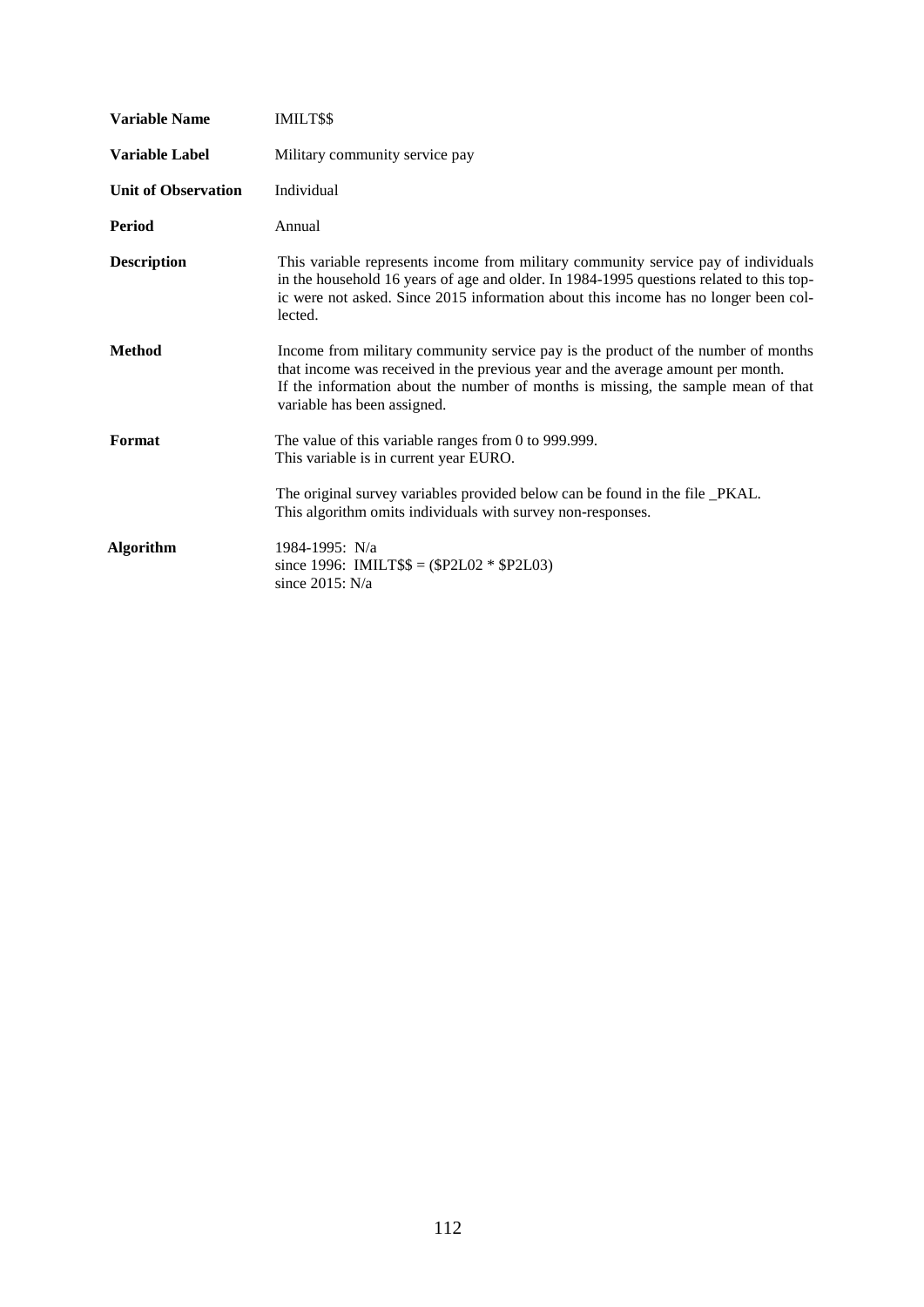| <b>Variable Name</b>       | IALIM\$\$                                                                                                                                                                                                                                                                                                                                                                                                                                                                                             |
|----------------------------|-------------------------------------------------------------------------------------------------------------------------------------------------------------------------------------------------------------------------------------------------------------------------------------------------------------------------------------------------------------------------------------------------------------------------------------------------------------------------------------------------------|
| <b>Variable Label</b>      | Alimony                                                                                                                                                                                                                                                                                                                                                                                                                                                                                               |
| <b>Unit of Observation</b> | Individual                                                                                                                                                                                                                                                                                                                                                                                                                                                                                            |
| <b>Period</b>              | Annual                                                                                                                                                                                                                                                                                                                                                                                                                                                                                                |
| <b>Description</b>         | This variable represents income from alimony of individuals in the household 16<br>years of age and older. In 1984-2000 specific questions related to this topic were not<br>asked. Alimony is included in private transfers received (IELSE\$\$) in the those years.<br>Since 2010 alimony and advance child maintenance payments are surveyed separate-<br>ly. Since 2015 information about this income has been no longer collected, but can be<br>found in the variables ICHSU\$\$ and ISPOU\$\$. |
| <b>Method</b>              | Income from alimony is the product of the number of months that income was re-<br>ceived in the previous year and the average amount per month.<br>If the information about the number of months is missing, the sample mean of that<br>variable has been assigned.                                                                                                                                                                                                                                   |
| Format                     | The value of this variable ranges from 0 to 999.999.<br>This variable is in current year EURO.                                                                                                                                                                                                                                                                                                                                                                                                        |
|                            | The original survey variables provided below can be found in the file _PKAL.<br>This algorithm omits individuals with survey non-responses.                                                                                                                                                                                                                                                                                                                                                           |
| <b>Algorithm</b>           | 1984-2000: N/a<br>$2001 - 2009$ : IALIM\$\$ = (\$P2O02 * \$P2O03)<br>since 2010: IALIM\$\$ = $(\$P2S02 * \$P2S03)$<br>since $2015$ : N/a                                                                                                                                                                                                                                                                                                                                                              |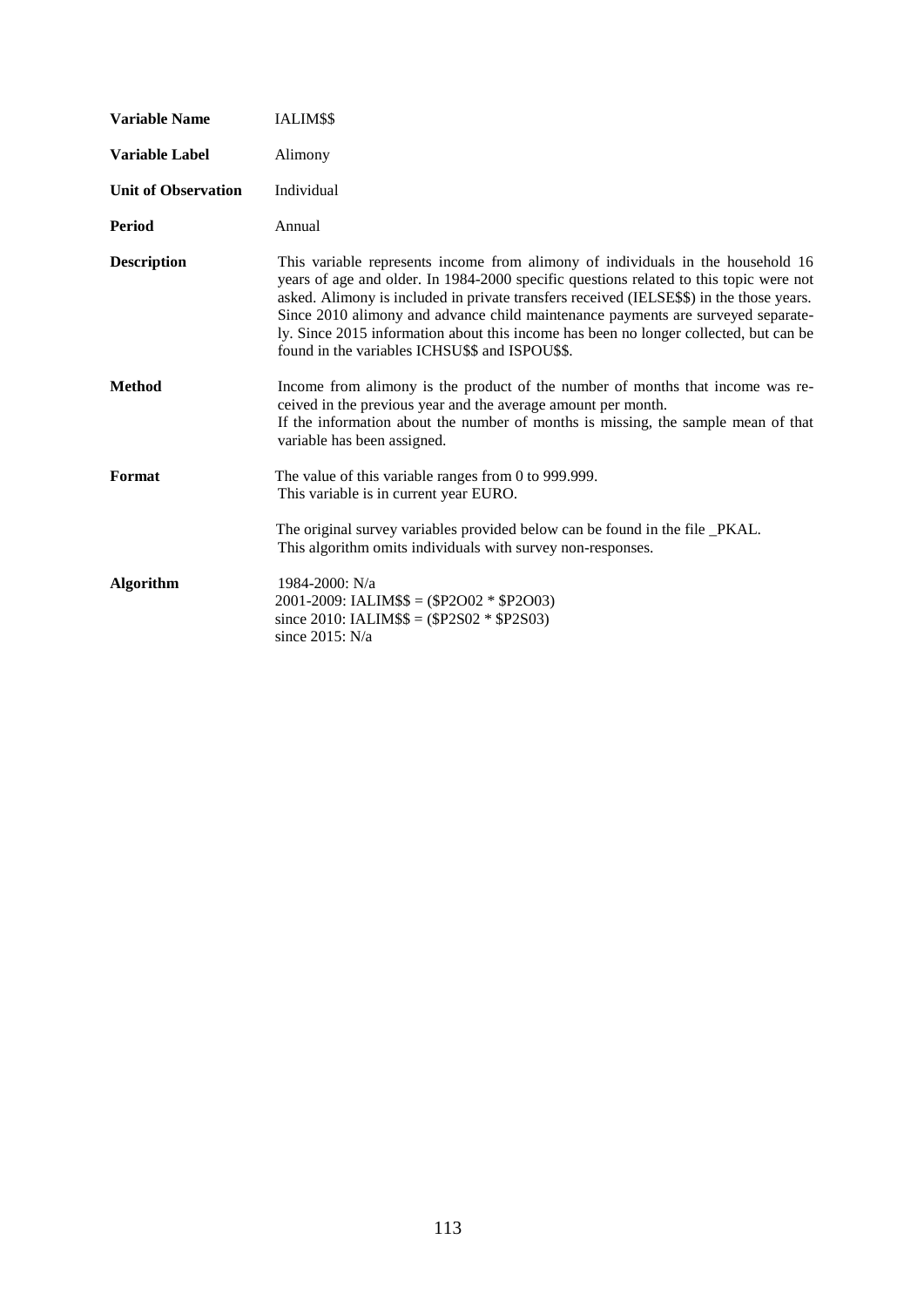| <b>Variable Name</b>       | IACHM\$\$                                                                                                                                                                                                                                                                                                                        |
|----------------------------|----------------------------------------------------------------------------------------------------------------------------------------------------------------------------------------------------------------------------------------------------------------------------------------------------------------------------------|
| <b>Variable Label</b>      | Advance child maintenance payment                                                                                                                                                                                                                                                                                                |
| <b>Unit of Observation</b> | Individual                                                                                                                                                                                                                                                                                                                       |
| Period                     | Annual                                                                                                                                                                                                                                                                                                                           |
| <b>Description</b>         | This variable represents income from advance child maintenance payments of indi-<br>viduals in the household 16 years of age and older. In 1984-2009 specific questions<br>related to this topic were not asked. Advance child maintenance payments is included<br>in private transfers received (IELSE\$\$) in the those years. |
| <b>Method</b>              | Income from advance child maintenance payments is the product of the number of<br>months that income was received in the previous year and the average amount per<br>month.<br>If the information about the number of months is missing, the sample mean of that<br>variable has been assigned.                                  |
| Format                     | The value of this variable ranges from 0 to 999.999.<br>This variable is in current year EURO.<br>The original survey variables provided below can be found in the file _PKAL.                                                                                                                                                   |
|                            | This algorithm omits individuals with survey non-responses.                                                                                                                                                                                                                                                                      |
| <b>Algorithm</b>           | 1984-2009: N/a<br>since 2010: IACHM\$\$ = $(\$P2T02 * \$P2T03)$                                                                                                                                                                                                                                                                  |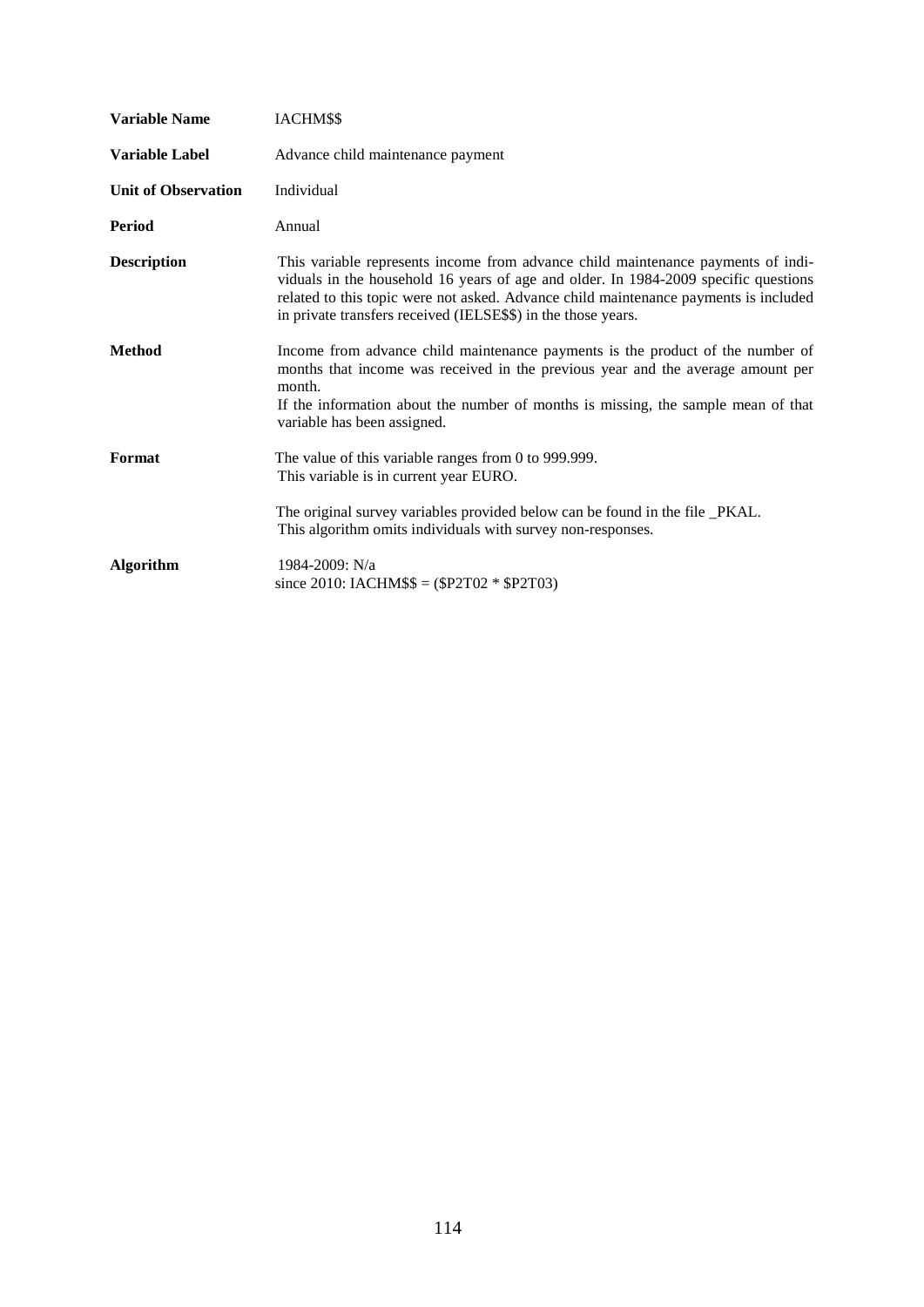| <b>Variable Name</b>       | <b>ICHSUS</b>                                                                                                                                                                                                                                                                                                              |
|----------------------------|----------------------------------------------------------------------------------------------------------------------------------------------------------------------------------------------------------------------------------------------------------------------------------------------------------------------------|
| <b>Variable Label</b>      | Child support, caregiver alimony                                                                                                                                                                                                                                                                                           |
| <b>Unit of Observation</b> | Individual                                                                                                                                                                                                                                                                                                                 |
| Period                     | Annual                                                                                                                                                                                                                                                                                                                     |
| <b>Description</b>         | This variable represents income from child support, caregiver alimony of individuals<br>in the household 16 years of age and older. In 1984-2014 specific questions related to<br>this topic were not asked. Child support, caregiver alimony is included in private<br>transfers received (IELSE\$\$) in the those years. |
| <b>Method</b>              | Income from child support, caregiver alimony is the product of the number of months<br>that income was received in the previous year and the average amount per month.<br>If the information about the number of months is missing, the sample mean of that<br>variable has been assigned.                                 |
| Format                     | The value of this variable ranges from 0 to 999.999.<br>This variable is in current year EURO.                                                                                                                                                                                                                             |
|                            | The original survey variables provided below can be found in the file _PKAL.<br>This algorithm omits individuals with survey non-responses.                                                                                                                                                                                |
| <b>Algorithm</b>           | 1984-2014: N/a<br>since 2015: ICHSU\$\$ = $(\$P2U02 * \$P2U03)$                                                                                                                                                                                                                                                            |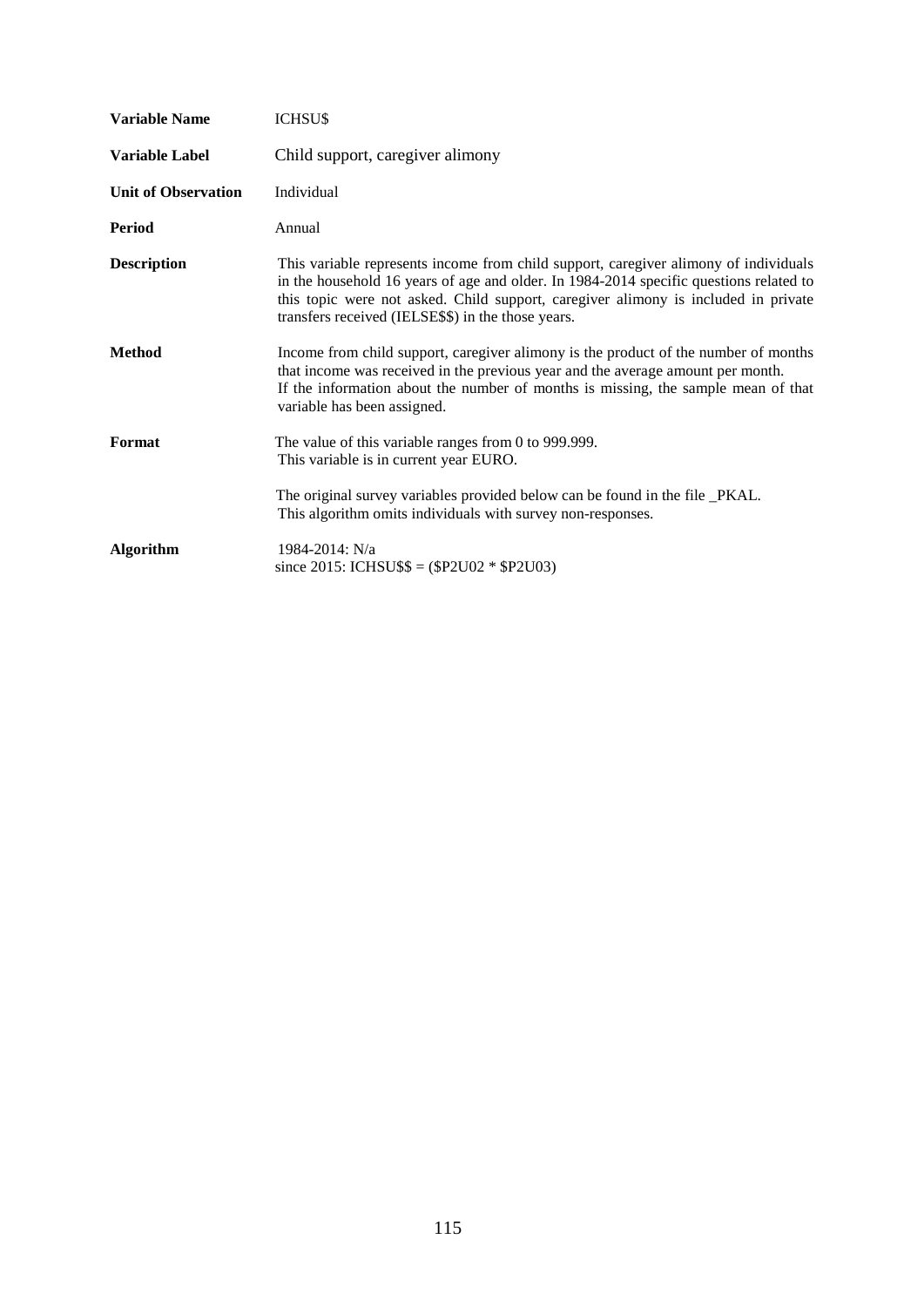| <b>Variable Name</b>       | ISPOU\$\$                                                                                                                                                                                                                                                                                                                            |
|----------------------------|--------------------------------------------------------------------------------------------------------------------------------------------------------------------------------------------------------------------------------------------------------------------------------------------------------------------------------------|
| <b>Variable Label</b>      | Divorce alimony, during separation                                                                                                                                                                                                                                                                                                   |
| <b>Unit of Observation</b> | Individual                                                                                                                                                                                                                                                                                                                           |
| Period                     | Annual                                                                                                                                                                                                                                                                                                                               |
| <b>Description</b>         | This variable represents income from divorce alimony, during separation of individu-<br>als in the household 16 years of age and older. In 1984-2014 specific questions relat-<br>ed to this topic were not asked. Divorce alimony, during separation is included in pri-<br>vate transfers received (IELSE\$\$) in the those years. |
| <b>Method</b>              | Income from divorce alimony, during separation is the product of the number of<br>months that income was received in the previous year and the average amount per<br>month.<br>If the information about the number of months is missing, the sample mean of that<br>variable has been assigned.                                      |
| Format                     | The value of this variable ranges from 0 to 999.999.<br>This variable is in current year EURO.<br>The original survey variables provided below can be found in the file _PKAL.<br>This algorithm omits individuals with survey non-responses.                                                                                        |
| <b>Algorithm</b>           | 1984-2014: N/a<br>since 2015: ISPOU\$\$ = $(\$P2V02 * \$P2V03)$                                                                                                                                                                                                                                                                      |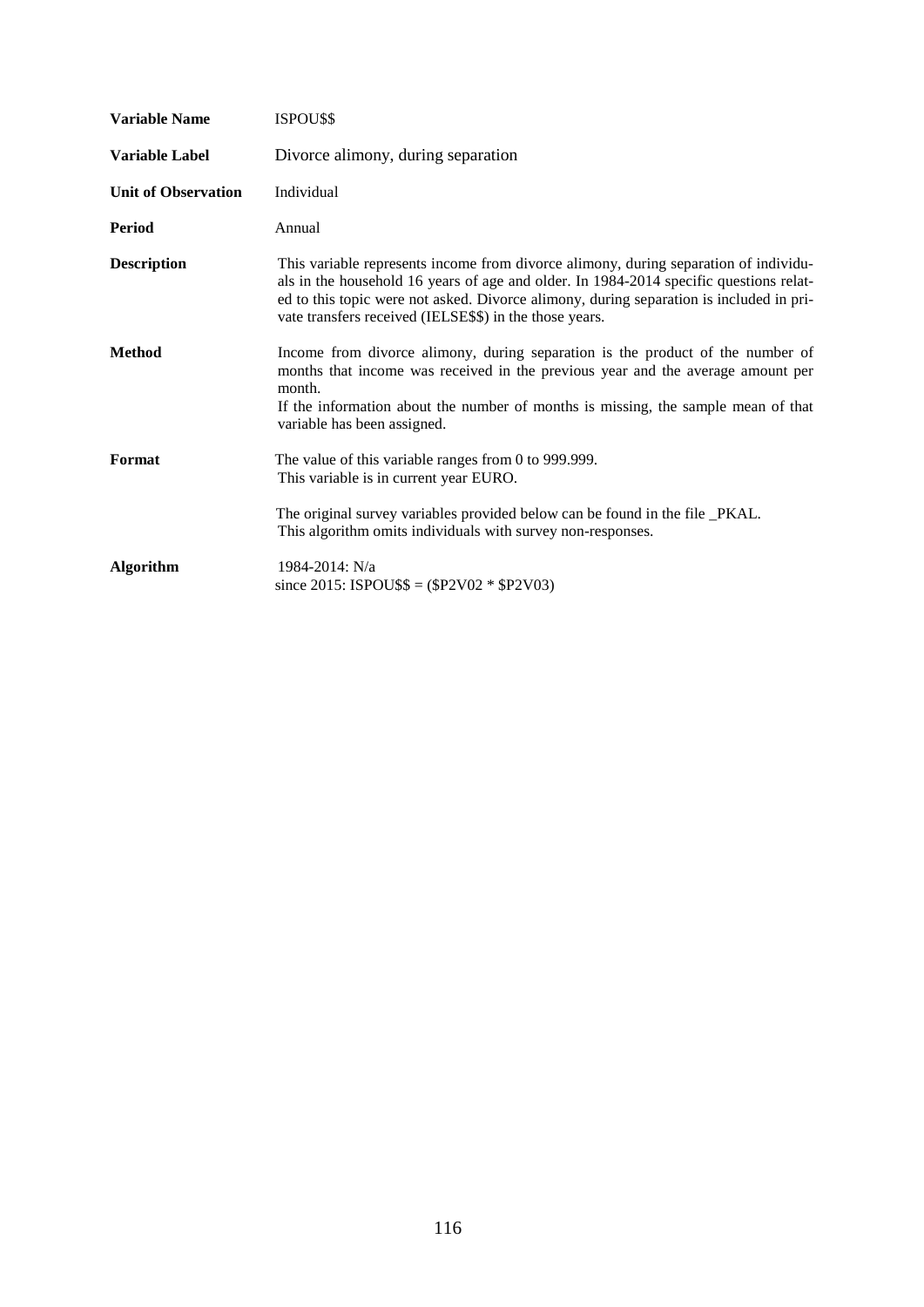| <b>Variable Name</b>       | <b>IELSESS</b>                                                                                                                                                                                                                                                                                                                                                                                                               |
|----------------------------|------------------------------------------------------------------------------------------------------------------------------------------------------------------------------------------------------------------------------------------------------------------------------------------------------------------------------------------------------------------------------------------------------------------------------|
| <b>Variable Label</b>      | Private Transfers received                                                                                                                                                                                                                                                                                                                                                                                                   |
| <b>Unit of Observation</b> | Individual                                                                                                                                                                                                                                                                                                                                                                                                                   |
| Period                     | Annual                                                                                                                                                                                                                                                                                                                                                                                                                       |
| <b>Description</b>         | This variable represents income from private transfers of individuals in the household<br>16 years of age and older. In 1984-2000 alimony is included in private transfers.<br>Since 2001 a specific question regarding alimony (IALIM\$\$) were asked, thus alimo-<br>ny is no longer included in private transfers received.                                                                                               |
| <b>Method</b>              | Income from private transfers is the product of the number of months that income was<br>received in the previous year and the average amount per month.<br>If the information about the number of months is missing, the sample mean of that<br>variable has been assigned.<br>In case of partial unit-non responding households this information has been imputed.<br>For details see: Frick, Grabka & Groh-Samberg (2010). |
| Format                     | The value of this variable ranges from 0 to 999.999.<br>This variable is in current year EURO.                                                                                                                                                                                                                                                                                                                               |
|                            | The original survey variables provided below can be found in the file _PKAL.<br>This algorithm omits individuals with survey non-responses.                                                                                                                                                                                                                                                                                  |
| <b>Algorithm</b>           | IELSE\$\$ = $(\$P2M02 * \$P2M03)$                                                                                                                                                                                                                                                                                                                                                                                            |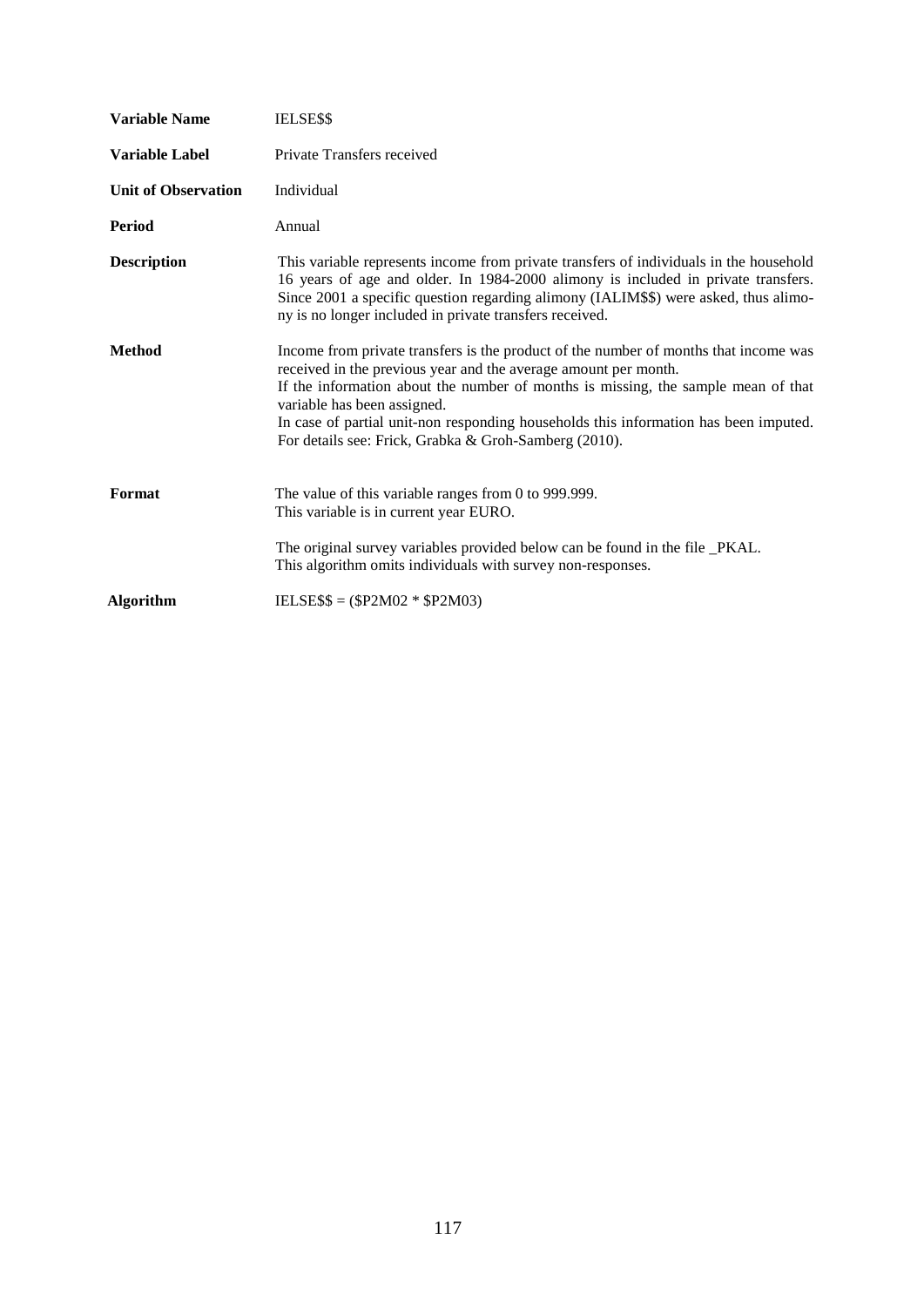| <b>Variable Name</b>       | <b>I13LY\$\$</b>                                                                                                                                                                                                                                 |
|----------------------------|--------------------------------------------------------------------------------------------------------------------------------------------------------------------------------------------------------------------------------------------------|
| <b>Variable Label</b>      | 13th monthly salary                                                                                                                                                                                                                              |
| <b>Unit of Observation</b> | Individual                                                                                                                                                                                                                                       |
| <b>Period</b>              | Annual                                                                                                                                                                                                                                           |
| <b>Description</b>         | This variable represents income from 13th monthly salary of individuals in the house-<br>hold 16 years of age and older.                                                                                                                         |
| <b>Method</b>              | Transcribed variable.                                                                                                                                                                                                                            |
| Format                     | The value of this variable ranges from 0 to 999.999.<br>This variable is in current year EURO.                                                                                                                                                   |
|                            | The original survey variables provided below can be found in the file _P.<br>This algorithm omits individuals with survey non-responses.                                                                                                         |
| <b>Algorithm</b>           | $I13LY$ \$\$ = Y13                                                                                                                                                                                                                               |
|                            | 13th monthly salary variable list by survey year - each entry denoted in algorithm as<br>Y13:                                                                                                                                                    |
|                            | ap3902 bp5902 cp5902 dp5902 ep5402 fp7202 gp7202 hp6702 ip6702 jp7702<br>kp7702 lp8202 mp6802 np6802 op5902 pp7702 qp7702 rp7702 sp7702 tp9502<br>up8002 vp10102 wp7802 xp9502 yp9602 zp9202 bap8302 bbp9302 bcp8102<br>bdp9902 bep8602 bfp11502 |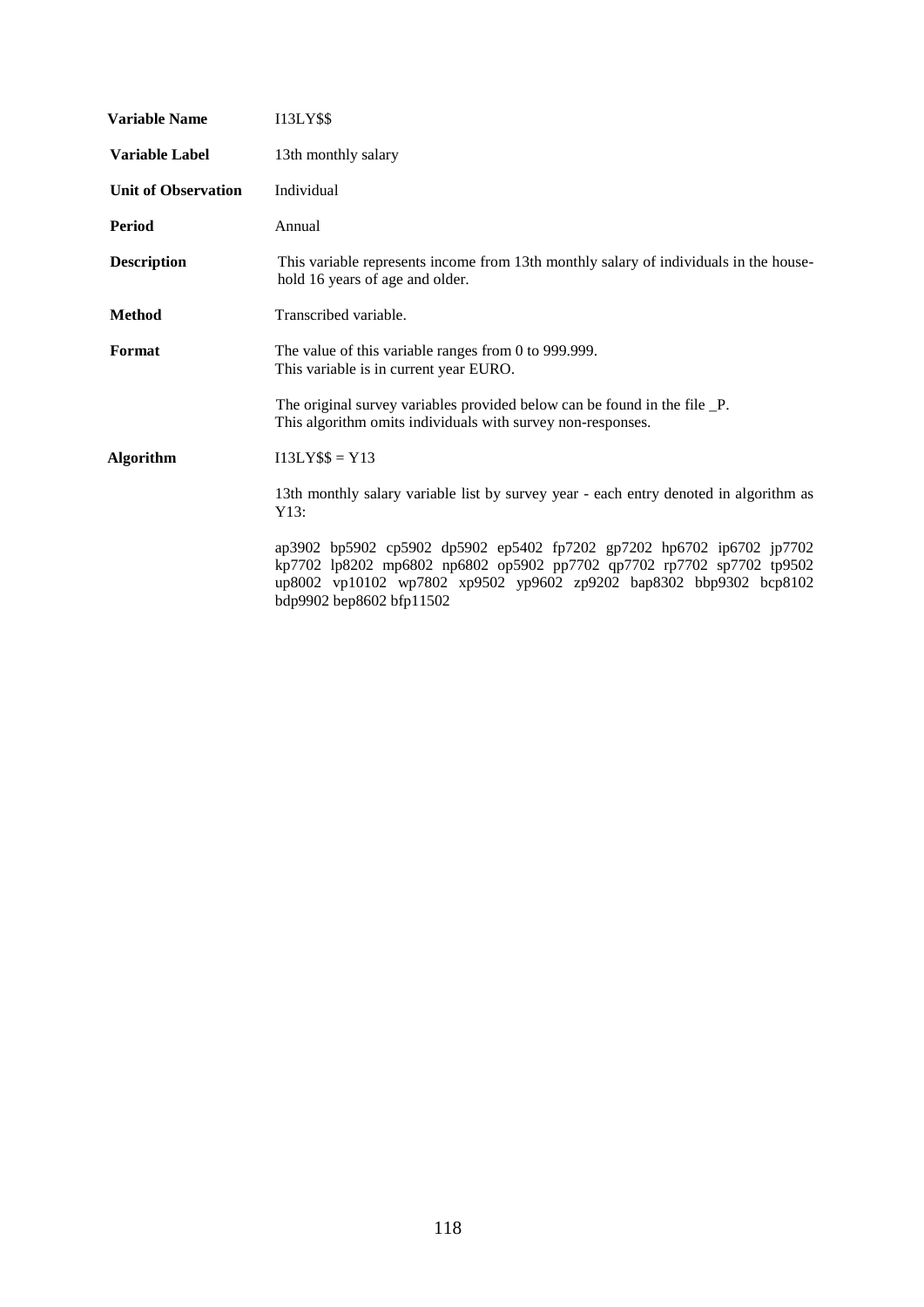| <b>Variable Name</b>       | <b>I14LY\$\$</b>                                                                                                                                                                                                                                 |
|----------------------------|--------------------------------------------------------------------------------------------------------------------------------------------------------------------------------------------------------------------------------------------------|
| <b>Variable Label</b>      | 14th monthly salary                                                                                                                                                                                                                              |
| <b>Unit of Observation</b> | Individual                                                                                                                                                                                                                                       |
| <b>Period</b>              | Annual                                                                                                                                                                                                                                           |
| <b>Description</b>         | This variable represents income from 14th monthly salary of individuals in the house-<br>hold 16 years of age and older.                                                                                                                         |
| <b>Method</b>              | Transcribed variable.                                                                                                                                                                                                                            |
| Format                     | The value of this variable ranges from 0 to 999.999.<br>This variable is in current year EURO.                                                                                                                                                   |
|                            | The original survey variables provided below can be found in the file _P.<br>This algorithm omits individuals with survey non-responses.                                                                                                         |
| <b>Algorithm</b>           | $I14LY$ \$\$ = Y14                                                                                                                                                                                                                               |
|                            | 14th monthly salary variable list by survey year - each entry denoted in algorithm as<br>Y14:                                                                                                                                                    |
|                            | ap3904 bp5904 cp5904 dp5904 ep5404 fp7204 gp7204 hp6704 ip6704 jp7704<br>kp7704 lp8204 mp6804 np6804 op5904 pp7704 qp7704 rp7704 sp7704 tp9504<br>up8004 vp10104 wp7804 xp9504 yp9604 zp9204 bap8304 bbp9304 bcp8104<br>bdp9904 bep8604 bfp11504 |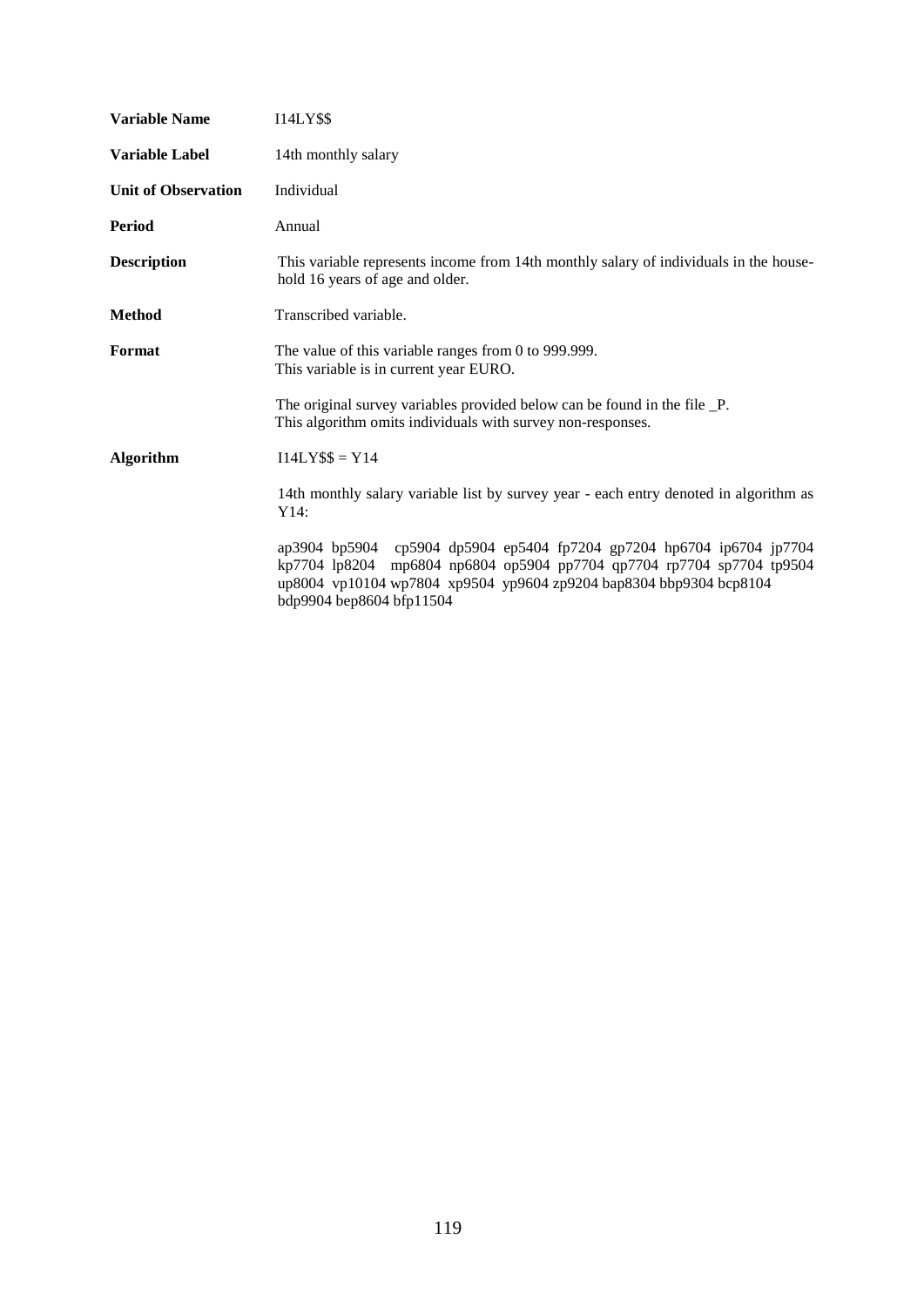| <b>Variable Name</b>       | IXMAS\$\$                                                                                                                                                                                                                                        |
|----------------------------|--------------------------------------------------------------------------------------------------------------------------------------------------------------------------------------------------------------------------------------------------|
| <b>Variable Label</b>      | Christmas bonus                                                                                                                                                                                                                                  |
| <b>Unit of Observation</b> | Individual                                                                                                                                                                                                                                       |
| Period                     | Annual                                                                                                                                                                                                                                           |
| <b>Description</b>         | This variable represents income from Christmas bonus of individuals in the household<br>16 years of age and older.                                                                                                                               |
| <b>Method</b>              | Transcribed variable.                                                                                                                                                                                                                            |
| Format                     | The value of this variable ranges from 0 to 999.999.<br>This variable is in current year EURO.                                                                                                                                                   |
|                            | The original survey variables provided below can be found in the file _P.<br>This algorithm omits individuals with survey non-responses.                                                                                                         |
| <b>Algorithm</b>           | $IXMASS$ = YXMS$                                                                                                                                                                                                                                 |
|                            | Christmas bonus variable list by survey year - each entry denoted in algorithm as<br>YXMS:                                                                                                                                                       |
|                            | ap3906 bp5906 cp5906 dp5906 ep5406 fp7206 gp7206 hp6706 ip6706 jp7706<br>kp7706 lp8206 mp6806 np6806 op5906 pp7706 qp7706 rp7706 sp7706 tp9506<br>up8006 vp10106 wp7806 xp9506 yp9606 zp9206 bap8306 bbp9306 bcp8106<br>bdp9906 bep8606 bfp11506 |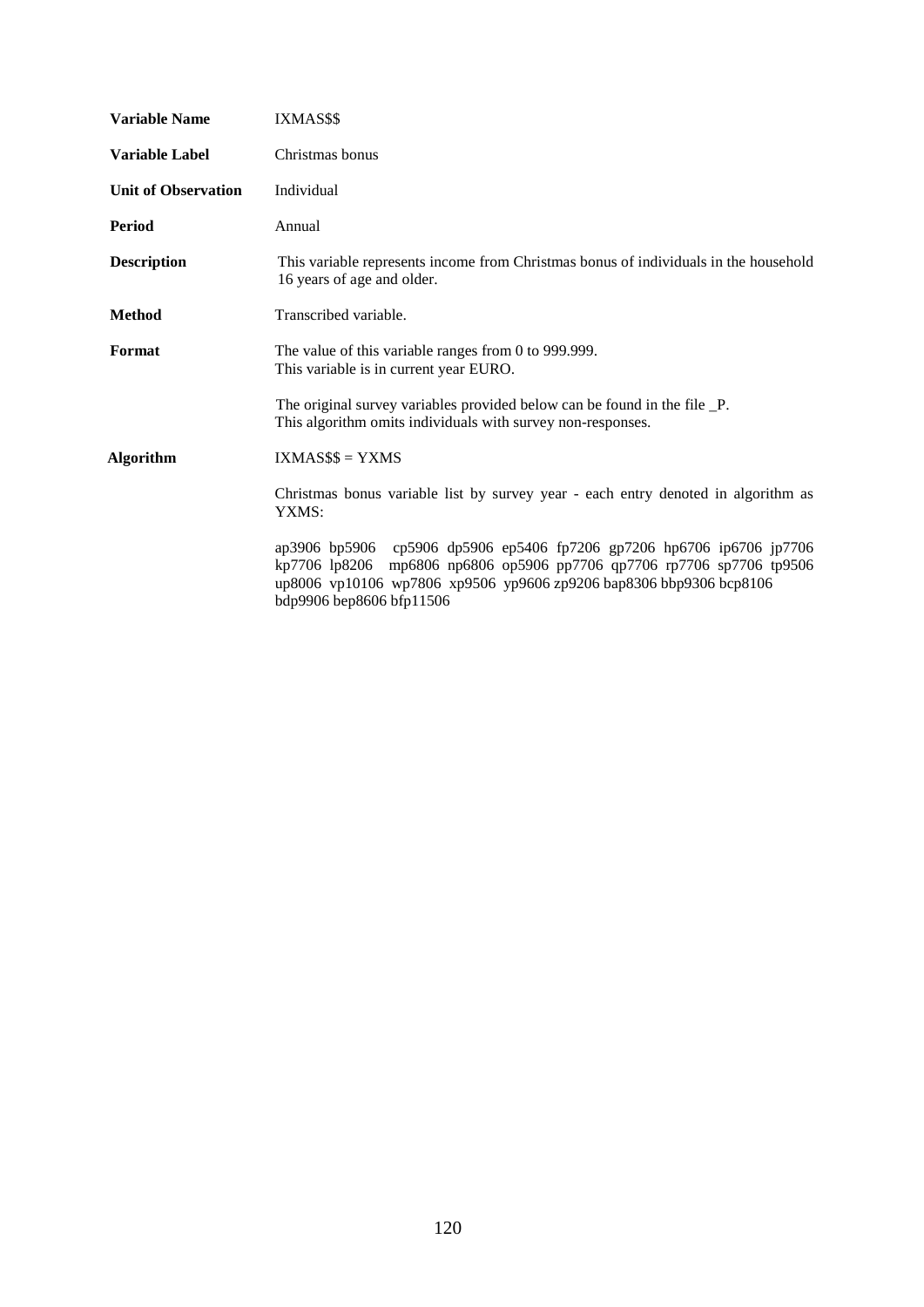| <b>Variable Name</b>       | <b>IHOLYSS</b>                                                                                                                                                                                                                                   |
|----------------------------|--------------------------------------------------------------------------------------------------------------------------------------------------------------------------------------------------------------------------------------------------|
| <b>Variable Label</b>      | Vacation bonus                                                                                                                                                                                                                                   |
| <b>Unit of Observation</b> | Individual                                                                                                                                                                                                                                       |
| <b>Period</b>              | Annual                                                                                                                                                                                                                                           |
| <b>Description</b>         | This variable represents income from vacation bonus of individuals in the household<br>16 years of age and older.                                                                                                                                |
| <b>Method</b>              | Transcribed variable.                                                                                                                                                                                                                            |
| Format                     | The value of this variable ranges from 0 to 999.999.<br>This variable is in current year EURO.                                                                                                                                                   |
|                            | The original survey variables provided below can be found in the file _P.<br>This algorithm omits individuals with survey non-responses.                                                                                                         |
| <b>Algorithm</b>           | $IHOLY$ \$\$ = YHOL                                                                                                                                                                                                                              |
|                            | Vacation bonus variable list by survey year - each entry denoted in algorithm as<br>YHOL:                                                                                                                                                        |
|                            | ap3908 bp5908 cp5908 dp5908 ep5408 fp7208 gp7208 hp6708 ip6708 jp7708<br>kp7708 lp8208 mp6808 np6808 op5908 pp7708 qp7708 rp7708 sp7708 tp9508<br>up8008 vp10108 wp7808 xp9508 yp9608 zp9208 bap8308 bbp9308 bcp8108<br>bdp9908 bep8608 bfp11508 |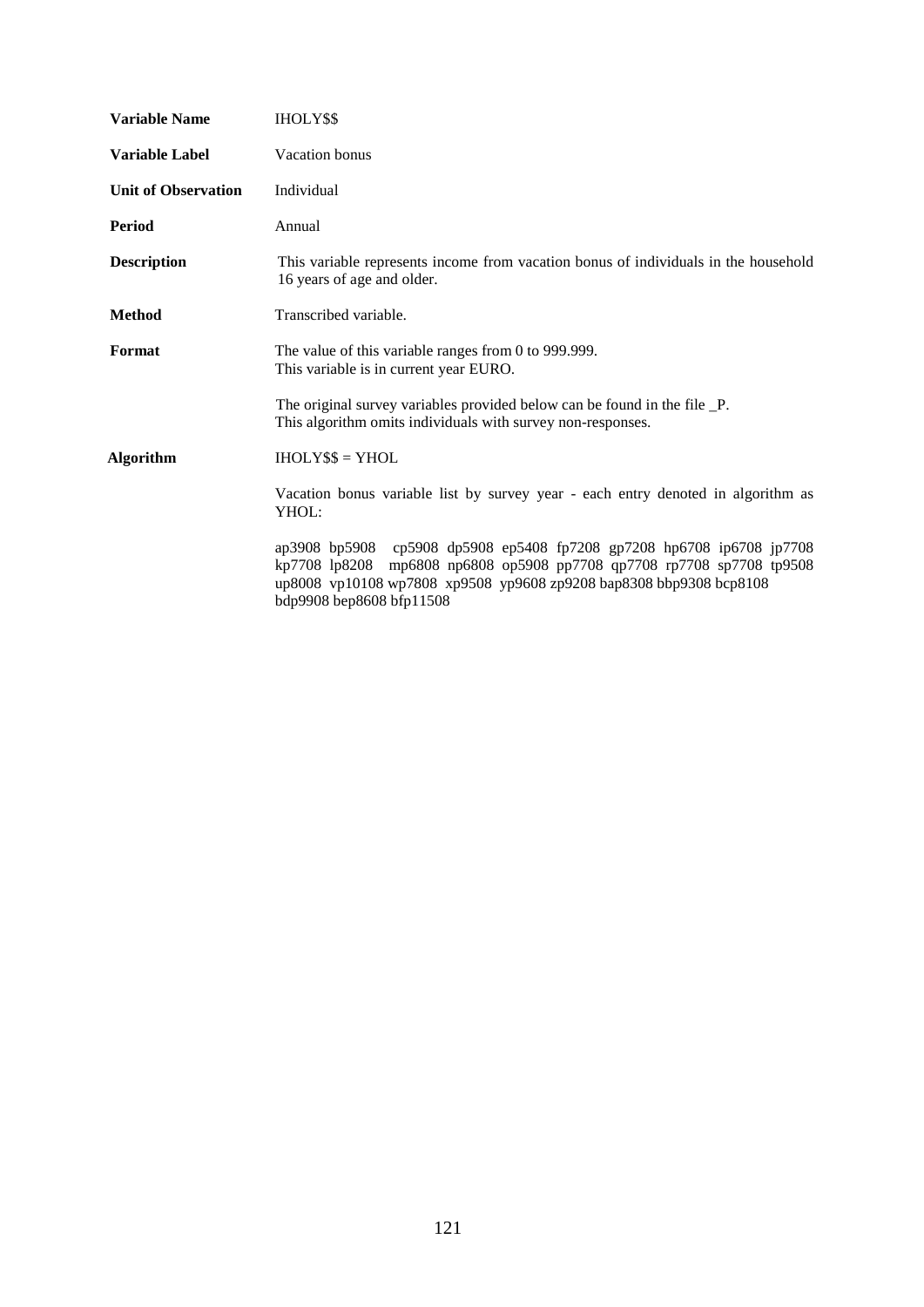| <b>Variable Name</b>       | IGRAY\$\$                                                                                                                                                                                                                                        |
|----------------------------|--------------------------------------------------------------------------------------------------------------------------------------------------------------------------------------------------------------------------------------------------|
| <b>Variable Label</b>      | Profit-sharing                                                                                                                                                                                                                                   |
| <b>Unit of Observation</b> | Individual                                                                                                                                                                                                                                       |
| <b>Period</b>              | Annual                                                                                                                                                                                                                                           |
| <b>Description</b>         | This variable represents income from profit sharing of individuals in the household 16<br>years of age and older.                                                                                                                                |
| <b>Method</b>              | Transcribed variable.                                                                                                                                                                                                                            |
| Format                     | The value of this variable ranges from 0 to 999.999.<br>This variable is in current year EURO.                                                                                                                                                   |
|                            | The original survey variables provided below can be found in the file _P.<br>This algorithm omits individuals with survey non-responses.                                                                                                         |
| <b>Algorithm</b>           | $IGRAY$ \$\$ = $YGRY$                                                                                                                                                                                                                            |
|                            | Profit sharing variable list by survey year - each entry denoted in algorithm as YGRY:                                                                                                                                                           |
|                            | ap3910 bp5910 cp5910 dp5910 ep5410 fp7210 gp7210 hp6710 ip6710 jp7710<br>kp7710 lp8210 mp6810 np6810 op5910 pp7710 qp7710 rp7710 sp7710 tp9510<br>up8010 vp10110 wp7810 xp9510 yp9610 zp9210 bap8310 bbp9310 bcp8110<br>bdp9910 bep8610 bfp11510 |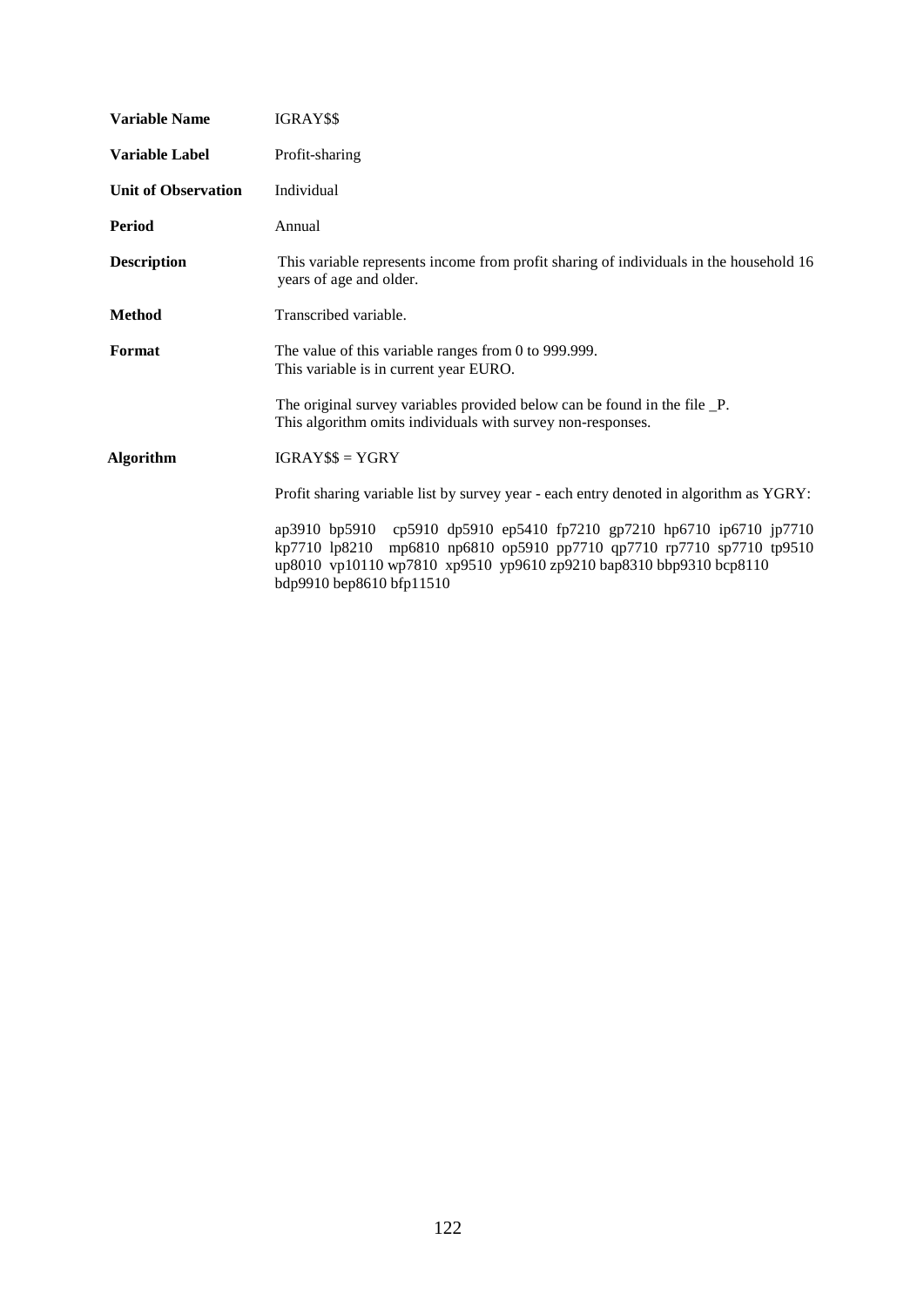| <b>Variable Name</b>       | IOTHY\$\$                                                                                                                                                                                                                                 |
|----------------------------|-------------------------------------------------------------------------------------------------------------------------------------------------------------------------------------------------------------------------------------------|
| <b>Variable Label</b>      | Other bonuses                                                                                                                                                                                                                             |
| <b>Unit of Observation</b> | Individual                                                                                                                                                                                                                                |
| Period                     | Annual                                                                                                                                                                                                                                    |
| <b>Description</b>         | This variable represents income from other bonuses of individuals in the household<br>16 years of age and older. In 1984 questions related to this topic were not asked. They<br>are included in income from profit sharing (IGRAY84).    |
| <b>Method</b>              | Transcribed variable.                                                                                                                                                                                                                     |
| Format                     | The value of this variable ranges from 0 to 999.999.<br>This variable is in current year EURO.                                                                                                                                            |
|                            | The original survey variables provided below can be found in the file _P.<br>This algorithm omits individuals with survey non-responses.                                                                                                  |
| <b>Algorithm</b>           | 1984:<br>N/a<br>since 1985: IOTHY\$\$                                                                                                                                                                                                     |
|                            | Other bonuses variable list by survey year:                                                                                                                                                                                               |
|                            | bp5912 cp5912 dp5912 ep5412 fp7212 gp7212 hp6712 ip6712 jp7712 kp7712<br>lp8212 mp6812 np6812 op5912 pp7712 qp7712 rp7712 sp7712 tp9512 up8012<br>vp10112 wp7812 xp9512 yp9612 zp9212 bap8312 bbp9312 bcp8112 bdp9912<br>bep8612 bfp11512 |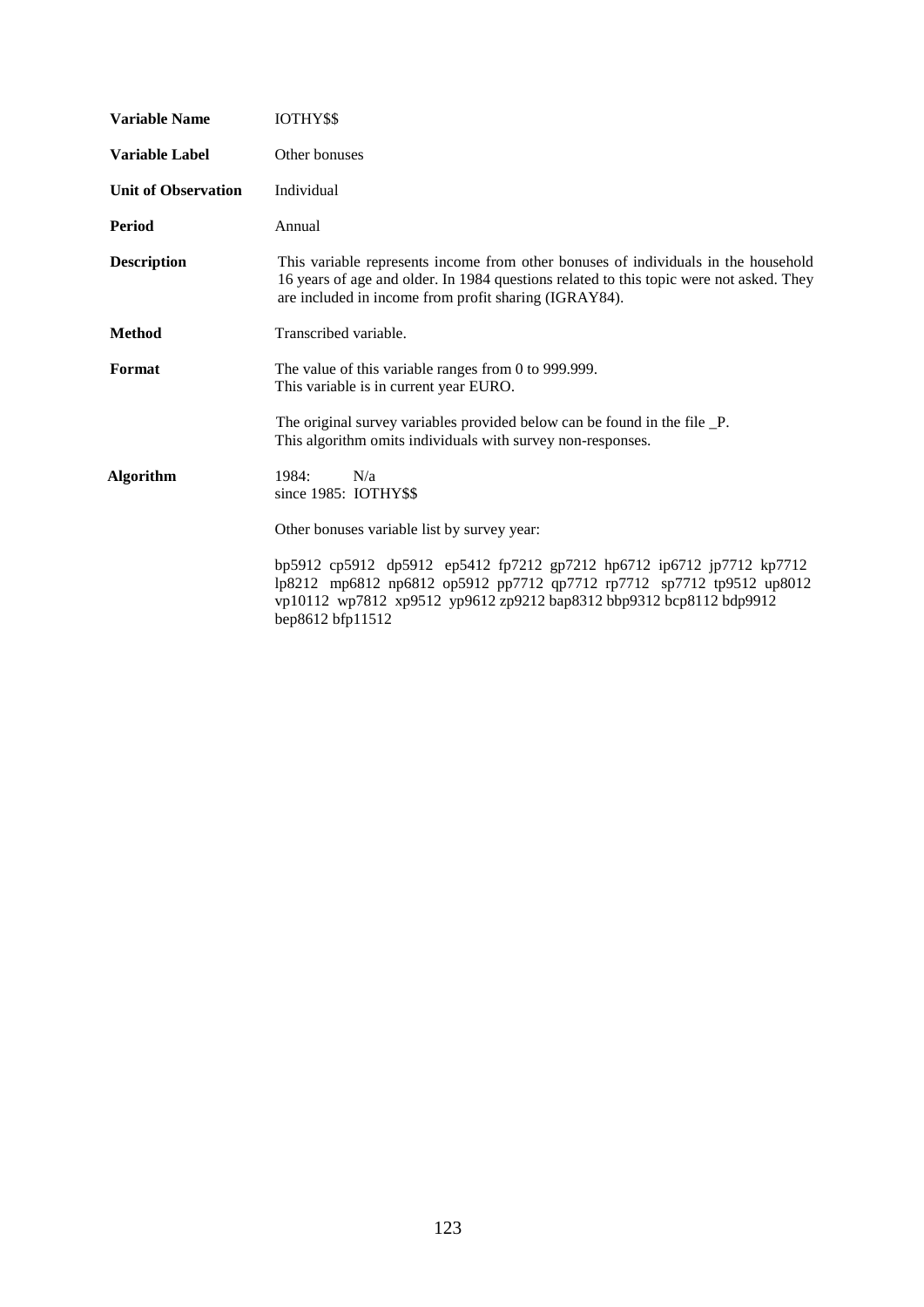| <b>Variable Name</b>       | ITRAY\$\$                                                                                                                                                                                                                                                                                                                 |
|----------------------------|---------------------------------------------------------------------------------------------------------------------------------------------------------------------------------------------------------------------------------------------------------------------------------------------------------------------------|
| <b>Variable Label</b>      | Commuting expenses, travel grant                                                                                                                                                                                                                                                                                          |
| <b>Unit of Observation</b> | Individual                                                                                                                                                                                                                                                                                                                |
| <b>Period</b>              | Annual                                                                                                                                                                                                                                                                                                                    |
| <b>Description</b>         | This variable represents income from commuting expenses or travel grants provided<br>by the employer of individuals in the household 16 years of age and older. In 1984-<br>2005 specific questions related to this topic were not asked.<br>In 2010 and 2011 this information was not asked in subsamples L1, L2 and L3. |
| <b>Method</b>              | Transcribed variable.                                                                                                                                                                                                                                                                                                     |
| Format                     | The value of this variable ranges from 0 to 999.999.<br>This variable is in current year EURO.                                                                                                                                                                                                                            |
|                            | The original survey variables provided below can be found in the file _P.<br>This algorithm omits individuals with survey non-responses.                                                                                                                                                                                  |
| <b>Algorithm</b>           | 1984-2005: N/a<br>since 2006: ITRAY\$\$                                                                                                                                                                                                                                                                                   |
|                            | Commuting or travel grants variable list by survey year:<br>wp7902 xp9602 yp9702 zp9302 bap8402 bbp9402 bcp8202 bdp1002 bep8702<br>bfp11602                                                                                                                                                                               |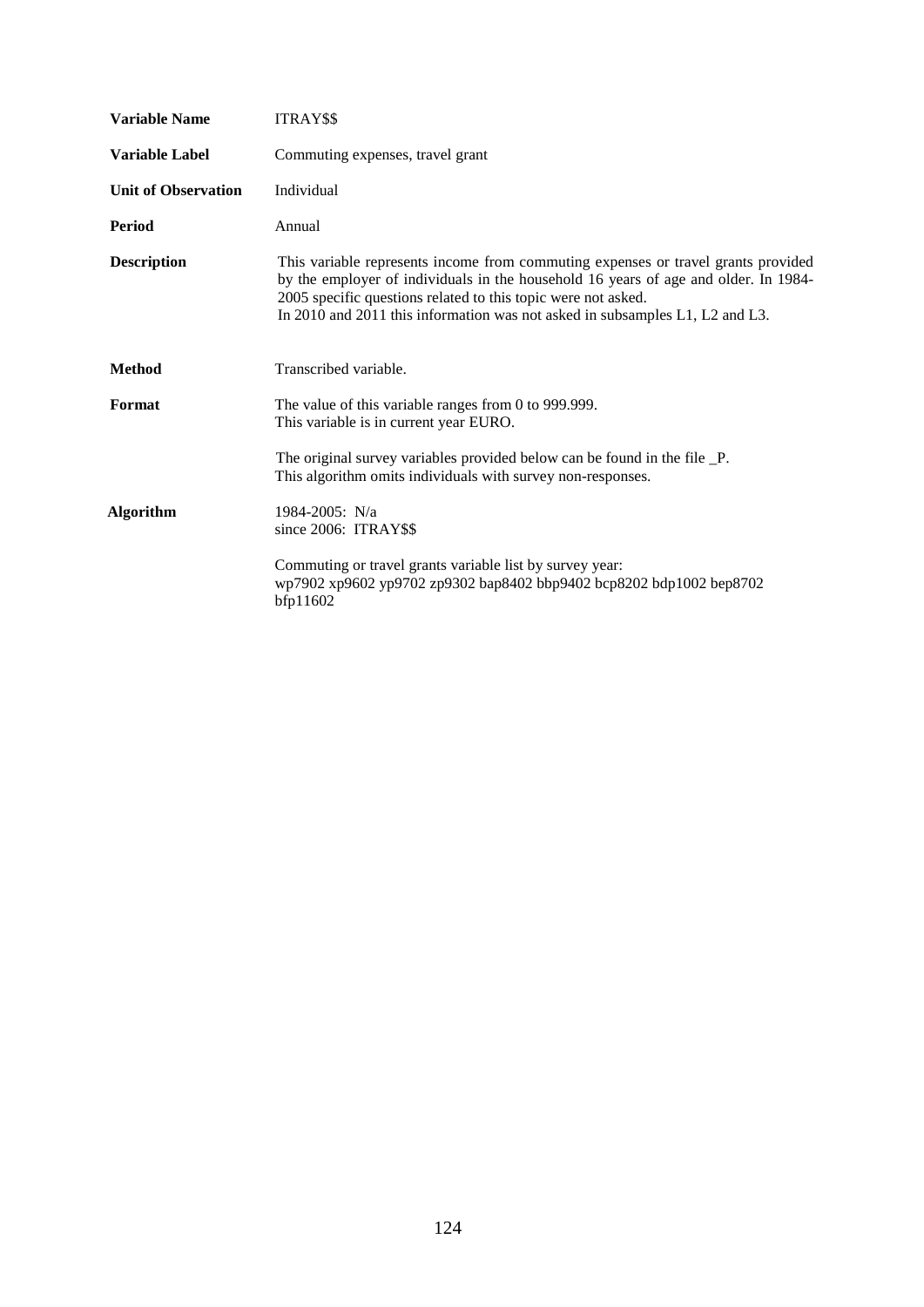| <b>Variable Name</b>       | <b>IDEMY\$\$</b>                                                                                                                                                                                                                                                               |
|----------------------------|--------------------------------------------------------------------------------------------------------------------------------------------------------------------------------------------------------------------------------------------------------------------------------|
| <b>Variable Label</b>      | Indemnity payments                                                                                                                                                                                                                                                             |
| <b>Unit of Observation</b> | Individual                                                                                                                                                                                                                                                                     |
| <b>Period</b>              | Annual                                                                                                                                                                                                                                                                         |
| <b>Description</b>         | This variable represents income from indemnity payments of individuals in the<br>household 16 years of age and older. In 1984-1990 specific questions related to this<br>topic were not asked.<br>In 2010-2013 this information was not asked in subsamples L1, L2, L3 and M1. |
| <b>Method</b>              | Transcribed variable.                                                                                                                                                                                                                                                          |
| Format                     | The value of this variable ranges from 0 to 999.999.<br>This variable is in current year EURO.                                                                                                                                                                                 |
|                            | The original survey variables provided below can be found in the file _P.<br>This algorithm omits individuals with survey non-responses.                                                                                                                                       |
| <b>Algorithm</b>           | 1984-1990: N/a<br>since 1991: IDEMY\$\$                                                                                                                                                                                                                                        |
|                            | Indemnity payments variable list by survey year:<br>hp27g02 ip27g02 jp27g02 kp2402 lp2002 mp6502 np6502 op5602 pp7302 qp7302<br>rp7302 sp7302 tp9102 up7602 vp9702 wp8502 xp9102 yp9202 zp8802 bap7902<br>bbp8902 bcp7702 bcp9502 bep8202 bfp3002                              |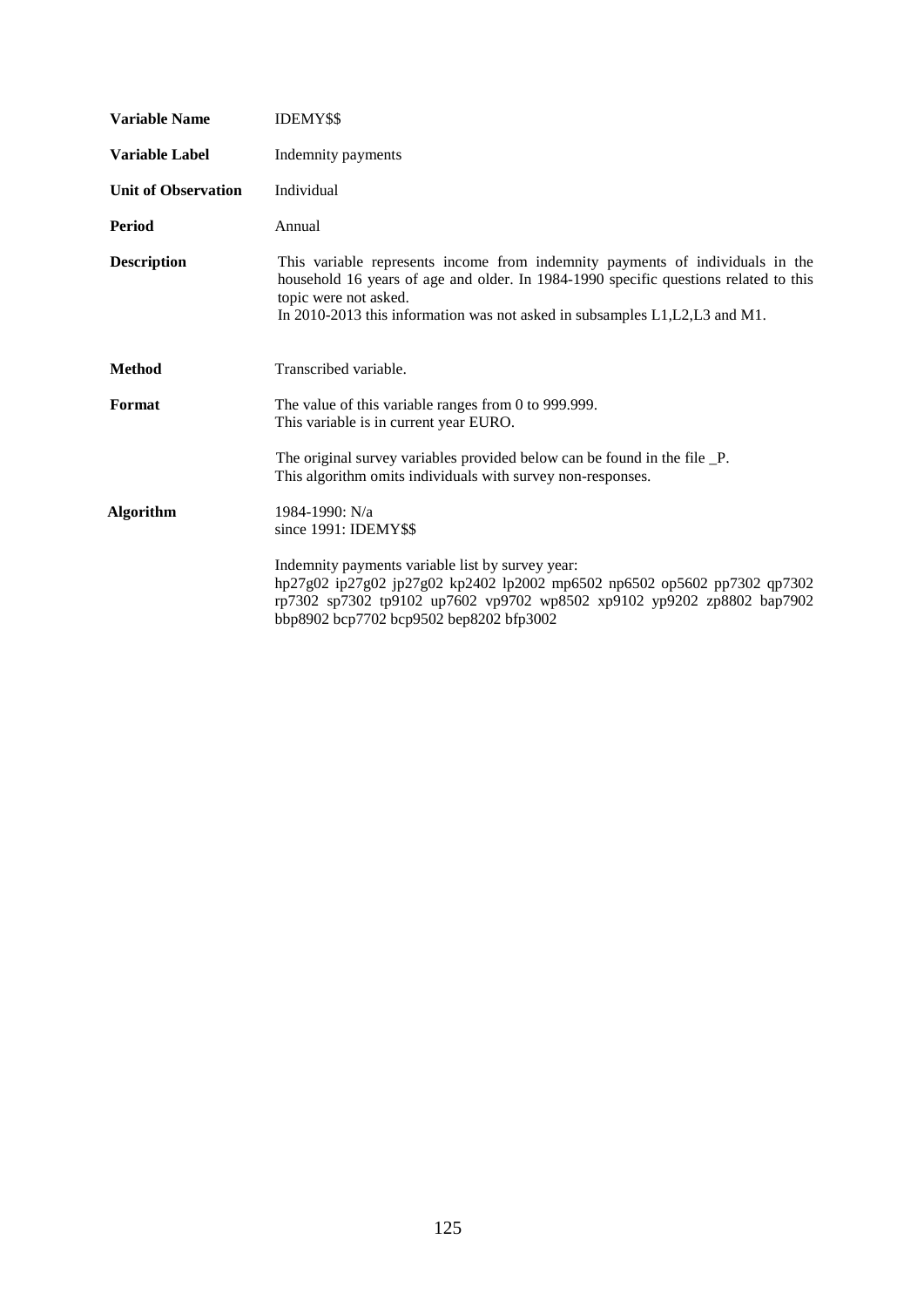| <b>Variable Name</b>       | <b>IGRV1\$\$</b>                                                                                                                                                                                                                                                                                                                                                                                                                       |
|----------------------------|----------------------------------------------------------------------------------------------------------------------------------------------------------------------------------------------------------------------------------------------------------------------------------------------------------------------------------------------------------------------------------------------------------------------------------------|
| <b>Variable Label</b>      | Statutory pension insurance                                                                                                                                                                                                                                                                                                                                                                                                            |
| <b>Unit of Observation</b> | Individual                                                                                                                                                                                                                                                                                                                                                                                                                             |
| <b>Period</b>              | Annual                                                                                                                                                                                                                                                                                                                                                                                                                                 |
| <b>Description</b>         | This variable represents income from statutory pension insurance of individuals in the<br>household 16 years of age and older. In 1984-1985 specific questions related to this<br>topic were not asked. Since 2002 the statutory pension insurance did also include the<br>social miners insurance pension (ISMP1\$\$) and farmers pension (IAGR1\$\$).                                                                                |
| <b>Method</b>              | Income from statutory pension insurance is the product of the number of months that<br>income was received in the previous year and the average amount per month.<br>If the information about the number of months is missing, the sample mean of that<br>variable has been assigned.<br>In case of partial unit-non responding households this information has been imputed.<br>For details see: Frick, Grabka & Groh-Samberg (2010). |
| Format                     | The value of this variable ranges from 0 to 999.999.<br>This variable is in current year EURO.                                                                                                                                                                                                                                                                                                                                         |
|                            | The original survey variables provided below can be found in the file _P and _PKAL.<br>This algorithm omits individuals with survey non-responses.                                                                                                                                                                                                                                                                                     |
| <b>Algorithm</b>           | 1984-1985: N/a<br>since 1986: IGRV1\$\$ = (\$P2D02 $*$ X)                                                                                                                                                                                                                                                                                                                                                                              |
|                            | Statutory pension insurance variable list by survey year - each entry denoted in algo-<br>rithm as X:                                                                                                                                                                                                                                                                                                                                  |
|                            | cp6101 dp6101 ep5601 fp7401 gp7401 hp6901 ip6901 jp7901 kp7901 lp8401<br>mp7001 np7001 op6101 pp7901 qp7901 rp7901 tp9701 up8201 vp10301 wp8001<br>xp9701 yp9801 zp9401 bap8601 bbp9601 bcp8301 bdp10101 bep8801 bfp11701                                                                                                                                                                                                              |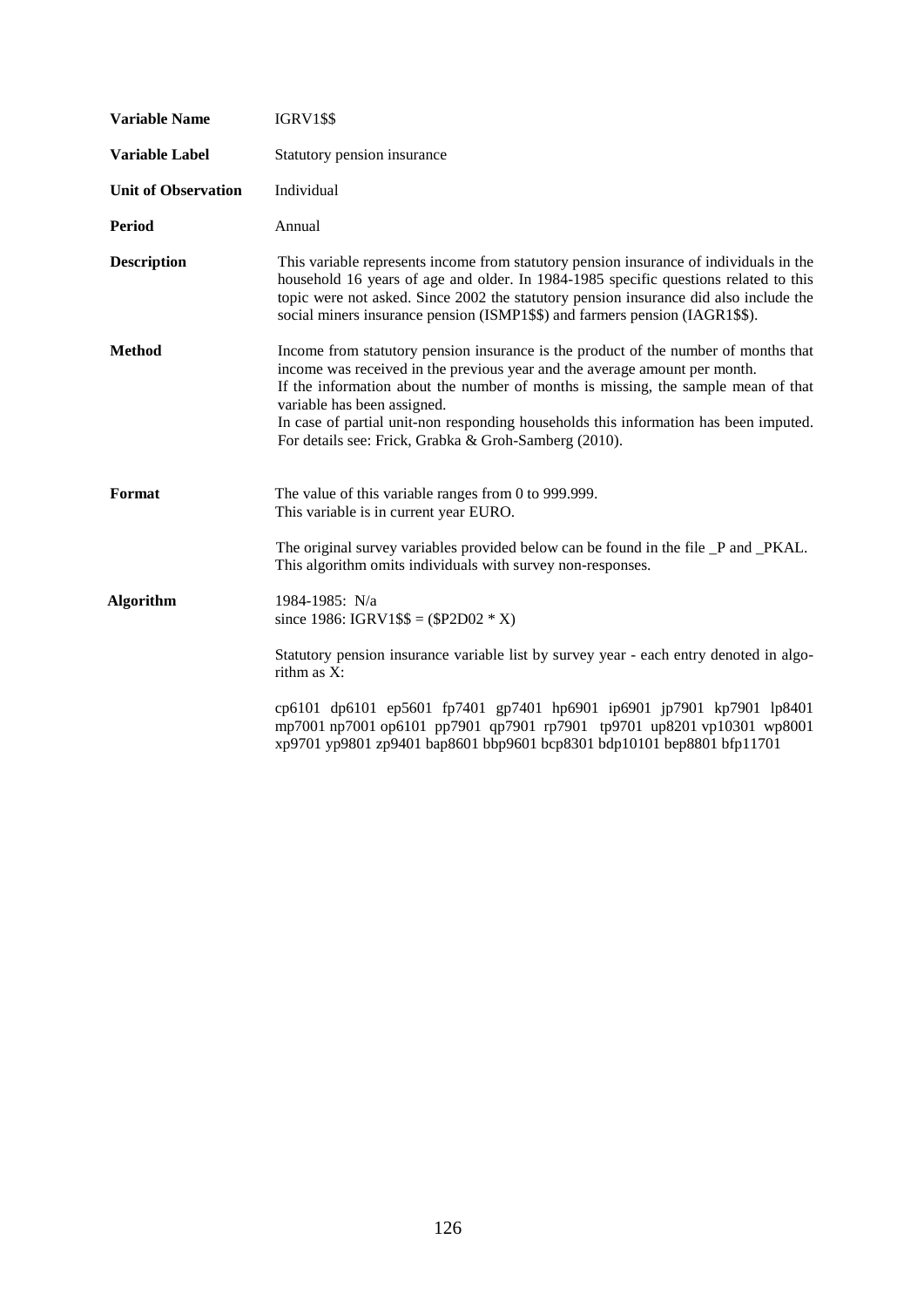| <b>Variable Name</b>       | <b>ISMP1\$\$</b>                                                                                                                                                                                                                                                                                                           |
|----------------------------|----------------------------------------------------------------------------------------------------------------------------------------------------------------------------------------------------------------------------------------------------------------------------------------------------------------------------|
| <b>Variable Label</b>      | Social miners insurance pension                                                                                                                                                                                                                                                                                            |
| <b>Unit of Observation</b> | Individual                                                                                                                                                                                                                                                                                                                 |
| <b>Period</b>              | Annual                                                                                                                                                                                                                                                                                                                     |
| <b>Description</b>         | This variable represents income from social miners insurance pension of individuals<br>in the household 16 years of age and older. In 1984-1985 and since 2002 specific<br>questions related to this topic were not asked. Since 2002 this income component is<br>included in the statutory pension insurance (IGRV1\$\$). |
| Method                     | Income from social miners insurance pension is the product of the number of months<br>that income was received in the previous year and the average amount per month.<br>If the information about the number of months is missing, the sample mean of that<br>variable has been assigned.                                  |
| Format                     | The value of this variable ranges from 0 to 999.999.<br>This variable is in current year EURO.                                                                                                                                                                                                                             |
|                            | The original survey variables provided below can be found in the file _P and _PKAL.<br>This algorithm omits individuals with survey non-responses.                                                                                                                                                                         |
| <b>Algorithm</b>           | 1984-1985: N/a<br>1986-2001: ISMP1\$\$ = (\$P2D02 $*$ X)<br>since 2002: N/a                                                                                                                                                                                                                                                |
|                            | Social miners insurance pension variable list by survey year - each entry denoted in<br>algorithm as X:                                                                                                                                                                                                                    |
|                            | cp6102 dp6102 ep5602 fp7402 gp7402 hp6902 ip6902 jp7903 kp7903 lp8403<br>mp7002 np7002 op6102 pp7902 qp7902 rp7902                                                                                                                                                                                                         |
|                            |                                                                                                                                                                                                                                                                                                                            |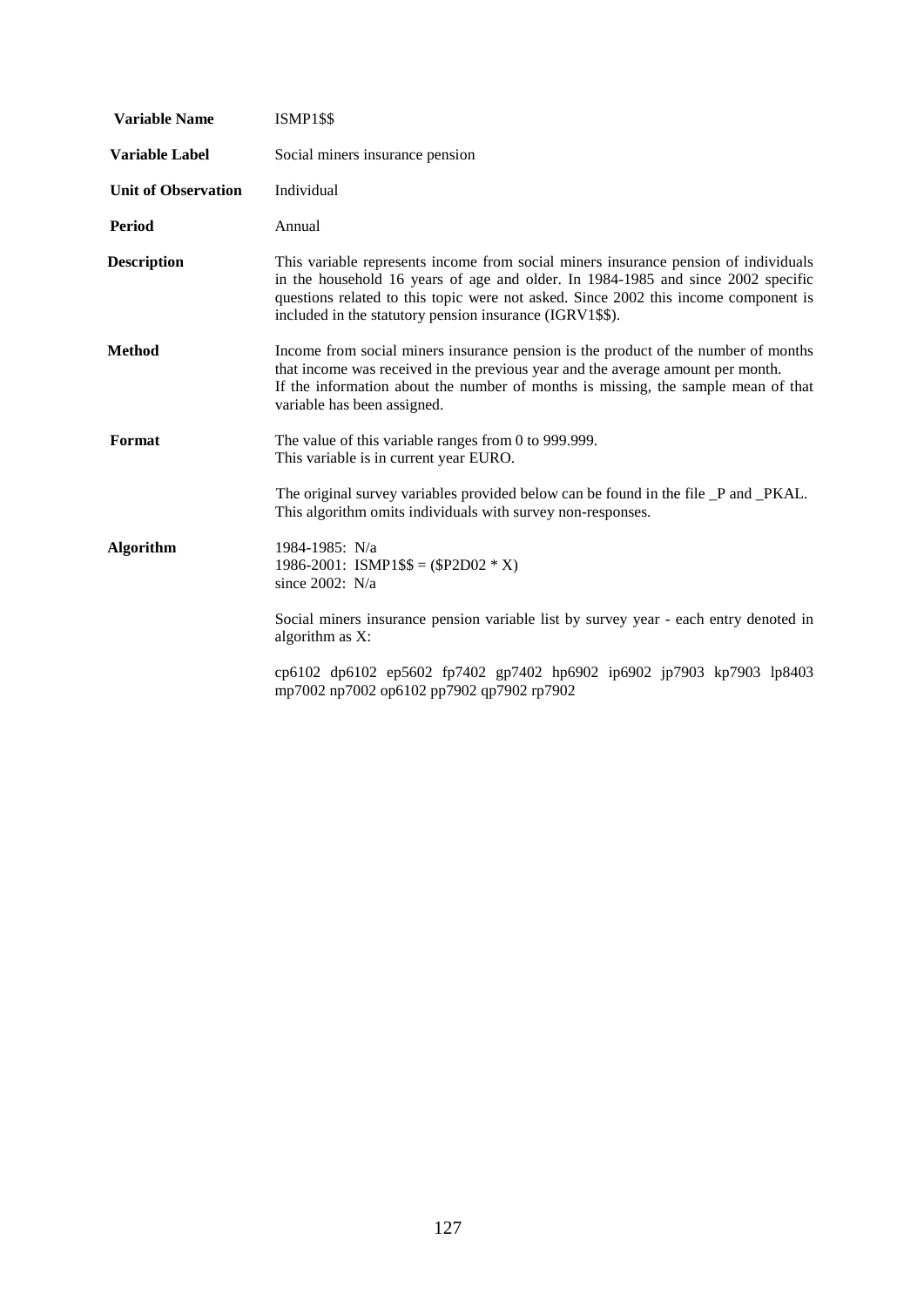| <b>Variable Name</b>       | <b>ICIV1\$\$</b>                                                                                                                                                                                                                                                                |
|----------------------------|---------------------------------------------------------------------------------------------------------------------------------------------------------------------------------------------------------------------------------------------------------------------------------|
| <b>Variable Label</b>      | Civil servant pension                                                                                                                                                                                                                                                           |
| <b>Unit of Observation</b> | Individual                                                                                                                                                                                                                                                                      |
| Period                     | Annual                                                                                                                                                                                                                                                                          |
| <b>Description</b>         | This variable represents income from civil servant pension of individuals in the<br>household 16 years of age and older. In 1984-1985 specific questions related to this<br>topic were not asked.                                                                               |
| <b>Method</b>              | Income from civil servant pension is the product of the number of months that income<br>was received in the previous year and the average amount per month.<br>If the information about the number of months is missing, the sample mean of that<br>variable has been assigned. |
| Format                     | The value of this variable ranges from 0 to 999.999.<br>This variable is in current year EURO.                                                                                                                                                                                  |
|                            | The original survey variables provided below can be found in the file _P and _PKAL.<br>This algorithm omits individuals with survey non-responses.                                                                                                                              |
| <b>Algorithm</b>           | 1984-1985: N/a<br>since 1986: ICIV1\$\$ = (\$P2D02 $*$ X)                                                                                                                                                                                                                       |
|                            | Civil servant pension variable list by survey year - each entry denoted in algorithm as<br>X:                                                                                                                                                                                   |
|                            | cp6103 dp6103 ep5603 fp7403 gp7403 hp6903 ip6903 jp7904 kp7904 lp8404<br>mp7003 np7003 op6103 pp7903 qp7903 rp7903 tp9703 up8203 vp10303 wp8003<br>xp9703 yp9803 zp9403 bap8603 bbp9603 bcp8303 bdp10103 bep8803 bfp11703                                                       |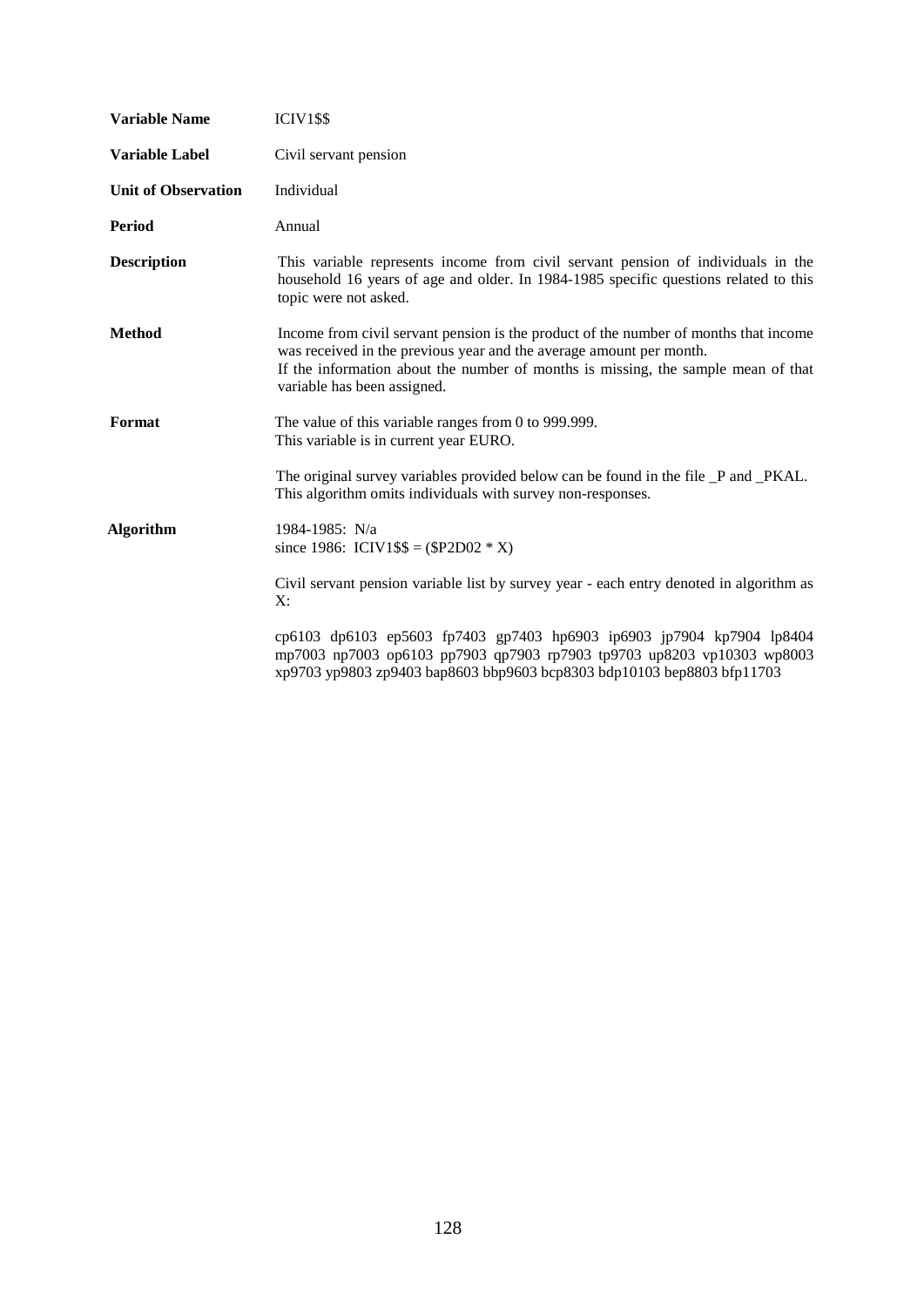| <b>Variable Name</b>       | IWAR1\$\$                                                                                                                                                                                                                                                                    |
|----------------------------|------------------------------------------------------------------------------------------------------------------------------------------------------------------------------------------------------------------------------------------------------------------------------|
| <b>Variable Label</b>      | War victim pension                                                                                                                                                                                                                                                           |
| <b>Unit of Observation</b> | Individual                                                                                                                                                                                                                                                                   |
| <b>Period</b>              | Annual                                                                                                                                                                                                                                                                       |
| <b>Description</b>         | This variable represents income from war victim pension of individuals in the house-<br>hold 16 years of age and older. In 1984-1985 specific questions related to this topic<br>were not asked.                                                                             |
| <b>Method</b>              | Income from war victim pension is the product of the number of months that income<br>was received in the previous year and the average amount per month.<br>If the information about the number of months is missing, the sample mean of that<br>variable has been assigned. |
| Format                     | The value of this variable ranges from 0 to 999.999.<br>This variable is in current year EURO.                                                                                                                                                                               |
|                            | The original survey variables provided below can be found in the file _P and _PKAL.<br>This algorithm omits individuals with survey non-responses.                                                                                                                           |
| <b>Algorithm</b>           | N/a<br>1984-1985:<br>since 1986:<br>$IWAR1$ \$\$ = (\$P2D02 * X)                                                                                                                                                                                                             |
|                            | War victim pension variable list by survey year - each entry denoted in algorithm as<br>X:                                                                                                                                                                                   |
|                            | cp6104 dp6104 ep5604 fp7404 gp7404 hp6904 ip6904 jp7905 kp7905 lp8405<br>mp7004 np7004 op6104 pp7904 qp7904 rp7904 tp9705 up8205 vp10305 wp8005<br>xp9705 yp9805 zp9413 bap8613 bbp9613 bcp8313 bdp10113 bep8813 bfp11715                                                    |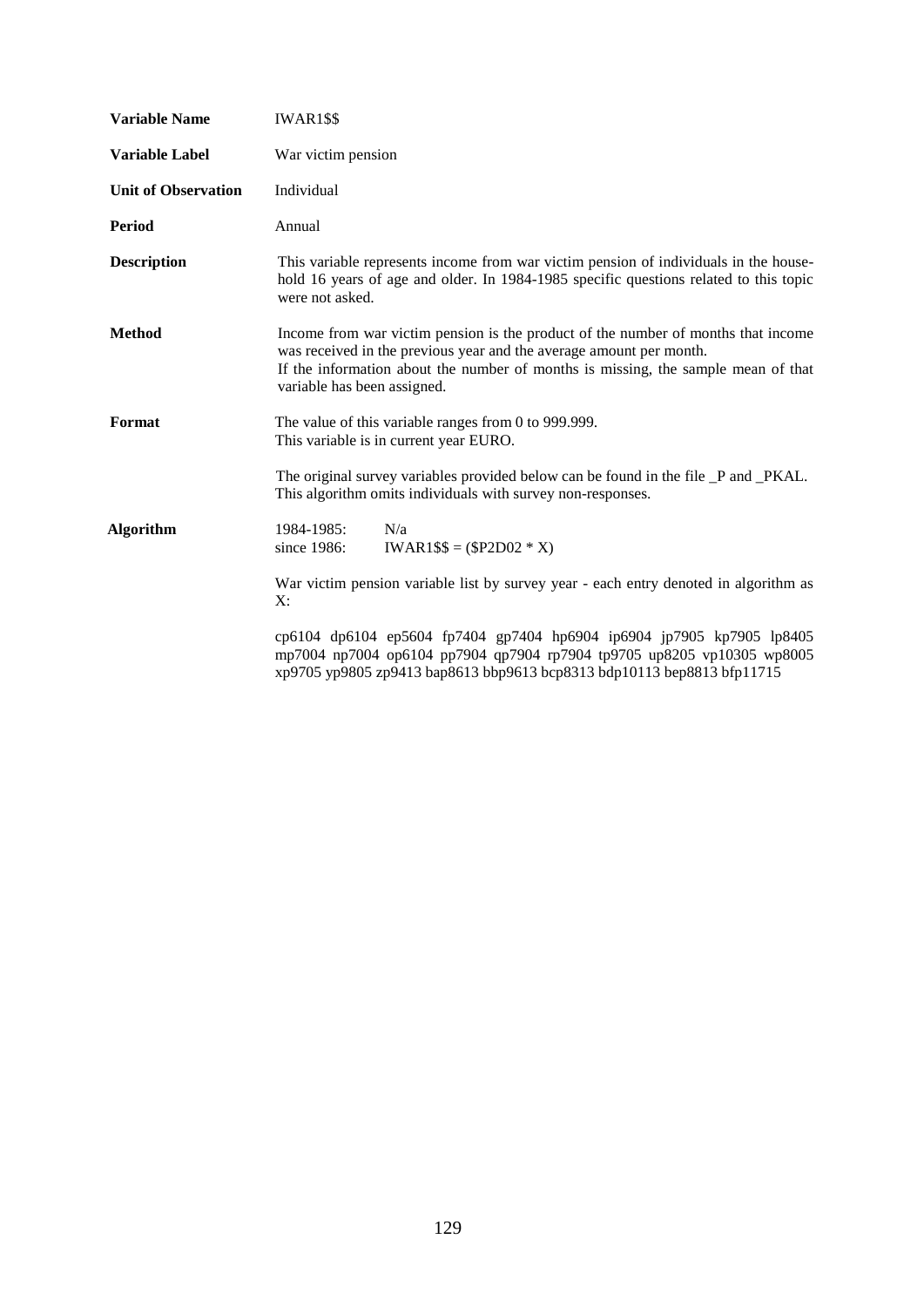| <b>Variable Name</b>       | IAGR1\$\$                                                                                                                                                                                                                                                                                                   |
|----------------------------|-------------------------------------------------------------------------------------------------------------------------------------------------------------------------------------------------------------------------------------------------------------------------------------------------------------|
| <b>Variable Label</b>      | <b>Farmer Pension</b>                                                                                                                                                                                                                                                                                       |
| <b>Unit of Observation</b> | Individual                                                                                                                                                                                                                                                                                                  |
| Period                     | Annual                                                                                                                                                                                                                                                                                                      |
| <b>Description</b>         | This variable represents income from farmer pension of individuals in the household<br>16 years of age and older. In 1984-1985 and since 2002 specific questions related to<br>this topic were not asked. Since 2002 this income component is included in the statu-<br>tory pension insurance (IGRV1\$\$). |
| <b>Method</b>              | Income from farmer pension is the product of the number of months that income was<br>received in the previous year and the average amount per month.<br>If the information about the number of months is missing, the sample mean of that<br>variable has been assigned.                                    |
| Format                     | The value of this variable ranges from 0 to 999.999.<br>This variable is in current year EURO.                                                                                                                                                                                                              |
|                            | The original survey variables provided below can be found in the file _P and _PKAL.<br>This algorithm omits individuals with survey non-responses.                                                                                                                                                          |
| Algorithm                  | 1984-1985: N/a<br>1986-2001: IAGR1\$\$ = (\$P2D02 $*$ X)<br>since $2001$ : N/a                                                                                                                                                                                                                              |
|                            | Farmer pension variable list by survey year - each entry denoted in algorithm as X:                                                                                                                                                                                                                         |
|                            | cp6105 dp6105 ep5605 fp7405 gp7405 hp6905 ip6905 jp7906 kp7906 lp8406<br>mp7005 np7005 op6105 pp7905 qp7905 rp7905                                                                                                                                                                                          |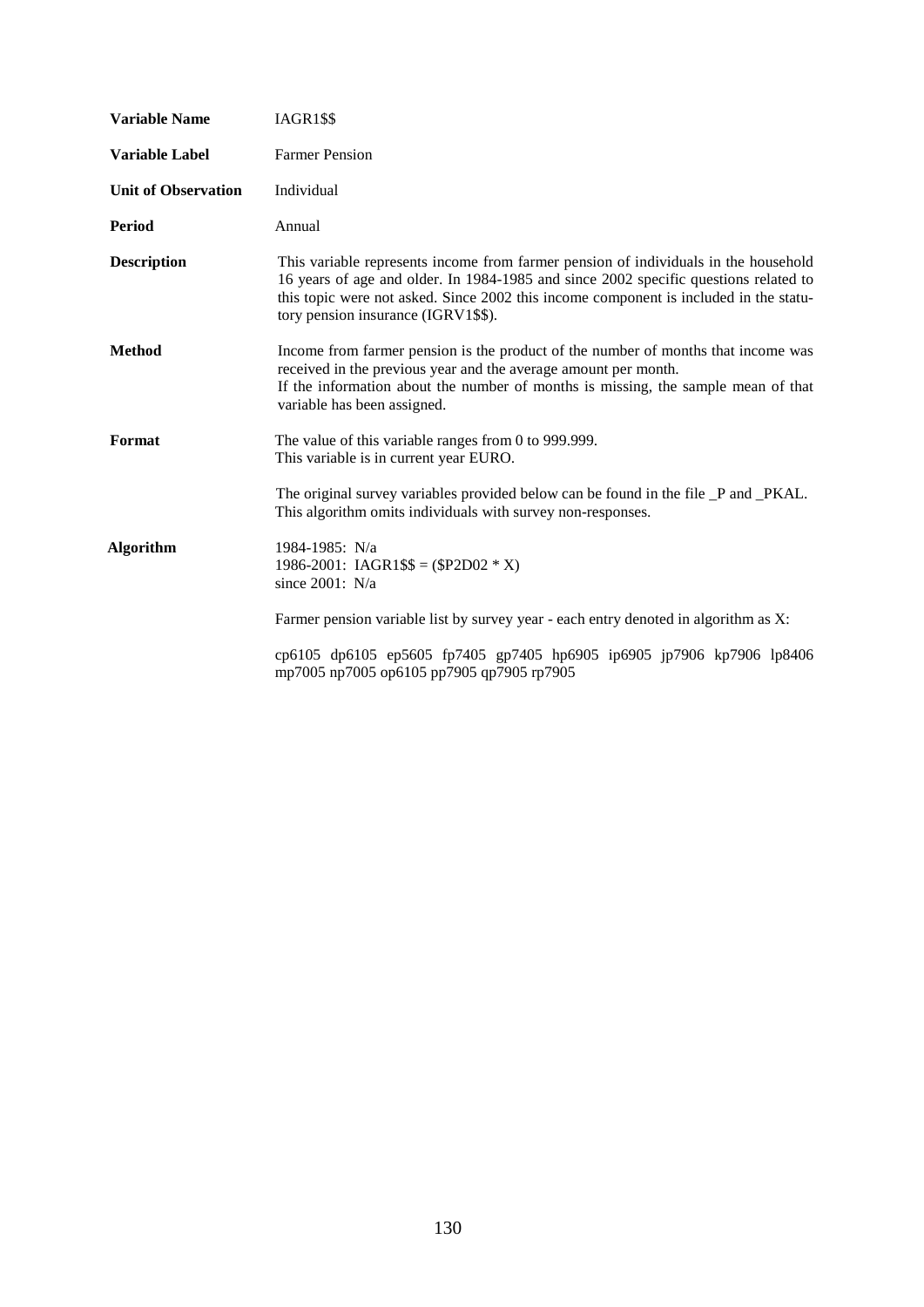| <b>Variable Name</b>       | <b>IGUV1\$\$</b>                                                                                                                                                                                                                                                                                  |
|----------------------------|---------------------------------------------------------------------------------------------------------------------------------------------------------------------------------------------------------------------------------------------------------------------------------------------------|
| <b>Variable Label</b>      | Statutory accident insurance pension                                                                                                                                                                                                                                                              |
| <b>Unit of Observation</b> | Individual                                                                                                                                                                                                                                                                                        |
| <b>Period</b>              | Annual                                                                                                                                                                                                                                                                                            |
| <b>Description</b>         | This variable represents income from statutory accident insurance pension of individ-<br>uals in the household 16 years of age and older. In 1984-1985 specific questions re-<br>lated to this topic were not asked.                                                                              |
| <b>Method</b>              | Income from statutory accident insurance pension is the product of the number of<br>months that income was received in the previous year and the average amount per<br>month.<br>If the information about the number of months is missing, the sample mean of that<br>variable has been assigned. |
| Format                     | The value of this variable ranges from 0 to 999.999.<br>This variable is in current year EURO.                                                                                                                                                                                                    |
|                            | The original survey variables provided below can be found in the file _P and _PKAL.<br>This algorithm omits individuals with survey non-responses.                                                                                                                                                |
| <b>Algorithm</b>           | 1984-1985: N/a<br>since 1986: IGUV1\$\$ = (\$P2D02 $*$ X)                                                                                                                                                                                                                                         |
|                            | Statutory accident insurance pension variable list by survey year - each entry denoted<br>in algorithm as X:                                                                                                                                                                                      |
|                            | cp6106 dp6106 ep5606 fp7406 gp7406 hp6906 ip6906 jp7907 kp7907 lp8407<br>mp7006 np7006 op6106 pp7906 qp7906 rp7906 tp9707 up8207 vp10307 wp8007<br>xp9707 yp9807 zp9411 bap8611 bbp9611 bcp8311 bdp10111 bep8811 bfp11713                                                                         |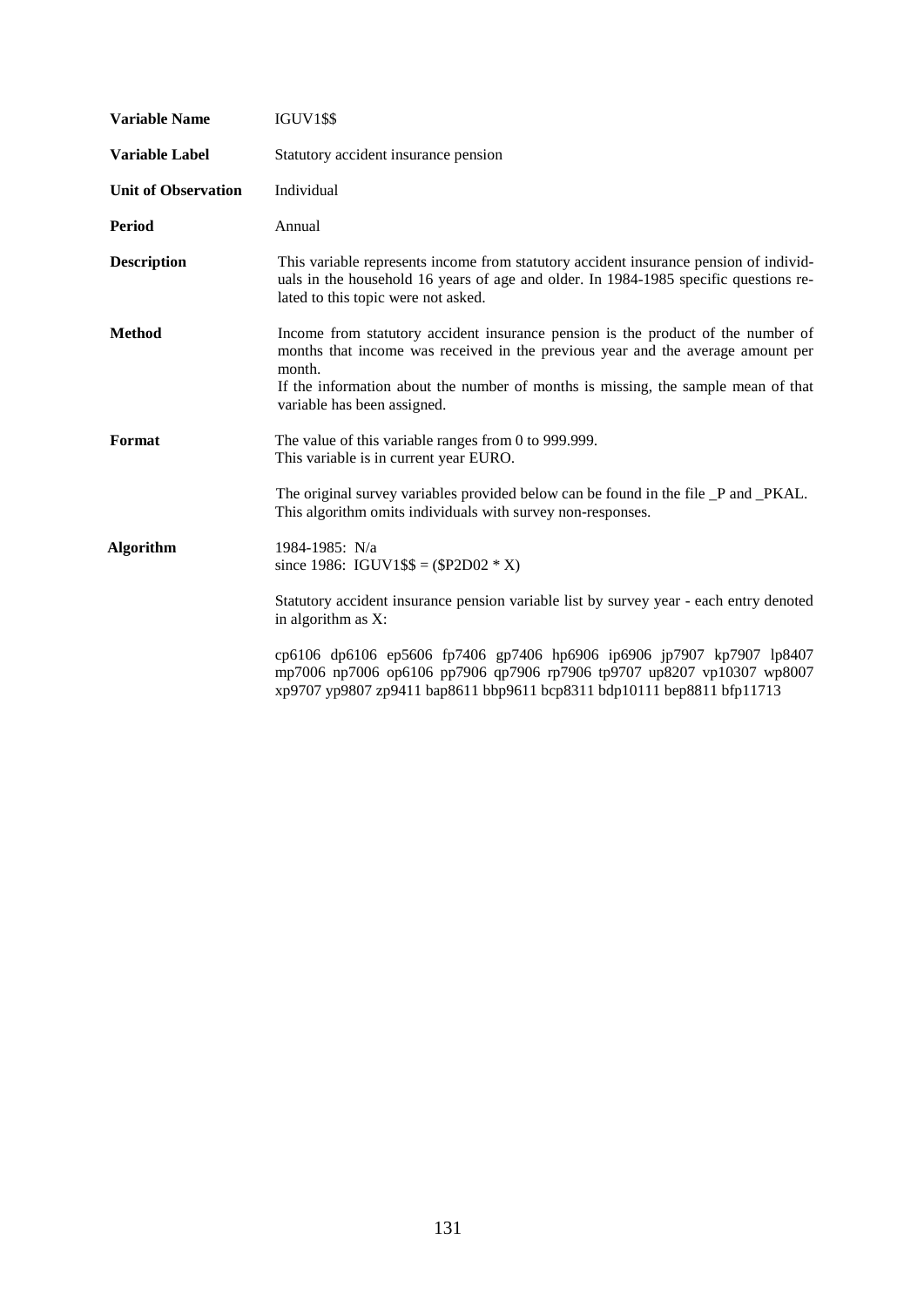| <b>Variable Name</b>       | IVBL1\$\$                                                                                                                                                                                                                                                                                              |
|----------------------------|--------------------------------------------------------------------------------------------------------------------------------------------------------------------------------------------------------------------------------------------------------------------------------------------------------|
| <b>Variable Label</b>      | Supplementary benefits for civil servants                                                                                                                                                                                                                                                              |
| <b>Unit of Observation</b> | Individual                                                                                                                                                                                                                                                                                             |
| Period                     | Annual                                                                                                                                                                                                                                                                                                 |
| <b>Description</b>         | This variable represents income from supplementary benefits for civil servants of<br>individuals in the household 16 years of age and older. In 1984-1985 specific ques-<br>tions related to this topic were not asked.                                                                                |
| <b>Method</b>              | Income from supplementary benefits for civil servants is the product of the number of<br>months that income was received in the previous year and the average amount per<br>month.<br>If the information about the number of months is missing, the sample mean of that<br>variable has been assigned. |
| Format                     | The value of this variable ranges from 0 to 999.999.<br>This variable is in current year EURO.                                                                                                                                                                                                         |
|                            | The original survey variables provided below can be found in the file _P and _PKAL.<br>This algorithm omits individuals with survey non-responses.                                                                                                                                                     |
| <b>Algorithm</b>           | 1984-1985: N/a<br>since 1986: IVBL1\$\$ = (\$P2D02 $*$ X)                                                                                                                                                                                                                                              |
|                            | Supplementary benefits for civil servants variable list by survey year - each entry de-<br>noted in algorithm as X:                                                                                                                                                                                    |
|                            | cp6107 dp6107 ep5607 fp7407 gp7407 hp6907 ip6907 jp7908 kp7908 lp8408<br>mp7007 np7007 op6107 pp7907 qp7907 rp7907 tp9709 up8209 vp10309 wp8009<br>xp9709 yp9809 zp9405 bap8605 bbp9605 bcp8305 bdp10105 bep8805 bfp11705                                                                              |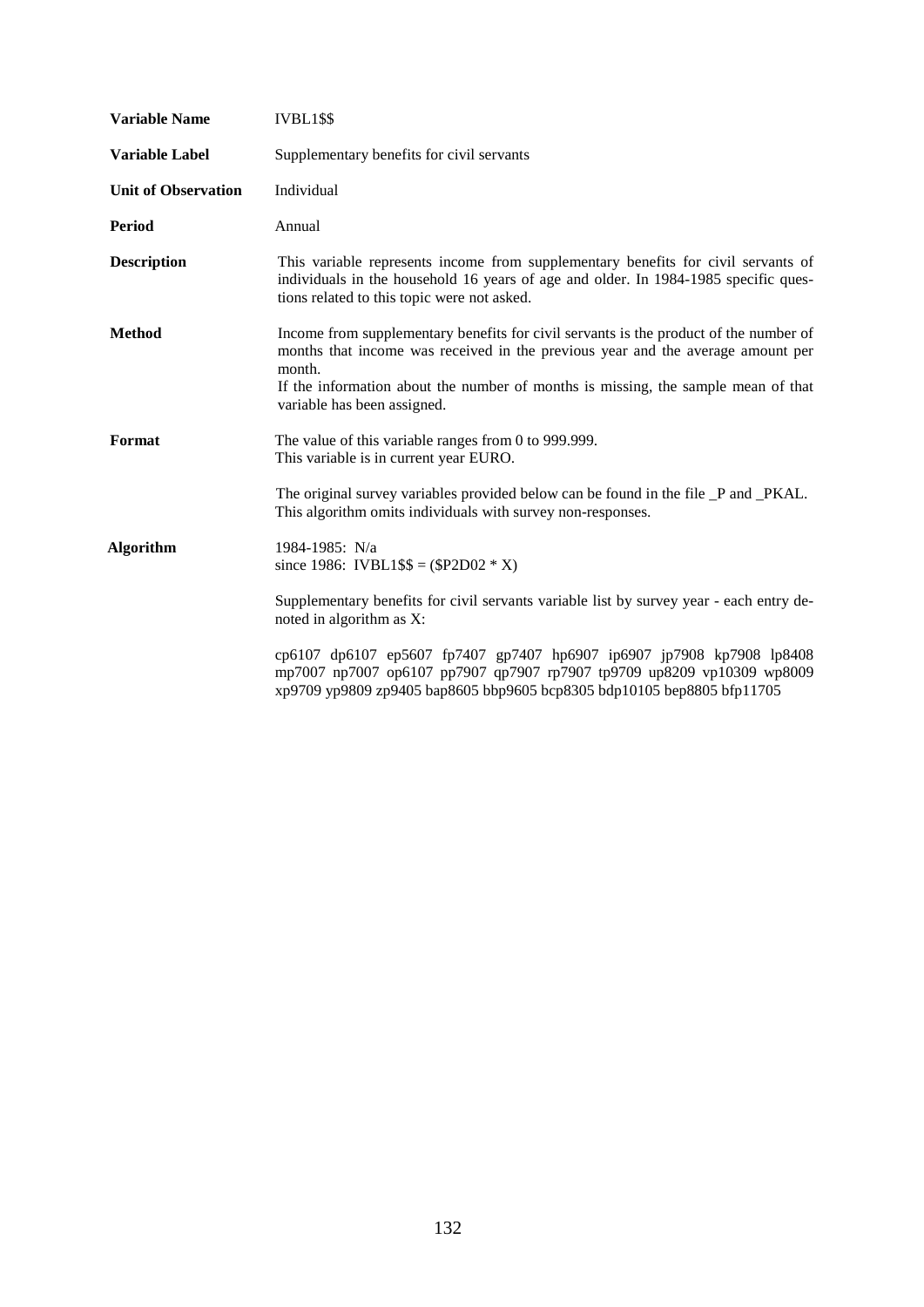| <b>Variable Name</b>       | ICOM1\$\$                                                                                                                                                                                                                                                                 |
|----------------------------|---------------------------------------------------------------------------------------------------------------------------------------------------------------------------------------------------------------------------------------------------------------------------|
| <b>Variable Label</b>      | Company pension                                                                                                                                                                                                                                                           |
| <b>Unit of Observation</b> | Individual                                                                                                                                                                                                                                                                |
| Period                     | Annual                                                                                                                                                                                                                                                                    |
| <b>Description</b>         | This variable represents income from company pension of individuals in the house-<br>hold 16 years of age and older. In 1984-1985 specific questions related to this topic<br>were not asked.                                                                             |
| <b>Method</b>              | Income from company pension is the product of the number of months that income<br>was received in the previous year and the average amount per month.<br>If the information about the number of months is missing, the sample mean of that<br>variable has been assigned. |
| Format                     | The value of this variable ranges from 0 to 999.999.<br>This variable is in current year EURO.                                                                                                                                                                            |
|                            | The original survey variables provided below can be found in the file _P and _PKAL.<br>This algorithm omits individuals with survey non-responses.                                                                                                                        |
| <b>Algorithm</b>           | 1984-1985: N/a<br>since 1986: ICOM1\$\$ = (\$P2D02 $*$ X)                                                                                                                                                                                                                 |
|                            | Company pension variable list by survey year - each entry denoted in algorithm as X:                                                                                                                                                                                      |
|                            | cp6108 dp6108 ep5608 fp7408 gp7408 hp6908 ip6908 jp7909 kp7909 lp8409<br>mp7008 np7008 op6108 pp7908 qp7908 rp7908 tp9711 up8211 vp10311 wp8011<br>xp9711 yp9811 zp9407 bap8607 bbp9607 bcp8307 bdp10107 bep8807 bfp11707                                                 |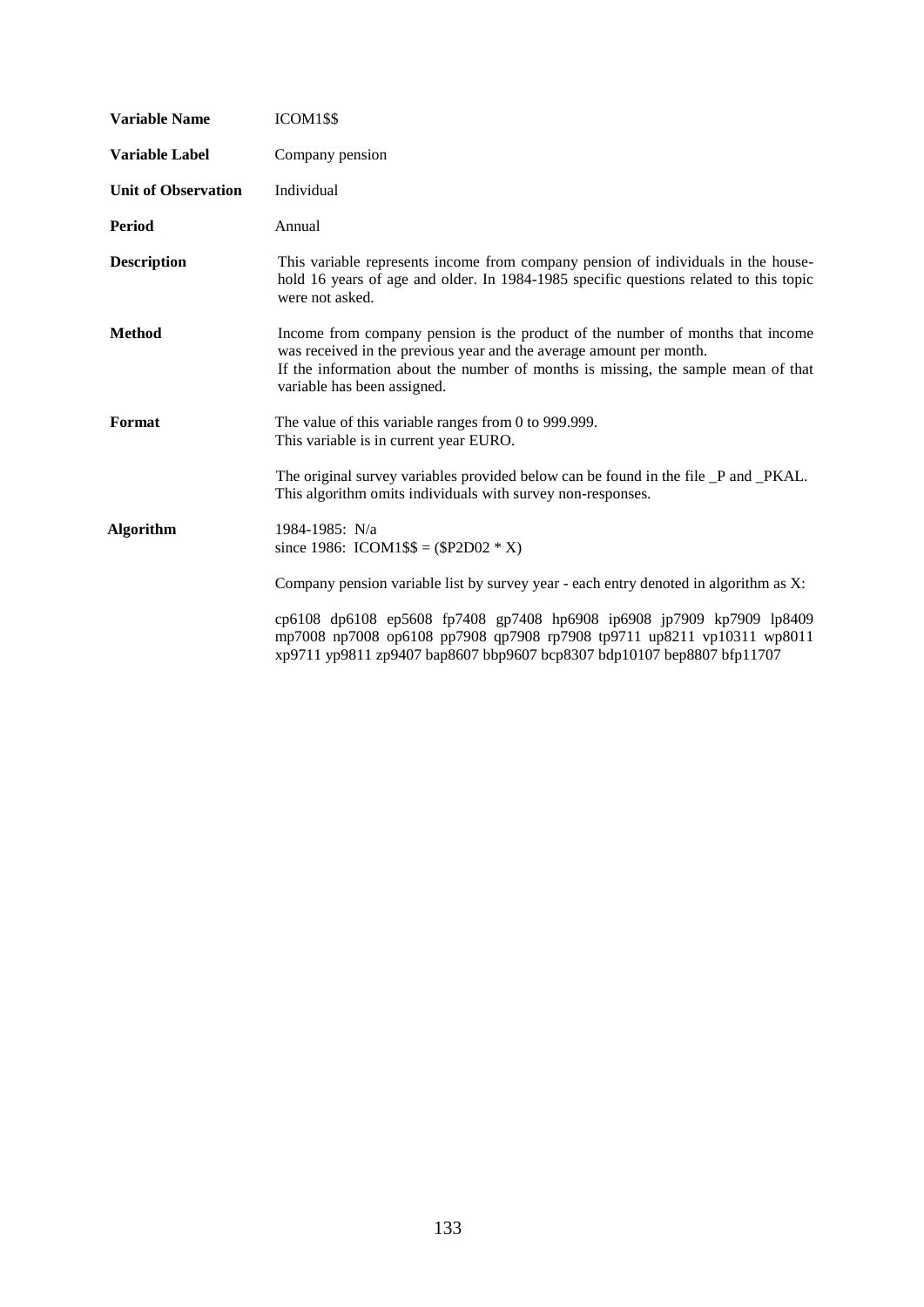| <b>Variable Name</b>       | IPRV1\$\$                                                                                                                                                                                                                                                                 |
|----------------------------|---------------------------------------------------------------------------------------------------------------------------------------------------------------------------------------------------------------------------------------------------------------------------|
| <b>Variable Label</b>      | Private pension                                                                                                                                                                                                                                                           |
| <b>Unit of Observation</b> | Individual                                                                                                                                                                                                                                                                |
| Period                     | Annual                                                                                                                                                                                                                                                                    |
| <b>Description</b>         | This variable represents income from private pension of individuals in the household<br>16 years of age and older. In 1984-2002 specific questions related to this topic were<br>not asked.                                                                               |
| <b>Method</b>              | Income from private pension is the product of the number of months that income was<br>received in the previous year and the average amount per month.<br>If the information about the number of months is missing, the sample mean of that<br>variable has been assigned. |
| Format                     | The value of this variable ranges from 0 to 999.999.<br>This variable is in current year EURO.                                                                                                                                                                            |
|                            | The original survey variables provided below can be found in the file _P and _PKAL.<br>This algorithm omits individuals with survey non-responses.                                                                                                                        |
| <b>Algorithm</b>           | 1984-2002: N/a<br>since 2003: IPRV1\$\$ = (\$P2D02 $*$ X)                                                                                                                                                                                                                 |
|                            | Private pension variable list by survey year - each entry denoted in algorithm as X:                                                                                                                                                                                      |
|                            | tp9713 up8213 vp10313 wp8013 xp9713 yp9813 zp9409 bap8609 bbp9609 bcp8309<br>bdp10109 bep8809 bfp11711                                                                                                                                                                    |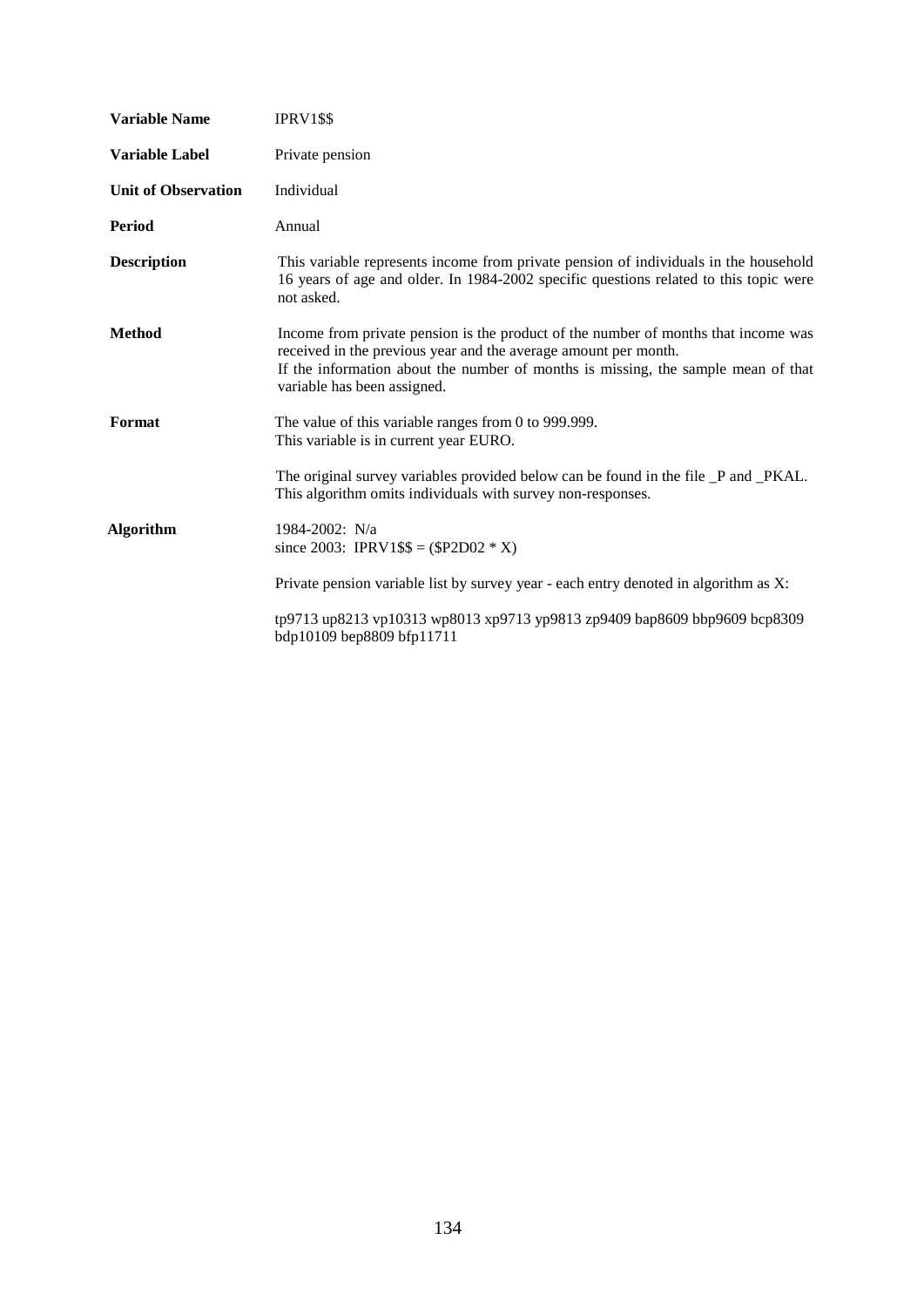| <b>Variable Name</b>       | <b>IRIE1\$\$</b>                                                                                                                                                                                                                                                               |
|----------------------------|--------------------------------------------------------------------------------------------------------------------------------------------------------------------------------------------------------------------------------------------------------------------------------|
| <b>Variable Label</b>      | Riester pension plan                                                                                                                                                                                                                                                           |
| <b>Unit of Observation</b> | Individual                                                                                                                                                                                                                                                                     |
| <b>Period</b>              | Annual                                                                                                                                                                                                                                                                         |
| <b>Description</b>         | This variable represents income from Riester pension plan of individuals in the<br>household 16 years of age and older. In 1984-2014 specific questions related to this<br>topic were not asked.                                                                               |
| <b>Method</b>              | Income from Riester pension plan is the product of the number of months that income<br>was received in the previous year and the average amount per month.<br>If the information about the number of months is missing, the sample mean of that<br>variable has been assigned. |
| Format                     | The value of this variable ranges from 0 to 999.999.<br>This variable is in current year EURO.                                                                                                                                                                                 |
|                            | The original survey variables provided below can be found in the file _P and _PKAL.<br>This algorithm omits individuals with survey non-responses.                                                                                                                             |
| Algorithm                  | 1984-2014: N/a<br>since 2015: IRIE11\$\$ = (\$P2D02 $*$ X)                                                                                                                                                                                                                     |
|                            | Riester pension plan variable list by survey year - each entry denoted in algorithm as<br>X:                                                                                                                                                                                   |
|                            | bfp11709                                                                                                                                                                                                                                                                       |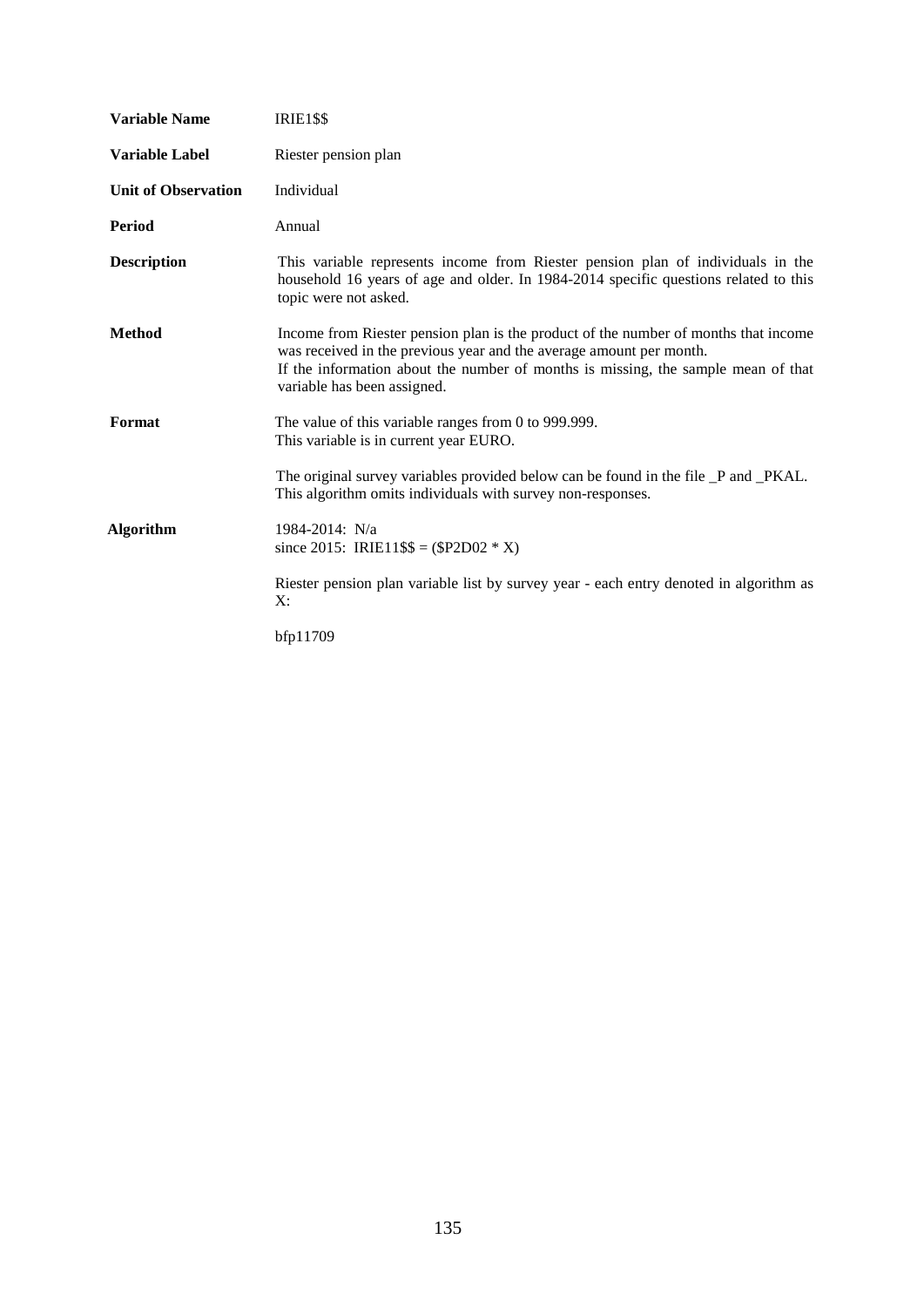| <b>Variable Name</b>       | <b>ISON1\$\$</b>                                                                                                                                                                                                                                                        |
|----------------------------|-------------------------------------------------------------------------------------------------------------------------------------------------------------------------------------------------------------------------------------------------------------------------|
| <b>Variable Label</b>      | Other pension                                                                                                                                                                                                                                                           |
| <b>Unit of Observation</b> | Individual                                                                                                                                                                                                                                                              |
| <b>Period</b>              | Annual                                                                                                                                                                                                                                                                  |
| <b>Description</b>         | This variable represents income from other pension of individuals in the household 16<br>years of age and older. In 1984-1985 specific questions related to this topic were not<br>asked.                                                                               |
| <b>Method</b>              | Income from other pension is the product of the number of months that income was<br>received in the previous year and the average amount per month.<br>If the information about the number of months is missing, the sample mean of that<br>variable has been assigned. |
| Format                     | The value of this variable ranges from 0 to 999.999.<br>This variable is in current year EURO.                                                                                                                                                                          |
|                            | The original survey variables provided below can be found in the file _P and _PKAL.<br>This algorithm omits individuals with survey non-responses.                                                                                                                      |
| <b>Algorithm</b>           | 1984-1985: N/a<br>since 1986: ISON1\$\$ = $(\$P2D02 * X)$                                                                                                                                                                                                               |
|                            | Other pension variable list by survey year - each entry denoted in algorithm as X:                                                                                                                                                                                      |
|                            | cp6109 dp6109 ep5609 fp7409 gp7409 hp6909 ip6909 jp7910 kp7910 lp8410<br>mp7009 np7009 op6109 pp7909 qp7909 rp7909 tp9715 up8215 vp10315 wp8015<br>xp9715 yp9815 zp9415 bap8615 bbp9615 bcp8315 bdp10115 bep8815 bfp11717                                               |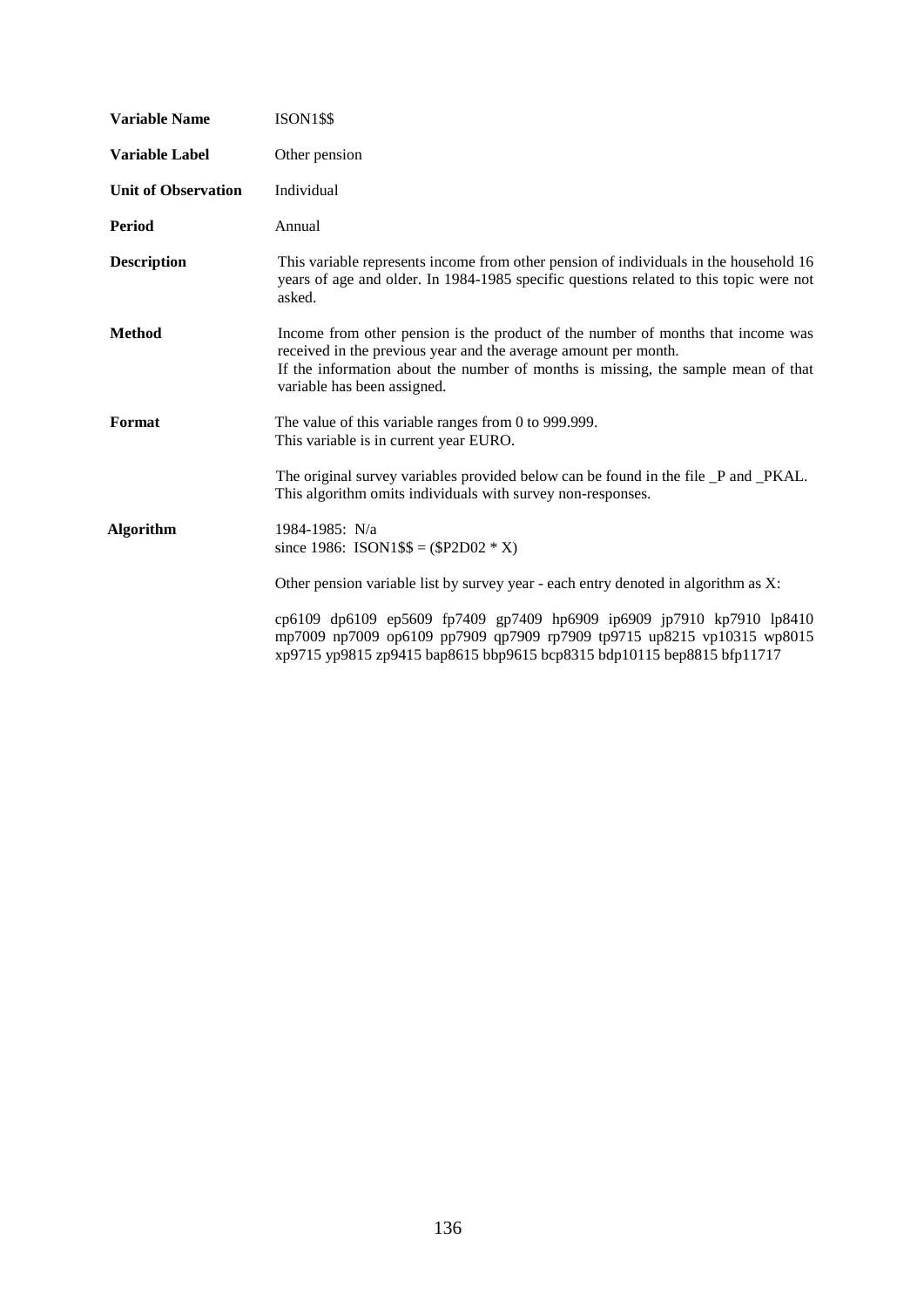| <b>Variable Name</b>       | <b>IGRV2\$\$</b>                                                                                                                                                                                                                                                                                                                                                                                                                          |
|----------------------------|-------------------------------------------------------------------------------------------------------------------------------------------------------------------------------------------------------------------------------------------------------------------------------------------------------------------------------------------------------------------------------------------------------------------------------------------|
| <b>Variable Label</b>      | Widows and orphans statutory pension insurance                                                                                                                                                                                                                                                                                                                                                                                            |
| <b>Unit of Observation</b> | Individual                                                                                                                                                                                                                                                                                                                                                                                                                                |
| <b>Period</b>              | Annual                                                                                                                                                                                                                                                                                                                                                                                                                                    |
| <b>Description</b>         | This variable represents income from widows and orphans statutory pension insur-<br>ance of individuals in the household 16 years of age and older. In 1984-1985 specific<br>questions related to this topic were not asked. Since 2002 the widows and orphans<br>statutory pension insurance does also include the widows and orphans social miners<br>insurance pension (ISMP2\$\$) and widows and orphans farmers pension (IAGR2\$\$). |
| <b>Method</b>              | Income from widows and orphans statutory pension insurance is the product of the<br>number of months that income was received in the previous year and the average<br>amount per month.<br>If the information about the number of months is missing, the sample mean of that<br>variable has been assigned.                                                                                                                               |
| Format                     | The value of this variable ranges from 0 to 999.999.<br>This variable is in current year EURO.                                                                                                                                                                                                                                                                                                                                            |
|                            | The original survey variables provided below can be found in the file _P and _PKAL.<br>This algorithm omits individuals with survey non-responses.                                                                                                                                                                                                                                                                                        |
| <b>Algorithm</b>           | 1984-1985: N/a<br>since 1986: IGRV2\$\$ = (\$P2E02 $*$ X)                                                                                                                                                                                                                                                                                                                                                                                 |
|                            | Widows and orphans statutory pension insurance variable list by survey year - each<br>entry denoted in algorithm as X:                                                                                                                                                                                                                                                                                                                    |
|                            | cp6110 dp6110 ep5610 fp7410 gp7410 hp6910 ip6910 jp7911 kp7911 lp8411<br>mp7010 np7010 op6110 pp7910 qp7910 rp7910 tp9702 up8202 vp10302 wp8002<br>xp9702 yp9802 zp9402 bap8602 bbp8602 bcp8302 bdp10102 bep8802 bfp11702                                                                                                                                                                                                                 |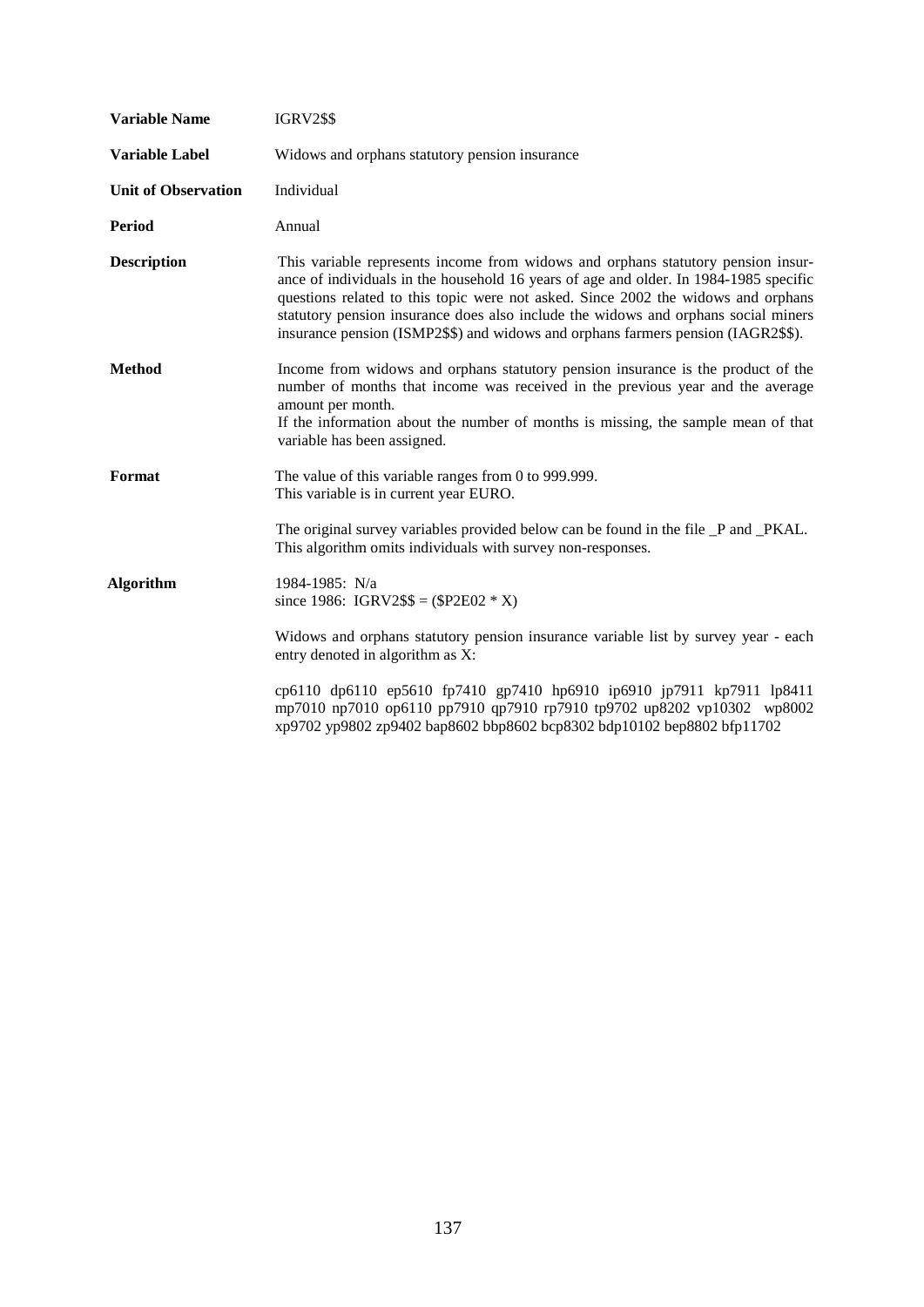| <b>ISMP2\$\$</b>                                                                                                                                                                                                                                                                                                                                |
|-------------------------------------------------------------------------------------------------------------------------------------------------------------------------------------------------------------------------------------------------------------------------------------------------------------------------------------------------|
| Widows and orphans social miners insurance pension                                                                                                                                                                                                                                                                                              |
| Individual                                                                                                                                                                                                                                                                                                                                      |
| Annual                                                                                                                                                                                                                                                                                                                                          |
| This variable represents income from widows and orphans social miners insurance<br>pension of individuals in the household 16 years of age and older. In 1984-1985 and<br>since 2002 specific questions related to this topic were not asked. Since 2002 this in-<br>come component is included in the statutory pension insurance (IGRV2\$\$). |
| Income from widows and orphans social miners insurance pension is the product of<br>the number of months that income was received in the previous year and the average<br>amount per month.<br>If the information about the number of months is missing, the sample mean of that<br>variable has been assigned.                                 |
| The value of this variable ranges from 0 to 999.999.<br>This variable is in current year EURO.                                                                                                                                                                                                                                                  |
| The original survey variables provided below can be found in the file _P and _PKAL.<br>This algorithm omits individuals with survey non-responses.                                                                                                                                                                                              |
| 1984-1985: N/a<br>1986-2001: ISMP2\$\$ = $(\$P2E02 * X)$<br>since 2002: N/a                                                                                                                                                                                                                                                                     |
| Widows and orphans social miners insurance pension variable list by survey year -<br>each entry denoted in algorithm as X:                                                                                                                                                                                                                      |
| cp6111 dp6111 ep5611 fp7411 gp7411 hp6911 ip6911 jp7913 kp7913 lp8413<br>mp7011 np7011 op6111 pp7911 qp7911 rp7911                                                                                                                                                                                                                              |
|                                                                                                                                                                                                                                                                                                                                                 |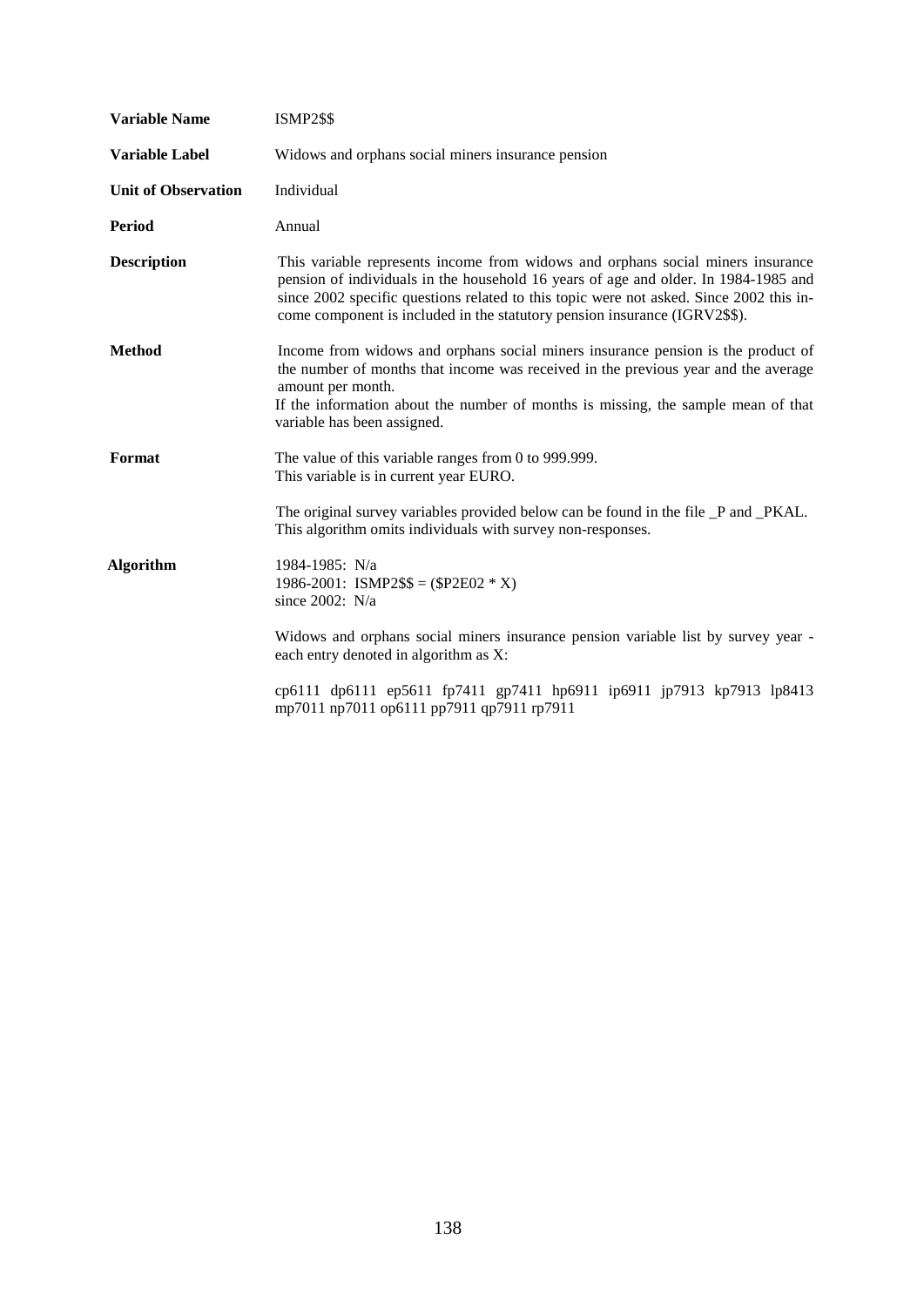| <b>Variable Name</b>       | <b>ICIV2\$\$</b>                                                                                                                                                                                                                                                                                      |
|----------------------------|-------------------------------------------------------------------------------------------------------------------------------------------------------------------------------------------------------------------------------------------------------------------------------------------------------|
| <b>Variable Label</b>      | Widows and orphans civil servant pension                                                                                                                                                                                                                                                              |
| <b>Unit of Observation</b> | Individual                                                                                                                                                                                                                                                                                            |
| <b>Period</b>              | Annual                                                                                                                                                                                                                                                                                                |
| <b>Description</b>         | This variable represents income from widows and orphans civil servant pension of<br>individuals in the household 16 years of age and older. In 1984-1985 specific ques-<br>tions related to this topic were not asked.                                                                                |
| <b>Method</b>              | Income from widows and orphans civil servant pension is the product of the number<br>of months that income was received in the previous year and the average amount per<br>month.<br>If the information about the number of months is missing, the sample mean of that<br>variable has been assigned. |
| Format                     | The value of this variable ranges from 0 to 999.999.<br>This variable is in current year EURO.                                                                                                                                                                                                        |
|                            | The original survey variables provided below can be found in the file _P and _PKAL.<br>This algorithm omits individuals with survey non-responses.                                                                                                                                                    |
| <b>Algorithm</b>           | 1984-1985: N/a<br>since 1986: ICIV2\$\$ = (\$P2E02 $*$ X)                                                                                                                                                                                                                                             |
|                            | Widows and orphans civil servant pension variable list by survey year - each entry de-<br>noted in algorithm as X:                                                                                                                                                                                    |
|                            | cp6112 dp6112 ep5612 fp7412 gp7412 hp6912 ip6912 jp7914 kp7914 lp8414<br>mp7012 np7012 op6112 pp7912 qp7912 rp7912 tp9704 up8204 vp10304 wp8004<br>xp9704 yp9804 zp9404 bap8604 bbp8604 bcp8304 bdp10104 bep8804 bfp11704                                                                             |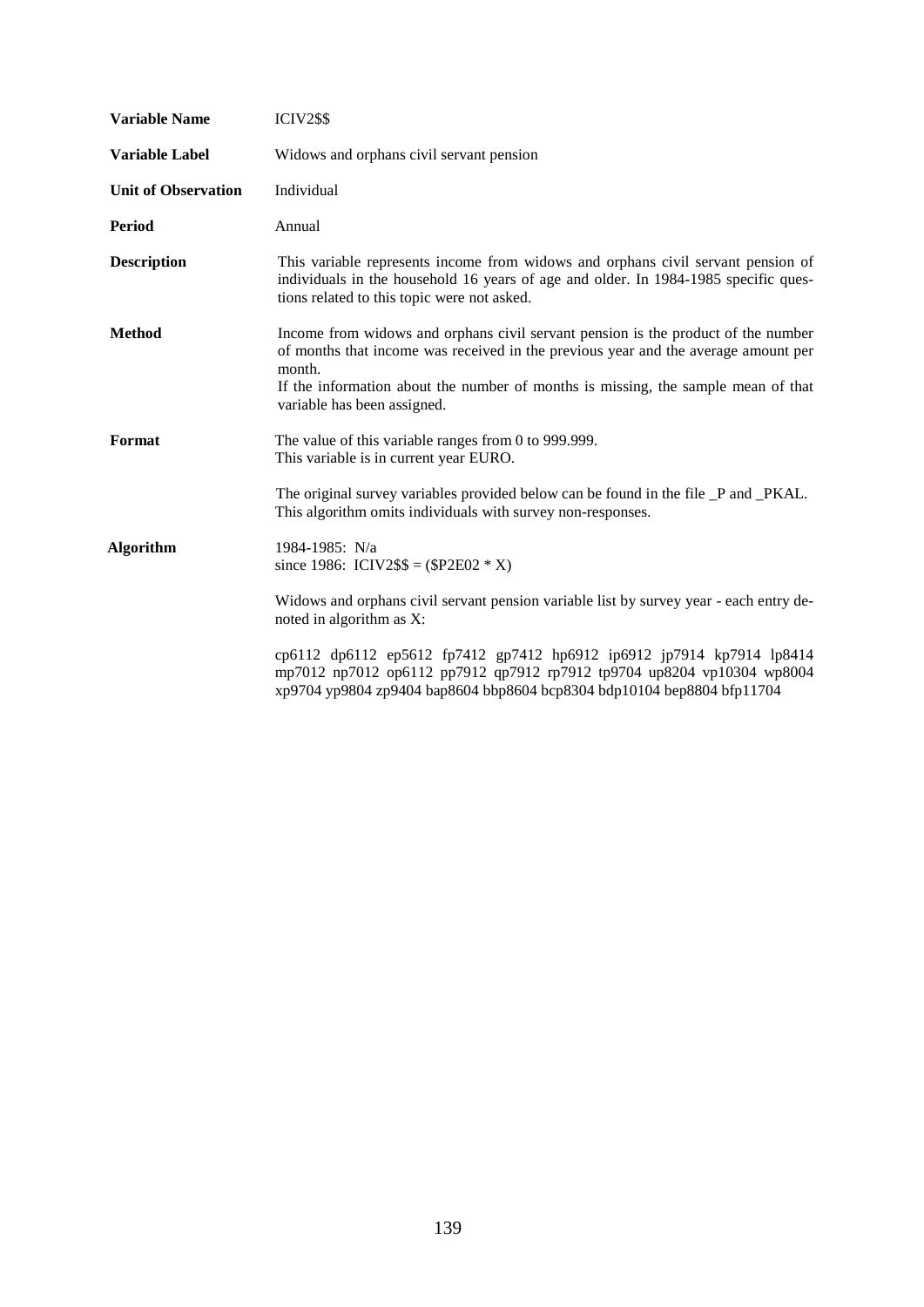| <b>Variable Name</b>       | <b>IWAR2\$\$</b>                                                                                                                                                                                                                                                                                   |
|----------------------------|----------------------------------------------------------------------------------------------------------------------------------------------------------------------------------------------------------------------------------------------------------------------------------------------------|
| <b>Variable Label</b>      | Widows and orphans war victim pension                                                                                                                                                                                                                                                              |
| <b>Unit of Observation</b> | Individual                                                                                                                                                                                                                                                                                         |
| <b>Period</b>              | Annual                                                                                                                                                                                                                                                                                             |
| <b>Description</b>         | This variable represents income from widows and orphans war victim pension of<br>individuals in the household 16 years of age and older. In 1984-1985 specific ques-<br>tions related to this topic were not asked.                                                                                |
| <b>Method</b>              | Income from widows and orphans war victim pension is the product of the number of<br>months that income was received in the previous year and the average amount per<br>month.<br>If the information about the number of months is missing, the sample mean of that<br>variable has been assigned. |
| Format                     | The value of this variable ranges from 0 to 999.999.<br>This variable is in current year EURO.                                                                                                                                                                                                     |
|                            | The original survey variables provided below can be found in the file _P and _PKAL.<br>This algorithm omits individuals with survey non-responses.                                                                                                                                                 |
| <b>Algorithm</b>           | 1984-1985: N/a<br>since 1986: IWAR2\$\$ = $(\$P2E02 * X)$                                                                                                                                                                                                                                          |
|                            | Widows and orphans war victim pension variable list by survey year - each entry de-<br>noted in algorithm as YWAR:                                                                                                                                                                                 |
|                            | cp6113 dp6113 ep5613 fp7413 gp7413 hp6913 ip6913 jp7915 kp7915 lp8415<br>mp7013 np7013 op6113 pp7913 qp7913 rp7913 tp9706 up8206 vp10306 wp8006<br>xp9706 yp9806 zp9414 bap8614 bbp8614 bcp8314 bdp10114 bep8814 bfp11716                                                                          |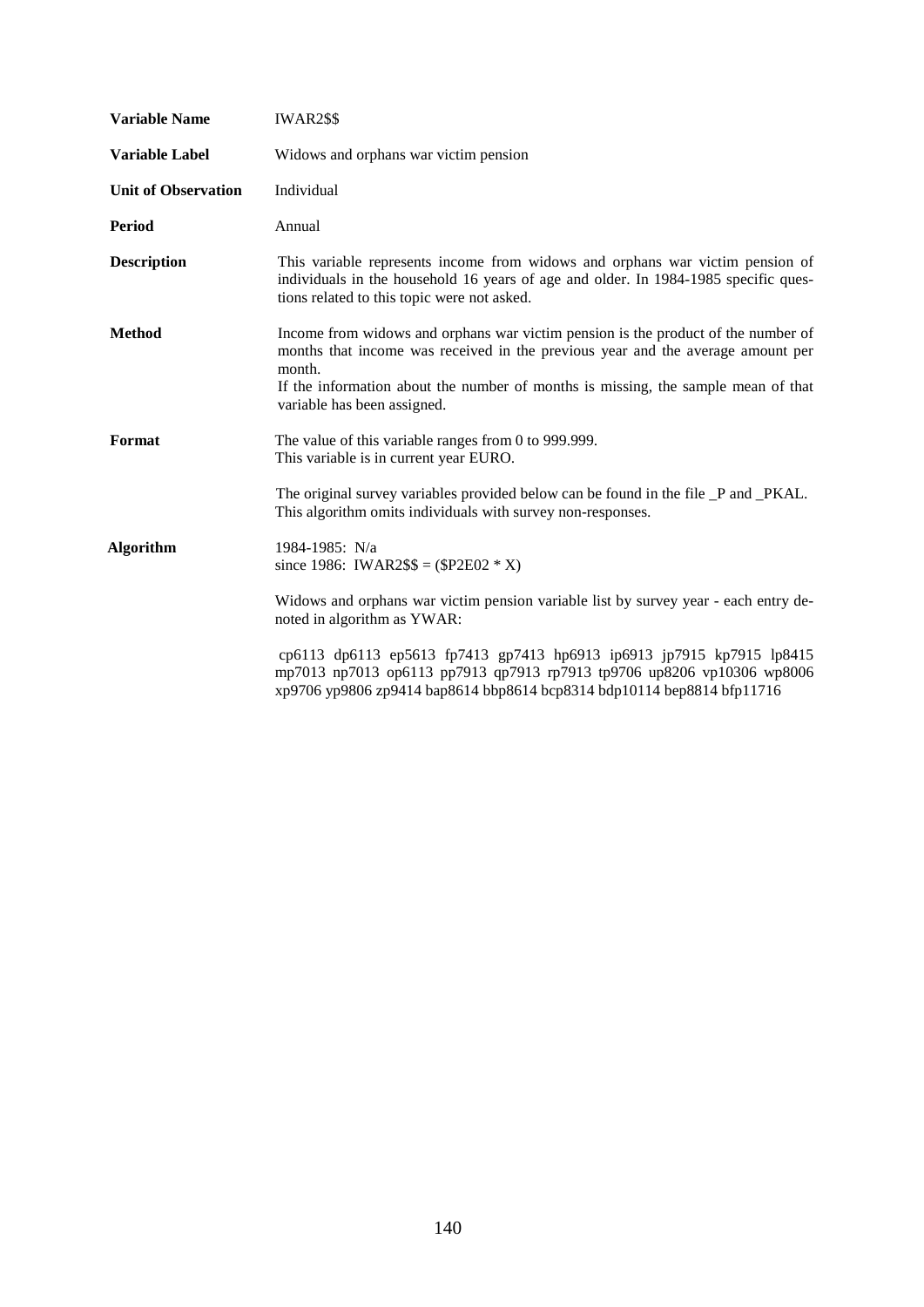| <b>Variable Name</b>       | <b>IAGR2\$\$</b>                                                                                                                                                                                                                                                                                                               |
|----------------------------|--------------------------------------------------------------------------------------------------------------------------------------------------------------------------------------------------------------------------------------------------------------------------------------------------------------------------------|
| <b>Variable Label</b>      | Widows and orphans farmer Pension                                                                                                                                                                                                                                                                                              |
| <b>Unit of Observation</b> | Individual                                                                                                                                                                                                                                                                                                                     |
| <b>Period</b>              | Annual                                                                                                                                                                                                                                                                                                                         |
| <b>Description</b>         | This variable represents income from widows and orphans farmer pension of individ-<br>uals in the household 16 years of age and older. In 1984-1985 and since 2002 specific<br>questions related to this topic were not asked. Since 2002 this income component is<br>included in the statutory pension insurance (IGRV2\$\$). |
| <b>Method</b>              | Income from widows and orphans farmer pension is the product of the number of<br>months that income was received in the previous year and the average amount per<br>month.<br>If the information about the number of months is missing, the sample mean of that<br>variable has been assigned.                                 |
| Format                     | The value of this variable ranges from 0 to 999.999.<br>This variable is in current year EURO.                                                                                                                                                                                                                                 |
|                            | The original survey variables provided below can be found in the file _P and _PKAL.<br>This algorithm omits individuals with survey non-responses.                                                                                                                                                                             |
| <b>Algorithm</b>           | 1984-1985: N/a<br>1986-2001: IAGR2\$\$ = (\$P2E02 $*$ X)<br>since $2001$ : N/a                                                                                                                                                                                                                                                 |
|                            | Widows and orphans Farmer pension variable list by survey year - each entry denoted<br>in algorithm as X:                                                                                                                                                                                                                      |
|                            | cp6114 dp6114 ep5614 fp7414 gp7414 hp6914 ip6914 jp7916 kp7916 lp8416<br>mp7014 np7014 op6114 pp7914 qp7914 rp7914                                                                                                                                                                                                             |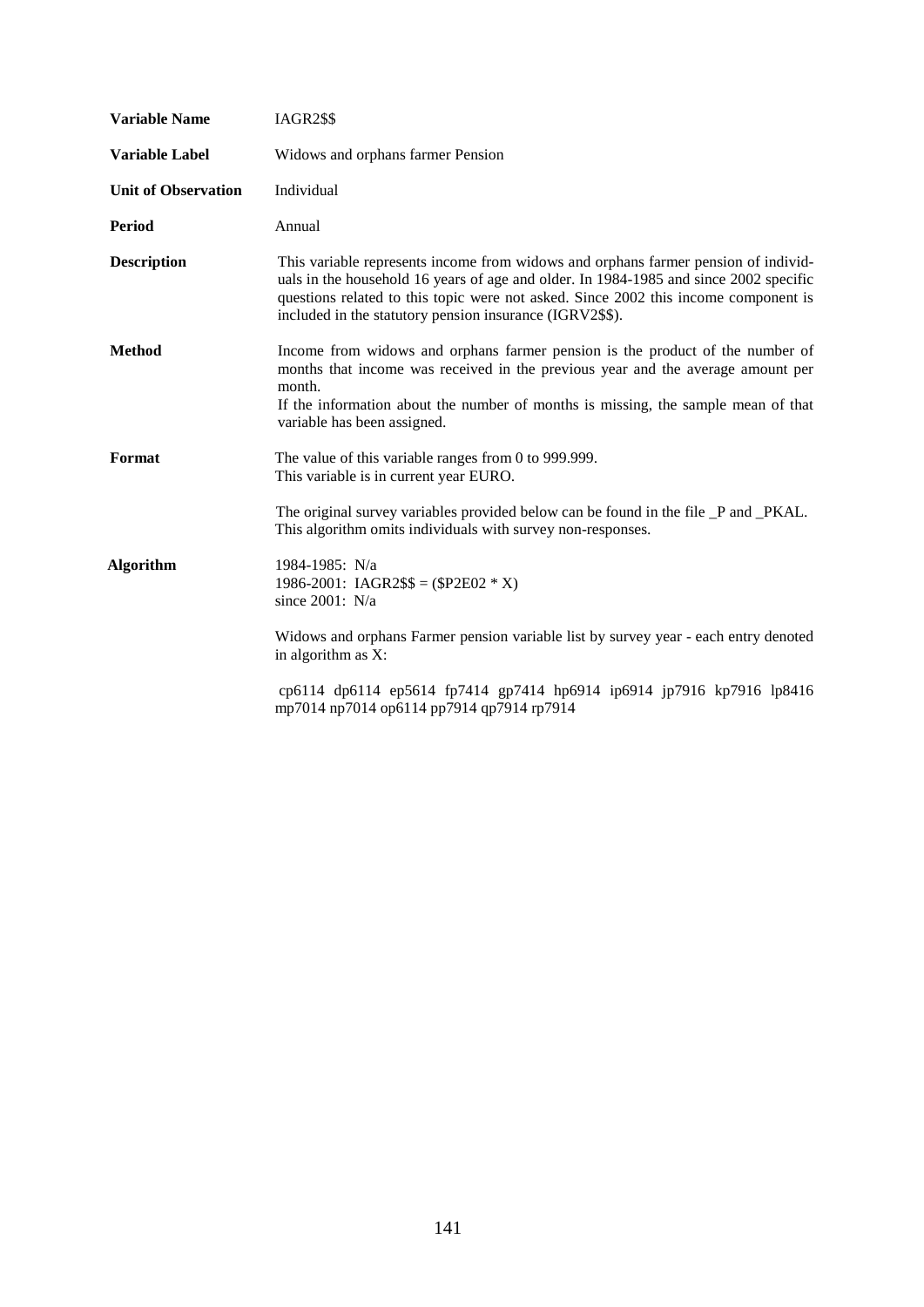| <b>Variable Name</b>       | <b>IGUV2\$\$</b>                                                                                                                                                                                                                                                                                                       |
|----------------------------|------------------------------------------------------------------------------------------------------------------------------------------------------------------------------------------------------------------------------------------------------------------------------------------------------------------------|
| Variable Label             | Widows and orphans statutory accident insurance                                                                                                                                                                                                                                                                        |
| <b>Unit of Observation</b> | Individual                                                                                                                                                                                                                                                                                                             |
| <b>Period</b>              | Annual                                                                                                                                                                                                                                                                                                                 |
| <b>Description</b>         | This variable represents income from widows and orphans statutory accident insur-<br>ance pension of individuals in the household 16 years of age and older. In 1984-1985<br>specific questions related to this topic were not asked.                                                                                  |
| <b>Method</b>              | Income from widows and orphans statutory accident insurance pension is the product<br>of the number of months that income was received in the previous year and the aver-<br>age amount per month.<br>If the information about the number of months is missing, the sample mean of that<br>variable has been assigned. |
| Format                     | The value of this variable ranges from 0 to 999.999.<br>This variable is in current year EURO.                                                                                                                                                                                                                         |
|                            | The original survey variables provided below can be found in the file _P and _PKAL.<br>This algorithm omits individuals with survey non-responses.                                                                                                                                                                     |
| <b>Algorithm</b>           | 1984-1985: N/a<br>since 1986: IGUV2\$\$ = (\$P2E02 $*$ X)                                                                                                                                                                                                                                                              |
|                            | Widows and orphans statutory accident insurance pension variable list by survey year<br>- each entry denoted in algorithm as X:                                                                                                                                                                                        |
|                            | cp6115 dp6115 ep5615 fp7415 gp7415 hp6915 ip6915 jp7917 kp7917 lp8417<br>mp7015 np7015 op6115 pp7915 qp7915 rp7915 tp9708 up8208 vp10308 wp8008<br>xp9708 yp9808 zp9412 bap8612 bbp8612 bcp8312 bdp10112 bep8812 bfp11714                                                                                              |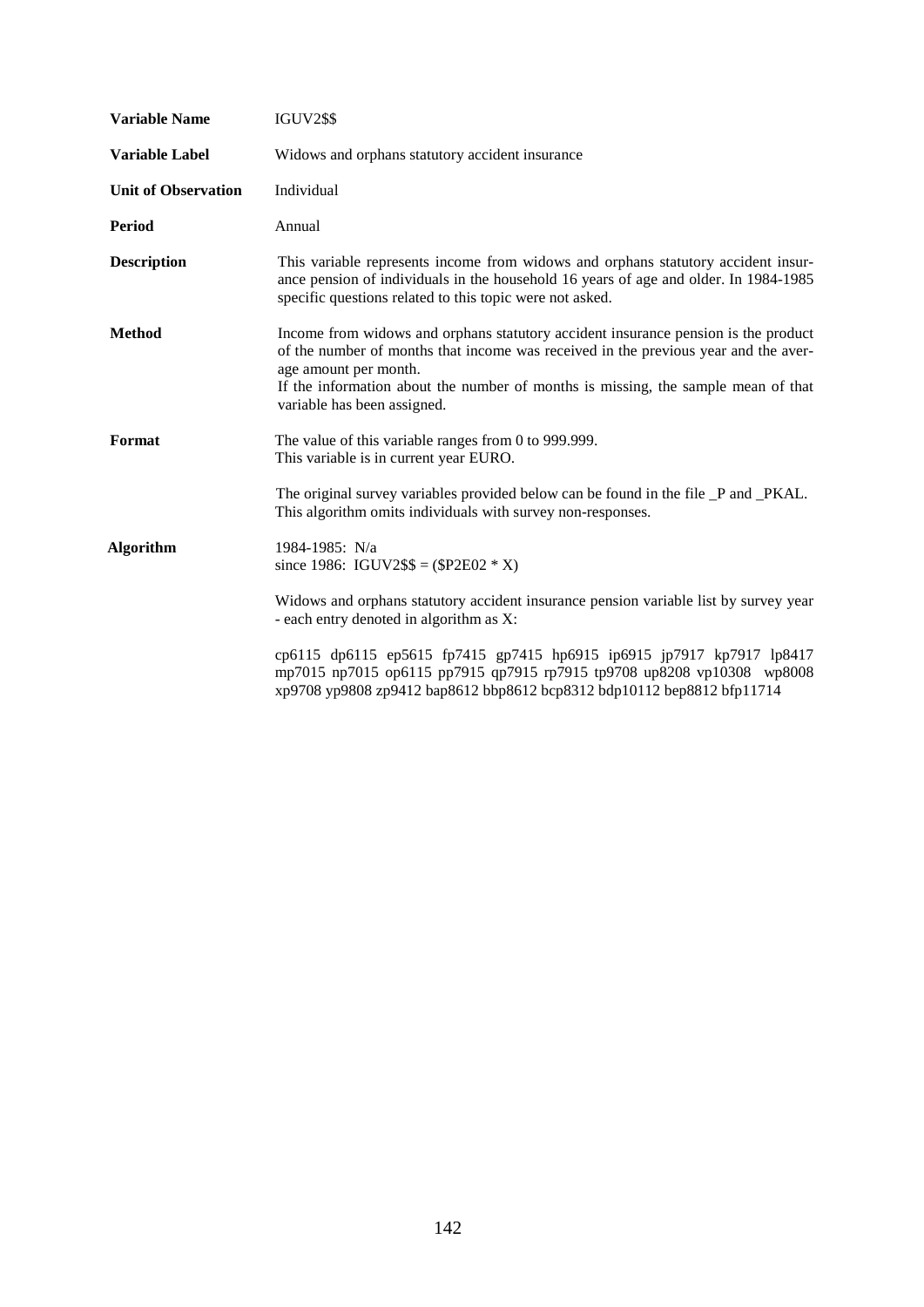| <b>Variable Name</b>       | IVBL2\$\$                                                                                                                                                                                                                                                                                                                 |
|----------------------------|---------------------------------------------------------------------------------------------------------------------------------------------------------------------------------------------------------------------------------------------------------------------------------------------------------------------------|
| Variable Label             | Widows and orphans supplement. benefits for civil servants                                                                                                                                                                                                                                                                |
| <b>Unit of Observation</b> | Individual                                                                                                                                                                                                                                                                                                                |
| <b>Period</b>              | Annual                                                                                                                                                                                                                                                                                                                    |
| <b>Description</b>         | This variable represents income from widows and orphans supplementary benefits for<br>civil servants of individuals in the household 16 years of age and older. In 1984-1985<br>specific questions related to this topic were not asked.                                                                                  |
| <b>Method</b>              | Income from widows and orphans supplementary benefits for civil servants is the<br>product of the number of months that income was received in the previous year and<br>the average amount per month.<br>If the information about the number of months is missing, the sample mean of that<br>variable has been assigned. |
| Format                     | The value of this variable ranges from 0 to 999.999.<br>This variable is in current year EURO.                                                                                                                                                                                                                            |
|                            | The original survey variables provided below can be found in the file _P and _PKAL.<br>This algorithm omits individuals with survey non-responses.                                                                                                                                                                        |
| <b>Algorithm</b>           | 1984-1985: N/a<br>since 1986: IVBL2\$\$ = (\$P2E02 $*$ X)                                                                                                                                                                                                                                                                 |
|                            | Widows and orphans supplementary benefits for civil servants variable list by survey<br>year - each entry denoted in algorithm as X:                                                                                                                                                                                      |
|                            | cp6116 dp6116 ep5616 fp7416 gp7416 hp6916 ip6916 jp7918 kp7918 lp8418<br>mp7016 np7016 op6116 pp7916 qp7916 rp7916 tp9710 up8210 vp10310 wp8010<br>xp9710 yp9810 zp9406 bap8606 bbp8606 bcp8306 bdp10106 bep8806 bfp11706                                                                                                 |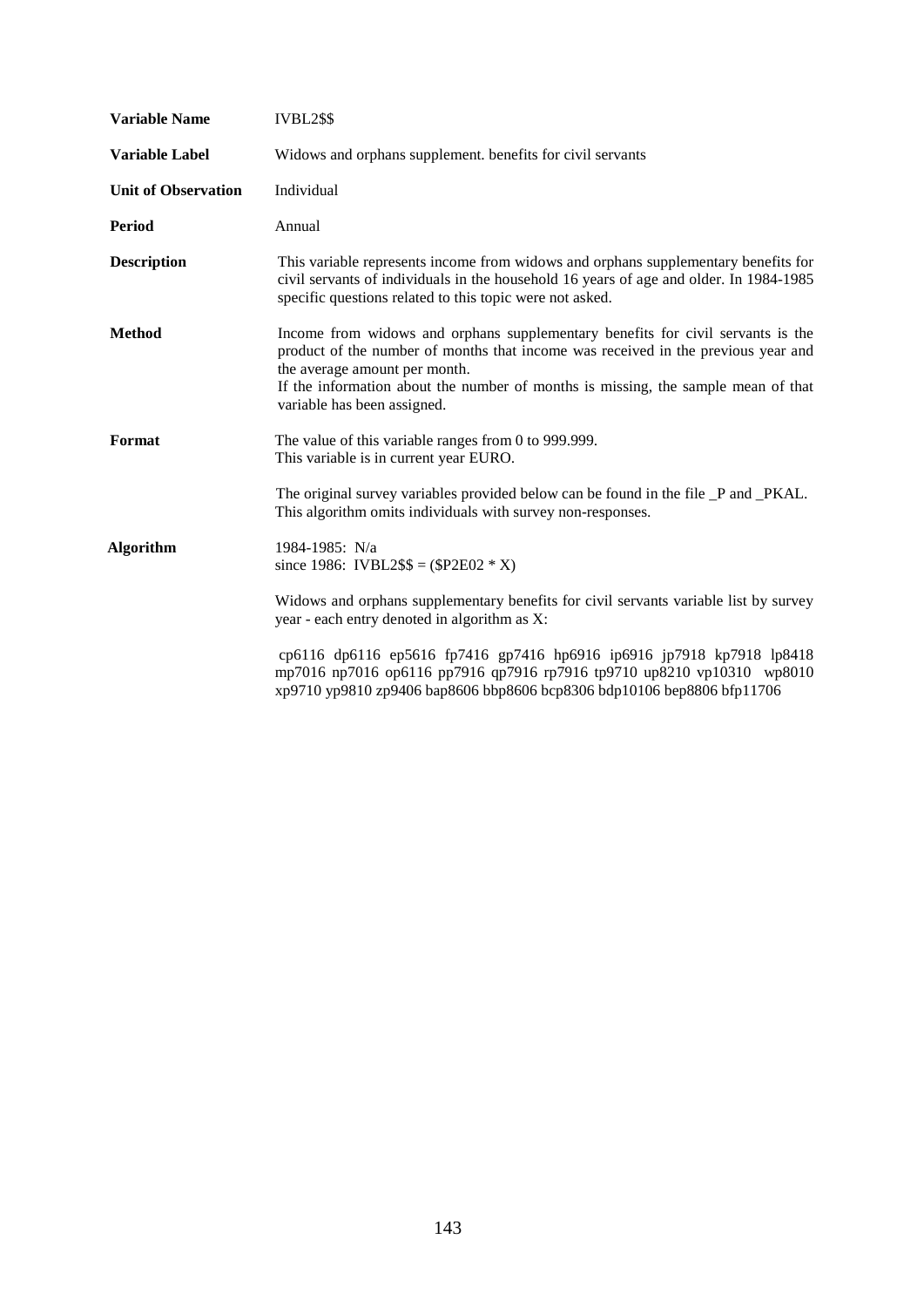| <b>Variable Name</b>       | ICOM2\$\$                                                                                                                                                                                                                                                                                       |
|----------------------------|-------------------------------------------------------------------------------------------------------------------------------------------------------------------------------------------------------------------------------------------------------------------------------------------------|
| <b>Variable Label</b>      | Widows and orphans company pension                                                                                                                                                                                                                                                              |
| <b>Unit of Observation</b> | Individual                                                                                                                                                                                                                                                                                      |
| Period                     | Annual                                                                                                                                                                                                                                                                                          |
| <b>Description</b>         | This variable represents income from widows and orphans company pension of<br>individuals in the household 16 years of age and older. In 1984-1985 specific ques-<br>tions related to this topic were not asked.                                                                                |
| <b>Method</b>              | Income from widows and orphans company pension is the product of the number of<br>months that income was received in the previous year and the average amount per<br>month.<br>If the information about the number of months is missing, the sample mean of that<br>variable has been assigned. |
| Format                     | The value of this variable ranges from 0 to 999.999.<br>This variable is in current year EURO.                                                                                                                                                                                                  |
|                            | The original survey variables provided below can be found in the file _P and _PKAL.<br>This algorithm omits individuals with survey non-responses.                                                                                                                                              |
| <b>Algorithm</b>           | 1984-1985: N/a<br>since 1986: ICOM2\$\$ = (\$P2E02 $*$ X)                                                                                                                                                                                                                                       |
|                            | Widows and orphans company pension variable list by survey year - each entry denot-<br>ed in algorithm as $X$ :                                                                                                                                                                                 |
|                            | cp6117 dp6117 ep5617 fp7417 gp7417 hp6917 ip6917 jp7919 kp7919 lp8419<br>mp7017 np7017 op6117 pp7917 qp7917 rp7917 tp9712 up8212 vp10312 wp8012<br>xp9712 yp9812 zp9408 bap8608 bbp8608 bcp8308 bdp10108 bep8808 bfp11708                                                                       |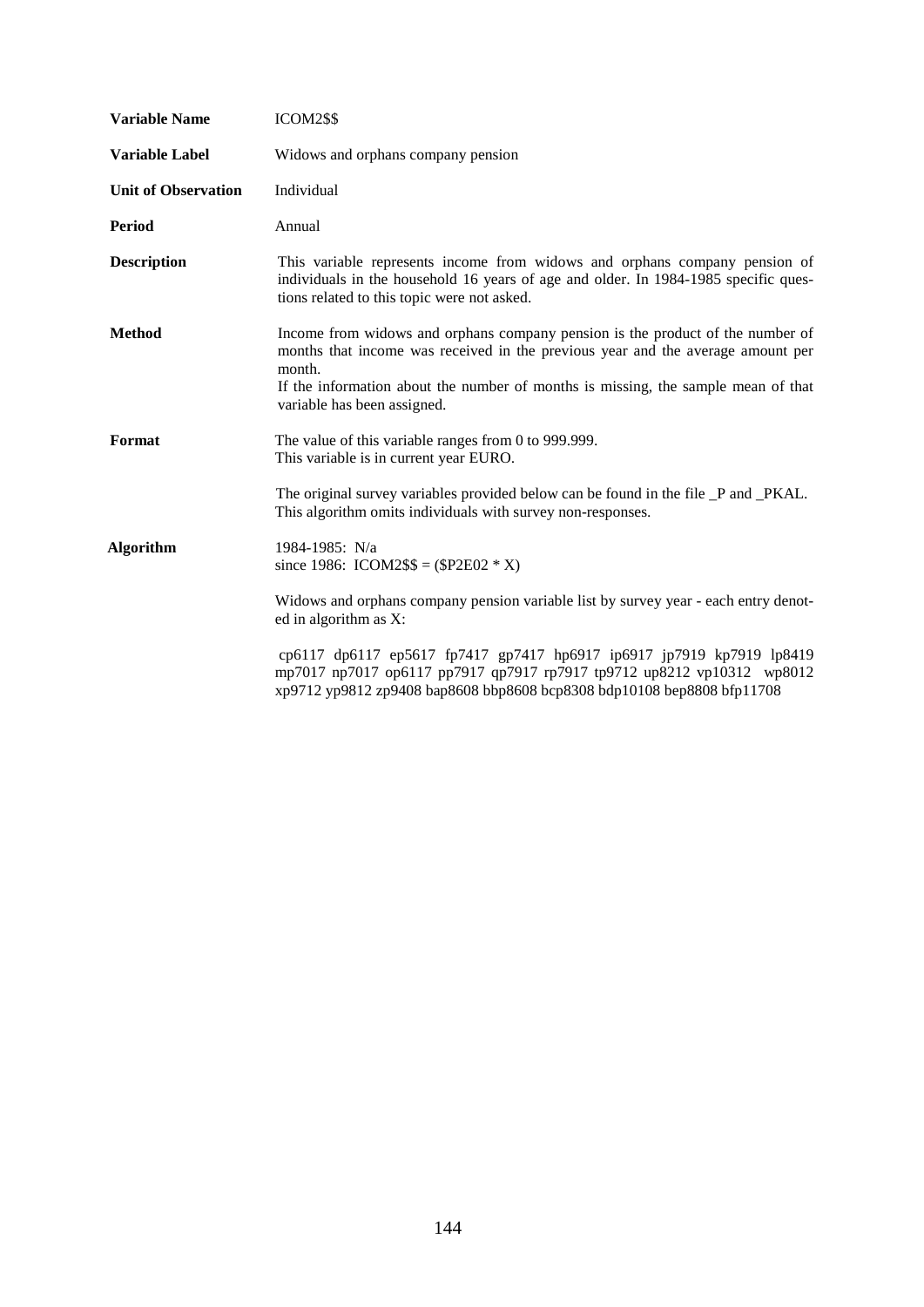| <b>Variable Name</b>       | IPRV2\$\$                                                                                                                                                                                                                                                                                       |
|----------------------------|-------------------------------------------------------------------------------------------------------------------------------------------------------------------------------------------------------------------------------------------------------------------------------------------------|
| <b>Variable Label</b>      | Widows and orphans private pension                                                                                                                                                                                                                                                              |
| <b>Unit of Observation</b> | Individual                                                                                                                                                                                                                                                                                      |
| <b>Period</b>              | Annual                                                                                                                                                                                                                                                                                          |
| <b>Description</b>         | This variable represents income from widows and orphans private pension of individ-<br>uals in the household 16 years of age and older. In 1984-2002 specific questions re-<br>lated to this topic were not asked.                                                                              |
| <b>Method</b>              | Income from widows and orphans private pension is the product of the number of<br>months that income was received in the previous year and the average amount per<br>month.<br>If the information about the number of months is missing, the sample mean of that<br>variable has been assigned. |
| Format                     | The value of this variable ranges from 0 to 999.999.<br>This variable is in current year EURO.<br>The original survey variables provided below can be found in the file _P and _PKAL.<br>This algorithm omits individuals with survey non-responses.                                            |
| <b>Algorithm</b>           | 1984-2002: N/a<br>since 2003: IPRV2\$\$ = $(\$P2E02 * X)$                                                                                                                                                                                                                                       |
|                            | Widows and orphans private pension variable list by survey year - each entry denoted<br>in algorithm as X:                                                                                                                                                                                      |
|                            | tp9714 up8214 vp10314 wp8014 xp9714 yp9814 zp9410 bap8610 bbp8610 bcp8310<br>bdp10110 bep8810 bfp11718                                                                                                                                                                                          |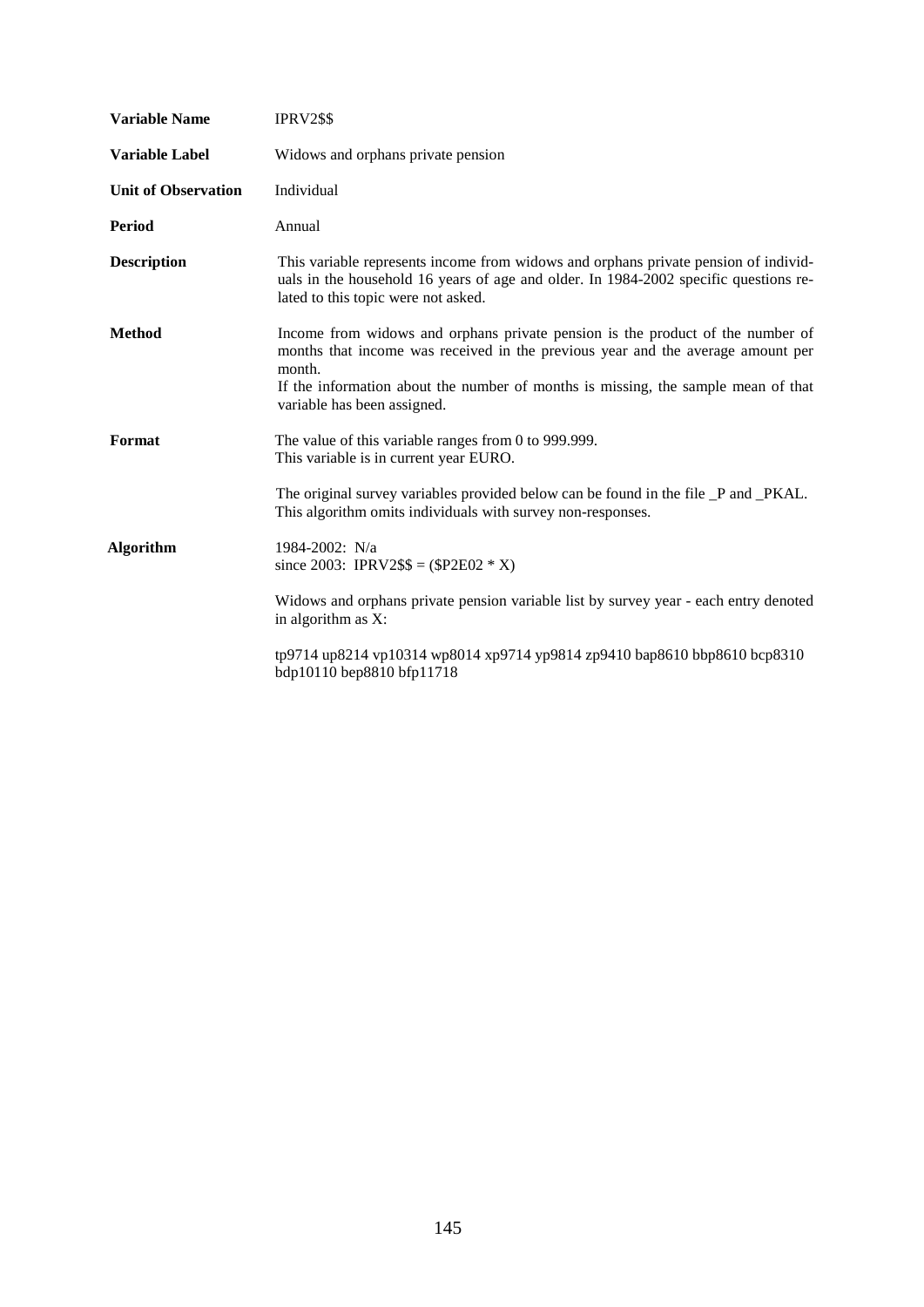| <b>Variable Name</b>       | <b>IRIE2\$\$</b>                                                                                                                                                                                                                                                                                     |
|----------------------------|------------------------------------------------------------------------------------------------------------------------------------------------------------------------------------------------------------------------------------------------------------------------------------------------------|
| <b>Variable Label</b>      | Widows Riester pension plan                                                                                                                                                                                                                                                                          |
| <b>Unit of Observation</b> | Individual                                                                                                                                                                                                                                                                                           |
| Period                     | Annual                                                                                                                                                                                                                                                                                               |
| <b>Description</b>         | This variable represents income from widows and orphans Riester pension plan of<br>individuals in the household 16 years of age and older. In 1984-2014 specific ques-<br>tions related to this topic were not asked.                                                                                |
| <b>Method</b>              | Income from widows and orphans Riester pension plan is the product of the number<br>of months that income was received in the previous year and the average amount per<br>month.<br>If the information about the number of months is missing, the sample mean of that<br>variable has been assigned. |
| Format                     | The value of this variable ranges from 0 to 999.999.<br>This variable is in current year EURO.<br>The original survey variables provided below can be found in the file _P and _PKAL.                                                                                                                |
| <b>Algorithm</b>           | This algorithm omits individuals with survey non-responses.<br>1984-2014: N/a<br>since 2015: IRIE2\$\$ = (\$P2E02 $*$ X)<br>Widows and orphans private pension variable list by survey year - each entry denoted<br>in algorithm as X:                                                               |
|                            | bfp11710                                                                                                                                                                                                                                                                                             |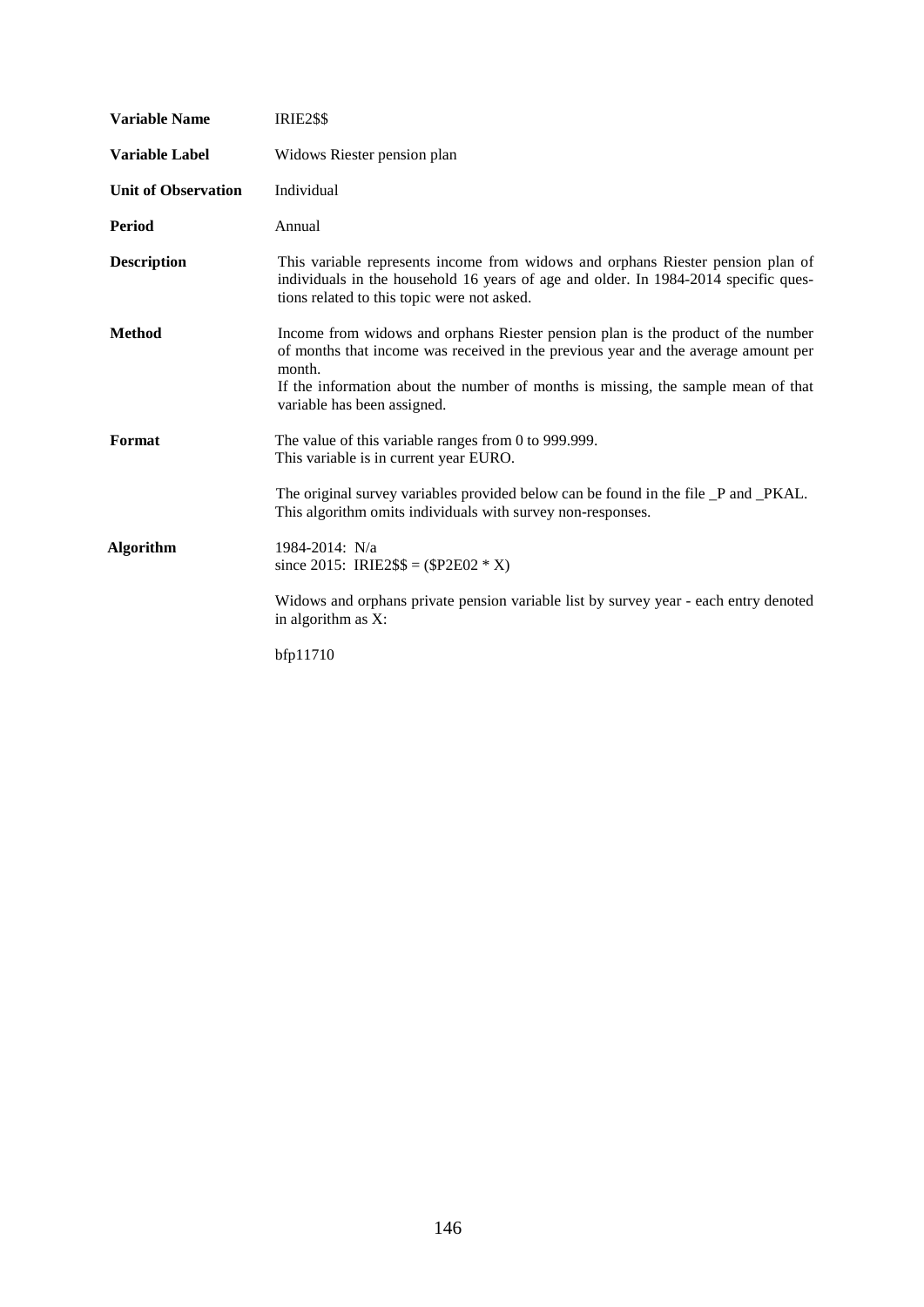| <b>Variable Name</b>       | <b>ISON2\$\$</b>                                                                                                                                                                                                                                                                          |
|----------------------------|-------------------------------------------------------------------------------------------------------------------------------------------------------------------------------------------------------------------------------------------------------------------------------------------|
| <b>Variable Label</b>      | Other widows or orphans pension                                                                                                                                                                                                                                                           |
| <b>Unit of Observation</b> | Individual                                                                                                                                                                                                                                                                                |
| Period                     | Annual                                                                                                                                                                                                                                                                                    |
| <b>Description</b>         | This variable represents income from other widows or orphans pension of individuals<br>in the household 16 years of age and older. In 1984-1985 specific questions related to<br>this topic were not asked.                                                                               |
| <b>Method</b>              | Income from other widows or orphans pension is the product of the number of months<br>that income was received in the previous year and the average amount per month.<br>If the information about the number of months is missing, the sample mean of that<br>variable has been assigned. |
| Format                     | The value of this variable ranges from 0 to 999.999.<br>This variable is in current year EURO.                                                                                                                                                                                            |
|                            | The original survey variables provided below can be found in the file _P and _PKAL.<br>This algorithm omits individuals with survey non-responses.                                                                                                                                        |
| <b>Algorithm</b>           | 1984-1985: N/a<br>since 1986: ISON2\$\$ = (\$P2E02 $*$ X)                                                                                                                                                                                                                                 |
|                            | Other widows or orphans pension variable list by survey year - each entry denoted in<br>algorithm as X:                                                                                                                                                                                   |
|                            | cp6118 dp6118 ep5618 fp7418 gp7418 hp6918 ip6918 jp7920 kp7920 lp8420<br>mp7018 np7018 op6118 pp7918 qp7918 rp7918 tp9716 up8216 vp10316 wp8016<br>xp9716 yp9816 zp9416 bap8616 bbp8616 bcp8316 bdp10116 bep8816 bfp11718                                                                 |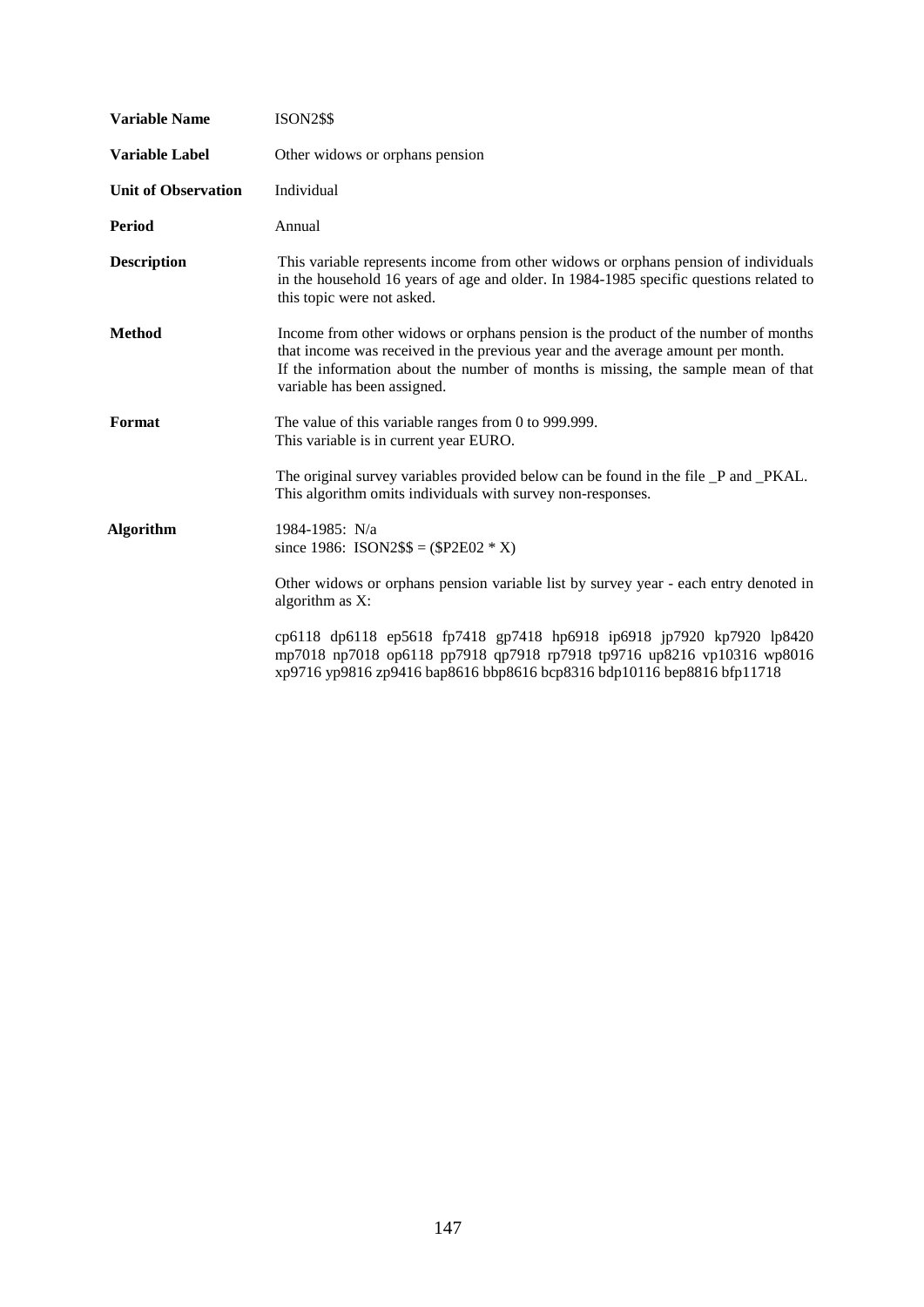| <b>Variable Name</b>       | FJOB1\$\$                                                                                                                                                                                                                                                                                                                                                                                                                          |
|----------------------------|------------------------------------------------------------------------------------------------------------------------------------------------------------------------------------------------------------------------------------------------------------------------------------------------------------------------------------------------------------------------------------------------------------------------------------|
| <b>Variable Label</b>      | Imputation flag: Wages, Salary from main job                                                                                                                                                                                                                                                                                                                                                                                       |
| <b>Unit of Observation</b> | Individual                                                                                                                                                                                                                                                                                                                                                                                                                         |
| <b>Description</b>         | This variable indicates if income from wages or salary from main job (IJOB1\$\$) has<br>been imputed.<br>The predominant imputation technique used to fill in missing values is based on the<br>row and column imputation procedure developed by Little and Su (1989). In the case<br>of lacking longitudinal data purely cross-sectional imputation techniques are applied.<br>For further details, see: Grabka and Frick (2003). |
| <b>Method</b>              | In the original SOEP data there are three types of missing values. These missing<br>values can be interpreted as:<br>$-1 =$ no answer or do not know<br>$-2$ = does not apply<br>$-3$ = original value was deleted because it was found to be implausible                                                                                                                                                                          |
|                            | The imputation procedures was used to fill in missing values represented by -1 (.A)<br>and $-3$ (.C) only.                                                                                                                                                                                                                                                                                                                         |
| Format                     | $0 = Not$ Imputed<br>$1 =$ Fully Imputed                                                                                                                                                                                                                                                                                                                                                                                           |
|                            | This algorithm omits individuals with survey non-responses.                                                                                                                                                                                                                                                                                                                                                                        |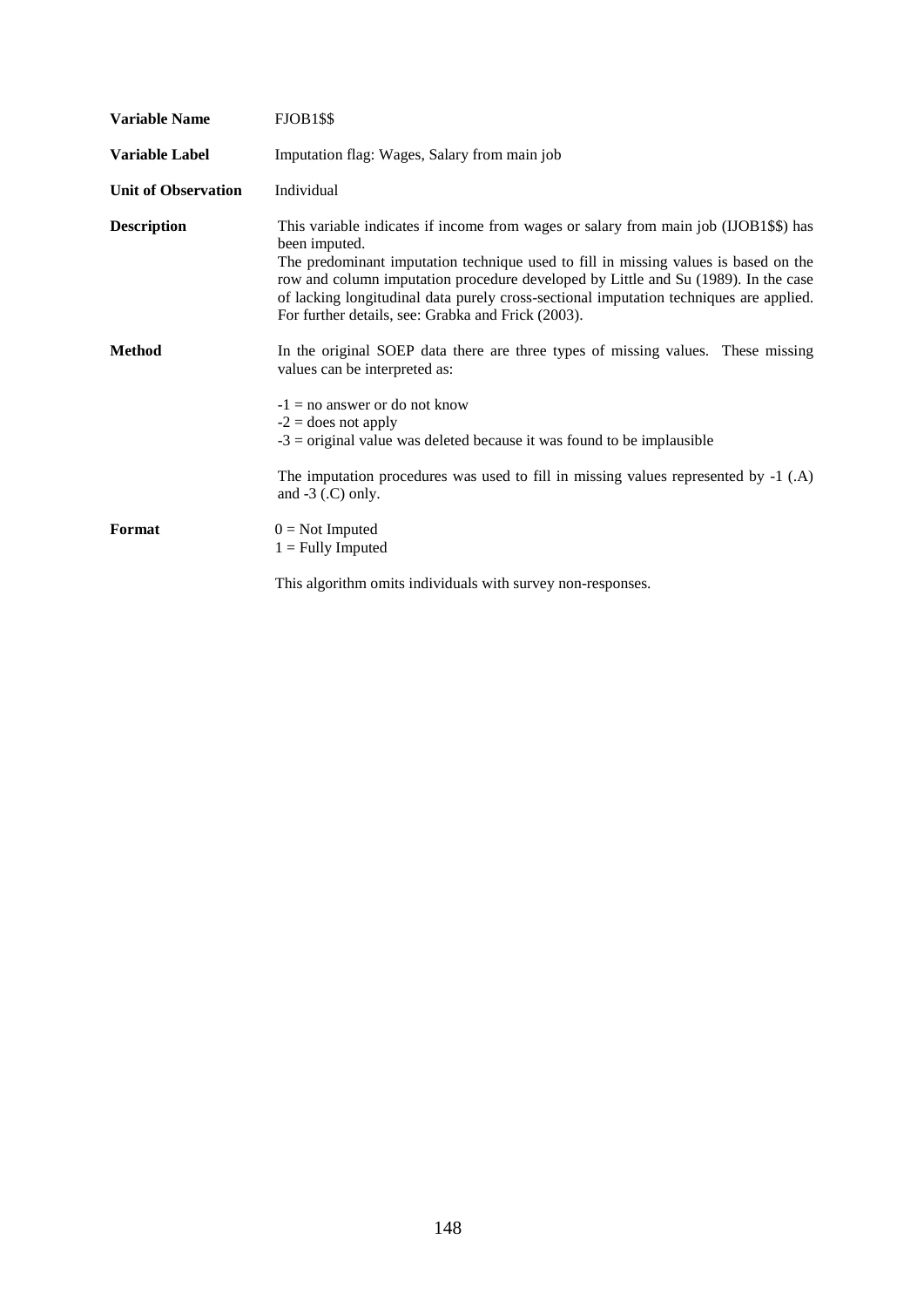| <b>Variable Name</b>       | <b>FJOB2\$\$</b>                                                                                                                                                                                                                                                                                                                                                                                                |
|----------------------------|-----------------------------------------------------------------------------------------------------------------------------------------------------------------------------------------------------------------------------------------------------------------------------------------------------------------------------------------------------------------------------------------------------------------|
| <b>Variable Label</b>      | Imputation flag: Income from secondary job                                                                                                                                                                                                                                                                                                                                                                      |
| <b>Unit of Observation</b> | Individual                                                                                                                                                                                                                                                                                                                                                                                                      |
| <b>Description</b>         | This variable indicates if income from secondary job (IJOB2\$\$) has been imputed.<br>The predominant imputation technique used to fill in missing values is based on the<br>row and column imputation procedure developed by Little and Su (1989). In the case<br>of lacking longitudinal data purely cross-sectional imputation techniques are applied.<br>For further details, see: Grabka and Frick (2003). |
| <b>Method</b>              | In the original SOEP data there are three types of missing values. These missing<br>values can be interpreted as:                                                                                                                                                                                                                                                                                               |
|                            | $-1 =$ no answer or do not know<br>$-2$ = does not apply<br>$-3$ = original value was deleted because it was found to be implausible                                                                                                                                                                                                                                                                            |
|                            | The imputation procedures was used to fill in missing values represented by $-1$ (.A)<br>and $-3$ (.C) only.                                                                                                                                                                                                                                                                                                    |
| Format                     | $0 = Not$ Imputed<br>$1 =$ Fully Imputed                                                                                                                                                                                                                                                                                                                                                                        |
|                            | This algorithm omits individuals with survey non-responses.                                                                                                                                                                                                                                                                                                                                                     |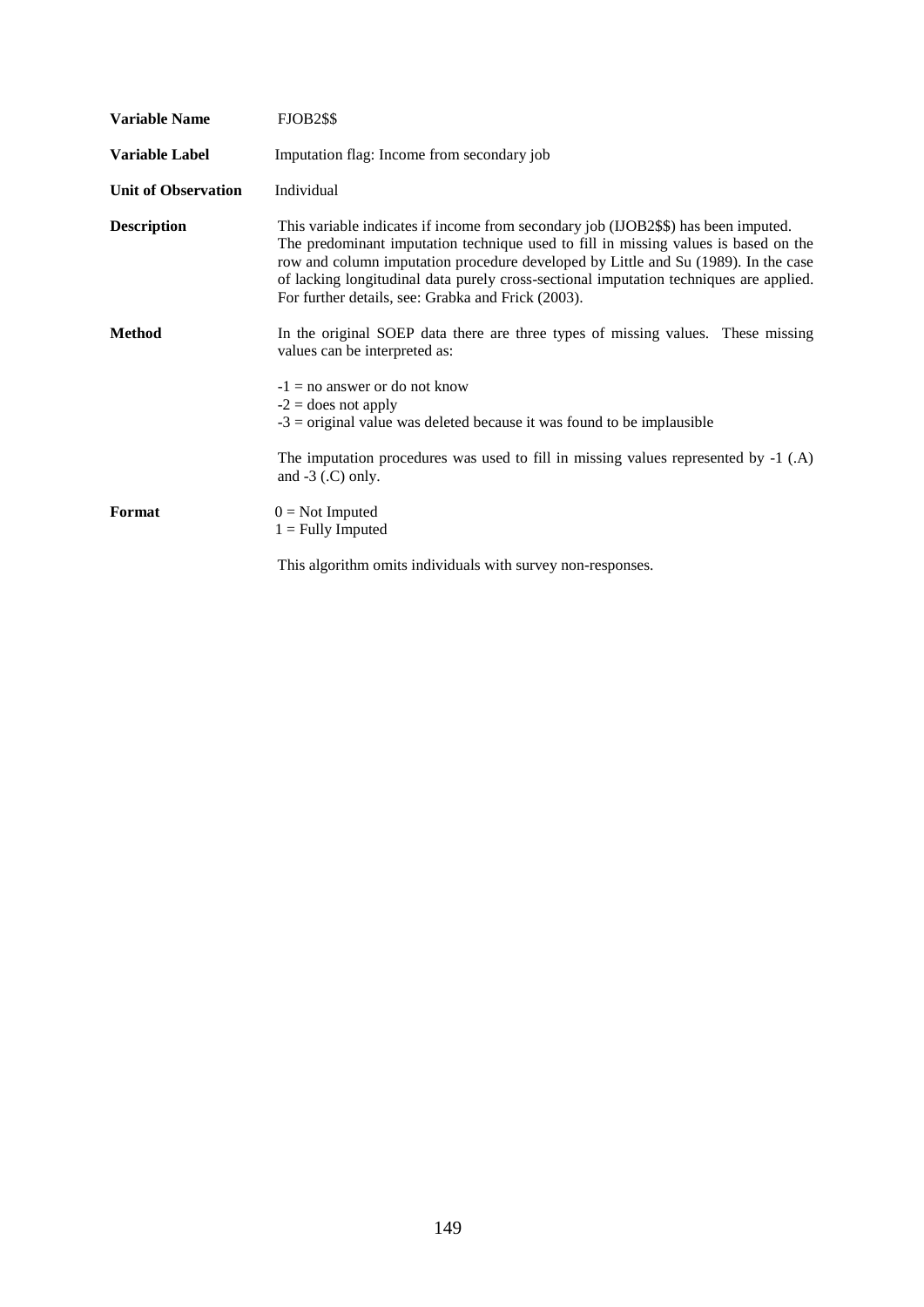| Variable Name              | FSELF\$\$                                                                                                                                                                                                                                                                                                                                                                                                         |
|----------------------------|-------------------------------------------------------------------------------------------------------------------------------------------------------------------------------------------------------------------------------------------------------------------------------------------------------------------------------------------------------------------------------------------------------------------|
| <b>Variable Label</b>      | Imputation flag: Income from self-employment                                                                                                                                                                                                                                                                                                                                                                      |
| <b>Unit of Observation</b> | Individual                                                                                                                                                                                                                                                                                                                                                                                                        |
| <b>Description</b>         | This variable indicates if income from self-employment (ISELF\$\$) has been imputed.<br>The predominant imputation technique used to fill in missing values is based on the<br>row and column imputation procedure developed by Little and Su (1989). In the case<br>of lacking longitudinal data purely cross-sectional imputation techniques are applied.<br>For further details, see: Grabka and Frick (2003). |
| <b>Method</b>              | In the original SOEP data there are three types of missing values. These missing<br>values can be interpreted as:                                                                                                                                                                                                                                                                                                 |
|                            | $-1 =$ no answer or do not know<br>$-2$ = does not apply<br>$-3$ = original value was deleted because it was found to be implausible                                                                                                                                                                                                                                                                              |
|                            | The imputation procedures was used to fill in missing values represented by $-1$ (.A)<br>and $-3$ (.C) only.                                                                                                                                                                                                                                                                                                      |
| Format                     | $0 = Not$ Imputed<br>$1 =$ Fully Imputed                                                                                                                                                                                                                                                                                                                                                                          |
|                            | This algorithm omits individuals with survey non-responses.                                                                                                                                                                                                                                                                                                                                                       |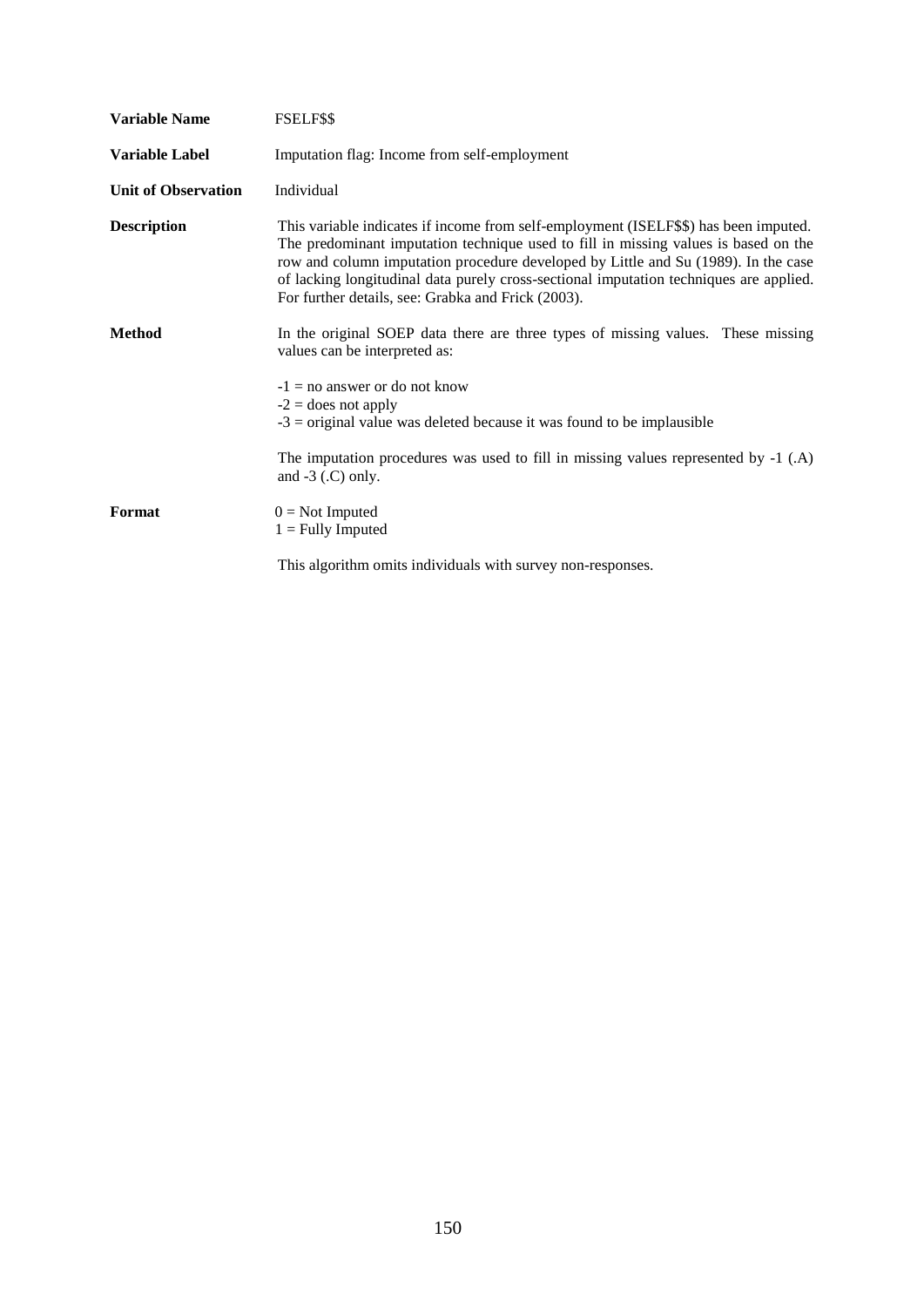| <b>Variable Name</b>       | FOLDY\$\$                                                                                                                                                                                                                                                                                                                                                                                                                                      |
|----------------------------|------------------------------------------------------------------------------------------------------------------------------------------------------------------------------------------------------------------------------------------------------------------------------------------------------------------------------------------------------------------------------------------------------------------------------------------------|
| <b>Variable Label</b>      | Imputation flag: combined old-age, civil servants pensions.                                                                                                                                                                                                                                                                                                                                                                                    |
| <b>Unit of Observation</b> | Individual                                                                                                                                                                                                                                                                                                                                                                                                                                     |
| <b>Description</b>         | This variable indicates if income from combined old-age, civil servants pensions<br>(IOLDY\$\$) has been imputed.<br>The predominant imputation technique used to fill in missing values is based on the<br>row and column imputation procedure developed by Little and Su (1989). In the case<br>of lacking longitudinal data purely cross-sectional imputation techniques are applied.<br>For further details, see: Grabka and Frick (2003). |
| <b>Method</b>              | In the original SOEP data there are three types of missing values. These missing<br>values can be interpreted as:<br>$-1 =$ no answer or do not know<br>$-2$ = does not apply<br>$-3$ = original value was deleted because it was found to be implausible                                                                                                                                                                                      |
|                            | The imputation procedures was used to fill in missing values represented by $-1$ (.A)<br>and $-3$ (.C) only.                                                                                                                                                                                                                                                                                                                                   |
| Format                     | $0 = Not$ Imputed<br>$1 =$ Fully Imputed                                                                                                                                                                                                                                                                                                                                                                                                       |
|                            | This algorithm omits individuals with survey non-responses.                                                                                                                                                                                                                                                                                                                                                                                    |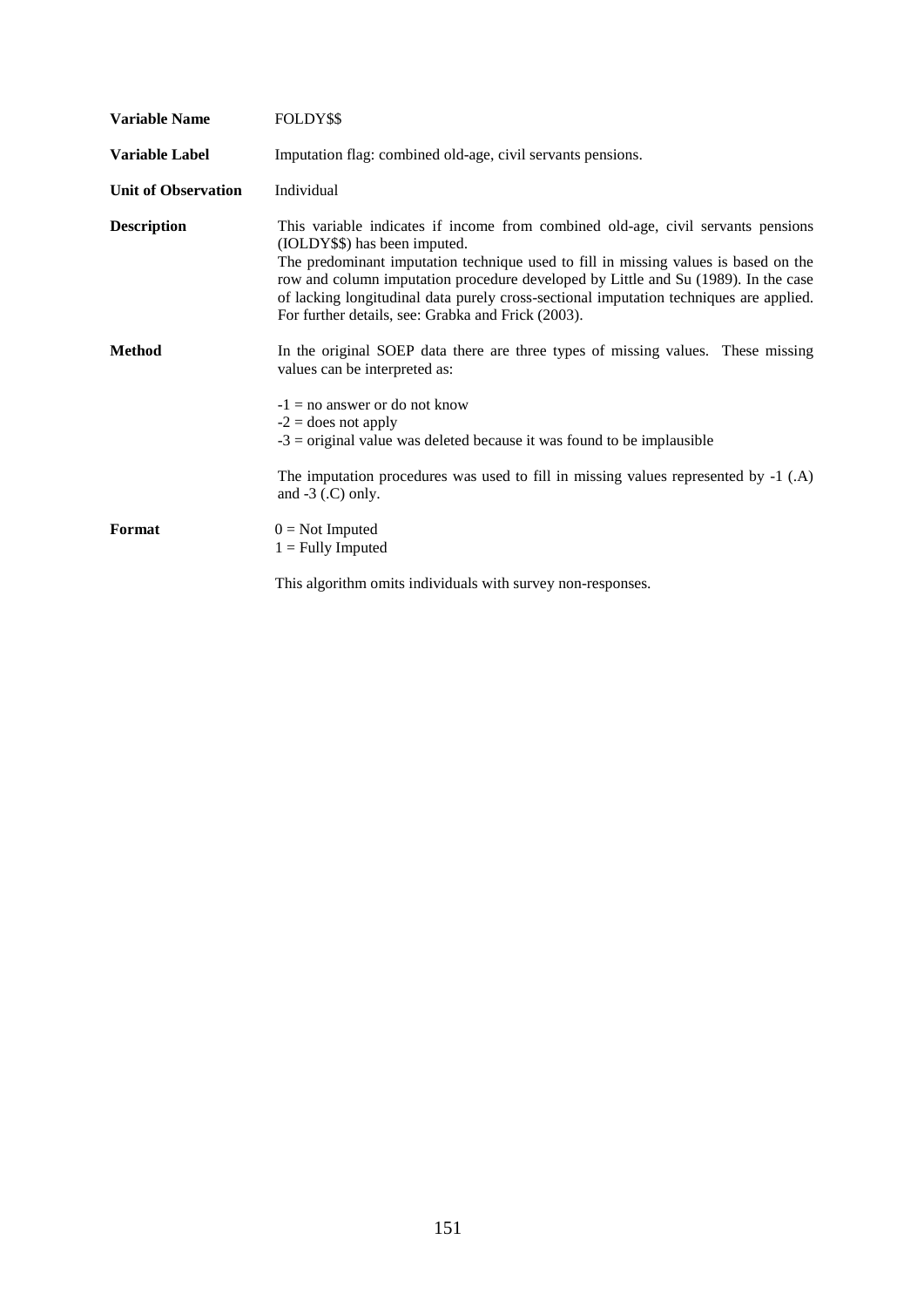| <b>Variable Name</b>       | <b>FWIDY\$\$</b>                                                                                                                                                                                                                                                                                                                                                                                                                        |
|----------------------------|-----------------------------------------------------------------------------------------------------------------------------------------------------------------------------------------------------------------------------------------------------------------------------------------------------------------------------------------------------------------------------------------------------------------------------------------|
| <b>Variable Label</b>      | Imputation flag: combined widows / orphans pension                                                                                                                                                                                                                                                                                                                                                                                      |
| <b>Unit of Observation</b> | Individual                                                                                                                                                                                                                                                                                                                                                                                                                              |
| <b>Description</b>         | This variable indicates if income from combined widows or orphans pension<br>(IWIDY\$\$) has been imputed.<br>The predominant imputation technique used to fill in missing values is based on the<br>row and column imputation procedure developed by Little and Su (1989). In the case<br>of lacking longitudinal data purely cross-sectional imputation techniques are applied.<br>For further details, see: Grabka and Frick (2003). |
| <b>Method</b>              | In the original SOEP data there are three types of missing values. These missing<br>values can be interpreted as:<br>$-1 =$ no answer or do not know<br>$-2$ = does not apply<br>$-3$ = original value was deleted because it was found to be implausible                                                                                                                                                                               |
|                            | The imputation procedures was used to fill in missing values represented by $-1$ (.A)<br>and $-3$ (.C) only.                                                                                                                                                                                                                                                                                                                            |
| Format                     | $0 = Not$ Imputed<br>$1 =$ Fully Imputed                                                                                                                                                                                                                                                                                                                                                                                                |
|                            | This algorithm omits individuals with survey non-responses.                                                                                                                                                                                                                                                                                                                                                                             |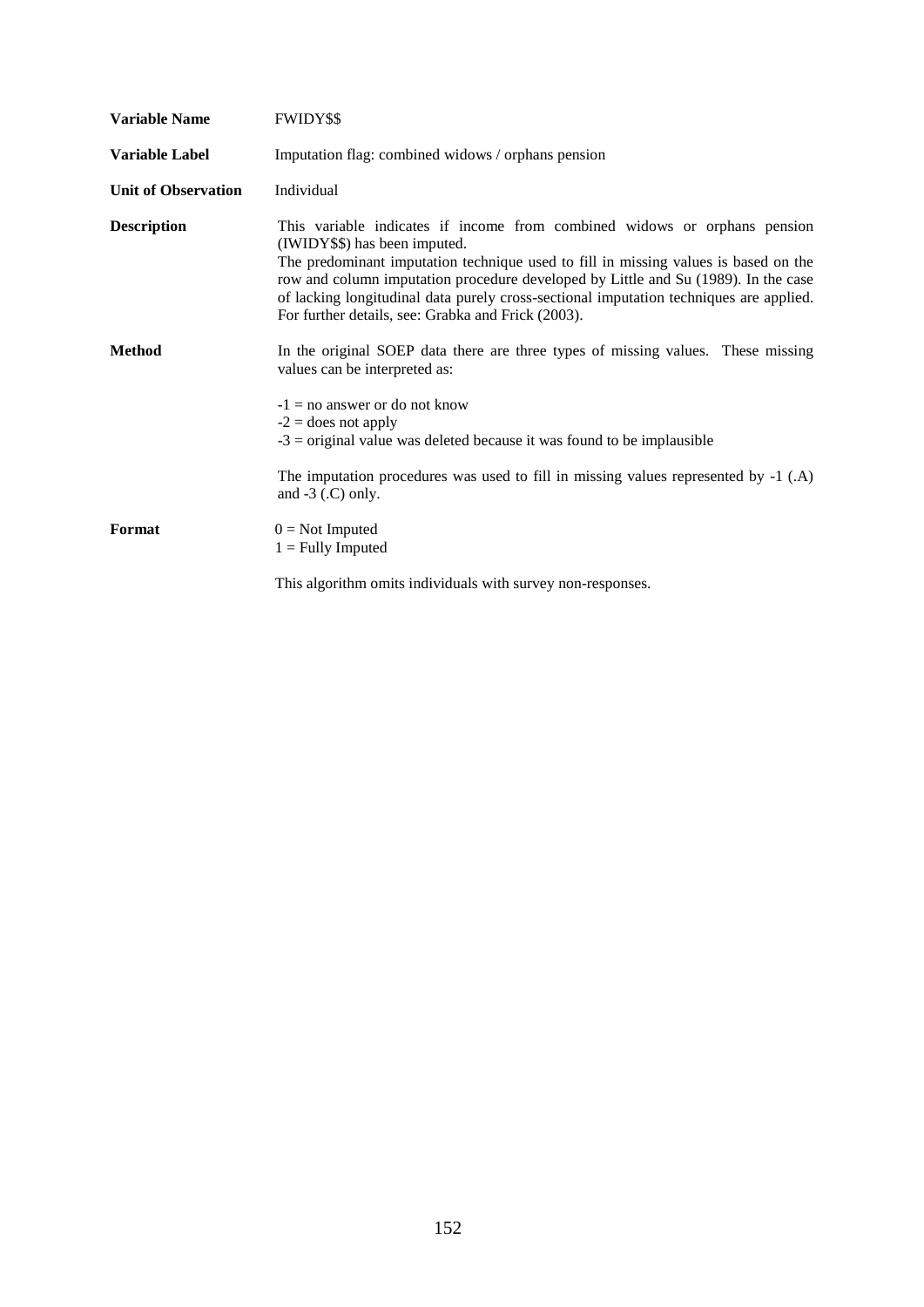| <b>Variable Name</b>       | FCOMP\$\$                                                                                                                                                                                                                                                                                                                                                                                                                     |
|----------------------------|-------------------------------------------------------------------------------------------------------------------------------------------------------------------------------------------------------------------------------------------------------------------------------------------------------------------------------------------------------------------------------------------------------------------------------|
| Variable Label             | Imputation flag: Combined company pension                                                                                                                                                                                                                                                                                                                                                                                     |
| <b>Unit of Observation</b> | Individual                                                                                                                                                                                                                                                                                                                                                                                                                    |
| <b>Description</b>         | This variable indicates if income from combined company pension (ICOMP\$\$) has<br>been imputed.<br>The predominant imputation technique used to fill in missing values is based on the<br>row and column imputation procedure developed by Little and Su (1989). In the case<br>of lacking longitudinal data purely cross-sectional imputation techniques are applied.<br>For further details, see: Grabka and Frick (2003). |
| <b>Method</b>              | In the original SOEP data there are three types of missing values. These missing<br>values can be interpreted as:<br>$-1 =$ no answer or do not know<br>$-2$ = does not apply<br>$-3$ = original value was deleted because it was found to be implausible                                                                                                                                                                     |
|                            | The imputation procedures was used to fill in missing values represented by -1 (.A)<br>and $-3$ (.C) only.                                                                                                                                                                                                                                                                                                                    |
| Format                     | $0 = Not$ Imputed<br>$1 =$ Fully Imputed                                                                                                                                                                                                                                                                                                                                                                                      |
|                            | This algorithm omits individuals with survey non-responses.                                                                                                                                                                                                                                                                                                                                                                   |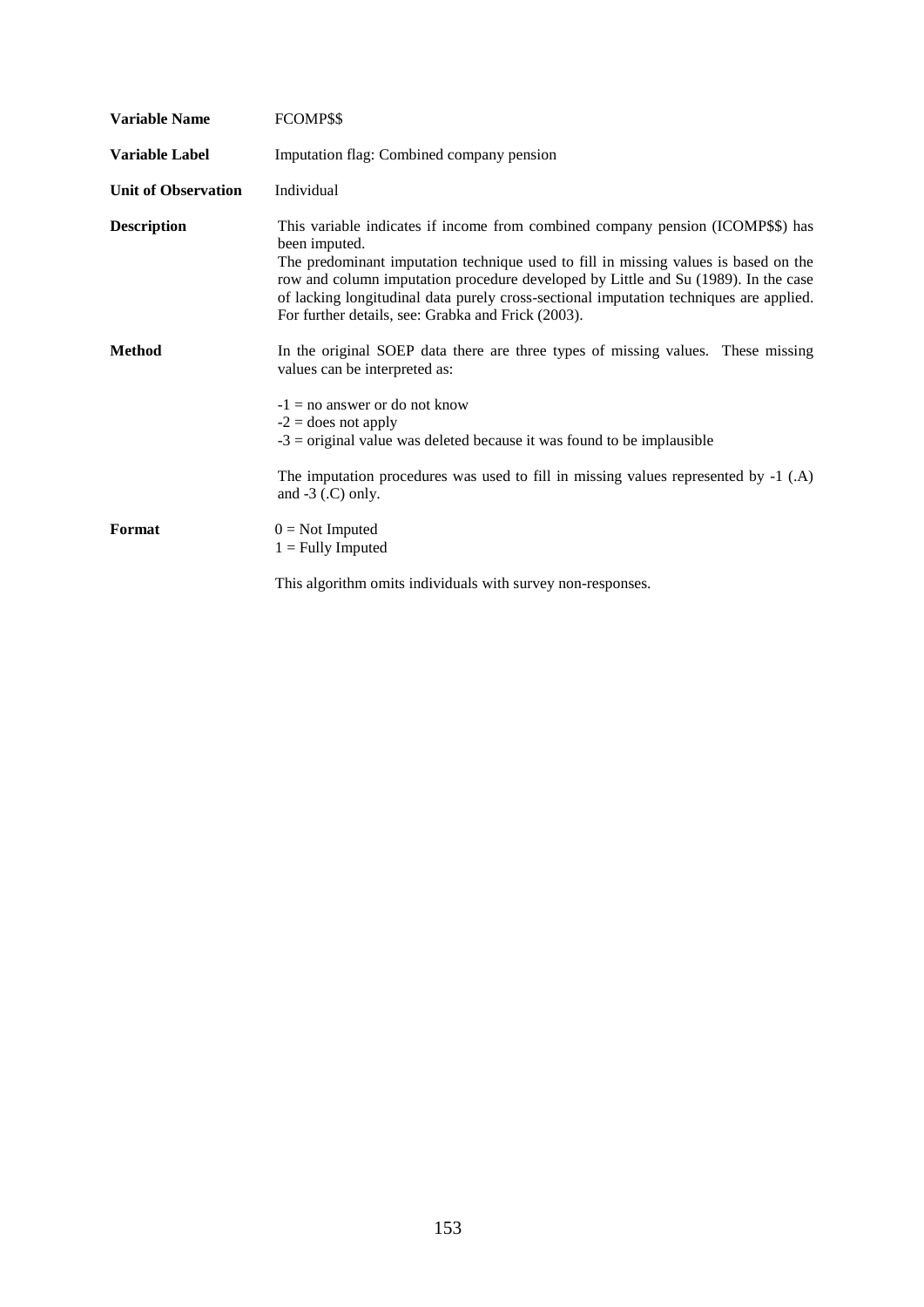| <b>Variable Name</b>       | FPRVP\$\$                                                                                                                                                                                                                                                                                                                                                                                                                     |
|----------------------------|-------------------------------------------------------------------------------------------------------------------------------------------------------------------------------------------------------------------------------------------------------------------------------------------------------------------------------------------------------------------------------------------------------------------------------|
| <b>Variable Label</b>      | Imputation flag: Combined private pension                                                                                                                                                                                                                                                                                                                                                                                     |
| <b>Unit of Observation</b> | Individual                                                                                                                                                                                                                                                                                                                                                                                                                    |
| <b>Description</b>         | This variable indicates if income from combined private pension (IPRVP\$\$) has been<br>imputed.<br>The predominant imputation technique used to fill in missing values is based on the<br>row and column imputation procedure developed by Little and Su (1989). In the case<br>of lacking longitudinal data purely cross-sectional imputation techniques are applied.<br>For further details, see: Grabka and Frick (2003). |
| <b>Method</b>              | In the original SOEP data there are three types of missing values. These missing<br>values can be interpreted as:<br>$-1 =$ no answer or do not know<br>$-2$ = does not apply<br>$-3$ = original value was deleted because it was found to be implausible                                                                                                                                                                     |
|                            | The imputation procedures was used to fill in missing values represented by -1 (.A)<br>and $-3$ (.C) only.                                                                                                                                                                                                                                                                                                                    |
| Format                     | $0 = Not$ Imputed<br>$1 =$ Fully Imputed                                                                                                                                                                                                                                                                                                                                                                                      |
|                            | This algorithm omits individuals with survey non-responses.                                                                                                                                                                                                                                                                                                                                                                   |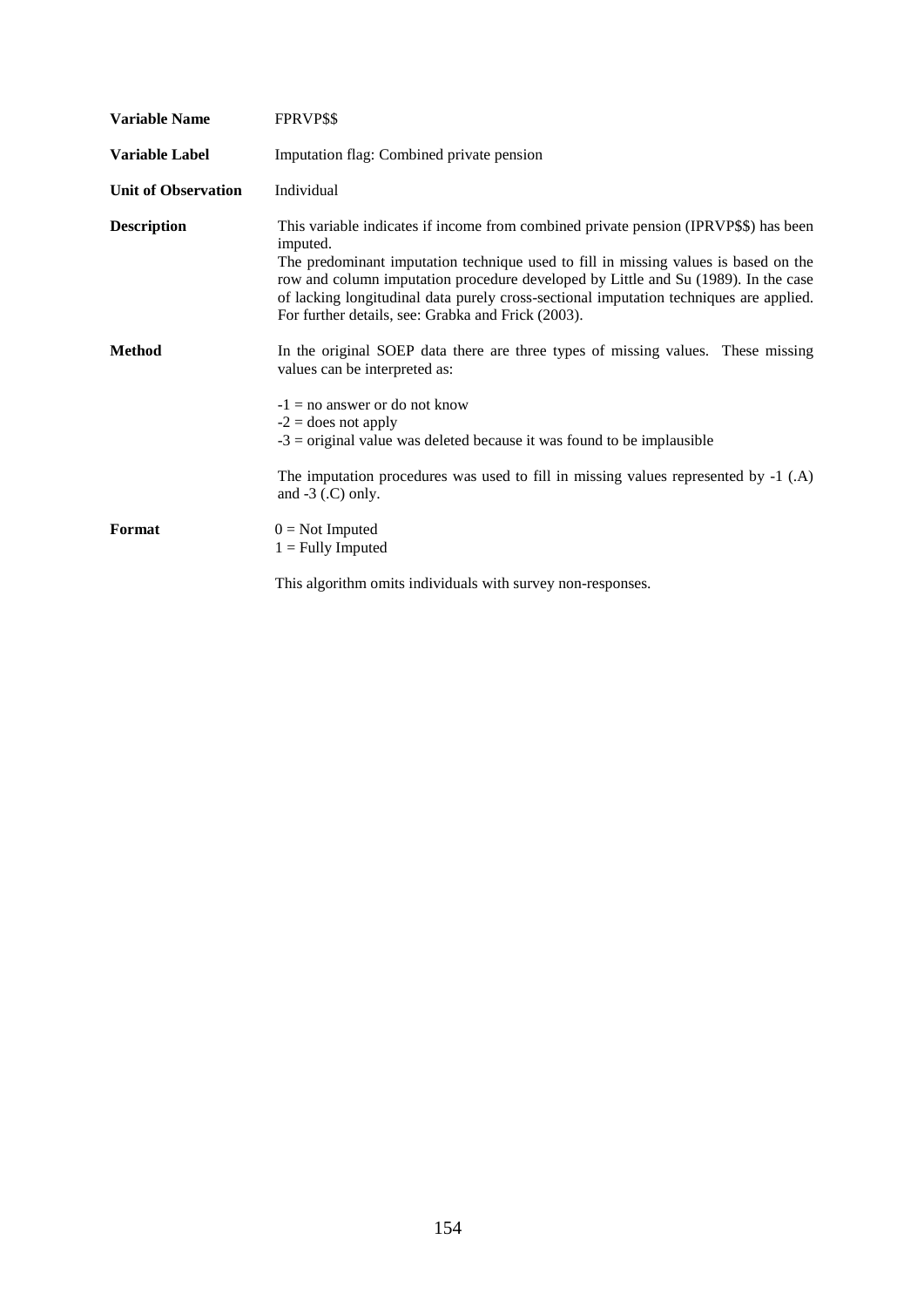| <b>Variable Name</b>       | <b>FUNBY\$\$</b>                                                                                                                                                                                                                                                                                                                                                                                                          |
|----------------------------|---------------------------------------------------------------------------------------------------------------------------------------------------------------------------------------------------------------------------------------------------------------------------------------------------------------------------------------------------------------------------------------------------------------------------|
| <b>Variable Label</b>      | Imputation flag: Unemployment benefit                                                                                                                                                                                                                                                                                                                                                                                     |
| <b>Unit of Observation</b> | Individual                                                                                                                                                                                                                                                                                                                                                                                                                |
| <b>Description</b>         | This variable indicates if income from unemployment benefit (IUNBY\$\$) has been<br>imputed.<br>The predominant imputation technique used to fill in missing values is based on the<br>row and column imputation procedure developed by Little and Su (1989). In the case<br>of lacking longitudinal data purely cross-sectional imputation techniques are applied.<br>For further details, see: Grabka and Frick (2003). |
| <b>Method</b>              | In the original SOEP data there are three types of missing values. These missing<br>values can be interpreted as:<br>$-1 = no$ answer or do not know<br>$-2$ = does not apply<br>$-3$ = original value was deleted because it was found to be implausible                                                                                                                                                                 |
|                            | The imputation procedures was used to fill in missing values represented by -1 (.A)<br>and $-3$ (.C) only.                                                                                                                                                                                                                                                                                                                |
| Format                     | $0 = Not$ Imputed<br>$1 =$ Fully Imputed                                                                                                                                                                                                                                                                                                                                                                                  |
|                            | This algorithm omits individuals with survey non-responses.                                                                                                                                                                                                                                                                                                                                                               |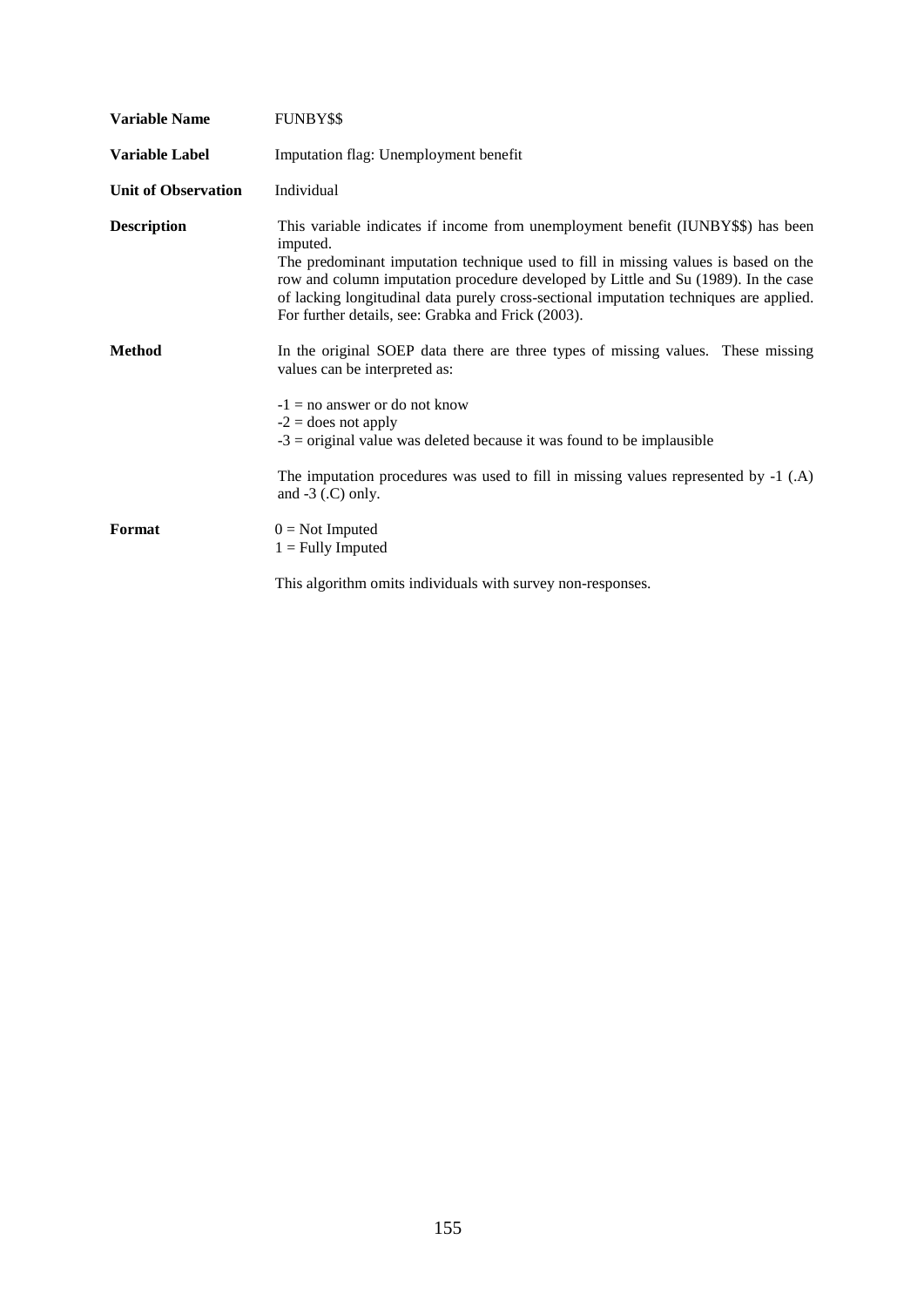| <b>Variable Name</b>       | FUNAY\$\$                                                                                                                                                                                                                                                                                                                                                                                                                    |
|----------------------------|------------------------------------------------------------------------------------------------------------------------------------------------------------------------------------------------------------------------------------------------------------------------------------------------------------------------------------------------------------------------------------------------------------------------------|
| <b>Variable Label</b>      | Imputation flag: Unemployment assistance                                                                                                                                                                                                                                                                                                                                                                                     |
| <b>Unit of Observation</b> | Individual                                                                                                                                                                                                                                                                                                                                                                                                                   |
| <b>Description</b>         | This variable indicates if income from unemployment assistance (IUNAY\$\$) has<br>been imputed.<br>The predominant imputation technique used to fill in missing values is based on the<br>row and column imputation procedure developed by Little and Su (1989). In the case<br>of lacking longitudinal data purely cross-sectional imputation techniques are applied.<br>For further details, see: Grabka and Frick (2003). |
| <b>Method</b>              | In the original SOEP data there are three types of missing values. These missing<br>values can be interpreted as:<br>$-1 =$ no answer or do not know<br>$-2$ = does not apply<br>$-3$ = original value was deleted because it was found to be implausible                                                                                                                                                                    |
|                            | The imputation procedures was used to fill in missing values represented by -1 (.A)<br>and $-3$ (.C) only.                                                                                                                                                                                                                                                                                                                   |
| Format                     | $0 = Not$ Imputed<br>$1 =$ Fully Imputed                                                                                                                                                                                                                                                                                                                                                                                     |
|                            | This algorithm omits individuals with survey non-responses.                                                                                                                                                                                                                                                                                                                                                                  |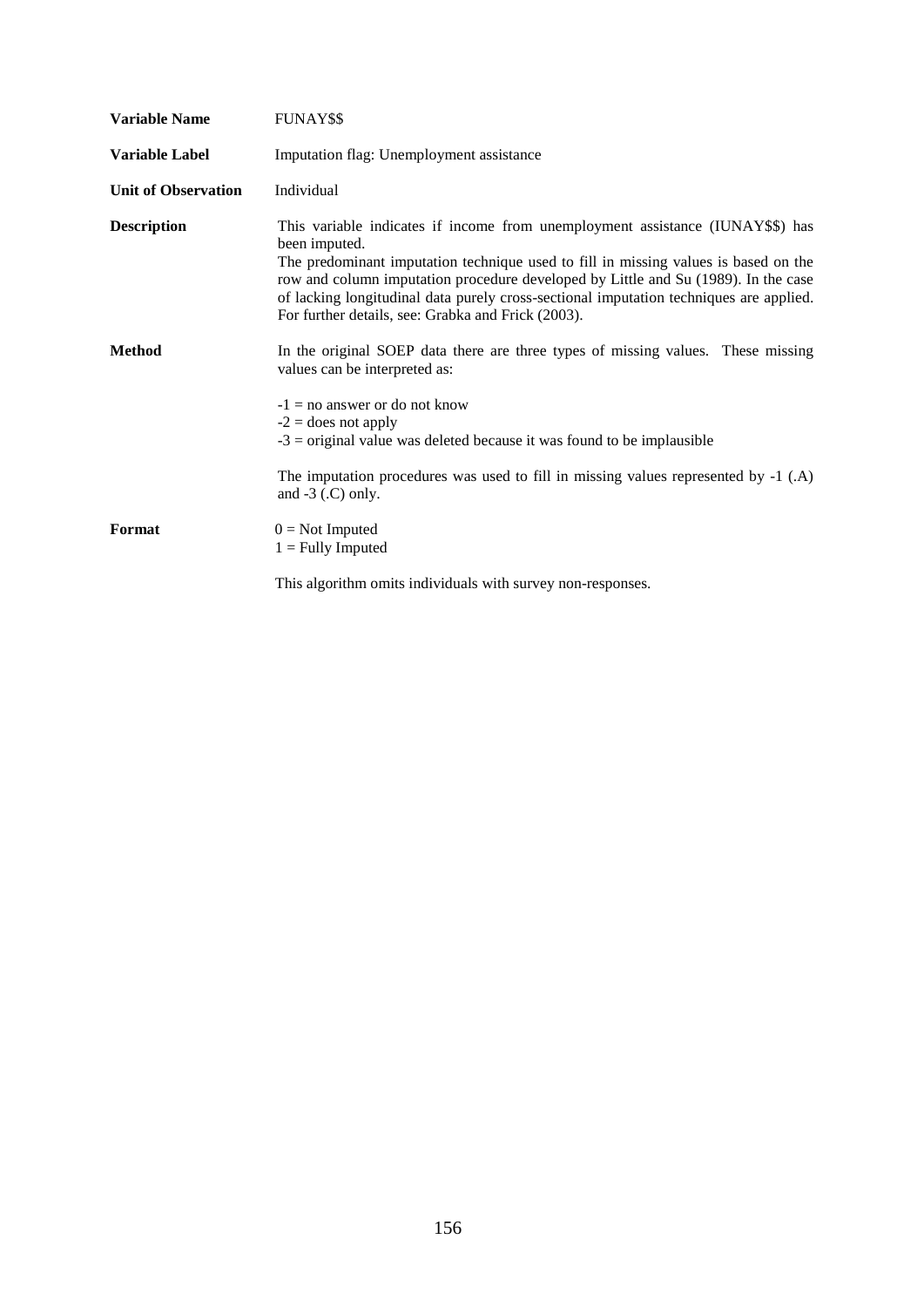| <b>Variable Name</b>       | FSUBY\$\$                                                                                                                                                                                                                                                                                                                                                                                                                  |
|----------------------------|----------------------------------------------------------------------------------------------------------------------------------------------------------------------------------------------------------------------------------------------------------------------------------------------------------------------------------------------------------------------------------------------------------------------------|
| <b>Variable Label</b>      | Imputation flag: Subsistence allowance                                                                                                                                                                                                                                                                                                                                                                                     |
| <b>Unit of Observation</b> | Individual                                                                                                                                                                                                                                                                                                                                                                                                                 |
| <b>Description</b>         | This variable indicates if income from subsistence allowance (ISUBY\$\$) has been<br>imputed.<br>The predominant imputation technique used to fill in missing values is based on the<br>row and column imputation procedure developed by Little and Su (1989). In the case<br>of lacking longitudinal data purely cross-sectional imputation techniques are applied.<br>For further details, see: Grabka and Frick (2003). |
| <b>Method</b>              | In the original SOEP data there are three types of missing values. These missing<br>values can be interpreted as:<br>$-1 =$ no answer or do not know<br>$-2$ = does not apply<br>$-3$ = original value was deleted because it was found to be implausible                                                                                                                                                                  |
|                            | The imputation procedures was used to fill in missing values represented by $-1$ (.A)<br>and $-3$ (.C) only.                                                                                                                                                                                                                                                                                                               |
| Format                     | $0 = Not$ Imputed<br>$1 =$ Fully Imputed                                                                                                                                                                                                                                                                                                                                                                                   |
|                            | This algorithm omits individuals with survey non-responses.                                                                                                                                                                                                                                                                                                                                                                |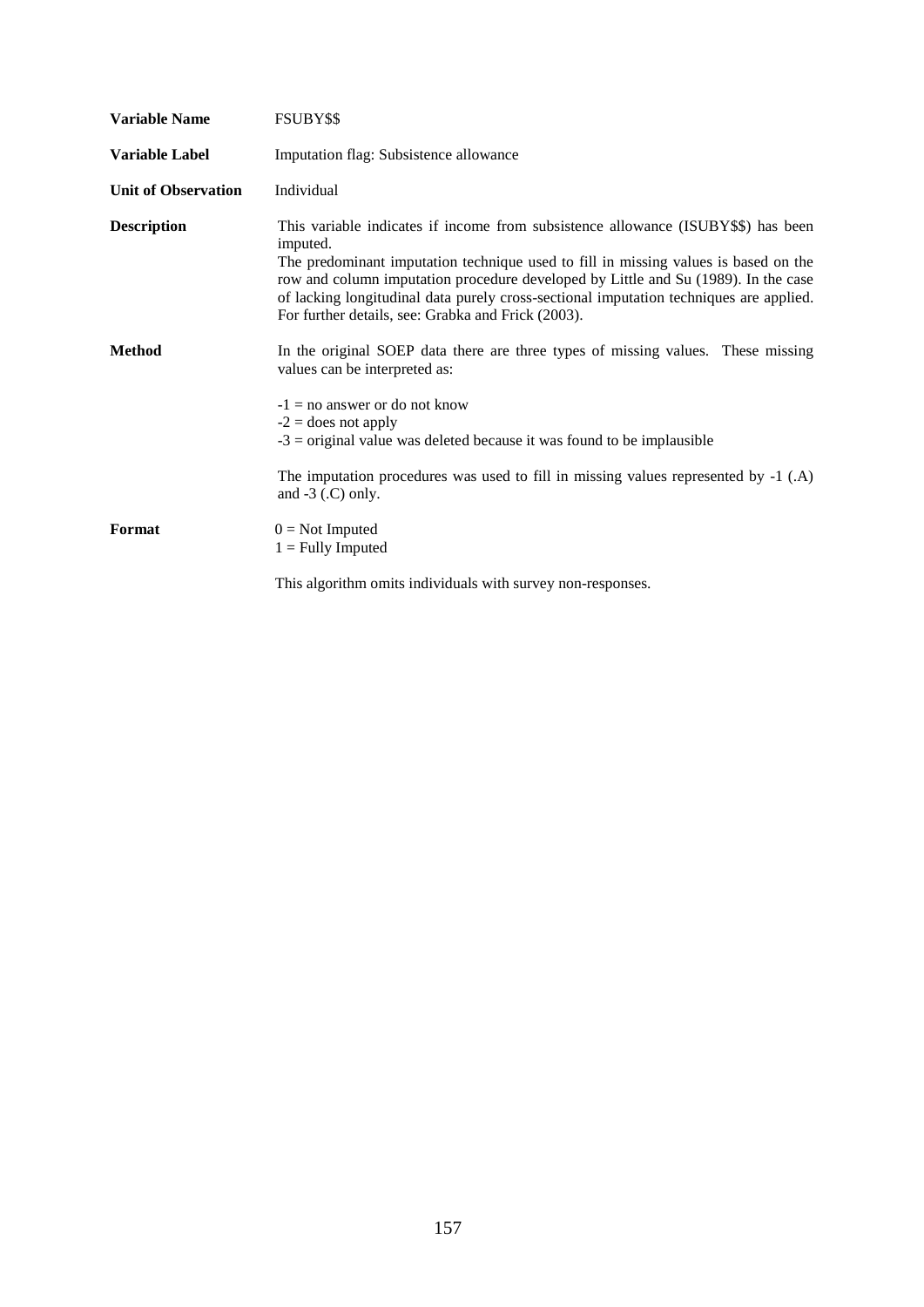| <b>Variable Name</b>       | FERET\$\$                                                                                                                                                                                                                                                                                                                                                                                                                       |
|----------------------------|---------------------------------------------------------------------------------------------------------------------------------------------------------------------------------------------------------------------------------------------------------------------------------------------------------------------------------------------------------------------------------------------------------------------------------|
| Variable Label             | Imputation flag: Old-age transition benefit                                                                                                                                                                                                                                                                                                                                                                                     |
| <b>Unit of Observation</b> | Individual                                                                                                                                                                                                                                                                                                                                                                                                                      |
| <b>Description</b>         | This variable indicates if income from old-age transition benefit (IERET\$\$) has been<br>imputed.<br>The predominant imputation technique used to fill in missing values is based on the<br>row and column imputation procedure developed by Little and Su (1989). In the case<br>of lacking longitudinal data purely cross-sectional imputation techniques are applied.<br>For further details, see: Grabka and Frick (2003). |
| <b>Method</b>              | In the original SOEP data there are three types of missing values. These missing<br>values can be interpreted as:<br>$-1 =$ no answer or do not know<br>$-2$ = does not apply<br>$-3$ = original value was deleted because it was found to be implausible                                                                                                                                                                       |
|                            | The imputation procedures was used to fill in missing values represented by -1 (.A)<br>and $-3$ (.C) only.                                                                                                                                                                                                                                                                                                                      |
| Format                     | $0 = Not$ Imputed<br>$1 =$ Fully Imputed                                                                                                                                                                                                                                                                                                                                                                                        |
|                            | This algorithm omits individuals with survey non-responses.                                                                                                                                                                                                                                                                                                                                                                     |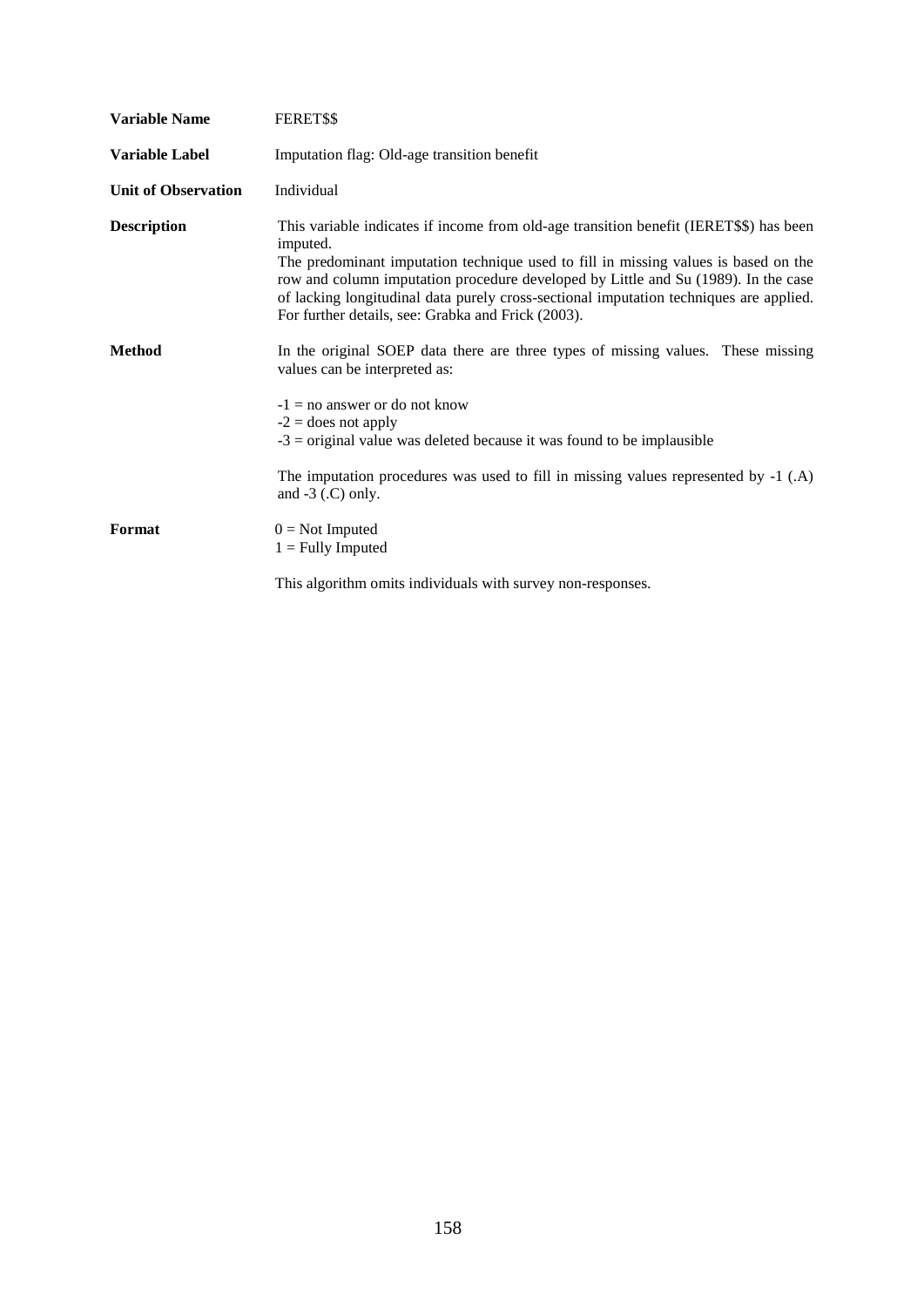| <b>Variable Name</b>       | <b>FMATY\$\$</b>                                                                                                                                                                                                                                                                                                                                                                                                   |
|----------------------------|--------------------------------------------------------------------------------------------------------------------------------------------------------------------------------------------------------------------------------------------------------------------------------------------------------------------------------------------------------------------------------------------------------------------|
| <b>Variable Label</b>      | Imputation flag: Maternity benefit                                                                                                                                                                                                                                                                                                                                                                                 |
| <b>Unit of Observation</b> | Individual                                                                                                                                                                                                                                                                                                                                                                                                         |
| <b>Description</b>         | This variable indicates if income from maternity benefit (HSUP\$\$) has been imputed.<br>The predominant imputation technique used to fill in missing values is based on the<br>row and column imputation procedure developed by Little and Su (1989). In the case<br>of lacking longitudinal data purely cross-sectional imputation techniques are applied.<br>For further details, see: Grabka and Frick (2003). |
| Method                     | In the original SOEP data there are three types of missing values. These missing<br>values can be interpreted as:                                                                                                                                                                                                                                                                                                  |
|                            | $-1 =$ no answer or do not know<br>$-2$ = does not apply<br>$-3$ = original value was deleted because it was found to be implausible                                                                                                                                                                                                                                                                               |
|                            | The imputation procedures was used to fill in missing values represented by $-1$ (.A)<br>and $-3$ ( $\Gamma$ ) only.                                                                                                                                                                                                                                                                                               |
| Format                     | $0 = Not$ Imputed<br>$1 =$ Fully Imputed                                                                                                                                                                                                                                                                                                                                                                           |
|                            | This algorithm omits individuals with survey non-responses.                                                                                                                                                                                                                                                                                                                                                        |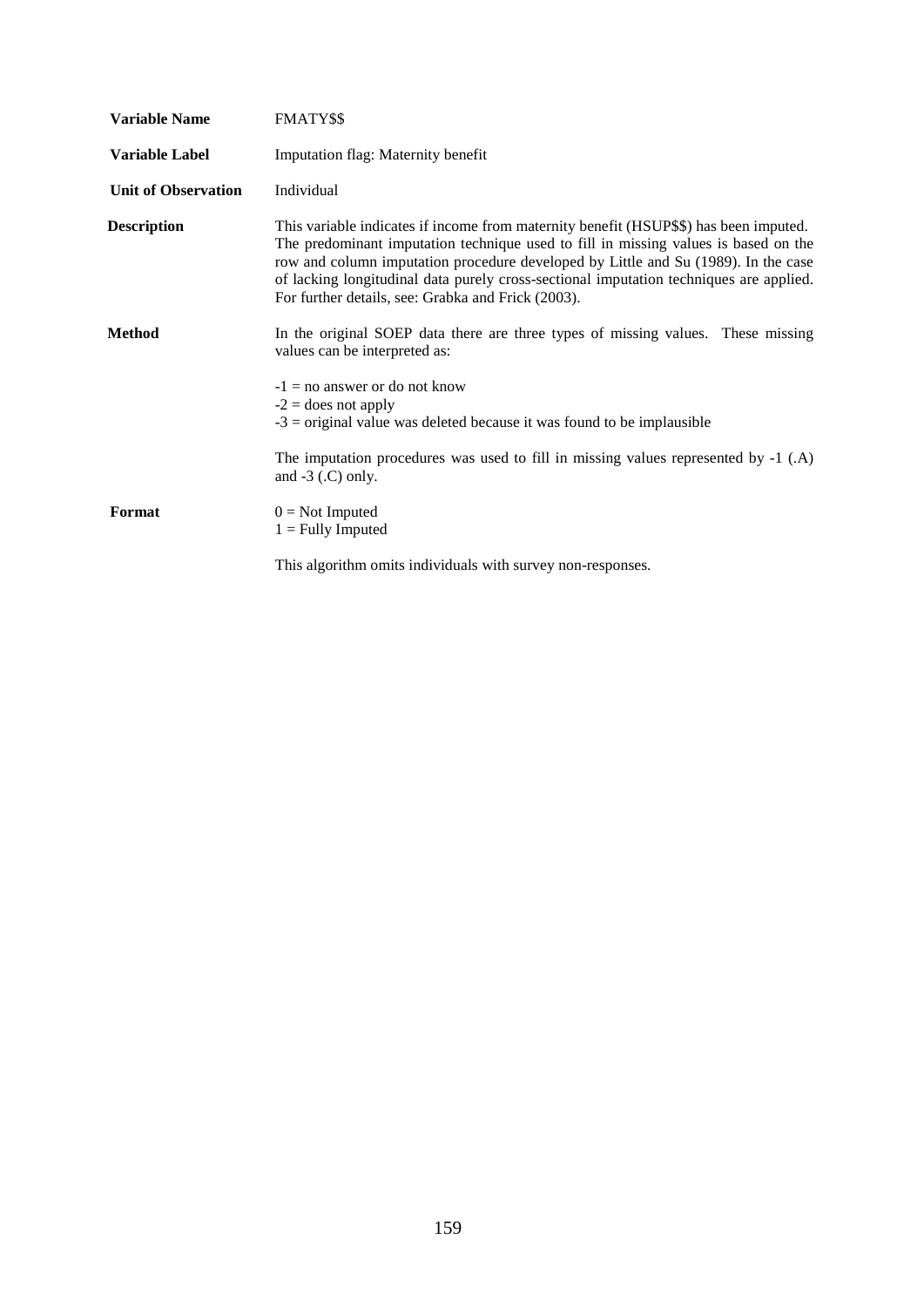| <b>Variable Name</b>  | FSTUY\$\$                                                                                                                                                                                                                                                                                                                                                                                                        |
|-----------------------|------------------------------------------------------------------------------------------------------------------------------------------------------------------------------------------------------------------------------------------------------------------------------------------------------------------------------------------------------------------------------------------------------------------|
| <b>Variable Label</b> | Imputation flag: Student grants                                                                                                                                                                                                                                                                                                                                                                                  |
| Unit of Observation   | Individual                                                                                                                                                                                                                                                                                                                                                                                                       |
| <b>Description</b>    | This variable indicates if income from student grants (ISTUY\$\$) has been imputed.<br>The predominant imputation technique used to fill in missing values is based on the<br>row and column imputation procedure developed by Little and Su (1989). In the case<br>of lacking longitudinal data purely cross-sectional imputation techniques are applied.<br>For further details, see: Grabka and Frick (2003). |
| <b>Method</b>         | In the original SOEP data there are three types of missing values. These missing<br>values can be interpreted as:                                                                                                                                                                                                                                                                                                |
|                       | $-1 =$ no answer or do not know<br>$-2$ = does not apply<br>$-3$ = original value was deleted because it was found to be implausible                                                                                                                                                                                                                                                                             |
|                       | The imputation procedures was used to fill in missing values represented by $-1$ (.A)<br>and $-3$ (.C) only.                                                                                                                                                                                                                                                                                                     |
| Format                | $0 = Not$ Imputed<br>$1 =$ Fully Imputed                                                                                                                                                                                                                                                                                                                                                                         |
|                       | This algorithm omits individuals with survey non-responses.                                                                                                                                                                                                                                                                                                                                                      |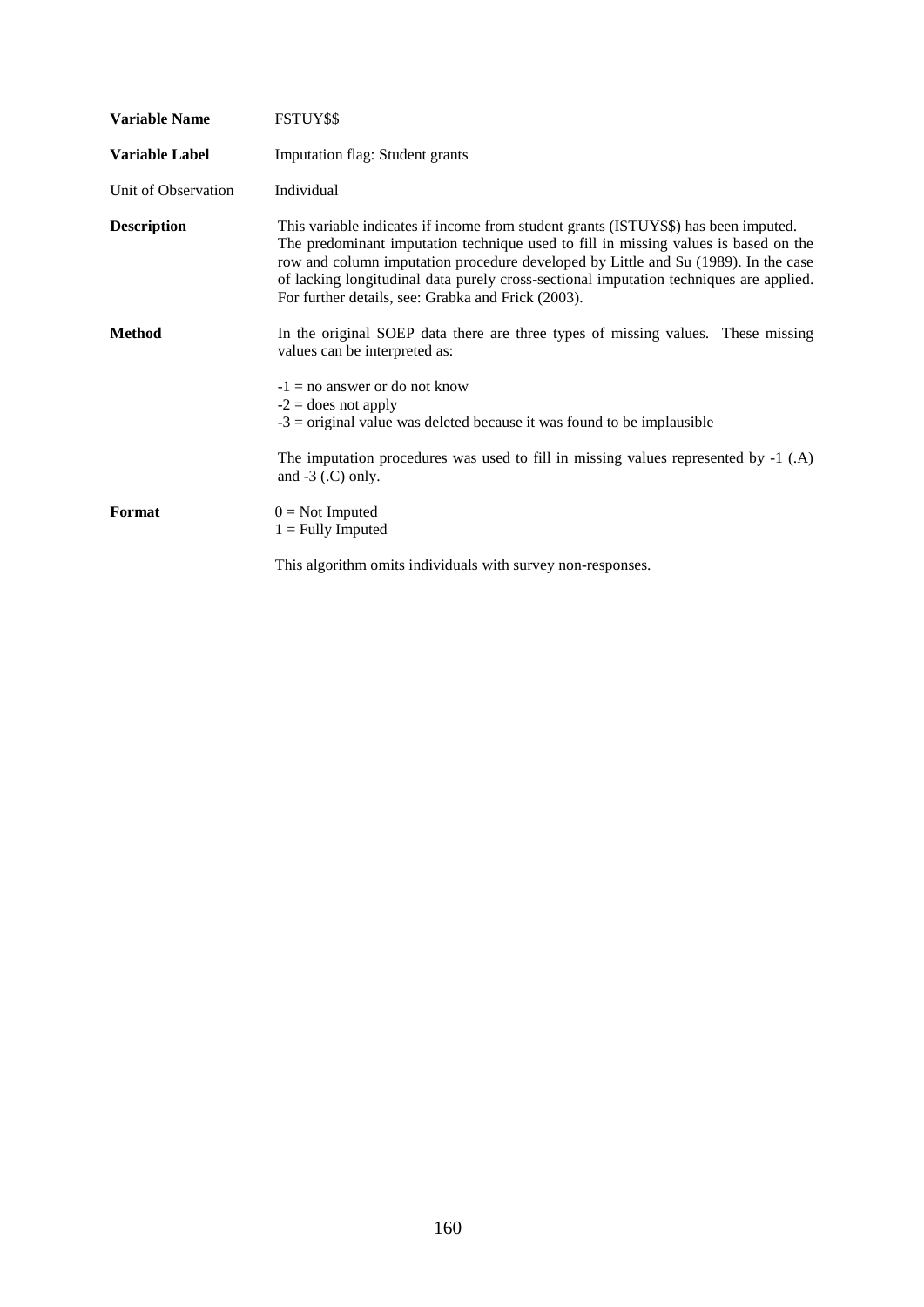| <b>Variable Name</b>       | FMILT\$\$                                                                                                                                                                                                                                                                                                                                                                                                                              |
|----------------------------|----------------------------------------------------------------------------------------------------------------------------------------------------------------------------------------------------------------------------------------------------------------------------------------------------------------------------------------------------------------------------------------------------------------------------------------|
| Variable Label             | Imputation flag: Military / community service pay                                                                                                                                                                                                                                                                                                                                                                                      |
| <b>Unit of Observation</b> | Individual                                                                                                                                                                                                                                                                                                                                                                                                                             |
| <b>Description</b>         | This variable indicates if income from military or community service pay (IMILT\$\$)<br>has been imputed.<br>The predominant imputation technique used to fill in missing values is based on the<br>row and column imputation procedure developed by Little and Su (1989). In the case<br>of lacking longitudinal data purely cross-sectional imputation techniques are applied.<br>For further details, see: Grabka and Frick (2003). |
| <b>Method</b>              | In the original SOEP data there are three types of missing values. These missing<br>values can be interpreted as:<br>$-1 =$ no answer or do not know<br>$-2$ = does not apply<br>$-3$ = original value was deleted because it was found to be implausible                                                                                                                                                                              |
|                            | The imputation procedures was used to fill in missing values represented by $-1$ (.A)<br>and $-3$ (.C) only.                                                                                                                                                                                                                                                                                                                           |
| Format                     | $0 = Not$ Imputed<br>$1 =$ Fully Imputed                                                                                                                                                                                                                                                                                                                                                                                               |
|                            | This algorithm omits individuals with survey non-responses.                                                                                                                                                                                                                                                                                                                                                                            |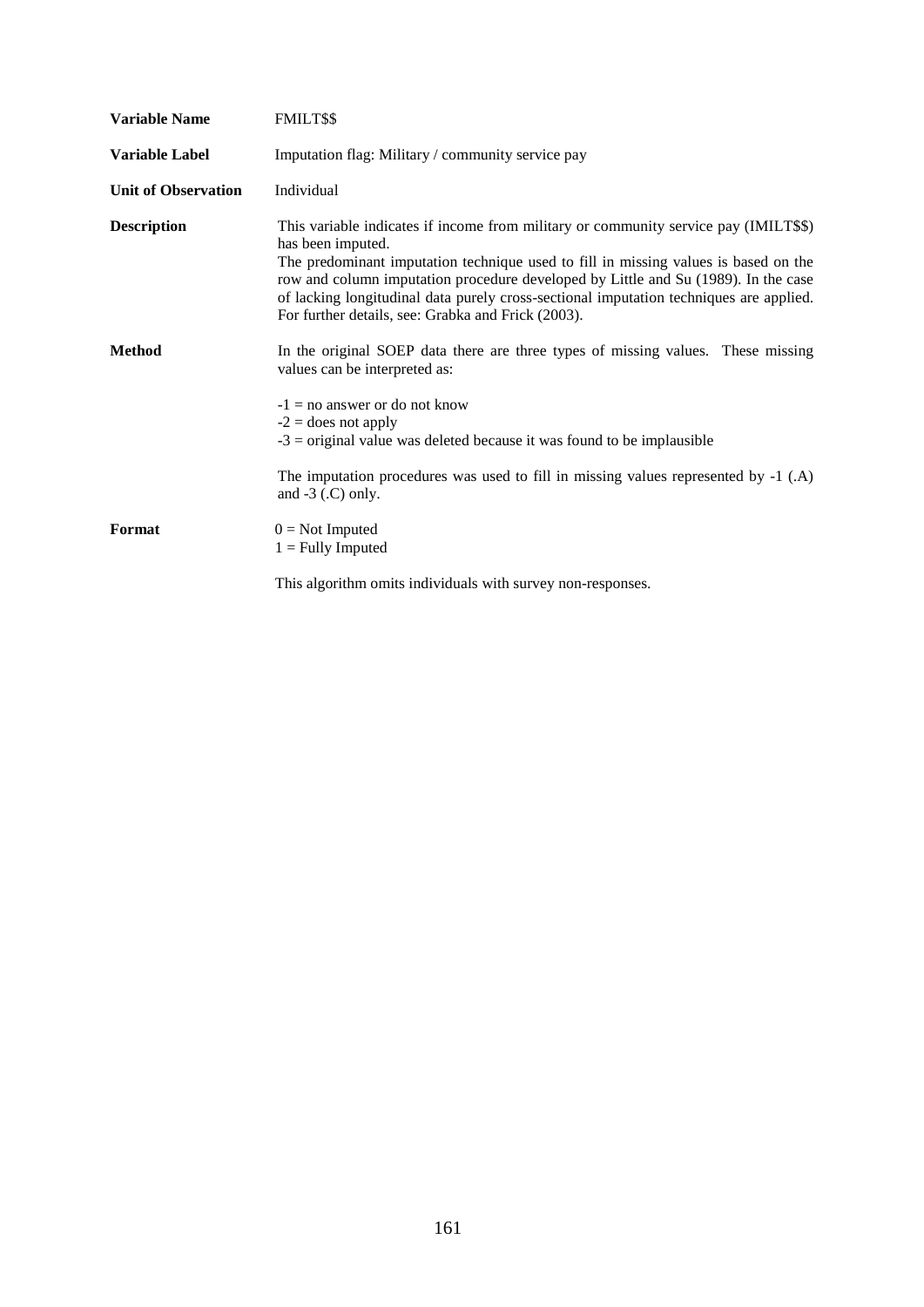| <b>Variable Name</b>       | FALIM\$\$                                                                                                                                                                                                                                                                                                                                                                                                 |
|----------------------------|-----------------------------------------------------------------------------------------------------------------------------------------------------------------------------------------------------------------------------------------------------------------------------------------------------------------------------------------------------------------------------------------------------------|
| <b>Variable Label</b>      | <b>Imputation flag: Alimony</b>                                                                                                                                                                                                                                                                                                                                                                           |
| <b>Unit of Observation</b> | Individual                                                                                                                                                                                                                                                                                                                                                                                                |
| <b>Description</b>         | This variable indicates if income from alimony (IALIM\$\$) has been imputed.<br>The predominant imputation technique used to fill in missing values is based on the<br>row and column imputation procedure developed by Little and Su (1989). In the case<br>of lacking longitudinal data purely cross-sectional imputation techniques are applied.<br>For further details, see: Grabka and Frick (2003). |
| <b>Method</b>              | In the original SOEP data there are three types of missing values. These missing<br>values can be interpreted as:                                                                                                                                                                                                                                                                                         |
|                            | $-1 =$ no answer or do not know<br>$-2$ = does not apply<br>$-3$ = original value was deleted because it was found to be implausible                                                                                                                                                                                                                                                                      |
|                            | The imputation procedures was used to fill in missing values represented by $-1$ (.A)<br>and $-3$ (.C) only.                                                                                                                                                                                                                                                                                              |
| Format                     | $0 = Not$ Imputed<br>$1 =$ Fully Imputed                                                                                                                                                                                                                                                                                                                                                                  |
|                            | This algorithm omits individuals with survey non-responses.                                                                                                                                                                                                                                                                                                                                               |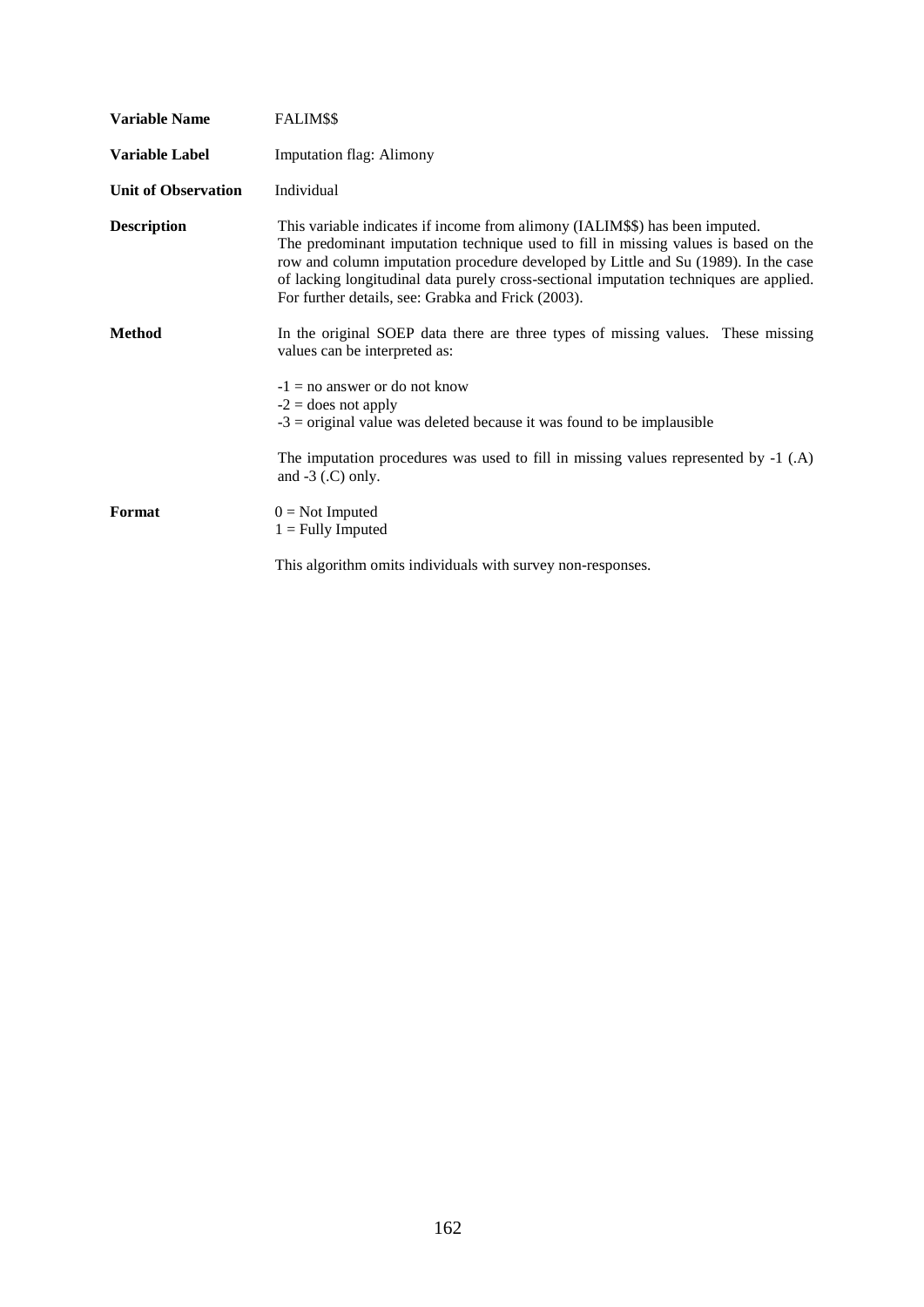| <b>Variable Name</b>       | FACHM\$\$                                                                                                                                                                                                                                                                                                                                                                                                                               |
|----------------------------|-----------------------------------------------------------------------------------------------------------------------------------------------------------------------------------------------------------------------------------------------------------------------------------------------------------------------------------------------------------------------------------------------------------------------------------------|
| Variable Label             | Imputation flag: Advance child maintenance payment                                                                                                                                                                                                                                                                                                                                                                                      |
| <b>Unit of Observation</b> | Individual                                                                                                                                                                                                                                                                                                                                                                                                                              |
| <b>Description</b>         | This variable indicates if income from advance child maintenance payments<br>(IACHM\$\$) has been imputed.<br>The predominant imputation technique used to fill in missing values is based on the<br>row and column imputation procedure developed by Little and Su (1989). In the case<br>of lacking longitudinal data purely cross-sectional imputation techniques are applied.<br>For further details, see: Grabka and Frick (2003). |
| <b>Method</b>              | In the original SOEP data there are three types of missing values. These missing<br>values can be interpreted as:<br>$-1 =$ no answer or do not know<br>$-2$ = does not apply<br>$-3$ = original value was deleted because it was found to be implausible                                                                                                                                                                               |
|                            | The imputation procedures was used to fill in missing values represented by -1 (.A)<br>and $-3$ (.C) only.                                                                                                                                                                                                                                                                                                                              |
| Format                     | $0 = Not$ Imputed<br>$1 =$ Fully Imputed                                                                                                                                                                                                                                                                                                                                                                                                |
|                            | This algorithm omits individuals with survey non-responses.                                                                                                                                                                                                                                                                                                                                                                             |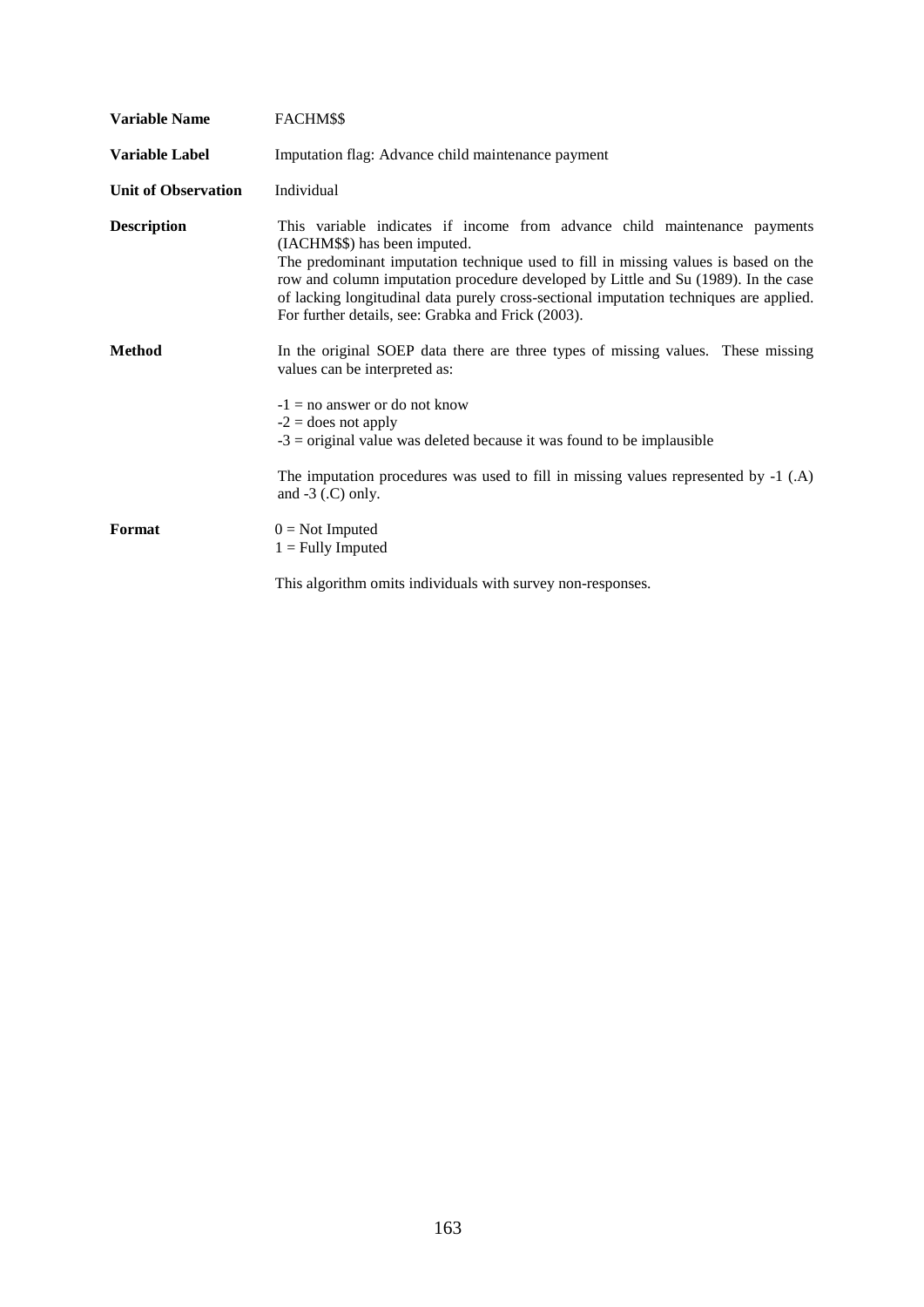| <b>Variable Name</b>       | FCHSU\$\$                                                                                                                                                                                                                                                                                                                                                                                                                             |
|----------------------------|---------------------------------------------------------------------------------------------------------------------------------------------------------------------------------------------------------------------------------------------------------------------------------------------------------------------------------------------------------------------------------------------------------------------------------------|
| Variable Label             | Imputation flag: Child support, caregiver alimony                                                                                                                                                                                                                                                                                                                                                                                     |
| <b>Unit of Observation</b> | Individual                                                                                                                                                                                                                                                                                                                                                                                                                            |
| <b>Description</b>         | This variable indicates if income from Child support, caregiver alimony (ICHSU\$\$)<br>has been imputed.<br>The predominant imputation technique used to fill in missing values is based on the<br>row and column imputation procedure developed by Little and Su (1989). In the case<br>of lacking longitudinal data purely cross-sectional imputation techniques are applied.<br>For further details, see: Grabka and Frick (2003). |
| <b>Method</b>              | In the original SOEP data there are three types of missing values. These missing<br>values can be interpreted as:<br>$-1 =$ no answer or do not know<br>$-2$ = does not apply<br>$-3$ = original value was deleted because it was found to be implausible                                                                                                                                                                             |
|                            | The imputation procedures was used to fill in missing values represented by $-1$ (.A)<br>and $-3$ (.C) only.                                                                                                                                                                                                                                                                                                                          |
| Format                     | $0 = Not$ Imputed<br>$1 =$ Fully Imputed                                                                                                                                                                                                                                                                                                                                                                                              |
|                            | This algorithm omits individuals with survey non-responses.                                                                                                                                                                                                                                                                                                                                                                           |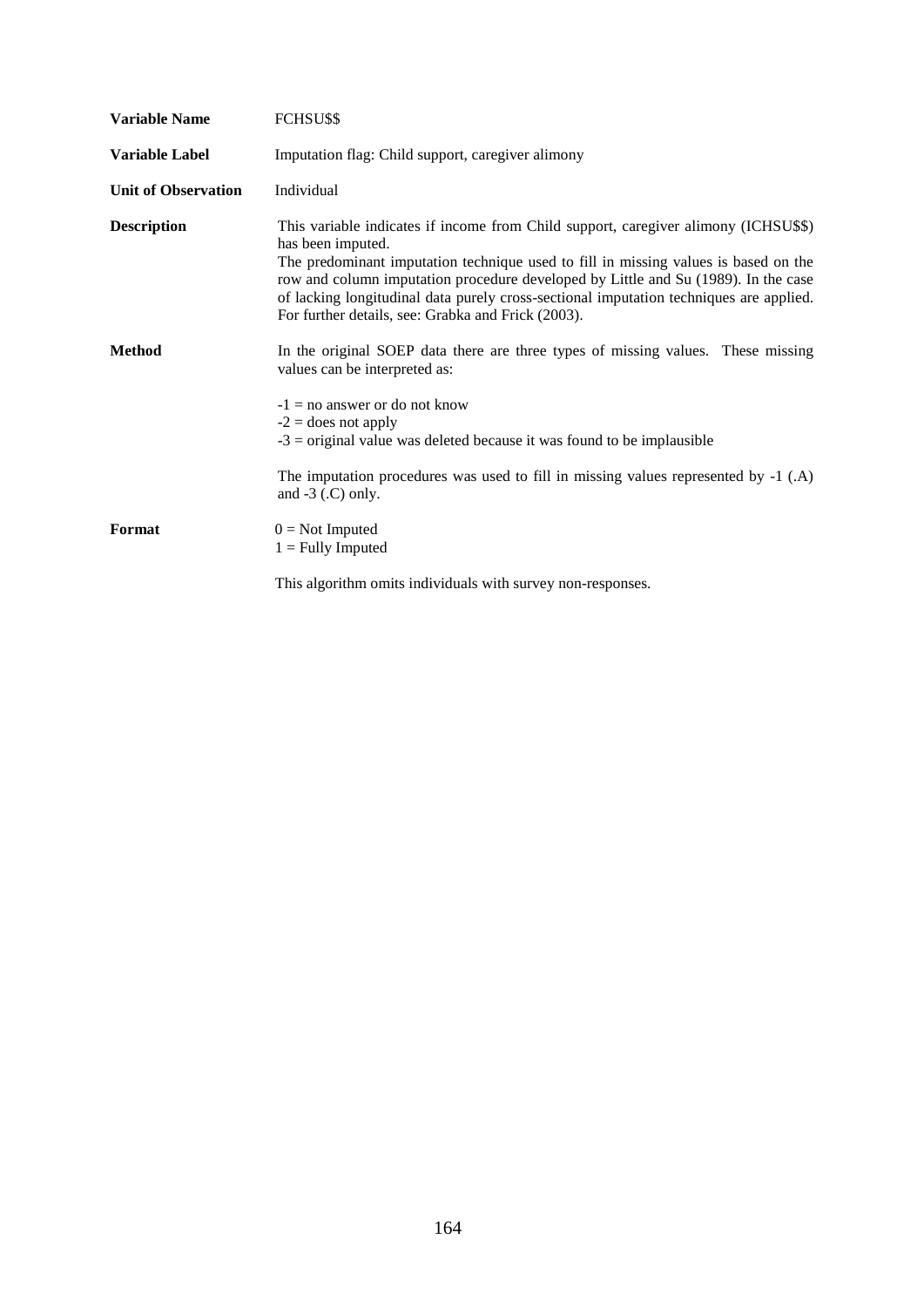| <b>Variable Name</b>       | FSPOU\$\$                                                                                                                                                                                                                                                                                                                                                                                                                               |
|----------------------------|-----------------------------------------------------------------------------------------------------------------------------------------------------------------------------------------------------------------------------------------------------------------------------------------------------------------------------------------------------------------------------------------------------------------------------------------|
| <b>Variable Label</b>      | Imputation flag: Divorce alimony, during separation                                                                                                                                                                                                                                                                                                                                                                                     |
| <b>Unit of Observation</b> | Individual                                                                                                                                                                                                                                                                                                                                                                                                                              |
| <b>Description</b>         | This variable indicates if income from Divorce alimony, during separation<br>(ISPOU\$\$) has been imputed.<br>The predominant imputation technique used to fill in missing values is based on the<br>row and column imputation procedure developed by Little and Su (1989). In the case<br>of lacking longitudinal data purely cross-sectional imputation techniques are applied.<br>For further details, see: Grabka and Frick (2003). |
| <b>Method</b>              | In the original SOEP data there are three types of missing values. These missing<br>values can be interpreted as:<br>$-1 =$ no answer or do not know<br>$-2$ = does not apply<br>$-3$ = original value was deleted because it was found to be implausible                                                                                                                                                                               |
|                            | The imputation procedures was used to fill in missing values represented by -1 (.A)<br>and $-3$ (.C) only.                                                                                                                                                                                                                                                                                                                              |
| Format                     | $0 = Not$ Imputed<br>$1 =$ Fully Imputed                                                                                                                                                                                                                                                                                                                                                                                                |
|                            | This algorithm omits individuals with survey non-responses.                                                                                                                                                                                                                                                                                                                                                                             |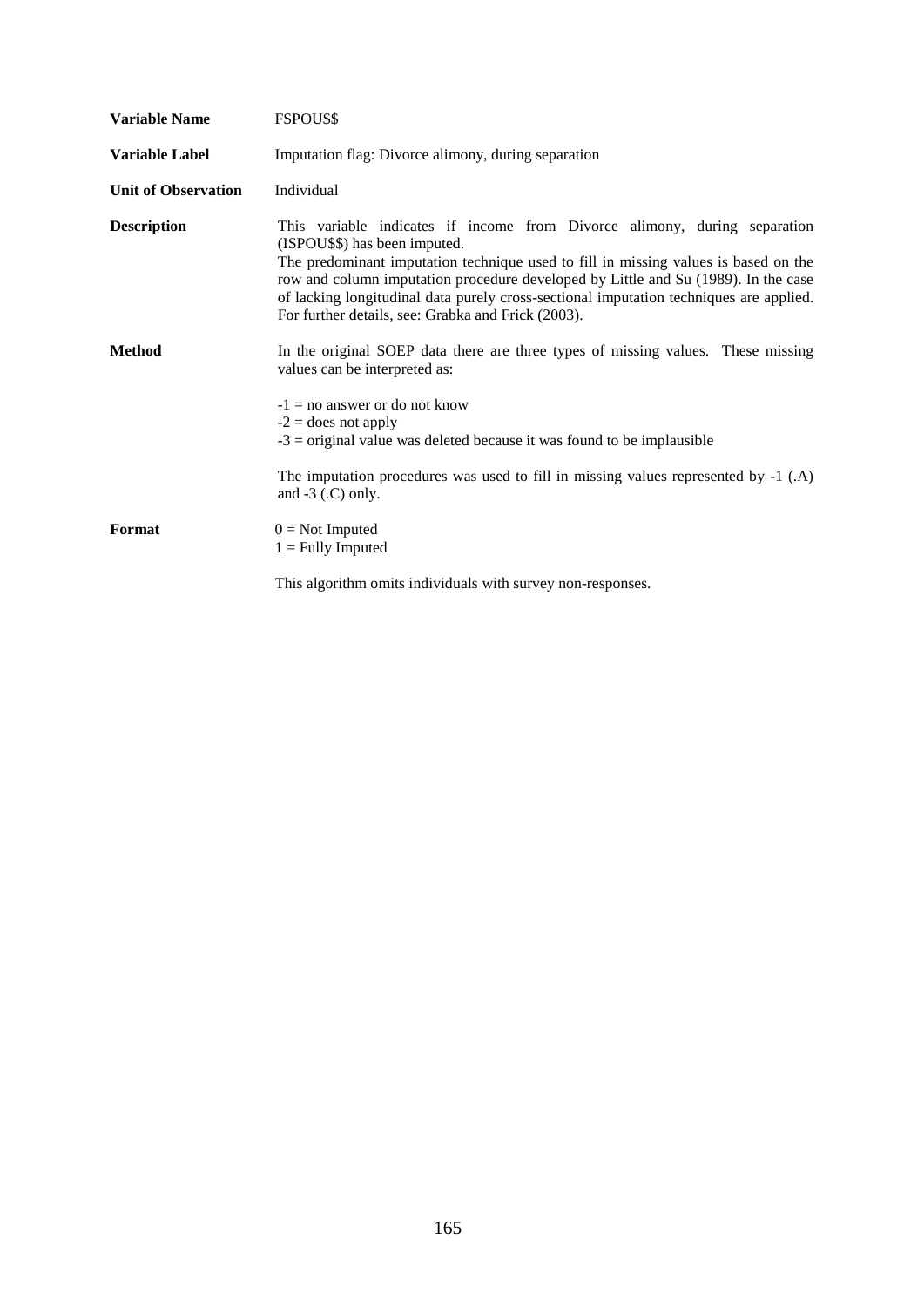| <b>Variable Name</b>  | FELSE\$\$                                                                                                                                                                                                                                                                                                                                                                                                                       |
|-----------------------|---------------------------------------------------------------------------------------------------------------------------------------------------------------------------------------------------------------------------------------------------------------------------------------------------------------------------------------------------------------------------------------------------------------------------------|
| <b>Variable Label</b> | Imputation flag: Private Transfers received                                                                                                                                                                                                                                                                                                                                                                                     |
| Unit of Observation   | Individual                                                                                                                                                                                                                                                                                                                                                                                                                      |
| <b>Description</b>    | This variable indicates if income from private transfers received (IELSE\$\$) has been<br>imputed.<br>The predominant imputation technique used to fill in missing values is based on the<br>row and column imputation procedure developed by Little and Su (1989). In the case<br>of lacking longitudinal data purely cross-sectional imputation techniques are applied.<br>For further details, see: Grabka and Frick (2003). |
| <b>Method</b>         | In the original SOEP data there are three types of missing values. These missing<br>values can be interpreted as:<br>$-1 =$ no answer or do not know<br>$-2$ = does not apply<br>$-3$ = original value was deleted because it was found to be implausible                                                                                                                                                                       |
|                       | The imputation procedures was used to fill in missing values represented by $-1$ (.A)<br>and $-3$ (.C) only.                                                                                                                                                                                                                                                                                                                    |
| Format                | $0 = Not$ Imputed<br>$1 =$ Fully Imputed                                                                                                                                                                                                                                                                                                                                                                                        |
|                       | This algorithm omits individuals with survey non-responses.                                                                                                                                                                                                                                                                                                                                                                     |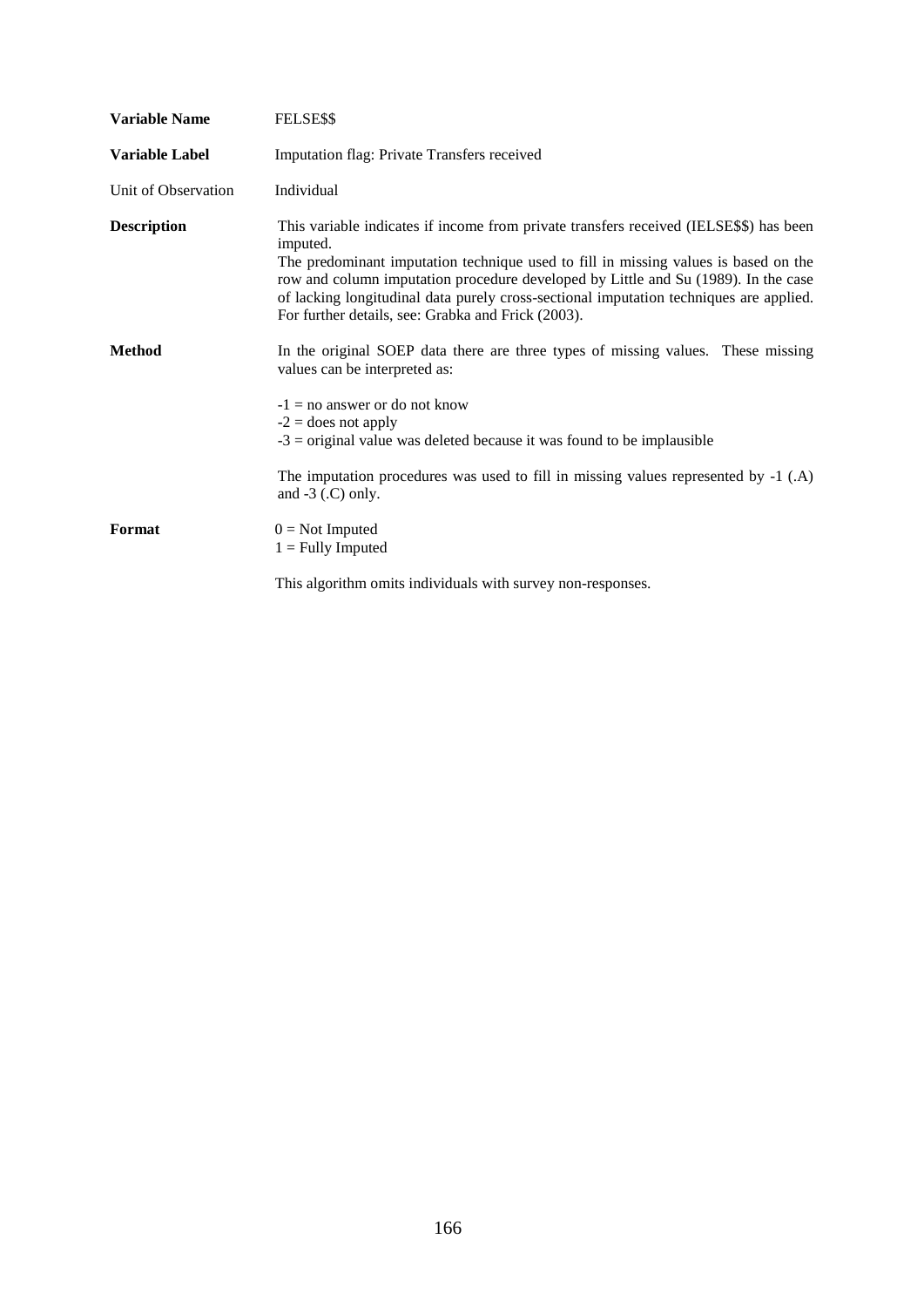| <b>Variable Name</b>       | F13LY\$\$                                                                                                                                                                                                                                                                                                                                                                                                                |
|----------------------------|--------------------------------------------------------------------------------------------------------------------------------------------------------------------------------------------------------------------------------------------------------------------------------------------------------------------------------------------------------------------------------------------------------------------------|
| <b>Variable Label</b>      | Imputation flag: 13th monthly salary                                                                                                                                                                                                                                                                                                                                                                                     |
| <b>Unit of Observation</b> | Individual                                                                                                                                                                                                                                                                                                                                                                                                               |
| <b>Description</b>         | This variable indicates if income from 13th monthly salary (I13LY\$\$) has been<br>imputed.<br>The predominant imputation technique used to fill in missing values is based on the<br>row and column imputation procedure developed by Little and Su (1989). In the case<br>of lacking longitudinal data purely cross-sectional imputation techniques are applied.<br>For further details, see: Grabka and Frick (2003). |
| <b>Method</b>              | In the original SOEP data there are three types of missing values. These missing<br>values can be interpreted as:<br>$-1 =$ no answer or do not know<br>$-2$ = does not apply<br>$-3$ = original value was deleted because it was found to be implausible                                                                                                                                                                |
|                            | The imputation procedures was used to fill in missing values represented by -1 (.A)<br>and $-3$ (.C) only.                                                                                                                                                                                                                                                                                                               |
| Format                     | $0 = Not$ Imputed<br>$1 =$ Fully Imputed                                                                                                                                                                                                                                                                                                                                                                                 |
|                            | This algorithm omits individuals with survey non-responses.                                                                                                                                                                                                                                                                                                                                                              |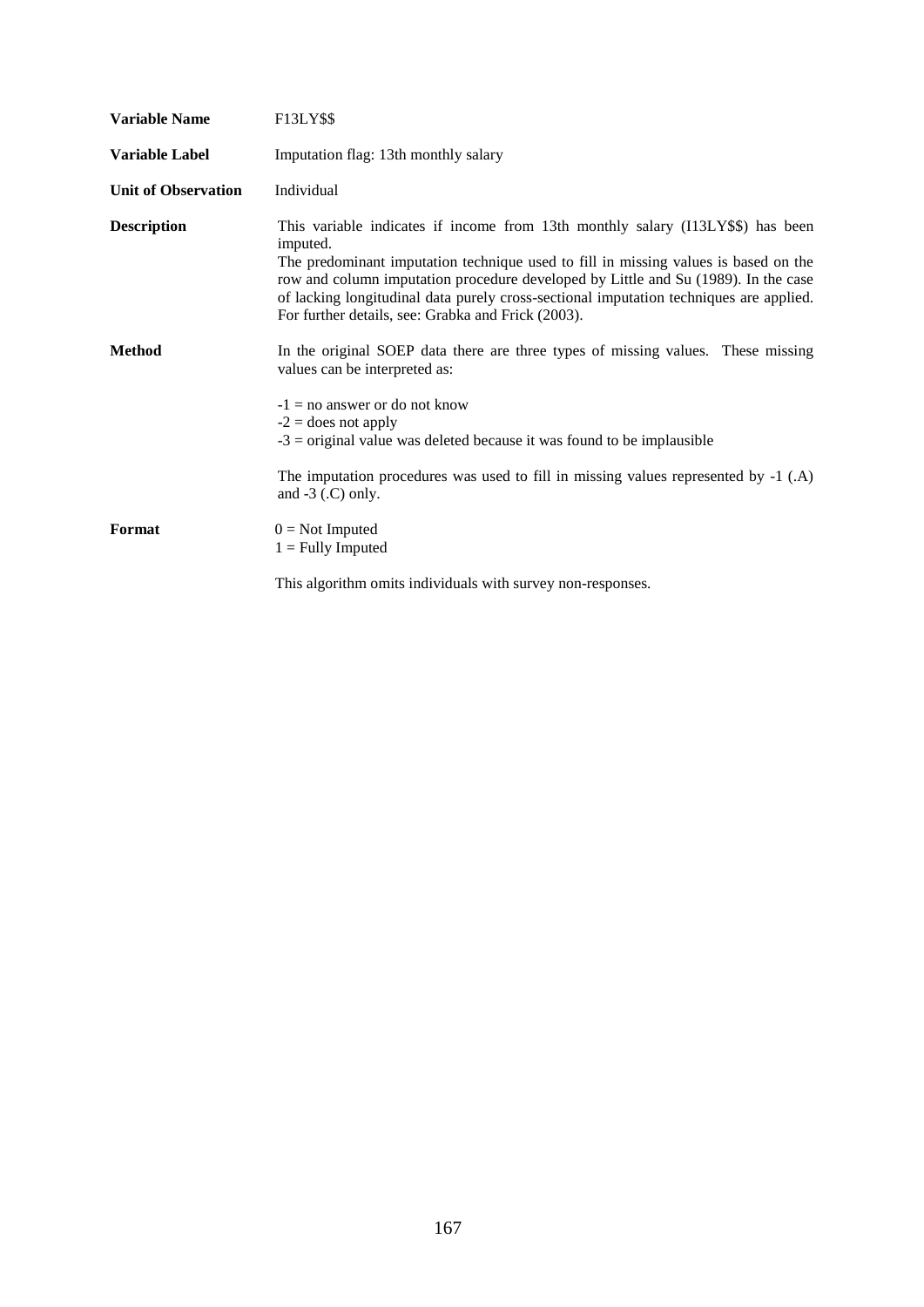| <b>Variable Name</b>       | F14LY\$\$                                                                                                                                                                                                                                                                                                                                                                                                                |
|----------------------------|--------------------------------------------------------------------------------------------------------------------------------------------------------------------------------------------------------------------------------------------------------------------------------------------------------------------------------------------------------------------------------------------------------------------------|
| <b>Variable Label</b>      | Imputation flag: 14th monthly salary                                                                                                                                                                                                                                                                                                                                                                                     |
| <b>Unit of Observation</b> | Individual                                                                                                                                                                                                                                                                                                                                                                                                               |
| <b>Description</b>         | This variable indicates if income from 14th monthly salary (I14LY\$\$) has been<br>imputed.<br>The predominant imputation technique used to fill in missing values is based on the<br>row and column imputation procedure developed by Little and Su (1989). In the case<br>of lacking longitudinal data purely cross-sectional imputation techniques are applied.<br>For further details, see: Grabka and Frick (2003). |
| <b>Method</b>              | In the original SOEP data there are three types of missing values. These missing<br>values can be interpreted as:<br>$-1 =$ no answer or do not know<br>$-2$ = does not apply<br>$-3$ = original value was deleted because it was found to be implausible                                                                                                                                                                |
|                            | The imputation procedures was used to fill in missing values represented by -1 (.A)<br>and $-3$ (.C) only.                                                                                                                                                                                                                                                                                                               |
| Format                     | $0 = Not$ Imputed<br>$1 =$ Fully Imputed                                                                                                                                                                                                                                                                                                                                                                                 |
|                            | This algorithm omits individuals with survey non-responses.                                                                                                                                                                                                                                                                                                                                                              |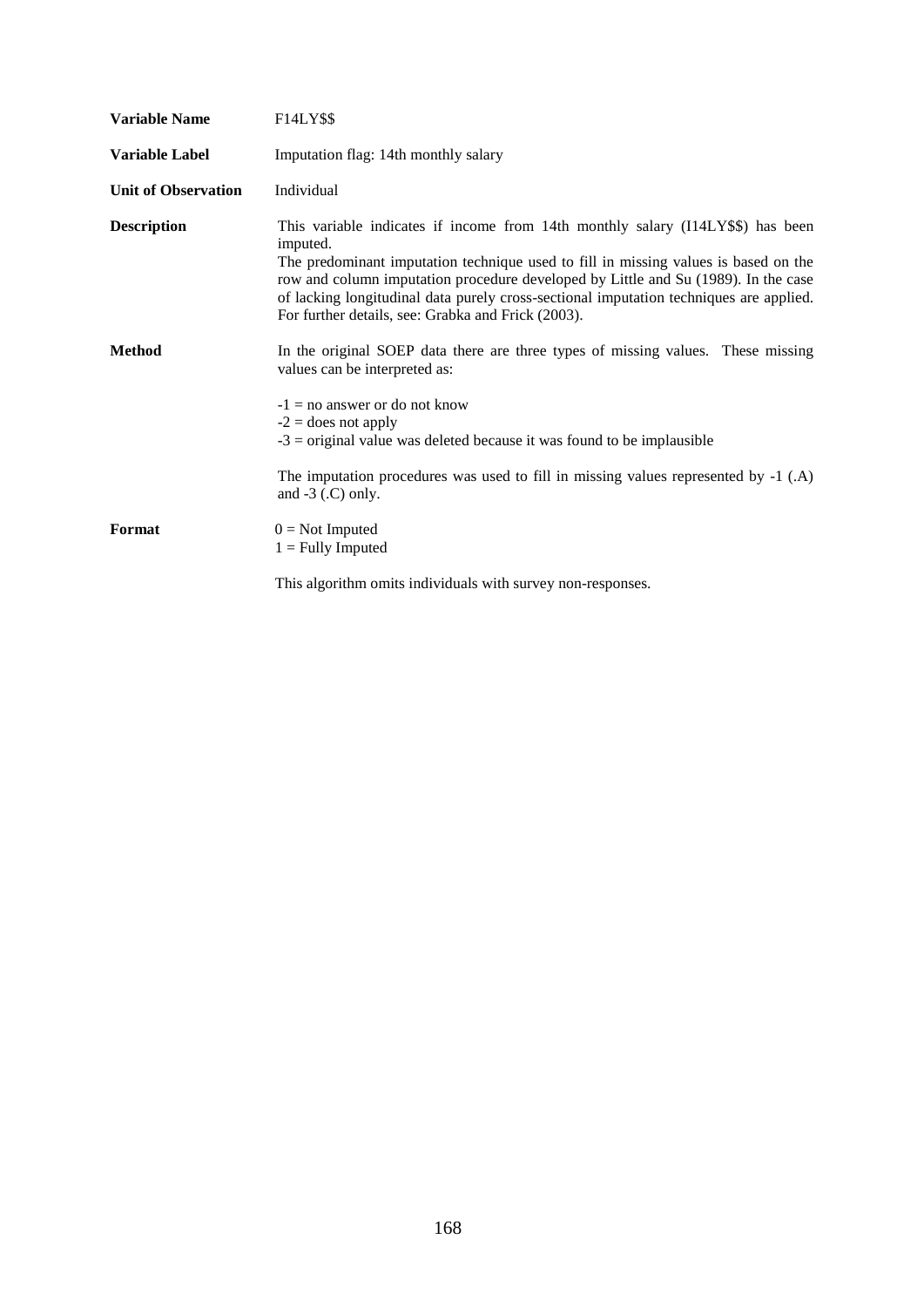| <b>Variable Name</b>       | <b>FXMAS\$\$</b>                                                                                                                                                                                                                                                                                                                                                                                                       |
|----------------------------|------------------------------------------------------------------------------------------------------------------------------------------------------------------------------------------------------------------------------------------------------------------------------------------------------------------------------------------------------------------------------------------------------------------------|
| <b>Variable Label</b>      | Imputation flag: Christmas bonus                                                                                                                                                                                                                                                                                                                                                                                       |
| <b>Unit of Observation</b> | Individual                                                                                                                                                                                                                                                                                                                                                                                                             |
| <b>Description</b>         | This variable indicates if income from Christmas bonus (IXMAS\$\$) has been imput-<br>ed.<br>The predominant imputation technique used to fill in missing values is based on the<br>row and column imputation procedure developed by Little and Su (1989). In the case<br>of lacking longitudinal data purely cross-sectional imputation techniques are applied.<br>For further details, see: Grabka and Frick (2003). |
| <b>Method</b>              | In the original SOEP data there are three types of missing values. These missing<br>values can be interpreted as:<br>$-1 =$ no answer or do not know<br>$-2$ = does not apply<br>$-3$ = original value was deleted because it was found to be implausible                                                                                                                                                              |
|                            | The imputation procedures was used to fill in missing values represented by -1 (.A)<br>and $-3$ (.C) only.                                                                                                                                                                                                                                                                                                             |
| Format                     | $0 = Not$ Imputed<br>$1 =$ Fully Imputed                                                                                                                                                                                                                                                                                                                                                                               |
|                            | This algorithm omits individuals with survey non-responses.                                                                                                                                                                                                                                                                                                                                                            |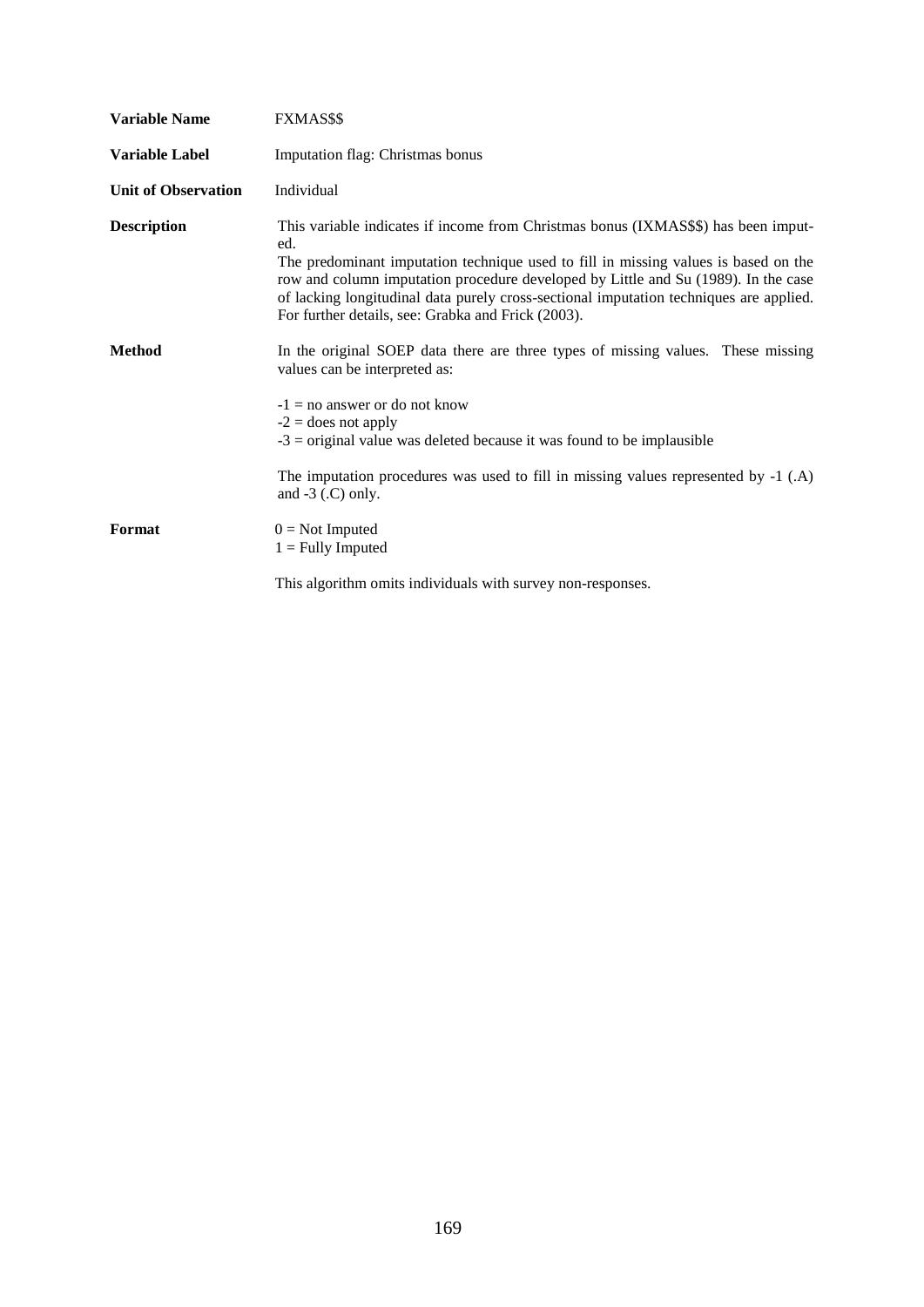| <b>Variable Name</b>       | FHOLY\$\$                                                                                                                                                                                                                                                                                                                                                                                                        |
|----------------------------|------------------------------------------------------------------------------------------------------------------------------------------------------------------------------------------------------------------------------------------------------------------------------------------------------------------------------------------------------------------------------------------------------------------|
| <b>Variable Label</b>      | <b>Imputation flag: Vacation bonus</b>                                                                                                                                                                                                                                                                                                                                                                           |
| <b>Unit of Observation</b> | Individual                                                                                                                                                                                                                                                                                                                                                                                                       |
| <b>Description</b>         | This variable indicates if income from Vacation bonus (IHOLY\$\$) has been imputed.<br>The predominant imputation technique used to fill in missing values is based on the<br>row and column imputation procedure developed by Little and Su (1989). In the case<br>of lacking longitudinal data purely cross-sectional imputation techniques are applied.<br>For further details, see: Grabka and Frick (2003). |
| <b>Method</b>              | In the original SOEP data there are three types of missing values. These missing<br>values can be interpreted as:                                                                                                                                                                                                                                                                                                |
|                            | $-1 =$ no answer or do not know<br>$-2$ = does not apply<br>$-3$ = original value was deleted because it was found to be implausible                                                                                                                                                                                                                                                                             |
|                            | The imputation procedures was used to fill in missing values represented by $-1$ (.A)<br>and $-3$ (.C) only.                                                                                                                                                                                                                                                                                                     |
| Format                     | $0 = Not$ Imputed<br>$1 =$ Fully Imputed                                                                                                                                                                                                                                                                                                                                                                         |
|                            | This algorithm omits individuals with survey non-responses.                                                                                                                                                                                                                                                                                                                                                      |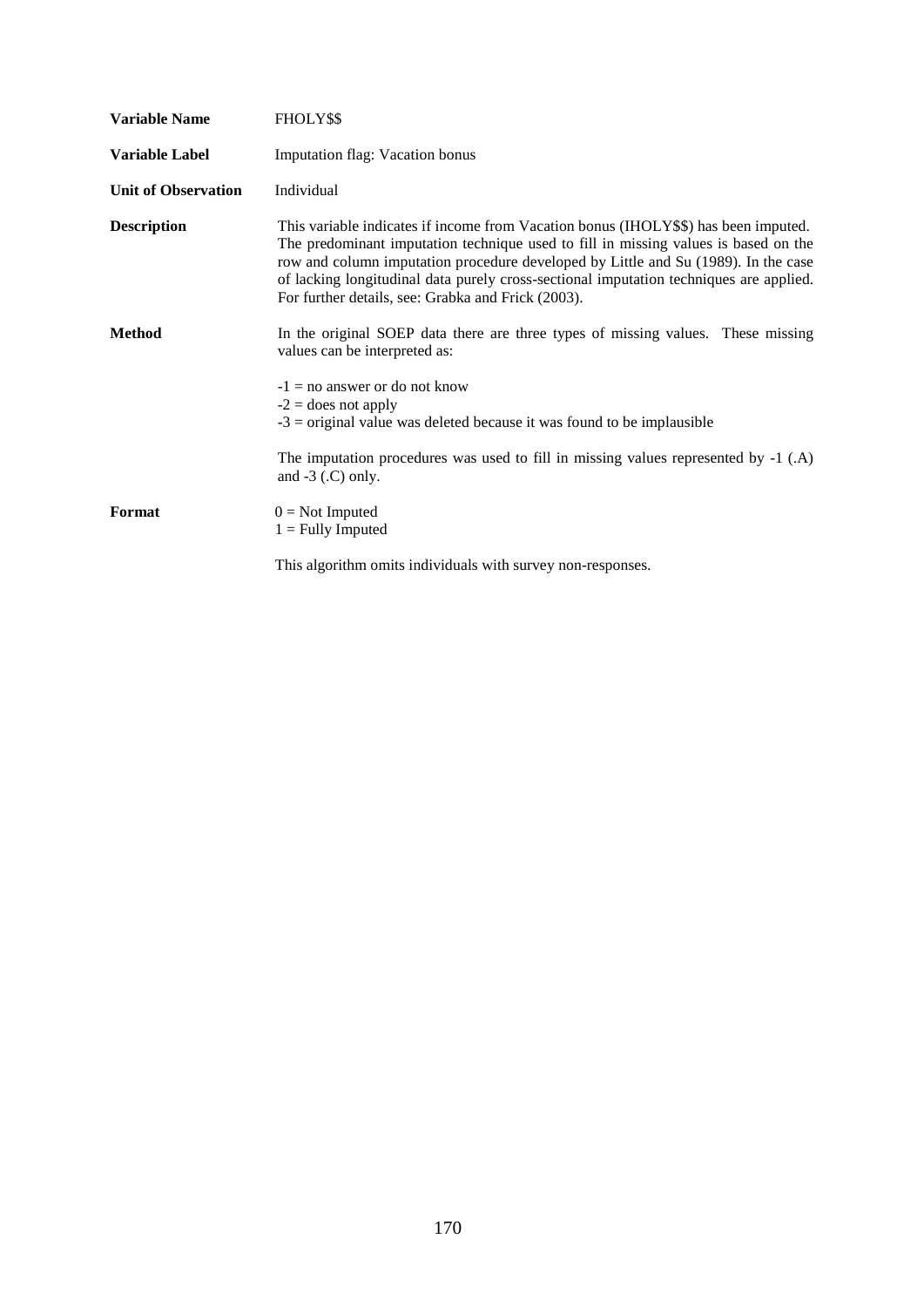| <b>Variable Name</b>       | FGRAY\$\$                                                                                                                                                                                                                                                                                                                                                                                                        |
|----------------------------|------------------------------------------------------------------------------------------------------------------------------------------------------------------------------------------------------------------------------------------------------------------------------------------------------------------------------------------------------------------------------------------------------------------|
| <b>Variable Label</b>      | Imputation flag: Profit-sharing / Gratifications                                                                                                                                                                                                                                                                                                                                                                 |
| <b>Unit of Observation</b> | Individual                                                                                                                                                                                                                                                                                                                                                                                                       |
| <b>Description</b>         | This variable indicates if income from profit-sharing (IGRAY\$\$) has been imputed.<br>The predominant imputation technique used to fill in missing values is based on the<br>row and column imputation procedure developed by Little and Su (1989). In the case<br>of lacking longitudinal data purely cross-sectional imputation techniques are applied.<br>For further details, see: Grabka and Frick (2003). |
| <b>Method</b>              | In the original SOEP data there are three types of missing values. These missing<br>values can be interpreted as:                                                                                                                                                                                                                                                                                                |
|                            | $-1 =$ no answer or do not know<br>$-2$ = does not apply<br>$-3$ = original value was deleted because it was found to be implausible                                                                                                                                                                                                                                                                             |
|                            | The imputation procedures was used to fill in missing values represented by $-1$ (.A)<br>and $-3$ (.C) only.                                                                                                                                                                                                                                                                                                     |
| Format                     | $0 = Not$ Imputed<br>$1 =$ Fully Imputed                                                                                                                                                                                                                                                                                                                                                                         |
|                            | This algorithm omits individuals with survey non-responses.                                                                                                                                                                                                                                                                                                                                                      |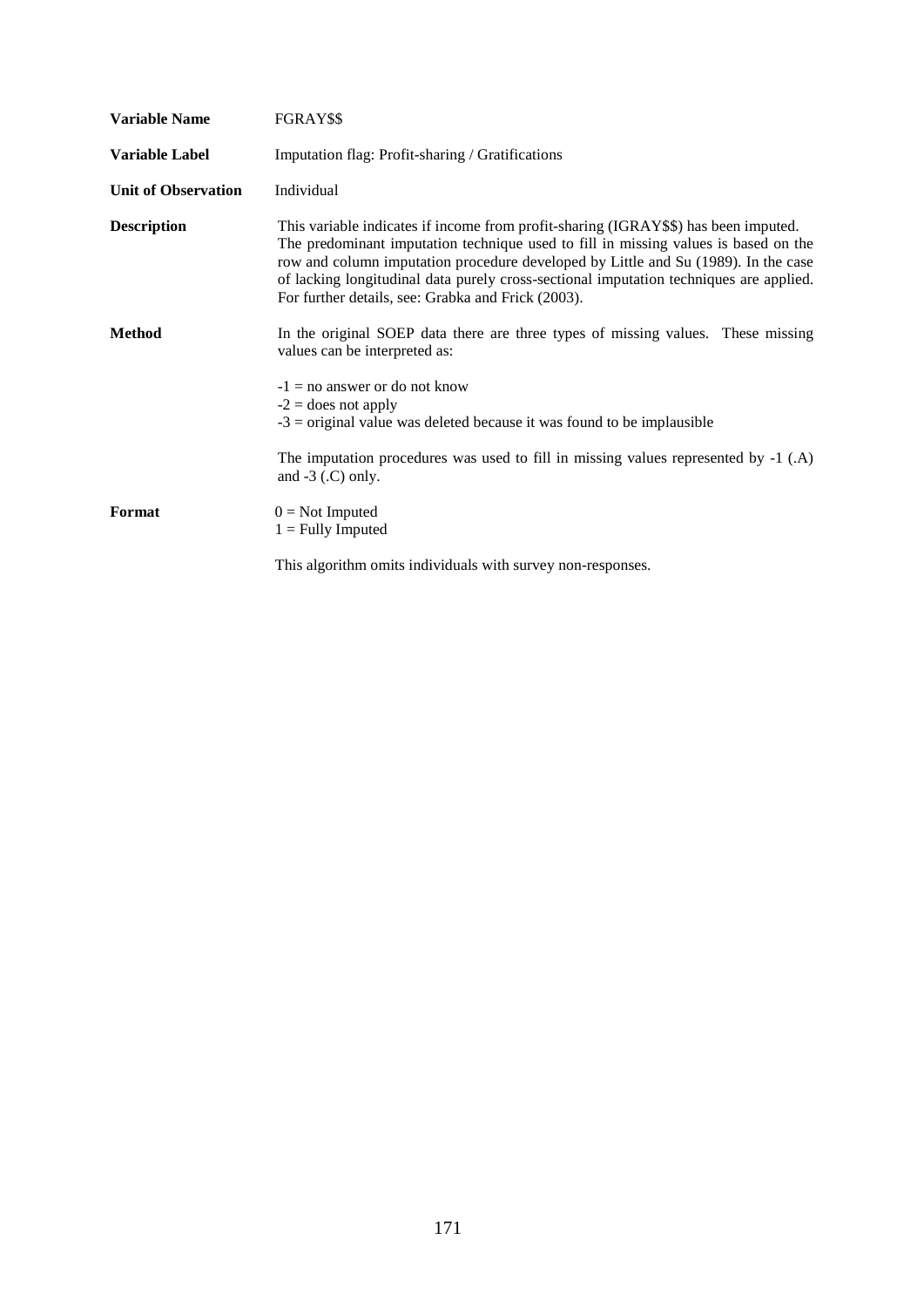| <b>Variable Name</b>       | FOTHY\$\$                                                                                                                                                                                                                                                                                                                                                                                                       |
|----------------------------|-----------------------------------------------------------------------------------------------------------------------------------------------------------------------------------------------------------------------------------------------------------------------------------------------------------------------------------------------------------------------------------------------------------------|
| <b>Variable Label</b>      | Imputation flag: Other bonuses                                                                                                                                                                                                                                                                                                                                                                                  |
| <b>Unit of Observation</b> | Individual                                                                                                                                                                                                                                                                                                                                                                                                      |
| <b>Description</b>         | This variable indicates if income from other bonuses (IOTHY\$\$) has been imputed.<br>The predominant imputation technique used to fill in missing values is based on the<br>row and column imputation procedure developed by Little and Su (1989). In the case<br>of lacking longitudinal data purely cross-sectional imputation techniques are applied.<br>For further details, see: Grabka and Frick (2003). |
| <b>Method</b>              | In the original SOEP data there are three types of missing values. These missing<br>values can be interpreted as:                                                                                                                                                                                                                                                                                               |
|                            | $-1 =$ no answer or do not know<br>$-2$ = does not apply<br>$-3$ = original value was deleted because it was found to be implausible                                                                                                                                                                                                                                                                            |
|                            | The imputation procedures was used to fill in missing values represented by -1 (.A)<br>and $-3$ (.C) only.                                                                                                                                                                                                                                                                                                      |
| Format                     | $0 = Not$ Imputed<br>$1 =$ Fully Imputed                                                                                                                                                                                                                                                                                                                                                                        |
|                            | This algorithm omits individuals with survey non-responses.                                                                                                                                                                                                                                                                                                                                                     |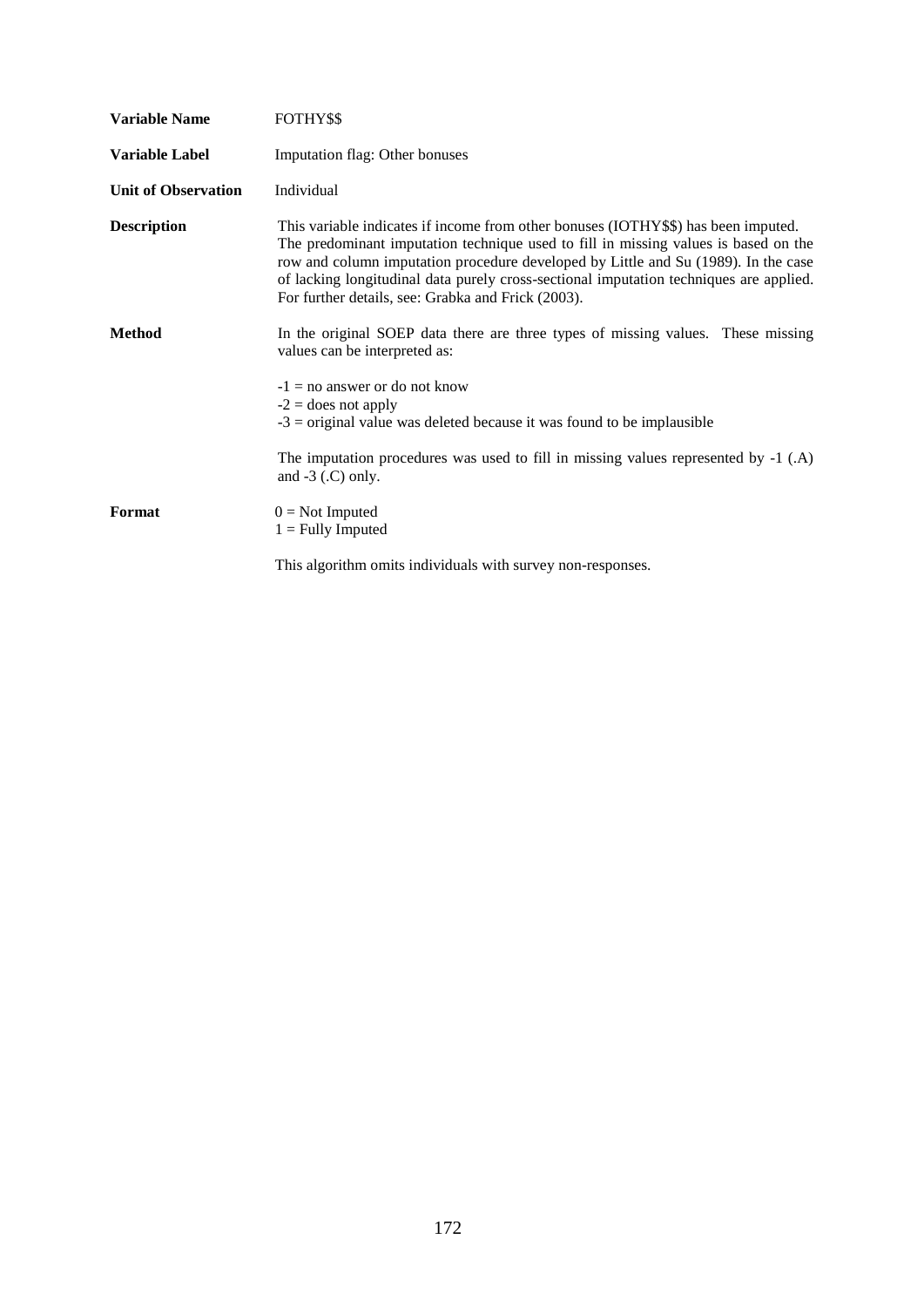| <b>Variable Name</b>       | FTRAY\$\$                                                                                                                                                                                                                                                                                                                                                                                                                                |
|----------------------------|------------------------------------------------------------------------------------------------------------------------------------------------------------------------------------------------------------------------------------------------------------------------------------------------------------------------------------------------------------------------------------------------------------------------------------------|
| <b>Variable Label</b>      | Imputation flag: Commuting expenses, travel grant                                                                                                                                                                                                                                                                                                                                                                                        |
| <b>Unit of Observation</b> | Individual                                                                                                                                                                                                                                                                                                                                                                                                                               |
| <b>Description</b>         | This variable indicates if income from commuting expenses or travel grants<br>(ITRAY\$\$) has been imputed.<br>The predominant imputation technique used to fill in missing values is based on the<br>row and column imputation procedure developed by Little and Su (1989). In the case<br>of lacking longitudinal data purely cross-sectional imputation techniques are applied.<br>For further details, see: Grabka and Frick (2003). |
| <b>Method</b>              | In the original SOEP data there are three types of missing values. These missing<br>values can be interpreted as:<br>$-1 =$ no answer or do not know<br>$-2$ = does not apply<br>$-3$ = original value was deleted because it was found to be implausible                                                                                                                                                                                |
|                            | The imputation procedures was used to fill in missing values represented by -1 (.A)<br>and $-3$ (.C) only.                                                                                                                                                                                                                                                                                                                               |
| Format                     | $0 = Not$ Imputed<br>$1 =$ Fully Imputed                                                                                                                                                                                                                                                                                                                                                                                                 |
|                            | This algorithm omits individuals with survey non-responses.                                                                                                                                                                                                                                                                                                                                                                              |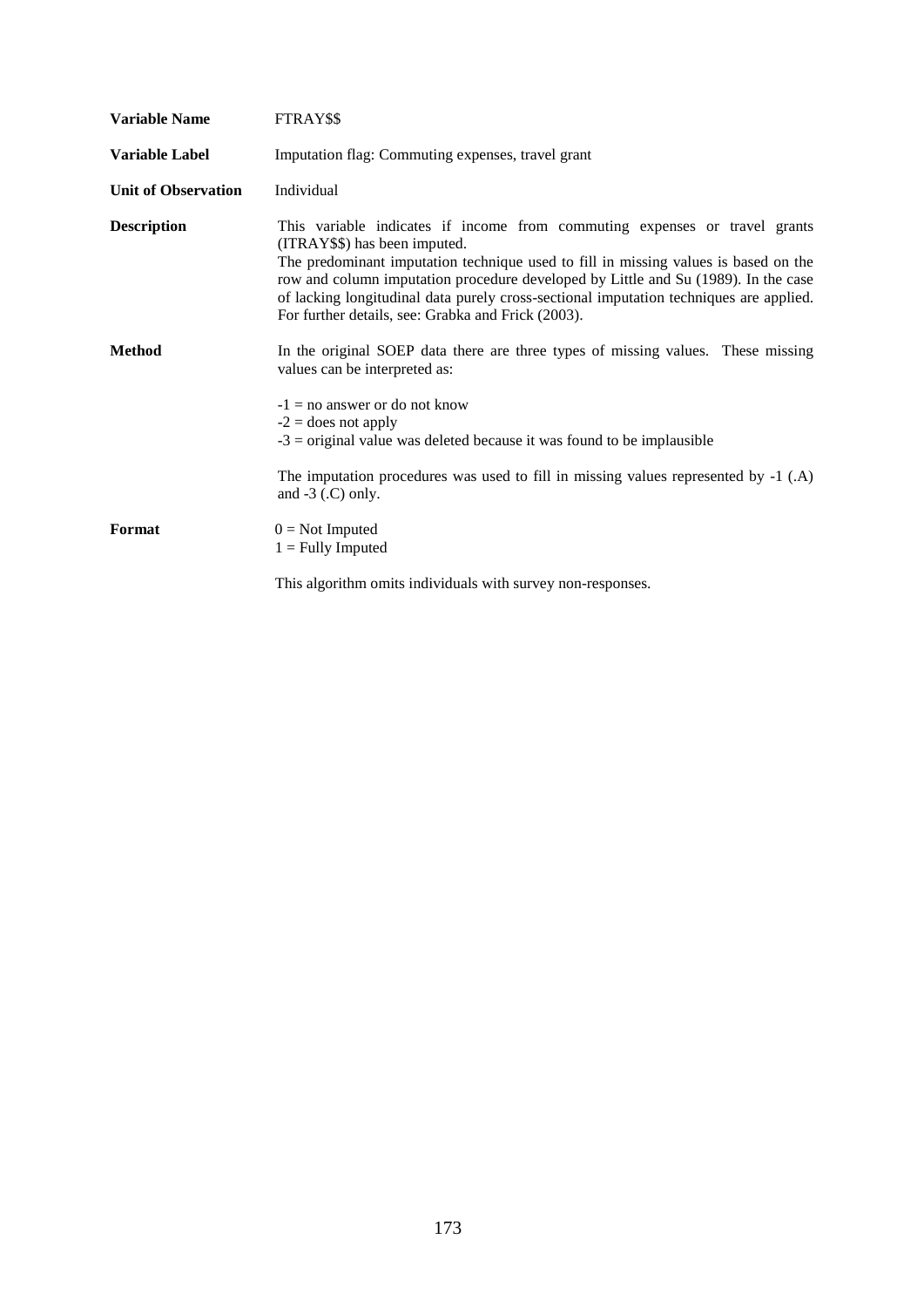| <b>Variable Name</b>       | FDEMY\$\$                                                                                                                                                                                                                                                                                                                                                                                                               |
|----------------------------|-------------------------------------------------------------------------------------------------------------------------------------------------------------------------------------------------------------------------------------------------------------------------------------------------------------------------------------------------------------------------------------------------------------------------|
| <b>Variable Label</b>      | Imputation flag: Indemnity payments                                                                                                                                                                                                                                                                                                                                                                                     |
| <b>Unit of Observation</b> | Individual                                                                                                                                                                                                                                                                                                                                                                                                              |
| <b>Description</b>         | This variable indicates if income from indemnity payments (IDEMY\$\$) has been<br>imputed.<br>The predominant imputation technique used to fill in missing values is based on the<br>row and column imputation procedure developed by Little and Su (1989). In the case<br>of lacking longitudinal data purely cross-sectional imputation techniques are applied.<br>For further details, see: Grabka and Frick (2003). |
| <b>Method</b>              | In the original SOEP data there are three types of missing values. These missing<br>values can be interpreted as:<br>$-1 =$ no answer or do not know<br>$-2$ = does not apply<br>$-3$ = original value was deleted because it was found to be implausible                                                                                                                                                               |
|                            | The imputation procedures was used to fill in missing values represented by -1 (.A)<br>and $-3$ (.C) only.                                                                                                                                                                                                                                                                                                              |
| Format                     | $0 = Not$ Imputed<br>$1 =$ Fully Imputed                                                                                                                                                                                                                                                                                                                                                                                |
|                            | This algorithm omits individuals with survey non-responses.                                                                                                                                                                                                                                                                                                                                                             |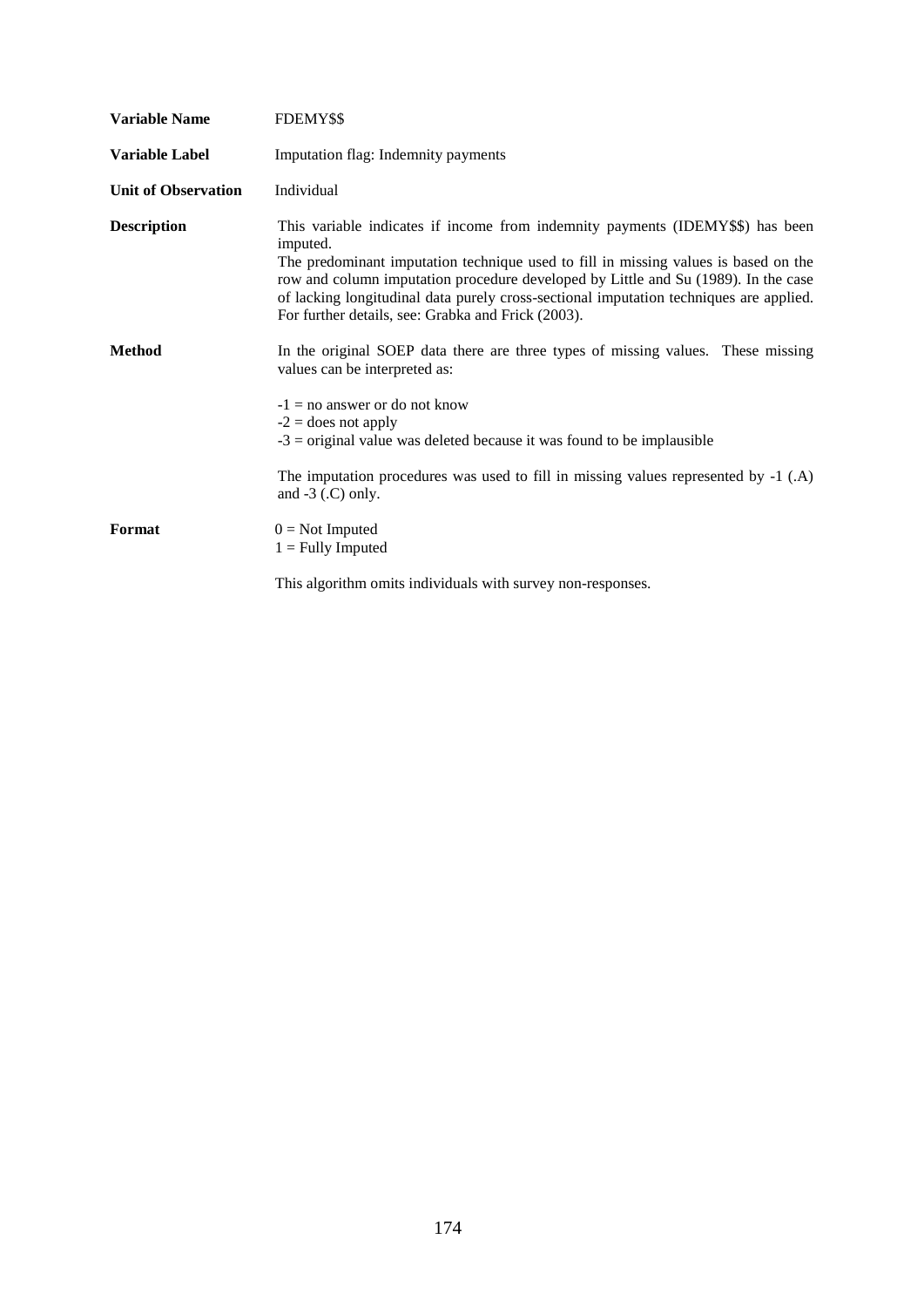| <b>Variable Name</b>       | <b>FGRV1\$\$</b>                                                                                                                                                                                                                                                                                                                  |
|----------------------------|-----------------------------------------------------------------------------------------------------------------------------------------------------------------------------------------------------------------------------------------------------------------------------------------------------------------------------------|
| <b>Variable Label</b>      | Imputation flag: statutory pension insurance                                                                                                                                                                                                                                                                                      |
| <b>Unit of Observation</b> | Individual                                                                                                                                                                                                                                                                                                                        |
| <b>Description</b>         | This variable indicates if income from statutory pension insurance (IGRV1\$\$) has<br>been imputed. In order to reduce complexity and because of minor incidence, the im-<br>putation flag variable FGVR1 encompasses also imputation of item-non-response on<br>any of the considered variables related to (own) pension income. |
|                            | The predominant imputation technique used to fill in missing values is based on the<br>row and column imputation procedure developed by Little and Su (1989). In the case<br>of lacking longitudinal data purely cross-sectional imputation techniques are applied.<br>For further details, see: Grabka and Frick (2003).         |
| <b>Method</b>              | In the original SOEP data there are three types of missing values. These missing<br>values can be interpreted as:                                                                                                                                                                                                                 |
|                            | $-1 =$ no answer or do not know<br>$-2$ = does not apply<br>$-3$ = original value was deleted because it was found to be implausible                                                                                                                                                                                              |
|                            | The imputation procedures was used to fill in missing values represented by -1 (.A)<br>and $-3$ (.C) only.                                                                                                                                                                                                                        |
| Format                     | $0 = Not$ Imputed<br>$1 =$ Fully Imputed                                                                                                                                                                                                                                                                                          |
|                            | This algorithm omits individuals with survey non-responses.                                                                                                                                                                                                                                                                       |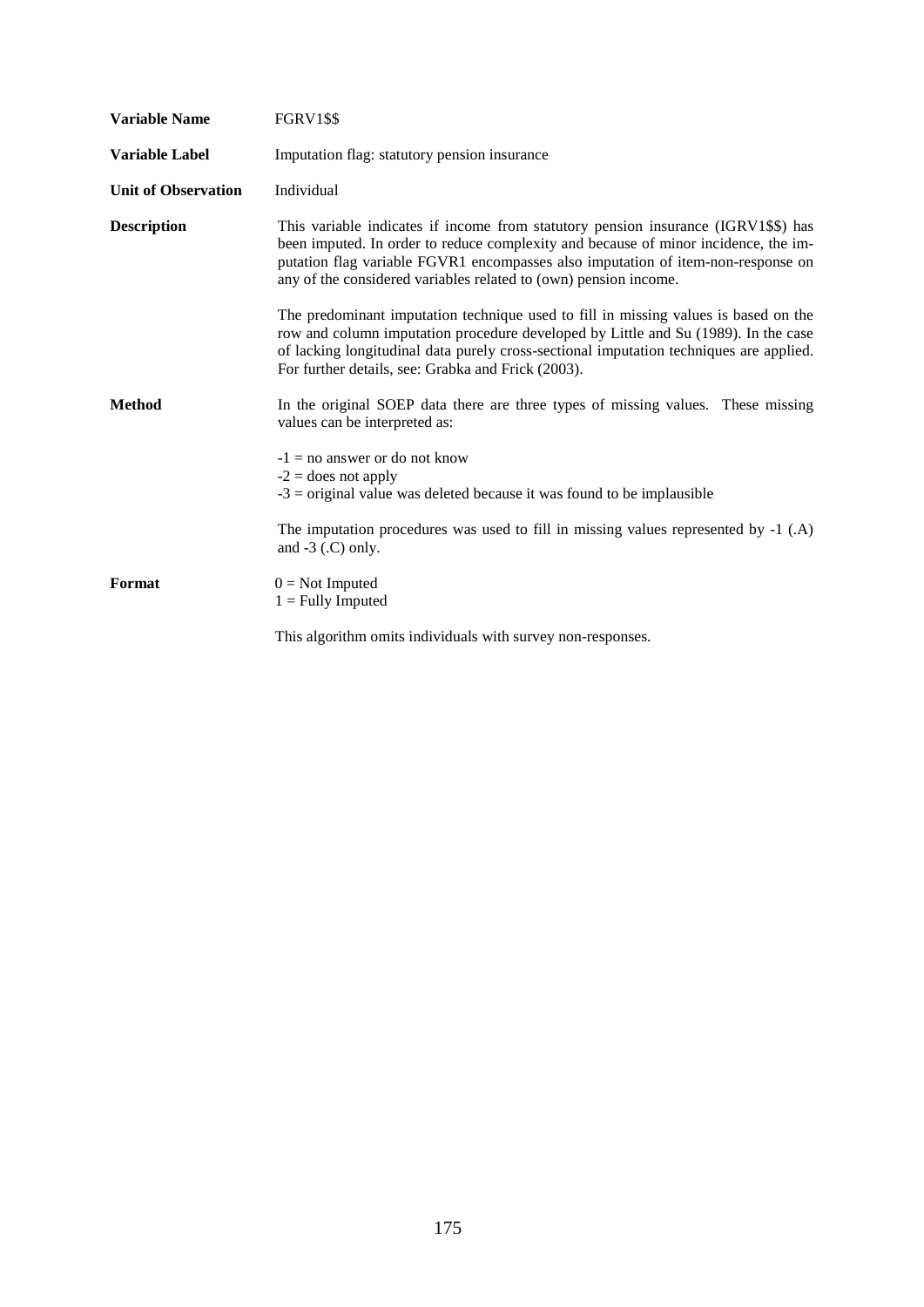| <b>Variable Name</b>       | <b>FGRV2\$\$</b>                                                                                                                                                                                                                                                                                                                                                       |
|----------------------------|------------------------------------------------------------------------------------------------------------------------------------------------------------------------------------------------------------------------------------------------------------------------------------------------------------------------------------------------------------------------|
| <b>Variable Label</b>      | Imputation flag: widows or orphans statutory pension insurance                                                                                                                                                                                                                                                                                                         |
| <b>Unit of Observation</b> | Individual                                                                                                                                                                                                                                                                                                                                                             |
| <b>Description</b>         | This variable indicates if income from widows or orphans statutory pension insurance<br>(IGRV2\$\$) has been imputed. In order to reduce complexity and because of minor in-<br>cidence, the imputation flag variable FGVR2 encompasses also imputation of item-<br>non-response on any of the considered variables related to Widows and orphans pen-<br>sion income. |
|                            | The predominant imputation technique used to fill in missing values is based on the<br>row and column imputation procedure developed by Little and Su (1989). In the case<br>of lacking longitudinal data purely cross-sectional imputation techniques are applied.<br>For further details, see: Grabka and Frick (2003).                                              |
| <b>Method</b>              | In the original SOEP data there are three types of missing values. These missing<br>values can be interpreted as:                                                                                                                                                                                                                                                      |
|                            | $-1 =$ no answer or do not know<br>$-2$ = does not apply<br>$-3$ = original value was deleted because it was found to be implausible                                                                                                                                                                                                                                   |
|                            | The imputation procedures was used to fill in missing values represented by $-1$ (.A)<br>and $-3$ (.C) only.                                                                                                                                                                                                                                                           |
| Format                     | $0 = Not$ Imputed<br>$1 =$ Fully Imputed                                                                                                                                                                                                                                                                                                                               |
|                            | This algorithm omits individuals with survey non-responses.                                                                                                                                                                                                                                                                                                            |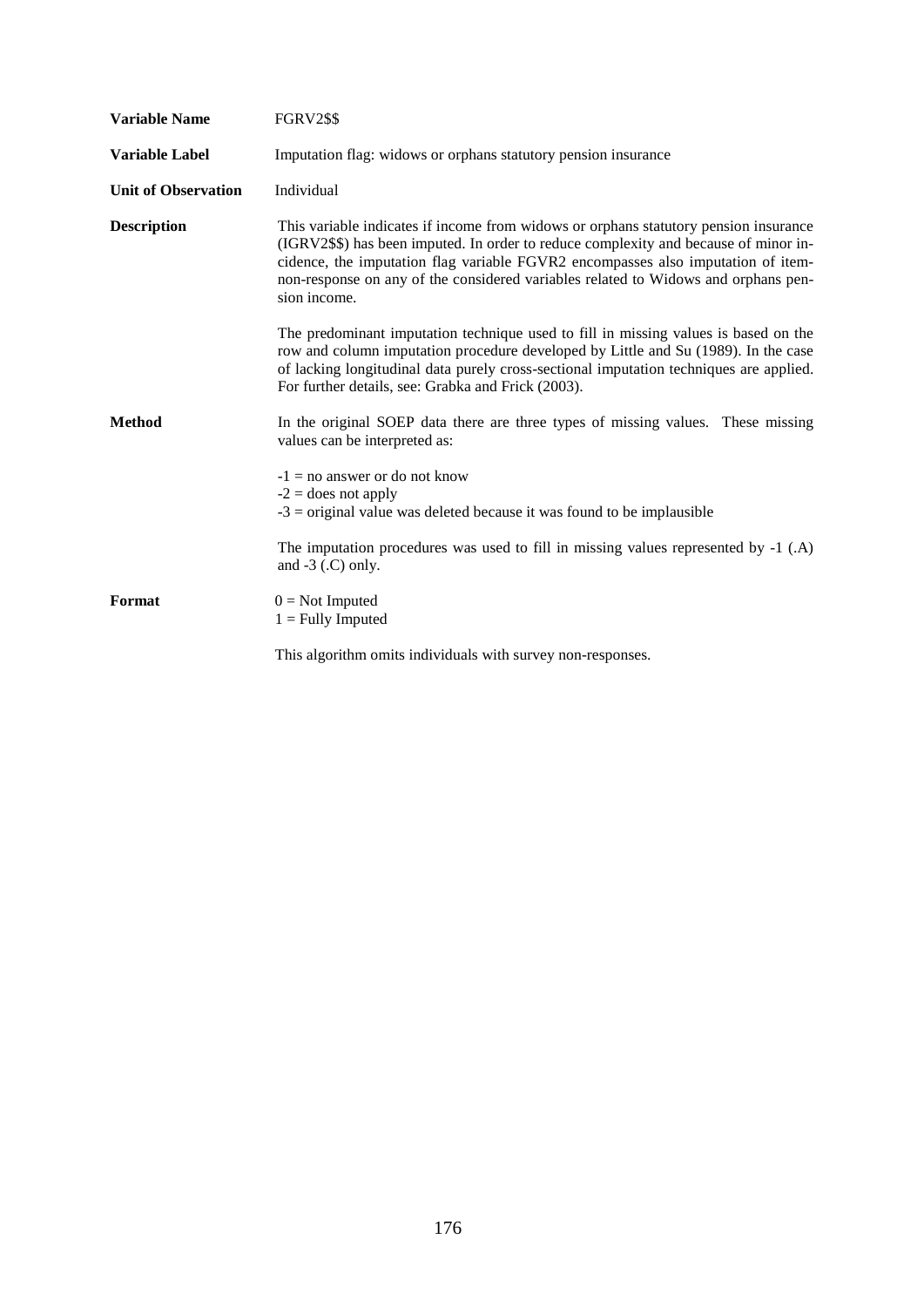| <b>Variable Name</b>       | M11101\$\$                                                                                                                                                                                                                                                                                                                                                                                                                                                                                                                                                                                                           |
|----------------------------|----------------------------------------------------------------------------------------------------------------------------------------------------------------------------------------------------------------------------------------------------------------------------------------------------------------------------------------------------------------------------------------------------------------------------------------------------------------------------------------------------------------------------------------------------------------------------------------------------------------------|
| <b>Variable Label</b>      | Whether spent night in hospital in last year                                                                                                                                                                                                                                                                                                                                                                                                                                                                                                                                                                         |
| <b>Unit of Observation</b> | Individual                                                                                                                                                                                                                                                                                                                                                                                                                                                                                                                                                                                                           |
| <b>Description</b>         | Indicates whether person stayed overnight in a hospital at any time in previous year<br>In 1990 and 1993 this information was not asked.                                                                                                                                                                                                                                                                                                                                                                                                                                                                             |
| <b>Method</b>              | Transcribed variable.                                                                                                                                                                                                                                                                                                                                                                                                                                                                                                                                                                                                |
| Format                     | $-2 = N/A$ - Child<br>$-1$ = Item non-response<br>$0 = Did$ not stay overnight in a hospital<br>$1 =$ Stayed overnight in a hospital<br>The original survey variables provided below can be found in the file _P.                                                                                                                                                                                                                                                                                                                                                                                                    |
|                            | This algorithm omits individuals with survey non-responses.                                                                                                                                                                                                                                                                                                                                                                                                                                                                                                                                                          |
| <b>Algorithm</b>           |                                                                                                                                                                                                                                                                                                                                                                                                                                                                                                                                                                                                                      |
|                            | array hosp $\{\ast\}$ ap5101 bp7201 cp7201 dp7201 ep6901 fp8501 null hp8001 ip8001 null<br>kp8701 lp9301 mp7901 np8301 op7201 pp100 qp99 rp99 sp98 tp101<br>up94 vp107 wp98 xp101 yp111 zp98 bap100 bbp103 bcp106 bdp117<br>bep100 bfp134<br>array nhosp{*} M11101\$\$;<br>do $i = 1$ to dim(netto);<br>if netto $\{i\}$ >= 10 & < 20 then do;<br>if i=1 and hosp $\{i\}$ =-2 then nhosp $\{i\}$ =0;<br>if hosp $\{i\}$ in $(1,2)$ then $nhop\{i\} = 2-hosp\{i\};$<br>if hosp $\{i\}$ in $(-1,-3)$ then nhosp $\{i\} = -1$ ;<br>if hosp $\{i\}$ in (-2) then nhosp $\{i\}$ =-2;<br>end;<br>else $nhop[i]=2;$<br>end; |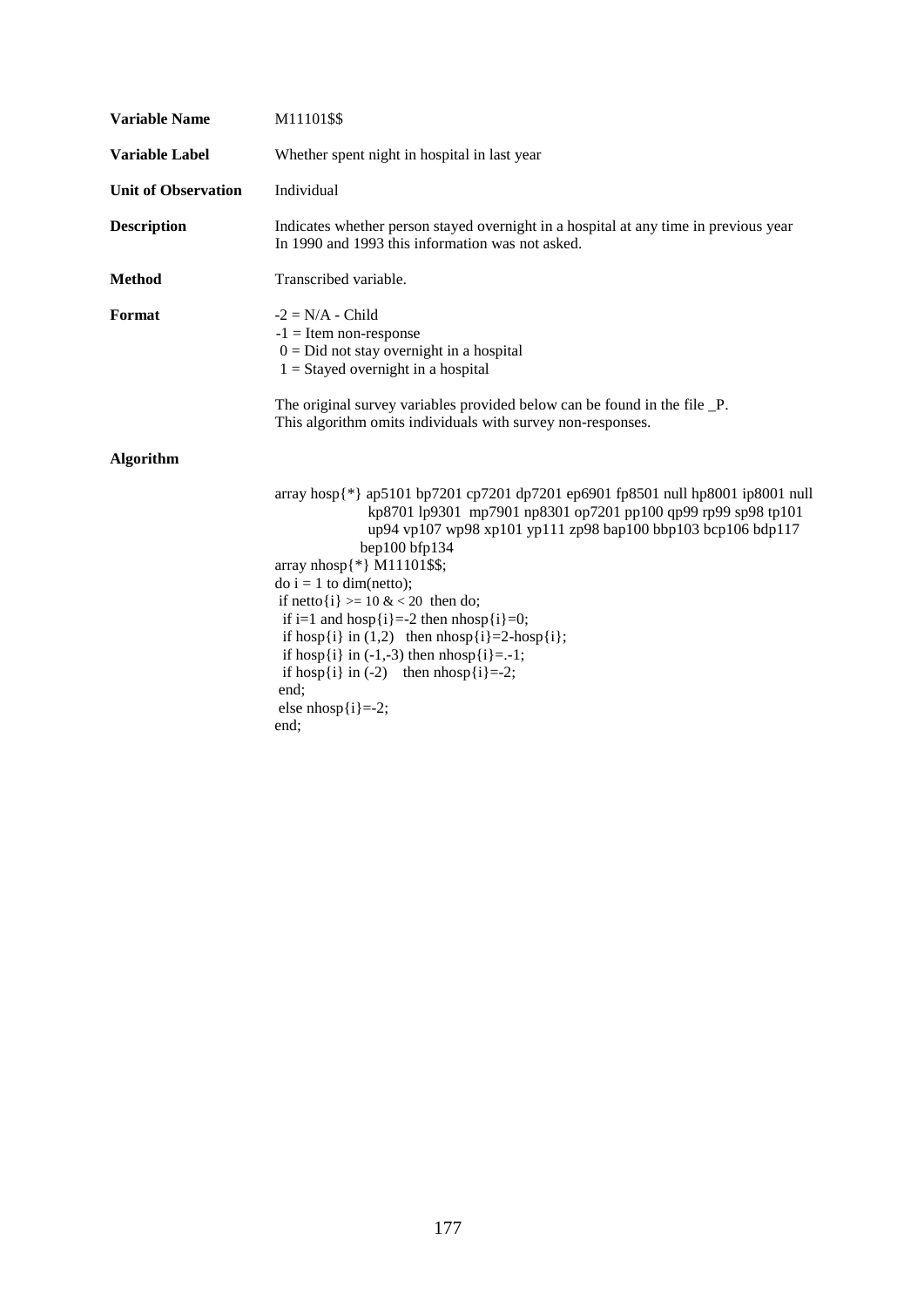| <b>Variable Name</b>       | M11102\$\$                                                                                                                                                                                                                                                                                                                                                                                                                                                                                                                                                                                                        |
|----------------------------|-------------------------------------------------------------------------------------------------------------------------------------------------------------------------------------------------------------------------------------------------------------------------------------------------------------------------------------------------------------------------------------------------------------------------------------------------------------------------------------------------------------------------------------------------------------------------------------------------------------------|
| <b>Variable Label</b>      | Number of nights (days) stayed in hospital overnight in past year                                                                                                                                                                                                                                                                                                                                                                                                                                                                                                                                                 |
| <b>Unit of Observation</b> | Individual                                                                                                                                                                                                                                                                                                                                                                                                                                                                                                                                                                                                        |
| <b>Description</b>         | Number of nights (days) person stayed overnight in a hospital in previous year<br>In 1990 and 1993 this information was not asked.                                                                                                                                                                                                                                                                                                                                                                                                                                                                                |
| <b>Method</b>              | Transcribed variable.                                                                                                                                                                                                                                                                                                                                                                                                                                                                                                                                                                                             |
| Format                     | $-2 = N/A$ - Child<br>$-1$ = Item non-response<br>$0 = Did$ not stay overnight in a hospital<br>$1-365$ = Nights (days) spent in hospital                                                                                                                                                                                                                                                                                                                                                                                                                                                                         |
|                            | The original survey variables provided below can be found in the file _P.<br>This algorithm omits individuals with survey non-responses.                                                                                                                                                                                                                                                                                                                                                                                                                                                                          |
| <b>Algorithm</b>           |                                                                                                                                                                                                                                                                                                                                                                                                                                                                                                                                                                                                                   |
|                            | array hospd{*} ap5103 bpP7203 cp7203 dp7203 ep6903 fp8503 null hp8003 ip8003<br>null kp8703 lp9303 mp7903 np8303 op7203 pp10102 qp10002<br>rp10001 sp9901 tp10201 up9501 vp10801 wp9901 xp10201 yp11201<br>zp9901 bap10101 bbp10401 bcp10701 bdp11801 bep10101 bfp13501<br>array nhospd $\{\ast\}$ M11102\$\$;<br>$\phi$ i = 1 to dim(netto);<br>if netto $\{i\}$ >= 10 & < 20 then do;<br>if hospd $\{i\}>=0$ then nhospd $\{i\}$ =hospd $\{i\}$ ;<br>if hospd $\{i\}$ in $(-1,-3)$ then nhospd $\{i\} = M$ ;<br>if hospd $\{i\}$ in (-2) then nhospd $\{i\} = 0$ ;<br>end;<br>else nhospd $\{i\} = S$ ;<br>end; |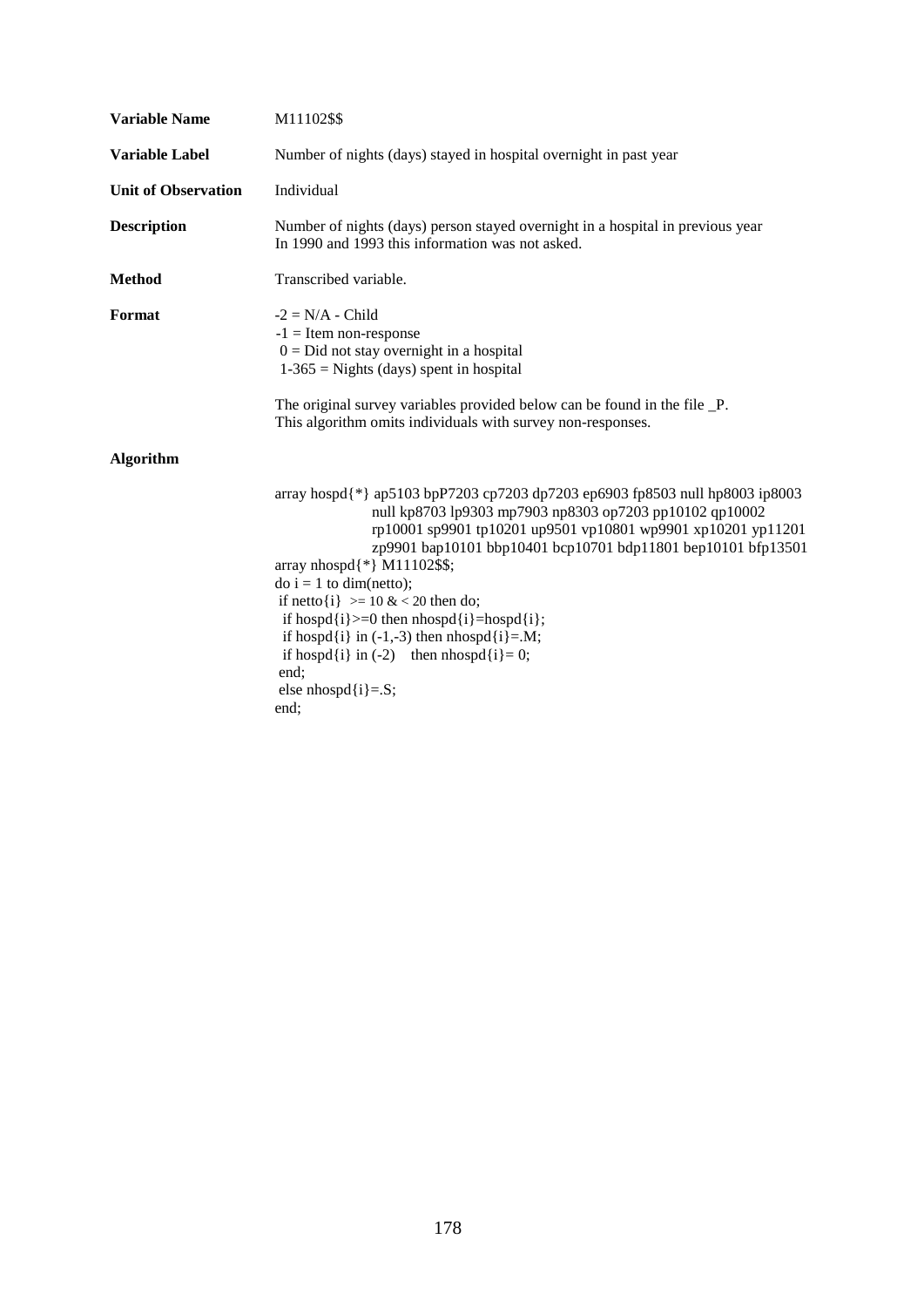| <b>Variable Name</b>       | M11103\$\$                                                                                                                                                                                                                                                                                                                                                                                                                        |
|----------------------------|-----------------------------------------------------------------------------------------------------------------------------------------------------------------------------------------------------------------------------------------------------------------------------------------------------------------------------------------------------------------------------------------------------------------------------------|
| <b>Variable Label</b>      | Whether had accident in past year that required hospitalization                                                                                                                                                                                                                                                                                                                                                                   |
| <b>Unit of Observation</b> | Individual                                                                                                                                                                                                                                                                                                                                                                                                                        |
| <b>Description</b>         | Indicates whether person had accident in past year that required he stay overnight<br>in a clinic or hospital. This information is collected for employed persons only.<br>In several years the question related to this topic were not asked.                                                                                                                                                                                    |
| <b>Method</b>              | Transcribed variable.                                                                                                                                                                                                                                                                                                                                                                                                             |
| Format                     | $-2 = N/A$ - Child / does not apply currently not employed<br>$-1$ = Item non-response<br>$0 = Had$ no accident that required overnight stay in a hospital<br>$1 = Had$ accident that required overnight stay in a hospital<br>The original survey variables provided below can be found in the file _P.<br>This algorithm omits individuals with survey non-responses.                                                           |
| <b>Algorithm</b>           |                                                                                                                                                                                                                                                                                                                                                                                                                                   |
|                            | $null=.S;$<br>array $s03$ {*} null null null DP74 EP71 FP87 null HP82 IP82 null KP89 LP95 MP81<br>null<br>array m03{*} M11103\$\$;<br>$\phi$ i = 1 to dim(netto);<br>if netto $\{i\}$ >= 10 & < 20 then do;<br>if $s03(i)$ in (1,2) then m03 $(i)=1$ ;<br>if $s03[i]$ in (3) then m03 $[i]=0$ ;<br>if $s03(i)$ in (-1,-3) then m03 $(i)$ =-1;<br>if $s03(i)$ in (-2) then m03 $(i)$ =-2;<br>end;<br>else m03 $\{i\}$ =-2;<br>end; |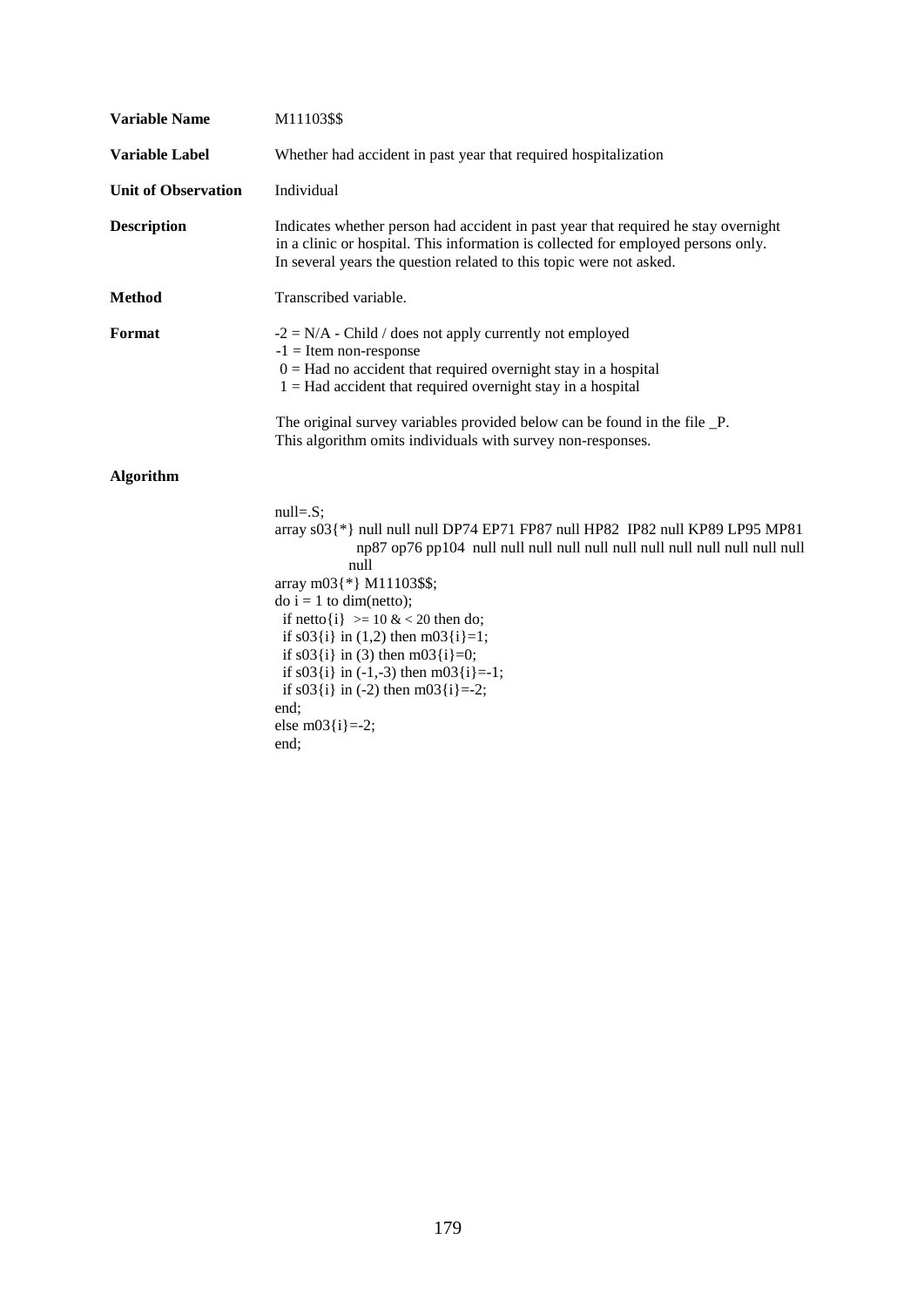| <b>Variable Name</b>       | M11104\$\$                                                                                                                                                                                                                                                                                                                                                                                                                                                                                                                                                                                                                                                                                                                                                                                                                                                                                                                                                                                                                                                                                                                                                                                                                                                                                                                                        |
|----------------------------|---------------------------------------------------------------------------------------------------------------------------------------------------------------------------------------------------------------------------------------------------------------------------------------------------------------------------------------------------------------------------------------------------------------------------------------------------------------------------------------------------------------------------------------------------------------------------------------------------------------------------------------------------------------------------------------------------------------------------------------------------------------------------------------------------------------------------------------------------------------------------------------------------------------------------------------------------------------------------------------------------------------------------------------------------------------------------------------------------------------------------------------------------------------------------------------------------------------------------------------------------------------------------------------------------------------------------------------------------|
| <b>Variable Label</b>      | Frequency play sports or exercise                                                                                                                                                                                                                                                                                                                                                                                                                                                                                                                                                                                                                                                                                                                                                                                                                                                                                                                                                                                                                                                                                                                                                                                                                                                                                                                 |
| <b>Unit of Observation</b> | Individual                                                                                                                                                                                                                                                                                                                                                                                                                                                                                                                                                                                                                                                                                                                                                                                                                                                                                                                                                                                                                                                                                                                                                                                                                                                                                                                                        |
| <b>Description</b>         | Indicates how often person plays sports, exercises or walks or swims. In several years<br>the question related to this topic were not asked.                                                                                                                                                                                                                                                                                                                                                                                                                                                                                                                                                                                                                                                                                                                                                                                                                                                                                                                                                                                                                                                                                                                                                                                                      |
| <b>Method</b>              | Transcribed variable.                                                                                                                                                                                                                                                                                                                                                                                                                                                                                                                                                                                                                                                                                                                                                                                                                                                                                                                                                                                                                                                                                                                                                                                                                                                                                                                             |
| Format:                    | $-2 = N/A$ - Child<br>$-1$ = Item non-response<br>$1 =$ Play sport or exercise once a year or less, almost never, or never<br>$2 =$ Play sport or exercise several times a year<br>$3$ = Play sport or exercise at least once a month<br>$4 =$ Play sport or exercise at least once a week<br>The original survey variable provided below can be found in the _P files.<br>This algorithm omits individuals with survey non-responses.                                                                                                                                                                                                                                                                                                                                                                                                                                                                                                                                                                                                                                                                                                                                                                                                                                                                                                            |
| <b>Algorithm</b>           |                                                                                                                                                                                                                                                                                                                                                                                                                                                                                                                                                                                                                                                                                                                                                                                                                                                                                                                                                                                                                                                                                                                                                                                                                                                                                                                                                   |
|                            | *** First code, generate one sport variable for east and west germans ***;<br>if gsampreg = 2 and zp0203 ge 0 then GP0413 = $zp0203+1$ ;<br>if gsampreg = 2 and zp0203 lt 0 then GP0413 = $zp0203$ ;<br>array sport{*} AP0202 BP0703 CP0903 null EP0903 null GP0413 null IP0703 null<br>KP1203 LP0613 MP0503 NP0303 OP0613 PP0303 null RP0303 null<br>TP1414 null vp0303 null xp0303 yp1815 zp0303 null bbp0303 null<br>bdp11116 null bfp1103<br>array nsport $\{\ast\}$ M11104\$\$<br>$\phi$ i = 1 to dim(netto);<br>if netto $\{i\}$ >= 10 & < 20 then do;<br>if sport $\{i\}$ =-1 then nsport $\{i\}$ =-1;<br>if sport $\{i\}$ =-2 then nsport $\{i\}$ =-2;<br>if $i = 1$ then do;<br>if sport $\{i\}$ gt 0 then nsport $\{i\}$ =sport $\{i\}$ ;<br>end;<br>if i in (2,3,5,9,11,13,14,16,18,22,24,26,28,32) then do;<br>if sport $\{i\} = 1$ then nsport $\{i\} = 4$ ;<br>if sport $\{i\} = 2$ then nsport $\{i\} = 3$ ;<br>if sport $\{i\} = 3$ then nsport $\{i\} = 2$ ;<br>if sport $\{i\} = 4$ then nsport $\{i\} = 1$ ;<br>end;<br>if i in (7,12,15,20,25,30) then do;<br>if sport $\{i\}$ in $(1,2)$ then nsport $\{i\} = 4$ ;<br>if sport $\{i\} = 3$ then nsport $\{i\} = 3$ ;<br>if sport $\{i\} = 4$ then nsport $\{i\} = 2$ ;<br>if sport $\{i\} = 5$ then nsport $\{i\} = 1$ ;<br>end;<br>end;<br>else nsport $\{i\}$ =-2;<br>end; |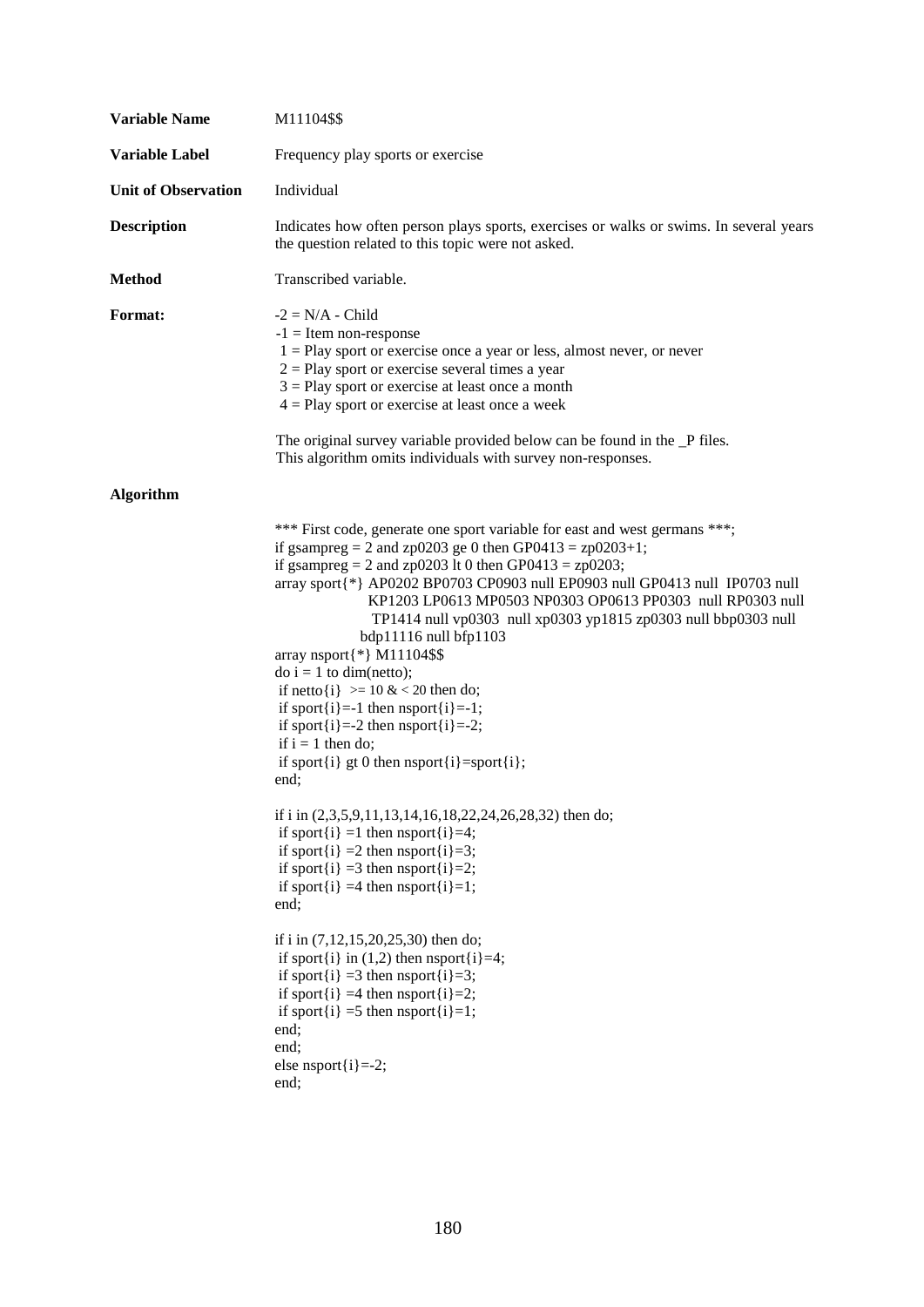| <b>Variable Name</b>       | M11105\$\$                                                                                                                                                                                                                                                                                                                                                                                                                                                                                                                                   |
|----------------------------|----------------------------------------------------------------------------------------------------------------------------------------------------------------------------------------------------------------------------------------------------------------------------------------------------------------------------------------------------------------------------------------------------------------------------------------------------------------------------------------------------------------------------------------------|
| <b>Variable Label</b>      | Have had stroke                                                                                                                                                                                                                                                                                                                                                                                                                                                                                                                              |
| <b>Unit of Observation</b> | Individual                                                                                                                                                                                                                                                                                                                                                                                                                                                                                                                                   |
| <b>Description</b>         | Indicates whether a doctor ever diagnosed a stroke                                                                                                                                                                                                                                                                                                                                                                                                                                                                                           |
| <b>Method</b>              | Transcribed variable                                                                                                                                                                                                                                                                                                                                                                                                                                                                                                                         |
| <b>Format:</b>             | $0 = N/A$ - Child<br>$-1$ = Item non-response<br>$1 =$ has had a stroke                                                                                                                                                                                                                                                                                                                                                                                                                                                                      |
|                            | The original survey variables provided below can be found in the file _P.<br>This algorithm omits individuals with survey non-responses.                                                                                                                                                                                                                                                                                                                                                                                                     |
| <b>Algorithm</b>           | 1984-2008, 2010, 2012, 2014: Data not available in SOEP                                                                                                                                                                                                                                                                                                                                                                                                                                                                                      |
|                            | $\langle \arctan{x} \, \arctan{x} \,   \, x \rangle$ and $\langle \arctan{x} \,   \, x \rangle$ and $\langle \arctan{x} \,   \, x \rangle$ and $\langle \arctan{x} \,   \, x \rangle$ and $\langle \arctan{x} \,   \, x \rangle$<br>bdp11206 null bfp12906<br>array m05 $\{\ast\}$ m11105\$\$;<br>$\phi$ i = 1 to dim(netto);<br>if netto $\{i\}$ ge 10 & netto $\{i\}$ le 19 then do;<br>if str{i} gt 0 then m05{i}=str{i};<br>if str{i} in $(-1,-3)$ then m05{i}=.M;<br>if str{i} in (-2) then m05{i}=0;<br>end;<br>else m05 $\{i\} = S$ ; |
|                            | end;                                                                                                                                                                                                                                                                                                                                                                                                                                                                                                                                         |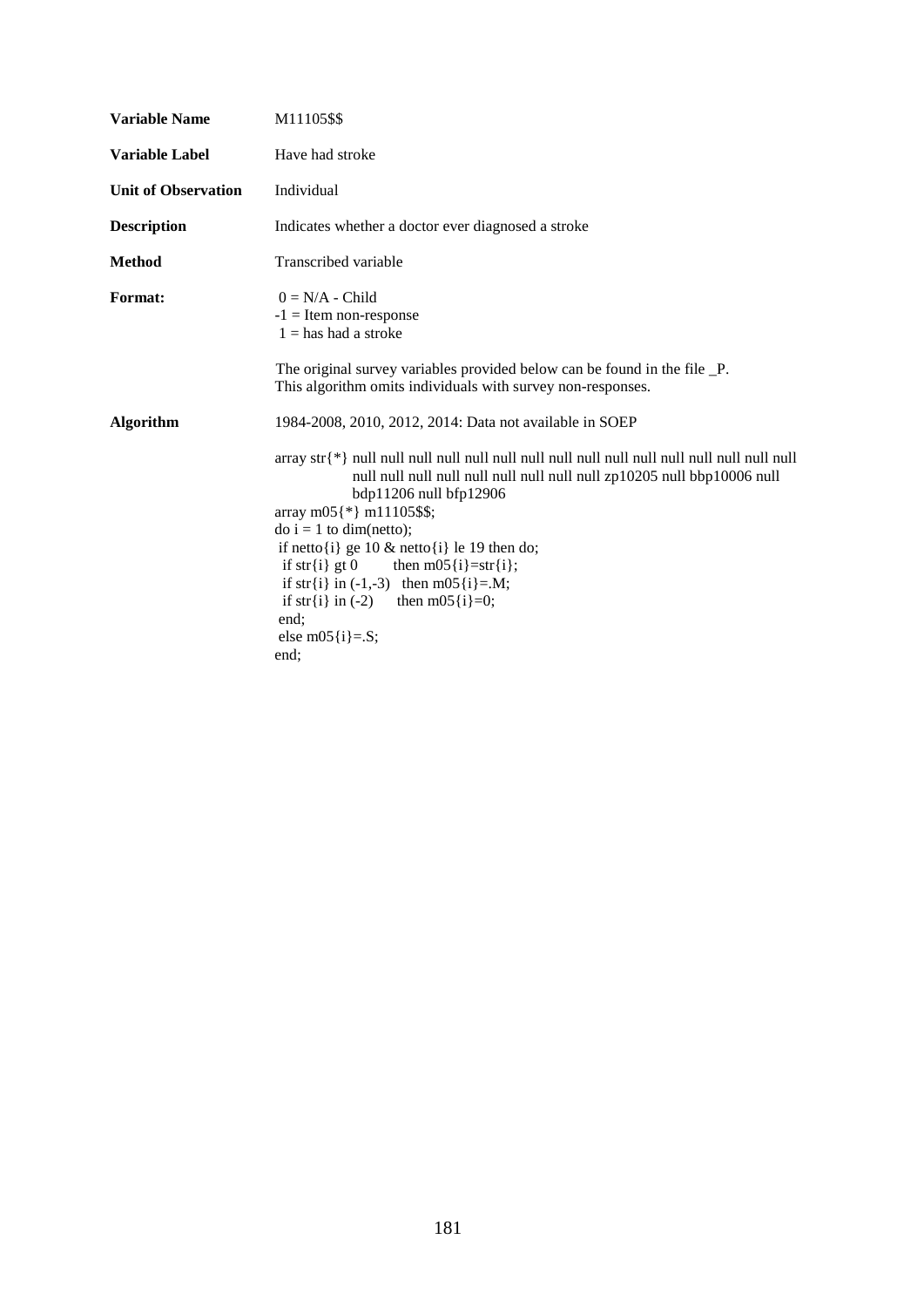| <b>Variable Name</b>       | M11106\$\$                                                                                                                                                                                                                                                                                                                              |
|----------------------------|-----------------------------------------------------------------------------------------------------------------------------------------------------------------------------------------------------------------------------------------------------------------------------------------------------------------------------------------|
| <b>Variable Label</b>      | High blood pressure/circulation problems                                                                                                                                                                                                                                                                                                |
| <b>Unit of Observation</b> | Individual                                                                                                                                                                                                                                                                                                                              |
| <b>Description</b>         | Indicates whether a doctor ever diagnosed a with high blood pressure or circulation<br>problems                                                                                                                                                                                                                                         |
| <b>Method</b>              | Transcribed variable                                                                                                                                                                                                                                                                                                                    |
| <b>Format:</b>             | $0 = N/A$ - Child<br>$-1$ = Item non-response<br>$1 = Has$ or had problem with high blood pressure or circulation<br>The original survey variables provided below can be found in the file _P.<br>This algorithm omits individuals with survey non-responses.                                                                           |
| <b>Algorithm</b>           | 1984-2008, 2010, 2012, 2014: Data not available in SOEP                                                                                                                                                                                                                                                                                 |
|                            | bdp11208 null bfp12908<br>array m06{ $*$ } m11106\$\$;<br>$\phi$ i = 1 to dim(netto);<br>if netto $\{i\}$ ge 10 & netto $\{i\}$ le 19 then do;<br>if $hbp\{i\}$ gt 0<br>then $m06$ {i}=hbp{i};<br>if hbp{i} in $(-1,-3)$ then m06{i}=.M;<br>then m06 $\{i\} = 0$ ;<br>if $hbp\{i\}$ in $(-2)$<br>end:<br>else m06 $\{i\} = S$ ;<br>end; |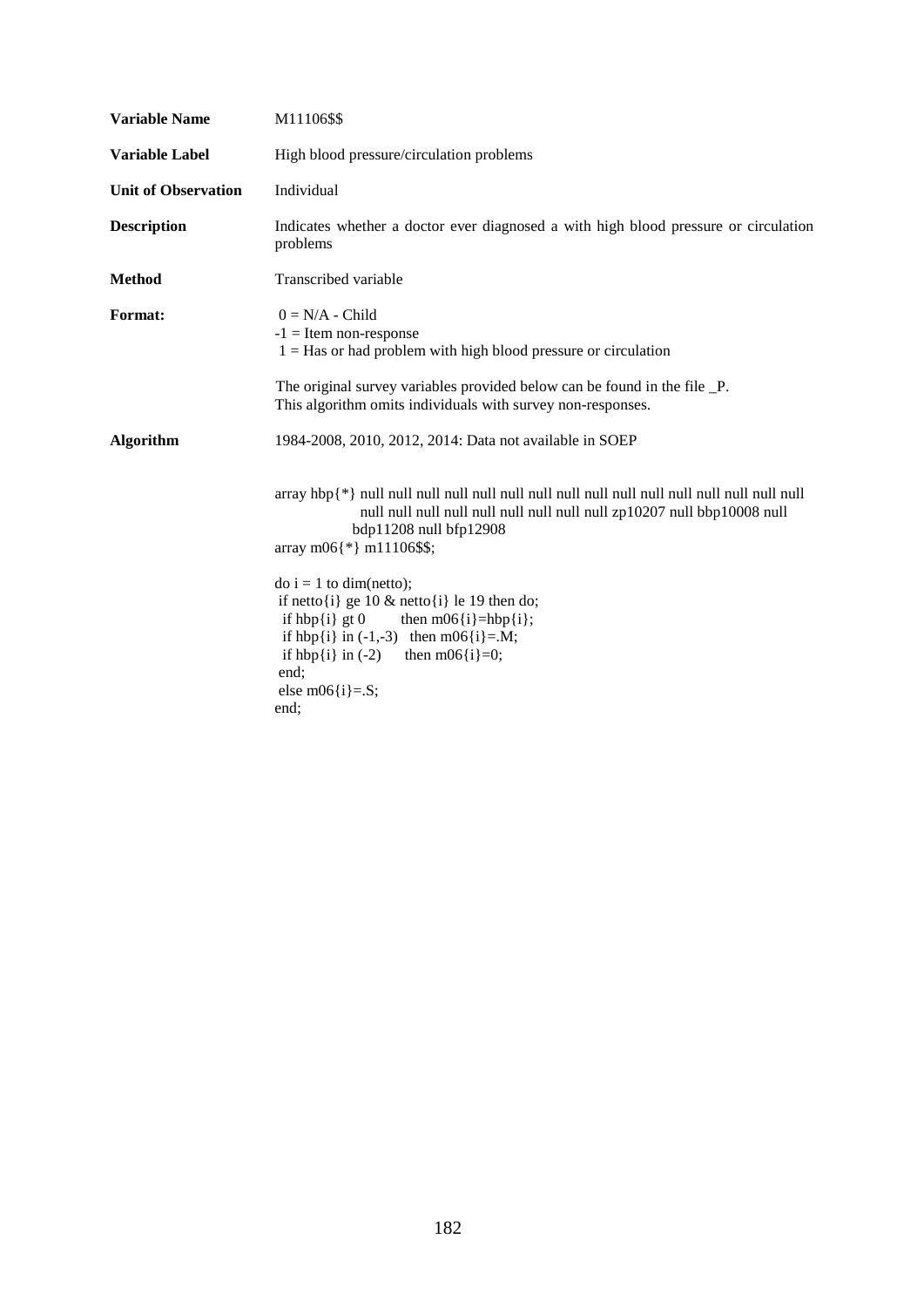| <b>Variable Name</b>       | M11107\$\$                                                                                                                                                                                                                                                  |
|----------------------------|-------------------------------------------------------------------------------------------------------------------------------------------------------------------------------------------------------------------------------------------------------------|
| <b>Variable Label</b>      | Have or had diabetes                                                                                                                                                                                                                                        |
| <b>Unit of Observation</b> | Individual                                                                                                                                                                                                                                                  |
| <b>Description</b>         | Indicates whether a doctor ever diagnosed diabetes                                                                                                                                                                                                          |
| <b>Method</b>              | Transcribed variable                                                                                                                                                                                                                                        |
| <b>Format:</b>             | $0 = N/A$ - Child<br>$-1$ = Item non-response<br>$1 = Has$ or had problem with diabetes<br>The original survey variables provided below can be found in the file _P.<br>This algorithm omits individuals with survey non-responses.                         |
| <b>Algorithm</b>           | 1984-2008, 2010, 2012, 2014: Data not available in SOEP<br>$bdp11202$ null $bf12902$<br>array m07 $\{\ast\}$ m11107\$\$;                                                                                                                                    |
|                            | $\phi$ i = 1 to dim(netto);<br>if netto $\{i\}$ ge 10 & netto $\{i\}$ le 19 then do;<br>if dia{i} gt $0$<br>then $m07(i) = dia(i);$<br>if dia{i} in $(-1,-3)$ then m07{i}=.M;<br>if dia{i} in (-2) then m07{i}=0;<br>end;<br>else m07 $\{i\} = S$ ;<br>end: |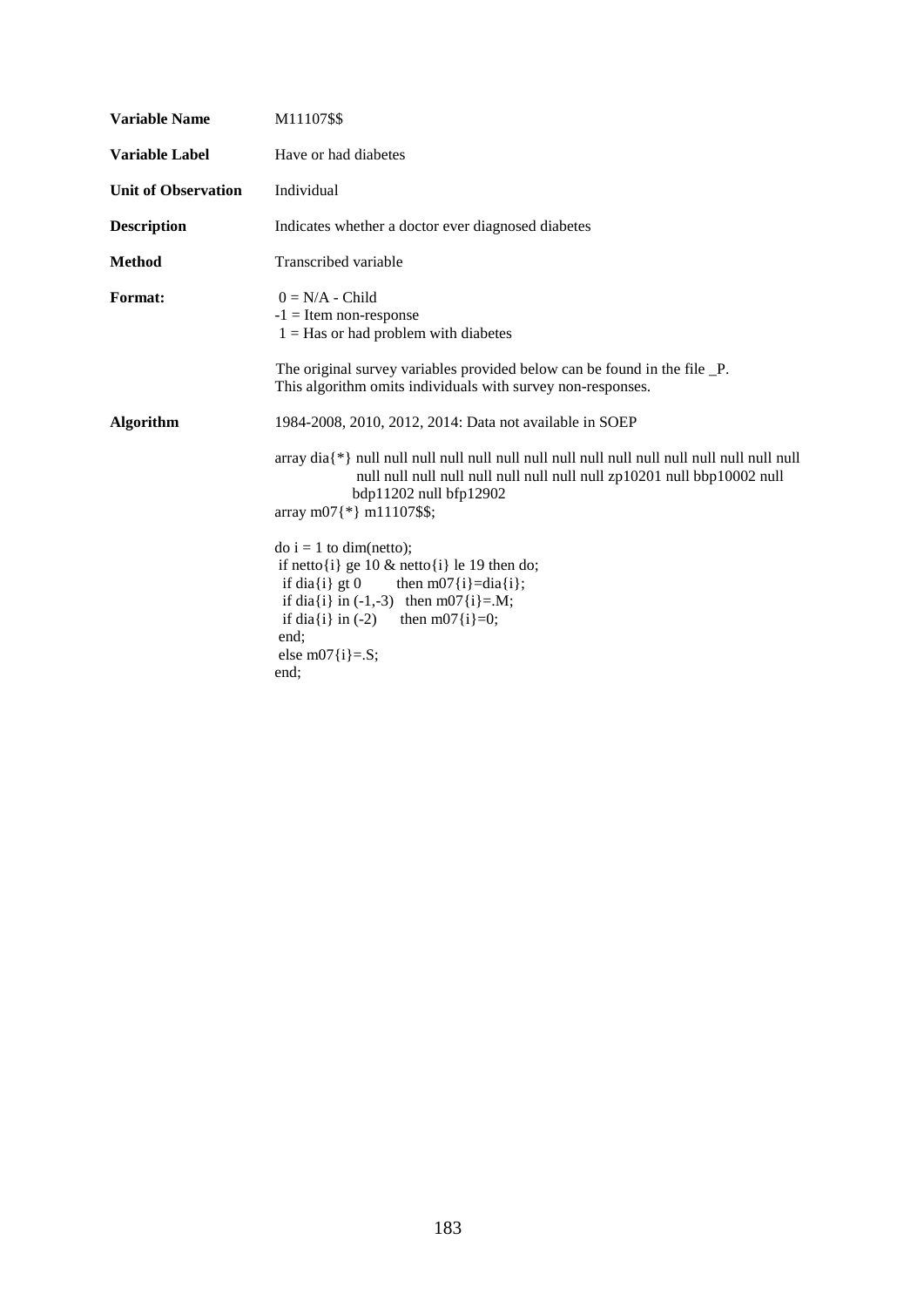| <b>Variable Name</b>       | M11108\$\$                                                                                                                                                                                                                                                                                 |
|----------------------------|--------------------------------------------------------------------------------------------------------------------------------------------------------------------------------------------------------------------------------------------------------------------------------------------|
| <b>Variable Label</b>      | Have or had cancer                                                                                                                                                                                                                                                                         |
| <b>Unit of Observation</b> | Individual                                                                                                                                                                                                                                                                                 |
| <b>Description</b>         | Indicates whether a doctor ever diagnosed cancer                                                                                                                                                                                                                                           |
| <b>Method</b>              | Transcribed variable                                                                                                                                                                                                                                                                       |
| <b>Format:</b>             | $0 = N/A$ - Child<br>$-1$ = Item non-response<br>$1 = Has$ or had problem with cancer<br>The original survey variables provided below can be found in the file _P.<br>This algorithm omits individuals with survey non-responses.                                                          |
| <b>Algorithm</b>           | 1984-2008, 2010, 2012, 2014: Data not available in SOEP<br>bdp11205 null bfp12905<br>array m08 $\{\ast\}$ m11108\$\$;                                                                                                                                                                      |
|                            | $\text{do } i = 1 \text{ to } \text{dim}(\text{netto});$<br>if netto $\{i\}$ ge 10 & netto $\{i\}$ le 19 then do;<br>if can $\{i\}$ gt 0<br>then $m08(i)=can(i)$ ;<br>if can{i} in $(-1,-3)$ then m08{i}=.M;<br>if can{i} in (-2) then m08{i}=0;<br>end;<br>else m08 $\{i\} = S$ ;<br>end: |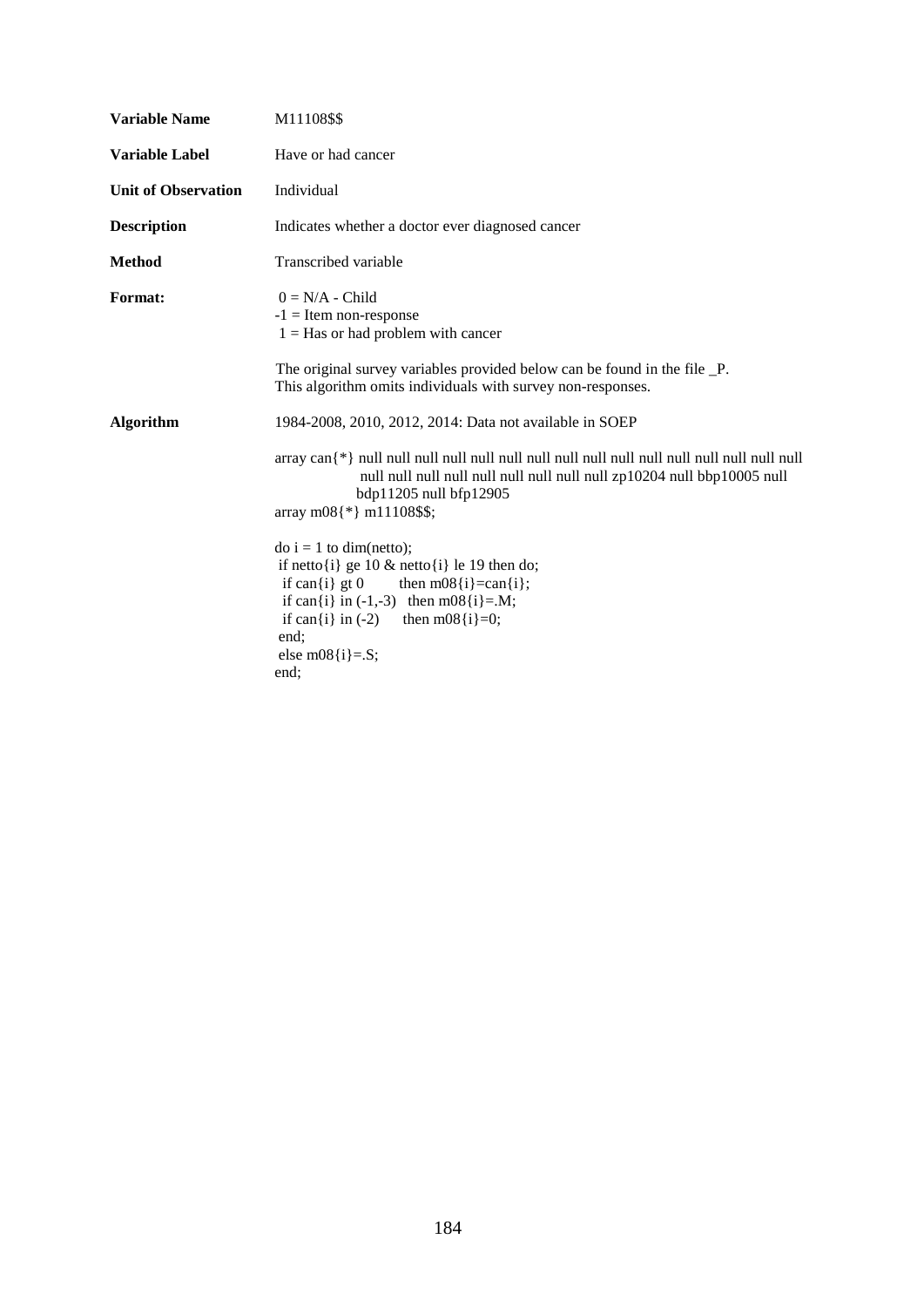| <b>Variable Name</b>       | M11109\$\$                                                                                                                                                                                                                                                  |
|----------------------------|-------------------------------------------------------------------------------------------------------------------------------------------------------------------------------------------------------------------------------------------------------------|
| <b>Variable Label</b>      | Have or had psychiatric problems                                                                                                                                                                                                                            |
| <b>Unit of Observation</b> | Individual                                                                                                                                                                                                                                                  |
| <b>Description</b>         | Indicates whether a doctor ever diagnosed a depressive diseases.                                                                                                                                                                                            |
| <b>Method</b>              | Transcribed variable                                                                                                                                                                                                                                        |
| <b>Format:</b>             | $0 = N/A$ - Child<br>$-1$ = Item non-response<br>$1 = Has$ or had problem with depressive diseases<br>The original survey variables provided below can be found in the file _P.<br>This algorithm omits individuals with survey non-responses.              |
| <b>Algorithm</b>           | 1984-2008, 2010, 2012, 2014: Data not available in SOEP<br>bdp11209 null bfp12909<br>array m09 $\{\ast\}$ m11109\$\$;                                                                                                                                       |
|                            | $\phi$ i = 1 to dim(netto);<br>if netto $\{i\}$ ge 10 & netto $\{i\}$ le 19 then do;<br>if $psy[i]$ gt 0<br>then $m09{i}$ = $psy{i}$ ;<br>if psy{i} in $(-1,-3)$ then m09{i}=.M;<br>if psy{i} in $(-2)$ then m09{i}=0<br>end;<br>else m09{i}= $.S;$<br>end: |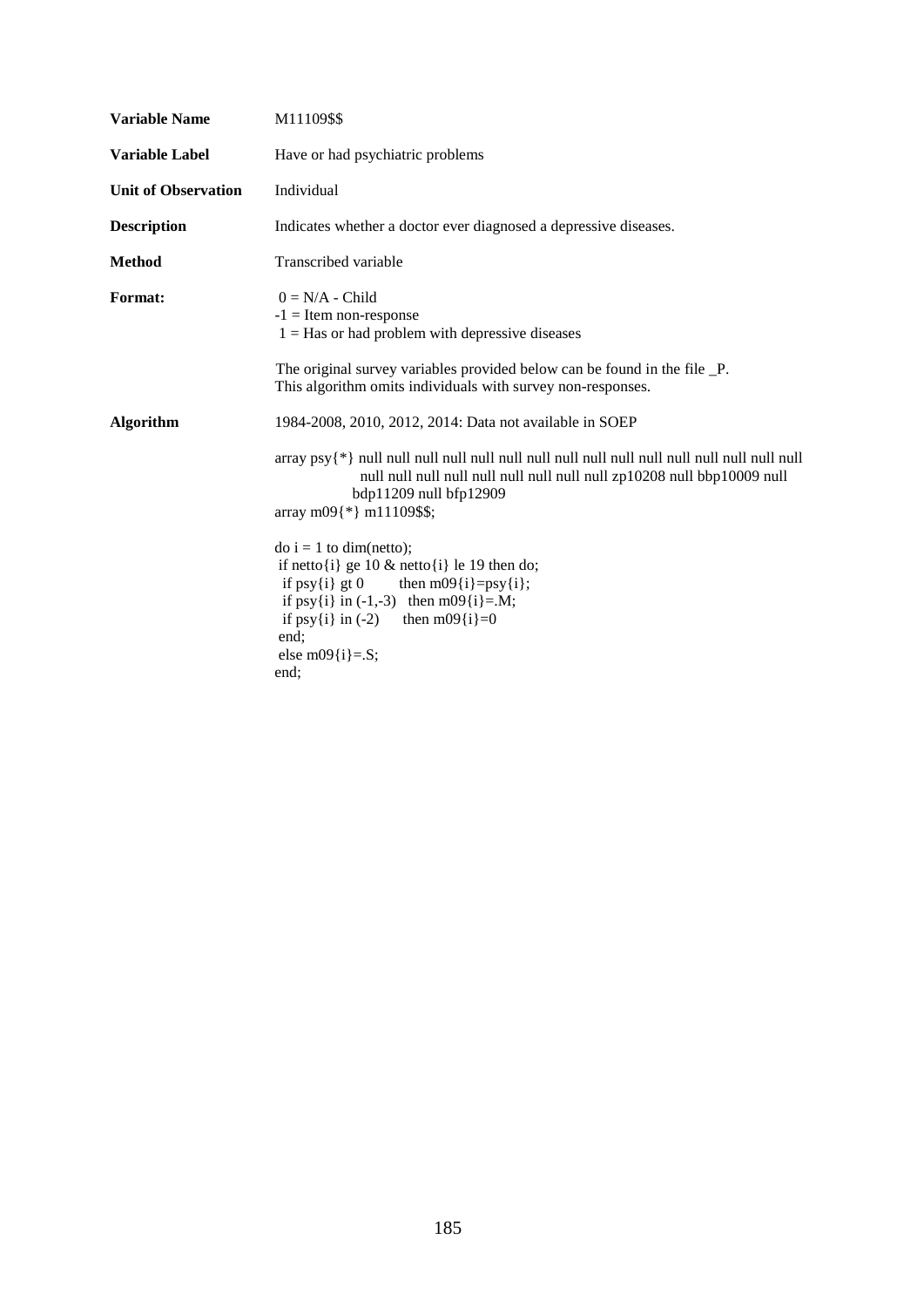| <b>Variable Name</b>       | M11110\$\$                                                  |
|----------------------------|-------------------------------------------------------------|
| <b>Variable Label</b>      | Have or had arthritis                                       |
| <b>Unit of Observation</b> | Individual                                                  |
| <b>Description</b>         | Indicates whether person has or had problems with arthritis |
| Method                     | n.a.                                                        |
| Format:                    | Information is not available in the SOEP                    |
| Algorithm                  | n.a.                                                        |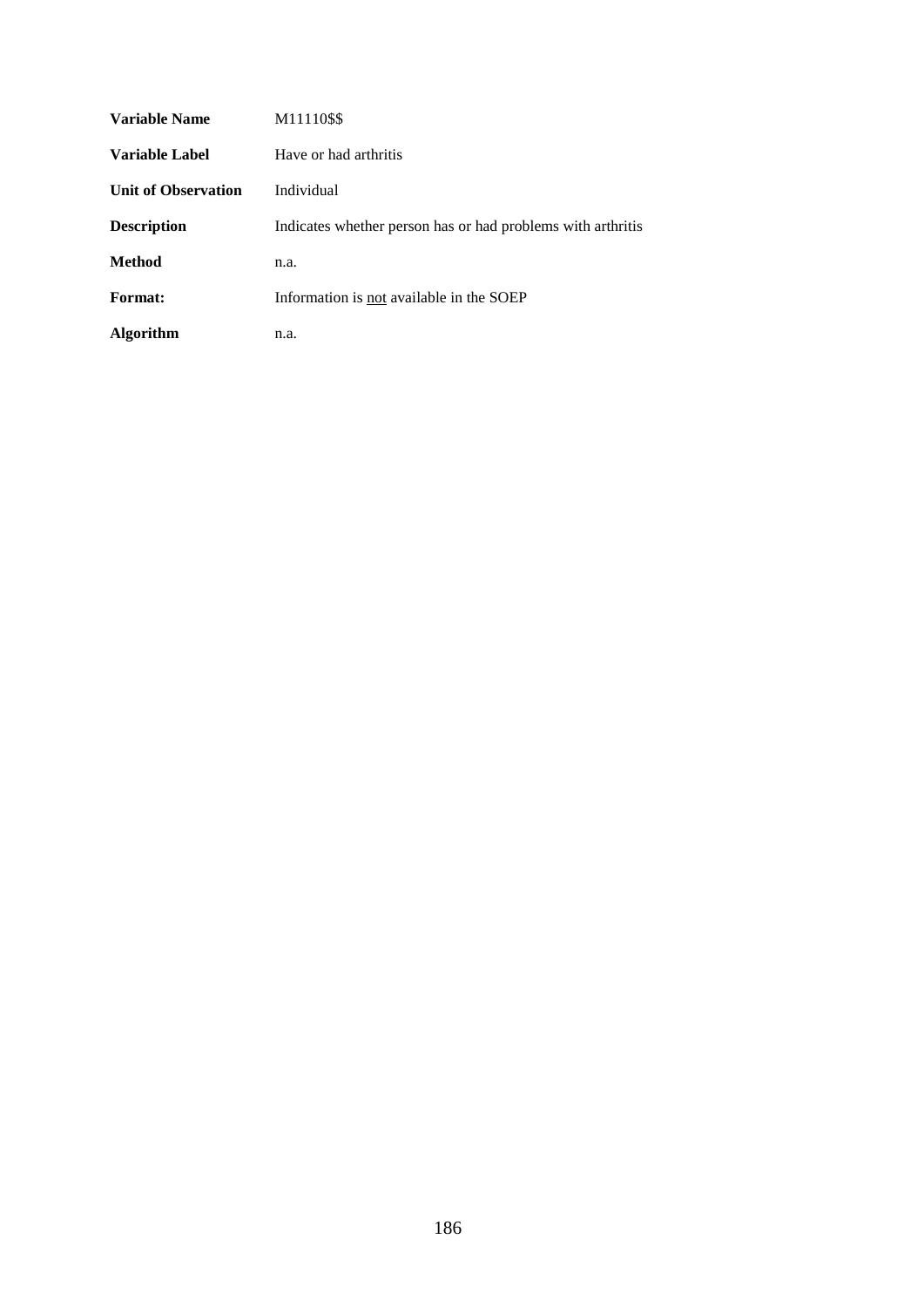| <b>Variable Name</b>       | M11111\$\$                                                                                                                                                                                                                                        |
|----------------------------|---------------------------------------------------------------------------------------------------------------------------------------------------------------------------------------------------------------------------------------------------|
| <b>Variable Label</b>      | Angina or heart condition                                                                                                                                                                                                                         |
| <b>Unit of Observation</b> | Individual                                                                                                                                                                                                                                        |
| <b>Description</b>         | Indicates whether a doctor ever diagnosed angina or heart condition problems                                                                                                                                                                      |
| <b>Method</b>              | Transcribed variable                                                                                                                                                                                                                              |
| <b>Format:</b>             | $0 = N/A$ - Child<br>$-1$ = Item non-response<br>$1 = Has$ or had problem with depressive diseases<br>The original survey variables provided below can be found in the file _P.<br>This algorithm omits individuals with survey non-responses.    |
| <b>Algorithm</b>           | 1984-2008, 2010, 2012, 2014: Data not available in SOEP<br>bdp11204 null bfp12904<br>array m $11\{*\}$ m $11111\$ \$\$;                                                                                                                           |
|                            | $\phi$ i = 1 to dim(netto);<br>if netto $\{i\}$ ge 10 & netto $\{i\}$ le 19 then do;<br>if ang{i} gt 0 then m11{i}=ang{i};<br>if ang{i} in $(-1,-3)$ then m11{i}=.M;<br>if ang{i} in (-2) then m11{i}=0;<br>end;<br>else m $11\{i\} = S;$<br>end: |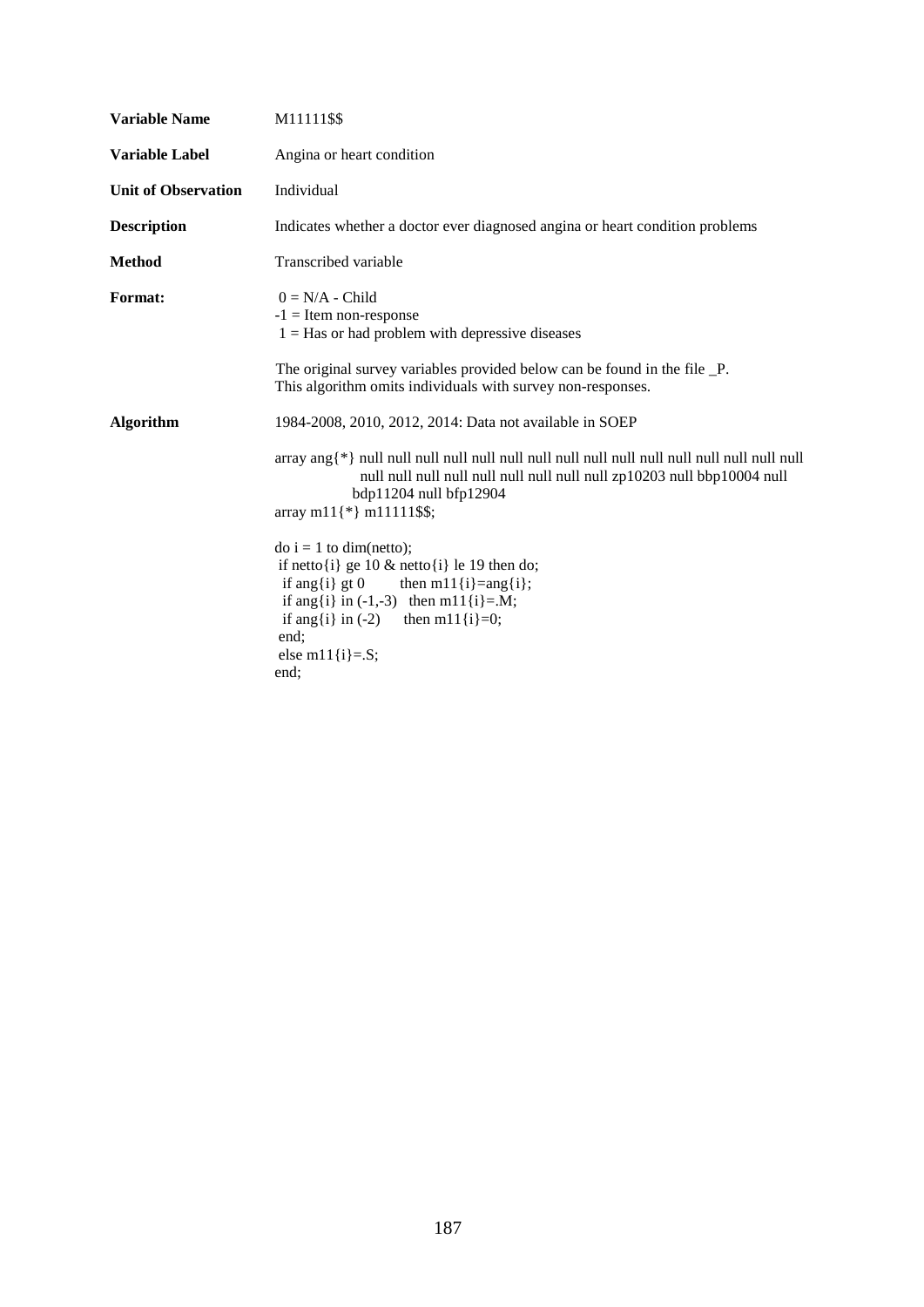| <b>Variable Name</b>       | M11112\$\$                                                                         |
|----------------------------|------------------------------------------------------------------------------------|
| Variable Label             | Have or had asthma or breathing difficulty                                         |
| <b>Unit of Observation</b> | Individual                                                                         |
| <b>Description</b>         | Indicates whether person has or had problems with asthma or breathing difficulties |
| <b>Method</b>              | n.a                                                                                |
| <b>Format:</b>             | n.a.                                                                               |
| <b>Algorithm</b>           | Information is not available in the SOEP                                           |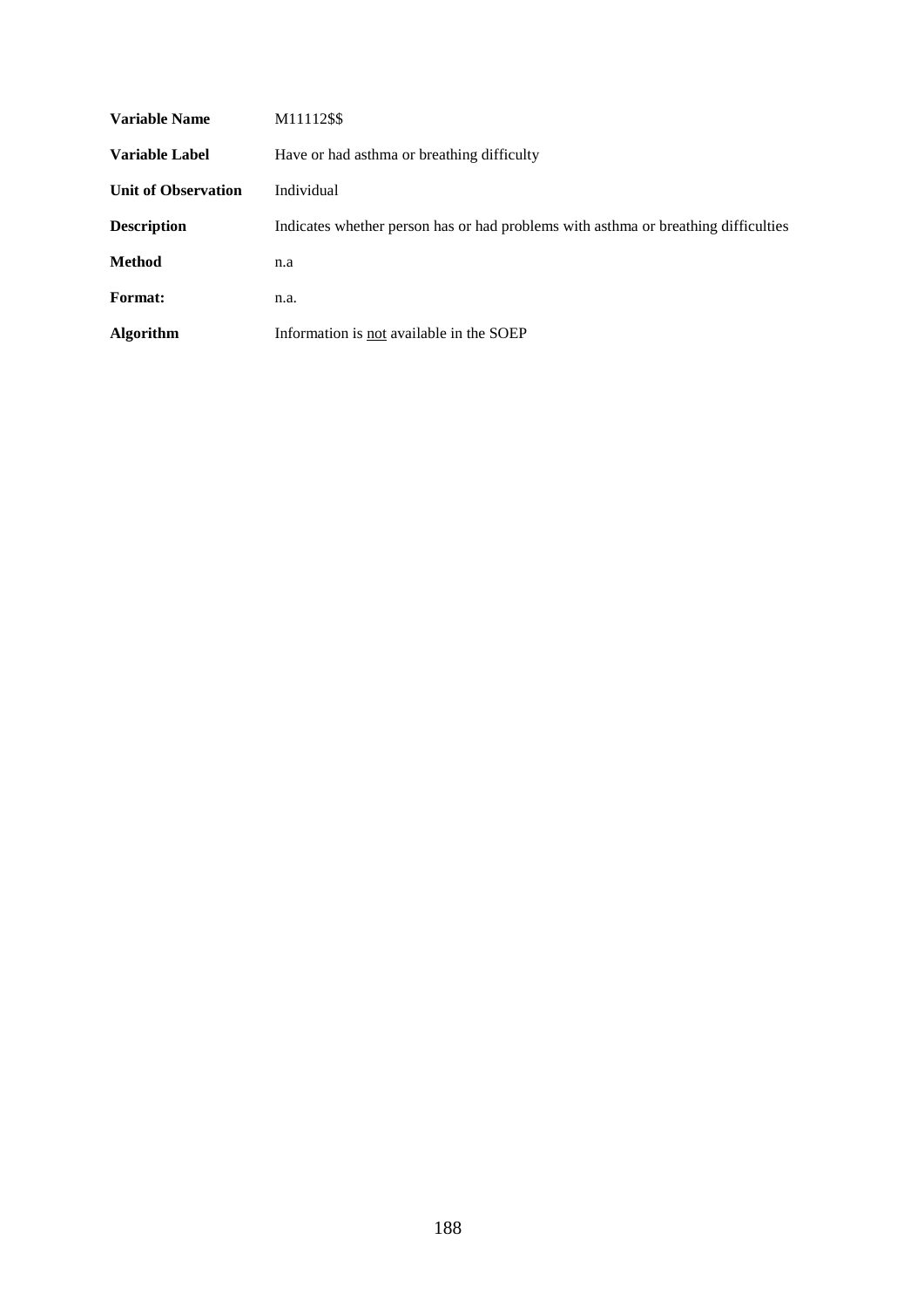| <b>Variable Name</b>       | M11113\$\$                                                                                                                                                                                                                                                                                                                                                                                                                                                                                                                                       |
|----------------------------|--------------------------------------------------------------------------------------------------------------------------------------------------------------------------------------------------------------------------------------------------------------------------------------------------------------------------------------------------------------------------------------------------------------------------------------------------------------------------------------------------------------------------------------------------|
| <b>Variable Label</b>      | Need help to climb stairs                                                                                                                                                                                                                                                                                                                                                                                                                                                                                                                        |
| <b>Unit of Observation</b> | Individual                                                                                                                                                                                                                                                                                                                                                                                                                                                                                                                                       |
| <b>Description</b>         | Indicates whether person has trouble with or needs help of others to climb stairs.<br>In several years the question related to this topic were not asked.                                                                                                                                                                                                                                                                                                                                                                                        |
| <b>Method</b>              | Transcribed variable.                                                                                                                                                                                                                                                                                                                                                                                                                                                                                                                            |
| <b>Format:</b>             | $-2 = N/A$ - Child<br>$-1$ = Item non-response<br>$0 =$ Doesn't have trouble with stairs or need help with stairs<br>$1 =$ Has trouble with stairs or needs help of others with stairs<br>The original survey variable provided below can be found in the _P files.<br>This algorithm omits individuals with survey non-responses.                                                                                                                                                                                                               |
| <b>Algorithm</b>           | $null=-2;$<br>*First set missing values for all other data;<br>M1111384 - M1111301, M1111303, M1111305, M1111307, M1111309, M1111311,<br>$M1111313 M1111315 = -2$<br>array hlpstair $\{\ast\}$ sp87 up84 wp88 yp100 bap88 bcp92 bep90<br>array hlthaffstair {*} M1111302 M1111304 M1111306 M1111308 M1111310<br>M1111314;<br>$\phi$ i = 1 to dim(hlpstair);<br>if hlpstair{i} in (1, 2) then hlthaffstair{i} = 1;<br>if hlpstair $\{i\} = 3$ then hlthaffstair $\{i\} = 0$ ;<br>if hlpstair $\{i\} < 0$ then hlthaffstair $\{i\} = -1$ ;<br>end: |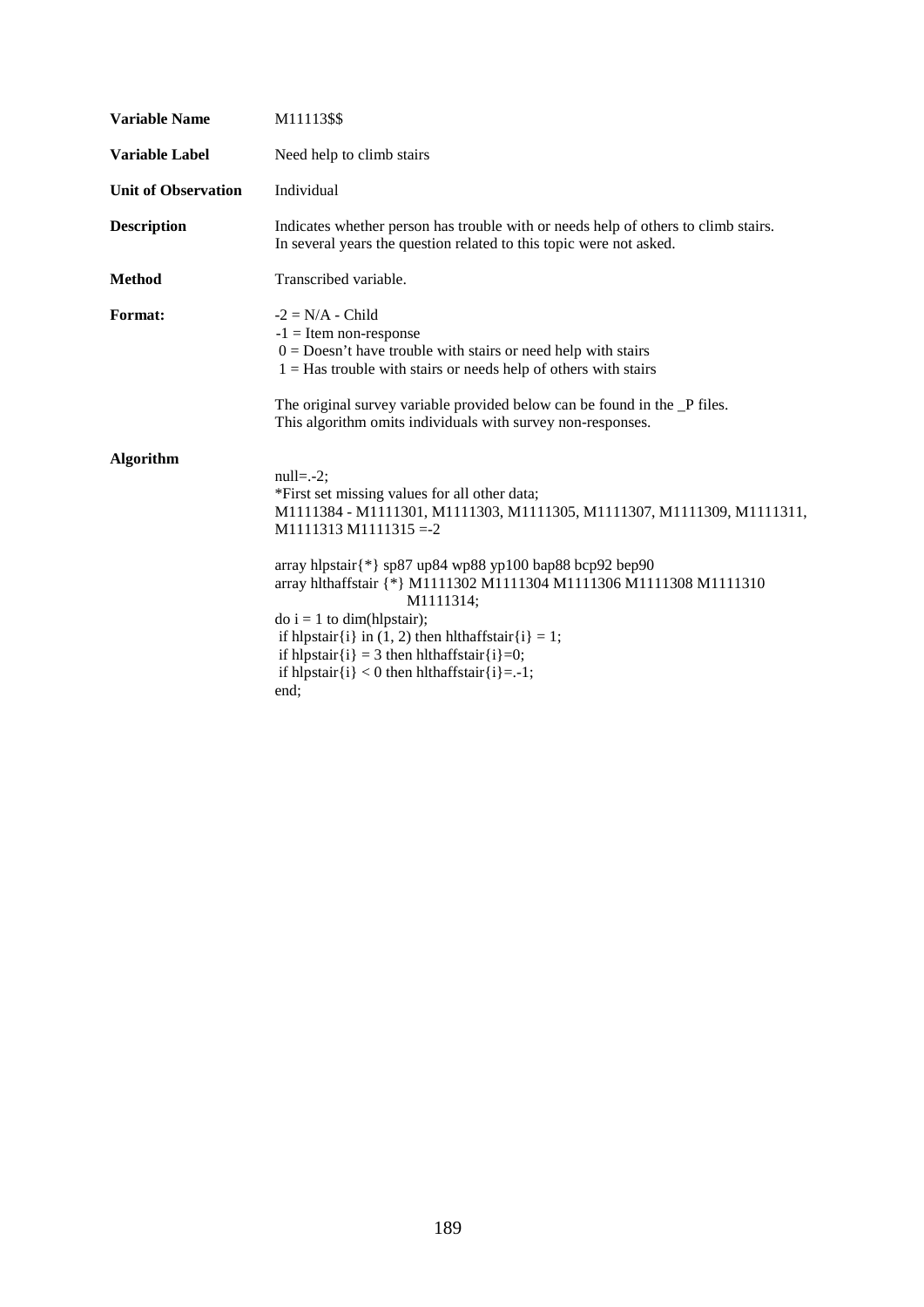| Variable Name       | M11114\$\$                                                                 |
|---------------------|----------------------------------------------------------------------------|
| Variable Label      | Have difficulty or need help of others to bathe                            |
| Unit of Observation | Individual                                                                 |
| <b>Description</b>  | Indicates whether person has trouble with or needs help of others to bathe |
| <b>Method</b>       | n.a                                                                        |
| <b>Format:</b>      | n.a.                                                                       |
| <b>Algorithm</b>    | Information is not available in the SOEP                                   |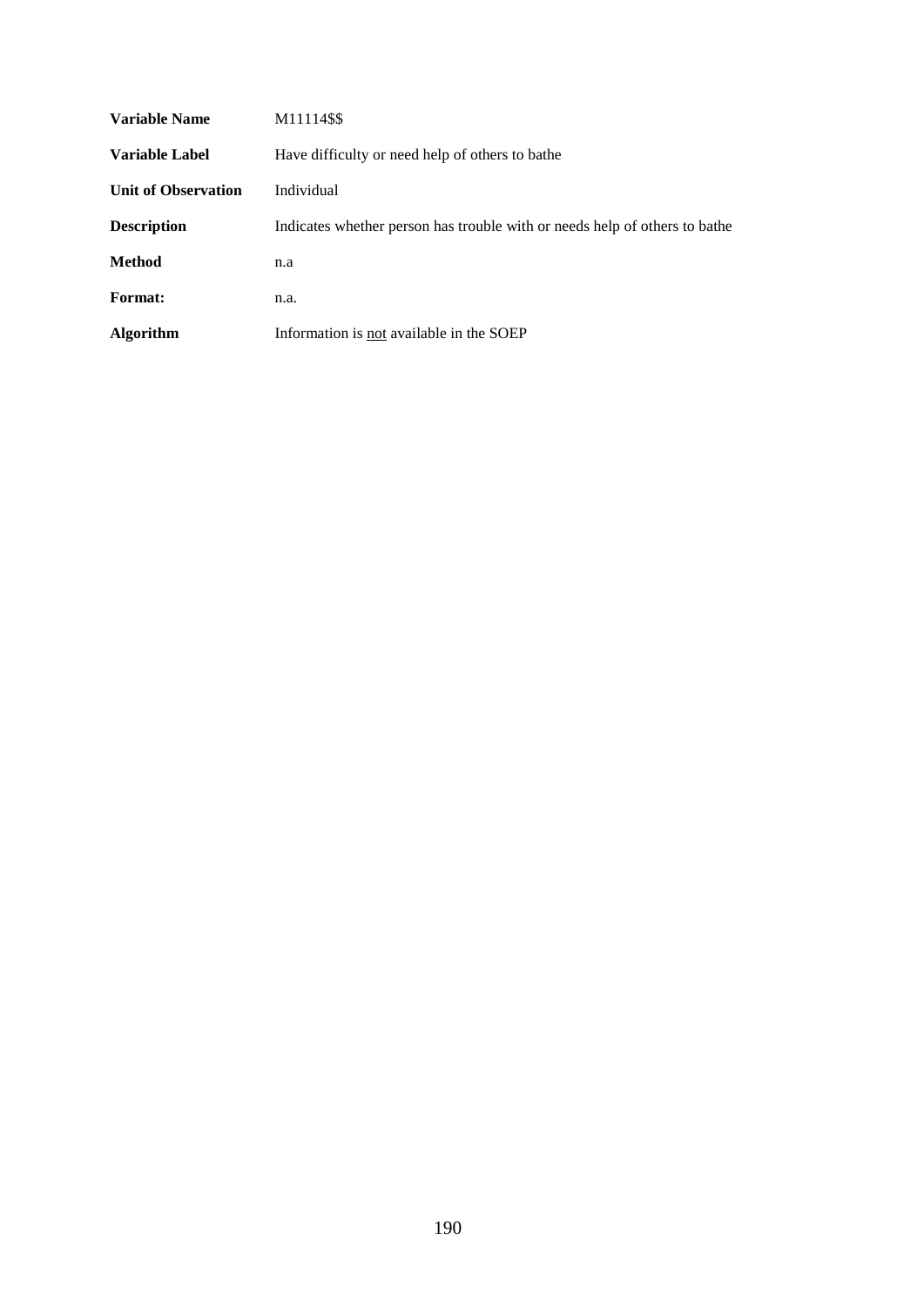| <b>Variable Name</b>       | M11115\$\$                                                                                                                                                                                                                                                                                                                                |
|----------------------------|-------------------------------------------------------------------------------------------------------------------------------------------------------------------------------------------------------------------------------------------------------------------------------------------------------------------------------------------|
| <b>Variable Label</b>      | Have difficulty or need help of others to dress                                                                                                                                                                                                                                                                                           |
| <b>Unit of Observation</b> | Individual                                                                                                                                                                                                                                                                                                                                |
| <b>Description</b>         | Indicates whether person has trouble with or needs help of others to dress.<br>In 1984-1990 questions related to this topic were not asked.                                                                                                                                                                                               |
| <b>Method</b>              | Transcribed variable.                                                                                                                                                                                                                                                                                                                     |
| <b>Format:</b>             | $-2 = N/A$ - Child<br>$-1$ = Item non-response<br>$0 =$ Doesn't have trouble with or need help of others to dress<br>$1 =$ Has trouble with or needs help of others to dress                                                                                                                                                              |
|                            | The variable provided below are derived from the original survey variable "multgrad"<br>which can be found in the file PFLEGE.<br>This algorithm omits individuals with survey non-responses.                                                                                                                                             |
| <b>Algorithm</b>           | Note that, in the original survey data the questions in the SOEP asks about differing<br>levels of help required in different years. Please refer to the "PFLEGE.DOC"<br>document. The question from the original survey starts in 1991 and identifies<br>individuals who "require help only with household chores, meals, and drinking." |
|                            | if erhebj=&year<br>if multgrad in $(-1,-2,-3)$ then multgrad=9; char=put(multgrad, 5.);<br>simp&year.=0;<br>if substr(char, 4, 1) = 1 then simp & year. = 1;<br>if multgrad in (9) then do;<br>simp&year.=-1;<br>end:                                                                                                                     |
|                            | array simp $\{\ast\}$ simp\$\$;<br>array M15{*} M11115\$\$;<br>$\phi$ i = 1 to dim(netto);<br>if netto $\{i\}$ >= 10 & < 20 then do;<br>$m15[i]=0;$<br>if simp{i} in (1) then m15{i}=1;<br>if simp{i} in (.M) then m15{i}=-1;<br>end;<br>else m $15$ {i} = -2;<br>if i in $(1,2,3,4,5,6,7)$ then m15 $\{i\}$ =.-2;<br>end;                |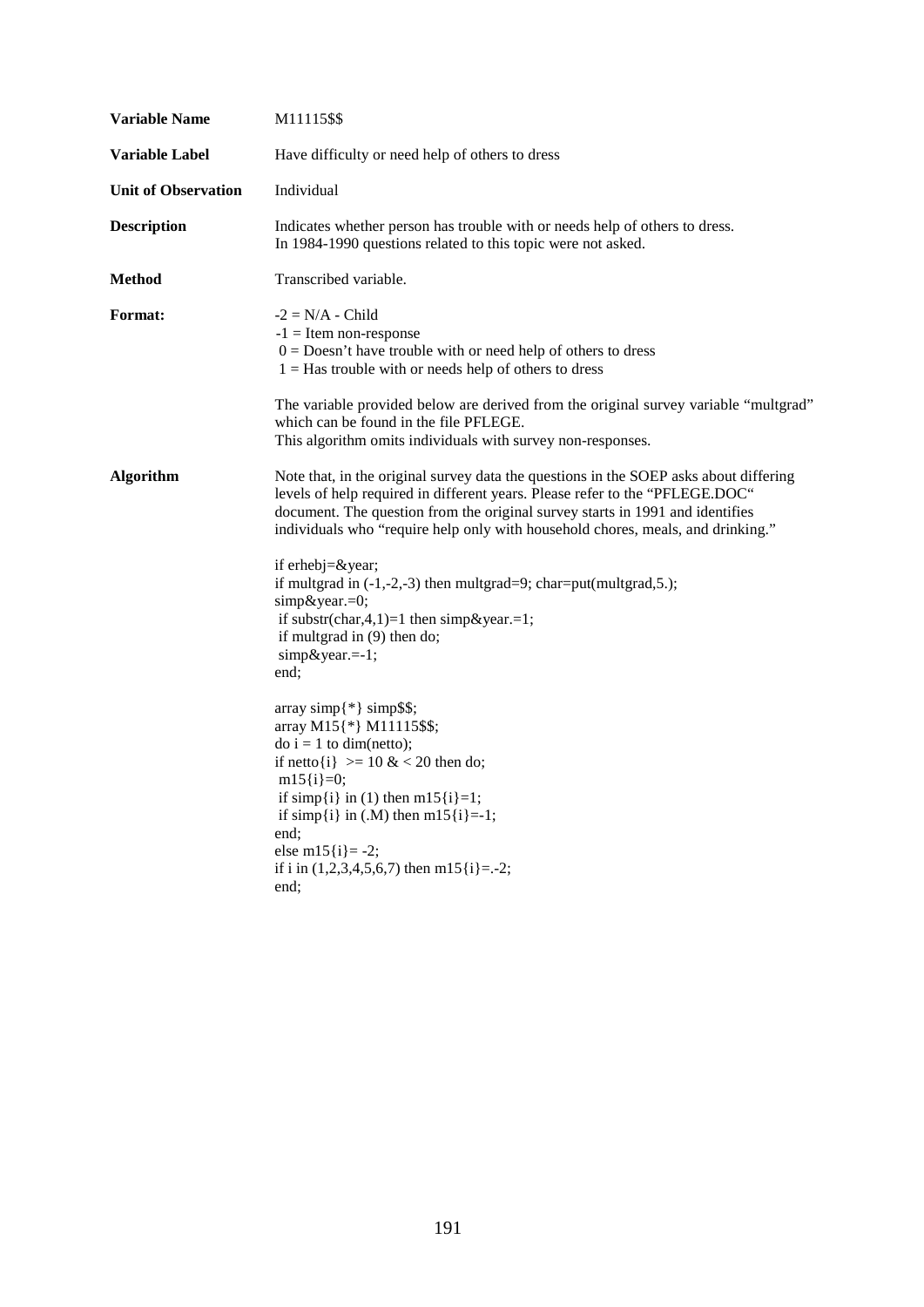| <b>Variable Name</b>       | M11116\$\$                                                                                                                                                                                                                                                                                                                                                                             |                                                             |
|----------------------------|----------------------------------------------------------------------------------------------------------------------------------------------------------------------------------------------------------------------------------------------------------------------------------------------------------------------------------------------------------------------------------------|-------------------------------------------------------------|
| <b>Variable Label</b>      | Have difficulty or need help of others to get in/out of bed                                                                                                                                                                                                                                                                                                                            |                                                             |
| <b>Unit of Observation</b> | Individual                                                                                                                                                                                                                                                                                                                                                                             |                                                             |
| <b>Description</b>         | Indicates whether person has trouble with or needs help of others to get into/out<br>of bed. In 1984 questions related to this topic were not asked.                                                                                                                                                                                                                                   |                                                             |
| <b>Method</b>              | Transcribed variable.                                                                                                                                                                                                                                                                                                                                                                  |                                                             |
| Format:                    | $-2 = N/A - Child$<br>$-1$ = Item non-response<br>$0 = \text{Doesn't have trouble with or need help of others to get in/out of bed}$<br>$1 =$ Has trouble with or needs help of others to get in/out of bed                                                                                                                                                                            |                                                             |
|                            | The variables provided below are derived from the original survey variable "mul-<br>tgrad" and "maxgrad" which can be found in the file PFLEGE.<br>This algorithm omits individuals with survey non-responses.                                                                                                                                                                         |                                                             |
| <b>Algorithm</b>           |                                                                                                                                                                                                                                                                                                                                                                                        |                                                             |
|                            | if erhebj=&year<br>if maxgrad=1 then outh & year.=1;<br>if maxgrad=3 then do; inh&year.=1; outh&year.=1; end;<br>if maxgrad=5 then do; bed&year.=1; inh&year. =1; outh&year.=1; end;<br>if maxgrad in $(-1,-3)$ then do; bed&year.= $-1$ ; inh&year.= $-1$ ; outh&year.= $-1$ ; end;<br>end;<br>if erhebj=&year<br>if multgrad in $(-1,-2,-3)$ then multgrad=9; char=put(multgrad,5.); | $(\& \text{year} = 84, 85, , 90)$<br>( $&$ year = 91, 92, ) |
|                            | bed&year.=0;<br>if substr(char, $5, 1$ )=1 then bed&year. =1;<br>if multgrad in (9) then do;<br>$bed\&year==1;$<br>end;                                                                                                                                                                                                                                                                |                                                             |
|                            | array bed $\{\ast\}$ bed\$\$;<br>array M16{*} M11116\$\$;<br>$\text{do } i = 1 \text{ to } \text{dim}(\text{netto});$<br>if netto $\{i\}$ >= 10 & < 20 then do;<br>$m16{i} = 0;$<br>if bed{i} in (1) then m16{i}=1;<br>if bed{i} in $(M)$ then m16{i}=.M;<br>end;<br>else m $16[i]=S;$<br>if i=1 then $m16$ {i}=.S;<br>end;                                                            |                                                             |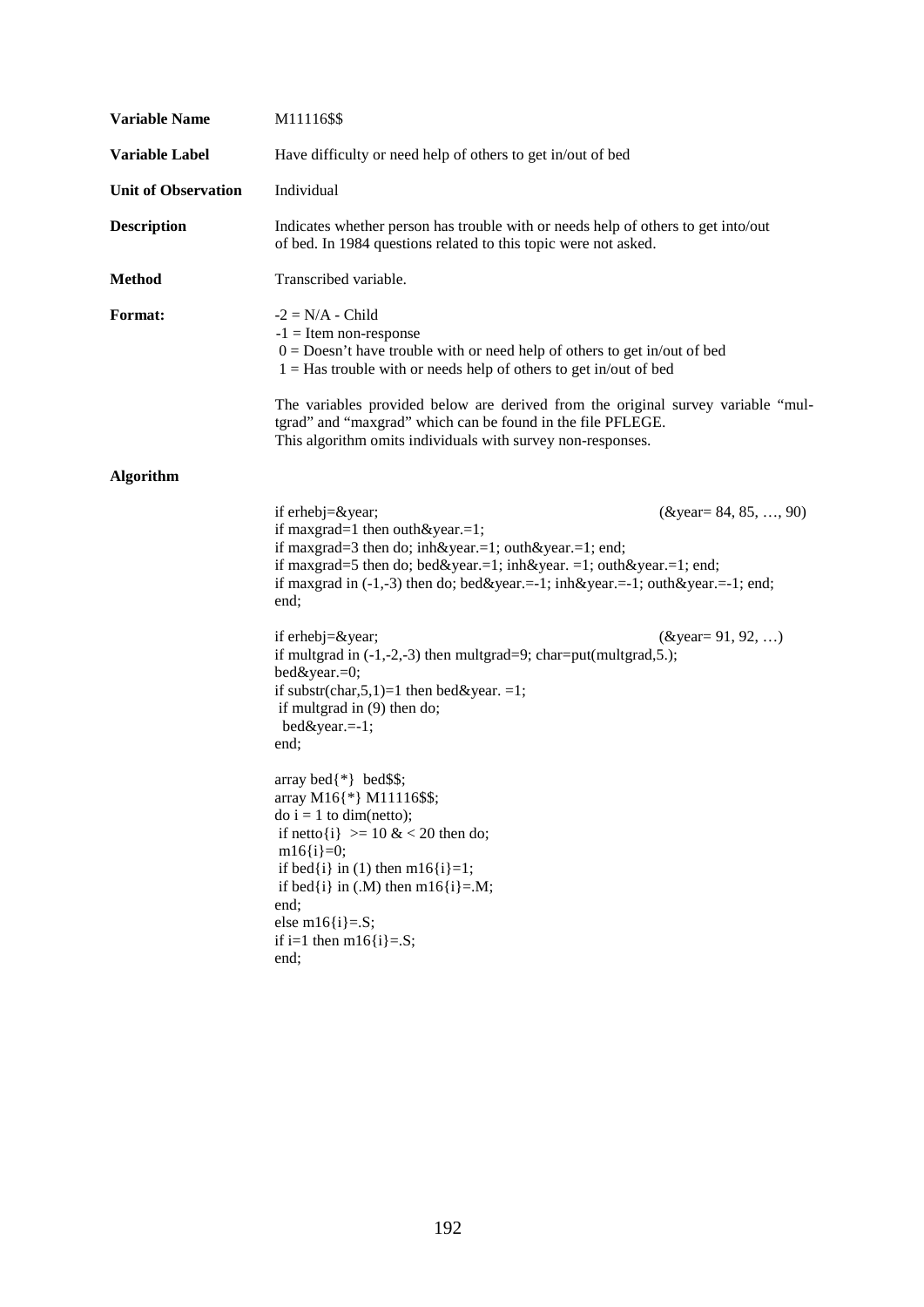| <b>Variable Name</b>       | M11117\$\$                                                                                                                                                                                                                                                                                                                                                                                                                                                                                                                                                                                                                                                                                                                                                                                                                                                                                                |
|----------------------------|-----------------------------------------------------------------------------------------------------------------------------------------------------------------------------------------------------------------------------------------------------------------------------------------------------------------------------------------------------------------------------------------------------------------------------------------------------------------------------------------------------------------------------------------------------------------------------------------------------------------------------------------------------------------------------------------------------------------------------------------------------------------------------------------------------------------------------------------------------------------------------------------------------------|
| Variable Label             | Have difficulty or need help of others to shop                                                                                                                                                                                                                                                                                                                                                                                                                                                                                                                                                                                                                                                                                                                                                                                                                                                            |
| <b>Unit of Observation</b> | Individual                                                                                                                                                                                                                                                                                                                                                                                                                                                                                                                                                                                                                                                                                                                                                                                                                                                                                                |
| <b>Description</b>         | Indicates whether person has trouble with or needs help of others to shop.<br>In 1984 questions related to this topic were not asked.                                                                                                                                                                                                                                                                                                                                                                                                                                                                                                                                                                                                                                                                                                                                                                     |
| <b>Method</b>              | Transcribed variable.                                                                                                                                                                                                                                                                                                                                                                                                                                                                                                                                                                                                                                                                                                                                                                                                                                                                                     |
| Format:                    | $-2 = N/A - Child$<br>$-1$ = Item non-response<br>$0 = \text{Doesn't have trouble with or need help of others to shop}$<br>$1 =$ Has trouble with or needs help of others to shop<br>The variables provided below are derived from the original survey variable "mul-                                                                                                                                                                                                                                                                                                                                                                                                                                                                                                                                                                                                                                     |
|                            | tgrad" and "maxgrad" which can be found in the file PFLEGE.<br>This algorithm omits individuals with survey non-responses.                                                                                                                                                                                                                                                                                                                                                                                                                                                                                                                                                                                                                                                                                                                                                                                |
| <b>Algorithm</b>           |                                                                                                                                                                                                                                                                                                                                                                                                                                                                                                                                                                                                                                                                                                                                                                                                                                                                                                           |
|                            | if erhebj=&year<br>$(\& \text{year} = 84, 85, , 90)$<br>if maxgrad=1 then outh & year.=1;<br>if maxgrad=3 then do; inh&year.=1; outh&year.=1; end;<br>if maxgrad=5 then do; bed&year.=1; inh&year. =1; outh&year.=1; end;<br>if maxgrad in $(-1,-3)$ then do; bed&year.= $-1$ ; inh&year.= $-1$ ; outh&year.= $-1$ ; end;<br>end;<br>if erhebj $=\&$ year;<br>( $&$ year = 91, 92, )<br>if multgrad in $(-1,-2,-3)$ then multgrad=9; char=put(multgrad,5.);<br>outh&year.=0;<br>if substr(char, $1,1$ )=1 then outh&year.=1;<br>if multgrad in (9) then do;<br>outh&year.=-1;<br>end;<br>array outh $\{*\}$ outh\$\$<br>array M17{*} M11117\$\$;<br>$\text{do } i = 1 \text{ to } \text{dim}(\text{netto});$<br>if netto $\{i\}$ >= 10 & < 20 then do;<br>$m17{i} = 0;$<br>if outh $\{i\}$ in (1) then m17 $\{i\}$ =1;<br>if outh $\{i\}$ in (.M) then m17 $\{i\}$ =.M;<br>end;<br>else m $17\{i\} = S$ ; |
|                            | if i=1 then m17 $\{i\} = S$ ;<br>end;                                                                                                                                                                                                                                                                                                                                                                                                                                                                                                                                                                                                                                                                                                                                                                                                                                                                     |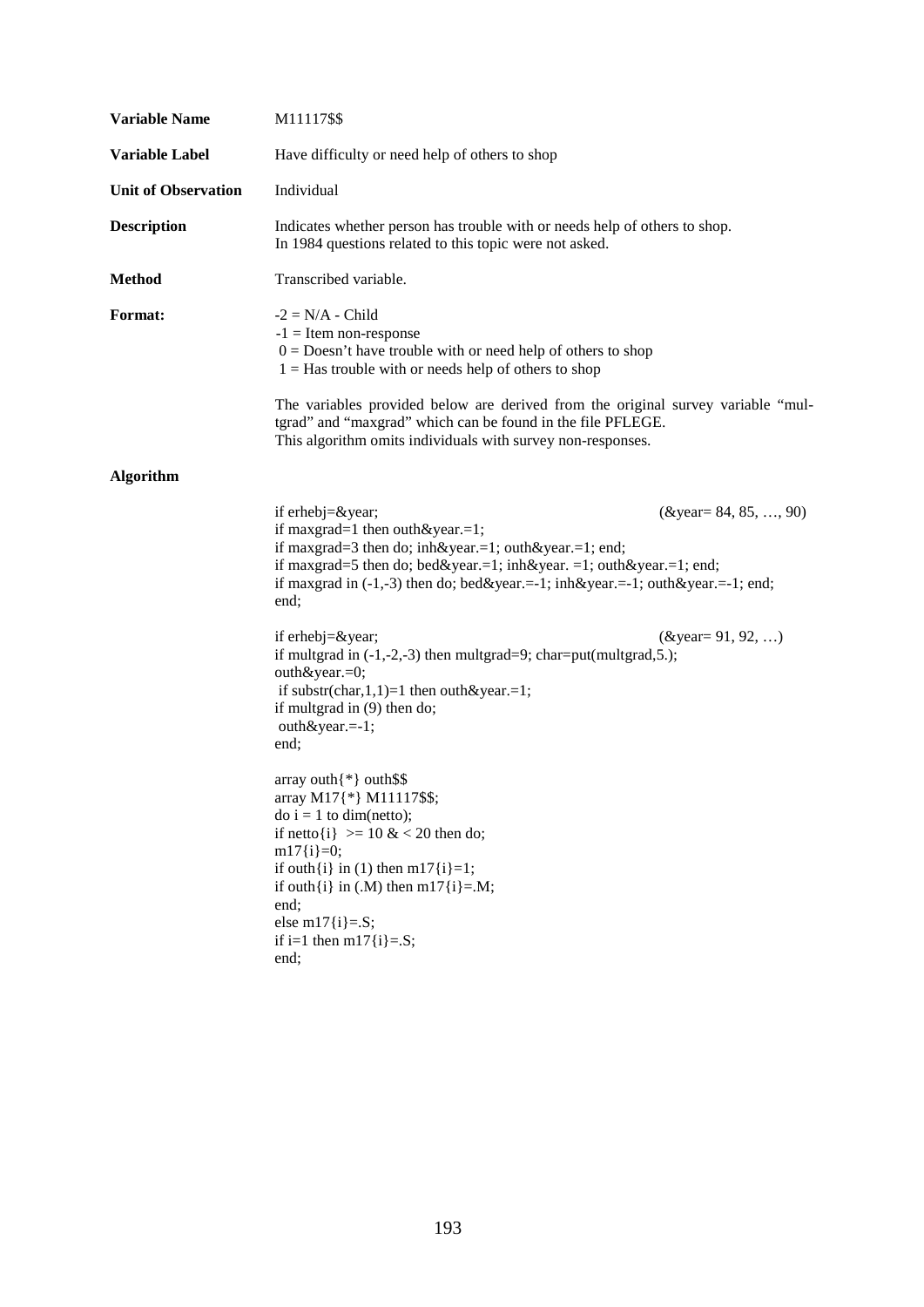| Variable Name              | M11118\$\$                                                                  |
|----------------------------|-----------------------------------------------------------------------------|
| Variable Label             | Walk $10+$ minutes difficult                                                |
| <b>Unit of Observation</b> | Individual                                                                  |
| <b>Description</b>         | Indicates whether person has trouble to walk unaided for 10 or more minutes |
| <b>Method</b>              | n.a                                                                         |
| Format:                    | n.a.                                                                        |
| <b>Algorithm</b>           | Information is not available in the SOEP                                    |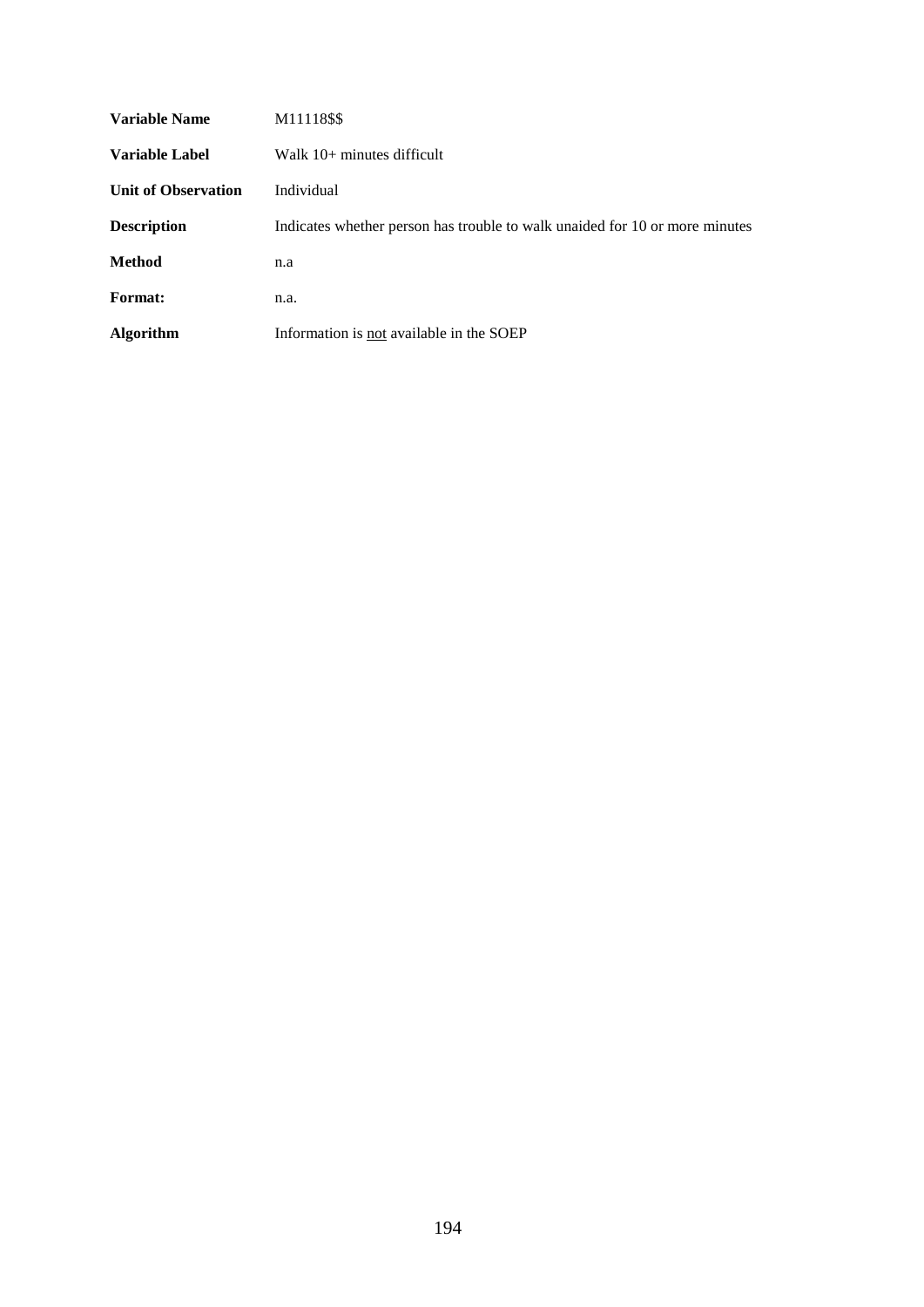| <b>Variable Name</b>       | M11119\$\$                                                                                                                                                                                                                                                                                     |                                   |
|----------------------------|------------------------------------------------------------------------------------------------------------------------------------------------------------------------------------------------------------------------------------------------------------------------------------------------|-----------------------------------|
| <b>Variable Label</b>      | Difficulty doing housework                                                                                                                                                                                                                                                                     |                                   |
| <b>Unit of Observation</b> | Individual                                                                                                                                                                                                                                                                                     |                                   |
| <b>Description</b>         | Indicates whether person has trouble doing housework.<br>In 1984 questions related to this topic were not asked.                                                                                                                                                                               |                                   |
| <b>Method</b>              | Transcribed variable.                                                                                                                                                                                                                                                                          |                                   |
| Format:                    | $-2 = N/A$ - Child<br>$-1$ = Item non-response<br>$0 = Desn't have trouble doing housework$<br>$1 =$ Has trouble doing housework.                                                                                                                                                              |                                   |
|                            | The variables provided below are derived from the original survey variable "mul-<br>tgrad" and "maxgrad" which can be found in the file PFLEGE.<br>This algorithm omits individuals with survey non-responses.                                                                                 |                                   |
| <b>Algorithm</b>           |                                                                                                                                                                                                                                                                                                |                                   |
|                            | if erhebj=&year<br>if maxgrad=3 then do; inh&year.=1; end;<br>if maxgrad in $(-1,-3)$ then do; inh&year.=-1; end;<br>end;                                                                                                                                                                      | $(\& \text{year} = 84, 85, , 90)$ |
|                            | if erhebj $=\&$ year;<br>if multgrad in $(-1,-2,-3)$ then multgrad=9; char=put(multgrad, 5.);<br>inh&year.=0;<br>if substr(char, 2, 1) = 1 then inh&year. = 1;<br>if multgrad in (9) then do;<br>inh&year.=-1;<br>end;                                                                         | ( $&$ year = 91, 92, )            |
|                            | array $inh$ {*} inh\$\$;<br>array M19{*} M11119\$\$;<br>$do i = 1$ to dim(netto);<br>if netto $\{i\}$ >= 10 & < 20 then do;<br>$m19{i} = 0;$<br>if inh{i} in (1) then m19{i}=1;<br>if inh{i} in $(M)$ then m19{i}=.M;<br>end;<br>else m $19\{i\} = S;$<br>if i=1 then m19 $\{i\}$ =.S;<br>end; |                                   |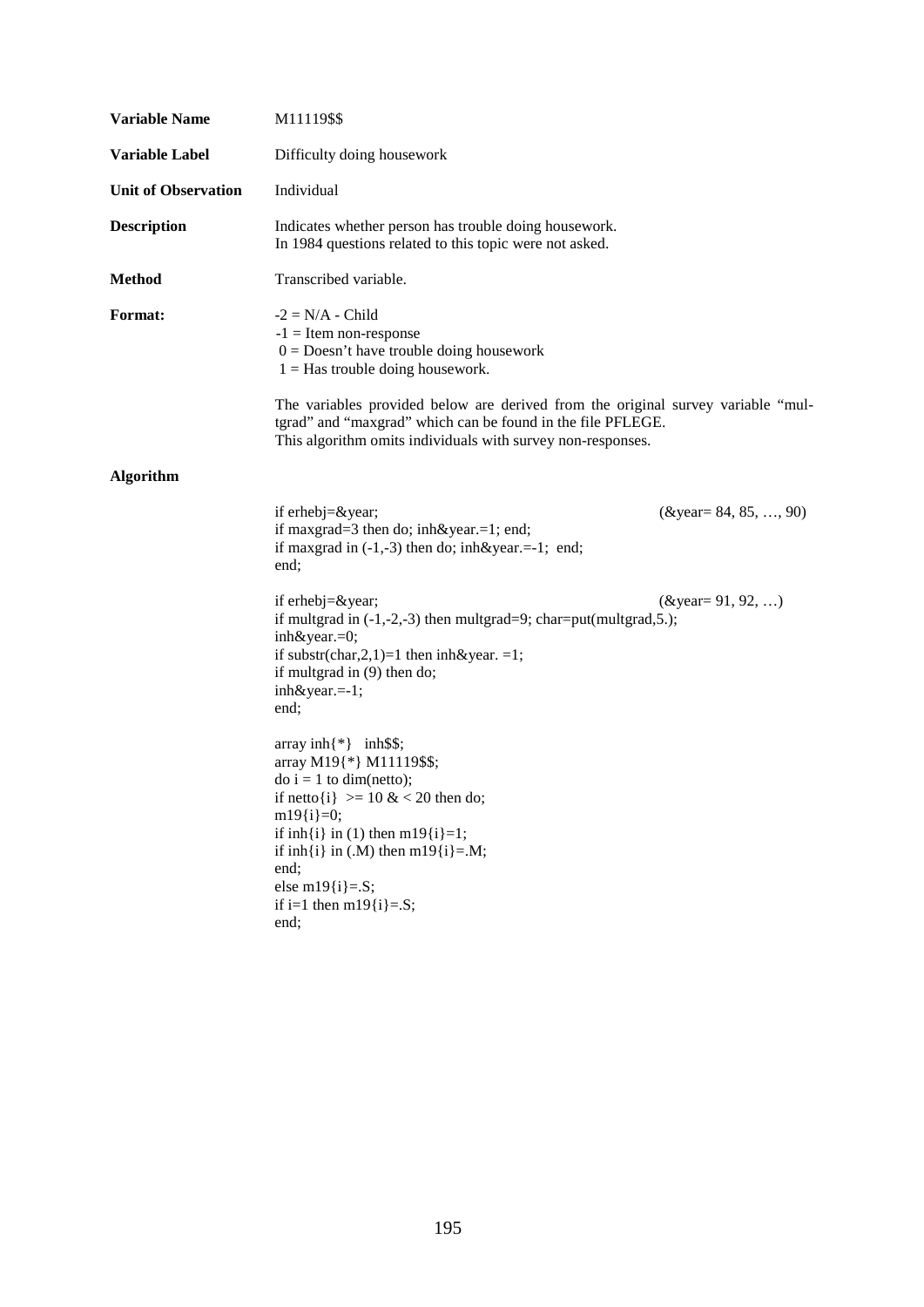| <b>Variable Name</b>       | M11120\$\$                                                                     |
|----------------------------|--------------------------------------------------------------------------------|
| Variable Label             | Health limits bending, lifting, stooping                                       |
| <b>Unit of Observation</b> | Individual                                                                     |
| <b>Description</b>         | Indicates whether a person's health limits his ability to bend, lift, or stoop |
| Method                     | n.a                                                                            |
| Format:                    | n.a.                                                                           |
| <b>Algorithm</b>           | Information is not available in the SOEP                                       |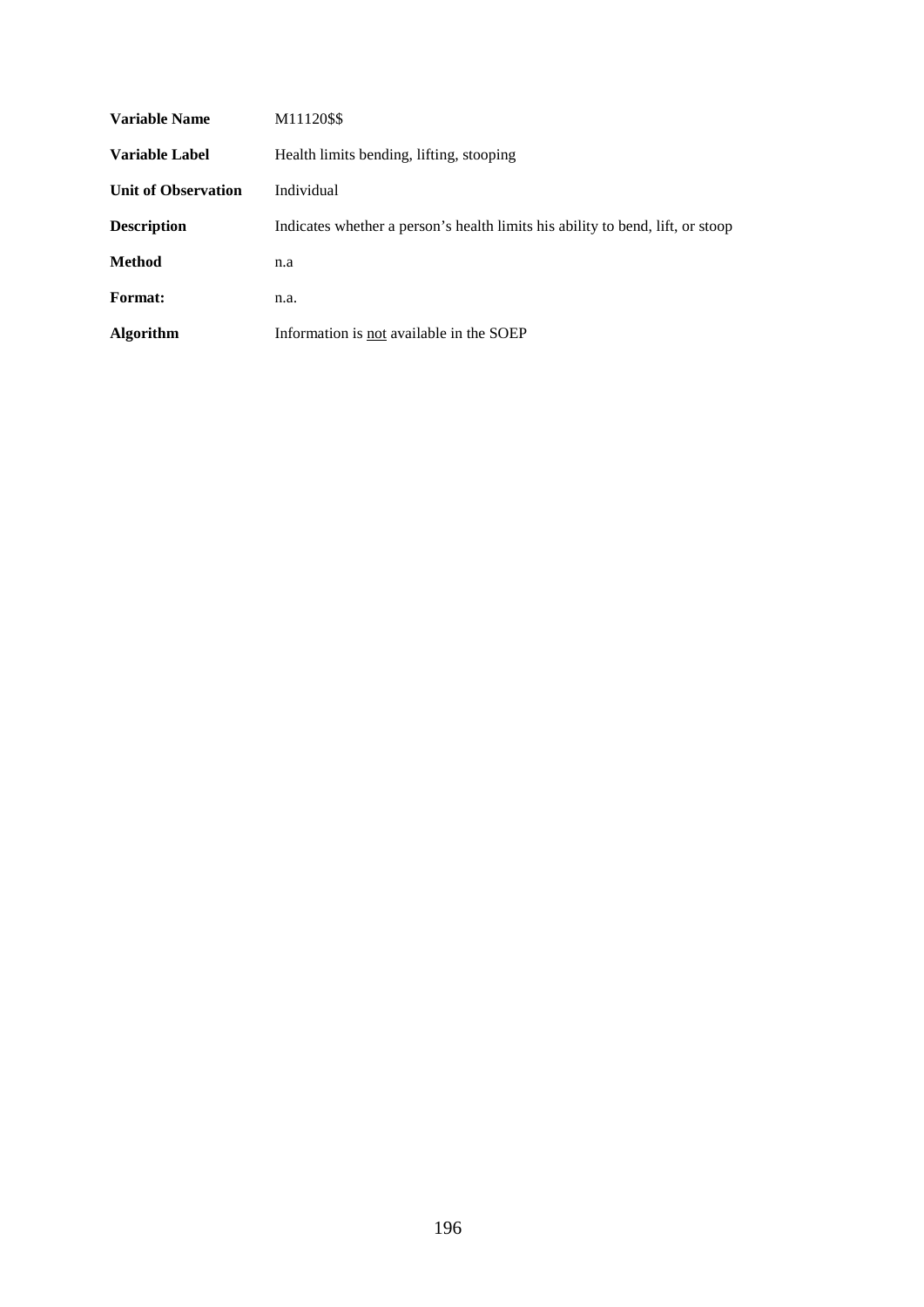| Variable Name              | M11121\$\$                                                          |
|----------------------------|---------------------------------------------------------------------|
| Variable Label             | Health limits vigorous physical activity                            |
| <b>Unit of Observation</b> | Individual                                                          |
| <b>Description</b>         | Indicates whether person's health limits vigorous physical activity |
| Method                     | n.a                                                                 |
| <b>Format:</b>             | n.a.                                                                |
| <b>Algorithm</b>           | Information is not available in the SOEP                            |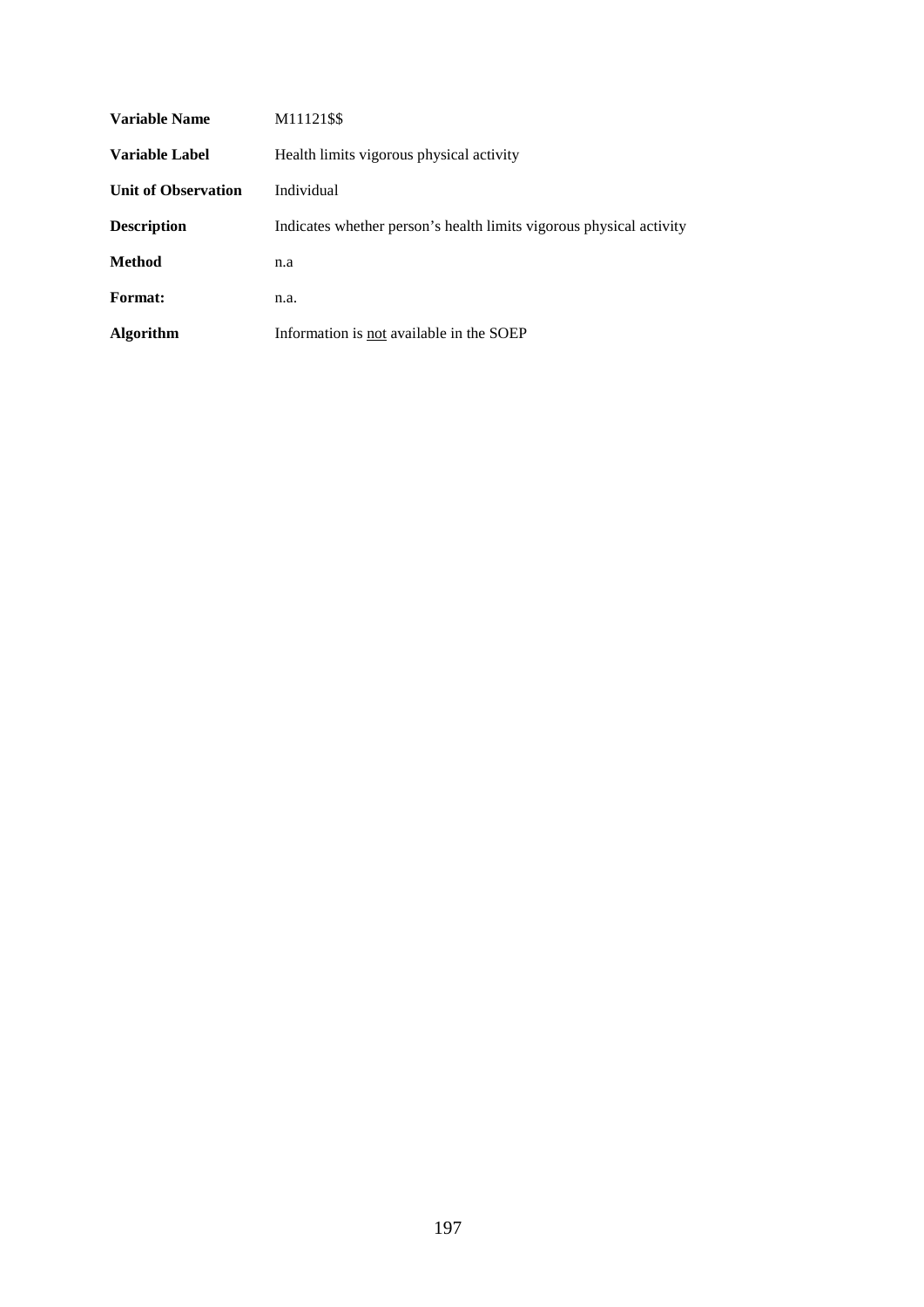| <b>Variable Name</b>       | M11122\$\$                                                                                                                                                                                                                                                                                                                                                                                                                                                                        |
|----------------------------|-----------------------------------------------------------------------------------------------------------------------------------------------------------------------------------------------------------------------------------------------------------------------------------------------------------------------------------------------------------------------------------------------------------------------------------------------------------------------------------|
| <b>Variable Label</b>      | Height in centimeters                                                                                                                                                                                                                                                                                                                                                                                                                                                             |
| <b>Unit of Observation</b> | Individual                                                                                                                                                                                                                                                                                                                                                                                                                                                                        |
| <b>Description</b>         | This variable indicates each person's height in centimeters on the interview date.<br>In 1984-2001, 2003/05/07/09/11,13 questions related to this topic were not asked.                                                                                                                                                                                                                                                                                                           |
| <b>Method</b>              | Transcribed variable.                                                                                                                                                                                                                                                                                                                                                                                                                                                             |
| Format                     | $-2 = N/A$ - Child<br>$-1$ = Item non-response<br>0 to $220$ = Height in centimeters                                                                                                                                                                                                                                                                                                                                                                                              |
|                            | The original survey variables provided below can be found in the file _P and<br>_PAGE17. This algorithm omits individuals with                                                                                                                                                                                                                                                                                                                                                    |
| <b>Algorithm</b>           | SP90 null up90 null wp94 null yp107null bap96null bcp100 null bep96 null;<br>null null null null wj57 null yj57 null baj57null bcj57null bej57 null;<br>array M22{*} m1112284 m1112285 m1112286 m1112287 m1112288 m1112289 m1112290<br>m1112291 m1112292 m1112293 m1112294 m1112295 m1112296 m1112297<br>m1112298 m1112299 m1112200 m1112201 m1112202 m1112203 m1112204<br>m1112205 m1112206 m1112207 m1112208 m1112209 m1112210 m1112211<br>m1112212 m1112213 m1112214 m1112215; |
|                            | $\phi$ i = 1 to dim(netto);<br>if netto $\{i\}$ ge 10 & netto $\{i\}$ le 19 then do;<br>if hgt $\{i\}$ gt 0<br>then $M22{i}$ =hgt $\{i\}$ ;<br>if hgt $\{i\}$ in $(0,-1,-3)$ then M22 $\{i\} = M$ ;<br>if hgt $\{i\}$ in $(-2)$<br>then $M22{i} = S;$<br>if $hg2[i]$ gt 0<br>then $M22{i}$ =hg2{i};<br>if hg2{i} in $(0,-1,-3)$ then M22{i}=.M;<br>then $M22{i} = S$ ;<br>if $hg2\{i\}$ in $(-2)$<br>end:<br>else $M22{i} = S;$<br>end:                                           |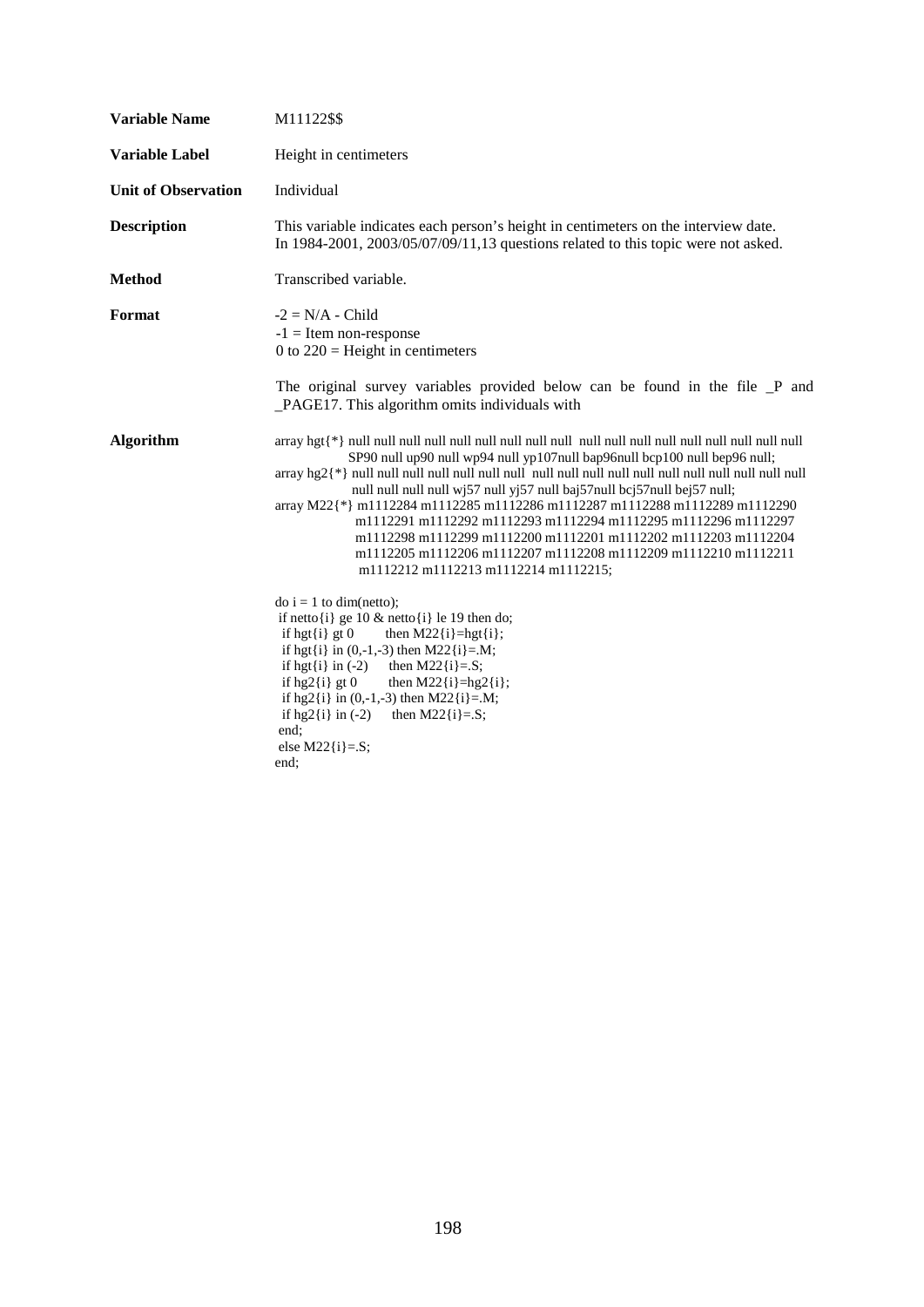| <b>Variable Name</b>       | M11123\$\$                                                                                                                                                                                                                                                                                                                                                                                                                                                                                                                                                                                                                                                                                                                                                                                                                                                                                                                                                                                           |
|----------------------------|------------------------------------------------------------------------------------------------------------------------------------------------------------------------------------------------------------------------------------------------------------------------------------------------------------------------------------------------------------------------------------------------------------------------------------------------------------------------------------------------------------------------------------------------------------------------------------------------------------------------------------------------------------------------------------------------------------------------------------------------------------------------------------------------------------------------------------------------------------------------------------------------------------------------------------------------------------------------------------------------------|
| <b>Variable Label</b>      | Weight in kilos                                                                                                                                                                                                                                                                                                                                                                                                                                                                                                                                                                                                                                                                                                                                                                                                                                                                                                                                                                                      |
| <b>Unit of Observation</b> | Individual                                                                                                                                                                                                                                                                                                                                                                                                                                                                                                                                                                                                                                                                                                                                                                                                                                                                                                                                                                                           |
| <b>Description</b>         | This variable indicates each person's weight in kilos on the interview date.<br>In 1984-2001, 2003/05/07/09/11/13 questions related to this topic were not asked.                                                                                                                                                                                                                                                                                                                                                                                                                                                                                                                                                                                                                                                                                                                                                                                                                                    |
| <b>Method</b>              | Transcribed variable.                                                                                                                                                                                                                                                                                                                                                                                                                                                                                                                                                                                                                                                                                                                                                                                                                                                                                                                                                                                |
| Format                     | $-2 = N/A$ - Child<br>$-1$ = Item non-response<br>0 to $400$ = Weight in kilos                                                                                                                                                                                                                                                                                                                                                                                                                                                                                                                                                                                                                                                                                                                                                                                                                                                                                                                       |
|                            | The original survey variables provided below can be found in the file P and<br>_PAGE17. This algorithm omits individuals with survey non-responses.                                                                                                                                                                                                                                                                                                                                                                                                                                                                                                                                                                                                                                                                                                                                                                                                                                                  |
| <b>Algorithm</b>           | SP91 null up91 null wp95 null yp108 null bap97 null bcp101 null bep97 null<br>$\langle \arg \sqrt{2} \cdot \sin \sqrt{2} \cdot \sin \sqrt{2} \cdot \sin \sqrt{2} \cdot \sin \sqrt{2} \cdot \sin \sqrt{2} \cdot \sin \sqrt{2} \cdot \sin \sqrt{2} \cdot \sin \sqrt{2} \cdot \sin \sqrt{2} \cdot \sin \sqrt{2} \cdot \sin \sqrt{2} \cdot \sin \sqrt{2} \cdot \sin \sqrt{2} \cdot \sin \sqrt{2} \cdot \sin \sqrt{2} \cdot \sin \sqrt{2} \cdot \sin \sqrt{2} \cdot \sin \sqrt{2} \cdot \sin \sqrt{2} \cdot \sin \sqrt{2} \cdot \sin \sqrt{2} \cdot \sin \sqrt{2} \cdot \sin \sqrt{2} \cdot \sin$<br>null null null null wj58 null yj58 null baj58 null bcj58 null bej58 null<br>array M23{*} m1112384 m1112385 m1112386 m1112387 m1112388 m1112389 m1112390<br>m1112391 m1112392 m1112393 m1112394 m1112395 m1112396 m1112397<br>m1112398 m1112399 m1112300 m1112301 m1112302 m1112303 m1112304<br>m1112305 m1112306 m1112307 m1112308 m1112309 m1112310 m1112311<br>m1112312 m1112313 m1112314 m1112315 |
|                            | $\phi$ i = 1 to dim(netto);<br>if netto $\{i\}$ ge 10 & netto $\{i\}$ le 19 then do;<br>if wgt $\{i\}$ gt 0<br>then $m23$ {i}=wgt{i};<br>if wgt{i} in $(0,-1,-3)$ then m23{i}=.M;<br>then $m23[i]=.S;$<br>if wgt $\{i\}$ in $(-2)$<br>if $wg2[i]$ gt 0<br>then m23 $\{i\} = wg2\{i\};$<br>if wg2{i} in $(0,-1,-3)$ then m23{i}=.M;<br>if $wg2(i)$ in (-2) then m23 $\{i\} = S$ ;<br>end:<br>else m23 $\{i\} = S$ ;<br>end;                                                                                                                                                                                                                                                                                                                                                                                                                                                                                                                                                                           |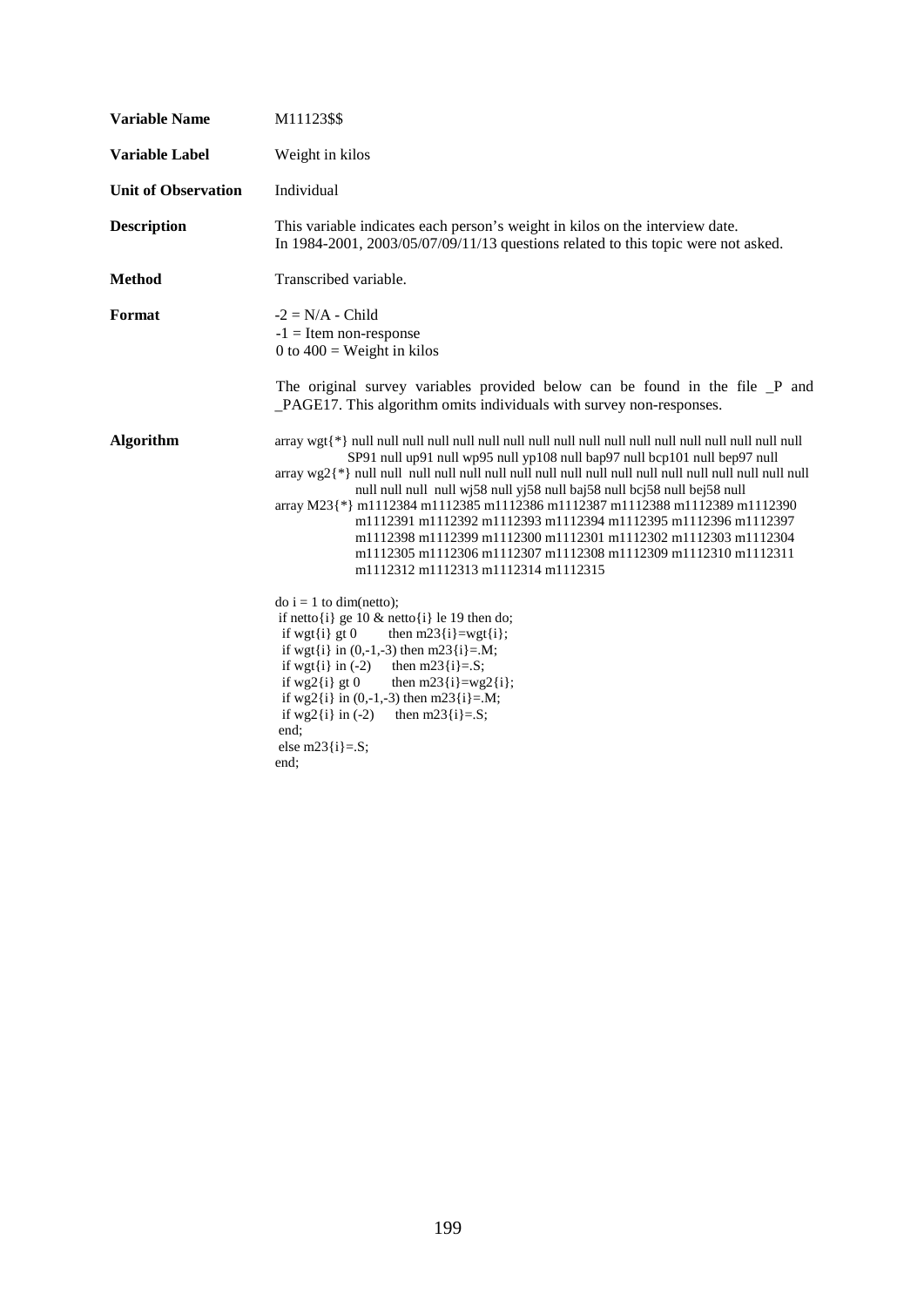| <b>Variable Name</b>       | M11124\$\$                                                                                                                                                                                                                                                                                                                                                  |
|----------------------------|-------------------------------------------------------------------------------------------------------------------------------------------------------------------------------------------------------------------------------------------------------------------------------------------------------------------------------------------------------------|
| Variable Label             | Disability Status of Individual                                                                                                                                                                                                                                                                                                                             |
| <b>Unit of Observation</b> | Individual                                                                                                                                                                                                                                                                                                                                                  |
| <b>Description</b>         | This variable indicates disability status at the time of the survey for all individuals in<br>the household 16 years of age and older.                                                                                                                                                                                                                      |
| <b>Method</b>              | Disability is here defined as a share of legally attested disability of more than 30%. In<br>1986, 1990 and 1993 this information was in SOEP not asked. If in the following year<br>a legally attested disability existed then this information is assigned to the previous<br>year.                                                                       |
| Format                     | $-2 = N/A - Child$<br>$-1$ = Item non-response<br>$0 = Not$ disabled<br>$1 = Disabeled$                                                                                                                                                                                                                                                                     |
|                            | The original survey variables provided below can be found in the file _P.<br>This algorithm omits individuals with survey non-responses.                                                                                                                                                                                                                    |
| <b>Algorithm</b>           | Degree of disability variable list by survey year - each entry denoted in algorithm as<br>Ydisab:<br>ap5202 bp7402 cp74b02 dp0602 ep6602 fp8202 gp7702 hp7702 ip7802 jp7802<br>kp8402 lp9102 mp7702 np8102 op7002 pp9702 qp9702 rp9702 sp9502 tp9902<br>up9202 vp10502 wp9602 xp10502 yp10902 zp9602 bap9802 bbp10102 bcp10402<br>bdp11402 bep9302 bfp13102 |
|                            | *This step is to assign a value for 1990 using 1991 degree of disability;<br>if gnetto ge 10 & < 30 & ghnetto=1 then do; gp7702=0; if hp7702 > 0 then<br>gp7702=hp7702; end;                                                                                                                                                                                |
|                            | *This step is to assign a value for 1993 using 1992 degree of disability;<br>if jnetto ge 10 & < 30 & jhnetto=1 then do; jp7802=0; if ip7802 > 0 then<br>jp7802=ip7802; end;                                                                                                                                                                                |
|                            | *This step is to assign values to respondents in 1986 missing degree of disability in-<br>formation;<br>if cnetto $\ge$ 10 & < 30 and chnetto in (1) then do; if cp74b02<0 then do; if bp7402 ><br>0 then $cp74b02 = bp7402$ ; end;                                                                                                                         |
|                            | *Next assign disability status for all individuals using the variable list shown above;                                                                                                                                                                                                                                                                     |
|                            | if Ydisab ge 30 then $M11124$ \$\$=1;<br>else M11124\$\$=0;                                                                                                                                                                                                                                                                                                 |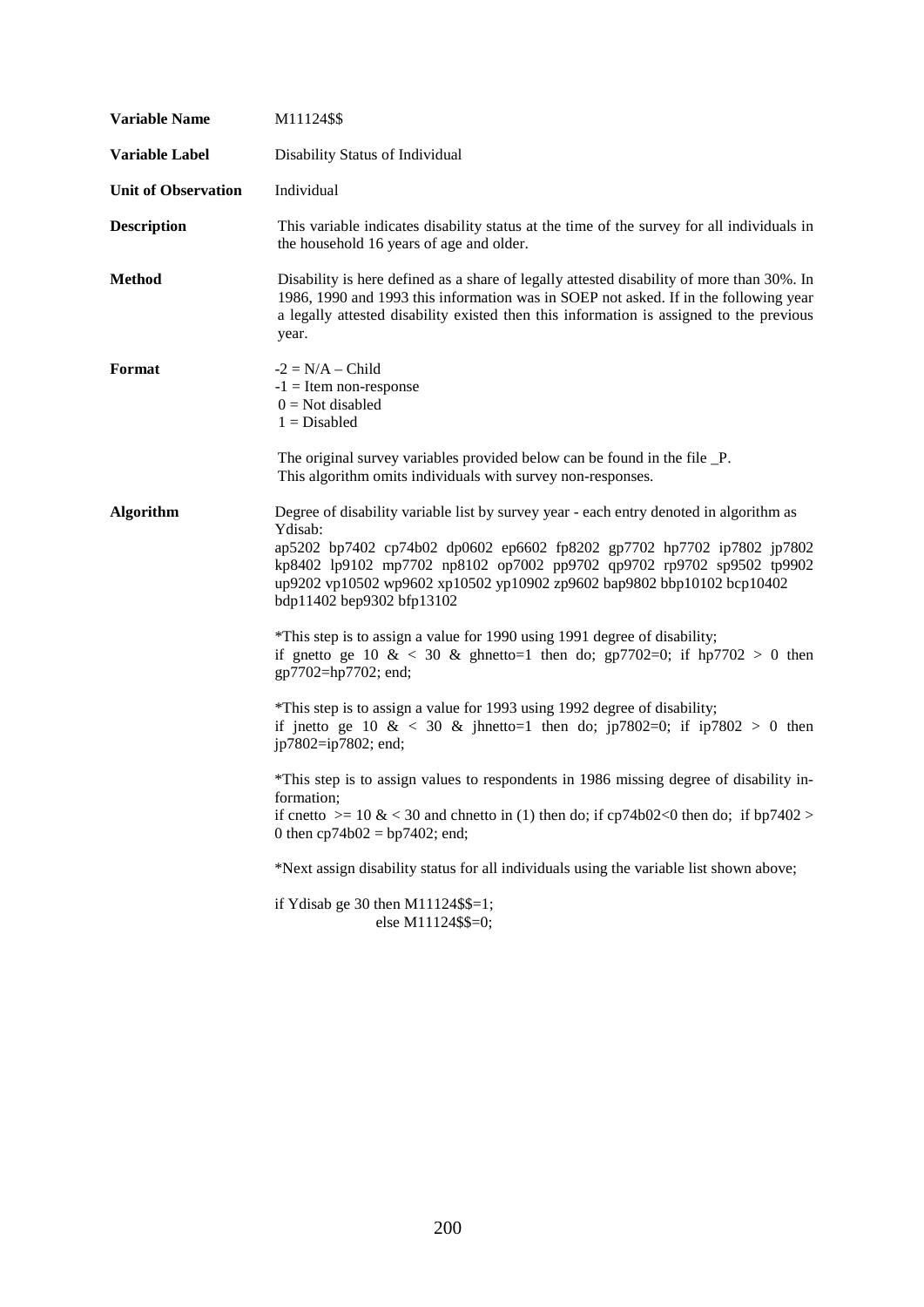| <b>Variable Name</b>       | M11125\$\$                                                                                                                                                                                                                                     |
|----------------------------|------------------------------------------------------------------------------------------------------------------------------------------------------------------------------------------------------------------------------------------------|
| <b>Variable Label</b>      | Satisfaction With Health                                                                                                                                                                                                                       |
| <b>Unit of Observation</b> | Individual                                                                                                                                                                                                                                     |
| <b>Description</b>         | This variable indicates satisfaction with health at the time of the survey for all indi-<br>viduals in the household 16 years of age and older.                                                                                                |
| <b>Method</b>              | Individuals are asked to report how satisfied they are with their health on a scale of 0<br>to 10, in which 0 means totally unhappy and 10 means totally happy.                                                                                |
| Format                     | $-2 = N/A - Child$<br>$-1$ = Item non-response<br>$0 =$ totally unhappy, , $10 =$ totally happy                                                                                                                                                |
|                            | The original survey variables provided below can be found in the file __P.<br>This algorithm omits individuals with survey non-responses.                                                                                                      |
|                            | Equivalent Data File Variable Definitions: $D11101$ = Age of Individual                                                                                                                                                                        |
| Algorithm                  | Satisfaction With Health variable list by survey year - each entry denoted in algorithm<br>as Ysatis                                                                                                                                           |
|                            | ap0301 bp0101 cp0101 dp0101 ep0101 fp0101 gp0101 hp1001 ip9801 jp0101 kp0101<br>lp0101 mp0101 np0101 op0101 pp0101 qp0101 rp0101 sp0101 tp0101 up0101<br>vp0101 wp0101 xp0101 yp0101 zp0101 bap0101 bbp0101 bcp0101 bdp0101<br>bep0101 bfp0101 |
|                            | if D11101\$\$ ge 16 then do<br>$(Y=a-x, $$=84, )$<br>if Ysatis ge 0 then $M11125$ \$\$ = Ysatis<br>$M11125$ \$\$ = .M<br>else<br>end<br>if D11101\$\$ lt 16 then M11125\$\$ = . $C$                                                            |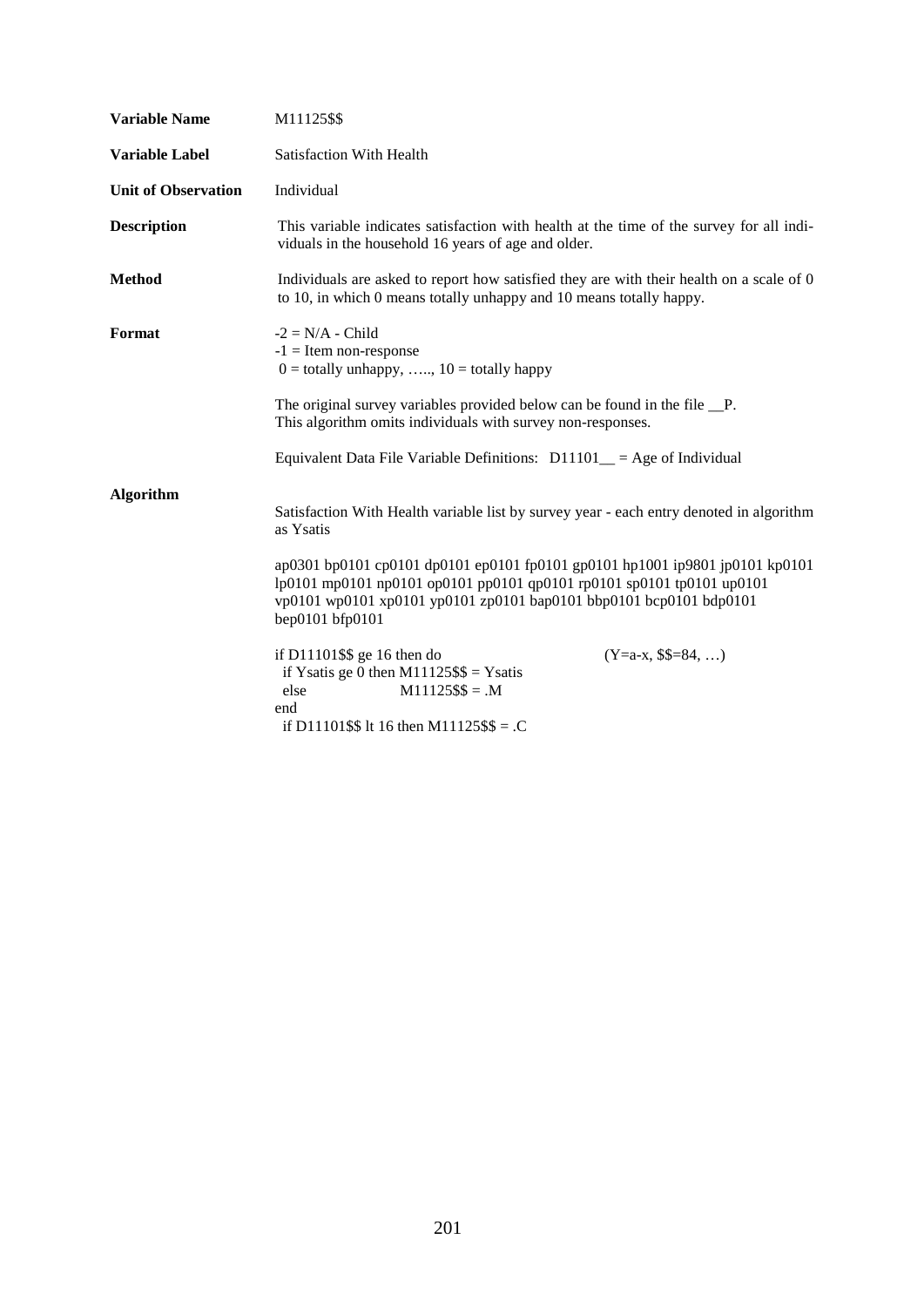| <b>Variable Name</b>       | M11126\$\$                                                                                                                                                                                                                                                                                                                                                                                                                                                                                                                                                                                                                                                      |
|----------------------------|-----------------------------------------------------------------------------------------------------------------------------------------------------------------------------------------------------------------------------------------------------------------------------------------------------------------------------------------------------------------------------------------------------------------------------------------------------------------------------------------------------------------------------------------------------------------------------------------------------------------------------------------------------------------|
| <b>Variable Label</b>      | <b>Self-Rated Health Status</b>                                                                                                                                                                                                                                                                                                                                                                                                                                                                                                                                                                                                                                 |
| <b>Unit of Observation</b> | Individual                                                                                                                                                                                                                                                                                                                                                                                                                                                                                                                                                                                                                                                      |
| <b>Description</b>         | This variable indicates each person's self-rated health status.                                                                                                                                                                                                                                                                                                                                                                                                                                                                                                                                                                                                 |
| <b>Method</b>              | Transcribed variable.                                                                                                                                                                                                                                                                                                                                                                                                                                                                                                                                                                                                                                           |
| Format:                    | $-2 = N/A$ - Child<br>$-1$ = Item non-response<br>$1 =$ Excellent<br>$2 = V$ ery good<br>$3 = Good$<br>$4 = Fair$<br>$5 = Poor$                                                                                                                                                                                                                                                                                                                                                                                                                                                                                                                                 |
|                            | The original survey variables provided below can be found in the file P and<br>_PAGE17. This algorithm omits individuals with survey non-responses.                                                                                                                                                                                                                                                                                                                                                                                                                                                                                                             |
| <b>Algorithm</b>           | 1984-1991, 1993: Data not available in SOEP<br>1992, since 1994:                                                                                                                                                                                                                                                                                                                                                                                                                                                                                                                                                                                                |
|                            | op66 pp95 qp95 rp95 sp86 tp98 up83 vp104 wp87 xp104 yp99 zp95<br>bap87 bbp97 bcp91 bdp110 bep89 bfp127<br>null null null null null null wj56 xj56 yj56 zj56 baj56 bbj56 bcj56 bdj56<br>bej $56$ bfj $56$<br>array stat{*} M11126\$\$<br>$\phi$ i = 1 to dim(netto);<br>if netto $\{i\} \ge 10 \& 20$ then do;<br>if stal $\{i\}$ ge 0<br>then stat $\{i\}$ =stal $\{i\}$ ;<br>if stal {i} in $(-1,-3)$ then stat {i}=.M;<br>if stal {i} in $(-2)$ then stat {i}=.S;<br>if sta2 $\{i\}$ ge 0<br>then stat $\{i\}$ =sta2 $\{i\}$ ;<br>if sta2{i} in $(-1,-3)$ then stat{i}=.M;<br>if sta2{i} in $(-2)$ then stat{i}=.S;<br>end;<br>else stat $\{i\}$ =-2;<br>end: |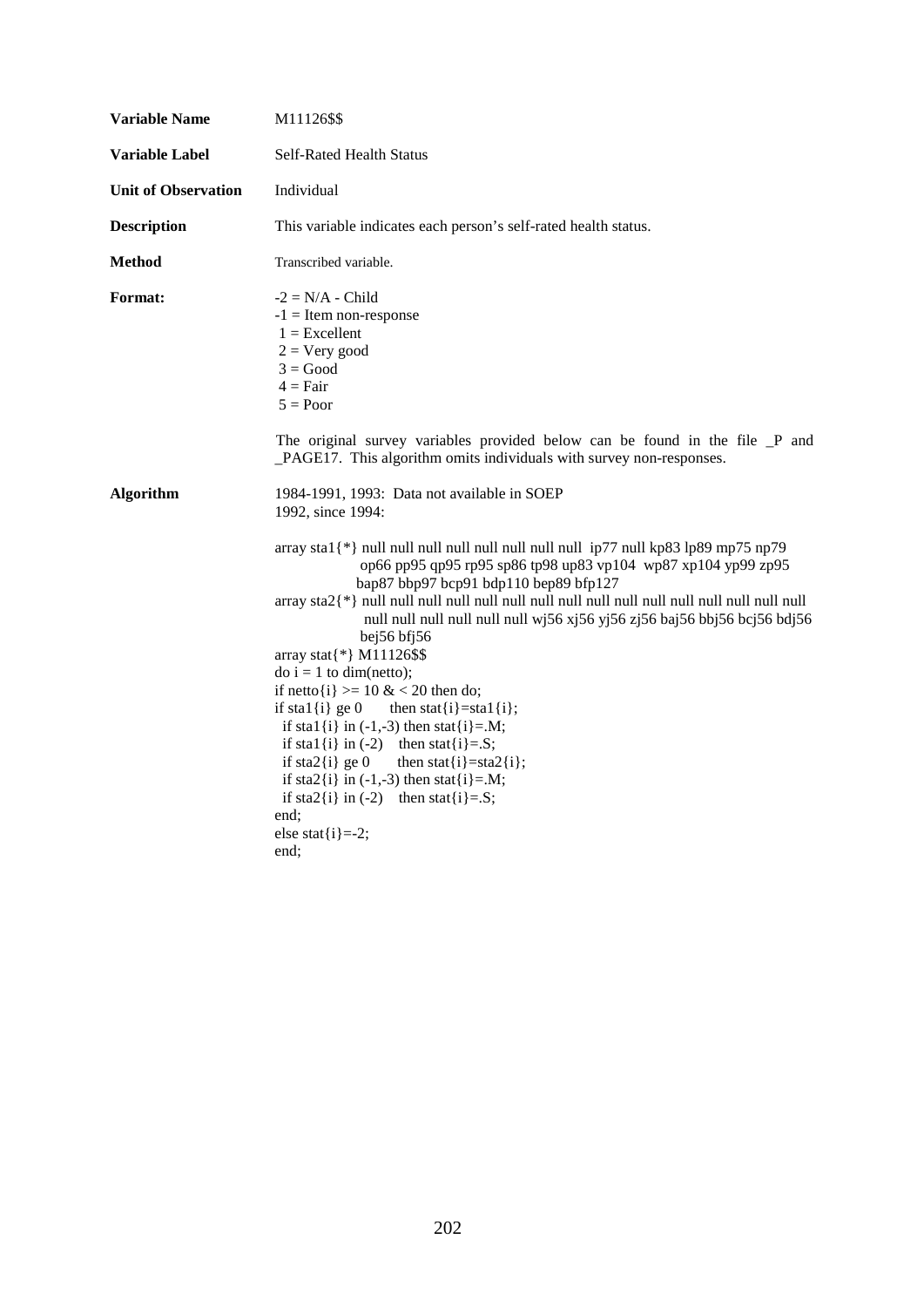| <b>Variable Name</b>       | M11127\$\$                                                                                                                                                                                                                                                                                                                                                                                                                                                                                                                                                                                                                                                                                                                                                                                                                                                                                                                                                                                                                                                                                                      |  |
|----------------------------|-----------------------------------------------------------------------------------------------------------------------------------------------------------------------------------------------------------------------------------------------------------------------------------------------------------------------------------------------------------------------------------------------------------------------------------------------------------------------------------------------------------------------------------------------------------------------------------------------------------------------------------------------------------------------------------------------------------------------------------------------------------------------------------------------------------------------------------------------------------------------------------------------------------------------------------------------------------------------------------------------------------------------------------------------------------------------------------------------------------------|--|
| <b>Variable Label</b>      | Number of doctor visits in previous year                                                                                                                                                                                                                                                                                                                                                                                                                                                                                                                                                                                                                                                                                                                                                                                                                                                                                                                                                                                                                                                                        |  |
| <b>Unit of Observation</b> | Individual                                                                                                                                                                                                                                                                                                                                                                                                                                                                                                                                                                                                                                                                                                                                                                                                                                                                                                                                                                                                                                                                                                      |  |
| <b>Description</b>         | Number of doctor visits in previous year. The SOEP asked for the number of trips to<br>the doctor's in the last three months. This information is multiplied by 4 to get the an-<br>nual figure. In the years 1984 to 1987 and 1994 the SOEP asked for various medical<br>specialist. This information was add up to yield one measure.<br>In 1990 and 1993 the Number of doctor visits were not asked.                                                                                                                                                                                                                                                                                                                                                                                                                                                                                                                                                                                                                                                                                                         |  |
| <b>Method</b>              | Transcribed variable                                                                                                                                                                                                                                                                                                                                                                                                                                                                                                                                                                                                                                                                                                                                                                                                                                                                                                                                                                                                                                                                                            |  |
| Format:                    | $-2 = N/A$ - Child<br>$-1$ = Item non-response<br>$0$ to $400$ = doctors visits in previous year.<br>The original survey variables provided below can be found in the file _P.<br>This algorithm omits individuals with survey non-responses.                                                                                                                                                                                                                                                                                                                                                                                                                                                                                                                                                                                                                                                                                                                                                                                                                                                                   |  |
| <b>Algorithm</b>           | 1990, 1993: Data not available in SOEP<br>1984-1989, 1991-1992, since 1994:<br>$ap5001 = sum(ap5002-ap5012);$<br>$bp7101 = sum(bp7102-bp7112);$<br>$cp7101 = sum (cp7102-cp7112);$<br>$dp7101 = sum(dp7102-dp7112);$<br>$kp8601 = sum(kp8602 - kp8612);$<br>array s100{*} ap5001 bp7101 cp7101 dp7101 ep6801 fp8401 null hp7901 ip7901 null<br>kp8601 lp9201 mp7801 np8201 op7101 pp9801 qp9801 rp9801<br>sp9601 tp10001 up9301 vp10601 wp9701 xp10601 yp11001 zp9701<br>bap9901 bbp10201 bcp10501 bdp11601 bep9901 bfp13301<br>array s101{*} ap5001 bp7101 cp7101 dp7101 ep6802 fp8402 null hp7902 ip7902 null<br>kp8601 lp9202 mp7802 np8202 op7102 pp9802 qp9802 rp9802 sp9602<br>tp10002 up9302 vp10602 wp9702 xp10002 yp11002 zp9702 bap9902<br>bbp10202 bcp10502 bdp11602 bep9902 bfp13302<br>array s101{*} M11127\$\$<br>$\phi$ i = 1 to dim(netto);<br>if netto $\{i\}$ >= 10 & < 20 then do;<br>if $s100\{i\}$ ge 0<br>then $s101{i}=\frac{4}{s100{i}};$<br>if $s100\{i\}$ in (-1,-3) then $s101\{i\} = M$ ;<br>if $s100\{i\}$ in (-2) then $s101\{i\}=0$ ;<br>end;<br>else s101 $\{i\} = S$ ;<br>end; |  |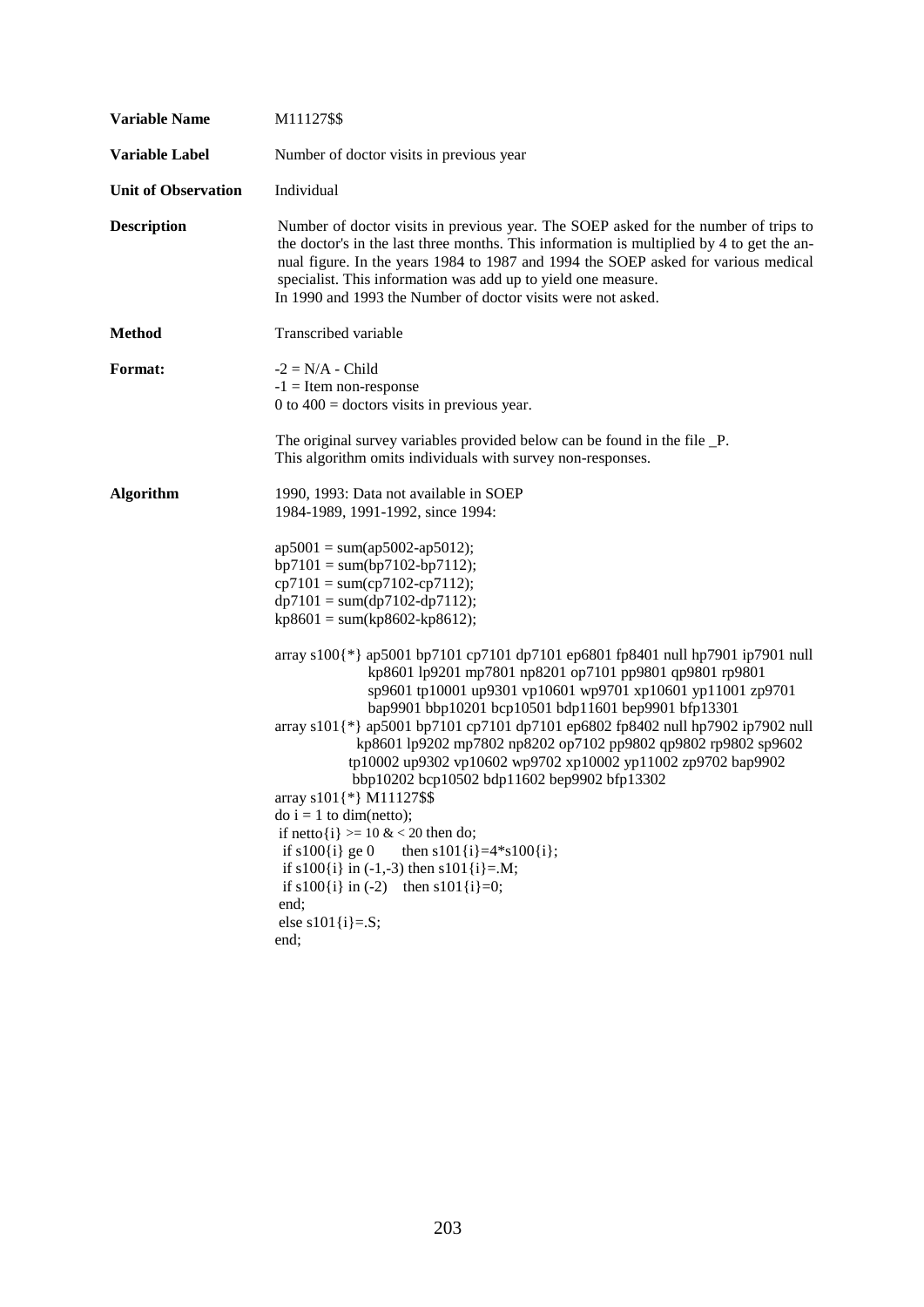| <b>Variable Name</b>                                                    | P11101\$\$                                                                                                                                                                                                                                                                                                                                                   |  |
|-------------------------------------------------------------------------|--------------------------------------------------------------------------------------------------------------------------------------------------------------------------------------------------------------------------------------------------------------------------------------------------------------------------------------------------------------|--|
| <b>Variable Label</b>                                                   | Overall life satisfaction                                                                                                                                                                                                                                                                                                                                    |  |
| <b>Unit of Observation</b>                                              | Individual                                                                                                                                                                                                                                                                                                                                                   |  |
| <b>Description</b>                                                      | This variable indicates the satisfaction with life in general at the time of the survey for<br>all individuals in the household 16 years of age and older.                                                                                                                                                                                                   |  |
| <b>Method</b>                                                           | Individuals are asked to report how satisfied they are with their life in general on a<br>scale of 0 to 10, in which 0 means completely dissatisfied and 10 means completely<br>satisfied.                                                                                                                                                                   |  |
| Format                                                                  | $-2 = N/A$ - Child<br>$-1$ = Item non-response<br>$0 =$ completely dissatisfied, , $10 =$ completely satisfied                                                                                                                                                                                                                                               |  |
|                                                                         | The original survey variables provided below can be found in the file _P.<br>This algorithm omits individuals with survey non-responses.                                                                                                                                                                                                                     |  |
| Equivalent Data File Variable Definitions: $D11101$ = Age of Individual |                                                                                                                                                                                                                                                                                                                                                              |  |
| Algorithm                                                               |                                                                                                                                                                                                                                                                                                                                                              |  |
|                                                                         | Satisfaction With Life variable list by survey year - each entry denoted in algorithm as<br>Ysatis:<br>ap6801 bp9301 cp9601 dp9801 ep89 fp108 gp109 hp10901 ip10901 jp10901 kp10401<br>lp10401 mp11001 np11701 op12301 pp13501 qp14301 rp13501 sp13501 tp14201<br>up14501 vp154 wp142 xp149 yp15501 zp15701 bap160 bbp15201 bcp151 bdp15801<br>bep151 bfp174 |  |
|                                                                         | if $D11101$ \$\$ ge 16 then do<br>$(Y=a-x, $$ \$\$=84, )<br>if Ysatis ge 0 then $P11101$ \$\$ = Ysatis<br>$\ddot{U}11101\$ \\$\times = .M<br>else<br>end<br>if D11101\$\$ lt 16 then P11101\$\$ = . $C$                                                                                                                                                      |  |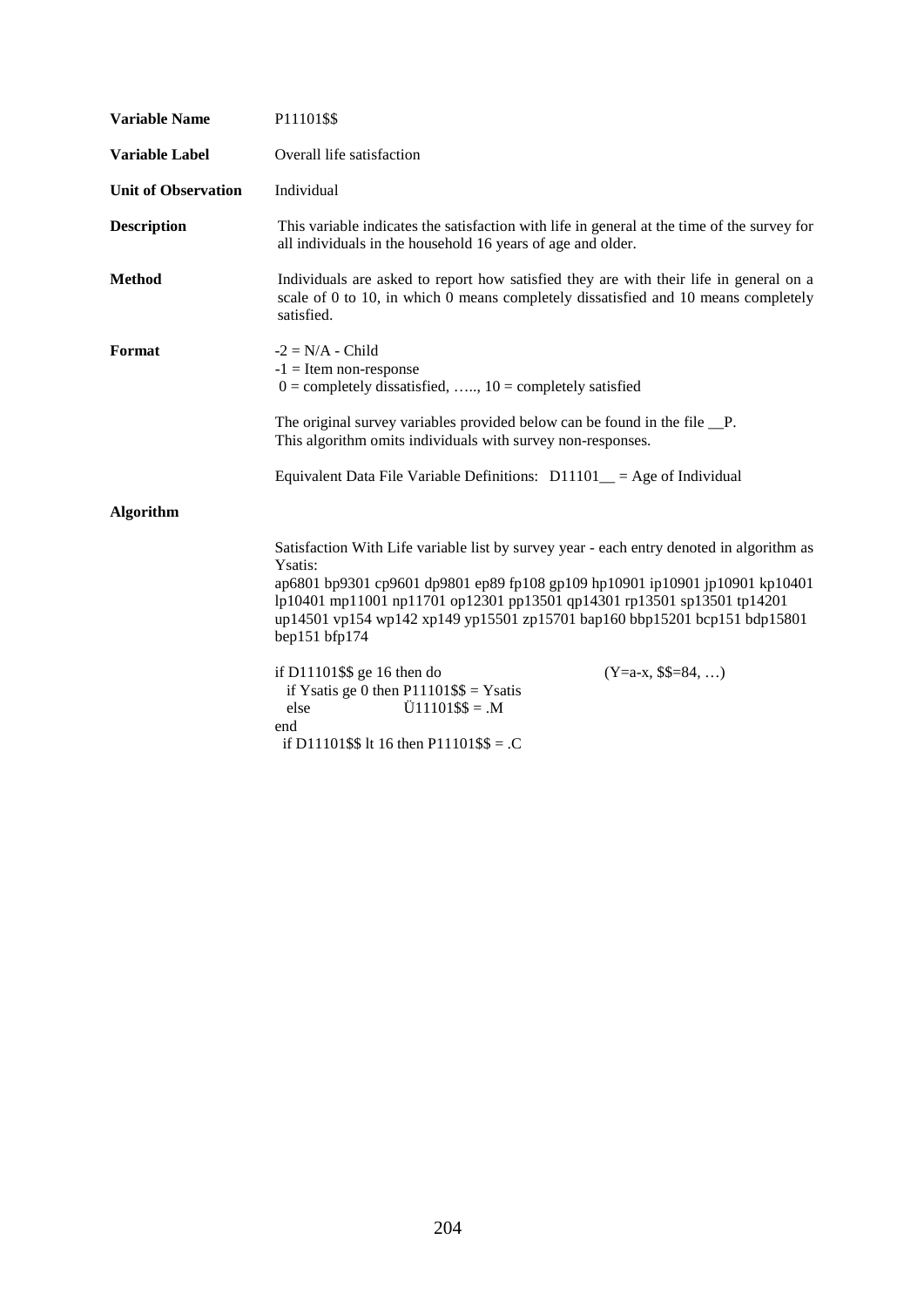| <b>Variable Name</b>       | W11101\$\$                                                                                                                                                                                                                                                                                                                                                                                                                                                                                                                                                                                                                            |  |
|----------------------------|---------------------------------------------------------------------------------------------------------------------------------------------------------------------------------------------------------------------------------------------------------------------------------------------------------------------------------------------------------------------------------------------------------------------------------------------------------------------------------------------------------------------------------------------------------------------------------------------------------------------------------------|--|
| <b>Variable Label</b>      | Individuals Cross-sectional Weight – without $1st$ wave of a subsample                                                                                                                                                                                                                                                                                                                                                                                                                                                                                                                                                                |  |
| <b>Unit of Observation</b> | Individual                                                                                                                                                                                                                                                                                                                                                                                                                                                                                                                                                                                                                            |  |
| <b>Description</b>         | Indicates the individual's population and sample weight. The individual weight pro-<br>vides a time-series consistent information, which might be used for analyses of in-<br>come and income inequality over time. Given the selectivity built in the answering<br>behavior of first-time respondents with respect to income questions (showing a signif-<br>icant higher share of item-non response which is especially true for a first wave of a<br>new sub-sample), this weighting factor excludes every first wave of a new sub-sample<br>of the SOEP. If all sub-samples will be used, the appropriate variable is W11105\$\$. |  |
| <b>Method</b>              | Individual weights to compensate for unequal probabilities of selection and sample<br>attrition are necessary to obtain populations based statistics. The individual weights<br>also encompass population weights.                                                                                                                                                                                                                                                                                                                                                                                                                    |  |
| Format                     | The value of this variable ranges from $0$ to $80.000$ .                                                                                                                                                                                                                                                                                                                                                                                                                                                                                                                                                                              |  |
|                            | The original survey variables provided below can be found in the file PHRF.<br>This algorithm omits individuals with survey non-responses.                                                                                                                                                                                                                                                                                                                                                                                                                                                                                            |  |
| <b>Algorithm</b>           |                                                                                                                                                                                                                                                                                                                                                                                                                                                                                                                                                                                                                                       |  |
|                            | $W11101$ \$\$ = Yphrf                                                                                                                                                                                                                                                                                                                                                                                                                                                                                                                                                                                                                 |  |
|                            | 1998<br>$W11101$ \$\$ = Ophrfad<br>2000<br>$W11101$ \$\$ = Qphrfae<br>2002<br>$W11101$ \$\$ = Sphrfaf<br>2006<br>$W11101$ \$\$ = Wphrfag<br>2010<br>$W11101$ \$\$ = BAphrfah<br>2011<br>$W11101$ \$\$ = BBphrfal2<br>2012<br>$W11101$ \$\$ = BCphrfaj<br>2013<br>$W11101$ \$\$ = BDphrfak                                                                                                                                                                                                                                                                                                                                             |  |

**2015** W11101\$\$ = BFphrfam1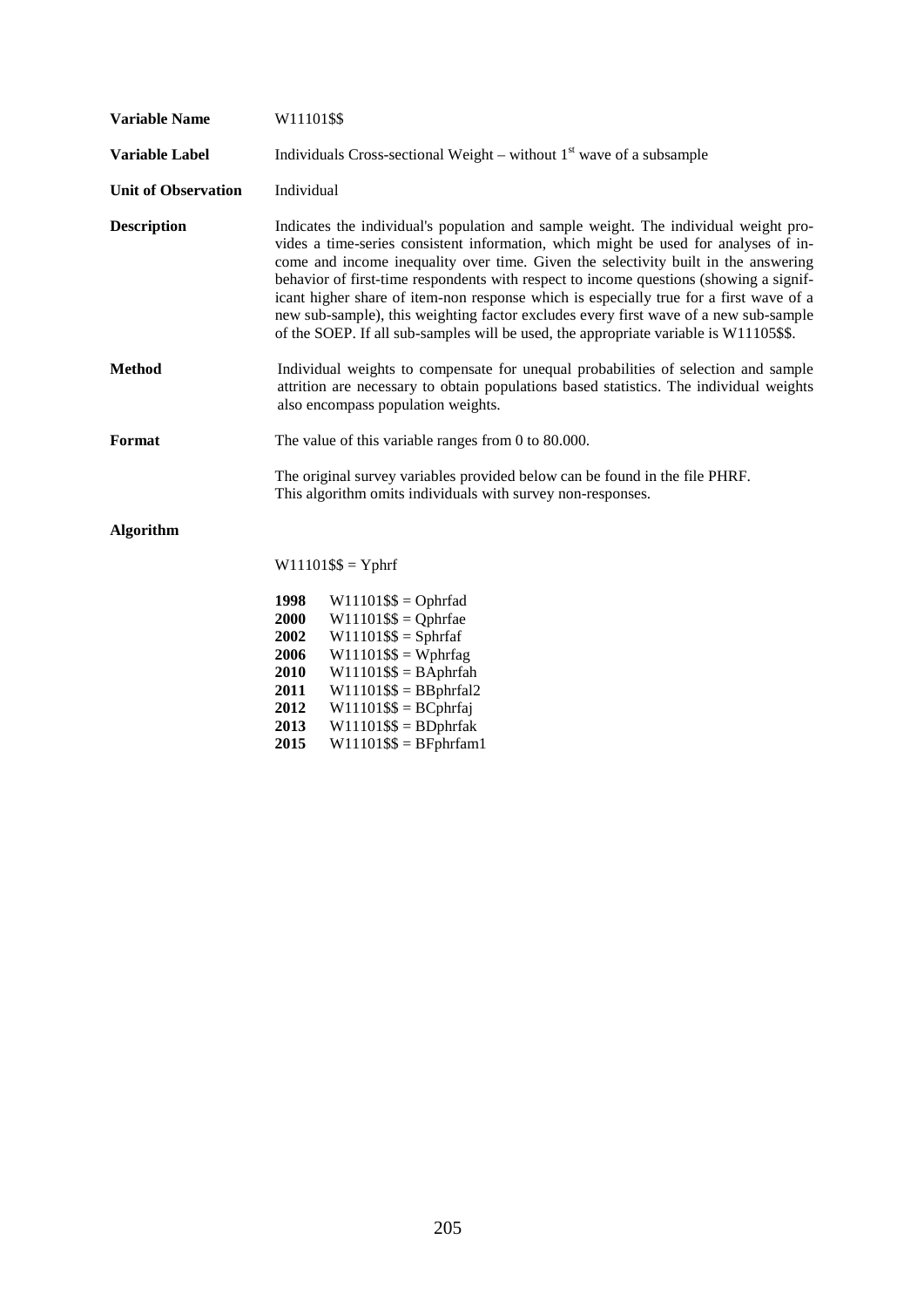| <b>Variable Name</b>       | W11102\$\$                                                                                                                                           |  |
|----------------------------|------------------------------------------------------------------------------------------------------------------------------------------------------|--|
| <b>Variable Label</b>      | Household Weight                                                                                                                                     |  |
| <b>Unit of Observation</b> | Household                                                                                                                                            |  |
| <b>Description</b>         | Indicates the household's sample weight.                                                                                                             |  |
| <b>Method</b>              | Household weights to compensate for unequal probabilities of selection and sample<br>attrition are necessary to obtain populations based statistics. |  |
| Format                     | The value of this variable ranges from 0 to $80.000$ .                                                                                               |  |
|                            | The original survey variables provided below can be found in the file HHRF.<br>This algorithm omits individuals with survey non-responses.           |  |
| <b>Algorithm</b>           | $W11102$ \$\$ = Yhhrf                                                                                                                                |  |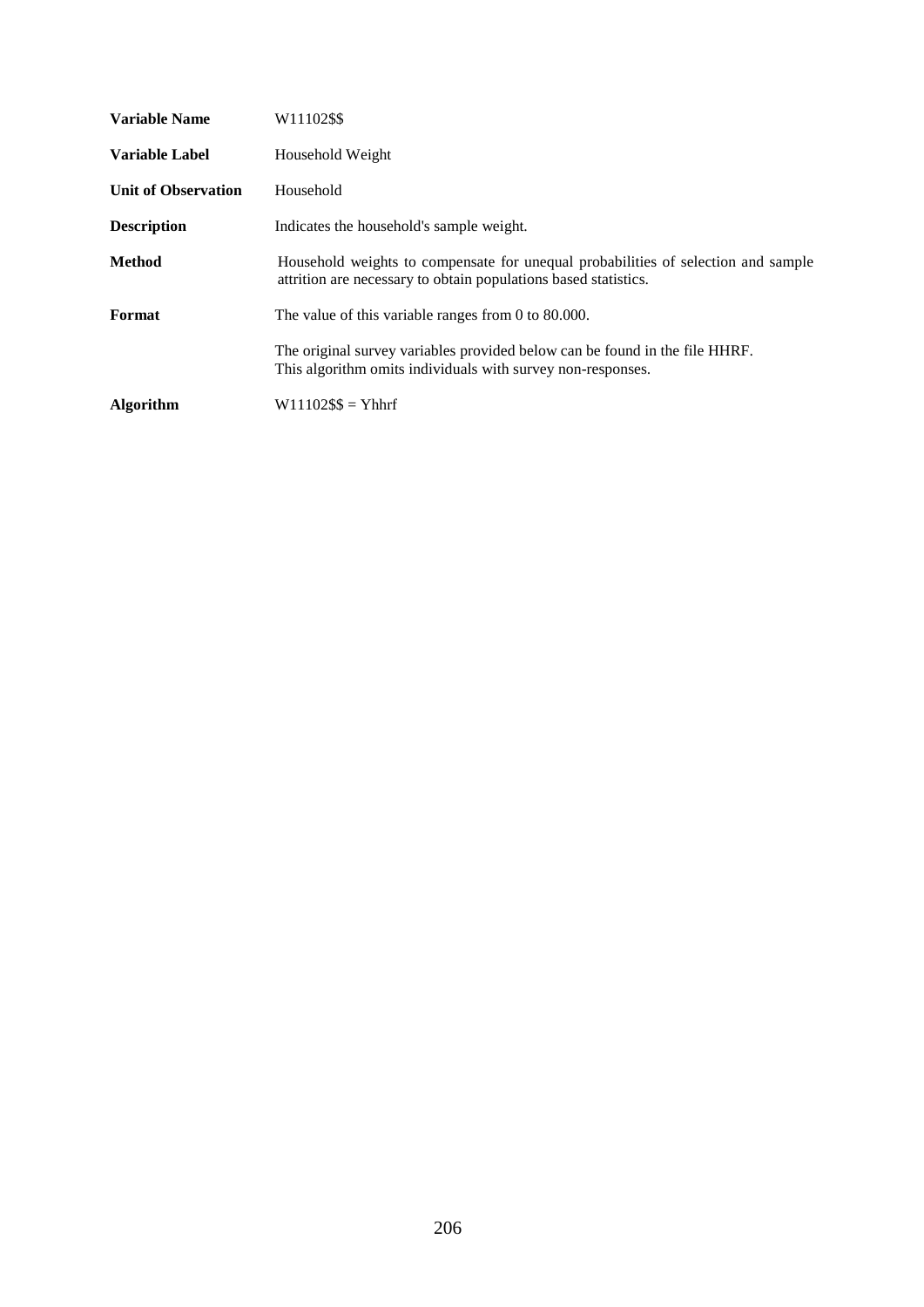| <b>Variable Name</b>       | W11103\$\$                                                                                                                                                                                                                                                          |  |
|----------------------------|---------------------------------------------------------------------------------------------------------------------------------------------------------------------------------------------------------------------------------------------------------------------|--|
| Variable Label             | Longitudinal Weight - Respondent Individuals                                                                                                                                                                                                                        |  |
| <b>Unit of Observation</b> | Individual                                                                                                                                                                                                                                                          |  |
| <b>Description</b>         | Indicates the individual's longitudinal sample weight.                                                                                                                                                                                                              |  |
| <b>Method</b>              | Longitudinal weights in the SOEP are constructed using inverse staying factors. The<br>staying factor is the inverse of the probability that an individual participated in the<br>named year. By themselves, W11103\$\$ are only staying factors.                   |  |
|                            | To properly weight a balanced sample of individuals represented in five years of the<br>survey (1986 through 1990), for example, create a longitudinal weight by multiplying<br>the individual weight in 1986 by the staying factors in 1987, 1988, 1989, and 1990. |  |
|                            | Example:<br>longitudinal weight = $W1110186*W1110387*W1110388*W1110389*W1110390$                                                                                                                                                                                    |  |
|                            | The created longitudinal weight should be used with any longitudinal sample.                                                                                                                                                                                        |  |
| Format                     | N/A                                                                                                                                                                                                                                                                 |  |
|                            | The original survey variables provided below can be found in the file PHRF.<br>This algorithm omits individuals with survey non-responses.                                                                                                                          |  |
| <b>Algorithm</b>           | N/A<br>1984:<br>since $1985$ : W11103\$\$ = Ypbleib                                                                                                                                                                                                                 |  |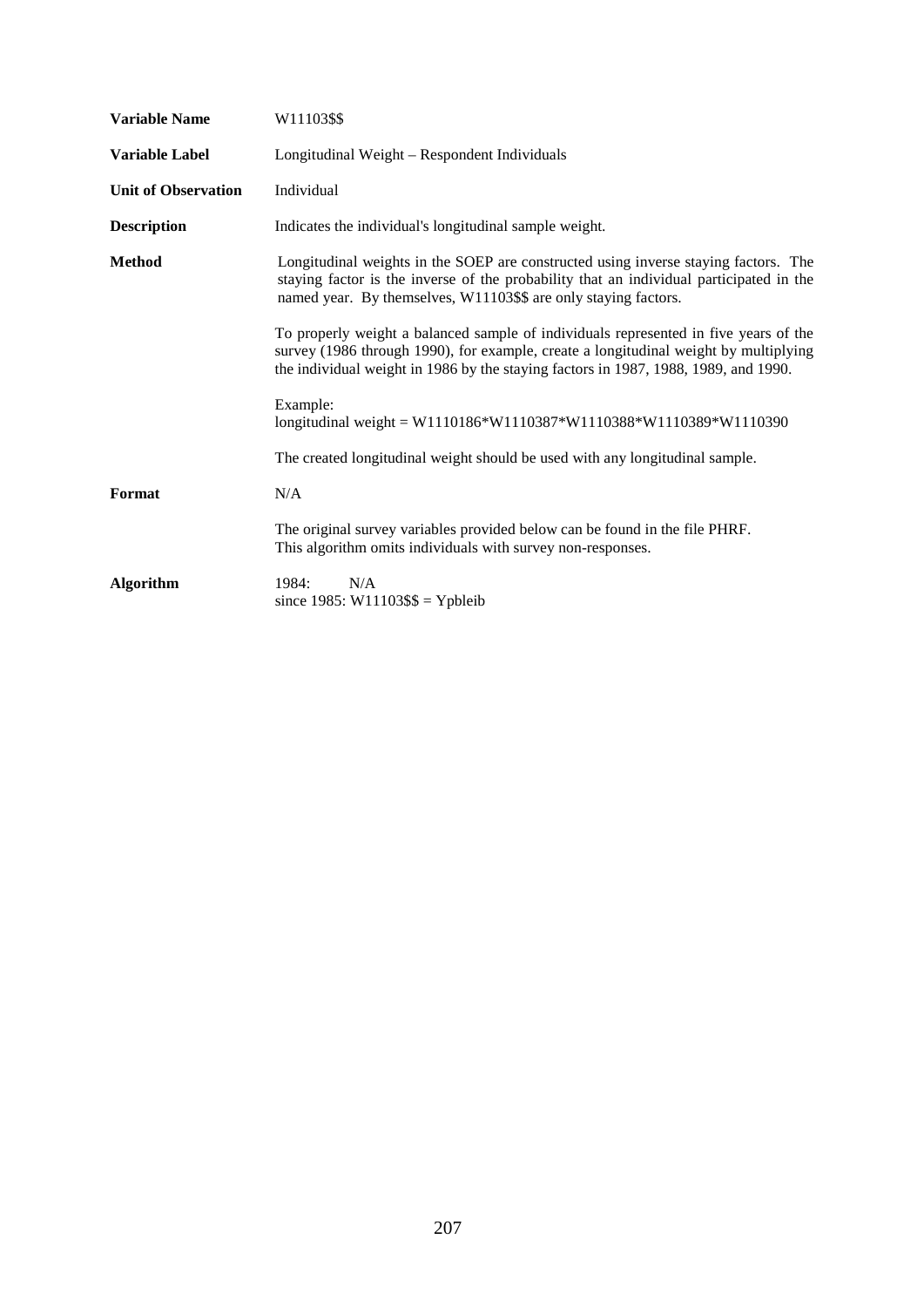| <b>Variable Name</b>       | W11104\$\$                                                                             |
|----------------------------|----------------------------------------------------------------------------------------|
| Variable Label             | Population Factor                                                                      |
| <b>Unit of Observation</b> | Household                                                                              |
| <b>Description</b>         | This correction factor is already integrated into W11101\$\$ and is not repeated here. |
| Format                     | Data not available in SOEP                                                             |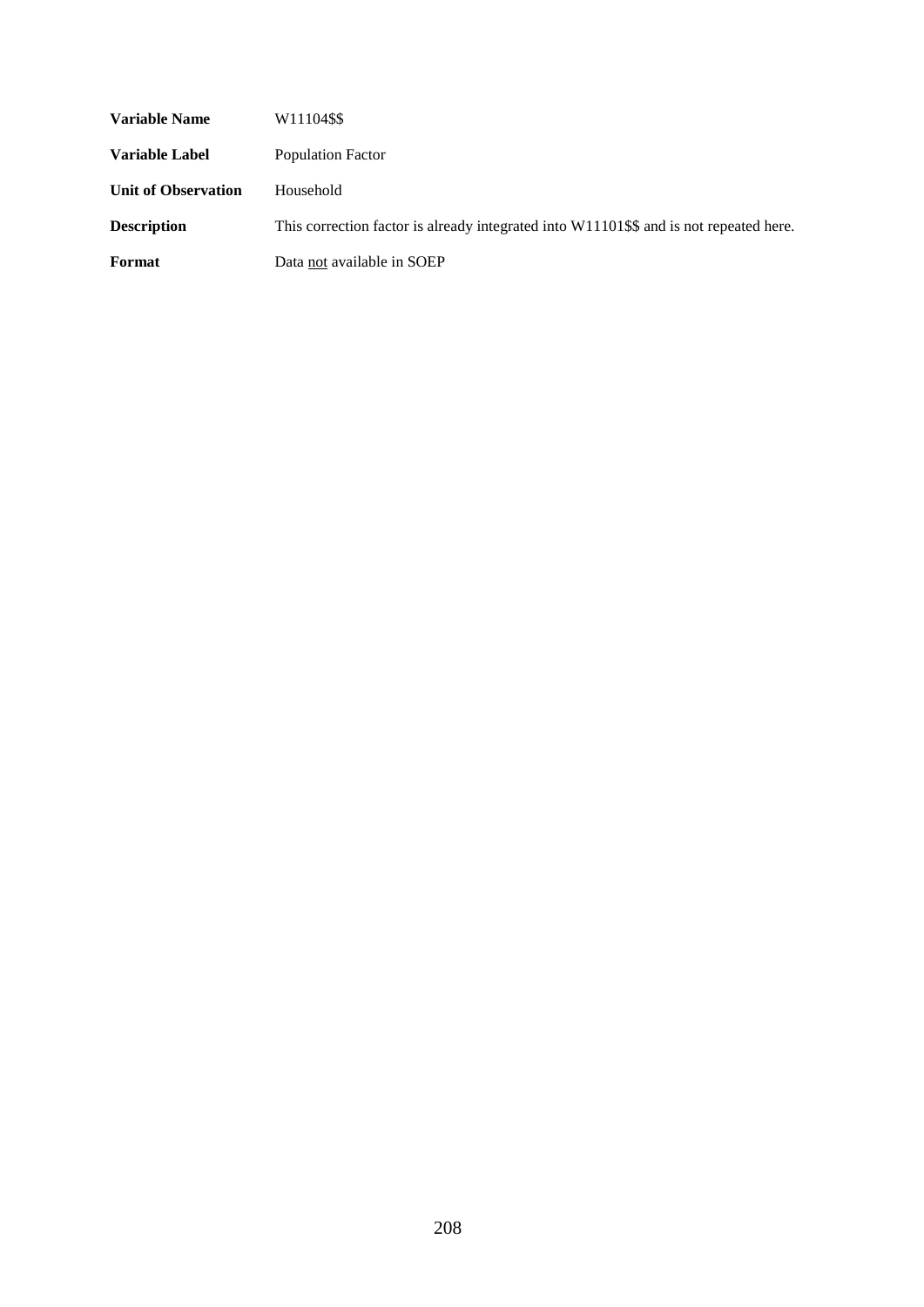| Variable Name              | W11105\$\$                                                                                                                                             |  |
|----------------------------|--------------------------------------------------------------------------------------------------------------------------------------------------------|--|
| Variable Label             | Individuals Cross-sectional Weight – all samples                                                                                                       |  |
| <b>Unit of Observation</b> | Individual                                                                                                                                             |  |
| <b>Description</b>         | Indicates the individual's weight for all sub-samples of the SOEP.                                                                                     |  |
| Method                     | Individual weights to compensate for unequal probabilities of selection and sample<br>attrition are necessary to obtain populations based statistics.  |  |
|                            | These weights should be used when analyses include all sub-samples of the SOEP.                                                                        |  |
|                            | For a more detailed discussion of weighting issues in the SOEP please see <i>Desktop</i><br>Companion to the German Socio-Economic Panel Study (SOEP). |  |
| Format                     | The value of this variable ranges from 0 to $80.000$ .                                                                                                 |  |
|                            | The original survey variables provided below can be found in the file PHRF.<br>This algorithm omits individuals with survey non-responses.             |  |
| Algorithm                  | $W11105$ \$\$ = \$PHRF                                                                                                                                 |  |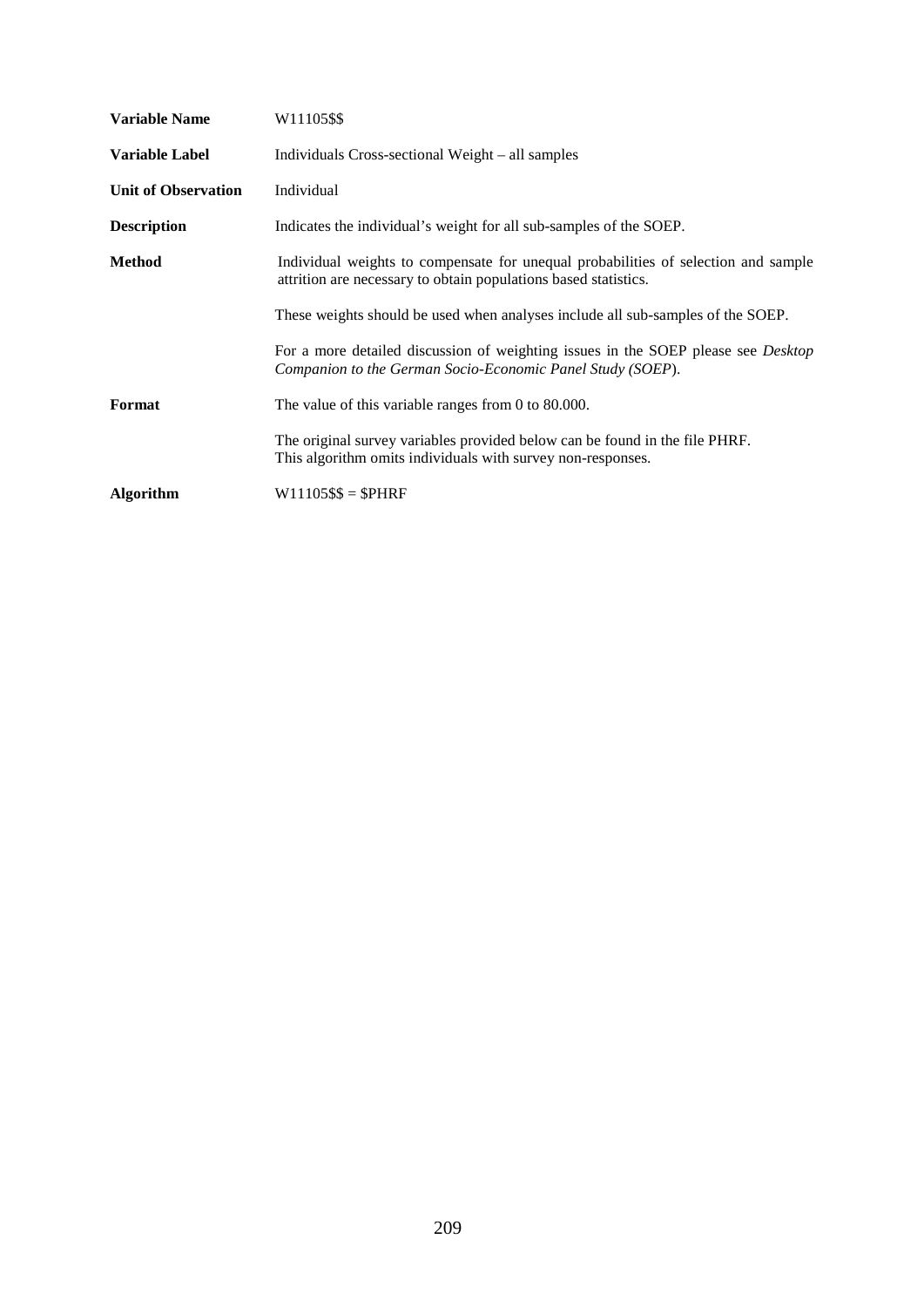| Variable Name    | Variable Label                                  |
|------------------|-------------------------------------------------|
| W11107\$\$       | Cross-sectional Weight – Enumerated Individuals |
| W11108\$\$       | Longitudinal Weight – Enumerated Individuals    |
| W11109\$\$       | Population Factor for W11103\$\$                |
| W11110\$\$       | Population Factor for W11107\$\$                |
| W11111\$\$       | Population Factor for W11108\$\$                |
| <b>Algorithm</b> | Data not available in SOEP                      |